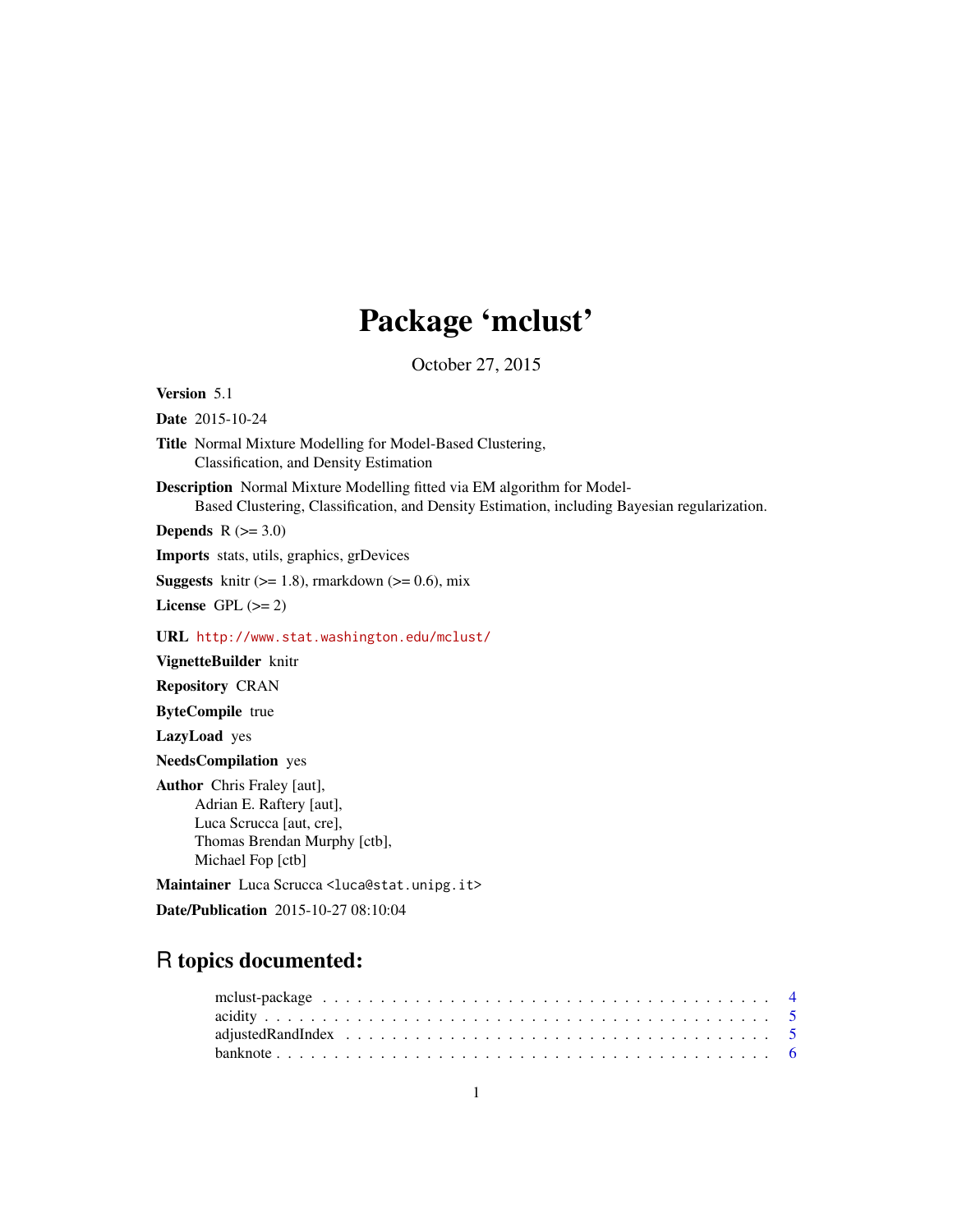|                    | $\overline{7}$ |
|--------------------|----------------|
| bic                | 8              |
| cdens              | 10             |
|                    | 11             |
|                    | 13             |
|                    | 15             |
|                    | 15             |
| clPairs            | 16             |
|                    | 18             |
|                    | 20             |
|                    | 21             |
|                    | 23             |
|                    | 25             |
|                    | 26             |
|                    | 26             |
|                    | 28             |
|                    | 29             |
|                    | 31             |
|                    | 32             |
|                    | 34             |
|                    | 35             |
|                    | 36             |
|                    | 38             |
|                    | 39             |
|                    | 41             |
|                    | 43             |
|                    | 44             |
|                    | 45             |
|                    | 47             |
|                    | 48             |
| hcE                | 50             |
|                    | 52             |
|                    | 53             |
|                    | 54             |
|                    | 55             |
| <i>imputePairs</i> | 56             |
|                    | 57             |
|                    | 58             |
| map                | 59             |
| mapClass           | 60             |
|                    | 61             |
|                    | 64             |
|                    | 64             |
| mclust1Dplot       | 66             |
| mclust2Dplot       | 69             |
|                    | 71             |
|                    | 73             |
|                    | 75             |
|                    |                |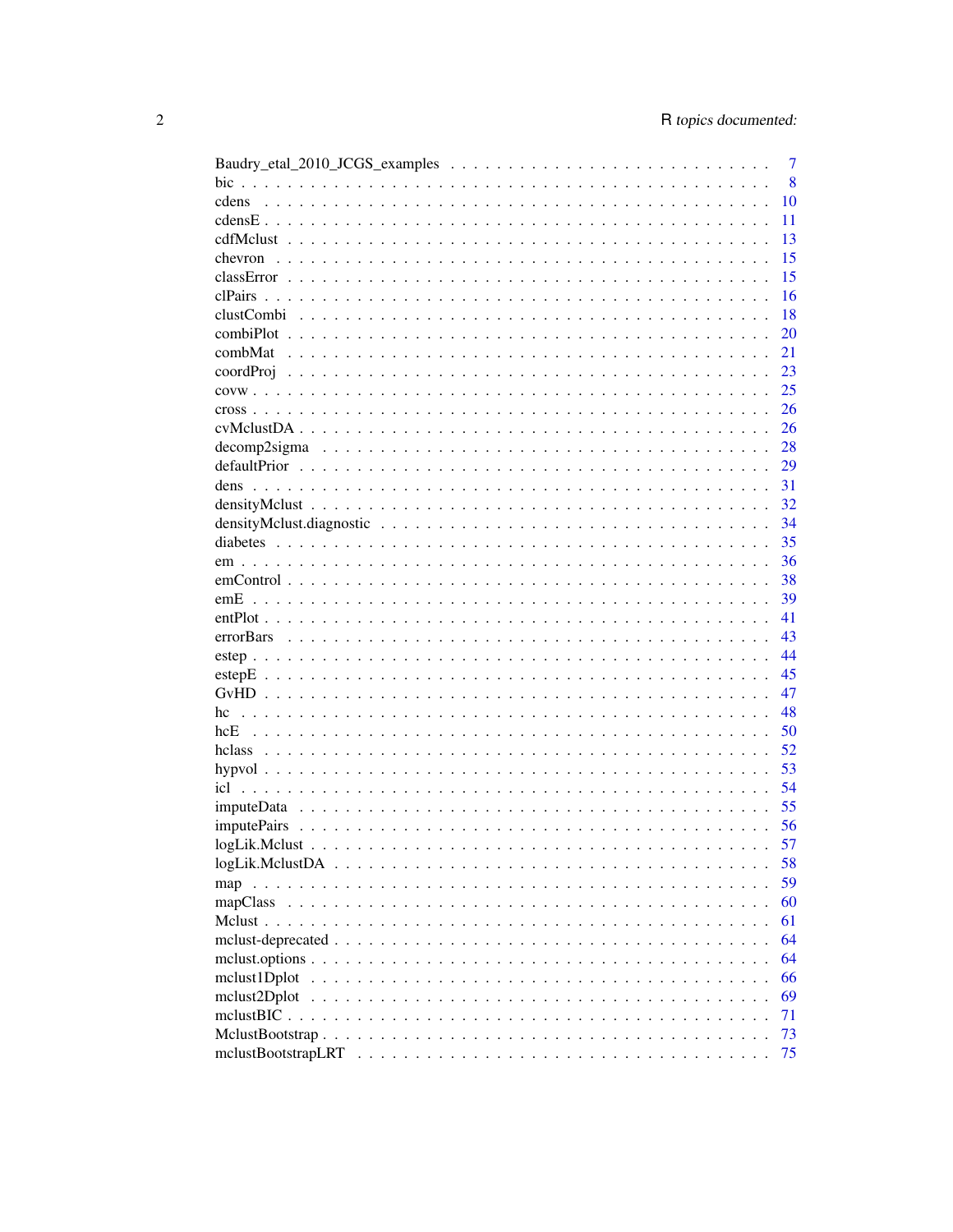| 77 |
|----|
| 81 |
| 84 |
| 85 |
| 87 |
| 89 |
| 90 |
| 92 |
| 94 |
|    |
|    |
|    |
|    |
|    |
|    |
|    |
|    |
|    |
|    |
|    |
|    |
|    |
|    |
|    |
|    |
|    |
|    |
|    |
|    |
|    |
|    |
|    |
|    |
|    |
|    |
|    |
|    |
|    |
|    |
|    |
|    |
|    |
|    |
|    |
|    |
|    |
|    |
|    |

**Index**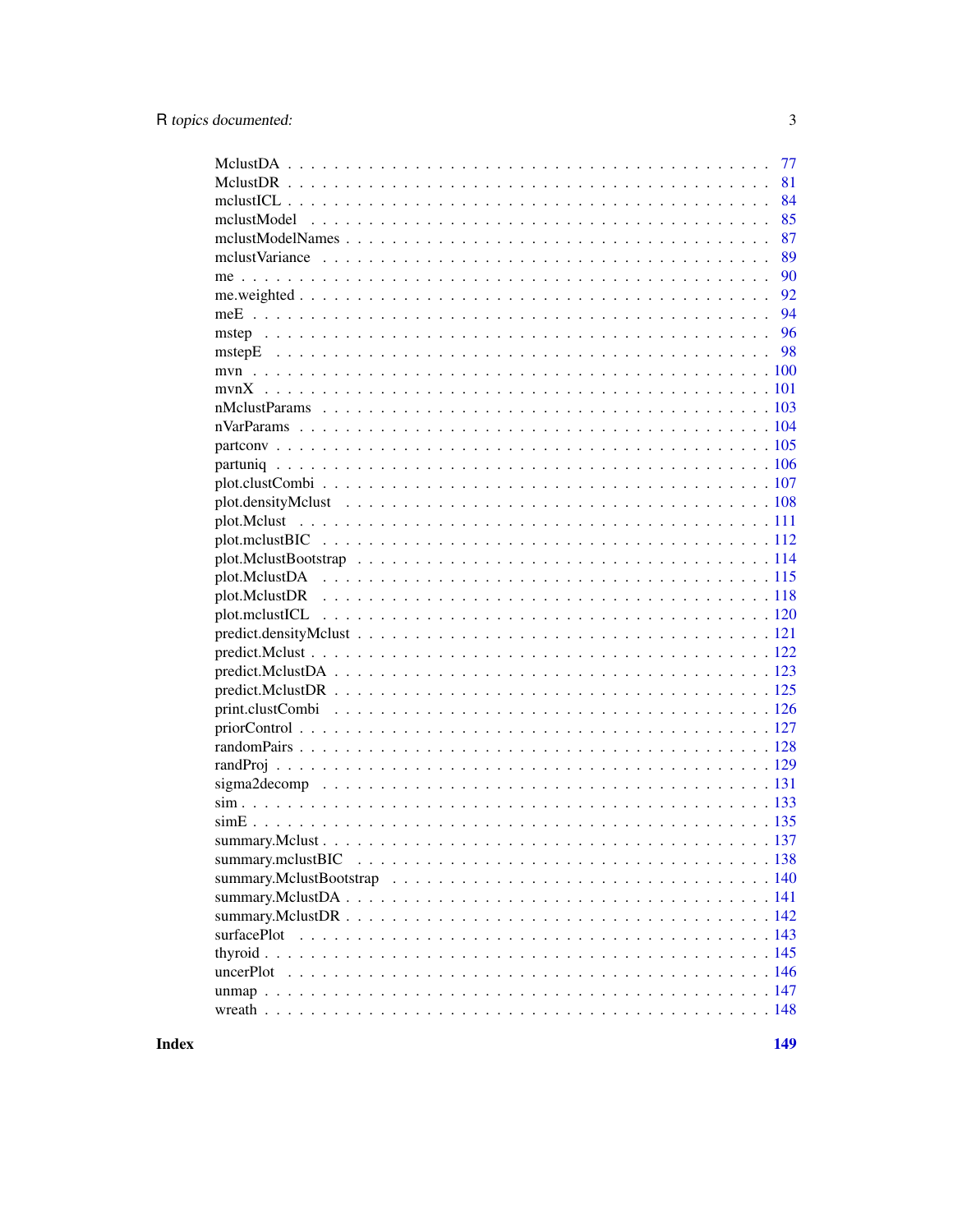<span id="page-3-0"></span>mclust-package *Normal Mixture Modeling for Model-Based Clustering, Classification, and Density Estimation*

#### Description

Finite Gaussian mixture modeling fitted via EM algorithm for model-based clustering, classification, and density estimation, including Bayesian regularization and dimension reduction.

#### Details

For a quick introduction to mclust see the vignette [A quick tour of mclust.](../doc/mclust.html)

#### References

C. Fraley, A. E. Raftery, T. B. Murphy and L. Scrucca (2012). mclust Version 4 for R: Normal Mixture Modeling for Model-Based Clustering, Classification, and Density Estimation. Technical Report No. 597, Department of Statistics, University of Washington.

C. Fraley and A. E. Raftery (2002). Model-based clustering, discriminant analysis, and density estimation. *Journal of the American Statistical Association 97:611:631*.

#### Author(s)

Chris Fraley, Adrian Raftery and Luca Scrucca.

Maintainer: Luca Scrucca <luca@stat.unipg.it>

```
# Clustering
mod1 = Mclust(iris[, 1:4])summary(mod1)
plot(mod1, what = c("BIC", "classification"))
# Classification
data(banknote)
mod2 = MclustDA(banknote[,2:7], banknote$Status)
summary(mod2)
plot(mod2)
# Density estimation
mod3 = densityMclust(faithful$waiting)
summary(mod3)
plot(mod3, faithful$waiting)
```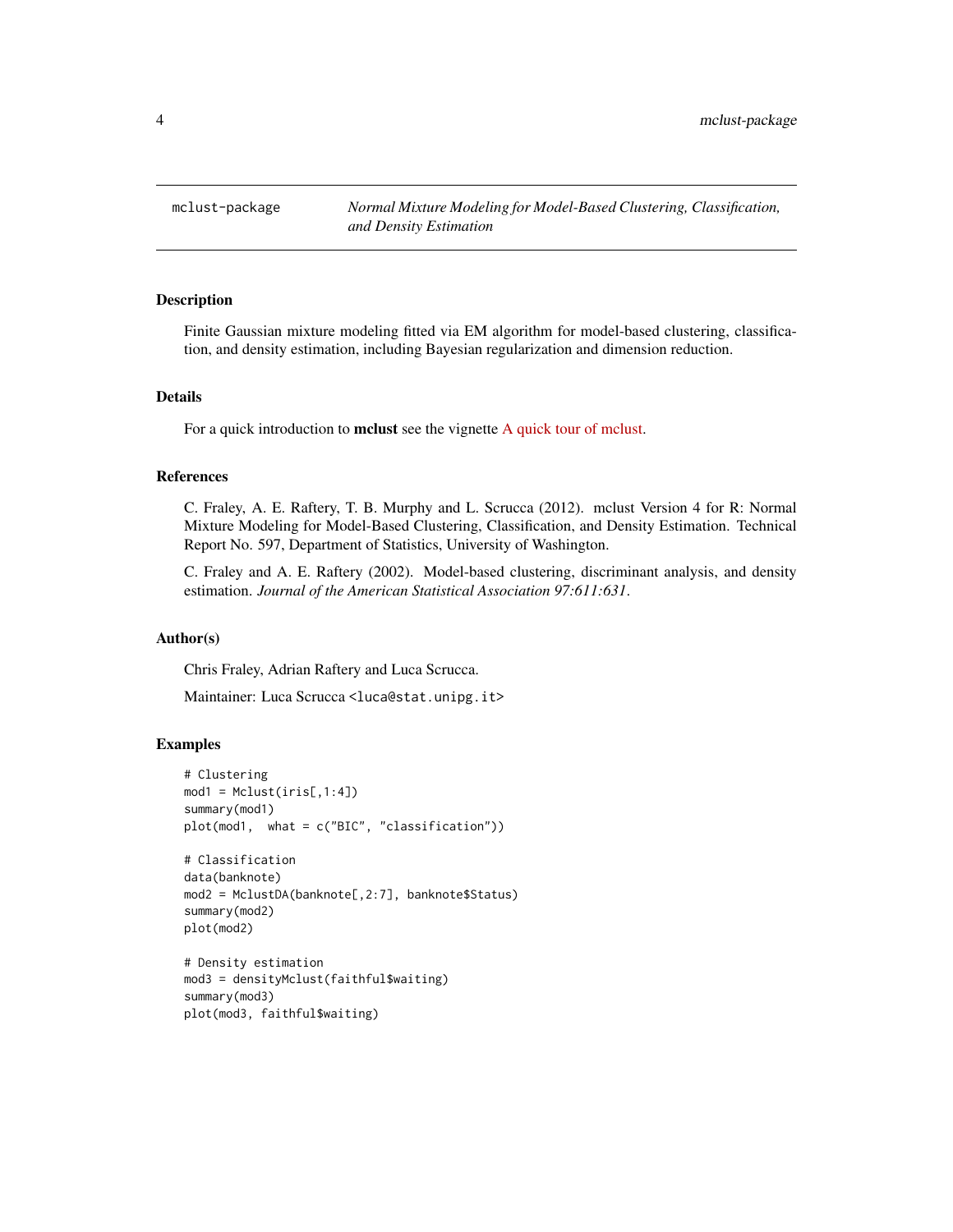<span id="page-4-0"></span>

Acidity index measured in a sample of 155 lakes in the Northeastern United States. The data are on the log scale, as analysed by Crawford et al. (1992, 1994). The data were also used to fit mixture of gaussian distributions by Richardson and Green (1997), and by McLachlan and Peel (2000, Sec. 6.6.2).

#### Usage

data(acidity)

### Source

<http://www.stats.bris.ac.uk/~peter/mixdata>

### References

Crawford, S. L. (1994) An application of the Laplace method to finite mixture distribution. *Journal of the American Statistical Association*, 89, 259–267.

Crawford, S. L., DeGroot, M. H., Kadane, J. B., and Small, M. J. (1994) Modeling lake chemistry distributions: Approximate Bayesian methods for estimating a finite mixture model. *Technometrics*, 34, 441–453.

McLachlan, G. and Peel, D. (2000) *Finite Mixture Models*. Wiley, New York.

Richardson, S. and Green, P. J. (1997) On Bayesian analysis of mixtures with unknown number of components (with discussion). *Journal of the Royal Statistical Society, Series B*, 59, 731–792.

adjustedRandIndex *Adjusted Rand Index*

#### **Description**

Computes the adjusted Rand index comparing two classifications.

#### Usage

adjustedRandIndex(x, y)

| A numeric or character vector of class labels.                                                     |  |
|----------------------------------------------------------------------------------------------------|--|
| A numeric or character vector of class labels. The length of y should be the<br>same as that of x. |  |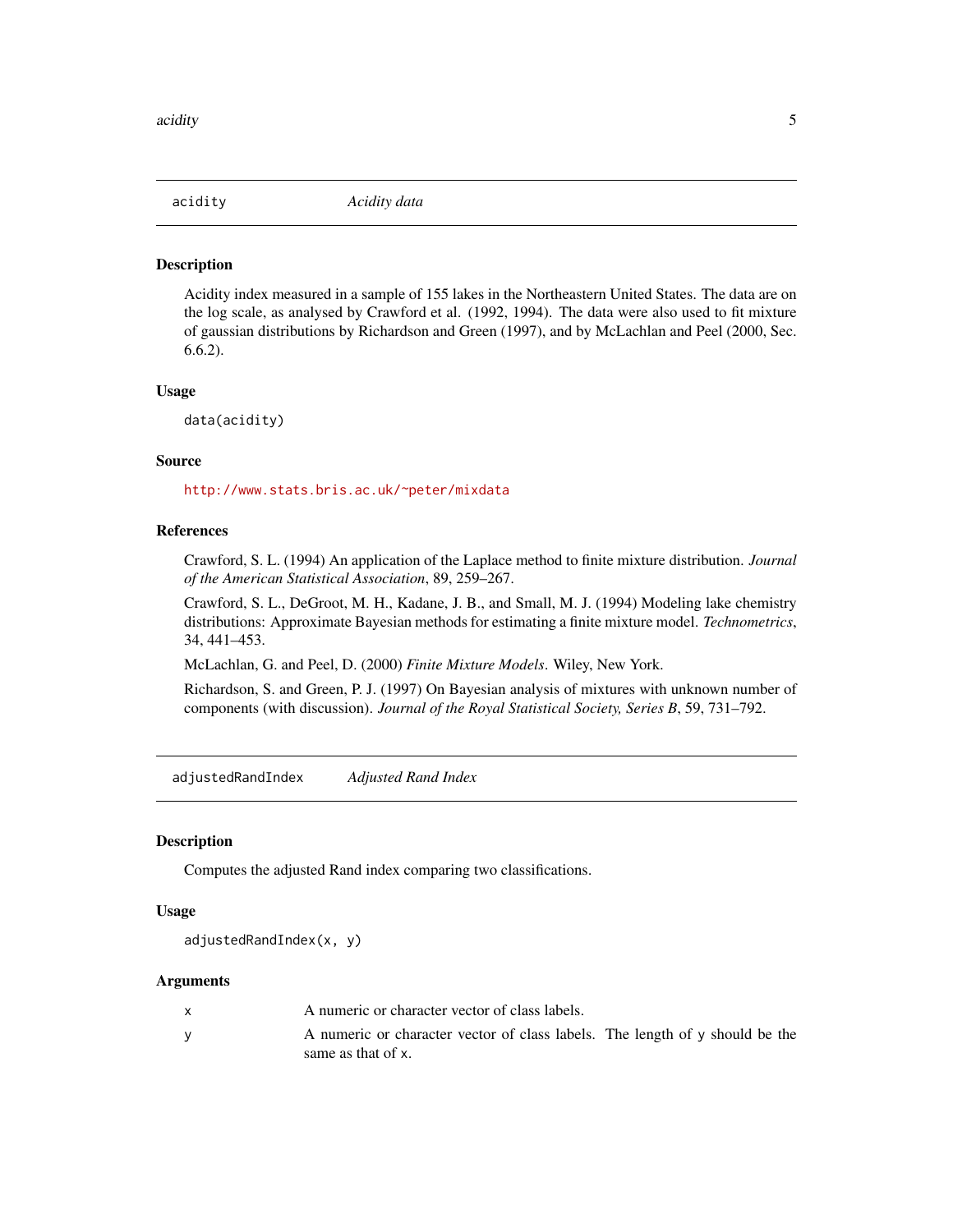### <span id="page-5-0"></span>Value

The adjusted Rand index comparing the two partitions (a scalar). This index has zero expected value in the case of random partition, and it is bounded above by 1 in the case of perfect agreement between two partitions.

### References

L. Hubert and P. Arabie (1985) Comparing Partitions, *Journal of the Classification 2:193-218*.

#### See Also

[classError](#page-14-1), [mapClass](#page-59-1), [table](#page-0-0)

### Examples

```
a \leftarrow rep(1:3, 3)a
b <- rep(c("A", "B", "C"), 3)b
adjustedRandIndex(a, b)
a \leq - sample(1:3, 9, replace = TRUE)
a
b \leq - sample(c("A", "B", "C"), 9, replace = TRUE)
b
adjustedRandIndex(a, b)
a \leq rep(1:3, 4)a
b \leq -\text{rep}(c("A", "B", "C", "D"), 3)b
adjustedRandIndex(a, b)
irisHCvvv \leftarrow hc(modelName = "VVV", data = iris[, -5])cl3 <- hclass(irisHCvvv, 3)
adjustedRandIndex(cl3,iris[,5])
irisBIC <- mclustBIC(iris[,-5])
adjustedRandIndex(summary(irisBIC,iris[,-5])$classification,iris[,5])
adjustedRandIndex(summary(irisBIC,iris[,-5],G=3)$classification,iris[,5])
```
banknote *Swiss banknotes data*

#### Description

The data set contains six measurements made on 100 genuine and 100 counterfeit old-Swiss 1000 franc bank notes.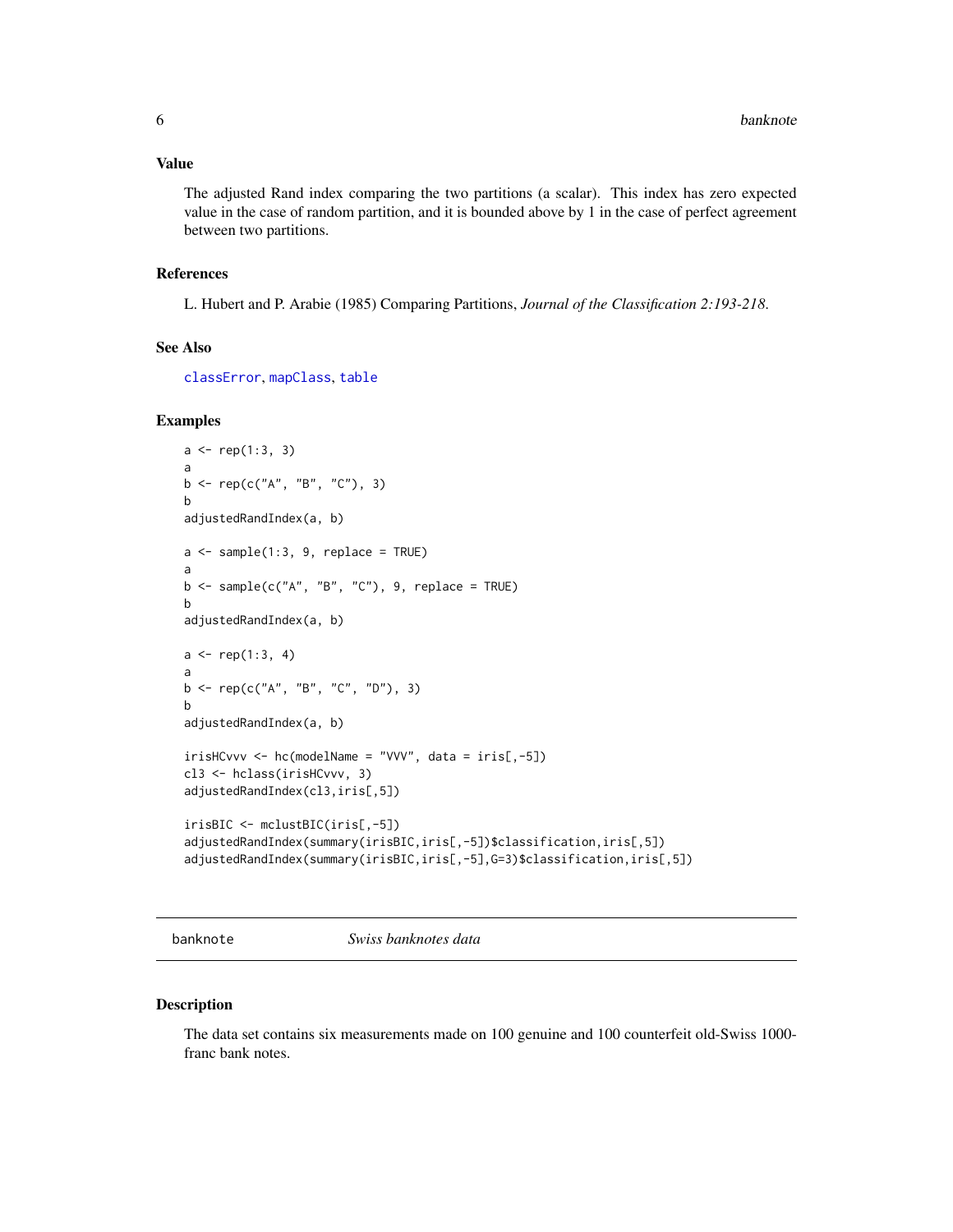#### <span id="page-6-0"></span>Usage

data(banknote)

### Format

A data frame with the following variables:

Status the status of the banknote: genuine or counterfeit

Length Length of bill (mm)

Left Width of left edge (mm)

Right Width of right edge (mm)

Bottom Bottom margin width (mm)

Top Top margin width (mm)

Diagonal Length of diagonal (mm)

#### Source

Flury, B. and Riedwyl, H. (1988). *Multivariate Statistics: A practical approach.* London: Chapman & Hall, Tables 1.1 and 1.2, pp. 5-8.

Baudry\_etal\_2010\_JCGS\_examples

*Simulated Example Datasets From Baudry et al. (2010)*

### **Description**

Simulated datasets used in Baudry et al. (2010) to illustrate the proposed mixture components combining method for clustering.

Please see the cited article for a detailed presentation of these datasets. The data frame with name exN.M is presented in Section N.M in the paper.

Test1D (not in the article) has been simulated from a Gaussian mixture distribution in R.

ex4.1 and ex4.2 have been simulated from a Gaussian mixture distribution in  $R^2$ .

ex4.3 has been simulated from a mixture of a uniform distribution on a square and a spherical Gaussian distribution in R^2.

ex4.4.1 has been simulated from a Gaussian mixture model in  $R^2$ 

ex4.4.2 has been simulated from a mixture of two uniform distributions in R^3.

### Usage

data(Baudry\_etal\_2010\_JCGS\_examples)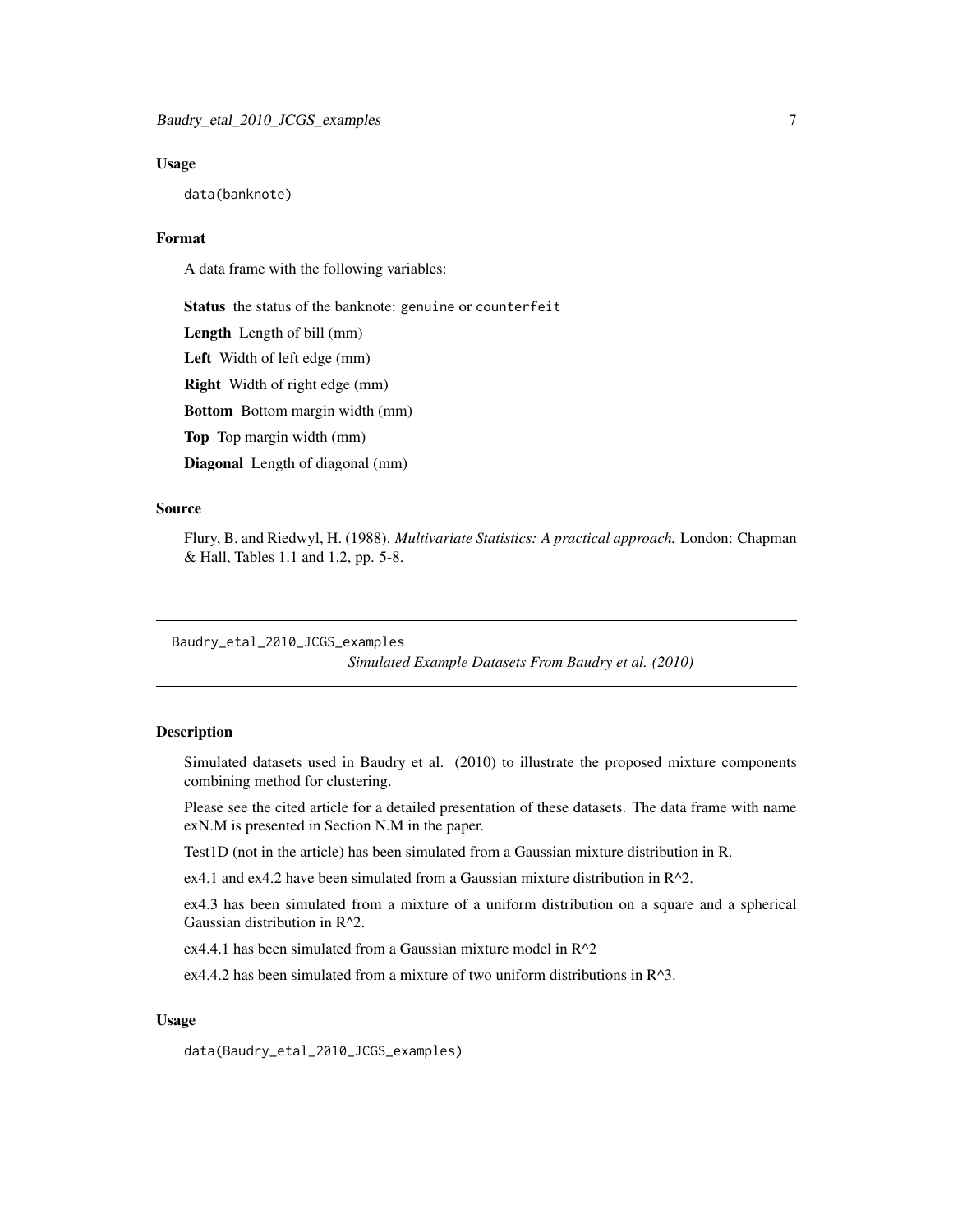### <span id="page-7-0"></span>Format

ex4.1 is a data frame with 600 observations on 2 real variables.

ex4.2 is a data frame with 600 observations on 2 real variables.

ex4.3 is a data frame with 200 observations on 2 real variables.

ex4.4.1 is a data frame with 800 observations on 2 real variables.

ex4.4.2 is a data frame with 300 observations on 3 real variables.

Test1D is a data frame with 200 observations on 1 real variable.

#### References

J.-P. Baudry, A. E. Raftery, G. Celeux, K. Lo and R. Gottardo (2010). Combining mixture components for clustering. *Journal of Computational and Graphical Statistics, 19(2):332-353.*

#### Examples

```
## Not run:
data(Baudry_etal_2010_JCGS_examples)
output <- clustCombi(ex4.4.1)
output # is of class clustCombi
# plots the hierarchy of combined solutions, then some "entropy plots" which
# may help one to select the number of classes
plot(output, ex4.4.1)
## End(Not run)
```
#### bic *BIC for Parameterized Gaussian Mixture Models*

#### Description

Computes the BIC (Bayesian Information Criterion) for parameterized mixture models given the loglikelihood, the dimension of the data, and number of mixture components in the model.

#### Usage

```
bic(modelName, loglik, n, d, G, noise=FALSE, equalPro=FALSE, ...)
```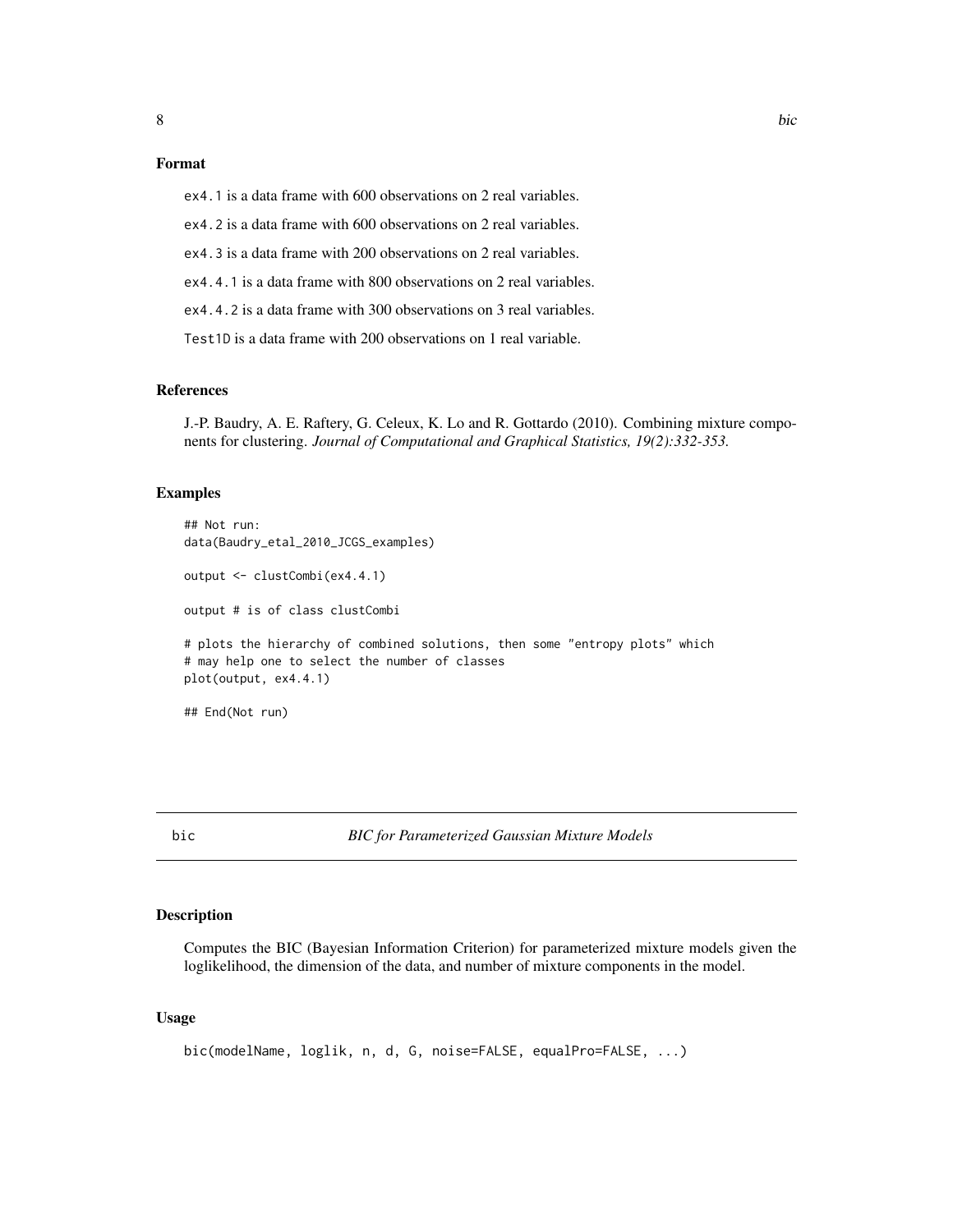| modelName | A character string indicating the model. The help file for mclust ModelNames<br>describes the available models.                                                                    |
|-----------|------------------------------------------------------------------------------------------------------------------------------------------------------------------------------------|
| loglik    | The log-likelihood for a data set with respect to the Gaussian mixture model<br>specified in the model Name argument.                                                              |
| n         | The number of observations in the data used to compute loglik.                                                                                                                     |
| d         | The dimension of the data used to compute loglik.                                                                                                                                  |
| G         | The number of components in the Gaussian mixture model used to compute<br>loglik.                                                                                                  |
| noise     | A logical variable indicating whether or not the model includes an optional Pois-<br>son noise component. The default is to assume no noise component.                             |
| equalPro  | A logical variable indicating whether or not the components in the model are<br>assumed to be present in equal proportion. The default is to assume unequal<br>mixing proportions. |
|           | Catches unused arguments in an indirect or list call via do. call.                                                                                                                 |
|           |                                                                                                                                                                                    |

### Value

The BIC or Bayesian Information Criterion for the given input arguments.

#### References

C. Fraley and A. E. Raftery (2002). Model-based clustering, discriminant analysis, and density estimation. *Journal of the American Statistical Association 97:611:631*.

C. Fraley, A. E. Raftery, T. B. Murphy and L. Scrucca (2012). mclust Version 4 for R: Normal Mixture Modeling for Model-Based Clustering, Classification, and Density Estimation. Technical Report No. 597, Department of Statistics, University of Washington.

### See Also

[mclustBIC](#page-70-1), [nVarParams](#page-103-1), [mclustModelNames](#page-86-1).

```
n <- nrow(iris)
d <- ncol(iris)-1
G \le -3emEst <- me(modelName="VVI", data=iris[,-5], unmap(iris[,5]))
names(emEst)
args(bic)
bic(modelName="VVI", loglik=emEst$loglik, n=n, d=d, G=G)
## Not run: do.call("bic", emEst) ## alternative call
```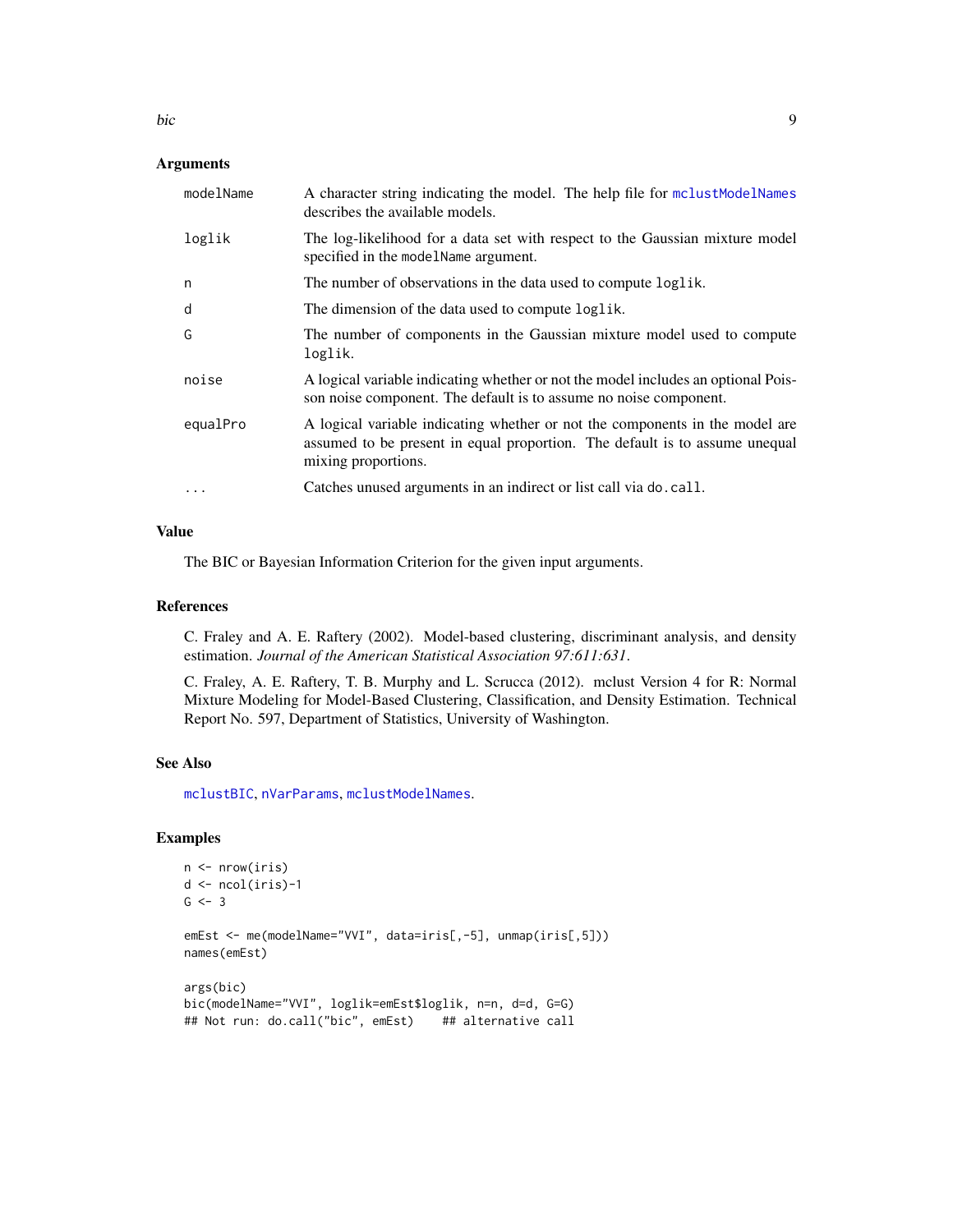<span id="page-9-1"></span><span id="page-9-0"></span>

Computes component densities for observations in MVN mixture models parameterized by eigenvalue decomposition.

#### Usage

cdens(modelName, data, logarithm = FALSE, parameters, warn = NULL, ...)

#### Arguments

| modelName  | A character string indicating the model. The help file for mclust ModelNames<br>describes the available models.                                                                                                                 |
|------------|---------------------------------------------------------------------------------------------------------------------------------------------------------------------------------------------------------------------------------|
| data       | A numeric vector, matrix, or data frame of observations. Categorical variables<br>are not allowed. If a matrix or data frame, rows correspond to observations and<br>columns correspond to variables.                           |
| logarithm  | A logical value indicating whether or not the logarithm of the component den-<br>sities should be returned. The default is to return the component densities, ob-<br>tained from the log component densities by exponentiation. |
| parameters | The parameters of the model:                                                                                                                                                                                                    |
|            | mean The mean for each component. If there is more than one component,<br>this is a matrix whose kth column is the mean of the kth component of the<br>mixture model.                                                           |
|            | variance A list of variance parameters for the model. The components of this<br>list depend on the model specification. See the help file for mclustVariance<br>for details.                                                    |
| warn       | A logical value indicating whether or not a warning should be issued when com-<br>putations fail. The default is warn=FALSE.                                                                                                    |
|            | Catches unused arguments in indirect or list calls via do. call.                                                                                                                                                                |
|            |                                                                                                                                                                                                                                 |

### Value

A numeric matrix whose [i,k]th entry is the density or log density of observation *i* in component *k*. The densities are not scaled by mixing proportions.

#### References

C. Fraley and A. E. Raftery (2002). Model-based clustering, discriminant analysis, and density estimation. *Journal of the American Statistical Association 97:611-631*.

C. Fraley, A. E. Raftery, T. B. Murphy and L. Scrucca (2012). mclust Version 4 for R: Normal Mixture Modeling for Model-Based Clustering, Classification, and Density Estimation. Technical Report No. 597, Department of Statistics, University of Washington.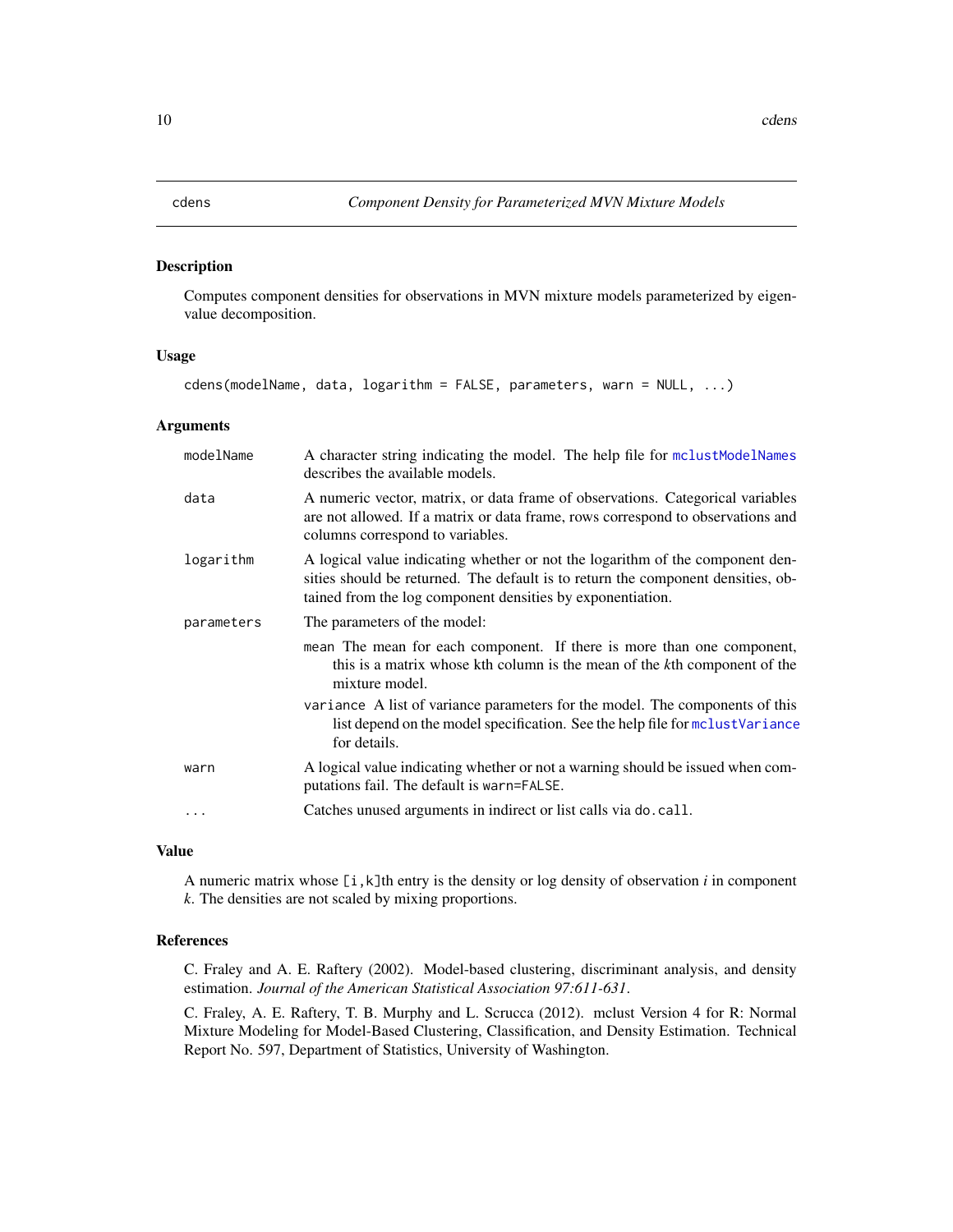#### <span id="page-10-0"></span> $\epsilon$  dens E

### Note

When one or more component densities are very large in magnitude, it may be possible to compute the logarithm of the component densities but not the component densities themselves due to overflow.

#### See Also

[cdensE](#page-10-1), ..., [cdensVVV](#page-10-2), [dens](#page-30-1), [estep](#page-43-1), [mclustModelNames](#page-86-1), [mclustVariance](#page-88-1), [mclust.options](#page-63-1), [do.call](#page-0-0)

#### Examples

```
z2 <- unmap(hclass(hcVVV(faithful),2)) # initial value for 2 class case
model <- me(modelName = "EEE", data = faithful, z = z2)
cdens(modelName = "EEE", data = faithful, logarithm = TRUE,
     parameters = model$parameters)[1:5,]
data(cross)
odd \leq seq(1, nrow(cross), by = 2)
oddBIC <- mclustBIC(cross[odd,-1])
oddModel <- mclustModel(cross[odd,-1], oddBIC) ## best parameter estimates
names(oddModel)
even \leq odd + 1
densities <- cdens(modelName = oddModel$modelName, data = cross[even,-1],
                   parameters = oddModel$parameters)
cbind(class = cross[even,1], densities)[1:5,]
```
<span id="page-10-1"></span>cdensE *Component Density for a Parameterized MVN Mixture Model*

#### <span id="page-10-2"></span>Description

Computes component densities for points in a parameterized MVN mixture model.

#### Usage

```
cdensE(data, logarithm = FALSE, parameters, warn = NULL, ...)cdensV(data, logarithm = FALSE, parameters, warn = NULL, ...)
cdensX(data, logarithm = FALSE, parameters, warn = NULL, ...)cdensEII(data, logarithm = FALSE, parameters, warn = NULL, ...)
cdensVII(data, logarithm = FALSE, parameters, warn = NULL, ...)
cdensEEI(data, logarithm = FALSE, parameters, warn = NULL, ...)
cdensVEI(data, logarithm = FALSE, parameters, warn = NULL, ...)cdensEVI(data, logarithm = FALSE, parameters, warn = NULL, ...)
cdensVVI(data, logarithm = FALSE, parameters, warn = NULL, ...)
cdensEEE(data, logarithm = FALSE, parameters, warn = NULL, ...)
```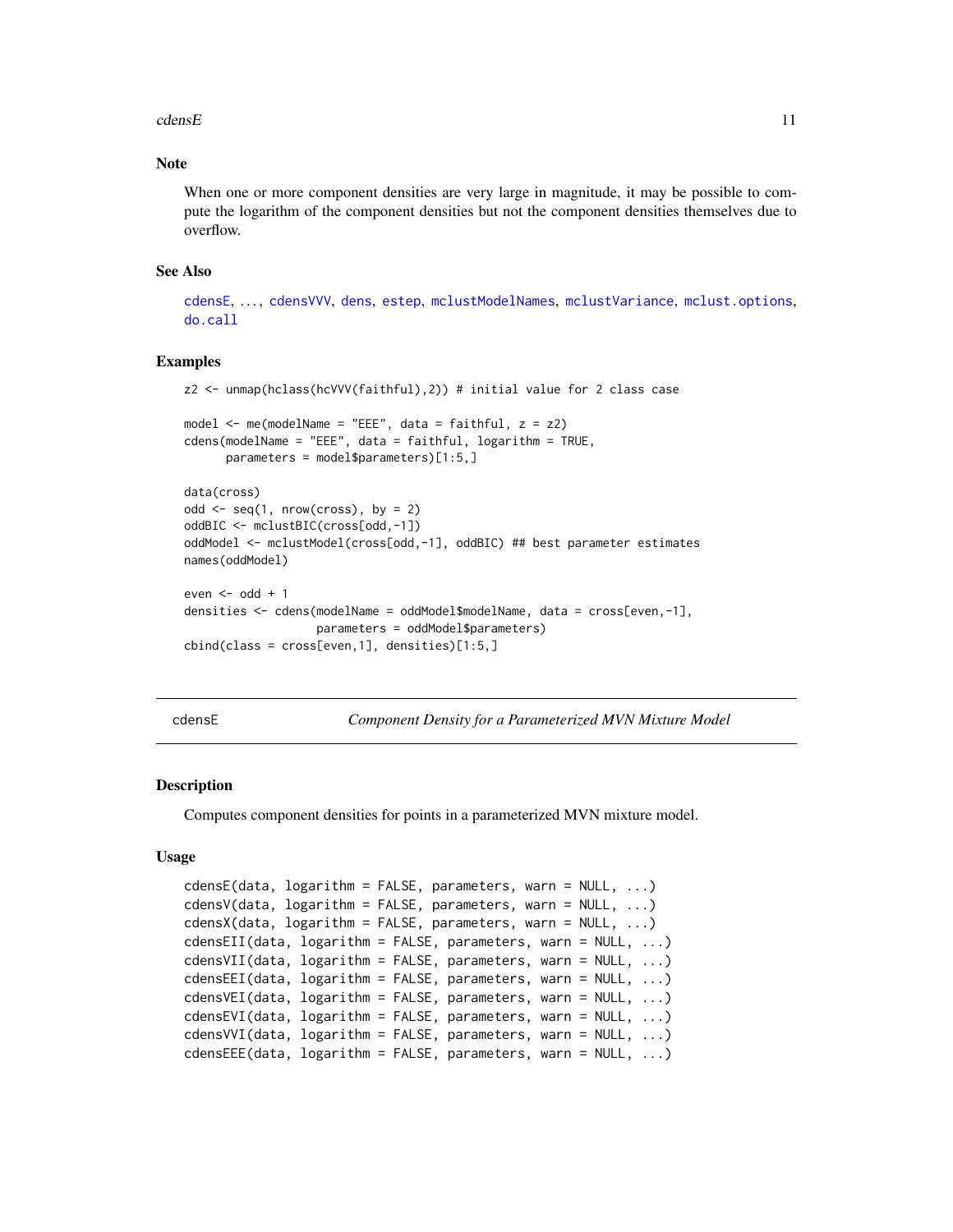12 cdensE

```
cdensEEV(data, logarithm = FALSE, parameters, warn = NULL, ...)
cdensVEV(data, logarithm = FALSE, parameters, warn = NULL, ...)
cdensVVV(data, logarithm = FALSE, parameters, warn = NULL, ...)
cdensEVE(data, logarithm = FALSE, parameters, warn = NULL, ...)
cdensEVV(data, logarithm = FALSE, parameters, warn = NULL, ...)
cdensVEE(data, logarithm = FALSE, parameters, warn = NULL, ...)
cdensVVE(data, logarithm = FALSE, parameters, warn = NULL, ...)
cdensXII(data, logarithm = FALSE, parameters, warn = NULL, ...)
cdensXXI(data, logarithm = FALSE, parameters, warn = NULL, ...)
cdensXXX(data, logarithm = FALSE, parameters, warn = NULL, ...)
```
#### Arguments

| data       | A numeric vector, matrix, or data frame of observations. Categorical variables<br>are not allowed. If a matrix or data frame, rows correspond to observations and<br>columns correspond to variables.                           |
|------------|---------------------------------------------------------------------------------------------------------------------------------------------------------------------------------------------------------------------------------|
| logarithm  | A logical value indicating whether or not the logarithm of the component den-<br>sities should be returned. The default is to return the component densities, ob-<br>tained from the log component densities by exponentiation. |
| parameters | The parameters of the model:                                                                                                                                                                                                    |
|            | mean The mean for each component. If there is more than one component,<br>this is a matrix whose kth column is the mean of the kth component of the<br>mixture model.                                                           |
|            | variance A list of variance parameters for the model. The components of this<br>list depend on the model specification. See the help file for molust Variance<br>for details.                                                   |
|            | pro Mixing proportions for the components of the mixture. If the model in-<br>cludes a Poisson term for noise, there should be one more mixing propor-<br>tion than the number of Gaussian components.                          |
| warn       | A logical value indicating whether or not a warning should be issued when com-<br>putations fail. The default is warn=FALSE.                                                                                                    |
| .          | Catches unused arguments in indirect or list calls via do. call.                                                                                                                                                                |

### Value

A numeric matrix whose [i,j]th entry is the density of observation *i* in component *j*. The densities are not scaled by mixing proportions.

#### References

C. Fraley and A. E. Raftery (2002). Model-based clustering, discriminant analysis, and density estimation. *Journal of the American Statistical Association 97:611-631*.

C. Fraley, A. E. Raftery, T. B. Murphy and L. Scrucca (2012). mclust Version 4 for R: Normal Mixture Modeling for Model-Based Clustering, Classification, and Density Estimation. Technical Report No. 597, Department of Statistics, University of Washington.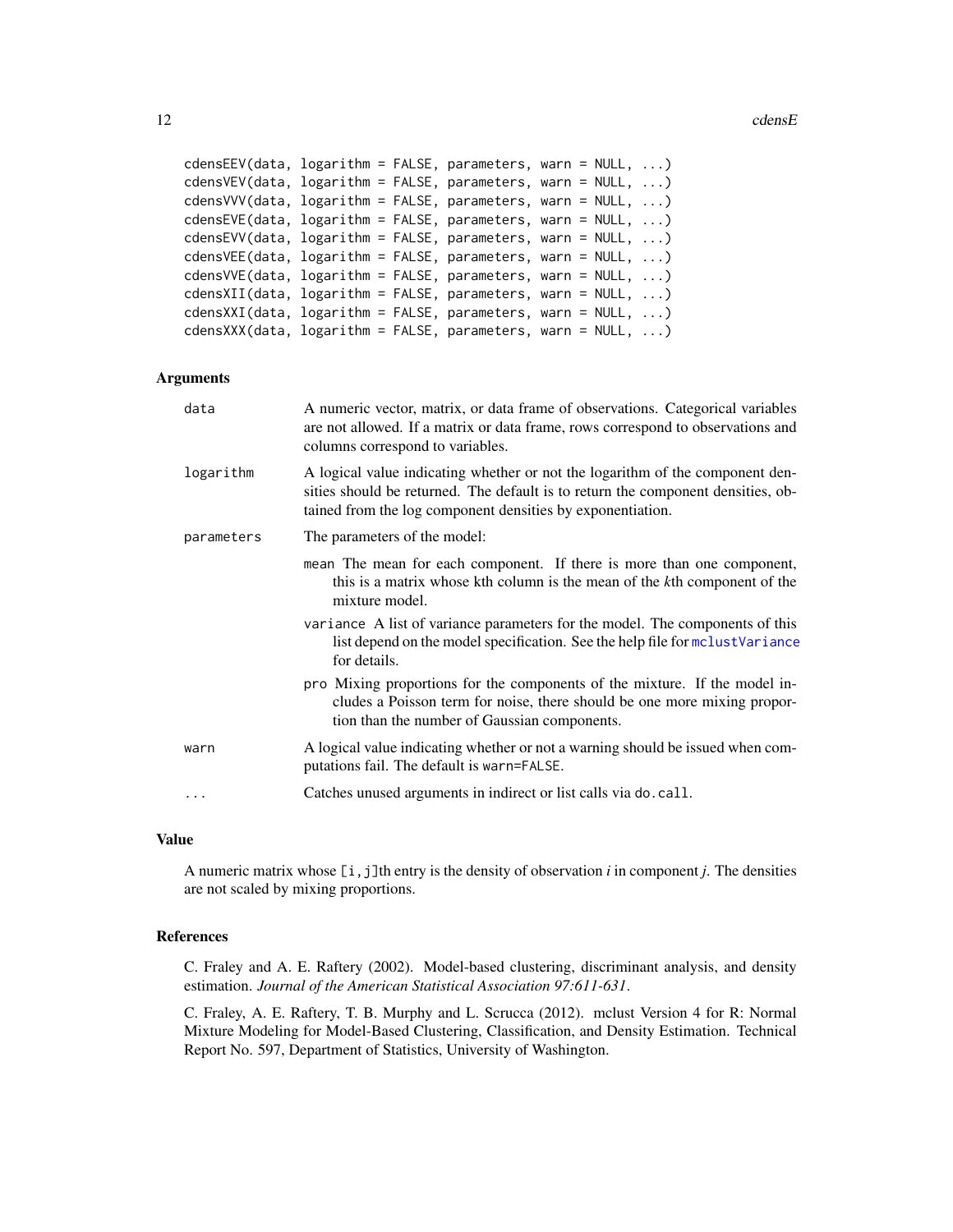#### <span id="page-12-0"></span>cdfMclust 13

### Note

When one or more component densities are very large in magnitude, then it may be possible to compute the logarithm of the component densities but not the component densities themselves due to overflow.

#### See Also

[cdens](#page-9-1), [dens](#page-30-1), [mclustVariance](#page-88-1), [mstep](#page-95-1), [mclust.options](#page-63-1), [do.call](#page-0-0).

#### Examples

```
z2 <- unmap(hclass(hcVVV(faithful),2)) # initial value for 2 class case
model <- meVVV(data=faithful, z=z2)
cdensVVV(data=faithful, logarithm = TRUE, parameters = model$parameters)
data(cross)
z2 <- unmap(cross[,1])
model \leq meEEV(data = cross[,-1], z = z2)
EEVdensities <- cdensEEV( data = cross[,-1], parameters = model$parameters)
cbind(cross[,-1],map(EEVdensities))
```

| cdfMclust | Cumulative Distribution and Quantiles for a univariate Gaussian mix- |
|-----------|----------------------------------------------------------------------|
|           | ture distribution                                                    |

### Description

Compute the cumulative density function (cdf) or quantiles from an estimated one-dimensional Gaussian mixture fitted using [densityMclust](#page-31-1).

### Usage

```
cdfMclust(object, data, ngrid = 100, ...)quantileMclust(object, p, ...)
```

| object  | a densityMclust model object.                                                                      |
|---------|----------------------------------------------------------------------------------------------------|
| data    | a numeric vector of evaluation points.                                                             |
| ngrid   | the number of points in a regular grid to be used as evaluation points if no data<br>are provided. |
| p       | a numeric vector of probabilities.                                                                 |
| $\cdot$ | further arguments passed to or from other methods.                                                 |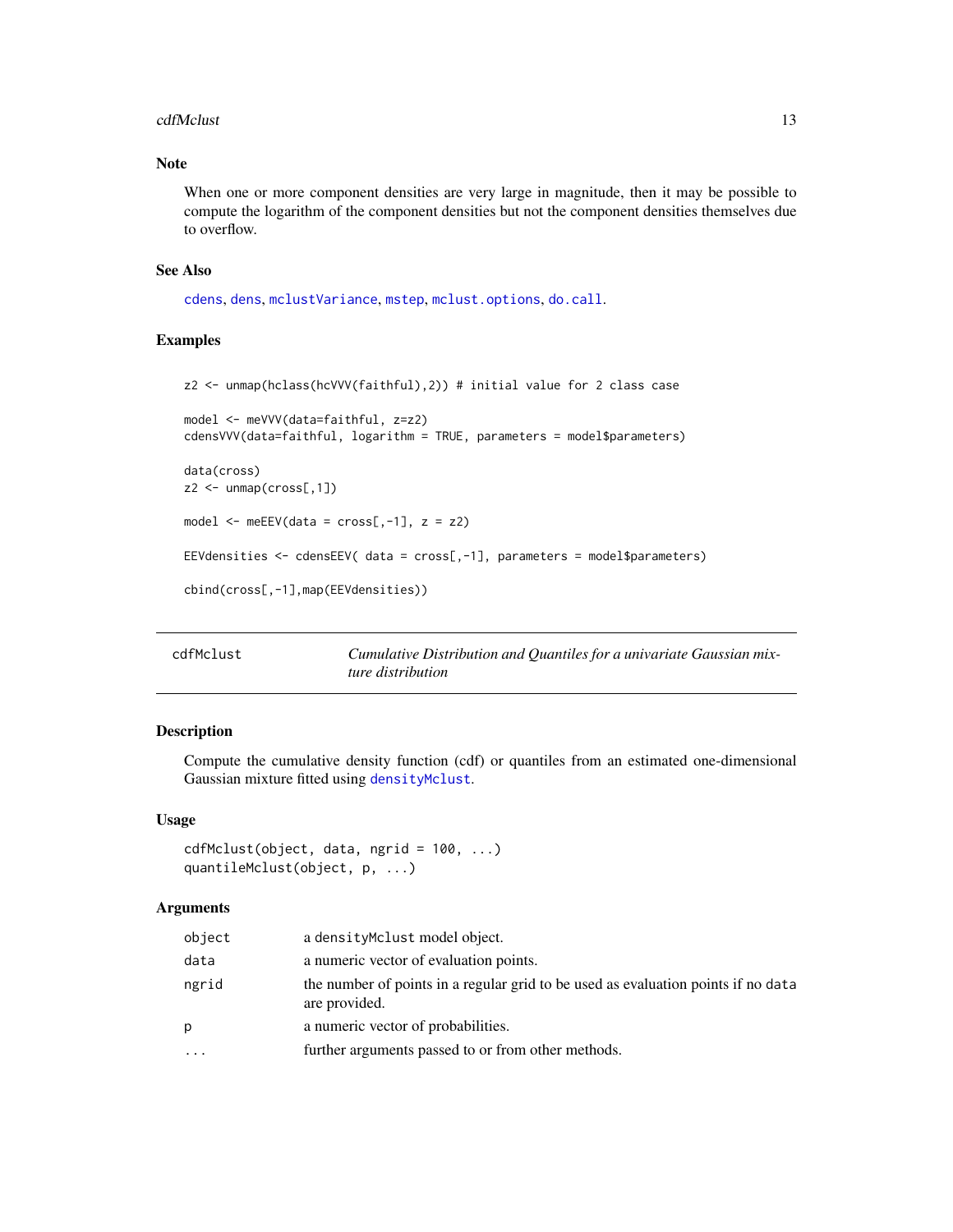### Details

The cdf is evaluated at points given by the optional argument data. If not provided, a regular grid of length ngrid for the evaluation points is used.

The quantiles are computed using interpolating splines on an adaptive finer grid.

#### Value

cdfMclust returns a list of x and y values providing, respectively, the evaluation points and the estimated cdf.

quantileMclust returns a vector of quantiles.

### References

C. Fraley, A. E. Raftery, T. B. Murphy and L. Scrucca (2012). mclust Version 4 for R: Normal Mixture Modeling for Model-Based Clustering, Classification, and Density Estimation. Technical Report No. 597, Department of Statistics, University of Washington.

#### Author(s)

Luca Scrucca

#### See Also

[densityMclust](#page-31-1), [plot.densityMclust](#page-107-1).

```
x <- c(rnorm(100), rnorm(100, 3, 2))
dens <- densityMclust(x)
summary(dens, parameters = TRUE)
cdf <- cdfMclust(dens)
str(cdf)
q \leq quantileMclust(dens, p = c(0.01, 0.1, 0.5, 0.9, 0.99))
cbind(quantile = q, cdf = cdfMclust(dens, q)$y)
plot(cdf, type = "l", xlab = "x", ylab = "CDF")
points(q, cdfMclust(dens, q)$y, pch = 20, col = "red3")
par(mfrow = c(2,2))dens.waiting <- densityMclust(faithful$waiting)
plot(dens.waiting)
plot(cdfMclust(dens.waiting), type = "l",
     xlab = dens.waiting$varname, ylab = "CDF")
dens.eruptions <- densityMclust(faithful$eruptions)
plot(dens.eruptions)
plot(cdfMclust(dens.eruptions), type = "l",
    xlab = dens.eruptions$varname, ylab = "CDF")
par(mfrow = c(1,1))
```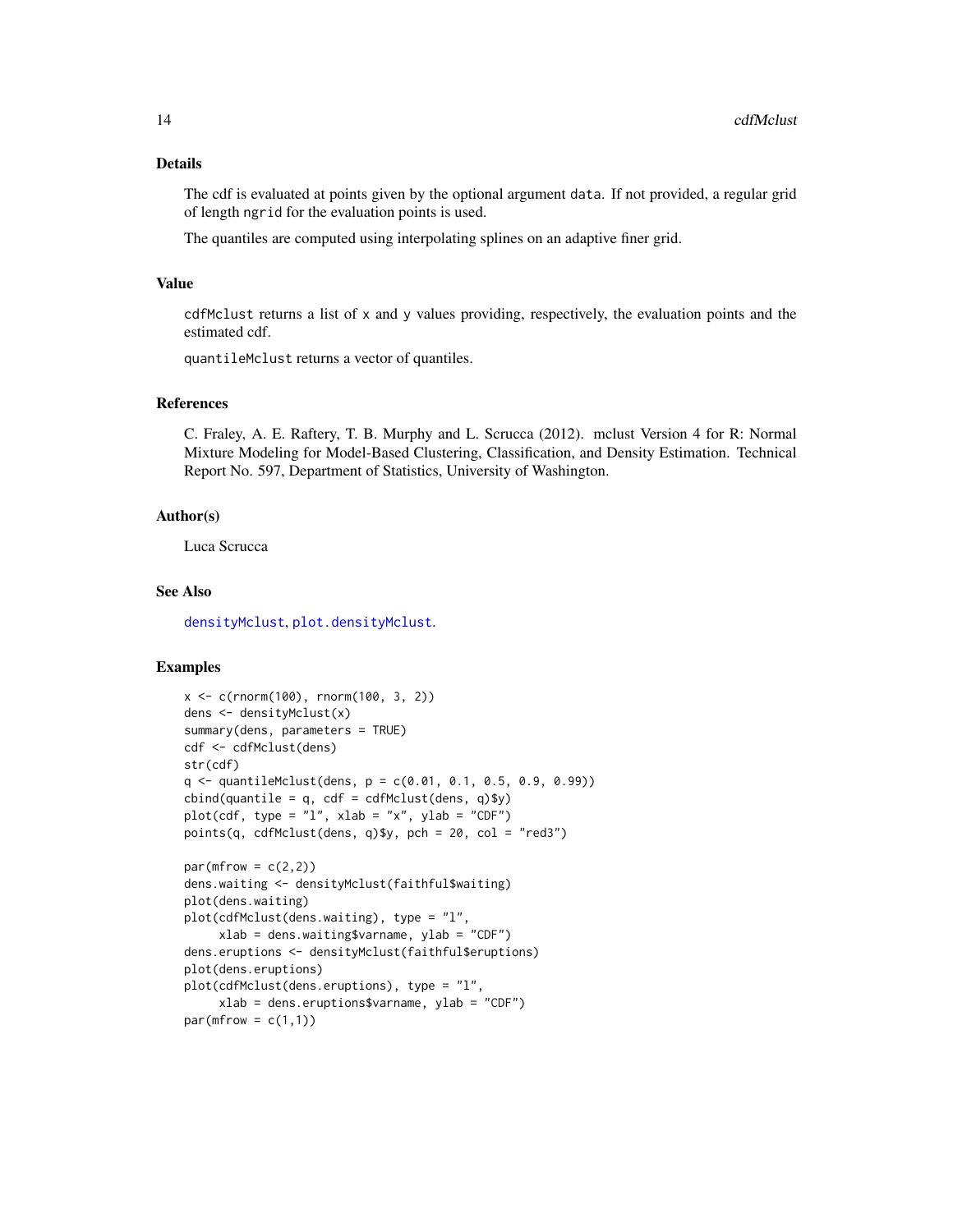<span id="page-14-0"></span>

A set of simulated bivariate minefield data (1104 observations).

#### Usage

data(chevron)

### References

A. Dasgupta and A. E. Raftery (1998). Detecting features in spatial point processes with clutter via model-based clustering. *Journal of the American Statistical Association 93:294-302*.

C. Fraley and A.E. Raftery (1998). *Computer Journal 41:578-588*.

G. J. McLachlan and D. Peel (2000). *Finite Mixture Models*, Wiley, pages 110-112.

<span id="page-14-1"></span>classError *Classification error*

### Description

Error for a given classification relative to a known truth. Location of errors in a given classification relative to a known truth.

#### Usage

classError(classification, truth)

#### Arguments

classification A numeric or character vector of class labels.

truth A numeric or character vector of class labels. Must have the same length as classification.

### Details

If more than one mapping between classification and truth corresponds to the minimum number of classification errors, only one possible set of misclassified observations is returned.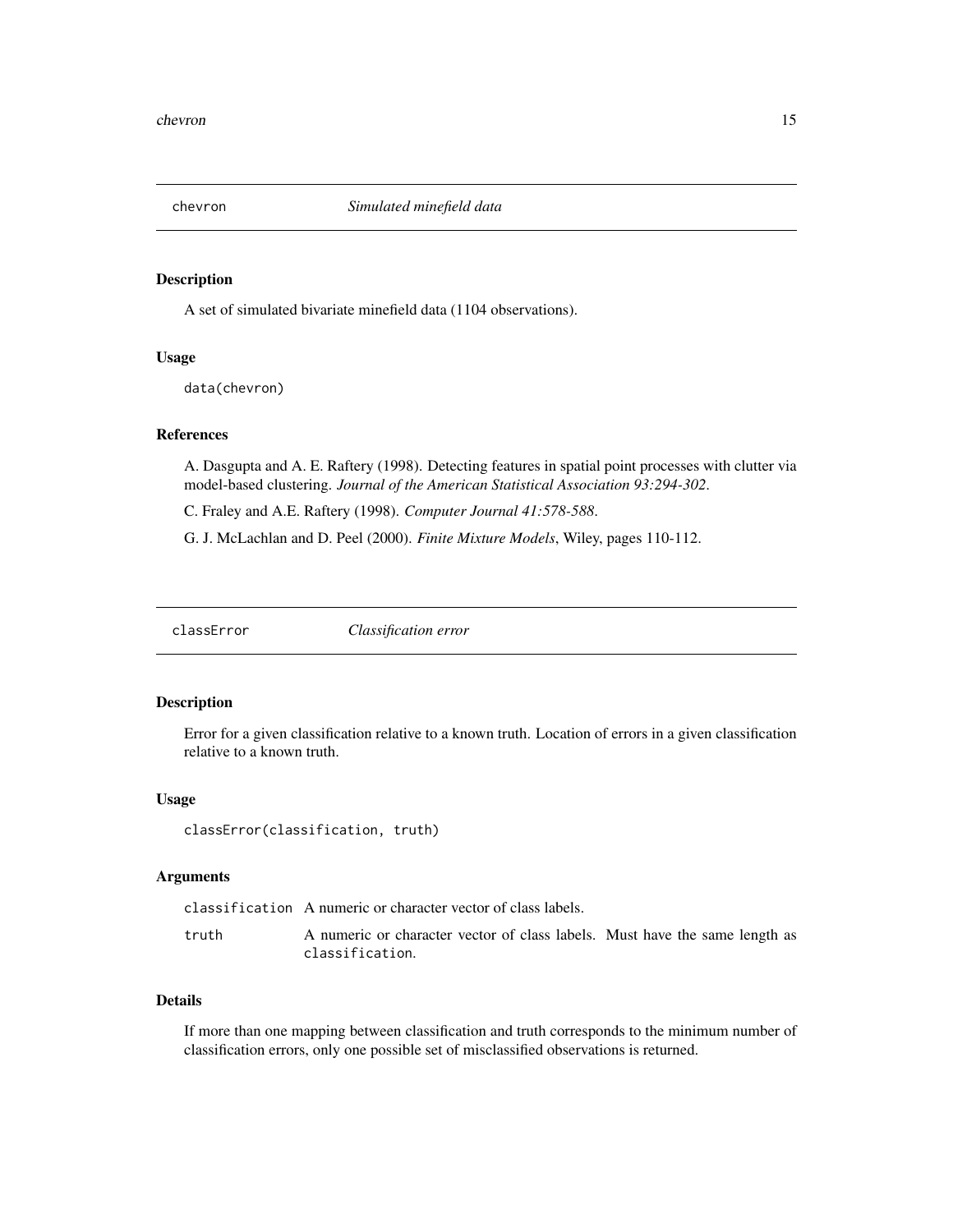#### <span id="page-15-0"></span>Value

A list with the following two components:

|           | misclassified The indexes of the misclassified data points in a minimum error mapping be-<br>tween the given classification and the given truth. |
|-----------|--------------------------------------------------------------------------------------------------------------------------------------------------|
| errorRate | The error Rate corresponding to a minimum error mapping mapping between the<br>given classification and the given truth.                         |

### References

C. Fraley, A. E. Raftery, T. B. Murphy and L. Scrucca (2012). mclust Version 4 for R: Normal Mixture Modeling for Model-Based Clustering, Classification, and Density Estimation. Technical Report No. 597, Department of Statistics, University of Washington.

### See Also

[mapClass](#page-59-1), [table](#page-0-0)

#### Examples

```
a \leftarrow rep(1:3, 3)a
b <- rep(c("A", "B", "C"), 3)b
classError(a, b)
a \leftarrow sample(1:3, 9, replace = TRUE)a
b \leq sample(c("A", "B", "C"), 9, replace = TRUE)
b
classError(a, b)
```
<span id="page-15-1"></span>

### Description

Creates a scatter plot for each pair of variables in given data. Observations in different classes are represented by different colors and symbols.

### Usage

```
clPairs(data, classification, symbols, colors, labels = dimnames(data)[[2]],
       CEX = 1, gap = 0.2, ...
```
clPairsLegend(x, y, class, col, pch, ...)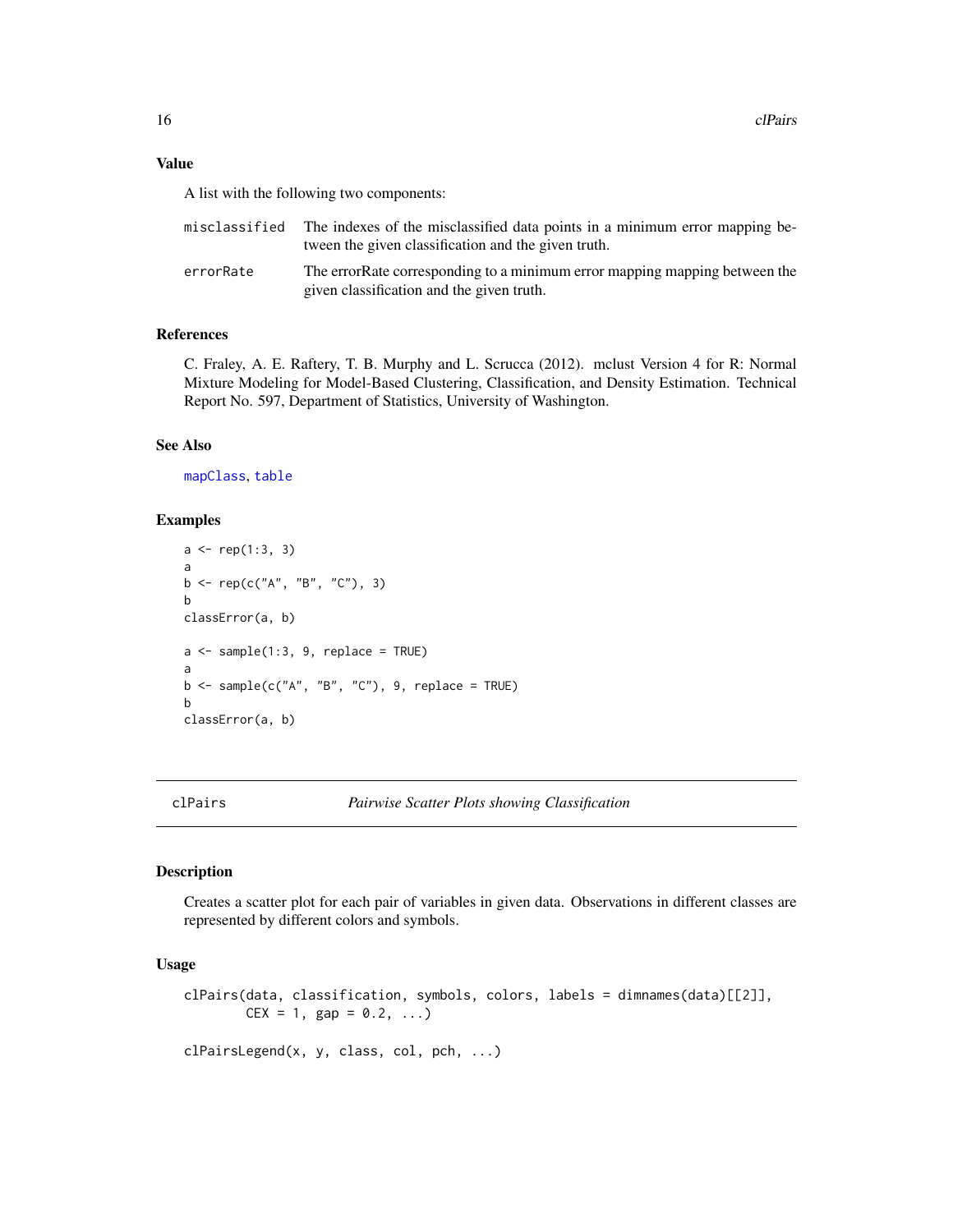#### clPairs 17

### Arguments

| data       | A numeric vector, matrix, or data frame of observations. Categorical variables<br>are not allowed. If a matrix or data frame, rows correspond to observations and<br>columns correspond to variables.                                                                                                                    |
|------------|--------------------------------------------------------------------------------------------------------------------------------------------------------------------------------------------------------------------------------------------------------------------------------------------------------------------------|
|            | classification A numeric or character vector representing a classification of observations (rows)<br>of data.                                                                                                                                                                                                            |
| symbols    | Either an integer or character vector assigning a plotting symbol to each unique<br>class in classification. Elements in symbols correspond to classes in order<br>of appearance in the sequence of observations (the order used by the function<br>unique). The default is given by mclust.options("classPlotSymbols"). |
| colors     | Either an integer or character vector assigning a color to each unique class in<br>classification. Elements in colors correspond to classes in order of appear-<br>ance in the sequence of observations (the order used by the function unique).<br>The default is given by mclust.options("classPlotColors").           |
| labels     | A vector of character strings for labeling the variables. The default is to use the<br>column dimension names of data.                                                                                                                                                                                                   |
| <b>CEX</b> | An argument specifying the size of the plotting symbols. The default value is 1.                                                                                                                                                                                                                                         |
| gap        | An argument specifying the distance between subplots (see pairs).                                                                                                                                                                                                                                                        |
| x, y       | The x and y co-ordinates with respect to a graphic device having plotting region<br>coordinates par ("usr" = $c(\emptyset, 1, \emptyset, 1)$ ).                                                                                                                                                                          |
| class      | The class labels.                                                                                                                                                                                                                                                                                                        |
| col, pch   | The colors and plotting symbols appearing in the legend.                                                                                                                                                                                                                                                                 |
| $\cdots$   | For a clPairs call may be additional arguments to be passed to pairs. For a<br>clPairsLegend call may be additional arguments to be passed to legend.                                                                                                                                                                    |

### Value

The function clPairs invisibly returns a list with the following components:

| class | A character vector of class labels.               |
|-------|---------------------------------------------------|
| col   | A vector of colors used for each class.           |
| pch   | A vector of plotting symbols used for each class. |

### Details

The function clPairs draws scatter plots on the current graphics device for each combination of variables in data. Observations of different classifications are labeled with different symbols.

The function clPairsLegend can be used to add a legend. See examples below.

### References

C. Fraley, A. E. Raftery, T. B. Murphy and L. Scrucca (2012). mclust Version 4 for R: Normal Mixture Modeling for Model-Based Clustering, Classification, and Density Estimation. Technical Report No. 597, Department of Statistics, University of Washington.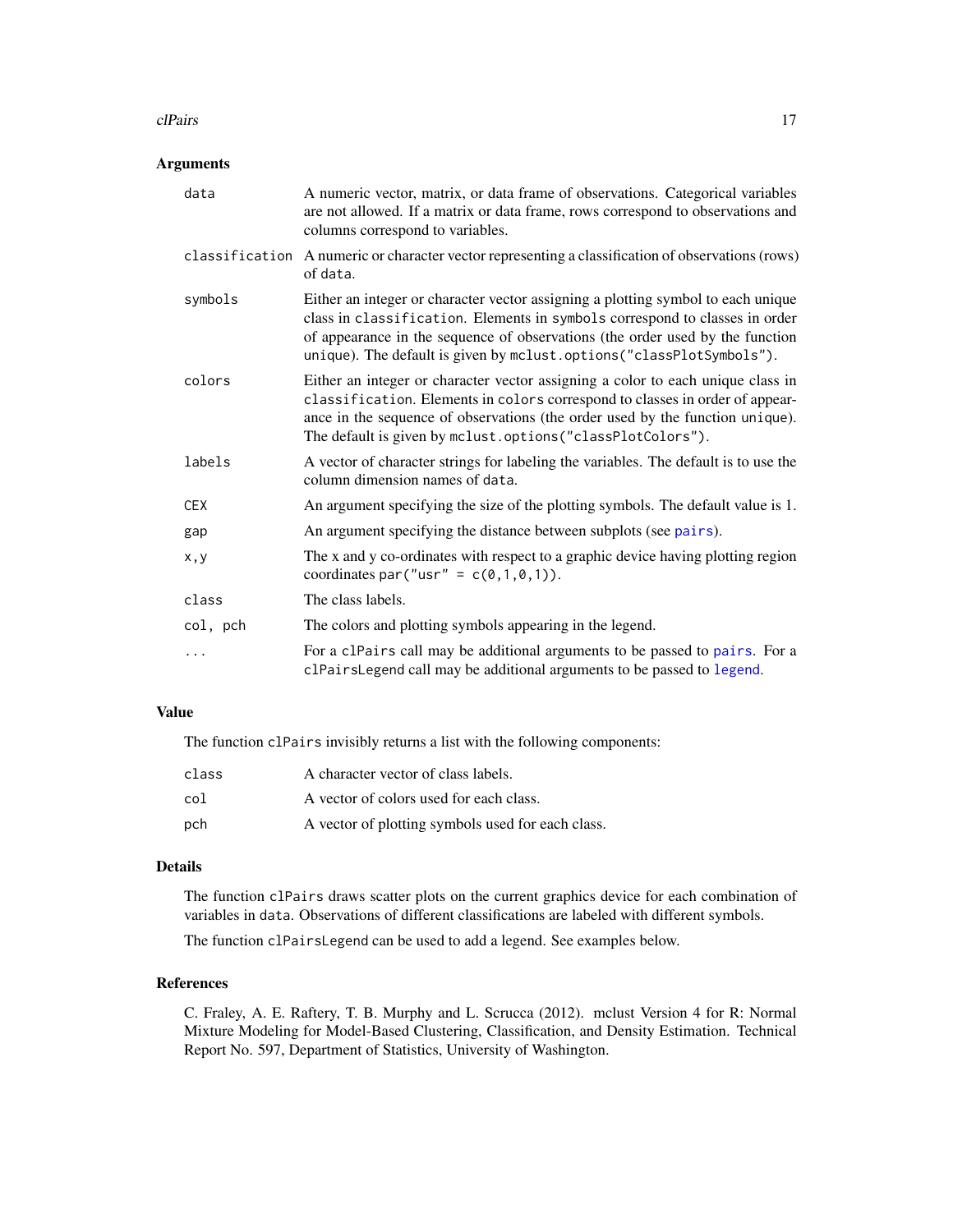### See Also

[pairs](#page-0-0), [coordProj](#page-22-1), [mclust.options](#page-63-1)

### Examples

```
clPairs(iris[,1:4], cl = iris$Species)
clp \leftarrow clPairs(iris[, 1:4], cl = iris$Species, lower.panel = NULL)clPairsLegend(0.1, 0.4, class = clp$class,
              col = clp$col, pch = clp$pch,title = "Iris data")
```
<span id="page-17-1"></span>clustCombi *Combining Gaussian Mixture Components for Clustering*

### Description

Provides a hierarchy of combined clusterings from the EM/BIC Gaussian mixture solution to one class, following the methodology proposed in the article cited in the references.

#### Usage

clustCombi(data, MclustOutput = NULL, ...)

#### Arguments

| data         | A numeric vector, matrix, or data frame of observations. Categorical variables<br>are not allowed. If a matrix or data frame, rows correspond to observations and<br>columns correspond to variables.                                                                                                                                                          |
|--------------|----------------------------------------------------------------------------------------------------------------------------------------------------------------------------------------------------------------------------------------------------------------------------------------------------------------------------------------------------------------|
| MclustOutput | A list giving the optimal (according to BIC) parameters, conditional probabili-<br>ties z, and log-likelihood, together with the associated classification and its un-<br>certainty, as returned by Mclust. Please see Mclust documentation for the details<br>of the components. Default value is NULL, in which case Mclust is called to get<br>this output. |
|              | Optional arguments to be passed to called functions. Notably, any option (such<br>as the numbers of components for which the BIC is computed; the models to be<br>fitted by EM; initialization parameters for the EM algorithm) to be passed to<br>Melust in case Melust0utput is NULL. Please see the Melust documentation for<br>more details.               |

#### Details

Mclust provides a Gaussian mixture fitted to the data by maximum likelihood through the EM algorithm, for the model and number of components selected according to BIC. The corresponding components are hierarchically combined according to an entropy criterion, following the methodology described in the article cited in the references section. The solutions with numbers of classes between the one selected by BIC and one are returned as a clustCombi class object.

<span id="page-17-0"></span>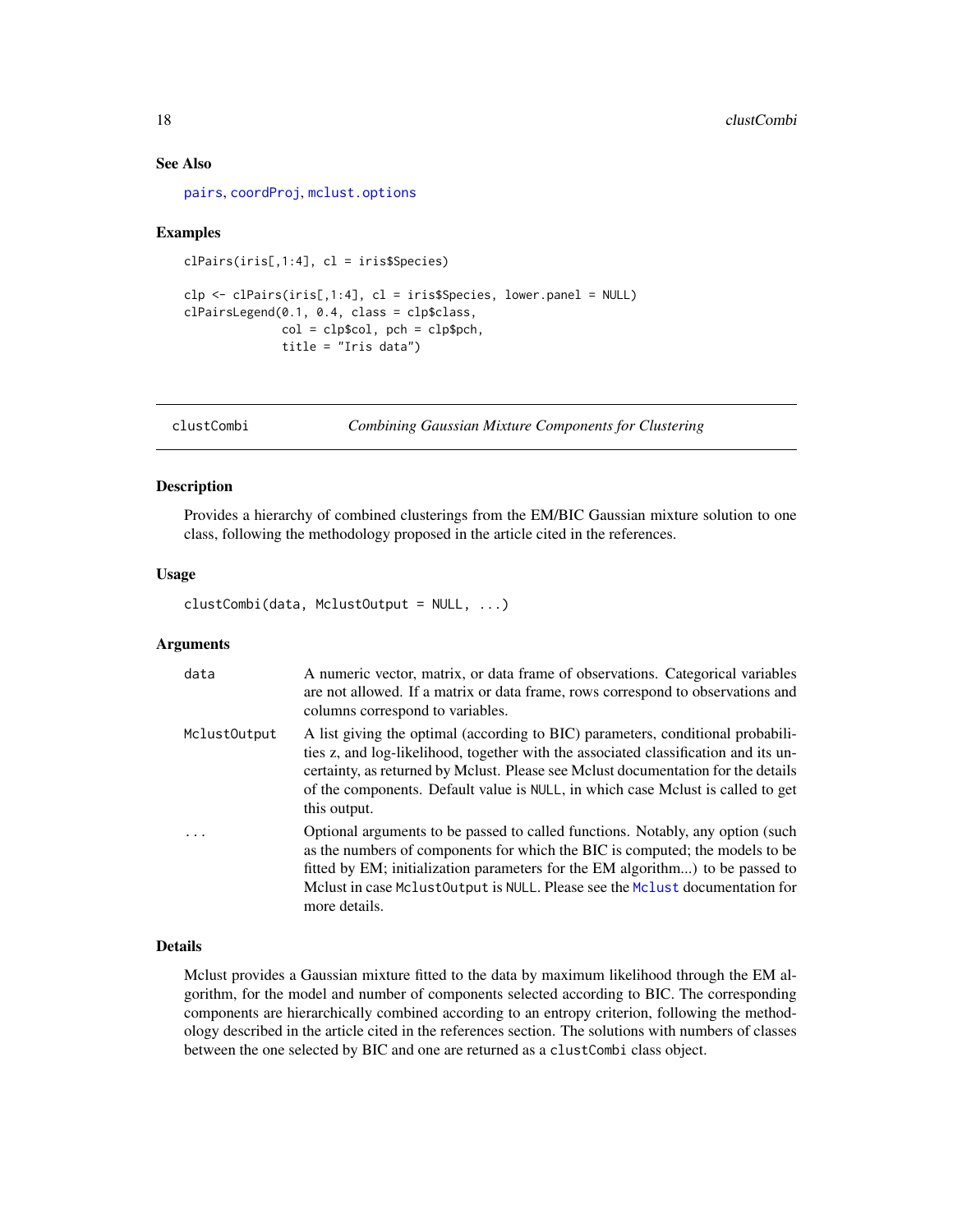#### clustCombi **19**

#### Value

A list of class clustCombi giving the hierarchy of combined solutions from the number of components selected by BIC to one. The details of the output components are as follows:

|              | classification A list of the data classifications obtained for each combined solution of the hi-<br>erarchy through a MAP assignment                                                                                                                        |
|--------------|-------------------------------------------------------------------------------------------------------------------------------------------------------------------------------------------------------------------------------------------------------------|
| combiM       | A list of matrices. combiner [K] is the matrix used to combine the components<br>of the $(K+1)$ -classes solution to get the K-classes solution. Please see the exam-<br>ples.                                                                              |
| combiz       | A list of matrices. $\text{combiz}[\kappa]$ is a matrix whose [i,k]th entry is the probability<br>that observation i in the data belongs to the kth class according to the K-classes<br>combined solution.                                                  |
| MclustOutput | A list of class McLust. Output of a call to the McLust function (as provided by the<br>user or the result of a call to the Mclust function) used to initiate the combined<br>solutions hierarchy: please see the Mclust function documentation for details. |

#### Author(s)

J.-P. Baudry, A. E. Raftery, L. Scrucca

#### References

J.-P. Baudry, A. E. Raftery, G. Celeux, K. Lo and R. Gottardo (2010). Combining mixture components for clustering. *Journal of Computational and Graphical Statistics, 19(2):332-353.*

```
data(Baudry_etal_2010_JCGS_examples)
output <- clustCombi(ex4.1) # will run Mclust to get the MclustOutput
MclustOutput <- Mclust(ex4.1) # or you can run Mclust yourself
output <- clustCombi(ex4.1, MclustOutput) # and provide the output to clustCombi
# any further optional argument is passed to Mclust (see the Mclust documentation)
## Not run: output <- clustCombi(ex4.1, modelName = "EEV", G = 1:15)
output # is of class clustCombi
# plots the hierarchy of combined solutions, then some "entropy plots" which
# may help one to select the number of classes (please see the article cited
# in the references)
plot(output, ex4.1)
# the selected model and number of components by Mclust, ie by BIC with MLE
# on Gaussian mixtures
output$MclustOutput
# the selected number of components by Mclust: the combined hierarchy then
# starts from this number of classes and ends at one
output$MclustOutput$G
# the matrix whose [i,k]th entry is the probability that observation i in
```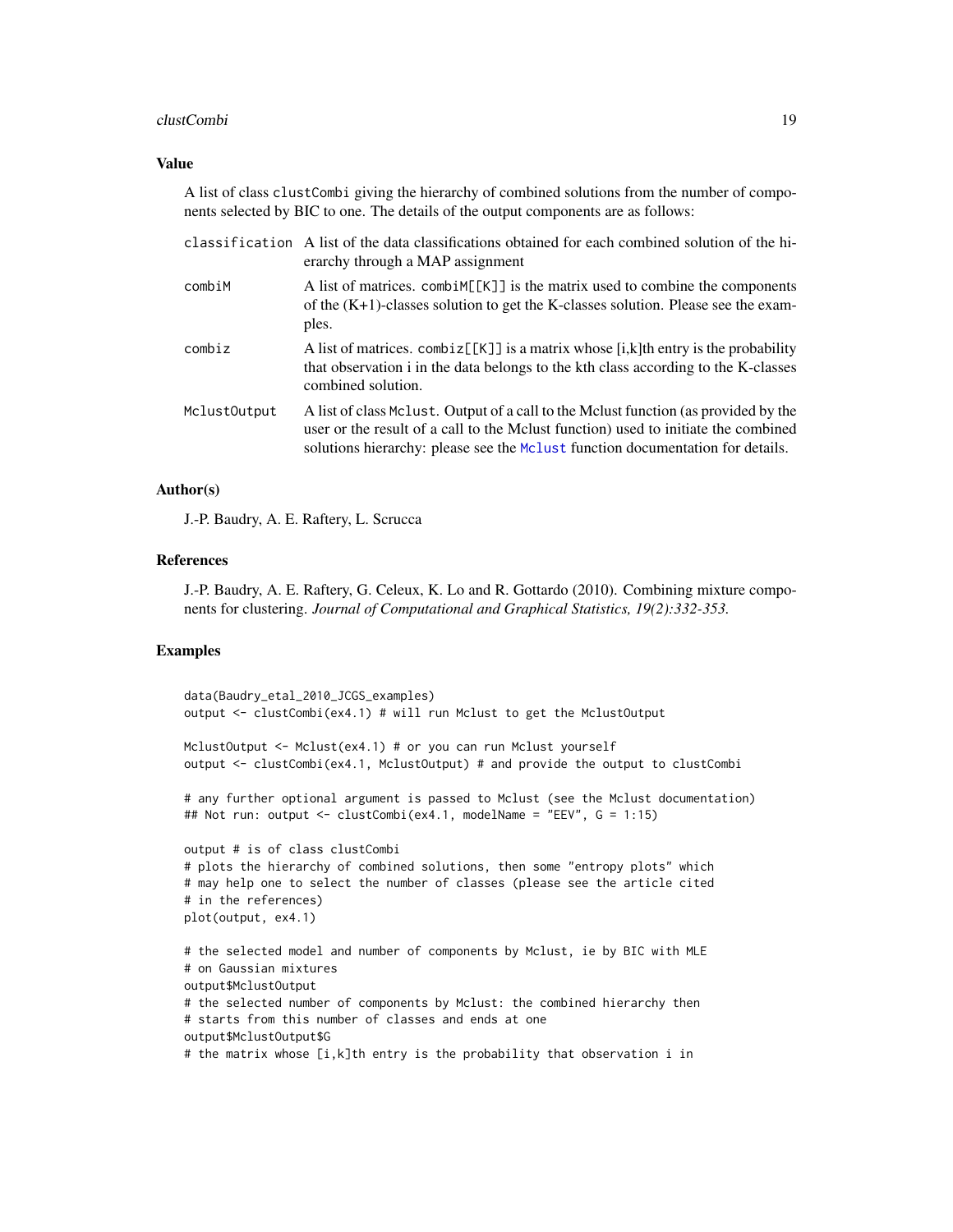```
# the data belongs to the kth class according to the BIC solution
head( output$combiz[[output$MclustOutput$G]] )
# is the matrix whose [i,k]th entry is the probability that observation i in
# the data belongs to the kth class according to the first combined
# ((output$MclustOutput$G-1)-classes) solution
head( output$combiz[[output$MclustOutput$G-1]] )
# the matrix describing how to merge the 6-classes solution to get the
# 5-classes solution
output$combiM[[5]]
# for example the following code returns the label of the class (in the
# 5-classes combined solution) to which the 4th class (in the 6-classes
# solution) is assigned. Only two classes in the (K+1)-classes solution
# are assigned the same class in the K-classes solution: the two which
# are merged at this step...
output$combiM[[5]]
# recover the 5-classes soft clustering from the 6-classes soft clustering
# and the 6 -> 5 combining matrix
all( output$combiz[[5]] == t( output$combiz[[6]]) ) )
# the hard clustering under the 5-classes solution
head( output$classification[[5]] )
```
<span id="page-19-1"></span>combiPlot *Plot Classifications Corresponding to Successive Combined Solutions*

#### Description

Plot classifications corresponding to successive combined solutions.

#### Usage

```
combiPlot(data, z, combiM, ...)
```
### Arguments

| data      | The data.                                                                                                                                                                                                                                     |
|-----------|-----------------------------------------------------------------------------------------------------------------------------------------------------------------------------------------------------------------------------------------------|
| z         | A matrix whose [i,k]th entry is the probability that observation i in the data<br>belongs to the kth class, for the initial solution (ie before any combining). Typi-<br>cally, the one returned by Mclust/BIC.                               |
| combiM    | A "combining matrix" (as provided by clust Combi), ie a matrix whose kth row<br>contains only zeros, but in columns corresponding to the labels of the classes in<br>the initial solution to be merged together to get the combined solution. |
| $\ddotsc$ | Other arguments to be passed to the McLust plot functions.                                                                                                                                                                                    |

#### Value

Plot the classifications obtained by MAP from the matrix  $t$  (combiM  $\frac{1}{2}$ ,  $\frac{1}{2}$ ), which is the matrix whose [i,k]th entry is the probability that observation i in the data belongs to the kth class, according to the combined solution obtained by merging (according to combiM) the initial solution described by z.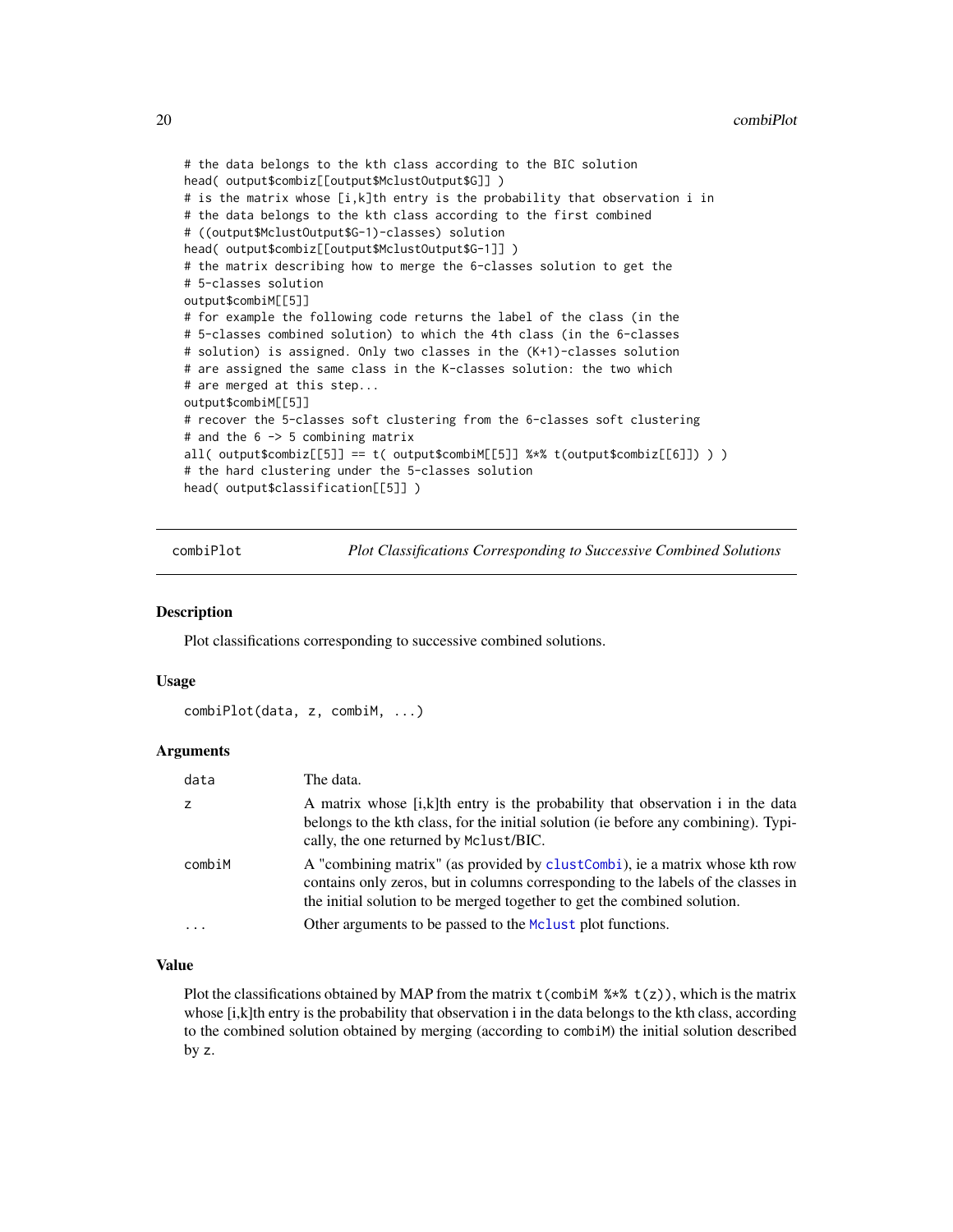#### <span id="page-20-0"></span>combMat 21

### Author(s)

J.-P. Baudry, A. E. Raftery, L. Scrucca

### References

J.-P. Baudry, A. E. Raftery, G. Celeux, K. Lo and R. Gottardo (2010). Combining mixture components for clustering. *Journal of Computational and Graphical Statistics, 19(2):332-353.*

### See Also

[clustCombi](#page-17-1), [combMat](#page-20-1), [clustCombi](#page-17-1)

```
data(Baudry_etal_2010_JCGS_examples)
MclustOutput <- Mclust(ex4.1)
MclustOutput$G # Mclust/BIC selected 6 classes
par(mfrow=c(2,2))
combiM0 = diag(6) # is the identity matrix
# no merging: plot the initial solution, given by z
combiPlot(ex4.1, MclustOutput$z, combiM0, cex = 3)
title("No combining")
combiM1 = combMat(6, 1, 2) # let's merge classes labeled 1 and 2combiM1
combiPlot(ex4.1, MclustOutput$z, combiM1)
title("Combine 1 and 2")
# let's merge classes labeled 1 and 2, and then components labeled (in this
# new 5-classes combined solution...) 1 and 2
combiM2 = combMat(5, 1, 2) %*% combMat(6, 1, 2)
combiM2
combiPlot(ex4.1, MclustOutput$z, combiM2)
title("Combine 1, 2 and then 1 and 2 again")
plot(\emptyset, \emptyset, type="n", xlab = "", ylab = "", axes = FALSE)legend("center", legend = 1:6,
       col = mclust.options("classPlotColors"),
       pch = mclust.options("classPlotSymbols"),
       title = "Class labels:")
```
<span id="page-20-1"></span>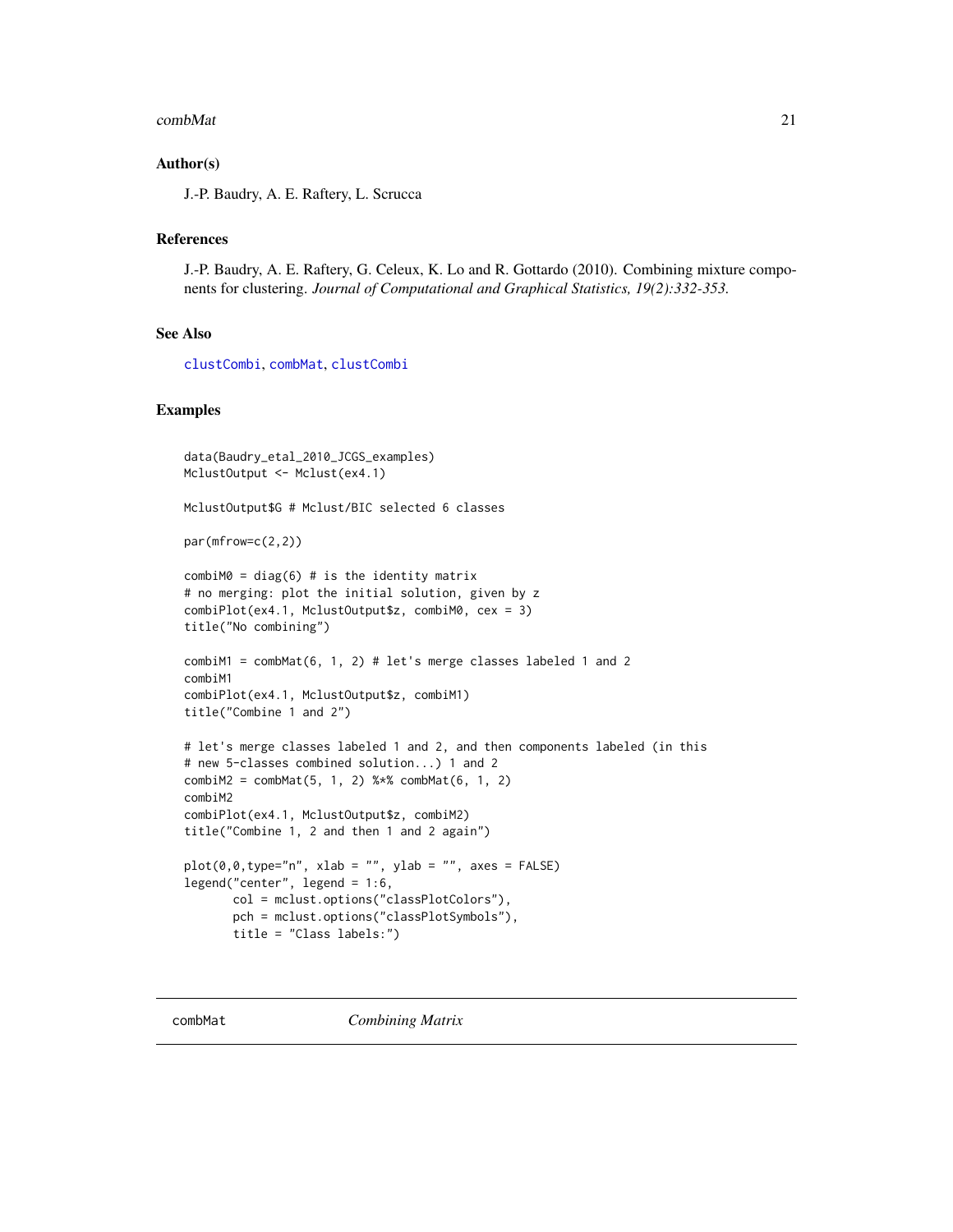Create a combining matrix

#### Usage

combMat(K, l1, l2)

### Arguments

| К  | The original number of classes: the matrix will define a combining from K to<br>$(K-1)$ classes. |
|----|--------------------------------------------------------------------------------------------------|
| 11 | Label of one of the two classes to be combined.                                                  |
| 12 | Label of the other class to be combined.                                                         |

### Value

If z is a vector (length *K*) whose *k*th entry is the probability that an observation belongs to the *k*th class in a *K*-classes classification, then combiM %\*% z is the vector (length *K-1*) whose *k*th entry is the probability that the observation belongs to the *k*th class in the *K-1*-classes classification obtained by merging classes l1 and l2 in the initial classification.

### Author(s)

J.-P. Baudry, A. E. Raftery, L. Scrucca

### References

J.-P. Baudry, A. E. Raftery, G. Celeux, K. Lo and R. Gottardo (2010). Combining mixture components for clustering. *Journal of Computational and Graphical Statistics, 19(2):332-353.*

### See Also

[clustCombi](#page-17-1), [combiPlot](#page-19-1)

- # Please see the documentation for the combiPlot function for an
- # illustration of how to use this function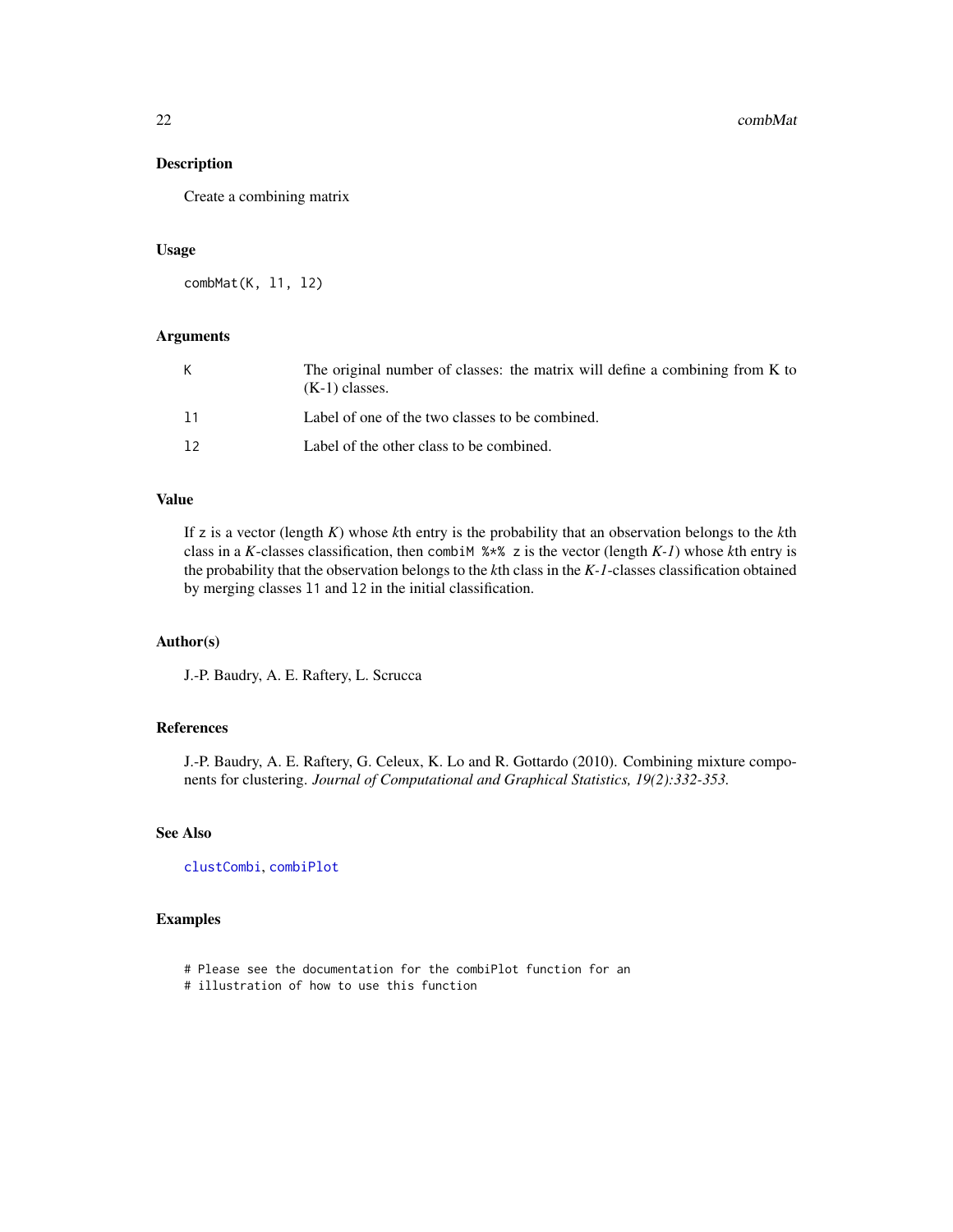<span id="page-22-1"></span><span id="page-22-0"></span>

Plots coordinate projections given multidimensional data and parameters of an MVN mixture model for the data.

### Usage

```
coordProj(data, dimens=c(1,2), parameters=NULL, z=NULL,
          classification=NULL, truth=NULL, uncertainty=NULL,
          what = c("classification", "errors", "uncertainty"),
          quantiles = c(0.75, 0.95), symbols=NULL, colors=NULL, scale = FALSE,
          xlim=NULL, ylim=NULL, CEX = 1, PCH = ".", main = FALSE, ...)
```

| data        | A numeric matrix or data frame of observations. Categorical variables are not<br>allowed. If a matrix or data frame, rows correspond to observations and columns<br>correspond to variables.           |
|-------------|--------------------------------------------------------------------------------------------------------------------------------------------------------------------------------------------------------|
| dimens      | A vector of length 2 giving the integer dimensions of the desired coordinate<br>projections. The default is $c(1, 2)$ , in which the first dimension is plotted against<br>the second.                 |
| parameters  | A named list giving the parameters of an <i>MCLUST</i> model, used to produce<br>superimposing ellipses on the plot. The relevant components are as follows:                                           |
|             | mean The mean for each component. If there is more than one component,<br>this is a matrix whose kth column is the mean of the kth component of the<br>mixture model.                                  |
|             | variance A list of variance parameters for the model. The components of this<br>list depend on the model specification. See the help file for mclustVariance<br>for details.                           |
| z           | A matrix in which the $[i, k]$ th entry gives the probability of observation i be-<br>longing to the kth class. Used to compute classification and uncertainty<br>if those arguments aren't available. |
|             | classification A numeric or character vector representing a classification of observations (rows)<br>of data. If present argument z will be ignored.                                                   |
| truth       | A numeric or character vector giving a known classification of each data point.<br>If classification or z is also present, this is used for displaying classification<br>errors.                       |
| uncertainty | A numeric vector of values in $(0,1)$ giving the uncertainty of each data point. If<br>present argument z will be ignored.                                                                             |
| what        | Choose from one of the following three options: "classification" (default),<br>"errors", "uncertainty".                                                                                                |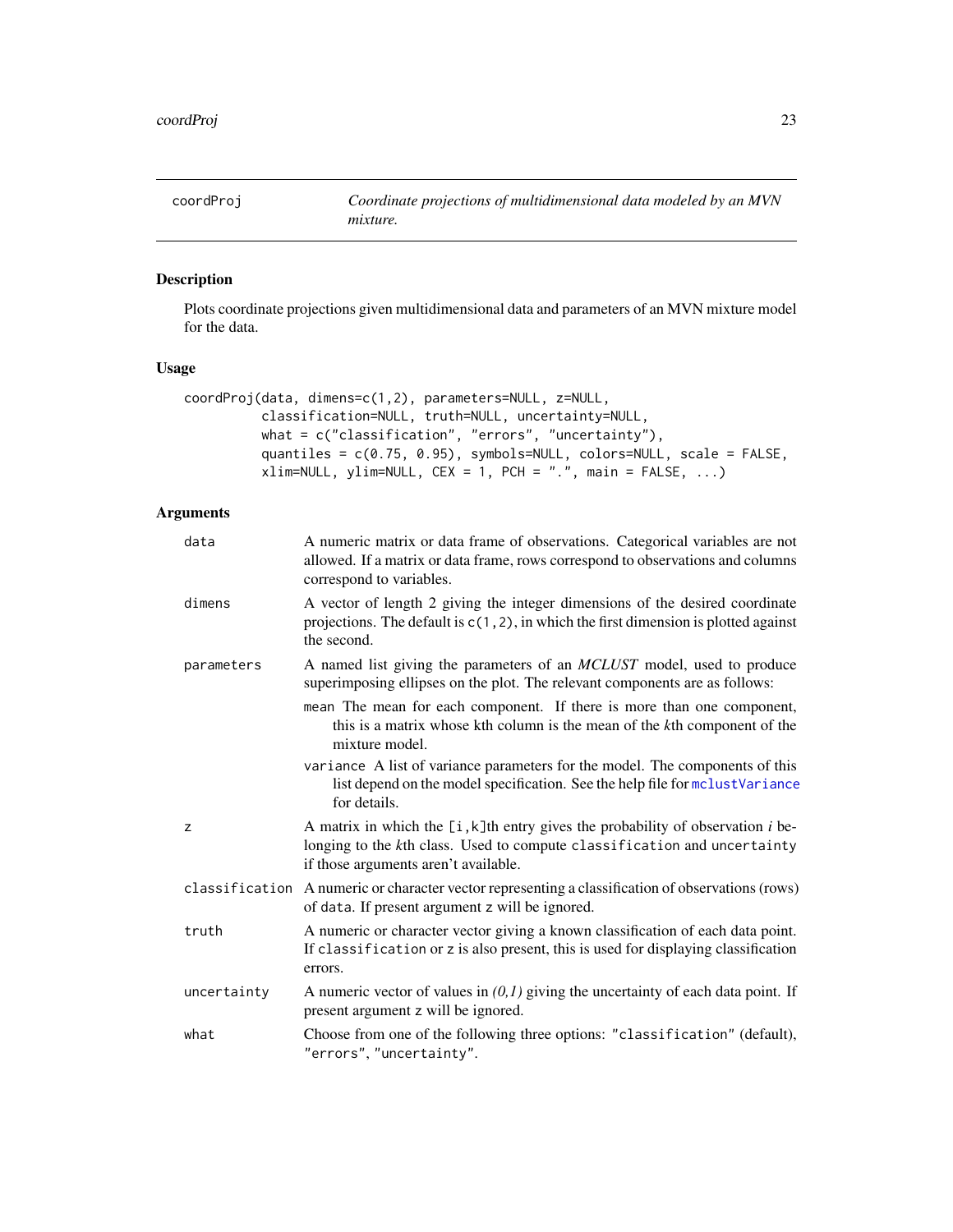| quantiles  | A vector of length 2 giving quantiles used in plotting uncertainty. The smallest<br>symbols correspond to the smallest quantile (lowest uncertainty), medium-sized<br>(open) symbols to points falling between the given quantiles, and large (filled)<br>symbols to those in the largest quantile (highest uncertainty). The default is<br>$(0.75, 0.95)$ . |
|------------|--------------------------------------------------------------------------------------------------------------------------------------------------------------------------------------------------------------------------------------------------------------------------------------------------------------------------------------------------------------|
| symbols    | Either an integer or character vector assigning a plotting symbol to each unique<br>class in classification. Elements in colors correspond to classes in order<br>of appearance in the sequence of observations (the order used by the function<br>unique). The default is given by mclust.options("classPlotSymbols").                                      |
| colors     | Either an integer or character vector assigning a color to each unique class in<br>classification. Elements in colors correspond to classes in order of appear-<br>ance in the sequence of observations (the order used by the function unique).<br>The default is given by mclust.options ("classPlotColors").                                              |
| scale      | A logical variable indicating whether or not the two chosen dimensions should<br>be plotted on the same scale, and thus preserve the shape of the distribution.<br>Default: scale=FALSE                                                                                                                                                                      |
| xlim, ylim | Arguments specifying bounds for the ordinate, abscissa of the plot. This may be<br>useful for when comparing plots.                                                                                                                                                                                                                                          |
| <b>CEX</b> | An argument specifying the size of the plotting symbols. The default value is 1.                                                                                                                                                                                                                                                                             |
| <b>PCH</b> | An argument specifying the symbol to be used when a classification has not<br>been specified for the data. The default value is a small dot ".".                                                                                                                                                                                                             |
| main       | A logical variable or NULL indicating whether or not to add a title to the plot<br>identifying the dimensions used.                                                                                                                                                                                                                                          |
| $\cdots$   | Other graphics parameters.                                                                                                                                                                                                                                                                                                                                   |

#### Side Effects

A plot showing a two-dimensional coordinate projection of the data, together with the location of the mixture components, classification, uncertainty, and/or classification errors.

### References

C. Fraley and A. E. Raftery (2002). Model-based clustering, discriminant analysis, and density estimation. *Journal of the American Statistical Association 97:611-631*.

C. Fraley, A. E. Raftery, T. B. Murphy and L. Scrucca (2012). mclust Version 4 for R: Normal Mixture Modeling for Model-Based Clustering, Classification, and Density Estimation. Technical Report No. 597, Department of Statistics, University of Washington.

### See Also

[clPairs](#page-15-1), [randProj](#page-128-1), [mclust2Dplot](#page-68-1), [mclust.options](#page-63-1)

### Examples

```
est <- meVVV(iris[,-5], unmap(iris[,5]))
```
## Not run: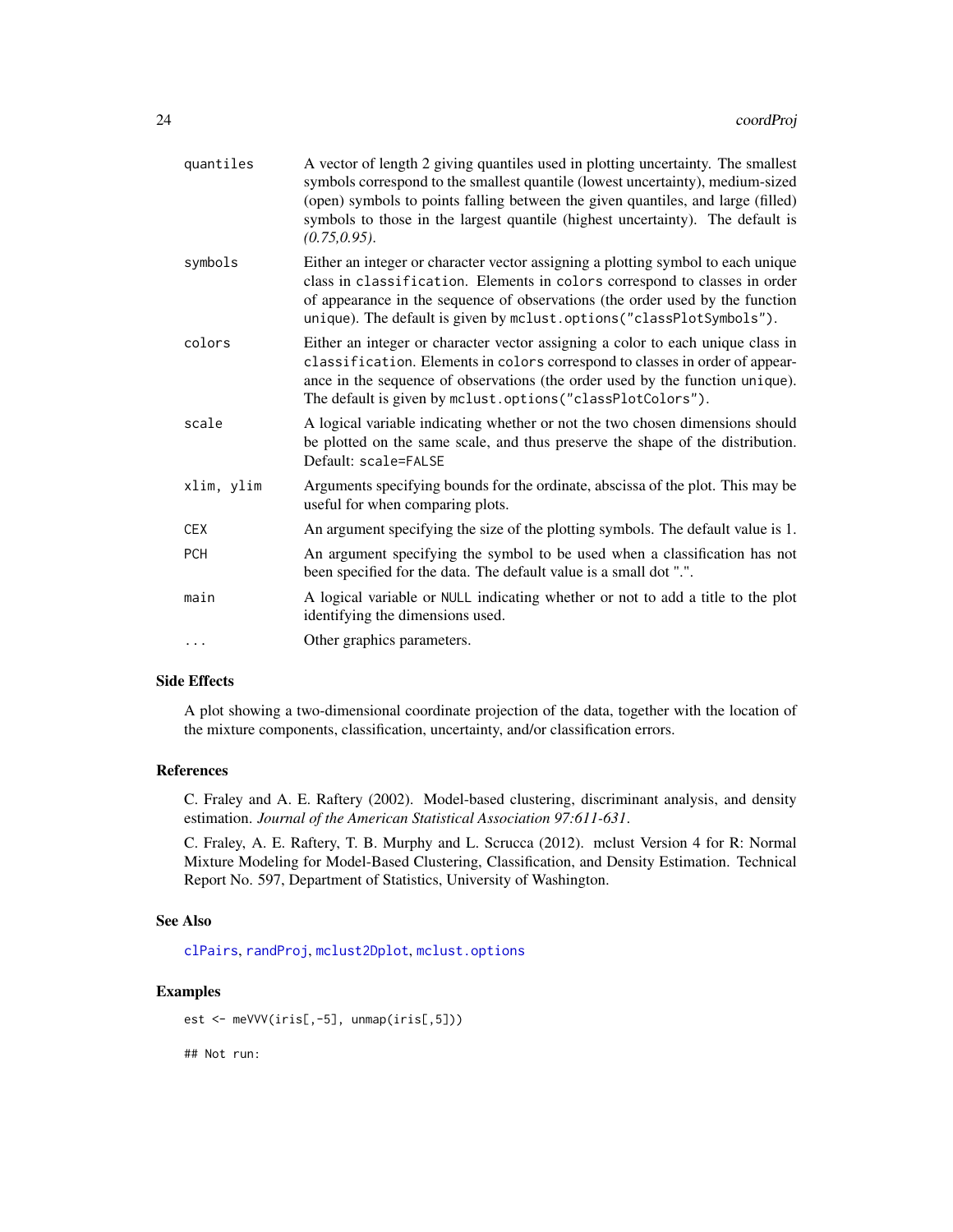<span id="page-24-0"></span>covw 25

```
par(pt = "s", mfrom = c(1,1))coordProj(iris[, -5], dimens=c(2,3), parameters = est$parameters, z = est$z,what = "classification", main = TRUE)
coordProj(iris[, -5], dimens=c(2,3), parameters = estsparameters, z = est$z,truth = iris[,5], what = "errors", main = TRUE)coordProj(iris[, -5], dimens=c(2,3), parameters = est$parameters, z = est$z,what = "uncertainty", main = TRUE)
```
## End(Not run)

covw *Weighted means, covariance and scattering matrices conditioning on a weighted matrix.*

#### Description

Compute efficiently (via Fortran code) the means, covariance and scattering matrices conditioning on a weighted or indicator matrix

### Usage

 $covw(X, Z, normalize = TRUE)$ 

### Arguments

|           | A $(nxp)$ data matrix, with <i>n</i> observations on <i>p</i> variables. |
|-----------|--------------------------------------------------------------------------|
|           | A $(nxG)$ matrix of weights, with G number of groups.                    |
| normalize | A logical indicating if rows of Z should be normalized to sum to one.    |

### Value

A list with the following components:

| mean | A $(pxG)$ matrix of weighted means.                |
|------|----------------------------------------------------|
| - S  | A $(pxyxG)$ array of weighted covariance matrices. |
| W    | A $(pxyxG)$ array of weighted scattering matrices. |

#### Author(s)

M. Fop and L. Scrucca

```
# Z as an indicator matrix
X = \text{iris}[, 1:4]Z = unmap(iris$Species)
str(covw(X, Z))
# Z as a matrix of weights
mod = Mclust(X, G = 3, modelNames = "VVV")str(covw(X, mod$z))
```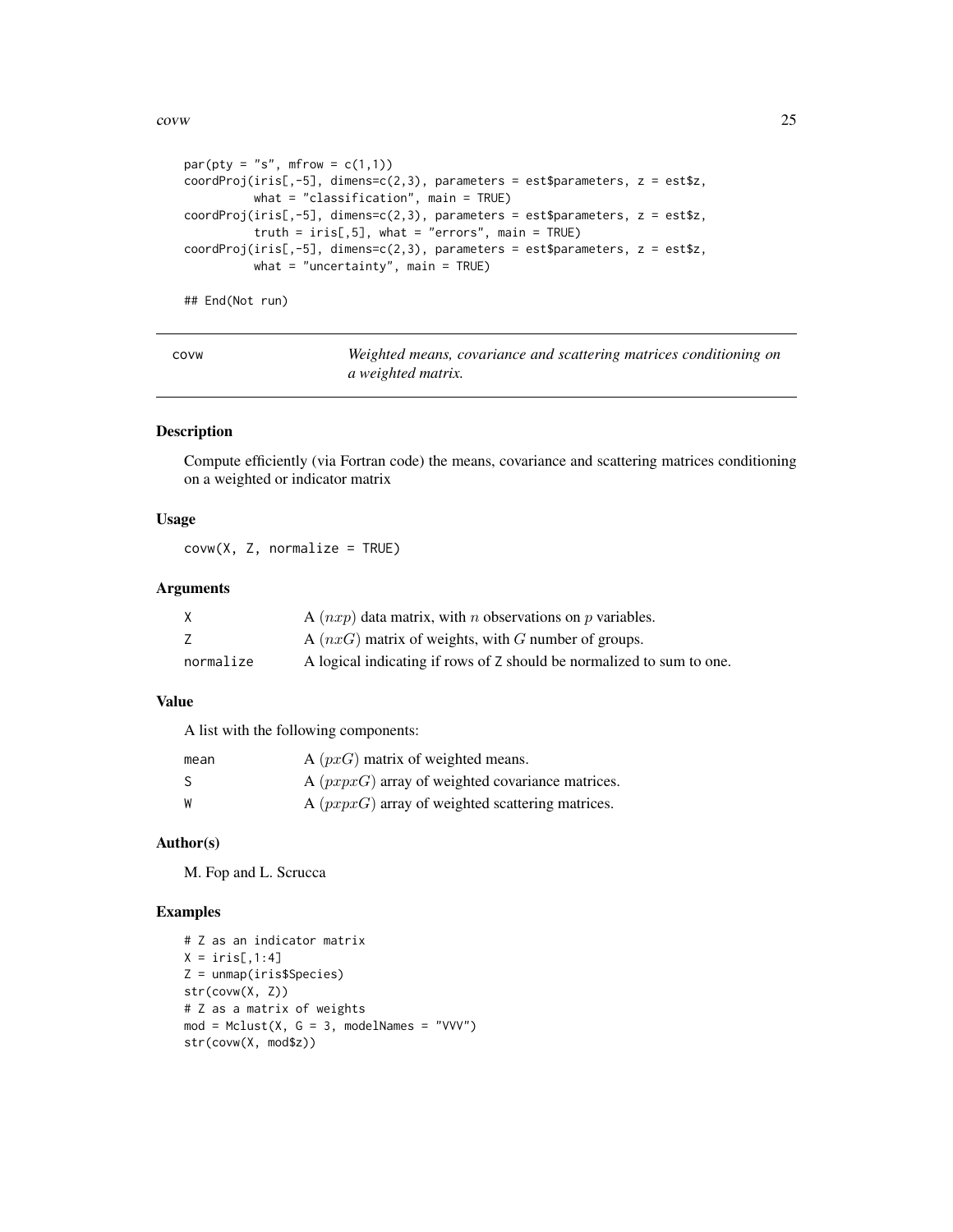<span id="page-25-0"></span>

A 500 by 3 matrix in which the first column is the classification and the remaining columns are two data from a simulation of two crossed elliptical Gaussians.

#### Usage

data(cross)

### Examples

```
# This dataset was created as follows
## Not run:
n < -250set.seed(0)
cross <- rbind(matrix(rnorm(n*2), n, 2) %*% diag(c(1,9)),
               matrix(rnorm(n*2), n, 2) %*% diag(c(1,9))[,2:1])
cross <- cbind(c(rep(1,n),rep(2,n)), cross)
```
## End(Not run)

cvMclustDA *MclustDA cross-validation*

### Description

K-fold cross-validation for discriminant analysis based on Gaussian finite mixture modeling.

### Usage

```
cvMclustDA(object, nfold = 10, verbose = TRUE, ...)
```

| object   | An object of class 'MclustDA' resulting from a call to MclustDA.                                            |
|----------|-------------------------------------------------------------------------------------------------------------|
| nfold    | An integer specifying the number of folds.                                                                  |
| verbose  | A logical, if TRUE and the session is interactive a text progress bar is displayed<br>during the algorithm. |
| $\cdots$ | Further arguments passed to or from other methods.                                                          |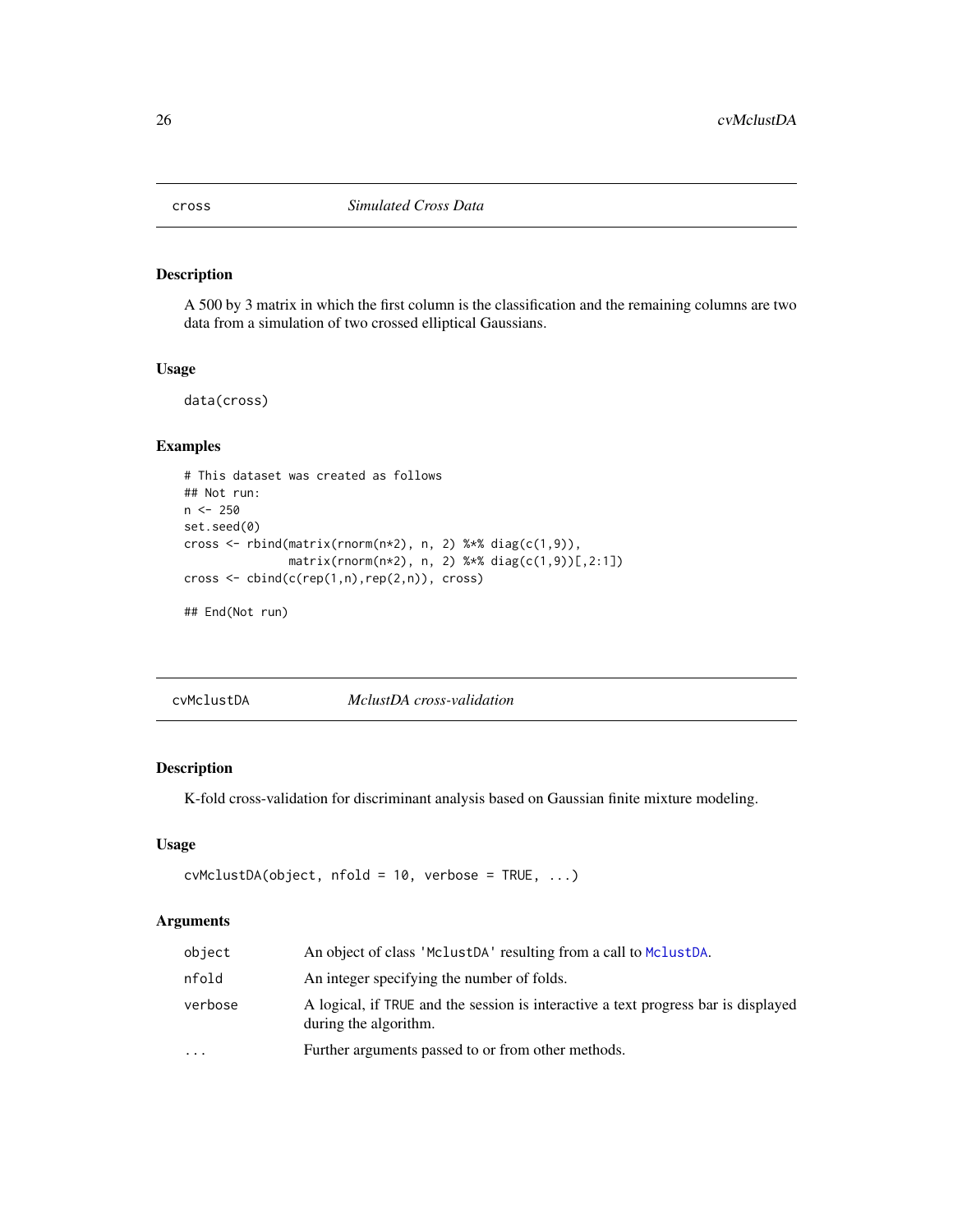#### cvMclustDA 27

### Value

The function returns a list with the following components:

classification a factor of cross-validated class labels.

se the standard error of cv error.

#### References

C. Fraley and A. E. Raftery (2002). Model-based clustering, discriminant analysis, and density estimation. *Journal of the American Statistical Association 97:611-631*.

C. Fraley, A. E. Raftery, T. B. Murphy and L. Scrucca (2012). mclust Version 4 for R: Normal Mixture Modeling for Model-Based Clustering, Classification, and Density Estimation. Technical Report No. 597, Department of Statistics, University of Washington.

### Author(s)

Luca Scrucca

### See Also

[summary.MclustDA](#page-140-1), [plot.MclustDA](#page-114-1), [predict.MclustDA](#page-122-1), [classError](#page-14-1)

```
X \leftarrow \text{iris}[, -5]Class <- iris[,5]
```

```
# common EEE covariance structure (which is essentially equivalent to linear discriminant analysis)
irisMclustDA <- MclustDA(X, Class, modelType = "EDDA", modelNames = "EEE")
cv <- cvMclustDA(irisMclustDA) # default 10-fold CV
cv[c("error", "se")]
```

```
cv <- cvMclustDA(irisMclustDA, nfold = length(Class)) # LOO-CV
cv[c("error", "se")]
# compare with
# cv1EMtrain(X, Class, "EEE")
```

```
# general covariance structure selected by BIC
irisMclustDA <- MclustDA(X, Class)
cv <- cvMclustDA(irisMclustDA) # default 10-fold CV
cv[c("error", "se")]
```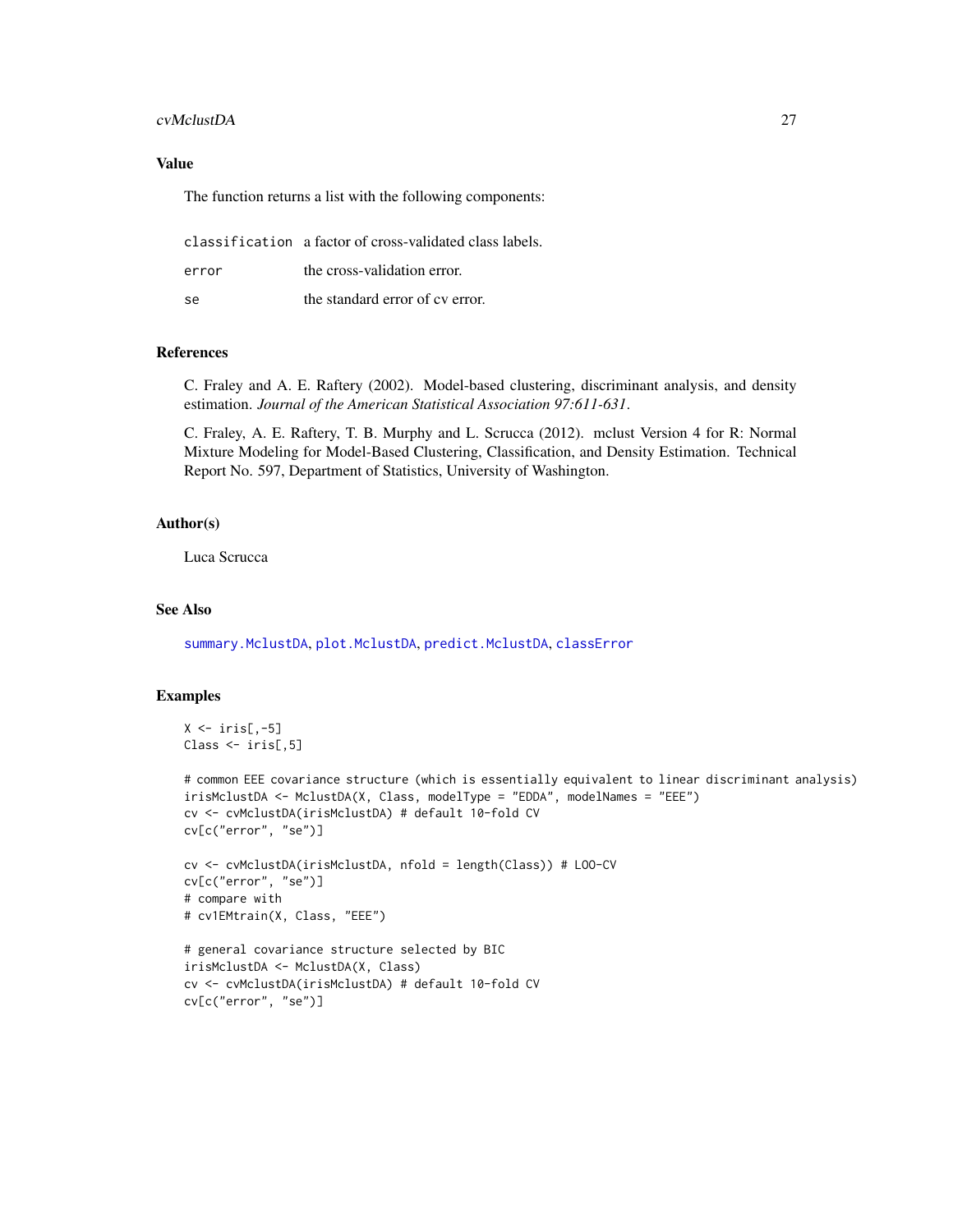Converts covariances from a parameterization by eigenvalue decomposition or cholesky factorization to representation as a 3-D array.

#### Usage

decomp2sigma(d, G, scale, shape, orientation, ...)

### Arguments

| d           | The dimension of the data.                                                                                                                                                                                                                                                                                                                                                                                                                                                         |
|-------------|------------------------------------------------------------------------------------------------------------------------------------------------------------------------------------------------------------------------------------------------------------------------------------------------------------------------------------------------------------------------------------------------------------------------------------------------------------------------------------|
| G           | The number of components in the mixture model.                                                                                                                                                                                                                                                                                                                                                                                                                                     |
| scale       | Either a G-vector giving the scale of the covariance (the dth root of its determi-<br>nant) for each component in the mixture model, or a single numeric value if the<br>scale is the same for each component.                                                                                                                                                                                                                                                                     |
| shape       | Either a G by d matrix in which the kth column is the shape of the covariance<br>matrix (normalized to have determinant 1) for the $k$ th component, or a $d$ -vector<br>giving a common shape for all components.                                                                                                                                                                                                                                                                 |
| orientation | Either a d by d by G array whose $[ , , k]$ th entry is the orthonomal matrix whose<br>columns are the eigenvectors of the covariance matrix of the kth component, or<br>a d by d orthonormal matrix if the mixture components have a common orien-<br>tation. The orientation component of decomp can be omitted in spherical and<br>diagonal models, for which the principal components are parallel to the coordi-<br>nate axes so that the orientation matrix is the identity. |
| .           | Catches unused arguments from an indirect or list call via do. call.                                                                                                                                                                                                                                                                                                                                                                                                               |

### Value

A 3-D array whose [,,k]th component is the covariance matrix of the *k*th component in an MVN mixture model.

### References

C. Fraley and A. E. Raftery (2002). Model-based clustering, discriminant analysis, and density estimation. *Journal of the American Statistical Association 97:611-631*.

C. Fraley, A. E. Raftery, T. B. Murphy and L. Scrucca (2012). mclust Version 4 for R: Normal Mixture Modeling for Model-Based Clustering, Classification, and Density Estimation. Technical Report No. 597, Department of Statistics, University of Washington.

#### See Also

[sigma2decomp](#page-130-1)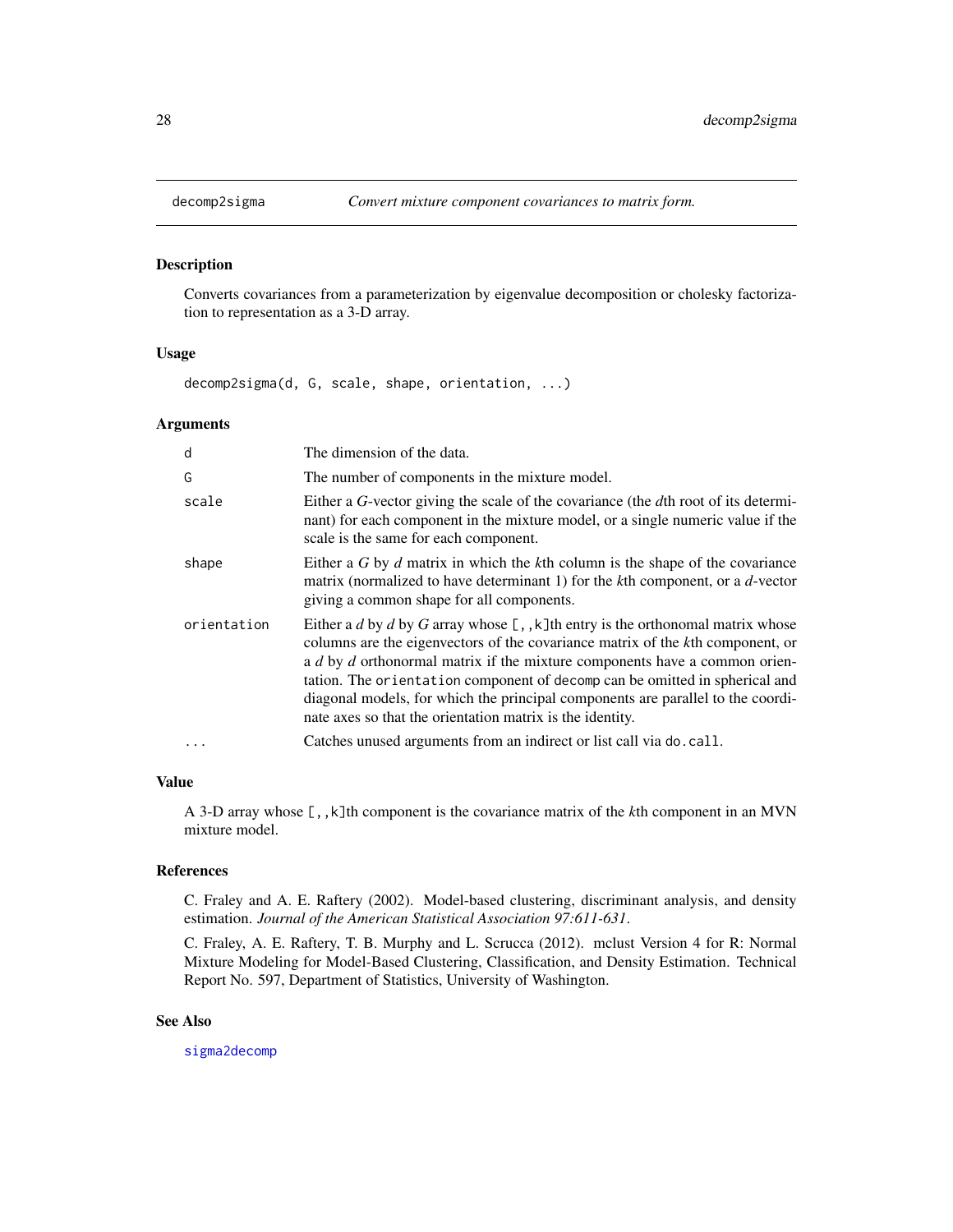#### <span id="page-28-0"></span>defaultPrior 29

### Examples

```
meEst <- meVEV(iris[,-5], unmap(iris[,5]))
names(meEst)
meEst$parameters$variance
dec <- meEst$parameters$variance
decomp2sigma(d=dec$d, G=dec$G, shape=dec$shape, scale=dec$scale,
             orientation = dec$orientation)
## Not run:
do.call("decomp2sigma", dec) ## alternative call
```
## End(Not run)

defaultPrior *Default conjugate prior for Gaussian mixtures.*

### Description

Default conjugate prior specification for Gaussian mixtures.

### Usage

defaultPrior(data, G, modelName, ...)

| data      | A numeric vector, matrix, or data frame of observations. Categorical variables<br>are not allowed. If a matrix or data frame, rows correspond to observations and<br>columns correspond to variables.                                                                                                                                                                                                                                                                                                                                                                                                                               |
|-----------|-------------------------------------------------------------------------------------------------------------------------------------------------------------------------------------------------------------------------------------------------------------------------------------------------------------------------------------------------------------------------------------------------------------------------------------------------------------------------------------------------------------------------------------------------------------------------------------------------------------------------------------|
| G         | The number of mixture components.                                                                                                                                                                                                                                                                                                                                                                                                                                                                                                                                                                                                   |
| modelName | A character string indicating the model:<br>"E": equal variance (univariate)<br>"V": variable variance (univariate)<br>"EII": spherical, equal volume<br>"VII": spherical, unequal volume<br>"EEI": diagonal, equal volume and shape<br>"VEI": diagonal, varying volume, equal shape<br>"EVI": diagonal, equal volume, varying shape<br>"VVI": diagonal, varying volume and shape<br>"EEE": ellipsoidal, equal volume, shape, and orientation<br>"EEV": ellipsoidal, equal volume and equal shape<br>"VEV": ellipsoidal, equal shape<br>"VVV": ellipsoidal, varying volume, shape, and orientation<br>One or more of the following: |
|           | dof The degrees of freedom for the prior on the variance. The default is $d + 2$ ,<br>where d is the dimension of the data.                                                                                                                                                                                                                                                                                                                                                                                                                                                                                                         |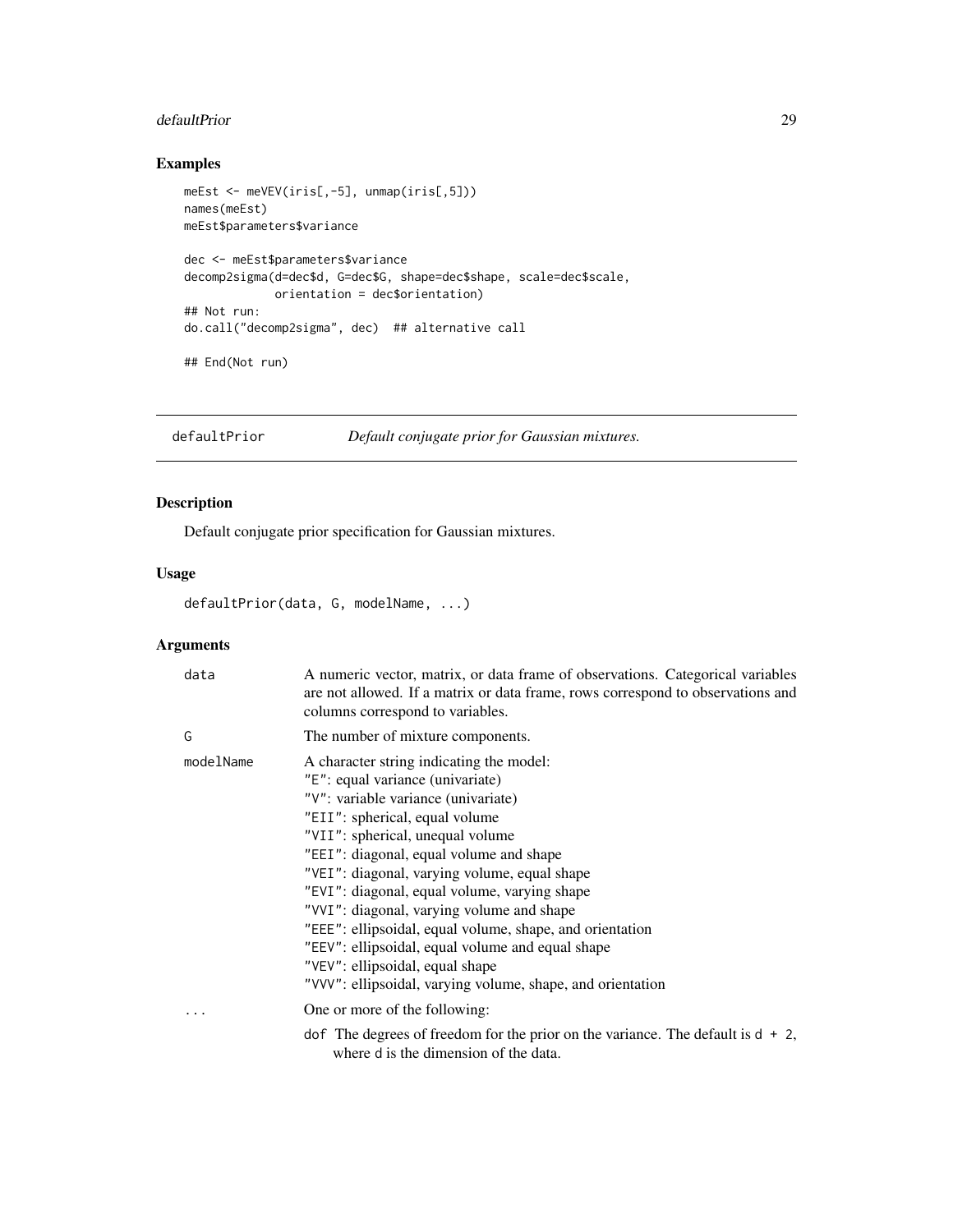- scale The scale parameter for the prior on the variance. The default is var (data)/ $G^{\wedge}(2/d)$ , where d is the dimension of the data.
- shrinkage The shrinkage parameter for the prior on the mean. The default value is 0.01. If 0 or NA, no prior is assumed for the mean.
- mean The mean parameter for the prior. The default value is colMeans(data).

#### Details

defaultPrior is a function whose default is to output the default prior specification for EM within *MCLUST*. defaultPrior can be used to specify alternative prior parameters for a conjugate prior.

#### Value

A list giving the prior degrees of freedom, scale, shrinkage, and mean.

### References

C. Fraley and A. E. Raftery (2002). Model-based clustering, discriminant analysis, and density estimation. *Journal of the American Statistical Association 97:611-631*.

C. Fraley and A. E. Raftery (2005, revised 2009). Bayesian regularization for normal mixture estimation and model-based clustering. Technical Report, Department of Statistics, University of Washington.

C. Fraley and A. E. Raftery (2007). Bayesian regularization for normal mixture estimation and model-based clustering. *Journal of Classification 24:155-181*.

C. Fraley, A. E. Raftery, T. B. Murphy and L. Scrucca (2012). mclust Version 4 for R: Normal Mixture Modeling for Model-Based Clustering, Classification, and Density Estimation. Technical Report No. 597, Department of Statistics, University of Washington.

#### See Also

[mclustBIC](#page-70-1), [me](#page-89-1), [mstep](#page-95-1), [priorControl](#page-126-1)

```
# default prior
irisBIC <- mclustBIC(iris[,-5], prior = priorControl())
summary(irisBIC, iris[,-5])
# equivalent to previous example
irisBIC <- mclustBIC(iris[,-5],
                     prior = priorControl(functionName = "defaultPrior"))
summary(irisBIC, iris[,-5])
# no prior on the mean; default prior on variance
irisBIC <- mclustBIC(iris[,-5], prior = priorControl(shrinkage = 0))
summary(irisBIC, iris[,-5])
# equivalent to previous example
irisBIC <- mclustBIC(iris[,-5], prior =
                     priorControl(functionName="defaultPrior", shrinkage=0))
```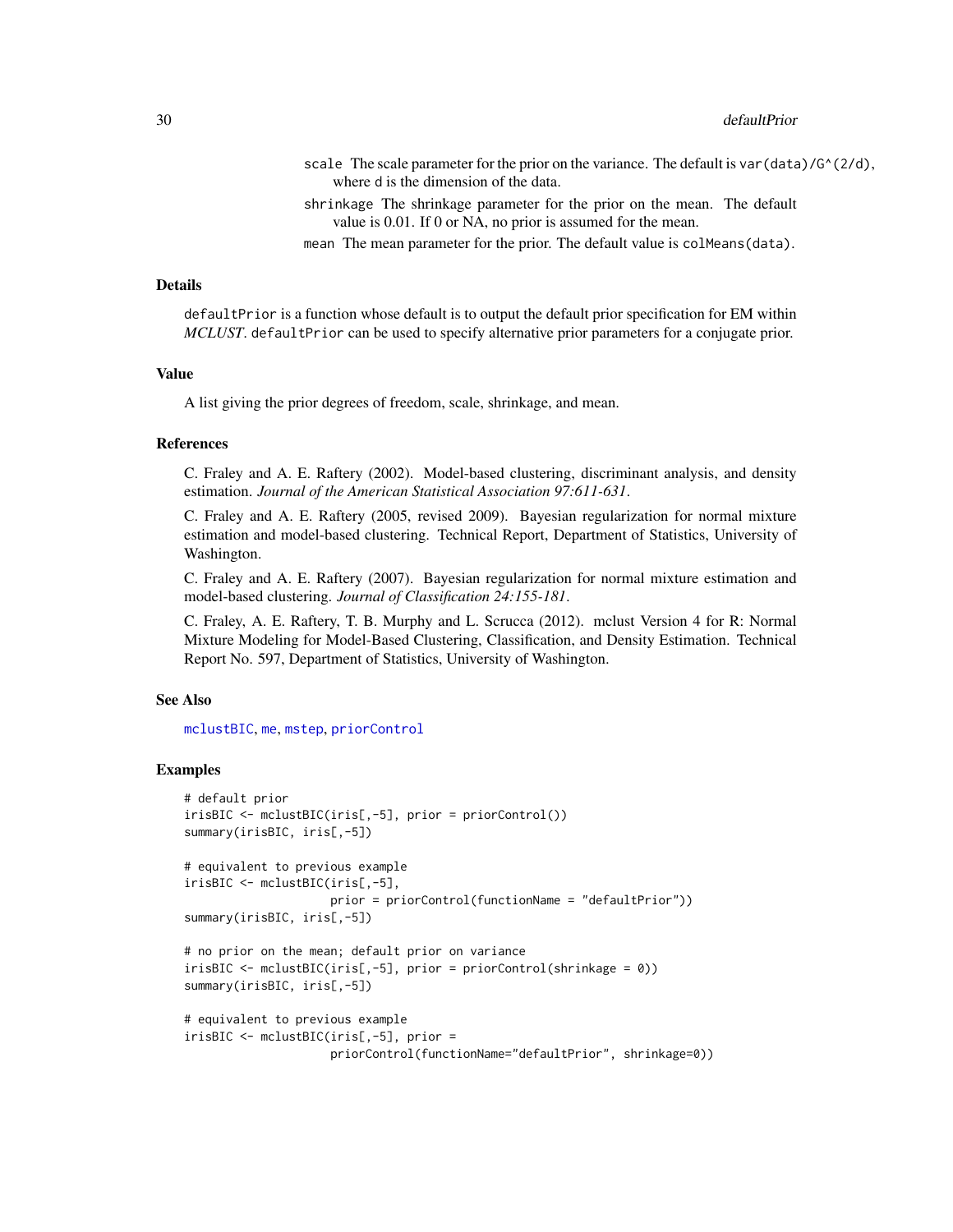```
summary(irisBIC, iris[,-5])
```

```
defaultPrior( iris[-5], G = 3, modelName = "VVV")
```
### <span id="page-30-1"></span>dens *Density for Parameterized MVN Mixtures*

### Description

Computes densities of observations in parameterized MVN mixtures.

### Usage

```
dens(modelName, data, logarithm = FALSE, parameters, warn=NULL, ...)
```
### Arguments

| modelName  | A character string indicating the model. The help file for mclustModelNames<br>describes the available models.                                                                                                                  |
|------------|---------------------------------------------------------------------------------------------------------------------------------------------------------------------------------------------------------------------------------|
| data       | A numeric vector, matrix, or data frame of observations. Categorical variables<br>are not allowed. If a matrix or data frame, rows correspond to observations and<br>columns correspond to variables.                           |
| logarithm  | A logical value indicating whether or not the logarithm of the component den-<br>sities should be returned. The default is to return the component densities, ob-<br>tained from the log component densities by exponentiation. |
| parameters | The parameters of the model:                                                                                                                                                                                                    |
|            | pro The vector of mixing proportions for the components of the mixture.                                                                                                                                                         |
|            | mean The mean for each component. If there is more than one component,<br>this is a matrix whose kth column is the mean of the kth component of the<br>mixture model.                                                           |
|            | variance A list of variance parameters for the model. The components of this<br>list depend on the model specification. See the help file for mclustVariance<br>for details.                                                    |
| warn       | A logical value indicating whether or not a warning should be issued when com-<br>putations fail. The default is warn=FALSE.                                                                                                    |
|            | Catches unused arguments in indirect or list calls via do. call.                                                                                                                                                                |
|            |                                                                                                                                                                                                                                 |

### Value

A numeric vector whose *i*th component is the density of the *ith* observation in data in the MVN mixture specified by parameters.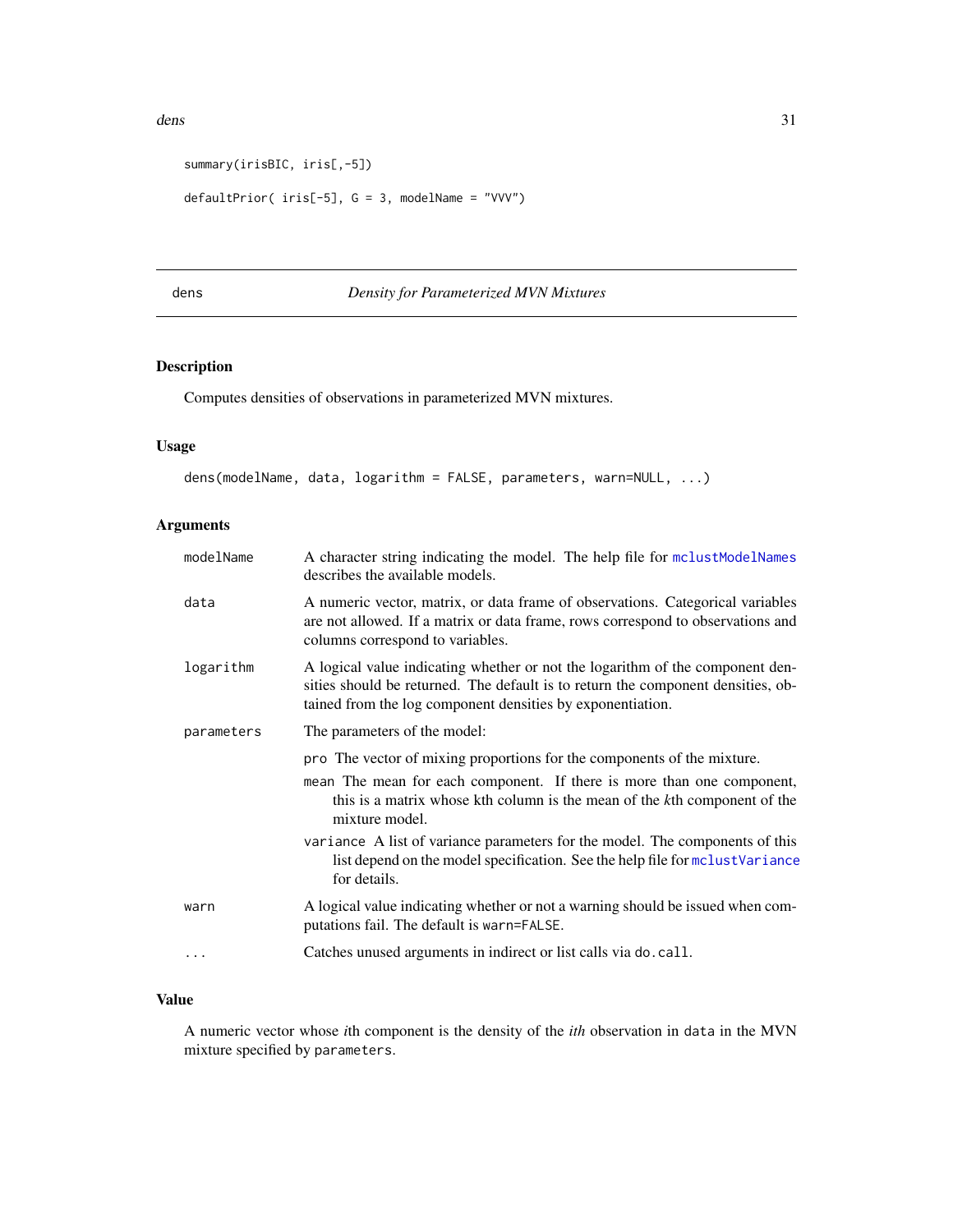#### References

C. Fraley and A. E. Raftery (2002). Model-based clustering, discriminant analysis, and density estimation. *Journal of the American Statistical Association 97:611-631*.

C. Fraley, A. E. Raftery, T. B. Murphy and L. Scrucca (2012). mclust Version 4 for R: Normal Mixture Modeling for Model-Based Clustering, Classification, and Density Estimation. Technical Report No. 597, Department of Statistics, University of Washington.

### See Also

[cdens](#page-9-1), [mclust.options](#page-63-1), [do.call](#page-0-0)

### Examples

```
faithfulBIC <- mclustBIC(faithful)
faithfulModel <- mclustModel(faithful, faithfulBIC) ## best parameter estimates
names(faithfulModel)
Dens <- dens(modelName = faithfulModel$modelName, data = faithful,
                parameters = faithfulModel$parameters)
Dens
## Not run:
 ## alternative call
oddDens <- do.call("dens", c(list(data = faithful), faithfulModel))
## End(Not run)
```
<span id="page-31-1"></span>

| densityMclust | Density Estimation via Model-Based Clustering |  |
|---------------|-----------------------------------------------|--|
|---------------|-----------------------------------------------|--|

### Description

Produces a density estimate for each data point using a Gaussian finite mixture model from Mclust.

#### Usage

```
densityMclust(data, ...)
```

| data     | A numeric vector, matrix, or data frame of observations. Categorical variables                                                                              |
|----------|-------------------------------------------------------------------------------------------------------------------------------------------------------------|
|          | are not allowed. If a matrix or data frame, rows correspond to observations and                                                                             |
|          | columns correspond to variables.                                                                                                                            |
| $\cdots$ | Additional arguments for the McLust function. In particular, setting the argu-<br>ments G and model Names allow to specify the number of mixture components |
|          | and the type of model to be fitted. By default an "optimal" model is selected                                                                               |
|          | based on the BIC criterion.                                                                                                                                 |

<span id="page-31-0"></span>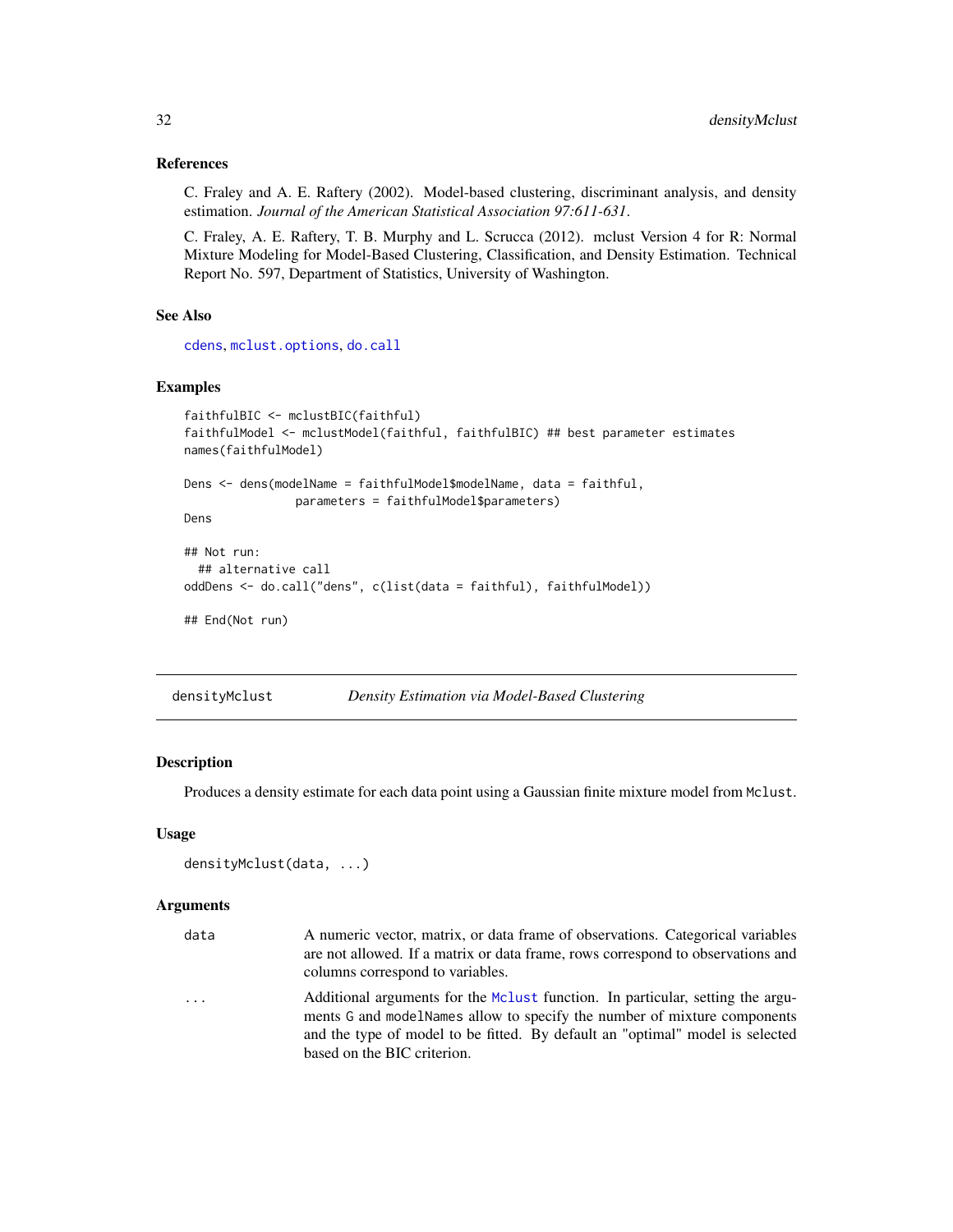### densityMclust 33

#### Value

An object of class densityMclust, which inherits from Mclust, is returned with the following slots added:

| varname | A character string denoting the variables names.                  |
|---------|-------------------------------------------------------------------|
| range   | The range of the input data (used as a default for plotting).     |
| density | The density of the input data x according to the estimated model. |

#### References

C. Fraley and A. E. Raftery (2002). Model-based clustering, discriminant analysis, and density estimation. *Journal of the American Statistical Association 97:611:631*.

C. Fraley, A. E. Raftery, T. B. Murphy and L. Scrucca (2012). mclust Version 4 for R: Normal Mixture Modeling for Model-Based Clustering, Classification, and Density Estimation. Technical Report No. 597, Department of Statistics, University of Washington.

#### Author(s)

Revised version by Luca Scrucca based on the original code by C. Fraley and A.E. Raftery.

#### See Also

[plot.densityMclust](#page-107-1), [Mclust](#page-60-1), [summary.Mclust](#page-136-1), [predict.densityMclust](#page-120-1).

```
x = faithful$waiting
dens = densityMclust(x)
summary(dens)
summary(dens, parameters = TRUE)
plot(dens, what = "BIC")
plot(dens)
plot(dens, x)
x = as.matrix(faithful)
dens = densityMclust(x)
summary(dens)
summary(dens, parameters = TRUE)
plot(dens)
plot(dens, x, what = "density", col = "cadetblue", drawlabels = FALSE, pch = 20,
     levels = quantile(dens$density, probs = c(0.05, 0.25, 0.5, 0.75, 0.95)))
plot(dens, x, what = "density", col = "grey",
     points.col = mclust.options("classPlotColors")[dens$classification],
     pch = dens$classification)
plot(dens, what = "density", type = "image", col = topo.colors(50))
plot(dens, what = "density", type = "persp")
x = \text{iris}[, 1:4]dens = densityMclust(x)summary(dens, parameters = TRUE)
```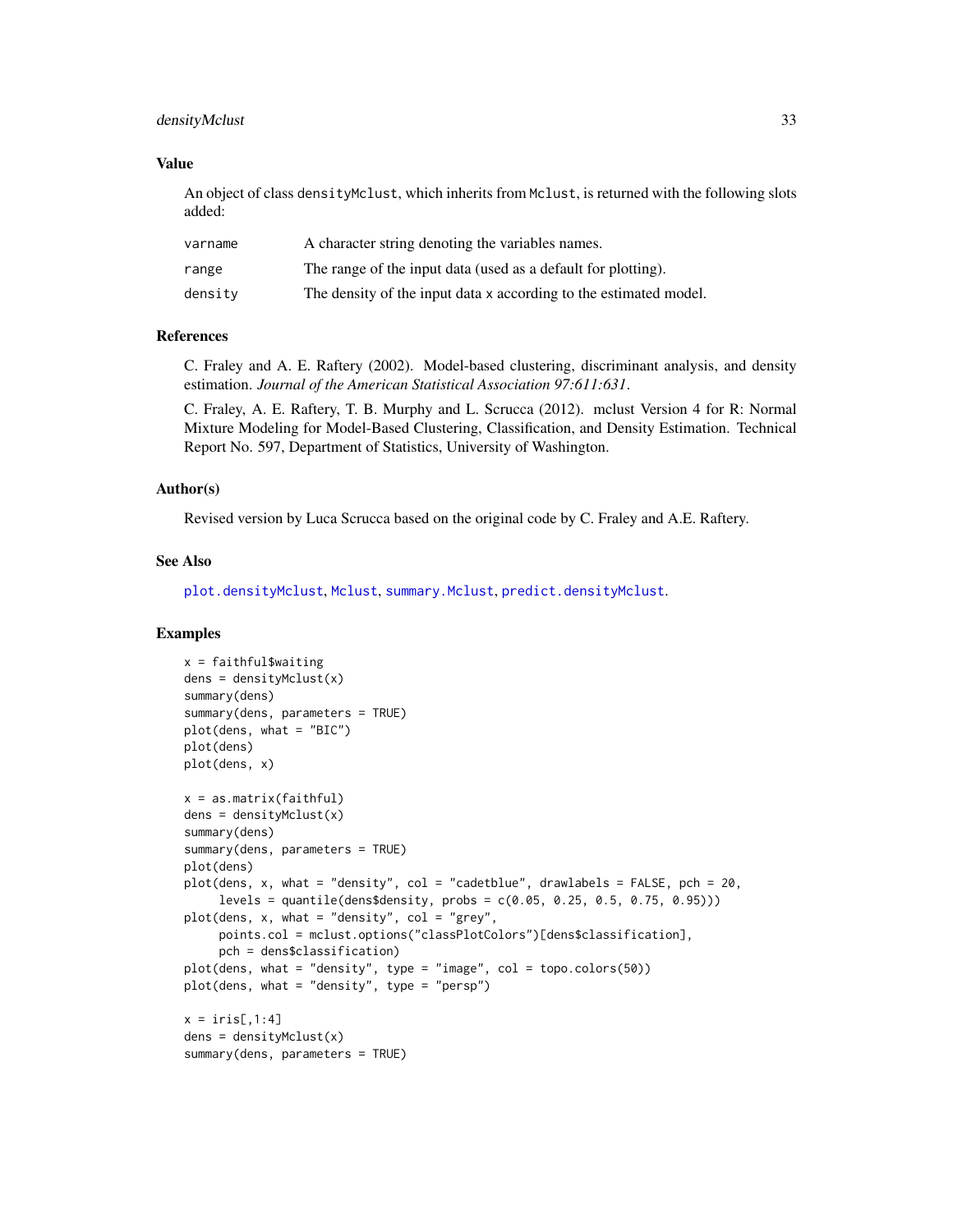```
plot(dens)
plot(dens, x, what = "density", col = "cadetblue", drawlabels = FALSE,
     levels = quantile(dens$density, probs = c(0.05, 0.25, 0.5, 0.75, 0.95)))
plot(dens, what = "density", type = "image", col = gray.colors(50))
plot(dens, what = "density", type = "persp", col = gray(0.5))
```
### densityMclust.diagnostic

### Description

Diagnostic plots for density estimation. Only available for the one-dimensional case.

#### Usage

```
densityMclust.diagnostic(object, type = c("cdf", "qq"),
                         col = c("black", "green4"),
                         1wd = c(2,2), 1ty = c(1,2),legend = TRUE, grid = TRUE,
                         main = TRUE, ...
```
### Arguments

| object     | An object of class 'mclustDensity' obtained from a call to densityMclust<br>function.                                    |
|------------|--------------------------------------------------------------------------------------------------------------------------|
| type       | The type of graph requested:                                                                                             |
|            | " $cdf" = a plot of the estimated CDF versus the empirical distribution function.$                                       |
|            | " $qq$ " = a Q-Q plot of sample quantiles versus the quantiles obtained from the<br>inverse of the estimated cdf.        |
| col        | A pair of values for the color to be used for plotting, respectively, the estimated<br>CDF and the empirical cdf.        |
| lwd        | A pair of values for the line width to be used for plotting, respectively, the esti-<br>mated CDF and the empirical cdf. |
| lty        | A pair of values for the line type to be used for plotting, respectively, the esti-<br>mated CDF and the empirical cdf.  |
| legend     | A logical indicating if a legend must be added to the plot of fitted CDF vs the<br>empirical CDF.                        |
| grid       | A logical indicating if a grid should be added to the plot.                                                              |
| main       | A logical indicating if a title should be added to the plot.                                                             |
| $\ddots$ . | Additional arguments.                                                                                                    |

### Details

The two diagnostic plots for density estimation in the one-dimensional case are discussed in Loader (1999, pp- 87-90).

<span id="page-33-0"></span>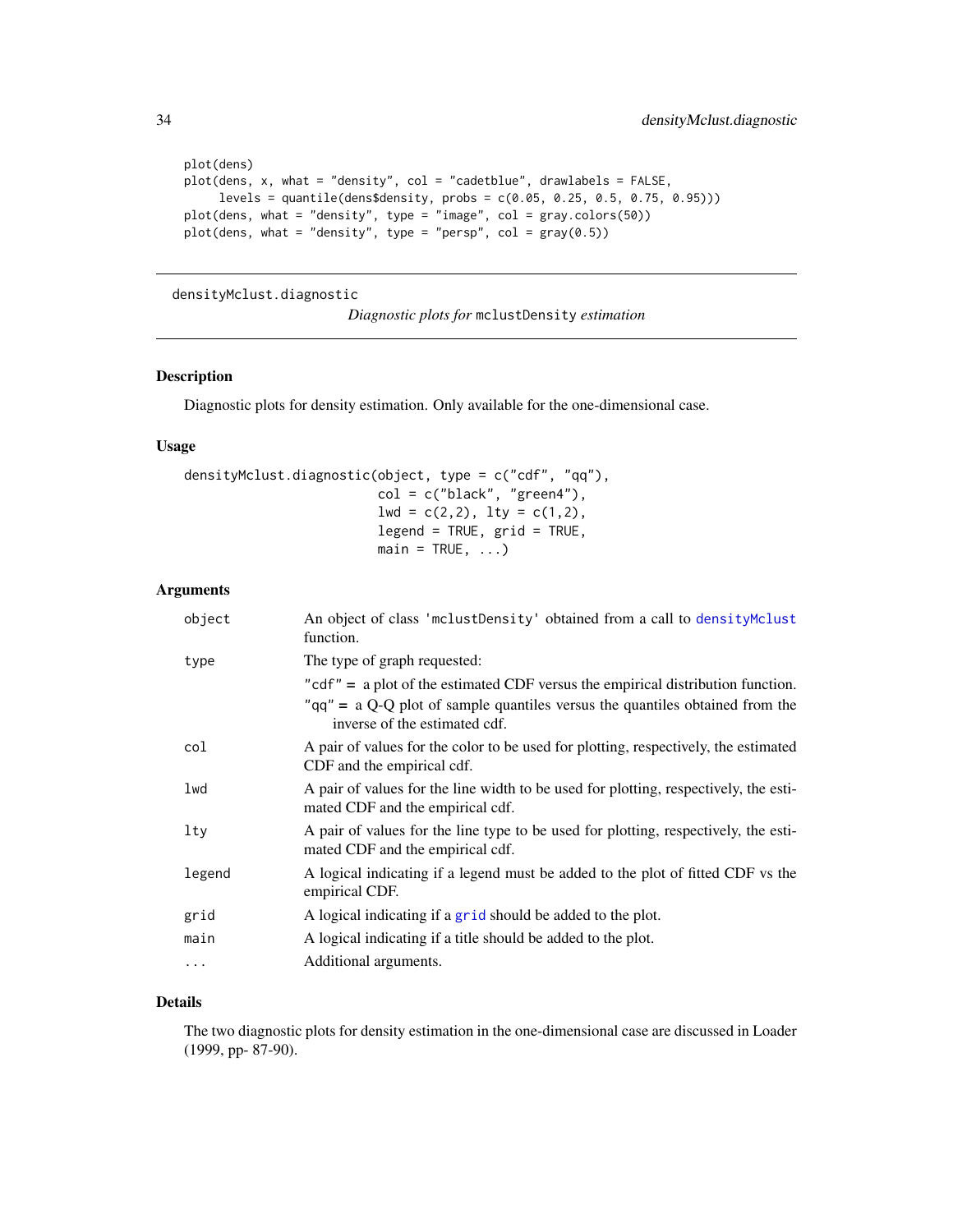#### <span id="page-34-0"></span>diabetes 35

#### References

Loader C. (1999), Local Regression and Likelihood. New York, Springer.

C. Fraley, A. E. Raftery, T. B. Murphy and L. Scrucca (2012). mclust Version 4 for R: Normal Mixture Modeling for Model-Based Clustering, Classification, and Density Estimation. Technical Report No. 597, Department of Statistics, University of Washington.

### Author(s)

Luca Scrucca

### See Also

[densityMclust](#page-31-1), [plot.densityMclust](#page-107-1).

#### Examples

```
x = faithful$waiting
dens = densityMclust(x)
## Not run:
plot(dens, x, what = "diagnostic")
## End(Not run)
# or
densityMclust.diagnostic(dens, type = "cdf")
densityMclust.diagnostic(dens, type = "qq")
```
diabetes *Diabetes data*

#### Description

The data set contains three measurements made on 145 non-obese adult patients classified into three groups.

#### Usage

data(diabetes)

### Format

A data frame with the following variables:

class The type of diabete: Normal, Overt, and Chemical.

glucose Area under plasma glucose curve after a three hour oral glucose tolerance test (OGTT).

insulin Area under plasma insulin curve after a three hour oral glucose tolerance test (OGTT).

sspg Steady state plasma glucose.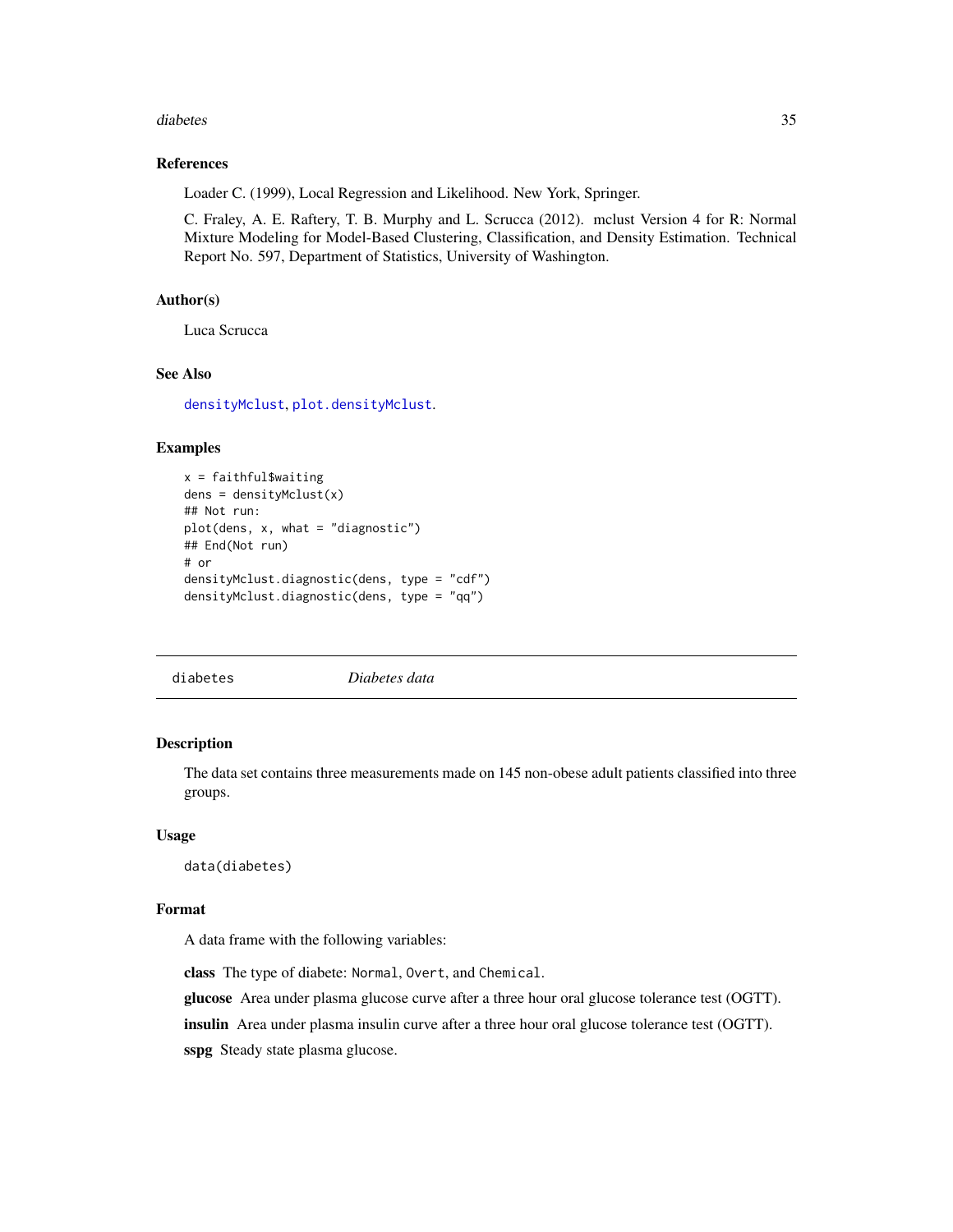### <span id="page-35-0"></span>Source

Reaven, G. M. and Miller, R. G. (1979). An attempt to define the nature of chemical diabetes using a multidimensional analysis. *Diabetologia* 16:17-24.

em *EM algorithm starting with E-step for parameterized Gaussian mixture models.*

### Description

Implements the EM algorithm for parameterized Gaussian mixture models, starting with the expectation step.

### Usage

```
em(modelName, data, parameters, prior = NULL, control = emControl(),
   warn = NULL, \ldots)
```

| modelName  | A character string indicating the model. The help file for mclustModelNames<br>describes the available models.                                                                                                                                                        |
|------------|-----------------------------------------------------------------------------------------------------------------------------------------------------------------------------------------------------------------------------------------------------------------------|
| data       | A numeric vector, matrix, or data frame of observations. Categorical variables<br>are not allowed. If a matrix or data frame, rows correspond to observations and<br>columns correspond to variables.                                                                 |
| parameters | A names list giving the parameters of the model. The components are as follows:                                                                                                                                                                                       |
|            | pro Mixing proportions for the components of the mixture. If the model in-<br>cludes a Poisson term for noise, there should be one more mixing propor-<br>tion than the number of Gaussian components.                                                                |
|            | mean The mean for each component. If there is more than one component,<br>this is a matrix whose kth column is the mean of the kth component of the<br>mixture model.                                                                                                 |
|            | variance A list of variance parameters for the model. The components of this<br>list depend on the model specification. See the help file for mclust Variance<br>for details.                                                                                         |
|            | Vinv An estimate of the reciprocal hypervolume of the data region. If set to<br>NULL or a negative value, the default is determined by applying function<br>hypvol to the data. Used only when pro includes an additional mixing<br>proportion for a noise component. |
| prior      | Specification of a conjugate prior on the means and variances. The default as-<br>sumes no prior.                                                                                                                                                                     |
| control    | A list of control parameters for EM. The defaults are set by the call emControl().                                                                                                                                                                                    |
| warn       | A logical value indicating whether or not a warning should be issued when com-<br>putations fail. The default is warn=FALSE.                                                                                                                                          |
| $\cdots$   | Catches unused arguments in indirect or list calls via do. call.                                                                                                                                                                                                      |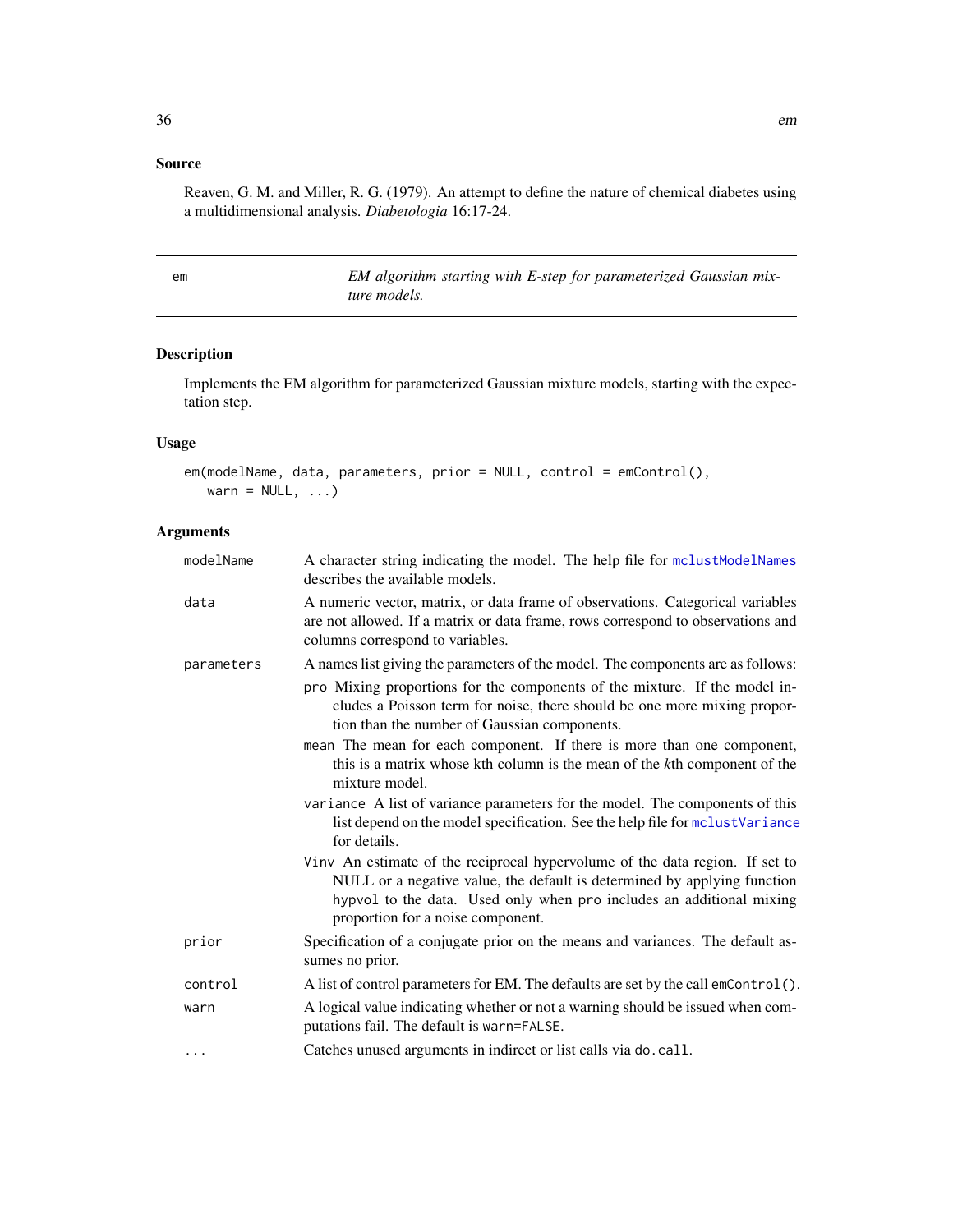### Value

A list including the following components:

| modelName   | A character string identifying the model (same as the input argument).                                                                                                                                                                              |
|-------------|-----------------------------------------------------------------------------------------------------------------------------------------------------------------------------------------------------------------------------------------------------|
| n           | The number of observations in the data.                                                                                                                                                                                                             |
| d           | The dimension of the data.                                                                                                                                                                                                                          |
| G           | The number of mixture components.                                                                                                                                                                                                                   |
| Z           | A matrix whose $[i, k]$ th entry is the conditional probability of the <i>i</i> th observa-<br>tion belonging to the kth component of the mixture.                                                                                                  |
| parameters  | pro A vector whose kth component is the mixing proportion for the kth compo-<br>nent of the mixture model. If the model includes a Poisson term for noise,<br>there should be one more mixing proportion than the number of Gaussian<br>components. |
|             | mean The mean for each component. If there is more than one component,<br>this is a matrix whose kth column is the mean of the kth component of the<br>mixture model.                                                                               |
|             | variance A list of variance parameters for the model. The components of this<br>list depend on the model specification. See the help file for mclustVariance<br>for details.                                                                        |
|             | Vinv The estimate of the reciprocal hypervolume of the data region used in the<br>computation when the input indicates the addition of a noise component to<br>the model.                                                                           |
| loglik      | The log likelihood for the data in the mixture model.                                                                                                                                                                                               |
| control     | The list of control parameters for EM used.                                                                                                                                                                                                         |
| prior       | The specification of a conjugate prior on the means and variances used, NULL if<br>no prior is used.                                                                                                                                                |
| Attributes: | "info" Information on the iteration.<br>"WARNING" An appropriate warning if problems are encountered in the compu-<br>tations.                                                                                                                      |

## References

C. Fraley and A. E. Raftery (2002). Model-based clustering, discriminant analysis, and density estimation. *Journal of the American Statistical Association 97:611-631*.

C. Fraley and A. E. Raftery (2005). Bayesian regularization for normal mixture estimation and model-based clustering. Technical Report, Department of Statistics, University of Washington.

C. Fraley and A. E. Raftery (2007). Bayesian regularization for normal mixture estimation and model-based clustering. *Journal of Classification 24:155-181*.

C. Fraley, A. E. Raftery, T. B. Murphy and L. Scrucca (2012). mclust Version 4 for R: Normal Mixture Modeling for Model-Based Clustering, Classification, and Density Estimation. Technical Report No. 597, Department of Statistics, University of Washington.

#### See Also

[emE](#page-38-0), ..., [emVVV](#page-38-1), [estep](#page-43-0), [me](#page-89-0), [mstep](#page-95-0), [mclust.options](#page-63-0), [do.call](#page-0-0)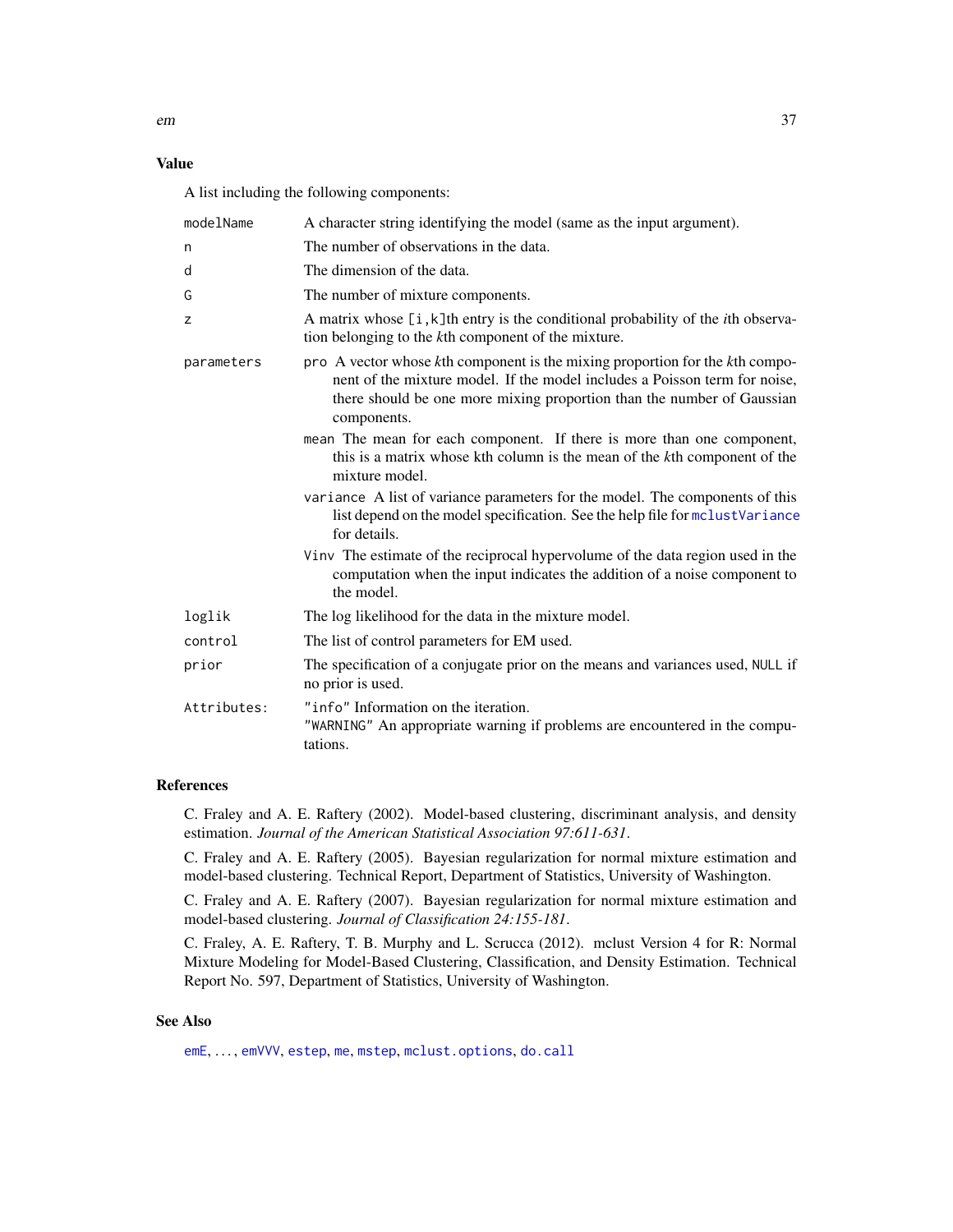## Examples

```
msEst < - mstep(modelName = "EEE", data = iris[, -5],z =unmap(iris[,5]))
names(msEst)
em(modelName = msEst$modelName, data = iris[,-5],
  parameters = msEst$parameters)
## Not run:
do.call("em", c(list(data = iris[,-5]), msEst)) ## alternative call
## End(Not run)
```
<span id="page-37-0"></span>emControl *Set control values for use with the EM algorithm.*

## Description

Supplies a list of values including tolerances for singularity and convergence assessment, for use functions involving EM within *MCLUST*.

## Usage

emControl(eps, tol, itmax, equalPro)

### Arguments

| eps      | A scalar tolerance associated with deciding when to terminate computations due<br>to computational singularity in covariances. Smaller values of eps allow com-<br>putations to proceed nearer to singularity. The default is the relative machine<br>precision. Machine\$double.eps, which is approximately $2e - 16$ on IEEE-<br>compliant machines.                                                                                                 |
|----------|--------------------------------------------------------------------------------------------------------------------------------------------------------------------------------------------------------------------------------------------------------------------------------------------------------------------------------------------------------------------------------------------------------------------------------------------------------|
| tol      | A vector of length two giving relative convergence tolerances for the log-likelihood<br>and for parameter convergence in the inner loop for models with iterative M-<br>step ("VEI", "EVE", "VEE", "VVE", "VEV"), respectively. The default is<br>c(1.e-5, sqrt(.Machine\$double.eps)). If only one number is supplied, it<br>is used as the tolerance for the outer iterations and the tolerance for the inner<br>iterations is as in the default.    |
| itmax    | A vector of length two giving integer limits on the number of EM iterations<br>and on the number of iterations in the inner loop for models with iterative<br>M-step ("VEI", "EVE", "VEE", "VVE", "VEV"), respectively. The default is<br>c(.Machine\$integer.max, .Machine\$integer.max) allowing termination<br>to be completely governed by tol. If only one number is supplied, it is used<br>as the iteration limit for the outer iteration only. |
| equalPro | Logical variable indicating whether or not the mixing proportions are equal in<br>the model. Default: equalPro $=$ FALSE.                                                                                                                                                                                                                                                                                                                              |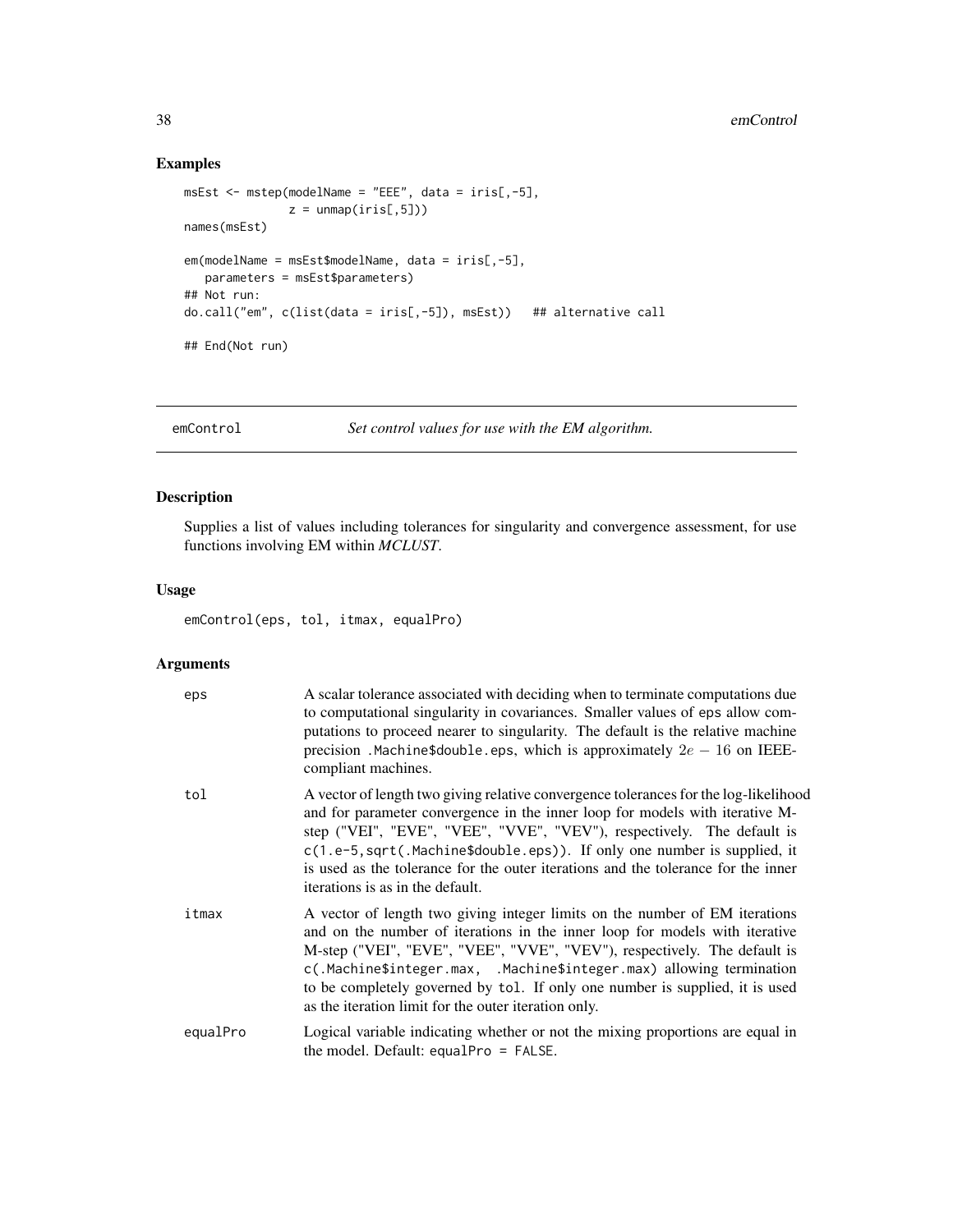$e$ mE 39

### Details

emControl is provided for assigning values and defaults for EM within *MCLUST*.

#### Value

A named list in which the names are the names of the arguments and the values are the values supplied to the arguments.

### References

C. Fraley and A. E. Raftery (2002). Model-based clustering, discriminant analysis, and density estimation. *Journal of the American Statistical Association 97:611-631*.

C. Fraley, A. E. Raftery, T. B. Murphy and L. Scrucca (2012). mclust Version 4 for R: Normal Mixture Modeling for Model-Based Clustering, Classification, and Density Estimation. Technical Report No. 597, Department of Statistics, University of Washington.

#### See Also

[em](#page-35-0), [estep](#page-43-0), [me](#page-89-0), [mstep](#page-95-0), [mclustBIC](#page-70-0)

### Examples

```
irisBIC \leftarrow \text{mclustBIC}(iris[, -5], \text{control} = \text{emControl}(tol = 1.e-6))summary(irisBIC, iris[,-5])
```
<span id="page-38-0"></span>

| ۰. |
|----|
|----|

EM algorithm starting with E-step for a parameterized Gaussian mix*ture model.*

#### <span id="page-38-1"></span>Description

Implements the EM algorithm for a parameterized Gaussian mixture model, starting with the expectation step.

### Usage

```
emE(data, parameters, prior = NULL, control = emControl(), warn = NULL, ...)
emV(data, parameters, prior = NULL, control = emControl(), warn = NULL, ...)
emX(data, prior = NULL, warn = NULL, ...)emEII(data, parameters, prior = NULL, control = emControl(), warn = NULL, ...)
emVII(data, parameters, prior = NULL, control = emControl(), warn = NULL, ...)
emEEI(data, parameters, prior = NULL, control = emControl(), warn = NULL, ...)
emVEI(data, parameters, prior = NULL, control = emControl(), warn = NULL, ...)
emEVI(data, parameters, prior = NULL, control = emControl(), warn = NULL, ...)
emVVI(data, parameters, prior = NULL, control = emControl(), warn = NULL, ...)
emEEE(data, parameters, prior = NULL, control = emControl(), warn = NULL, ...)
emEEV(data, parameters, prior = NULL, control = emControl(), warn = NULL, ...)
```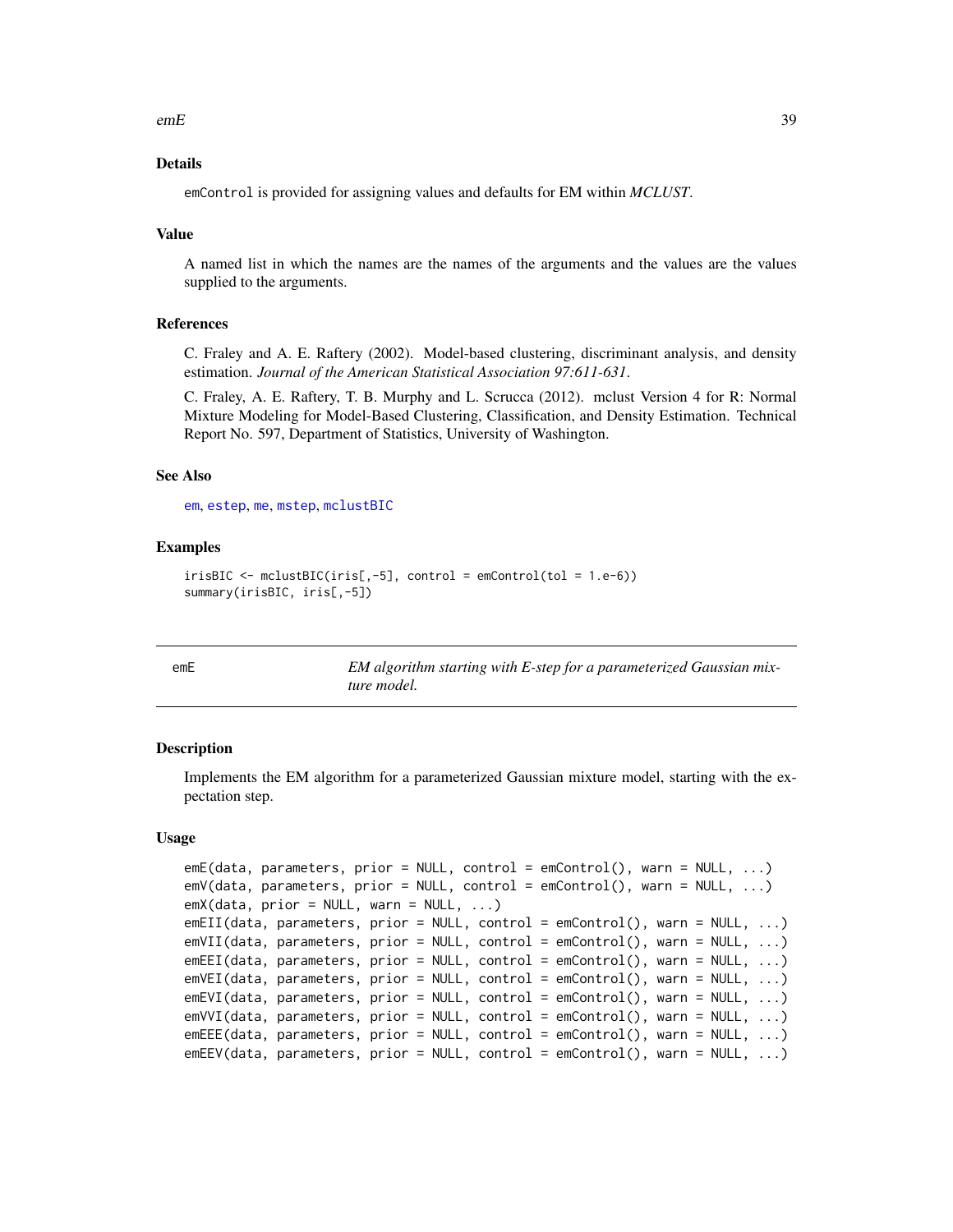```
emVEV(data, parameters, prior = NULL, control = emControl(), warn = NULL, ...)
emVVV(data, parameters, prior = NULL, control = emControl(), warn = NULL, ...)
emEVE(data, parameters, prior = NULL, control = emControl(), warn = NULL, ...)
emEVV(data, parameters, prior = NULL, control = emControl(), warn = NULL, ...)
emVEE(data, parameters, prior = NULL, control = emControl(), warn = NULL, ...)
emVVE(data, parameters, prior = NULL, control = emControl(), warn = NULL, ...)
emXII(data, prior = NULL, warn = NULL, ...)emXXI(data, prior = NULL, warn = NULL, ...)emXXX(data, prior = NULL, warn = NULL, ...)
```
## Arguments

| data       | A numeric vector, matrix, or data frame of observations. Categorical variables<br>are not allowed. If a matrix or data frame, rows correspond to observations and<br>columns correspond to variables.                          |
|------------|--------------------------------------------------------------------------------------------------------------------------------------------------------------------------------------------------------------------------------|
| parameters | The parameters of the model:                                                                                                                                                                                                   |
|            | pro Mixing proportions for the components of the mixture. There should one<br>more mixing proportion than the number of Gaussian components if the<br>mixture model includes a Poisson noise term.                             |
|            | mean The mean for each component. If there is more than one component,<br>this is a matrix whose kth column is the mean of the kth component of the<br>mixture model.                                                          |
|            | variance A list of variance parameters for the model. The components of this<br>list depend on the model specification. See the help file for mclustVariance<br>for details.                                                   |
|            | Vinv An estimate of the reciprocal hypervolume of the data region. The default<br>is determined by applying function hypvol to the data. Used only when<br>pro includes an additional mixing proportion for a noise component. |
| prior      | The default assumes no prior, but this argument allows specification of a conju-<br>gate prior on the means and variances through the function priorControl.                                                                   |
| control    | A list of control parameters for EM. The defaults are set by the call emControl().                                                                                                                                             |
| warn       | A logical value indicating whether or not a warning should be issued whenever<br>a singularity is encountered. The default is given in mclust.options("warn").                                                                 |
| $\cdots$   | Catches unused arguments in indirect or list calls via do. call.                                                                                                                                                               |

#### Value

A list including the following components:

| modelName  | A character string identifying the model (same as the input argument).                                                                                                                                                                              |
|------------|-----------------------------------------------------------------------------------------------------------------------------------------------------------------------------------------------------------------------------------------------------|
| z          | A matrix whose [i, k]th entry is the conditional probability of the <i>i</i> th observa-<br>tion belonging to the kth component of the mixture.                                                                                                     |
| parameters | pro A vector whose kth component is the mixing proportion for the kth compo-<br>nent of the mixture model. If the model includes a Poisson term for noise,<br>there should be one more mixing proportion than the number of Gaussian<br>components. |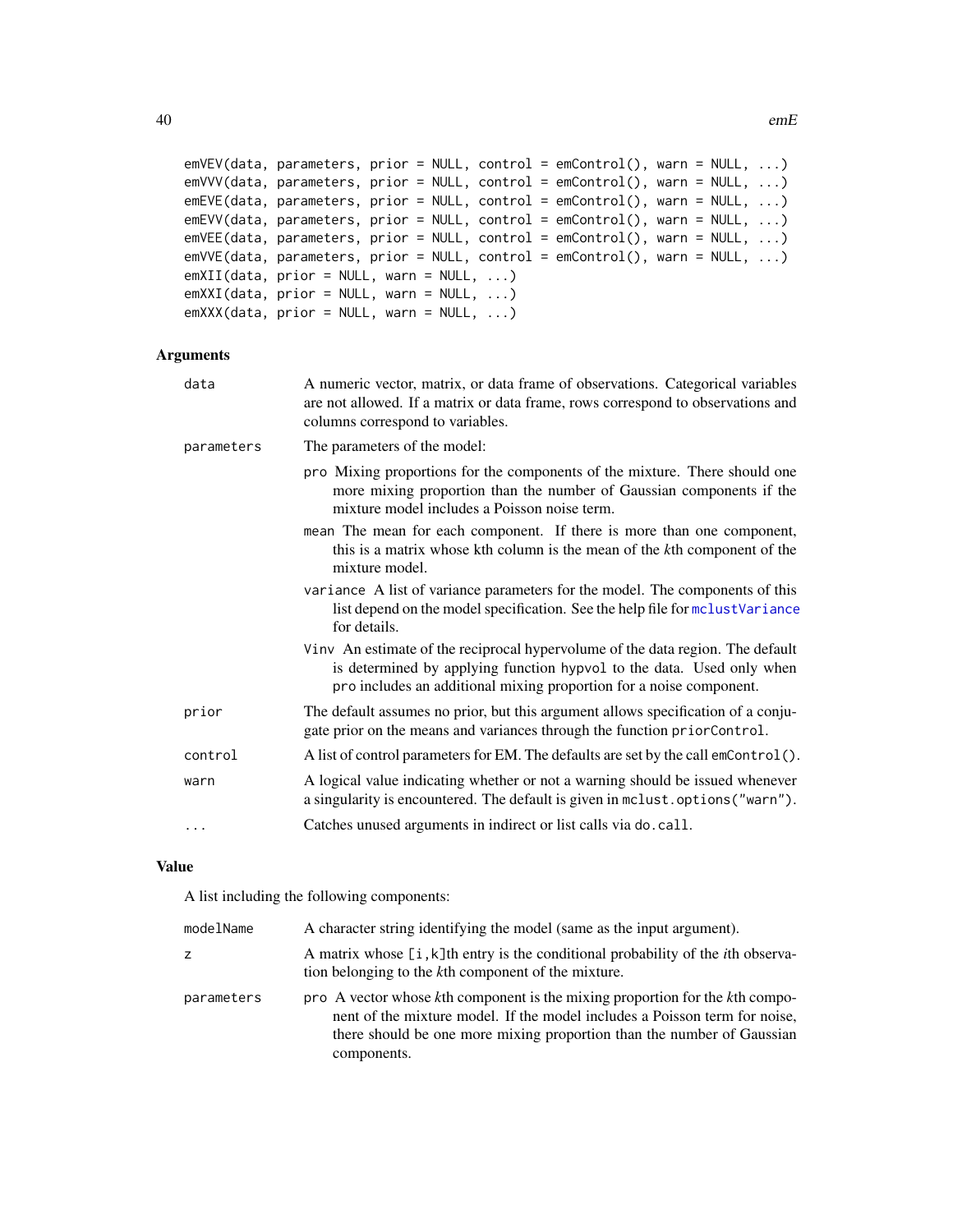|             | mean The mean for each component. If there is more than one component,<br>this is a matrix whose kth column is the mean of the kth component of the<br>mixture model.        |
|-------------|------------------------------------------------------------------------------------------------------------------------------------------------------------------------------|
|             | variance A list of variance parameters for the model. The components of this<br>list depend on the model specification. See the help file for mclustVariance<br>for details. |
|             | Vinv The estimate of the reciprocal hypervolume of the data region used in the<br>computation when the input indicates the addition of a noise component to<br>the model.    |
| loglik      | The log likelihood for the data in the mixture model.                                                                                                                        |
| Attributes: | "info" Information on the iteration.<br>"WARNING" An appropriate warning if problems are encountered in the compu-<br>tations.                                               |

#### References

C. Fraley and A. E. Raftery (2002). Model-based clustering, discriminant analysis, and density estimation. *Journal of the American Statistical Association 97:611-631*.

C. Fraley and A. E. Raftery (2005). Bayesian regularization for normal mixture estimation and model-based clustering. Technical Report, Department of Statistics, University of Washington.

C. Fraley and A. E. Raftery (2007). Bayesian regularization for normal mixture estimation and model-based clustering. *Journal of Classification 24:155-181*.

C. Fraley, A. E. Raftery, T. B. Murphy and L. Scrucca (2012). mclust Version 4 for R: Normal Mixture Modeling for Model-Based Clustering, Classification, and Density Estimation. Technical Report No. 597, Department of Statistics, University of Washington.

### See Also

[me](#page-89-0), [mstep](#page-95-0), [mclustVariance](#page-88-0), [mclust.options](#page-63-0).

#### Examples

```
msEst < -mstepEEE(data = iris[, -5], z = unmap(iris[, 5]))names(msEst)
emEEE(data = iris[,-5], parameters = msEst$parameters)
```
entPlot *Plot Entropy Plots*

#### **Description**

Plot "entropy plots" to help select the number of classes from a hierarchy of combined clusterings.

#### Usage

```
entPlot(z, combiM, abc = c("standard", "normalized"), reg = 2, ...)
```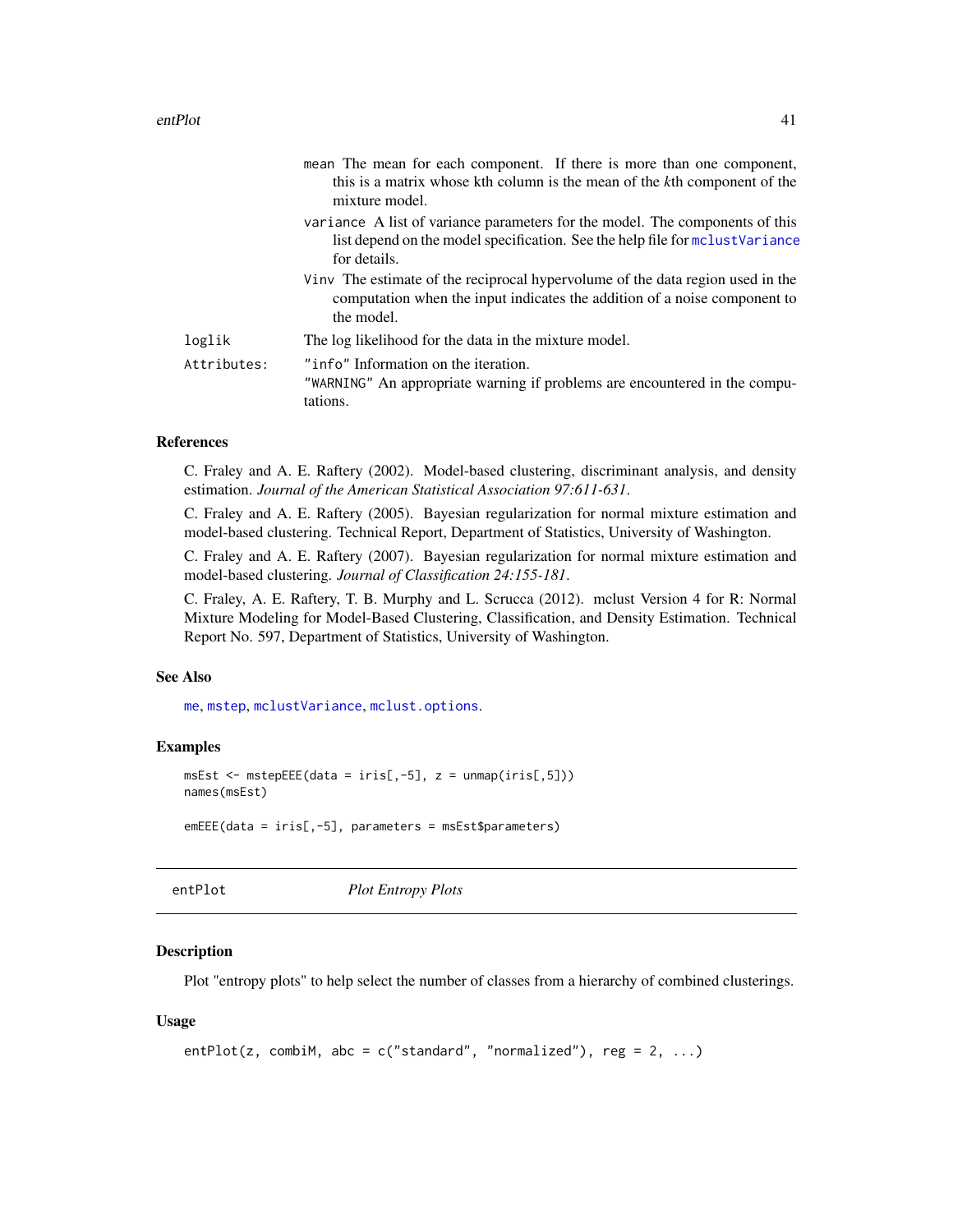#### Arguments

| z         | A matrix whose $[i, k]$ th entry is the probability that observation i in the data<br>belongs to the kth class, for the initial solution (ie before any combining). Typi-<br>cally, the one returned by Mclust/BIC.                                                                                                                                               |
|-----------|-------------------------------------------------------------------------------------------------------------------------------------------------------------------------------------------------------------------------------------------------------------------------------------------------------------------------------------------------------------------|
| combiM    | A list of "combining matrices" (as provided by clustCombi), ie combi $M[[K]]$<br>is the matrix whose kth row contains only zeros, but in columns corresponding<br>to the labels of the classes in the $(K+1)$ -classes solution to be merged to get the<br>K-classes combined solution. combim must contain matrices from $K =$ number<br>of classes in z to one. |
| abc       | Choose one or more of: "standard", "normalized", to specify whether the num-<br>ber of observations involved in each combining step should be taken into account<br>to scale the plots or not.                                                                                                                                                                    |
| reg       | The number of parts of the piecewise linear regression for the entropy plots.<br>Choose one or more of: 2 (for 1 change-point), 3 (for 2 change-points).                                                                                                                                                                                                          |
| $\ddotsc$ | Other graphical arguments to be passed to the plot functions.                                                                                                                                                                                                                                                                                                     |

### Details

Please see the article cited in the references for more details. A clear elbow in the "entropy plot" should suggest the user to consider the corresponding number(s) of class(es).

### Value

if abc = "standard", plots the entropy against the number of clusters and the difference between the entropy of successive combined solutions against the number of clusters. if abc = "normalized", plots the entropy against the cumulated number of observations involved in the successive combining steps and the difference between the entropy of successive combined solutions divided by the number of observations involved in the corresponding combining step against the number of clusters.

### Author(s)

J.-P. Baudry, A. E. Raftery, L. Scrucca

## References

J.-P. Baudry, A. E. Raftery, G. Celeux, K. Lo and R. Gottardo (2010). Combining mixture components for clustering. *Journal of Computational and Graphical Statistics, 19(2):332-353.*

### See Also

[plot.clustCombi](#page-106-0), [combiPlot](#page-19-0), [clustCombi](#page-17-0)

## Examples

## Not run: data(Baudry\_etal\_2010\_JCGS\_examples) # run Mclust to get the MclustOutput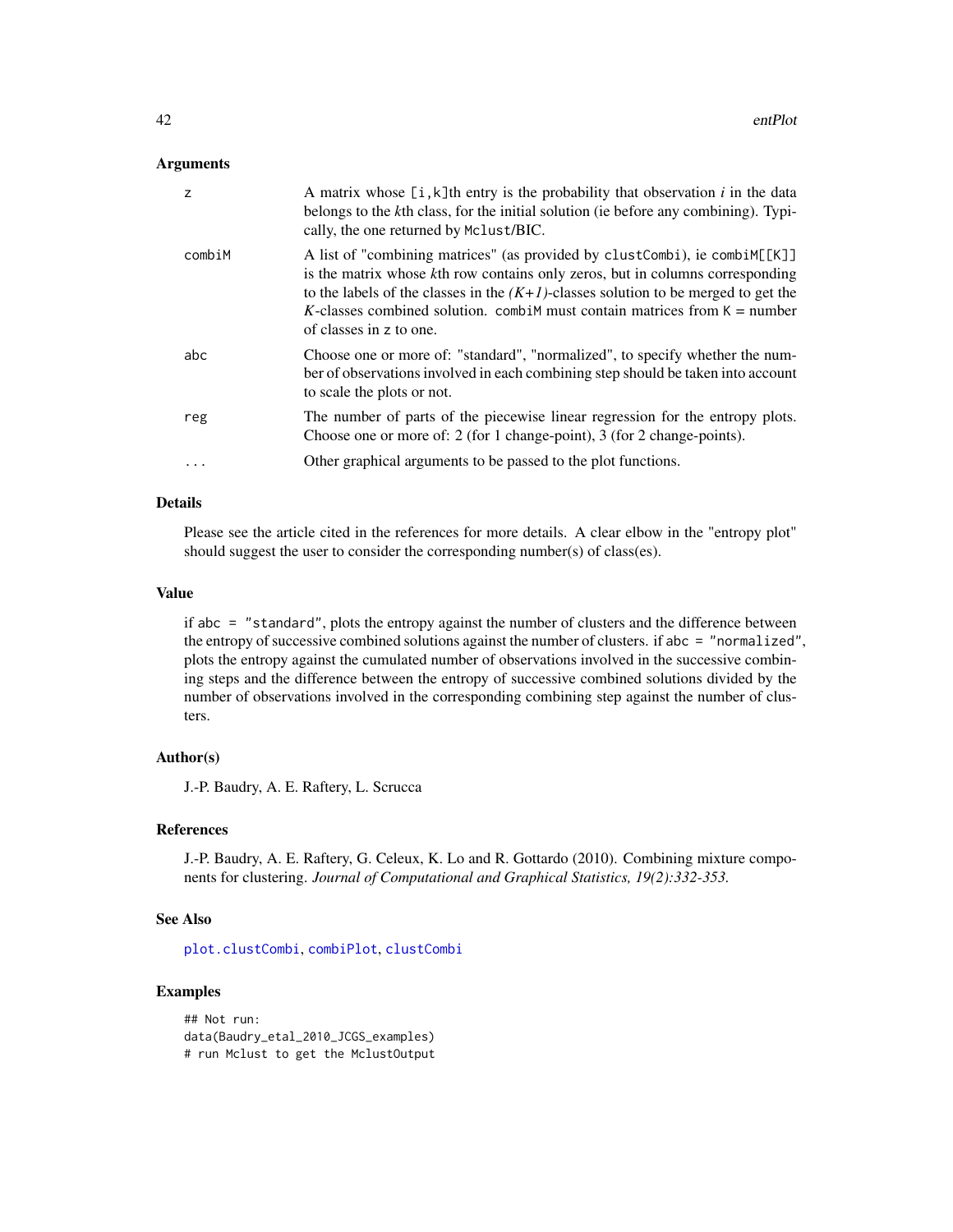#### errorBars 43

```
output <- clustCombi(ex4.2, modelNames = "VII")
entPlot(output$MclustOutput$z, output$combiM, reg = c(2,3))
# legend: in red, the single-change-point piecewise linear regression;
# in blue, the two-change-point piecewise linear regression.
```
## End(Not run)

errorBars *Draw error bars on a plot*

## Description

Draw error bars at x from upper to lower. If horizontal  $=$  FALSE (default) bars are drawn vertically, otherwise horizontally.

#### Usage

```
errorBars(x, upper, lower, width = 0.1, code = 3, angle = 90, horizontal = FALSE, ...)
```
### Arguments

| $\mathsf{x}$ | A vector of values where the bars must be drawn.                                      |
|--------------|---------------------------------------------------------------------------------------|
| upper        | A vector of upper values where the bars must end.                                     |
| lower        | A vector of lower values where the bars must start.                                   |
| width        | A value specifying the width of the end-point segment.                                |
| code         | An integer code specifying the kind of arrows to be drawn. For details see<br>arrows. |
| angle        | A value specifying the angle at the arrow edge. For details see arrows.               |
| horizontal   | A logical specifying if bars should be drawn vertically (default) or horizontally.    |
| $\cdots$     | Further arguments are passed to arrows.                                               |

### Examples

```
par(mfrow=c(2,2))
# Create a simple example dataset
x \le -1:5n <- c(10, 15, 12, 6, 3)
se <- c(1, 1.2, 2, 1, .5)
# upper and lower bars
b \le barplot(n, ylim = c(0, max(n)*1.5))
errorBars(b, lower = n-se, upper = n+se, lwd = 2, col = "red3")
# one side bars
b \le barplot(n, ylim = c(0, max(n)*1.5))
errorBars(b, lower = n, upper = n+se, lwd = 2, col = "red3", code = 1)
#
plot(x, n, ylim = c(0, max(n)*1.5), pch = 0)
```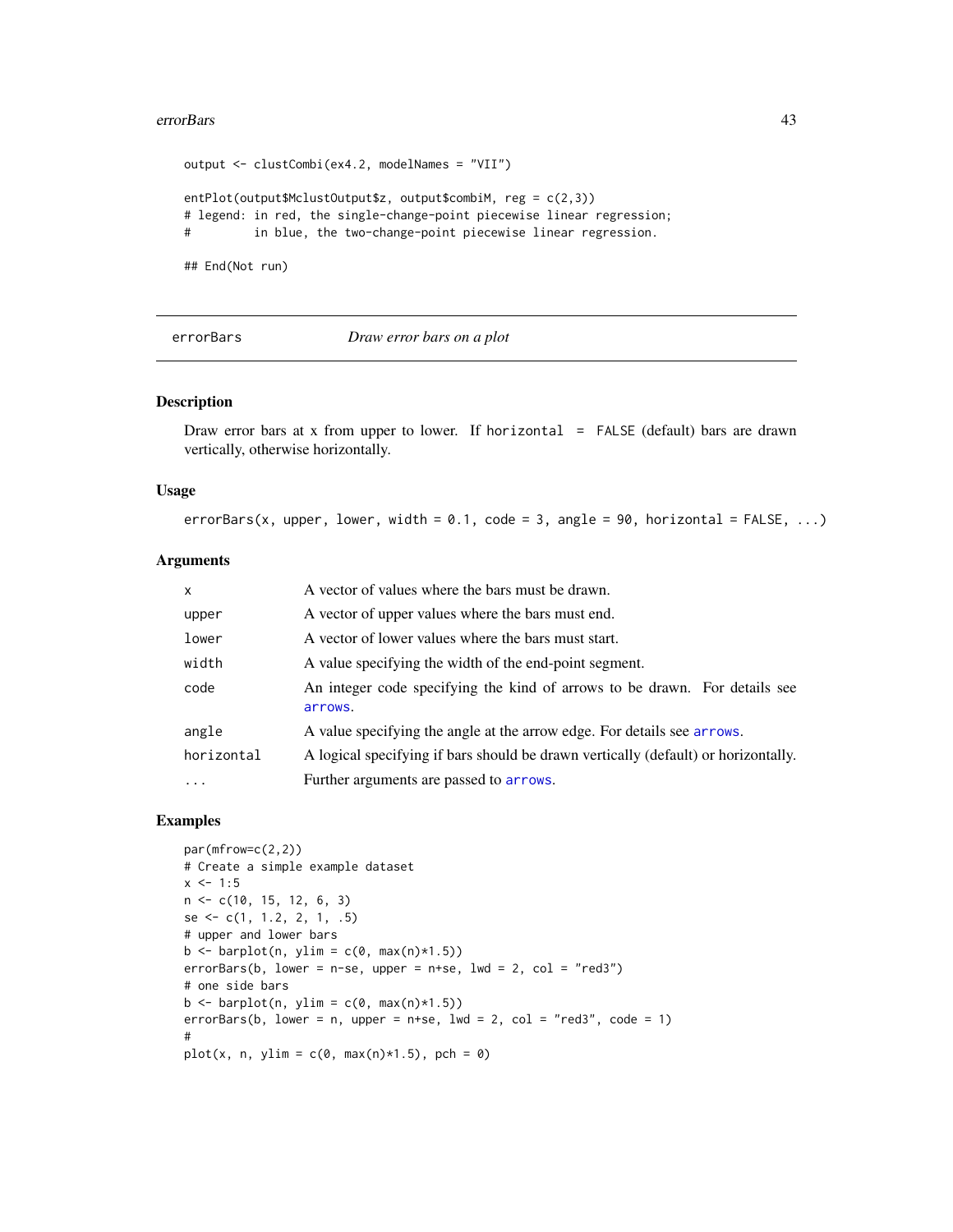```
errorBars(x, lower = n-se, upper = n+se, lwd = 2, col = "red3")
#
dotchart(n, labels = x, pch = 19, xlim = c(\emptyset, max(n)*1.5))
errorBars(x, lower = n-se, upper = n+se, col = "red3", horizontal = TRUE)
```
# <span id="page-43-0"></span>estep *E-step for parameterized Gaussian mixture models.*

## Description

Implements the expectation step of EM algorithm for parameterized Gaussian mixture models.

### Usage

estep( modelName, data, parameters, warn = NULL, ...)

# Arguments

| modelName  | A character string indicating the model. The help file for mclustModelNames<br>describes the available models.                                                                                                                                                        |
|------------|-----------------------------------------------------------------------------------------------------------------------------------------------------------------------------------------------------------------------------------------------------------------------|
| data       | A numeric vector, matrix, or data frame of observations. Categorical variables<br>are not allowed. If a matrix or data frame, rows correspond to observations and<br>columns correspond to variables.                                                                 |
| parameters | A names list giving the parameters of the model. The components are as follows:                                                                                                                                                                                       |
|            | pro Mixing proportions for the components of the mixture. If the model in-<br>cludes a Poisson term for noise, there should be one more mixing propor-<br>tion than the number of Gaussian components.                                                                |
|            | mean The mean for each component. If there is more than one component,<br>this is a matrix whose kth column is the mean of the kth component of the<br>mixture model.                                                                                                 |
|            | variance A list of variance parameters for the model. The components of this<br>list depend on the model specification. See the help file for mclustVariance<br>for details.                                                                                          |
|            | Vinv An estimate of the reciprocal hypervolume of the data region. If set to<br>NULL or a negative value, the default is determined by applying function<br>hypvol to the data. Used only when pro includes an additional mixing<br>proportion for a noise component. |
| warn       | A logical value indicating whether or not a warning should be issued when com-<br>putations fail. The default is warn=FALSE.                                                                                                                                          |
| $\cdots$   | Catches unused arguments in indirect or list calls via do. call.                                                                                                                                                                                                      |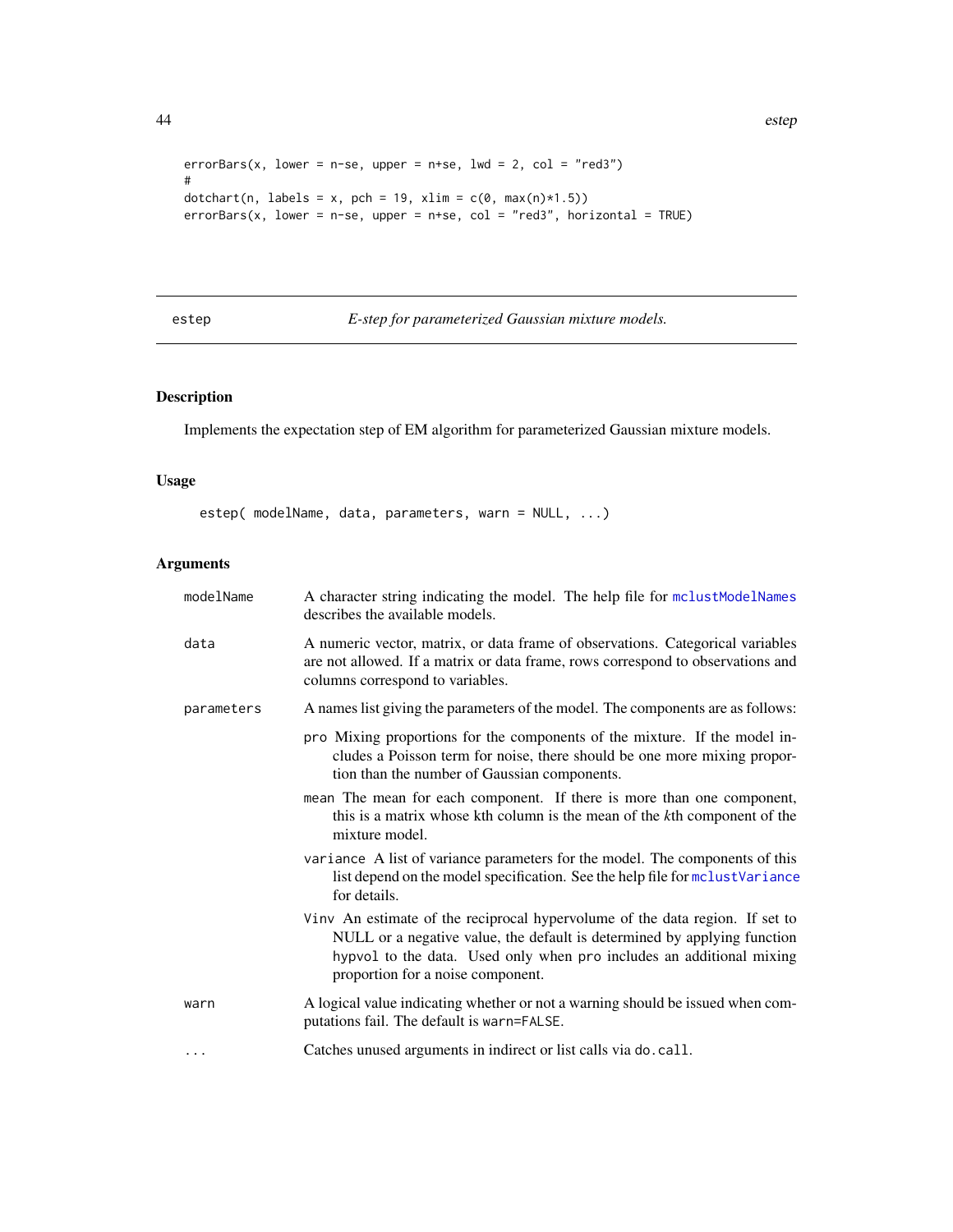#### estepE  $\sim$  45

### Value

A list including the following components:

| modelName  | A character string identifying the model (same as the input argument).                                                                             |
|------------|----------------------------------------------------------------------------------------------------------------------------------------------------|
| z          | A matrix whose $[i, k]$ th entry is the conditional probability of the <i>i</i> th observa-<br>tion belonging to the kth component of the mixture. |
| parameters | The input parameters.                                                                                                                              |
| loglik     | The log-likelihood for the data in the mixture model.                                                                                              |
| Attributes | "WARNING": an appropriate warning if problems are encountered in the compu-<br>tations.                                                            |

## References

C. Fraley and A. E. Raftery (2002). Model-based clustering, discriminant analysis, and density estimation. *Journal of the American Statistical Association 97:611-631*.

C. Fraley, A. E. Raftery, T. B. Murphy and L. Scrucca (2012). mclust Version 4 for R: Normal Mixture Modeling for Model-Based Clustering, Classification, and Density Estimation. Technical Report No. 597, Department of Statistics, University of Washington.

## See Also

[estepE](#page-44-0), ..., [estepVVV](#page-44-1), [em](#page-35-0), [mstep](#page-95-0), [mclust.options](#page-63-0) [mclustVariance](#page-88-0)

#### Examples

```
msEst < - mstep(modelName = "VVV", data = iris[, -5], z = unmap(iris[, 5]))names(msEst)
estep(modelName = msEst$modelName, data = iris[,-5],
```

```
parameters = msEst$parameters)
```
<span id="page-44-0"></span>

| ep⊦ |
|-----|
|-----|

E-step in the EM algorithm for a parameterized Gaussian mixture *model.*

#### <span id="page-44-1"></span>Description

Implements the expectation step in the EM algorithm for a parameterized Gaussian mixture model.

### Usage

```
estepE(data, parameters, warn = NULL, ...)
estepV(data, parameters, warn = NULL, ...)
estepEII(data, parameters, warn = NULL, ...)
estepVII(data, parameters, warn = NULL, ...)
estepEEI(data, parameters, warn = NULL, ...)
```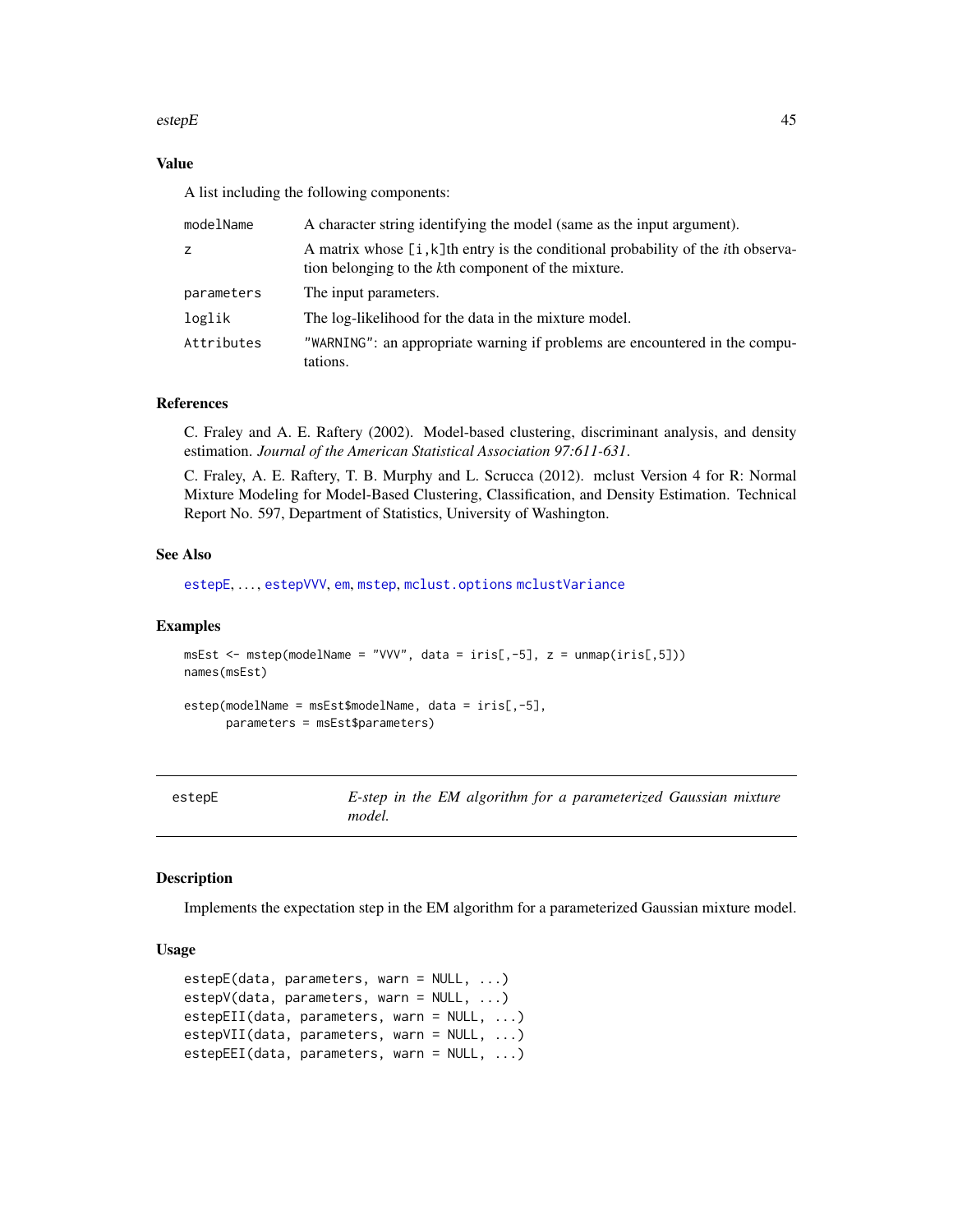```
estepVEI(data, parameters, warn = NULL, ...)
estepEVI(data, parameters, warn = NULL, ...)
estepVVI(data, parameters, warn = NULL, ...)
estepEEE(data, parameters, warn = NULL, ...)
estepEEV(data, parameters, warn = NULL, ...)
estepVEV(data, parameters, warn = NULL, ...)
estepVVV(data, parameters, warn = NULL, ...)
estepEVE(data, parameters, warn = NULL, ...)
estepEVV(data, parameters, warn = NULL, ...)
estepVEE(data, parameters, warn = NULL, ...)
estepVVE(data, parameters, warn = NULL, ...)
```
## Arguments

| data       | A numeric vector, matrix, or data frame of observations. Categorical variables<br>are not allowed. If a matrix or data frame, rows correspond to observations and<br>columns correspond to variables.                                                                             |
|------------|-----------------------------------------------------------------------------------------------------------------------------------------------------------------------------------------------------------------------------------------------------------------------------------|
| parameters | The parameters of the model:                                                                                                                                                                                                                                                      |
|            | pro Mixing proportions for the components of the mixture. If the model in-<br>cludes a Poisson term for noise, there should be one more mixing propor-<br>tion than the number of Gaussian components.                                                                            |
|            | mu The mean for each component. If there is more than one component, this is<br>a matrix whose columns are the means of the components.                                                                                                                                           |
|            | variance A list of variance parameters for the model. The components of this<br>list depend on the model specification. See the help file for molust Variance<br>for details.                                                                                                     |
|            | Vinv An estimate of the reciprocal hypervolume of the data region. If not sup-<br>plied or set to a negative value, the default is determined by applying func-<br>tion hypvol to the data. Used only when pro includes an additional mixing<br>proportion for a noise component. |
| warn       | A logical value indicating whether or certain warnings should be issued. The<br>default is given by mclust.options ("warn").                                                                                                                                                      |
| .          | Catches unused arguments in indirect or list calls via do. call.                                                                                                                                                                                                                  |

## Value

A list including the following components:

| modelName  | Character string identifying the model.                                                                                                         |
|------------|-------------------------------------------------------------------------------------------------------------------------------------------------|
| Z.         | A matrix whose [i, k]th entry is the conditional probability of the <i>i</i> th observa-<br>tion belonging to the kth component of the mixture. |
| parameters | The input parameters.                                                                                                                           |
| loglik     | The logliklihood for the data in the mixture model.                                                                                             |
| Attribute  | "WARNING": An appropriate warning if problems are encountered in the compu-<br>tations.                                                         |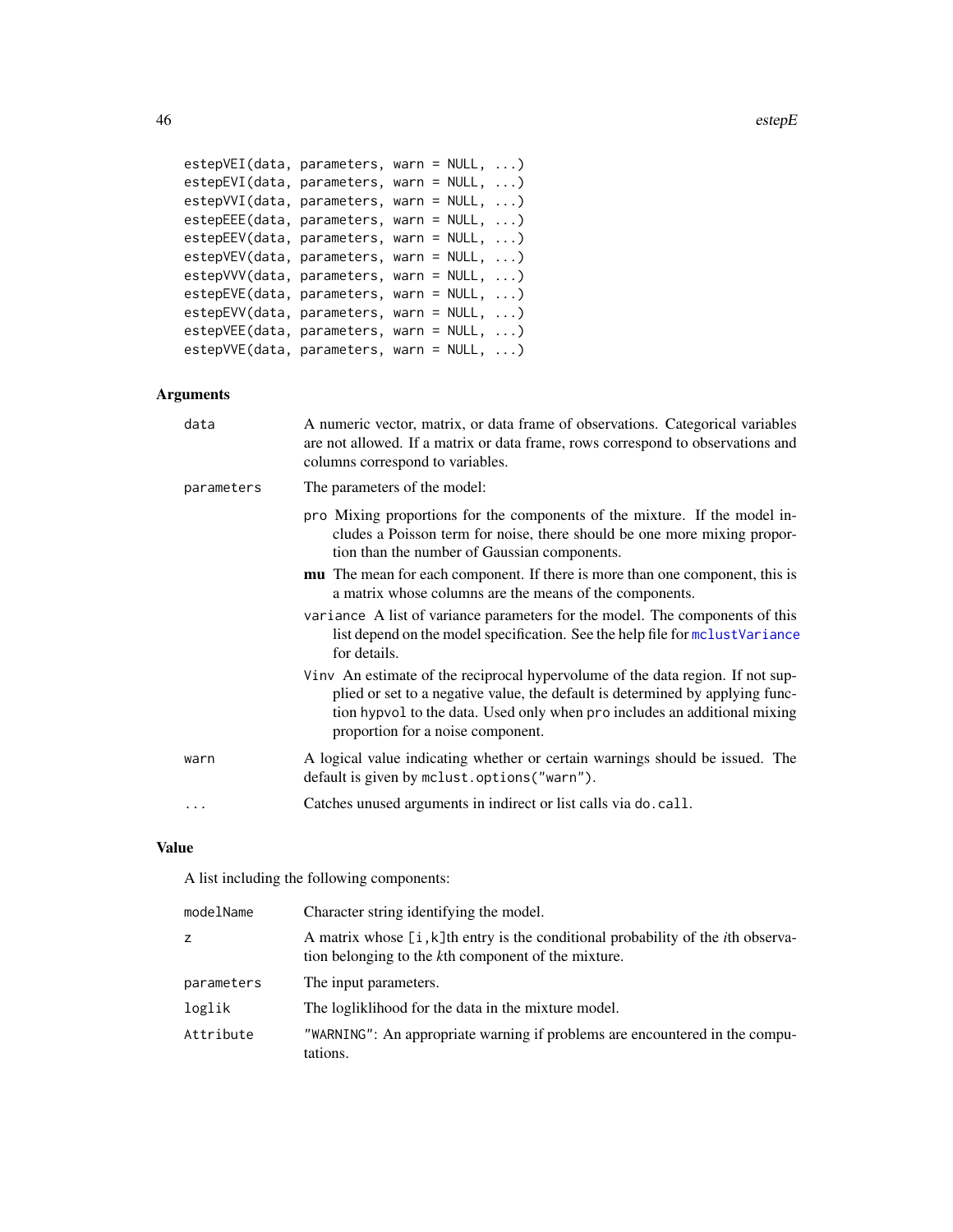### $GvHD$  and  $47$

### References

C. Fraley and A. E. Raftery (2002). Model-based clustering, discriminant analysis, and density estimation. *Journal of the American Statistical Association*.

C. Fraley, A. E. Raftery, T. B. Murphy and L. Scrucca (2012). mclust Version 4 for R: Normal Mixture Modeling for Model-Based Clustering, Classification, and Density Estimation. Technical Report No. 597, Department of Statistics, University of Washington.

### See Also

[estep](#page-43-0), [em](#page-35-0), [mstep](#page-95-0), [do.call](#page-0-0), [mclustVariance](#page-88-0), [mclust.options](#page-63-0).

#### Examples

```
msEst <- msE1(data = iris[, -5], z = unmap(iris[, 5]))names(msEst)
```
estepEII(data = iris[,-5], parameters = msEst\$parameters)

### GvHD *GvHD Dataset*

#### Description

GvHD (Graft-versus-Host Disease) data of Brinkman et al. (2007). Two samples of this flow cytometry data, one from a patient with the GvHD, and the other from a control patient. The GvHD positive and control samples consist of 9083 and 6809 observations, respectively. Both samples include four biomarker variables, namely, CD4, CD8b, CD3, and CD8. The objective of the analysis is to identify CD3+ CD4+ CD8b+ cell sub-populations present in the GvHD positive sample.

A treatment of this data by combining mixtures is proposed in Baudry et al. (2010).

#### Usage

data(GvHD)

### Format

GvHD.pos (positive patient) is a data frame with 9083 observations on the following 4 variables, which are biomarker measurements.

```
CD4
CD8b
CD3
CD8
```
GvHD.control (control patient) is a data frame with 6809 observations on the following 4 variables, which are biomarker measurements.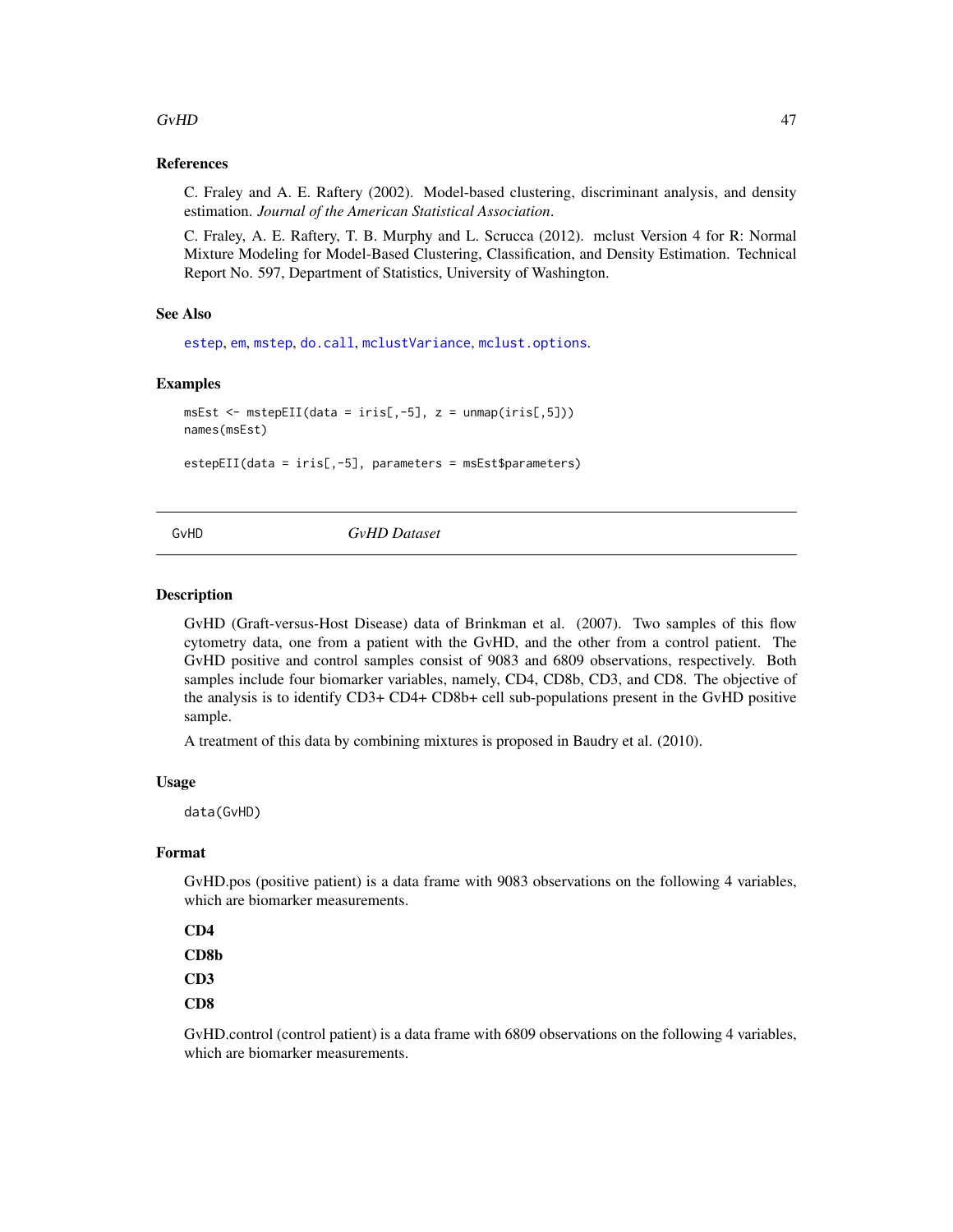CD4 CD8b CD3 CD8

#### References

R. R. Brinkman, M. Gasparetto, S.-J. J. Lee, A. J. Ribickas, J. Perkins, W. Janssen, R. Smiley and C. Smith (2007). High-content flow cytometry and temporal data analysis for defining a cellular signature of Graft-versus-Host Disease. *Biology of Blood and Marrow Transplantation, 13: 691- 700.*

K. Lo, R. R. Brinkman, R. Gottardo (2008). Automated gating of flow cytometry data via robust model-based clustering. *Cytometry A, 73: 321-332.*

J.-P. Baudry, A. E. Raftery, G. Celeux, K. Lo and R. Gottardo (2010). Combining mixture components for clustering. *Journal of Computational and Graphical Statistics, 19(2):332-353.*

### Examples

```
## Not run:
data(GvHD)
dat <- GvHD.pos[1:500,] # only a few lines for a quick example
output <- clustCombi(dat)
output # is of class clustCombi
# plots the hierarchy of combined solutions, then some "entropy plots" which
# may help one to select the number of classes
plot(output, dat)
## End(Not run)
```
<span id="page-47-0"></span>hc *Model-based Hierarchical Clustering*

### Description

Agglomerative hierarchical clustering based on maximum likelihood criteria for Gaussian mixture models parameterized by eigenvalue decomposition.

### Usage

```
hc(data,
  modelName = mclust.options("hcModelNames")[1],
   use = mclust.options("hcUse"), ...)
```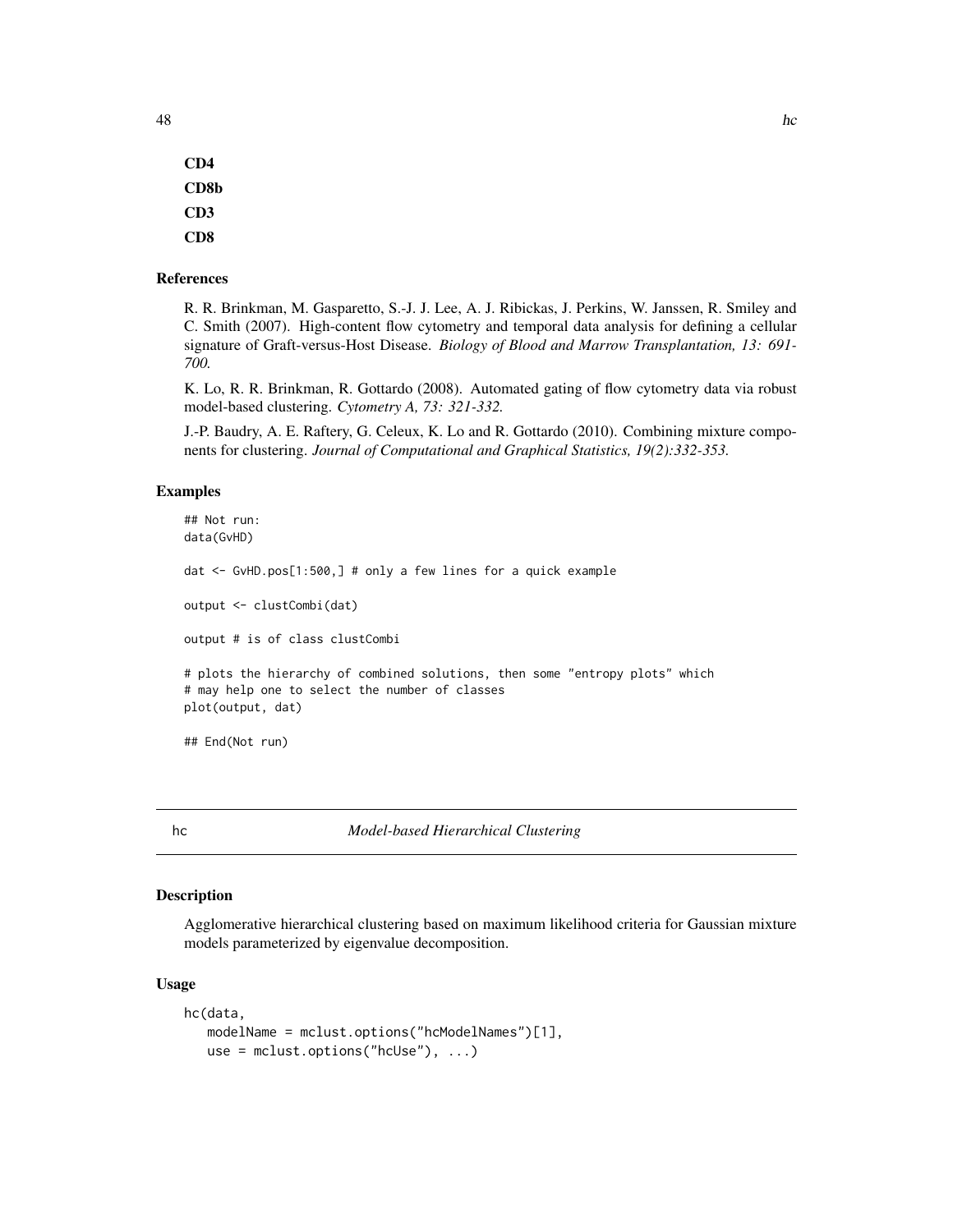### Arguments

| data      | A numeric vector, matrix, or data frame of observations. Categorical variables<br>are not allowed. If a matrix or data frame, rows correspond to observations and<br>columns correspond to variables.                                                                                                                                                 |
|-----------|-------------------------------------------------------------------------------------------------------------------------------------------------------------------------------------------------------------------------------------------------------------------------------------------------------------------------------------------------------|
| modelName | A character string indicating the model to be used.<br>Possible models are:                                                                                                                                                                                                                                                                           |
|           | "E": equal variance (one-dimensional)<br>"V" : spherical, variable variance (one-dimensional)<br>"EII": spherical, equal volume<br>"VII": spherical, unequal volume<br>"EEE": ellipsoidal, equal volume, shape, and orientation<br>"VVV": ellipsoidal, varying volume, shape, and orientation.                                                        |
|           | By default the first model listed in mclust.options ("hcModelNames"), i.e.<br>"VVV", is used.                                                                                                                                                                                                                                                         |
| use       | A character string specifying what type of data/transformation should be used<br>for model-based hierarchical clustering.<br>This is experimental and it is only useful for the initialization of EM algorithm.<br>By default it uses the method specified in mclust.options ("hcUse"), which<br>is set to "VARS", i.e. the original input variables. |
| .         | Arguments for the method-specific hc functions. See for example hcE.                                                                                                                                                                                                                                                                                  |

## Details

Most models have memory usage of the order of the square of the number groups in the initial partition for fast execution. Some models, such as equal variance or "EEE", do not admit a fast algorithm under the usual agglomerative hierarchical clustering paradigm. These use less memory but are much slower to execute.

### Value

A numeric two-column matrix in which the *i*th row gives the minimum index for observations in each of the two clusters merged at the *i*th stage of agglomerative hierarchical clustering.

### References

J. D. Banfield and A. E. Raftery (1993). Model-based Gaussian and non-Gaussian Clustering. *Biometrics 49:803-821*.

C. Fraley (1998). Algorithms for model-based Gaussian hierarchical clustering. *SIAM Journal on Scientific Computing 20:270-281*.

C. Fraley and A. E. Raftery (2002). Model-based clustering, discriminant analysis, and density estimation. *Journal of the American Statistical Association 97:611-631*.

C. Fraley, A. E. Raftery, T. B. Murphy and L. Scrucca (2012). mclust Version 4 for R: Normal Mixture Modeling for Model-Based Clustering, Classification, and Density Estimation. Technical Report No. 597, Department of Statistics, University of Washington.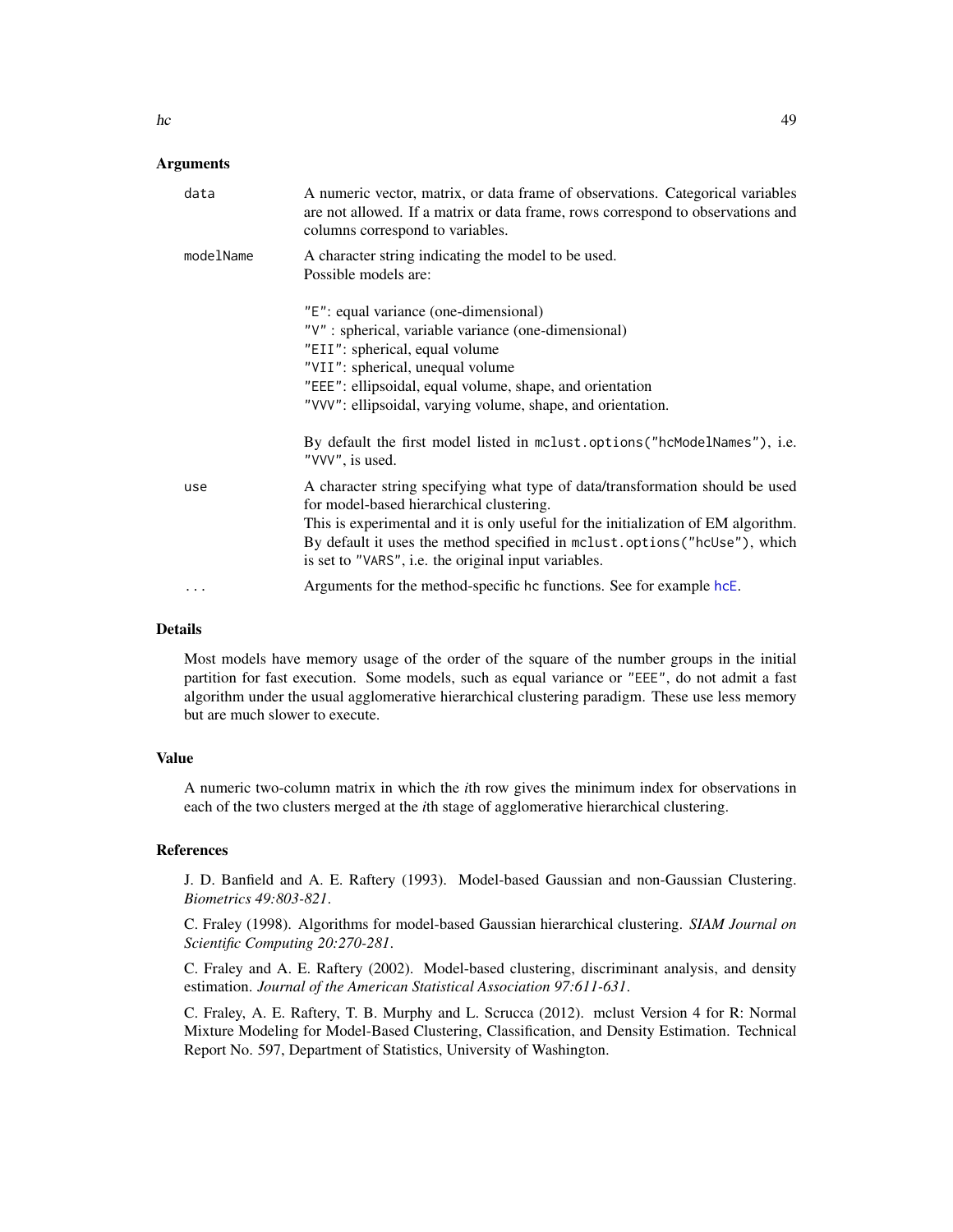## Note

If modelName =  $"E"$  (univariate with equal variances) or modelName =  $"EII"$  (multivariate with equal spherical covariances), then the method is equivalent to Ward's method for hierarchical clustering.

### See Also

[hcE](#page-49-0),..., [hcVVV](#page-49-1), [hclass](#page-51-0), [mclust.options](#page-63-0)

### Examples

```
hcTree \leq hc(modelName = "VVV", data = iris[,-5])
cl \leftarrow hclass(hcTree,c(2,3))
## Not run:
par(pt = "s", mfrom = c(1,1))clPairs(iris[,-5],cl=cl[,"2"])
clPairs(iris[,-5],cl=cl[,"3"])
par(mfrow = c(1,2))dimens \leq c(1,2)coordProj(iris[,-5], dimens = dimens, classification=cl[,"2"])
coordProj(iris[,-5], dimens = dimens, classification=cl[,"3"])
## End(Not run)
```
<span id="page-49-0"></span>

#### hcE *Model-based Hierarchical Clustering*

#### <span id="page-49-1"></span>Description

Agglomerative hierarchical clustering based on maximum likelihood for a Gaussian mixture model parameterized by eigenvalue decomposition.

### Usage

```
hcE(data, partition, minclus=1, ...)
hcV(data, partition, minclus = 1, alpha = 1, \dots)
hcEII(data, partition, minclus = 1, ...)hcVII(data, partition, minclus = 1, alpha = 1, ...)
hcEEE(data, partition, minclus = 1, ...)
hcVVV(data, partition, minclus = 1, alpha = 1, beta = 1, ...)
```
#### Arguments

data A numeric vector, matrix, or data frame of observations. Categorical variables are not allowed. If a matrix or data frame, rows correspond to observations and columns correspond to variables.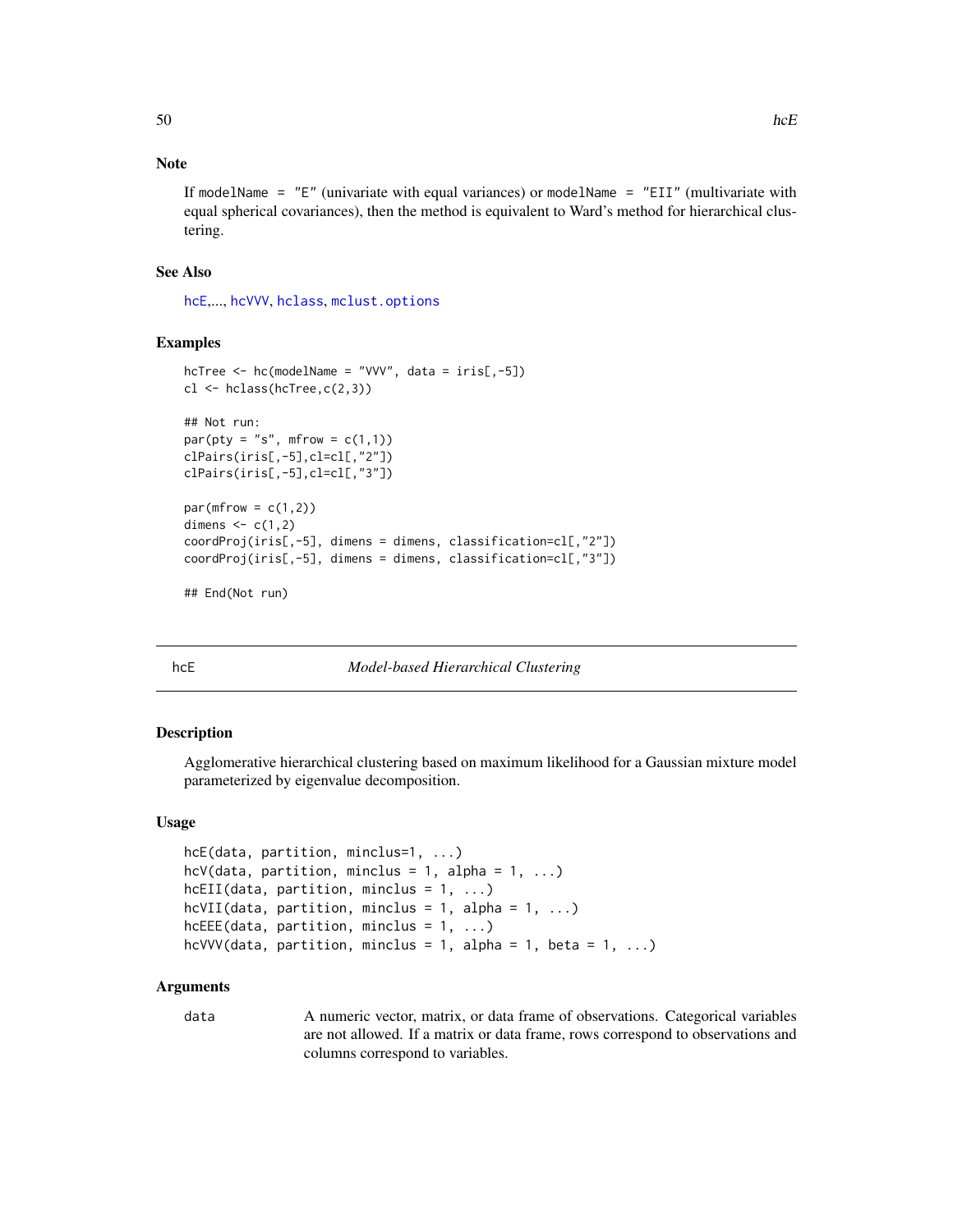| partition   | A numeric or character vector representing a partition of observations (rows) of<br>data. If provided, group merges will start with this partition. Otherwise, each<br>observation is assumed to be in a cluster by itself at the start of agglomeration. |
|-------------|-----------------------------------------------------------------------------------------------------------------------------------------------------------------------------------------------------------------------------------------------------------|
| minclus     | A number indicating the number of clusters at which to stop the agglomeration.<br>The default is to stop when all observations have been merged into a single<br>cluster.                                                                                 |
| alpha, beta | Additional tuning parameters needed for initializatiion in some models. For<br>details, see Fraley 1998. The defaults provided are usually adequate.                                                                                                      |
| $\ddots$ .  | Catch unused arguments from a do. call call.                                                                                                                                                                                                              |

### Details

Most models have memory usage of the order of the square of the number groups in the initial partition for fast execution. Some models, such as equal variance or "EEE", do not admit a fast algorithm under the usual agglomerative hierachical clustering paradigm. These use less memory but are much slower to execute.

### Value

A numeric two-column matrix in which the *i*th row gives the minimum index for observations in each of the two clusters merged at the *i*th stage of agglomerative hierarchical clustering.

#### References

J. D. Banfield and A. E. Raftery (1993). Model-based Gaussian and non-Gaussian Clustering. *Biometrics 49:803-821*.

C. Fraley (1998). Algorithms for model-based Gaussian hierarchical clustering. *SIAM Journal on Scientific Computing 20:270-281*.

C. Fraley and A. E. Raftery (2002). Model-based clustering, discriminant analysis, and density estimation. *Journal of the American Statistical Association 97:611-631*.

C. Fraley, A. E. Raftery, T. B. Murphy and L. Scrucca (2012). mclust Version 4 for R: Normal Mixture Modeling for Model-Based Clustering, Classification, and Density Estimation. Technical Report No. 597, Department of Statistics, University of Washington.

#### See Also

[hc](#page-47-0), [hclass](#page-51-0) [randomPairs](#page-127-0)

#### Examples

```
hcTree \leq hcEII(data = iris[,-5])
cl \leftarrow hclass(hcTree,c(2,3))
## Not run:
par(pty = "s", mfrom = c(1,1))clPairs(iris[,-5],cl=cl[,"2"])
clPairs(iris[,-5],cl=cl[,"3"])
```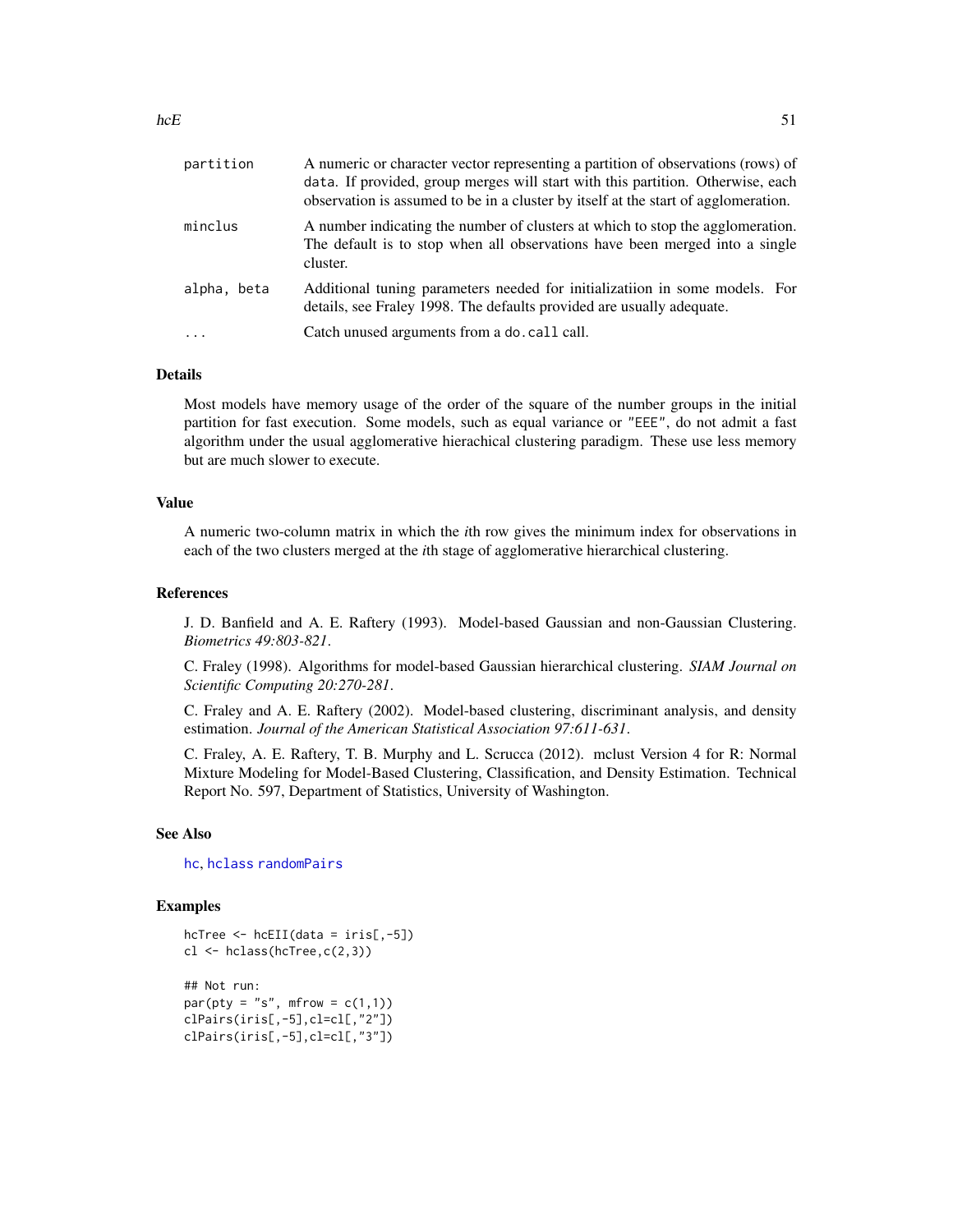52 hclass has been a set of the set of the set of the set of the set of the set of the set of the set of the set of the set of the set of the set of the set of the set of the set of the set of the set of the set of the set

```
par(mfrow = c(1,2))dimens \leq c(1,2)coordProj(iris[,-5], classification=cl[,"2"], dimens=dimens)
coordProj(iris[,-5], classification=cl[,"3"], dimens=dimens)
## End(Not run)
```
<span id="page-51-0"></span>hclass *Classifications from Hierarchical Agglomeration*

## Description

Determines the classifications corresponding to different numbers of groups given merge pairs from hierarchical agglomeration.

## Usage

hclass(hcPairs, G)

### Arguments

| hcPairs | A numeric two-column matrix in which the <i>i</i> th row gives the minimum index for<br>observations in each of the two clusters merged at the <i>i</i> th stage of agglomerative<br>hierarchical clustering. |
|---------|---------------------------------------------------------------------------------------------------------------------------------------------------------------------------------------------------------------|
| G       | An integer or vector of integers giving the number of clusters for which the<br>corresponding classfications are wanted.                                                                                      |

### Value

A matrix with length(G) columns, each column corresponding to a classification. Columns are indexed by the character representation of the integers in G.

### References

C. Fraley, A. E. Raftery, T. B. Murphy and L. Scrucca (2012). mclust Version 4 for R: Normal Mixture Modeling for Model-Based Clustering, Classification, and Density Estimation. Technical Report No. 597, Department of Statistics, University of Washington.

## See Also

[hc](#page-47-0), [hcE](#page-49-0)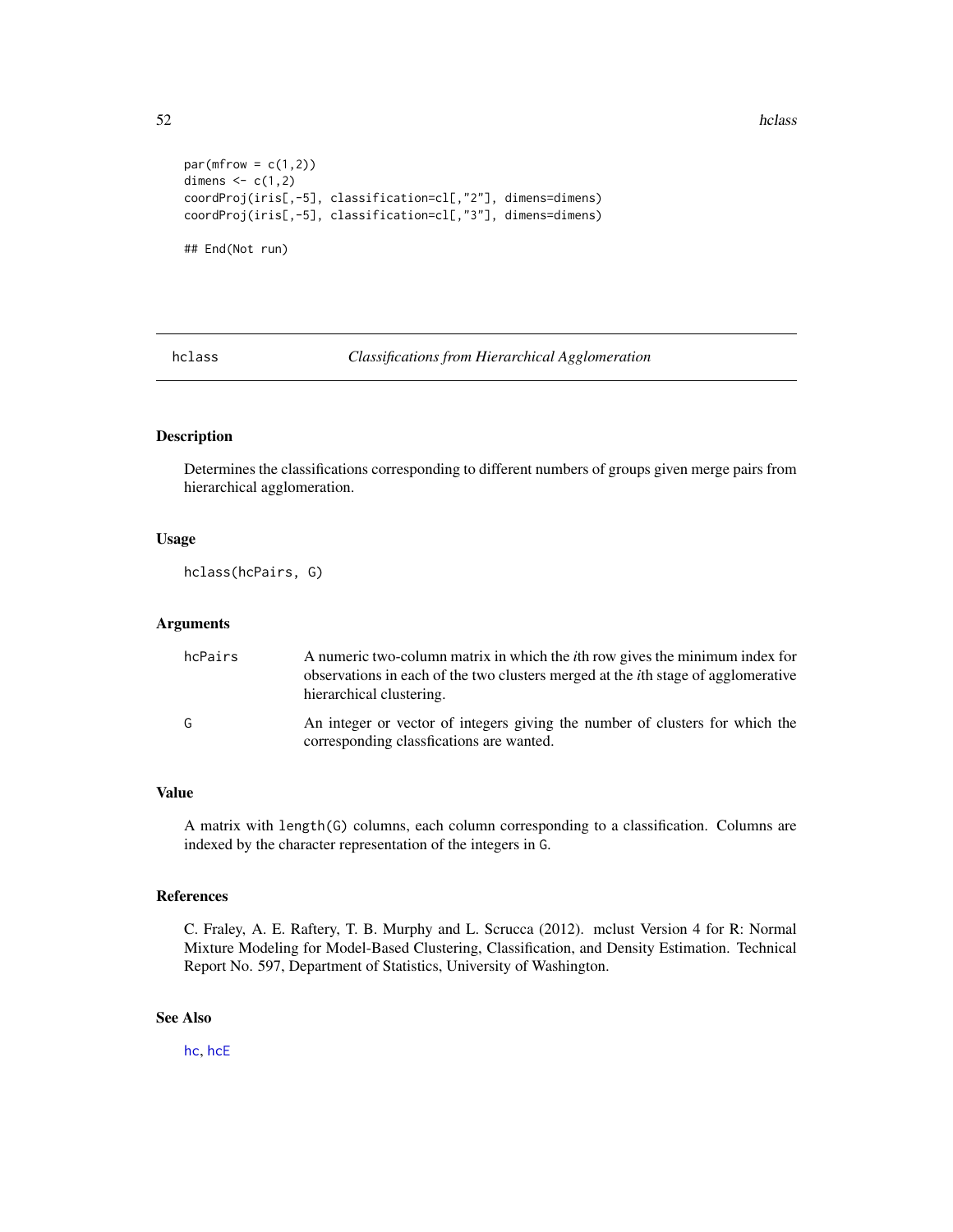#### hypvol 53

### Examples

```
hcTree <- hc(modelName="VVV", data = iris[,-5])
cl <- hclass(hcTree,c(2,3))
## Not run:
par(pty = "s", mfrom = c(1,1))clPairs(iris[,-5],cl=cl[,"2"])
clPairs(iris[,-5],cl=cl[,"3"])
## End(Not run)
```
<span id="page-52-0"></span>hypvol *Aproximate Hypervolume for Multivariate Data*

## Description

Computes a simple approximation to the hypervolume of a multivariate data set.

### Usage

hypvol(data, reciprocal=FALSE)

### Arguments

| data       | A numeric vector, matrix, or data frame of observations. Categorical variables<br>are not allowed. If a matrix or data frame, rows correspond to observations and<br>columns correspond to variables. |
|------------|-------------------------------------------------------------------------------------------------------------------------------------------------------------------------------------------------------|
| reciprocal | A logical variable indicating whether or not the reciprocal hypervolume is de-<br>sired rather than the hypervolume itself. The default is to return the hypervol-<br>ume.                            |

#### Value

Returns the minimum of the hypervolume computed from simple variable bounds and that computed from variable bounds of the principal component scores. Used for the default hypervolume parameter for the noise component when observations are designated as noise in Mclust and mclustBIC.

#### References

A. Dasgupta and A. E. Raftery (1998). Detecting features in spatial point processes with clutter via model-based clustering. *Journal of the American Statistical Association 93:294-302*.

C. Fraley and A.E. Raftery (1998). *Computer Journal 41:578-588*.

C. Fraley and A. E. Raftery (2002). Model-based clustering, discriminant analysis, and density estimation. *Journal of the American Statistical Association 97:611-631*.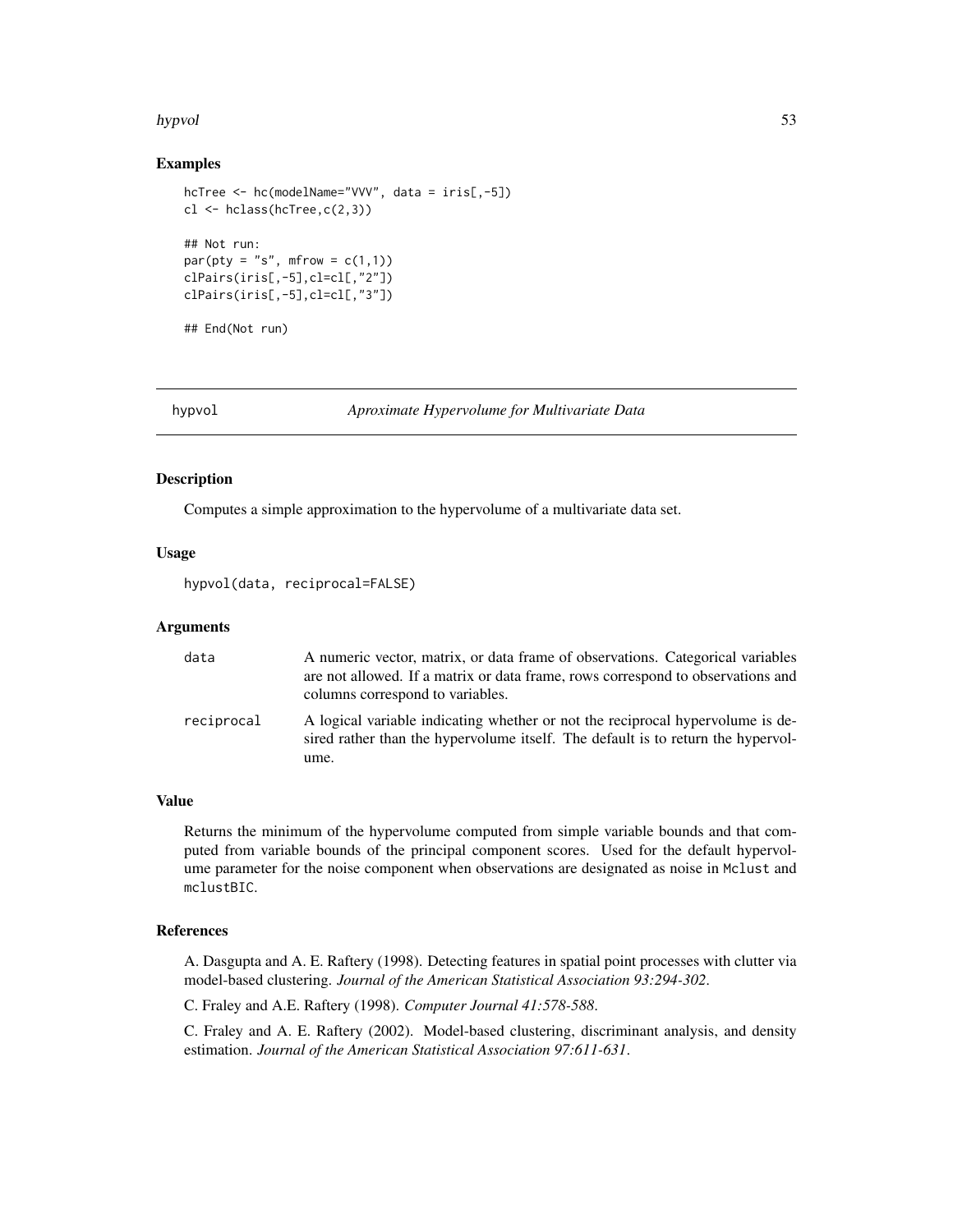## See Also

[mclustBIC](#page-70-0)

## Examples

hypvol(iris[,-5])

icl *ICL for an estimated Gaussian Mixture Model*

#### Description

Computes the ICL (Integrated Complete-data Likelihood) for criterion for a Gaussian Mixture Model fitted by [Mclust](#page-60-0).

#### Usage

icl(object, ...)

## Arguments

| object  | An object of class 'Mclust' resulting from a call to Mclust. |
|---------|--------------------------------------------------------------|
| $\cdot$ | Further arguments passed to or from other methods.           |

### Value

The ICL for the given input MCLUST model.

## References

Biernacki, C., Celeux, G., Govaert, G. (2000). Assessing a mixture model for clustering with the integrated completed likelihood. *IEEE Trans. Pattern Analysis and Machine Intelligence*, 22 (7), 719-725.

C. Fraley, A. E. Raftery, T. B. Murphy and L. Scrucca (2012). mclust Version 4 for R: Normal Mixture Modeling for Model-Based Clustering, Classification, and Density Estimation. Technical Report No. 597, Department of Statistics, University of Washington.

## See Also

[Mclust](#page-60-0), [mclustBIC](#page-70-0), [mclustICL](#page-83-0), [bic](#page-7-0).

### Examples

```
mod = Mclust(iris[, 1:4])icl(mod)
```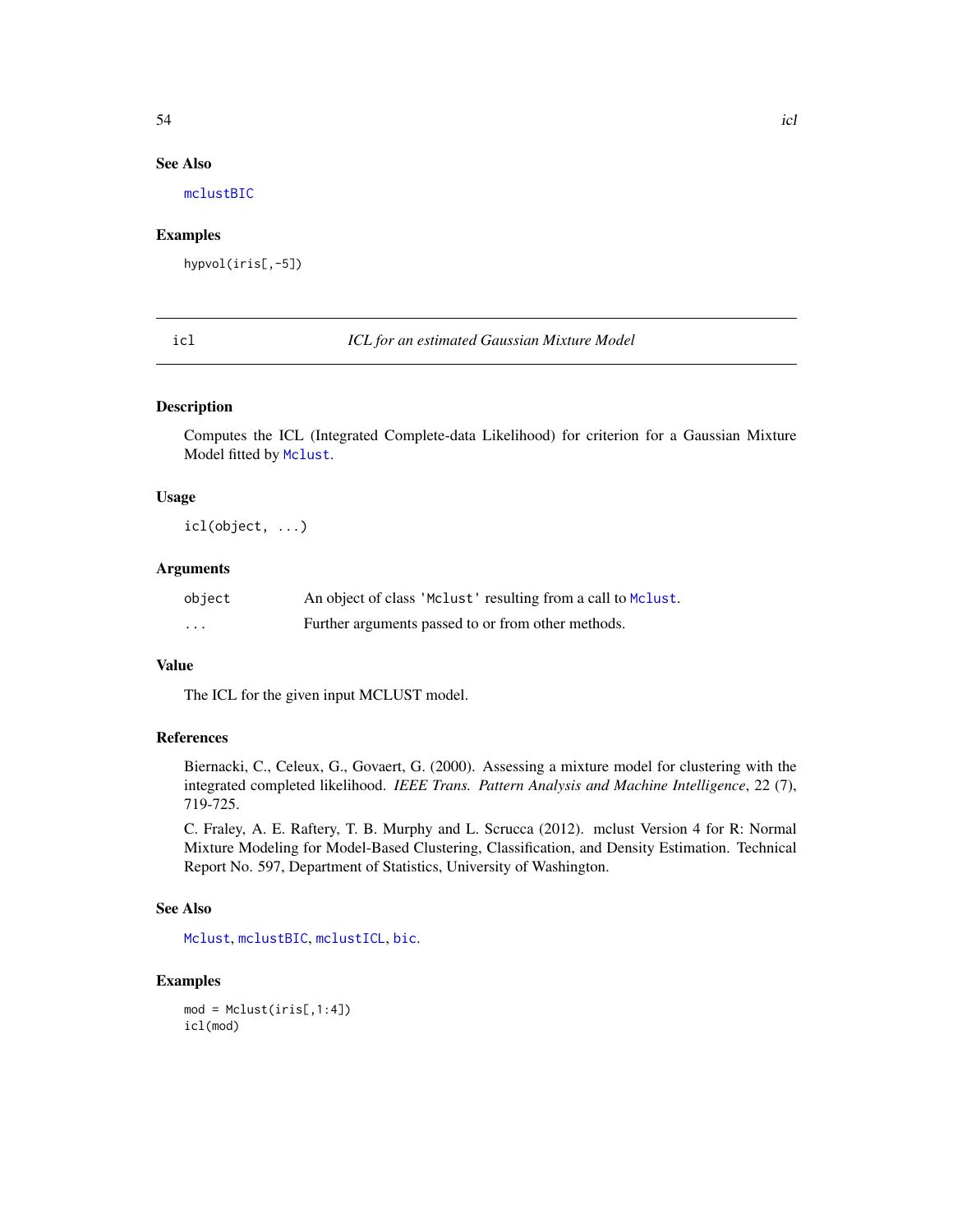<span id="page-54-0"></span>

## Description

Imputes missing data using the mix package.

#### Usage

imputeData(x, categorical = NULL, seed = NULL)

## Arguments

| $\mathsf{x}$ | A numeric vector, matrix, or data frame of observations containing missing val-<br>ues. Categorical variables are allowed. If a matrix or data frame, rows corre-<br>spond to observations and columns correspond to variables.                                    |
|--------------|--------------------------------------------------------------------------------------------------------------------------------------------------------------------------------------------------------------------------------------------------------------------|
| categorical  | A logical vectors whose <i>i</i> th entry is TRUE if the <i>i</i> th variable or column of $x$ is to<br>be interpreted as categorical and FALSE otherwise. The default is to assume that<br>a variable is to be interpreted as categorical only if it is a factor. |
| seed         | A seed for the function rngseed that is used to initialize the random num-<br>ber generator in mix. By default, a seed is chosen uniformly in the interval<br>(.Machine\$integer.max/1024, Machine\$integer.max).                                                  |

#### Value

A dataset of the same dimensions as x with missing values filled in.

## References

J. L. Schafer, Analysis of Imcomplete Multivariate Data, Chapman and Hall, 1997.

### See Also

[imputePairs](#page-55-0)

### Examples

```
# Note that package 'mix' must be installed.
## Not run:
```

```
# impute the continuos variables in the stlouis data
stlimp <- imputeData(stlouis[,-(1:3)])
```

```
# plot imputed values
imputePairs(stlouis[,-(1:3)], stlimp)
```
## End(Not run)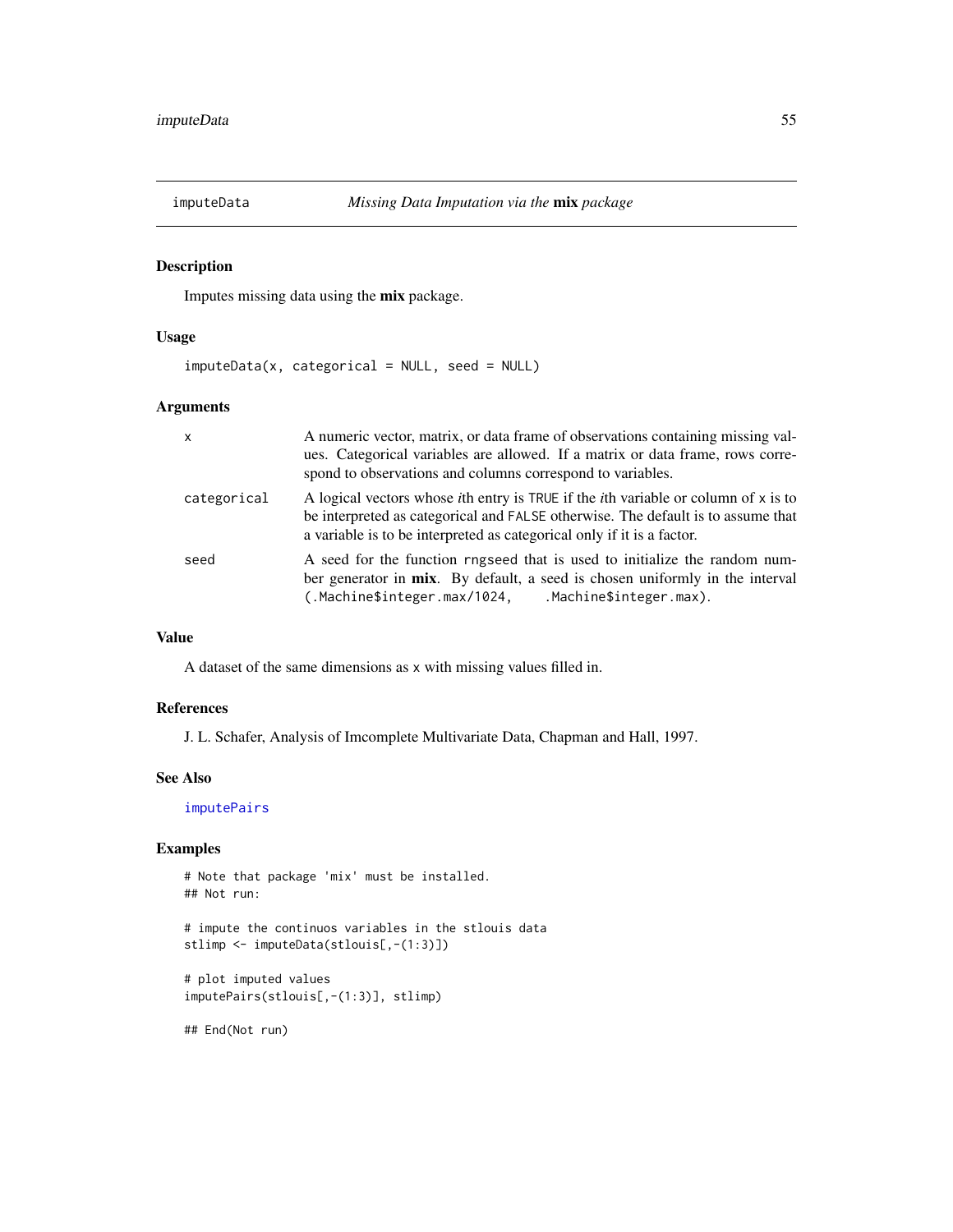<span id="page-55-0"></span>

## Description

Creates a scatter plot for each pair of variables in given data, allowing display of imputations for missing values in different colors and symbols than non missing values.

## Usage

```
imputePairs(x, impx, symbols = c(16,1), colors = c("black", "red"), labels,
       panel = points, ..., lower.panel = panel, upper.panel = panel,
       diag.panel = NULL, text.panel = textPanel, label.pos = 0.5 +
       has.diag/3, cex.labels = NULL, font.labels = 1, row1attop = TRUE,
       gap = 0.2
```
### Arguments

| X           | A numeric vector, matrix, or data frame of observations containing missing val-<br>ues. Categorical variables are not allowed. If a matrix or data frame, rows<br>correspond to observations and columns correspond to variables.  |
|-------------|------------------------------------------------------------------------------------------------------------------------------------------------------------------------------------------------------------------------------------|
| impx        | The dataset x with missing values imputed.                                                                                                                                                                                         |
| symbols     | Either an integer or character vector assigning plotting symbols to the nonmiss-<br>ing data and impued values, respectively. The default is a closed circle for the<br>nonmissing data and an open circle for the imputed values. |
| colors      | Either an integer or character vector assigning colors to the nonmissing data and<br>impued values, respectively. The default is black for the nonmissing data and<br>red for the imputed values.                                  |
| labels      | As in function pairs.                                                                                                                                                                                                              |
| panel       | As in function pairs.                                                                                                                                                                                                              |
| .           | As in function pairs.                                                                                                                                                                                                              |
| lower.panel | As in function pairs.                                                                                                                                                                                                              |
| upper.panel | As in function pairs.                                                                                                                                                                                                              |
| diag.panel  | As in function pairs.                                                                                                                                                                                                              |
| text.panel  | As in function pairs.                                                                                                                                                                                                              |
| label.pos   | As in function pairs.                                                                                                                                                                                                              |
| cex.labels  | As in function pairs.                                                                                                                                                                                                              |
| font.labels | As in function pairs.                                                                                                                                                                                                              |
| rowlattop   | As in function pairs.                                                                                                                                                                                                              |
| gap         | As in function pairs.                                                                                                                                                                                                              |
|             |                                                                                                                                                                                                                                    |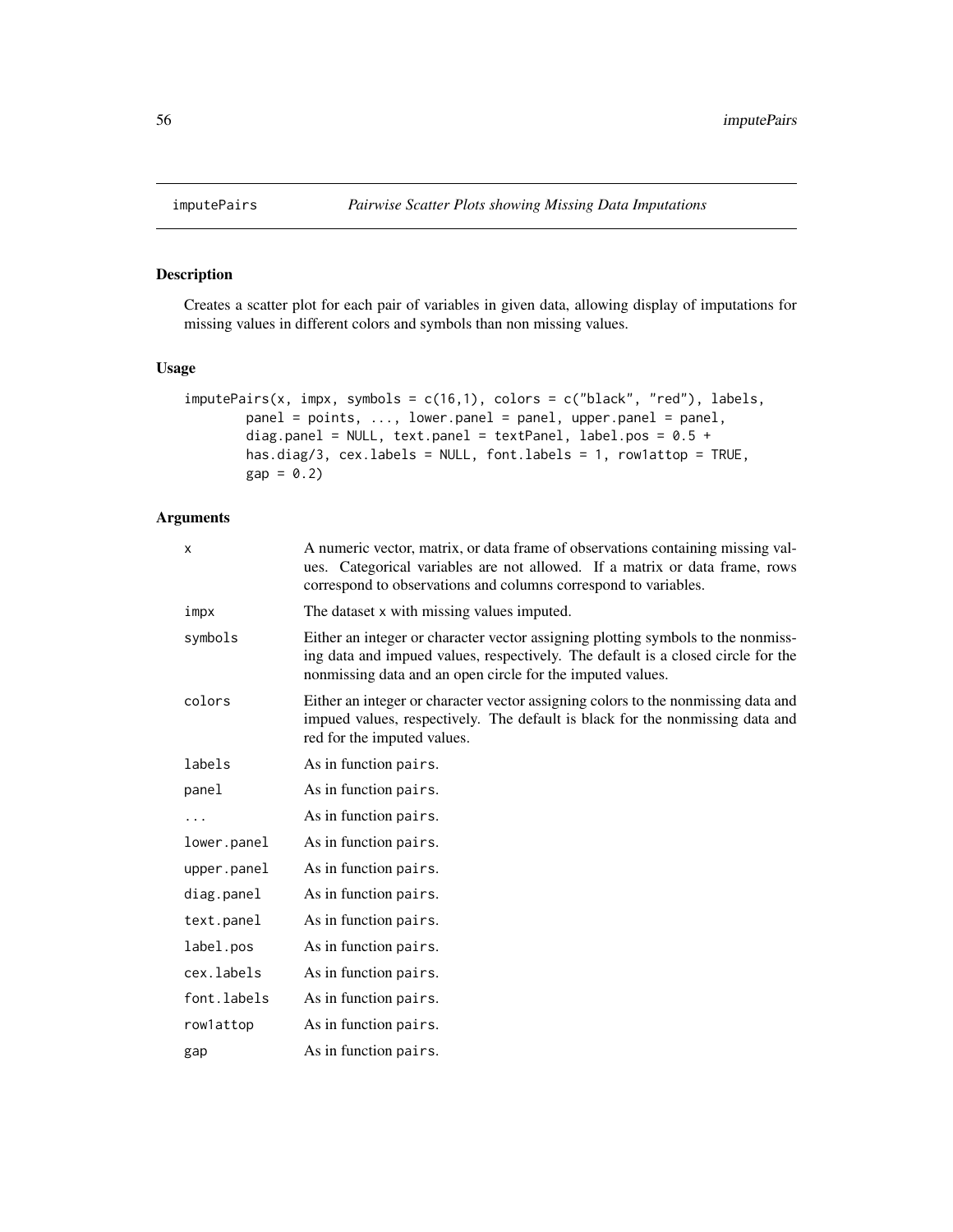## Side Effects

A pairs plot displaying the location of missing and nonmissing values.

#### References

C. Fraley, A. E. Raftery, T. B. Murphy and L. Scrucca (2012). mclust Version 4 for R: Normal Mixture Modeling for Model-Based Clustering, Classification, and Density Estimation. Technical Report No. 597, Department of Statistics, University of Washington.

#### See Also

[pairs](#page-0-0), [imputeData](#page-54-0)

## Examples

# Note that package 'mix' must be installed.

```
# impute the continuos variables in the stlouis data
stlimp <- imputeData(stlouis[,-(1:3)])
```

```
# plot imputed values
imputePairs(stlouis[,-(1:3)], stlimp)
```
logLik.Mclust *Log-Likelihood of a* Mclust *object*

### Description

Returns the log-likelihood for a 'Mclust' object.

### Usage

## S3 method for class 'Mclust' logLik(object, ...)

### Arguments

| object | an object of class 'Mclust' resulting from a call to Mclust. |
|--------|--------------------------------------------------------------|
| .      | further arguments passed to or from other methods.           |

## Value

Returns an object of class 'logLik' with an element providing the maximized log-likelihood, and further arguments giving the number of (estimated) parameters in the model ("df") and the sample size ("nobs").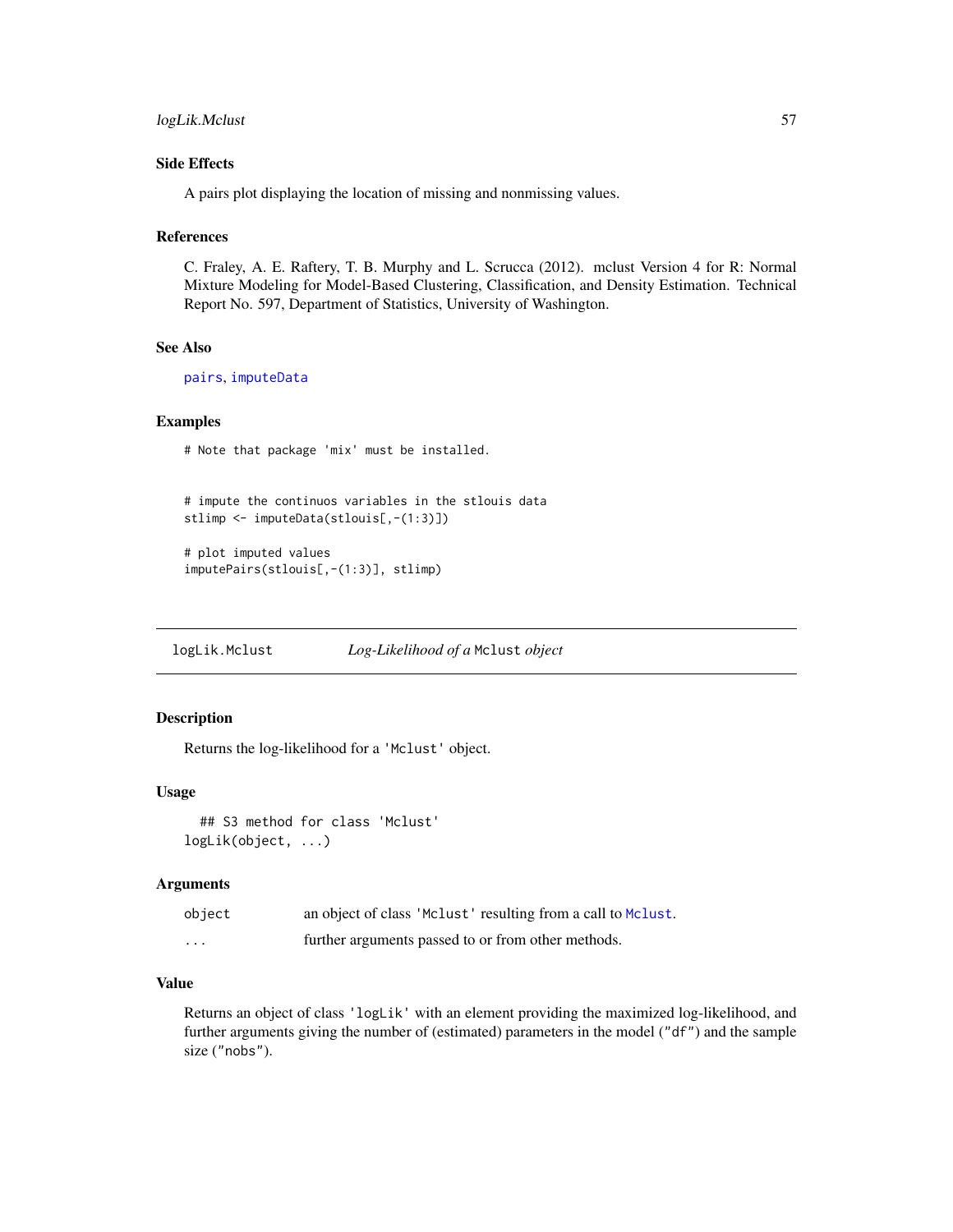#### Author(s)

Luca Scrucca

#### References

C. Fraley and A. E. Raftery (2002). Model-based clustering, discriminant analysis, and density estimation. *Journal of the American Statistical Association 97:611:631*.

C. Fraley, A. E. Raftery, T. B. Murphy and L. Scrucca (2012). mclust Version 4 for R: Normal Mixture Modeling for Model-Based Clustering, Classification, and Density Estimation. Technical Report No. 597, Department of Statistics, University of Washington.

#### See Also

[Mclust](#page-60-0).

### Examples

```
## Not run:
irisMclust <- Mclust(iris[,1:4])
summary(irisMclust)
logLik(irisMclust)
```
## End(Not run)

logLik.MclustDA *Log-Likelihood of a* MclustDA *object*

## Description

Returns the log-likelihood for a MclustDA object.

## Usage

```
## S3 method for class 'MclustDA'
logLik(object, data, ...)
```
#### Arguments

| object   | an object of class 'MclustDA' resulting from a call to MclustDA.                                                             |
|----------|------------------------------------------------------------------------------------------------------------------------------|
| data     | the data for which the log-likelihood must be computed. If missing, the observed<br>data from the 'MclustDA' object is used. |
| $\cdots$ | further arguments passed to or from other methods.                                                                           |

## Value

Returns an object of class 'logLik' with an element providing the maximized log-likelihood, and further arguments giving the number of (estimated) parameters in the model ("df") and the sample size ("nobs").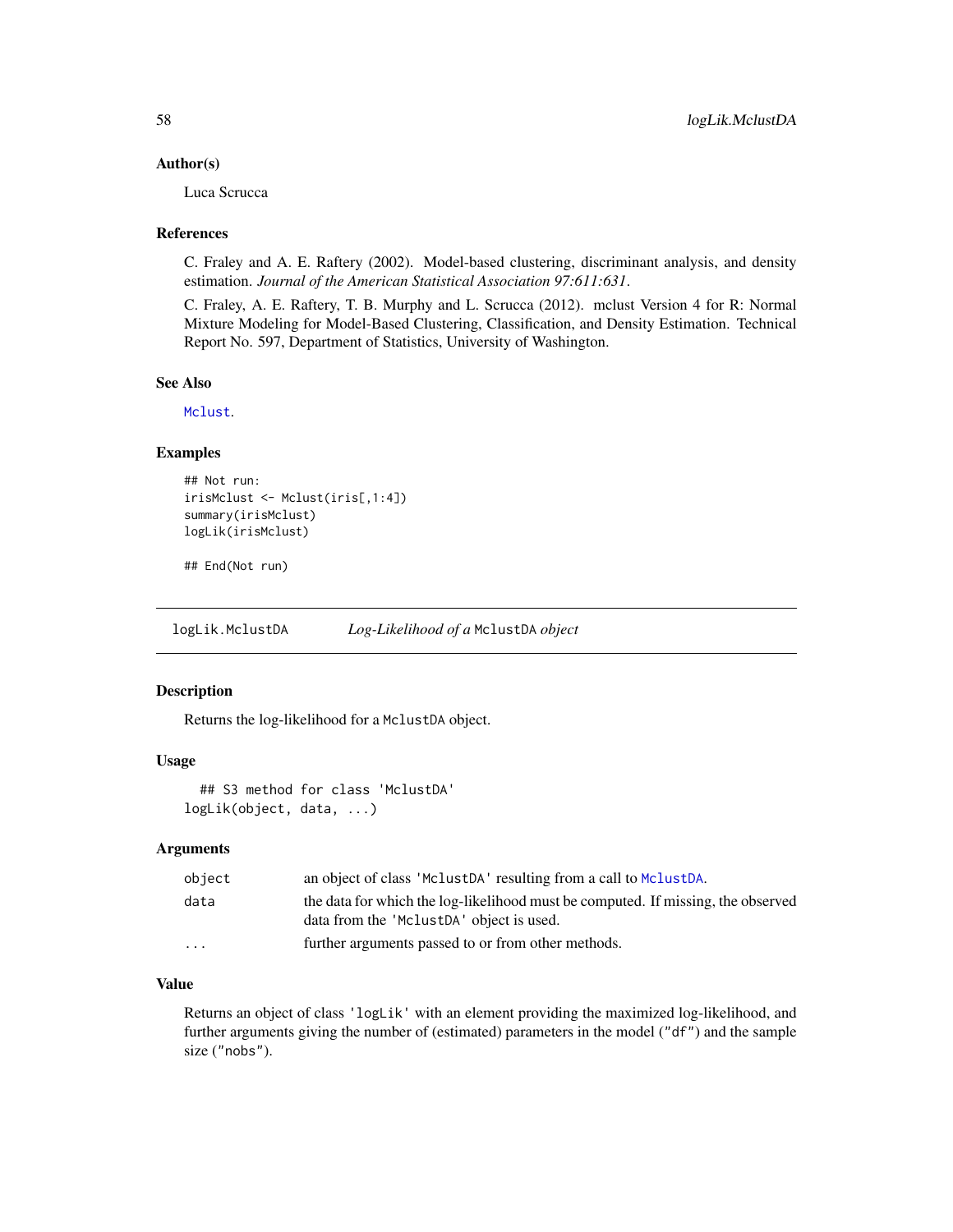map 59

#### Author(s)

Luca Scrucca

#### References

C. Fraley and A. E. Raftery (2002). Model-based clustering, discriminant analysis, and density estimation. *Journal of the American Statistical Association 97:611:631*.

C. Fraley, A. E. Raftery, T. B. Murphy and L. Scrucca (2012). mclust Version 4 for R: Normal Mixture Modeling for Model-Based Clustering, Classification, and Density Estimation. Technical Report No. 597, Department of Statistics, University of Washington.

## See Also

[MclustDA](#page-76-0).

### Examples

```
## Not run:
irisMclustDA <- MclustDA(iris[,1:4], iris$Species)
summary(irisMclustDA)
logLik(irisMclustDA)
```
## End(Not run)

map *Classification given Probabilities*

## Description

Converts a matrix in which each row sums to *1* into the nearest matrix of *(0,1)* indicator variables.

#### Usage

 $map(z, warn = molust.options("warn"), ...)$ 

### Arguments

|                         | A matrix (for example a matrix of conditional probabilities in which each row                                                                   |
|-------------------------|-------------------------------------------------------------------------------------------------------------------------------------------------|
|                         | sums to 1 as produced by the E-step of the EM algorithm).                                                                                       |
| warn                    | A logical variable indicating whether or not a warning should be issued when<br>there are some columns of z for which no row attains a maximum. |
| $\cdot$ $\cdot$ $\cdot$ | Provided to allow lists with elements other than the arguments can be passed in<br>indirect or list calls with do. call.                        |

#### Value

A integer vector with one entry for each row of z, in which the *i*-th value is the column index at which the *i*-th row of z attains a maximum.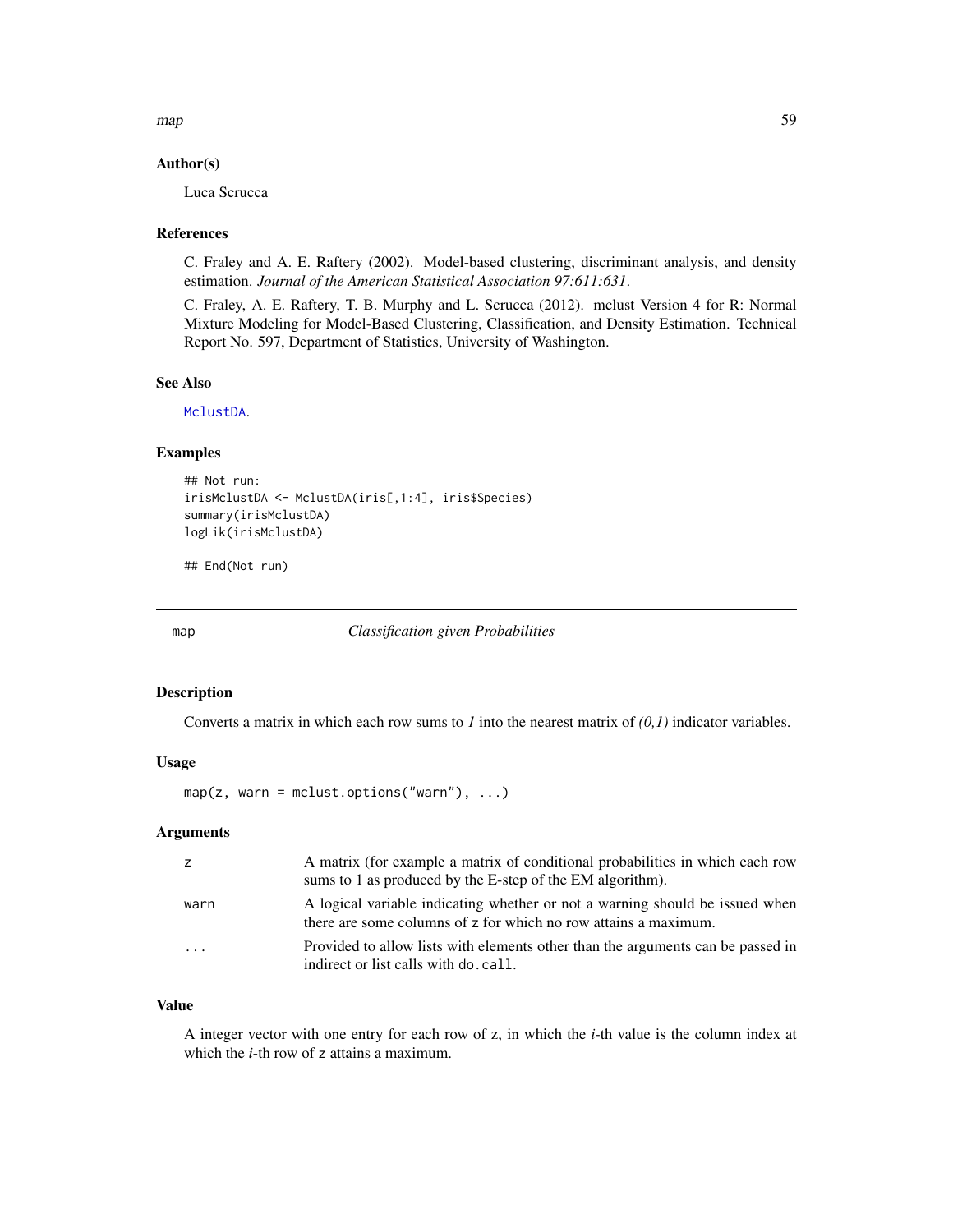### References

C. Fraley and A. E. Raftery (2002). Model-based clustering, discriminant analysis, and density estimation. *Journal of the American Statistical Association 97:611-631*.

C. Fraley, A. E. Raftery, T. B. Murphy and L. Scrucca (2012). mclust Version 4 for R: Normal Mixture Modeling for Model-Based Clustering, Classification, and Density Estimation. Technical Report No. 597, Department of Statistics, University of Washington.

## See Also

[unmap](#page-146-0), [estep](#page-43-0), [em](#page-35-0), [me](#page-89-0).

## Examples

```
emEst <- me(modelName = "VVV", data = iris[,-5], z = unmap(iris[,5]))
```
map(emEst\$z)

<span id="page-59-0"></span>mapClass *Correspondence between classifications.*

### Description

Best correspondence between classes given two vectors viewed as alternative classifications of the same object.

#### Usage

mapClass(a, b)

#### Arguments

| A numeric or character vector of class labels.                                 |
|--------------------------------------------------------------------------------|
| A numeric or character vector of class labels. Must have the same length as a. |

#### Value

A list with two named elements, aTOb and bTOa which are themselves lists. The aTOb list has a component corresponding to each unique element of a, which gives the element or elements of b that result in the closest class correspondence.

The bTOa list has a component corresponding to each unique element of b, which gives the element or elements of a that result in the closest class correspondence.

### See Also

[mapClass](#page-59-0), [classError](#page-14-0), [table](#page-0-0)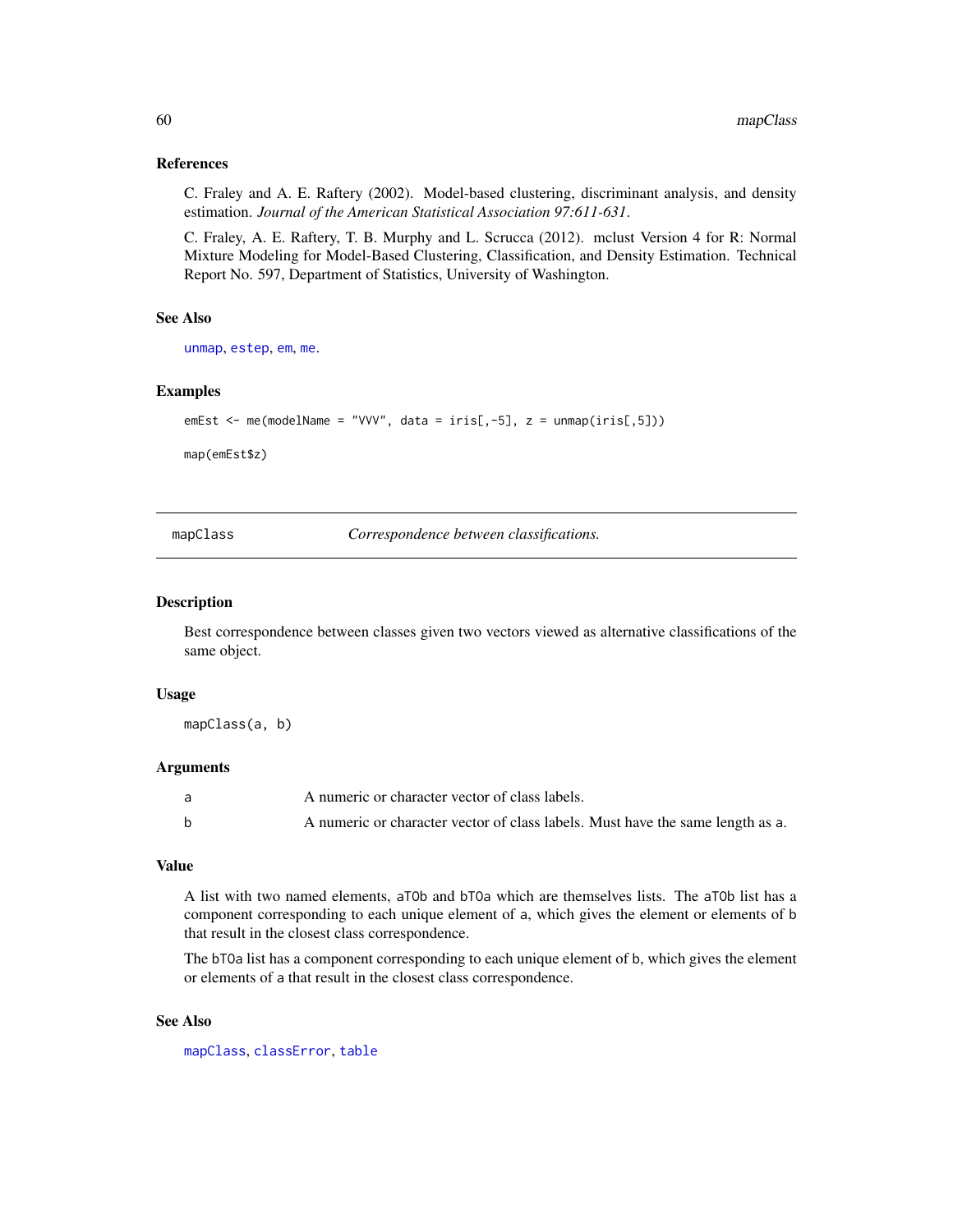#### Mclust 61

## Examples

```
a \leftarrow rep(1:3, 3)a
b <- rep(c("A", "B", "C"), 3)b
mapClass(a, b)
a \leftarrow sample(1:3, 9, replace = TRUE)a
b \leq - sample(c("A", "B", "C"), 9, replace = TRUE)
b
mapClass(a, b)
```
### <span id="page-60-0"></span>Mclust *Model-Based Clustering*

## Description

The optimal model according to BIC for EM initialized by hierarchical clustering for parameterized Gaussian mixture models.

## Usage

```
Mclust(data, G = NULL, modelNames = NULL,
       prior = NULL,
       control = emControl(),
       initialization = NULL,
       warn = mclust.options("warn"), ...)
```
## Arguments

| data                                                   | A numeric vector, matrix, or data frame of observations. Categorical variables<br>are not allowed. If a matrix or data frame, rows correspond to observations and<br>columns correspond to variables. |                                                                                                |
|--------------------------------------------------------|-------------------------------------------------------------------------------------------------------------------------------------------------------------------------------------------------------|------------------------------------------------------------------------------------------------|
| G                                                      | An integer vector specifying the numbers of mixture components (clusters) for<br>which the BIC is to be calculated. The default is $G=1:9$ .                                                          |                                                                                                |
| modelNames                                             | A vector of character strings indicating the models to be fitted in the EM phase<br>of clustering. The default is:                                                                                    |                                                                                                |
| for univariate data<br>for multivariate data $(n > d)$ | for multivariate data ( $n \leq d$ ) the spherical and diagonal models                                                                                                                                | c("E", "V")<br>mclust.options("emModelNames")<br>$c("EII", "VII", "EEI", "EVI", "VEI", "VVI")$ |
|                                                        | The help file for mclust Model Names describes the available models.                                                                                                                                  |                                                                                                |
| prior                                                  | The default assumes no prior, but this argument allows specification of a conju-<br>gate prior on the means and variances through the function priorControl.                                          |                                                                                                |
| control                                                | A list of control parameters for EM. The defaults are set by the call emControl().                                                                                                                    |                                                                                                |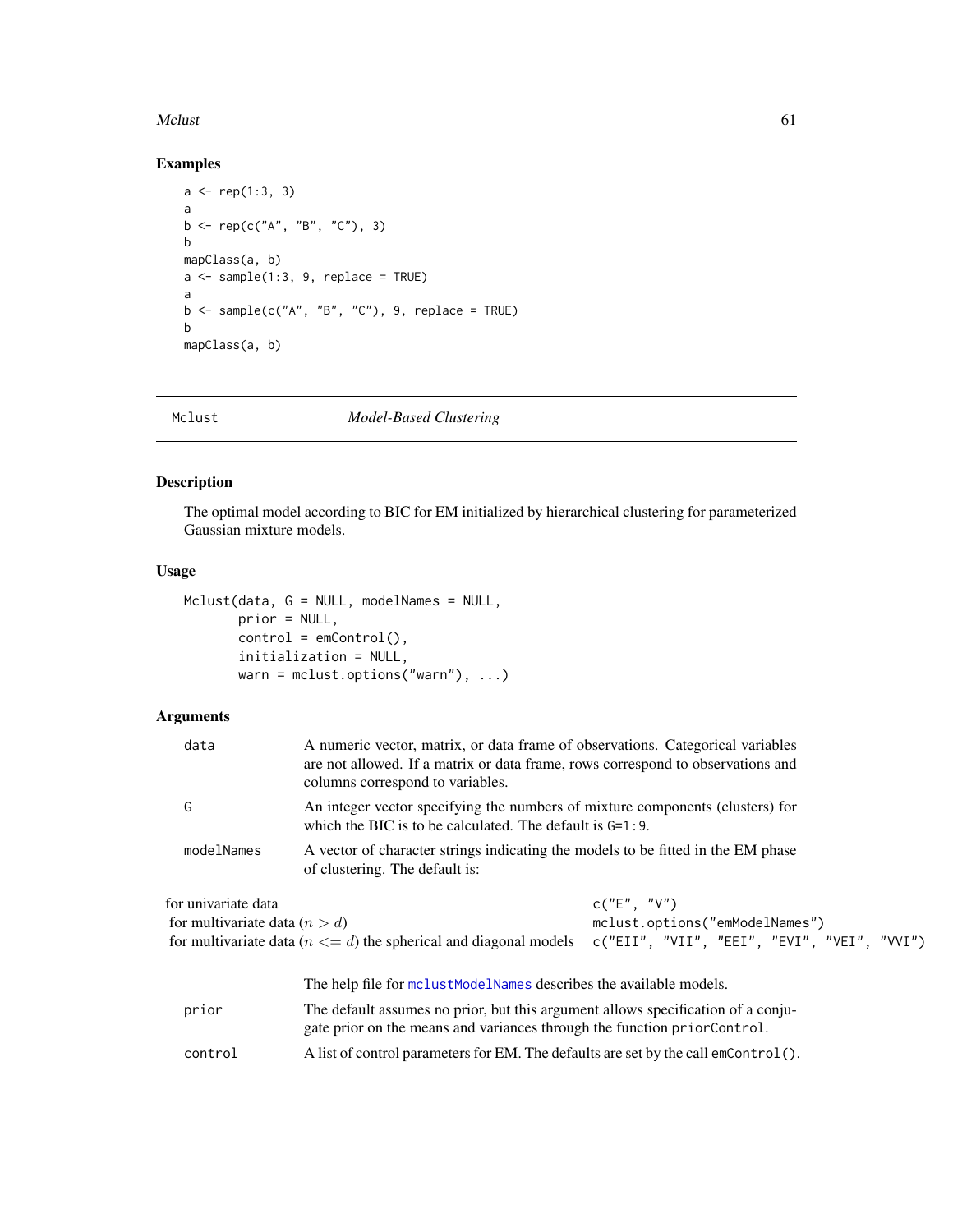initialization A list containing zero or more of the following components:

|          | hcPairs A matrix of merge pairs for hierarchical clustering such as produced<br>by function hc. For multivariate data, the default is to compute a hierar-<br>chical clustering tree by applying function hc with modelName $=$ "VVV" to<br>the data or a subset as indicated by the subset argument. The hierarchical<br>clustering results are to start EM. For univariate data, the default is to use<br>quantiles to start EM. |
|----------|------------------------------------------------------------------------------------------------------------------------------------------------------------------------------------------------------------------------------------------------------------------------------------------------------------------------------------------------------------------------------------------------------------------------------------|
|          | subset A logical or numeric vector specifying a subset of the data to be used<br>in the initial hierarchical clustering phase.                                                                                                                                                                                                                                                                                                     |
|          | noise A logical or numeric vector indicating an initial guess as to which ob-<br>servations are noise in the data. If numeric the entries should correspond<br>to row indexes of the data. If supplied, a noise term will be added to the<br>model in the estimation.                                                                                                                                                              |
| warn     | A logical value indicating whether or not certain warnings (usually related to<br>singularity) should be issued. The default is controlled by molust options.                                                                                                                                                                                                                                                                      |
| $\cdots$ | Catches unused arguments in indirect or list calls via do. call.                                                                                                                                                                                                                                                                                                                                                                   |

### Value

An object of class 'Mclust' providing the optimal (according to BIC) mixture model estimation. The details of the output components are as follows:

| call       | The matched call                                                                                                                                                             |
|------------|------------------------------------------------------------------------------------------------------------------------------------------------------------------------------|
| data       | The input data matrix.                                                                                                                                                       |
| modelName  | A character string denoting the model at which the optimal BIC occurs.                                                                                                       |
| n          | The number of observations in the data.                                                                                                                                      |
| d          | The dimension of the data.                                                                                                                                                   |
| G          | The optimal number of mixture components.                                                                                                                                    |
| <b>BIC</b> | All BIC values.                                                                                                                                                              |
| bic        | Optimal BIC value.                                                                                                                                                           |
| loglik     | The log-likelihood corresponding to the optimal BIC.                                                                                                                         |
| df         | The number of estimated parameters.                                                                                                                                          |
| hypvol     | The hypervolume parameter for the noise component if required, otherwise set<br>to NULL (see hypvol).                                                                        |
| parameters | A list with the following components:                                                                                                                                        |
|            | pro A vector whose kth component is the mixing proportion for the kth compo-<br>nent of the mixture model. If missing, equal proportions are assumed.                        |
|            | mean The mean for each component. If there is more than one component,<br>this is a matrix whose kth column is the mean of the kth component of the<br>mixture model.        |
|            | variance A list of variance parameters for the model. The components of this<br>list depend on the model specification. See the help file for mclustVariance<br>for details. |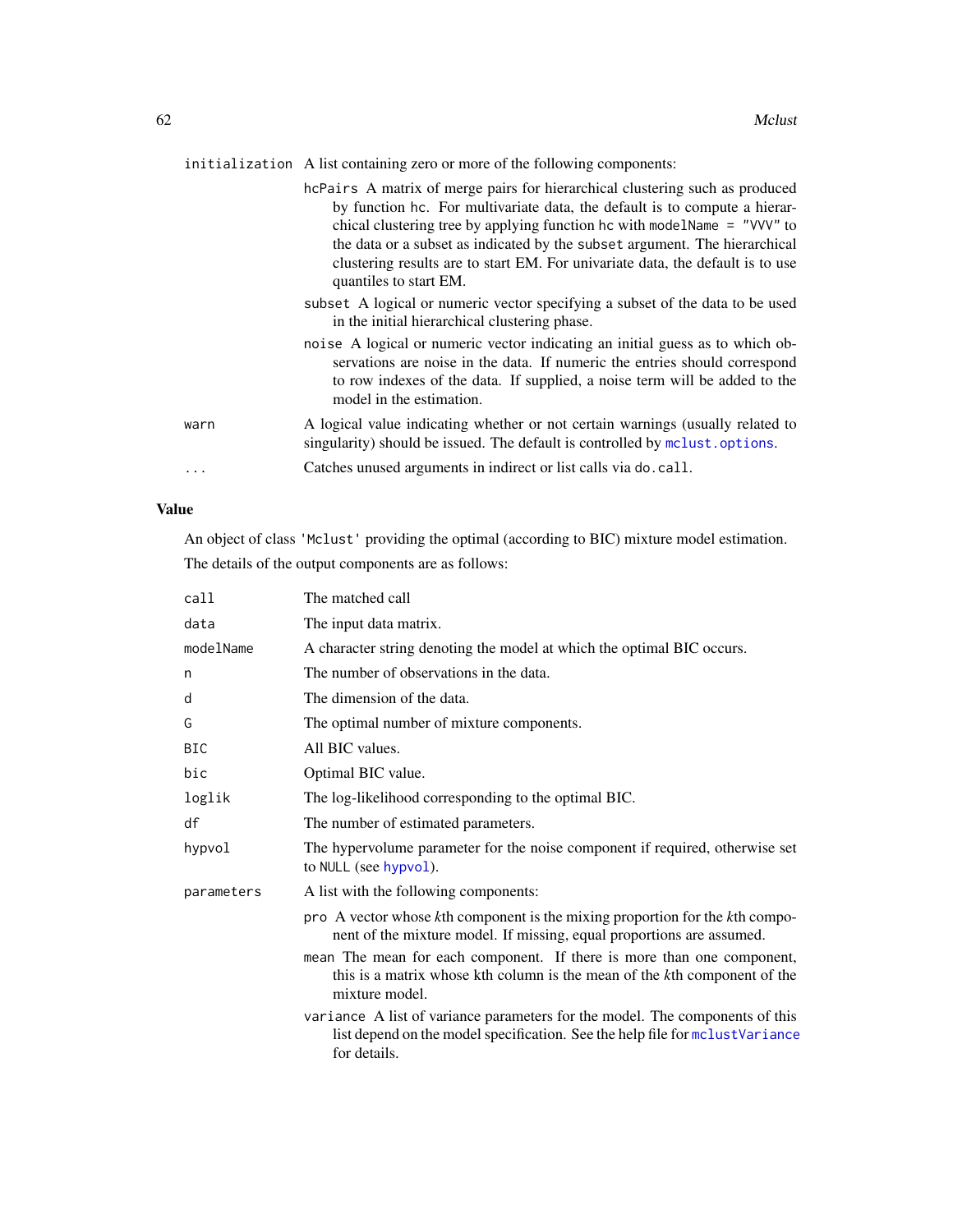Mclust 63

| z.          | A matrix whose $[i, k]$ th entry is the probability that observation i in the test data<br>belongs to the kth class. |
|-------------|----------------------------------------------------------------------------------------------------------------------|
|             | classification The classification corresponding to z, i.e. $map(z)$ .                                                |
| uncertainty | The uncertainty associated with the classification.                                                                  |

## References

C. Fraley, A. E. Raftery, T. B. Murphy and L. Scrucca (2012). mclust Version 4 for R: Normal Mixture Modeling for Model-Based Clustering, Classification, and Density Estimation. Technical Report No. 597, Department of Statistics, University of Washington.

C. Fraley and A. E. Raftery (2002). Model-based clustering, discriminant analysis, and density estimation. *Journal of the American Statistical Association 97:611:631*.

C. Fraley and A. E. Raftery (2005, revised 2009). Bayesian regularization for normal mixture estimation and model-based clustering. Technical Report, Department of Statistics, University of Washington.

C. Fraley and A. E. Raftery (2007). Bayesian regularization for normal mixture estimation and model-based clustering. *Journal of Classification 24:155-181*.

#### See Also

[summary.Mclust](#page-136-0), [plot.Mclust](#page-110-0), [priorControl](#page-126-0), [emControl](#page-37-0), [hc](#page-47-0), [mclustBIC](#page-70-0), [mclustModelNames](#page-86-0), [mclust.options](#page-63-0)

#### Examples

```
mod1 = Mclust(iris[, 1:4])summary(mod1)
mod2 = Mclust(iris[, 1:4], G = 3)summary(mod2, parameters = TRUE)
# Using prior
mod3 = Mclust(iris[, 1:4], prior = priorControl())summary(mod3)
mod4 = Mclust(iris[,1:4], prior = priorControl(functionName="defaultPrior", shrinkage=0.1))
summary(mod4)
# Clustering of faithful data with some artificial noise added
nNoise = 100
set.seed(0) # to make it reproducible
Noise = apply(faithful, 2, function(x))runif(nNoise, min = min(x)-.1, max = max(x)+.1))
data = rbind(faithful, Noise)
plot(faithful)
points(Noise, pch = 20, cex = 0.5, col = "lightgrey")
set.seed(0)
NoiseInit = sample(c(TRUE,FALSE), size = nrow(faithful)+nNoise,
                   replace = TRUE, prob = c(3,1)/4)
mod5 = Mclust(data, initialization = list(noise = NoiseInit))
```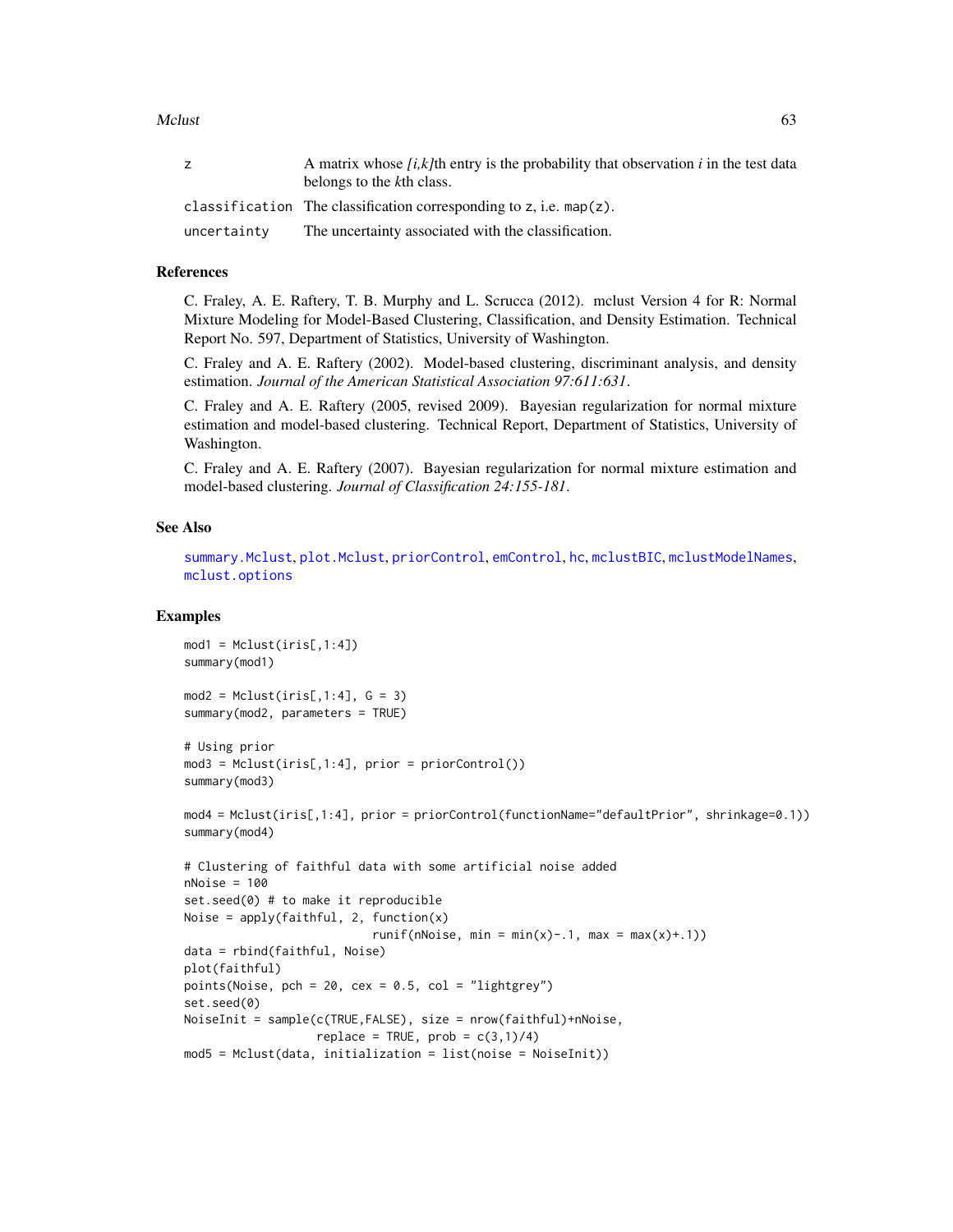```
summary(mod5, parameter = TRUE)
plot(mod5, what = "classification")
```
mclust-deprecated *Deprecated Functions in mclust package*

## Description

These functions are provided for compatibility with older versions of the **mclust** package only, and may be removed eventually.

#### Usage

```
cv.MclustDA(...)
cv1EMtrain(data, labels, modelNames=NULL)
bicEMtrain(data, labels, modelNames=NULL)
```
#### Arguments

| $\cdot$ $\cdot$ $\cdot$ | pass arguments down.                                                                                |
|-------------------------|-----------------------------------------------------------------------------------------------------|
| data                    | A numeric vector or matrix of observations.                                                         |
| labels                  | Labels for each element or row in the dataset.                                                      |
| modelNames              | Vector of model names that should be tested. The default is to select all available<br>model names. |

<span id="page-63-0"></span>mclust.options *Default values for use with MCLUST package*

### Description

Set or retrieve default values for use with MCLUST package.

## Usage

mclust.options(...)

#### Arguments

... one or more arguments provided in the name = value form, or no argument at all may be given.

Available arguments are described in the Details section below.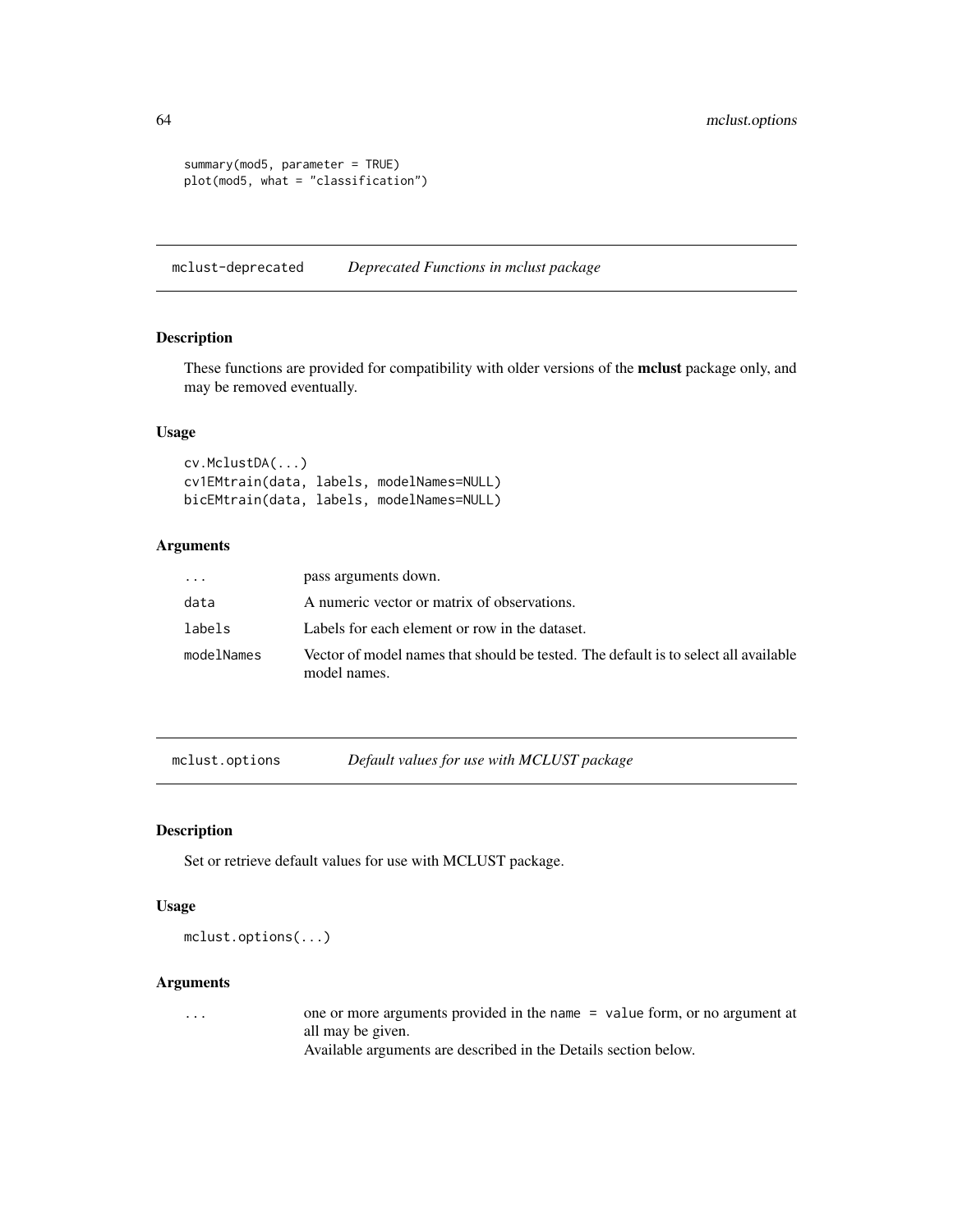#### mclust.options 65

#### Details

mclust.options is provided for assigning values to the .mclust variable list, which is used to supply default values to various functions in MCLUST.

Available options are:

emModelNames A vector of 3-character strings that are associated with multivariate models for which EM estimation is available in MCLUST.

The current default is all of the multivariate mixture models supported in MCLUST. The help file for [mclustModelNames](#page-86-0) describes the available models.

hcModelNames A vector of character strings associated with multivariate models for which modelbased hierarchical clustering is available in MCLUST.

The available models are the following:

"EII" = spherical, equal volume

"EEE" = ellipsoidal, equal volume, shape, and orientation

"VII" = spherical, unequal volume

"VVV" = ellipsoidal, varying volume, shape, and orientation.

The last model in this list is used as default for initialization of EM-algorithm.

hcUse A string specifying the type of input variables to be used for model-based hierarchical clustering to start the EM-algorithm. Possible values are:

"VARS" = original variables (default);

- "STD" = standardized variables;
- "SPH" = sphered variables (centered, scaled, uncorrelated) computed using SVD;
- "PCS" = principal components computed using SVD on centered variables (i.e. using the covariance matrix);

"PCR" = principal components computed using SVD on standardized (center and scaled) variables (i.e. using the correlation matrix);

- "SVD" = scaled SVD transformation.
- bicPlotSymbols A vector whose entries correspond to graphics symbols for plotting the BIC values output from [Mclust](#page-60-0) and [mclustBIC](#page-70-0). These are displayed in the legend which appears at the lower right of the BIC plots.
- bicPlotColors A vector whose entries correspond to colors for plotting the BIC curves from output from [Mclust](#page-60-0) and [mclustBIC](#page-70-0). These are displayed in the legend which appears at the lower right of the BIC plots.
- classPlotSymbols A vector whose entries are either integers corresponding to graphics symbols or single characters for indicating classifications when plotting data. Classes are assigned symbols in the given order.
- classPlotColors A vector whose entries correspond to colors for indicating classifications when plotting data. Classes are assigned colors in the given order.
- warn A logical value indicating whether or not to issue certain warnings. Most of these warnings have to do with situations in which singularities are encountered. The default is warn = FALSE.

The parameter values set via a call to this function will remain in effect for the rest of the session, affecting the subsequent behaviour of the functions for which the given parameters are relevant.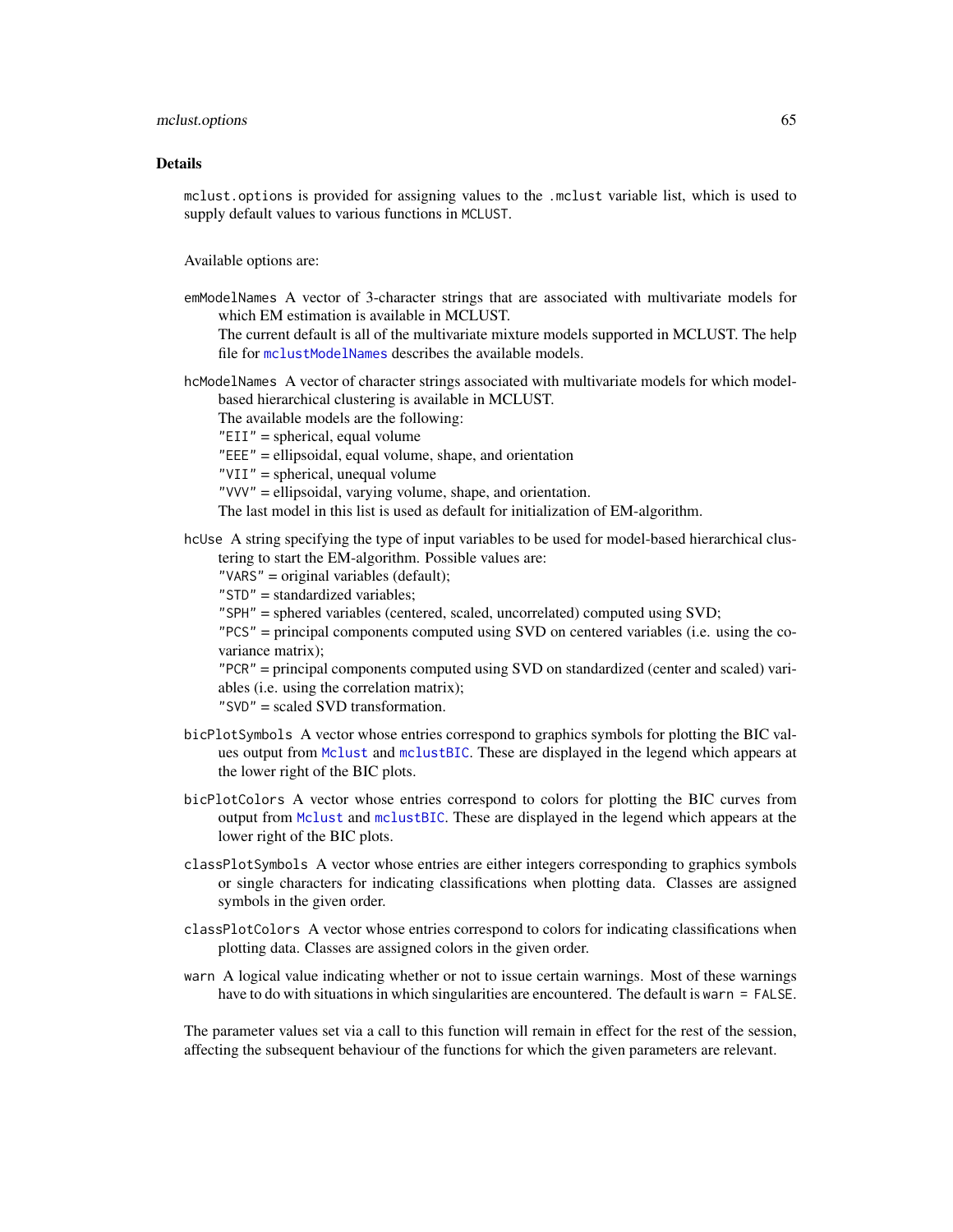#### Value

If the argument list is empty the function returns the current list of values. If the argument list is not empty, the returned list is invisible.

#### References

C. Fraley and A. E. Raftery (2002). Model-based clustering, discriminant analysis, and density estimation. *Journal of the American Statistical Association 97:611-631*.

C. Fraley, A. E. Raftery, T. B. Murphy and L. Scrucca (2012). mclust Version 4 for R: Normal Mixture Modeling for Model-Based Clustering, Classification, and Density Estimation. Technical Report No. 597, Department of Statistics, University of Washington.

### See Also

[Mclust](#page-60-0), [MclustDA](#page-76-0), [densityMclust](#page-31-0), [emControl](#page-37-0)

### Examples

```
opt <- mclust.options() # save default values
irisBIC <- mclustBIC(iris[,-5])
summary(irisBIC, iris[,-5])
mclust.options(emModelNames = c("EII", "EEI", "EEE"))
irisBIC <- mclustBIC(iris[,-5])
summary(irisBIC, iris[,-5])
mclust.options(opt) # restore default values
mclust.options()
oldpar \leq par(mfrow = c(2,1), no.readonly = TRUE)
n <- with(mclust.options(),
          max(sapply(list(bicPlotSymbols, bicPlotColors),length)))
plot(seq(n), rep(1,n), ylab = "", xlab = "", yaxt = "n",
     pch = mclust.options("bicPlotSymbols"),
     col = mclust.options("bicPlotColors"))
title("mclust.options(\"bicPlotSymbols\") \n mclust.options(\"bicPlotColors\")")
n <- with(mclust.options(),
          max(sapply(list(classPlotSymbols, classPlotColors),length)))
plot(seq(n), rep(1,n), ylab = "", xlab = "", yaxt = "n",pch = mclust.options("classPlotSymbols"),
     col = mclust.options("classPlotColors"))
title("mclust.options(\"classPlotSymbols\") \n mclust.options(\"classPlotColors\")")
par(oldpar)
```
mclust1Dplot *Plot one-dimensional data modeled by an MVN mixture.*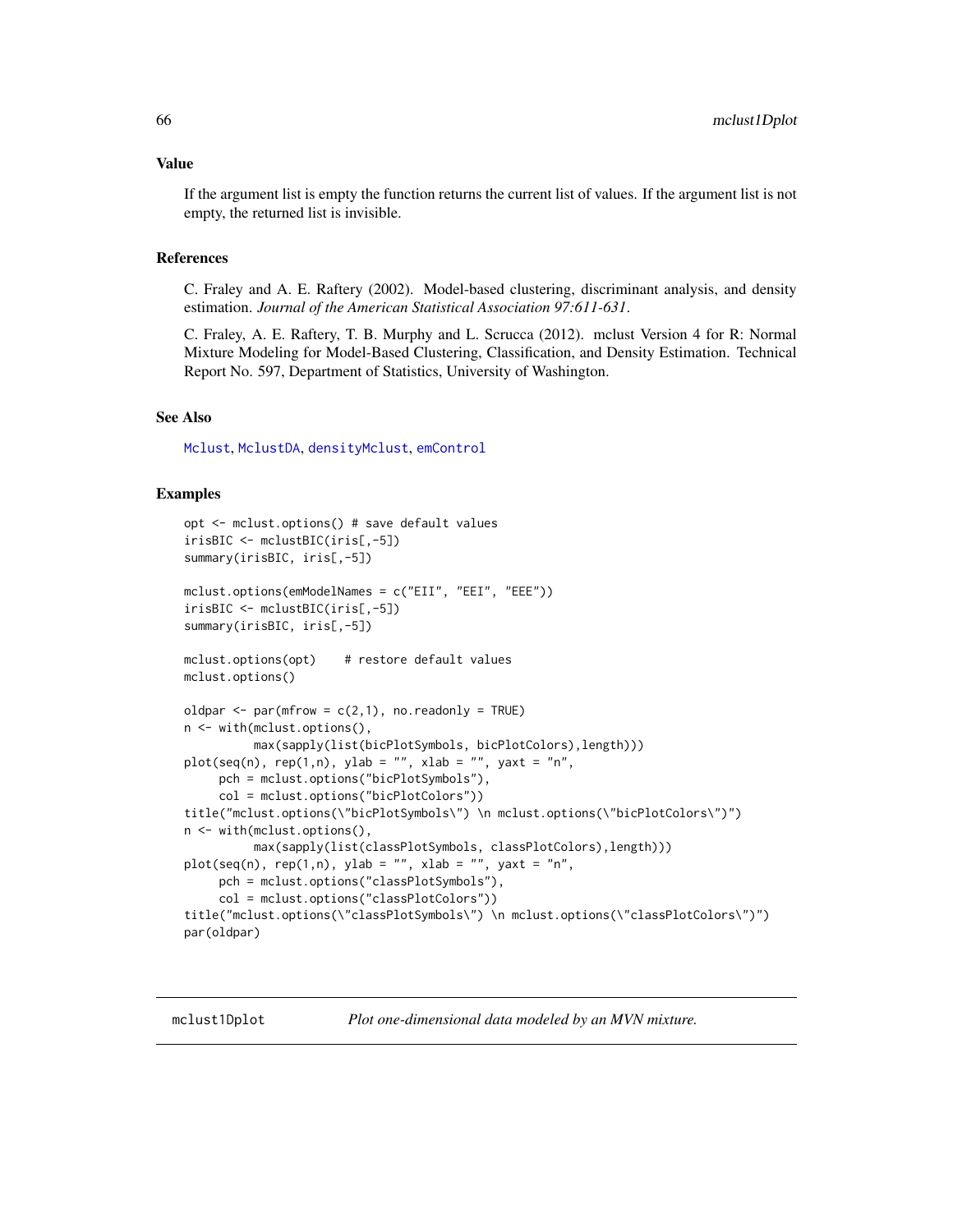## mclust1Dplot 67

## Description

Plot one-dimensional data given parameters of an MVN mixture model for the data.

### Usage

```
mclust1Dplot(data, parameters = NULL, z = NULL,
            classification = NULL, truth = NULL, uncertainty = NULL,
            what = c("classification", "density", "errors", "uncertainty"),
            symbols = NULL, colors = NULL, ngrid = length(data),
            xlab = NULL, xlim = NULL, CEX = 1,main = FALSE, ...)
```
## Arguments

| data           | A numeric vector of observations. Categorical variables are not allowed.                                                                                                                                                                                                                                                                                                                                            |
|----------------|---------------------------------------------------------------------------------------------------------------------------------------------------------------------------------------------------------------------------------------------------------------------------------------------------------------------------------------------------------------------------------------------------------------------|
| parameters     | A named list giving the parameters of an <i>MCLUST</i> model, used to produce<br>superimposing ellipses on the plot. The relevant components are as follows:                                                                                                                                                                                                                                                        |
|                | pro Mixing proportions for the components of the mixture. There should one<br>more mixing proportion than the number of Gaussian components if the<br>mixture model includes a Poisson noise term.                                                                                                                                                                                                                  |
|                | mean The mean for each component. If there is more than one component,<br>this is a matrix whose kth column is the mean of the kth component of the<br>mixture model.                                                                                                                                                                                                                                               |
|                | variance A list of variance parameters for the model. The components of this<br>list depend on the model specification. See the help file for mclustVariance<br>for details.                                                                                                                                                                                                                                        |
| z              | A matrix in which the $[i, k]$ th entry gives the probability of observation i be-<br>longing to the kth class. Used to compute classification and uncertainty<br>if those arguments aren't available.                                                                                                                                                                                                              |
| classification | A numeric or character vector representing a classification of observations (rows)<br>of data. If present argument z will be ignored.                                                                                                                                                                                                                                                                               |
| truth          | A numeric or character vector giving a known classification of each data point.<br>If classification or z is also present, this is used for displaying classification<br>errors.                                                                                                                                                                                                                                    |
| uncertainty    | A numeric vector of values in $(0,1)$ giving the uncertainty of each data point. If<br>present argument z will be ignored.                                                                                                                                                                                                                                                                                          |
| what           | Choose from one of the following three options: "classification" (default),<br>"density", "errors", "uncertainty".                                                                                                                                                                                                                                                                                                  |
| symbols        | Either an integer or character vector assigning a plotting symbol to each unique<br>class classification. Elements in symbols correspond to classes in classification<br>in order of appearance in the observations (the order used by the function unique).<br>The default is to use a single plotting symbol $\vert$ . Classes are delineated by show-<br>ing them in separate lines above the whole of the data. |
| colors         | Either an integer or character vector assigning a color to each unique class<br>classification. Elements in colors correspond to classes in order of appear-<br>ance in the observations (the order used by the function unique). The default is<br>given is mclust.options("classPlotColors").                                                                                                                     |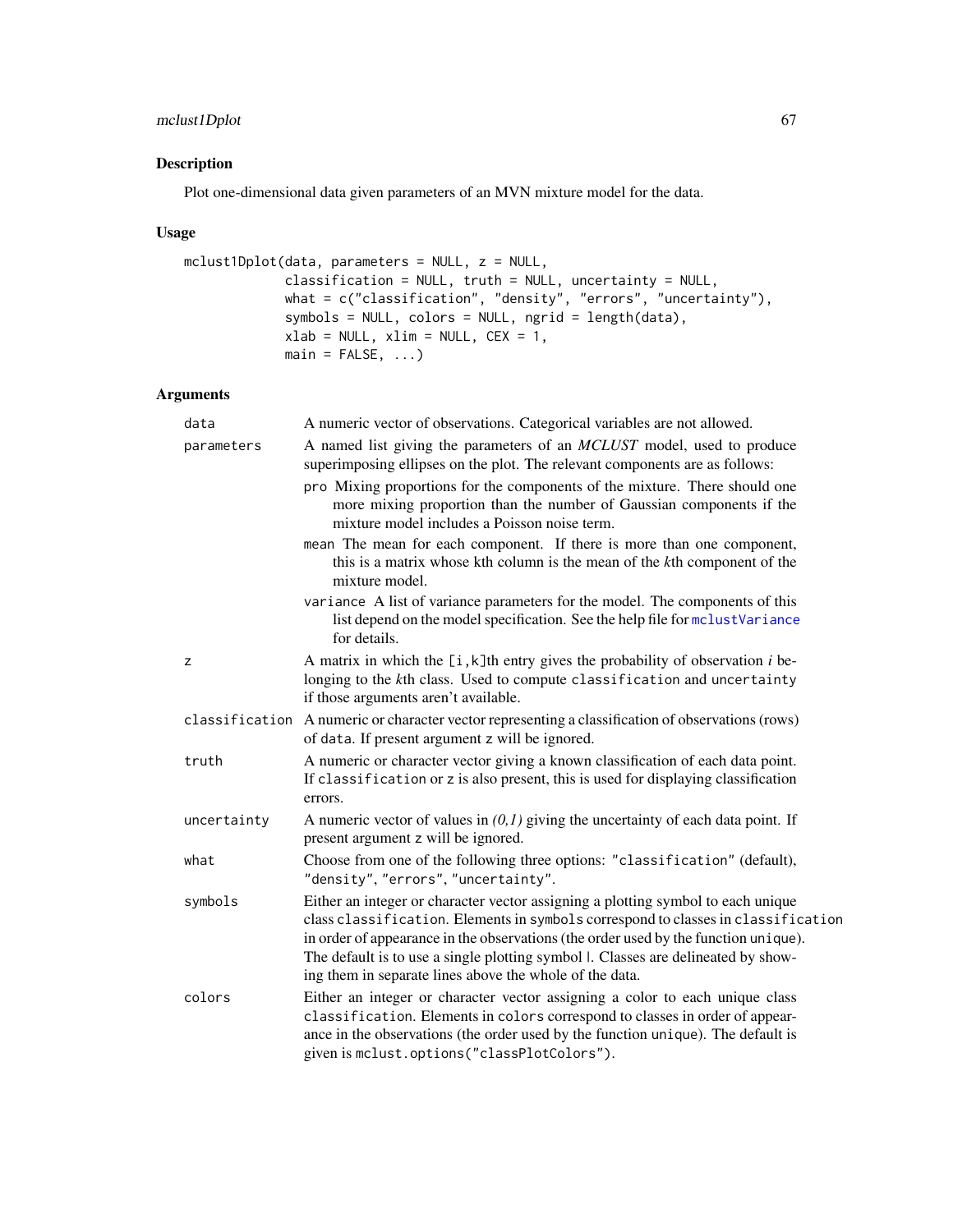| ngrid    | Number of grid points to use for density computation over the interval spanned<br>by the data. The default is the length of the data set. |
|----------|-------------------------------------------------------------------------------------------------------------------------------------------|
| xlab     | An argument specifying a label for the horizontal axis.                                                                                   |
| xlim     | An argument specifying bounds of the plot. This may be useful for when com-<br>paring plots.                                              |
| CEX      | An argument specifying the size of the plotting symbols. The default value is 1.                                                          |
| main     | A logical variable or NULL indicating whether or not to add a title to the plot<br>identifying the dimensions used.                       |
| $\cdots$ | Other graphics parameters.                                                                                                                |
|          |                                                                                                                                           |

### Side Effects

A plot showing location of the mixture components, classification, uncertainty, density and/or classification errors. Points in the different classes are shown in separated levels above the whole of the data.

## References

C. Fraley and A. E. Raftery (2002). Model-based clustering, discriminant analysis, and density estimation. *Journal of the American Statistical Association 97:611-631*.

C. Fraley, A. E. Raftery, T. B. Murphy and L. Scrucca (2012). mclust Version 4 for R: Normal Mixture Modeling for Model-Based Clustering, Classification, and Density Estimation. Technical Report No. 597, Department of Statistics, University of Washington.

## See Also

[mclust2Dplot](#page-68-0), [clPairs](#page-15-0), [coordProj](#page-22-0)

### Examples

```
n <- 250 ## create artificial data
set.seed(1)
y \leq c(\text{rnorm}(n,-5), \text{rnorm}(n,0), \text{rnorm}(n,5))yclass <- c(rep(1,n), rep(2,n), rep(3,n))
yModel <- mclustModel(y, mclustBIC(y))
mclust1Dplot(y, parameters = yModel$parameters, z = yModel$z,
             what = "classification", main = TRUE)
mclust1Dplot(y, parameters = yModel$parameters, z = yModel$z,
             truth = yclass, what = "errors", main = TRUE)
mclust1Dplot(y, parameters = yModel$parameters, z = yModel$z,
             what = "density", main = TRUE)
mclust1Dplot(y, z = yModel$z, parameters = yModel$parameters,
            what = "uncertainty", main = TRUE)
```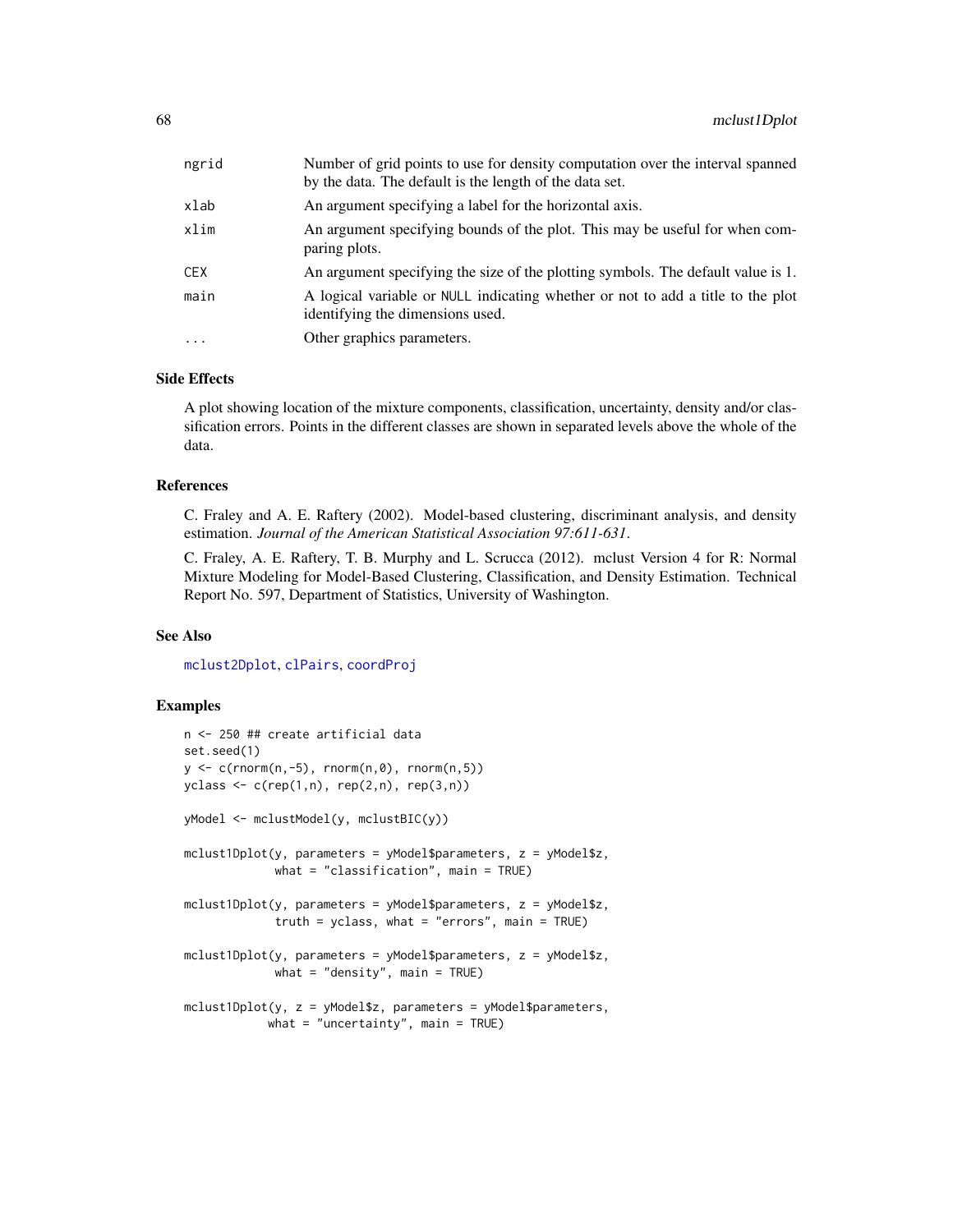<span id="page-68-0"></span>

## Description

Plot two-dimensional data given parameters of an MVN mixture model for the data.

### Usage

```
mclust2Dplot(data, parameters = NULL, z = NULL,
            classification = NULL, truth = NULL, uncertainty = NULL,
            what = c("classification","uncertainty","errors"),
            quantiles = c(0.75, 0.95), symbols = NULL, colors = NULL,
            xlim = NULL, ylim = NULL, xlab = NULL, ylab = NULL,
             scale = FALSE, CEX = 1, PCH = "."main = FALSE, swapAxes = FALSE, ...)
```
## Arguments

| data        | A numeric matrix or data frame of observations. Categorical variables are not<br>allowed. If a matrix or data frame, rows correspond to observations and columns<br>correspond to variables. In this case the data are two dimensional, so there are<br>two columns. |
|-------------|----------------------------------------------------------------------------------------------------------------------------------------------------------------------------------------------------------------------------------------------------------------------|
| parameters  | A named list giving the parameters of an <i>MCLUST</i> model, used to produce<br>superimposing ellipses on the plot. The relevant components are as follows:                                                                                                         |
|             | pro Mixing proportions for the components of the mixture. There should one<br>more mixing proportion than the number of Gaussian components if the<br>mixture model includes a Poisson noise term.                                                                   |
|             | mean The mean for each component. If there is more than one component,<br>this is a matrix whose kth column is the mean of the kth component of the<br>mixture model.                                                                                                |
|             | variance A list of variance parameters for the model. The components of this<br>list depend on the model specification. See the help file for mclustVariance<br>for details.                                                                                         |
| z           | A matrix in which the $[i, k]$ th entry gives the probability of observation i be-<br>longing to the kth class. Used to compute classification and uncertainty<br>if those arguments aren't available.                                                               |
|             | classification A numeric or character vector representing a classification of observations (rows)<br>of data. If present argument z will be ignored.                                                                                                                 |
| truth       | A numeric or character vector giving a known classification of each data point.<br>If classification or z is also present, this is used for displaying classification<br>errors.                                                                                     |
| uncertainty | A numeric vector of values in $(0,1)$ giving the uncertainty of each data point. If<br>present argument z will be ignored.                                                                                                                                           |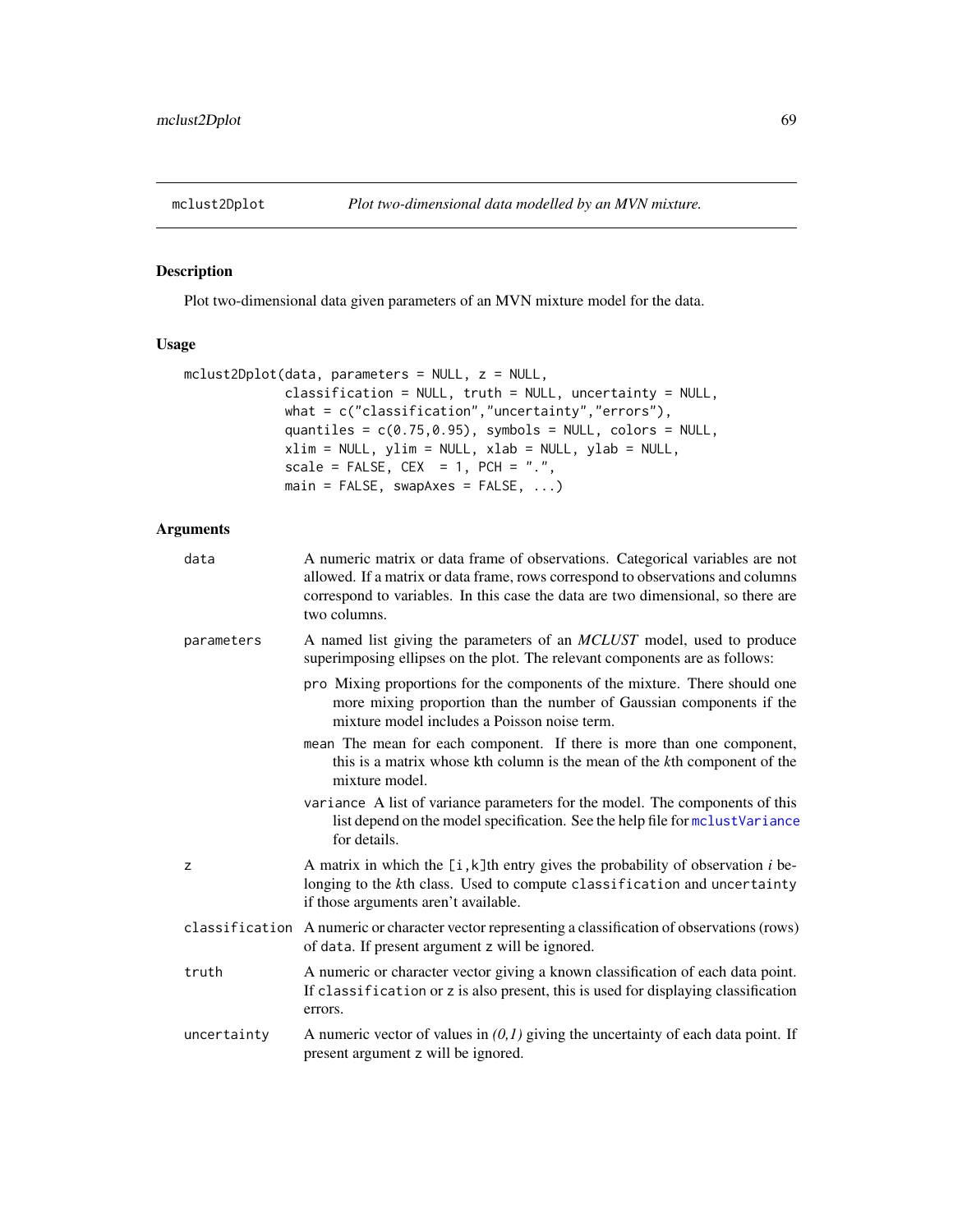| what       | Choose from one of the following three options: "classification" (default),<br>"errors", "uncertainty".                                                                                                                                                                                                                                                   |
|------------|-----------------------------------------------------------------------------------------------------------------------------------------------------------------------------------------------------------------------------------------------------------------------------------------------------------------------------------------------------------|
| quantiles  | A vector of length 2 giving quantiles used in plotting uncertainty. The smallest<br>symbols correspond to the smallest quantile (lowest uncertainty), medium-sized<br>(open) symbols to points falling between the given quantiles, and large (filled)<br>symbols to those in the largest quantile (highest uncertainty). The default is<br>(0.75, 0.95). |
| symbols    | Either an integer or character vector assigning a plotting symbol to each unique<br>class in classification. Elements in colors correspond to classes in order<br>of appearance in the sequence of observations (the order used by the function<br>unique). The default is given by mclust.options("classPlotSymbols").                                   |
| colors     | Either an integer or character vector assigning a color to each unique class in<br>classification. Elements in colors correspond to classes in order of appear-<br>ance in the sequence of observations (the order used by the function unique).<br>The default is given is mclust.options ("classPlotColors").                                           |
| xlim, ylim | Optional argument specifying bounds for the ordinate, abscissa of the plot. This<br>may be useful for when comparing plots.                                                                                                                                                                                                                               |
| xlab, ylab | Optional argument specifying labels for the x-axis and y-axis.                                                                                                                                                                                                                                                                                            |
| scale      | A logical variable indicating whether or not the two chosen dimensions should<br>be plotted on the same scale, and thus preserve the shape of the distribution.<br>Default: scale=FALSE                                                                                                                                                                   |
| <b>CEX</b> | An argument specifying the size of the plotting symbols. The default value is 1.                                                                                                                                                                                                                                                                          |
| <b>PCH</b> | An argument specifying the symbol to be used when a classification has not<br>been specified for the data. The default value is a small dot ".".                                                                                                                                                                                                          |
| main       | A logical variable or NULL indicating whether or not to add a title to the plot<br>identifying the dimensions used.                                                                                                                                                                                                                                       |
| swapAxes   | A logical variable indicating whether or not the axes should be swapped for the<br>plot.                                                                                                                                                                                                                                                                  |
|            | Other graphics parameters.                                                                                                                                                                                                                                                                                                                                |

## Side Effects

A plot showing the data, together with the location of the mixture components, classification, uncertainty, and/or classification errors.

## References

C. Fraley and A. E. Raftery (2002). Model-based clustering, discriminant analysis, and density estimation. *Journal of the American Statistical Association 97:611-631*.

C. Fraley, A. E. Raftery, T. B. Murphy and L. Scrucca (2012). mclust Version 4 for R: Normal Mixture Modeling for Model-Based Clustering, Classification, and Density Estimation. Technical Report No. 597, Department of Statistics, University of Washington.

# See Also

[surfacePlot](#page-142-0), [clPairs](#page-15-0), [coordProj](#page-22-0), [mclust.options](#page-63-0)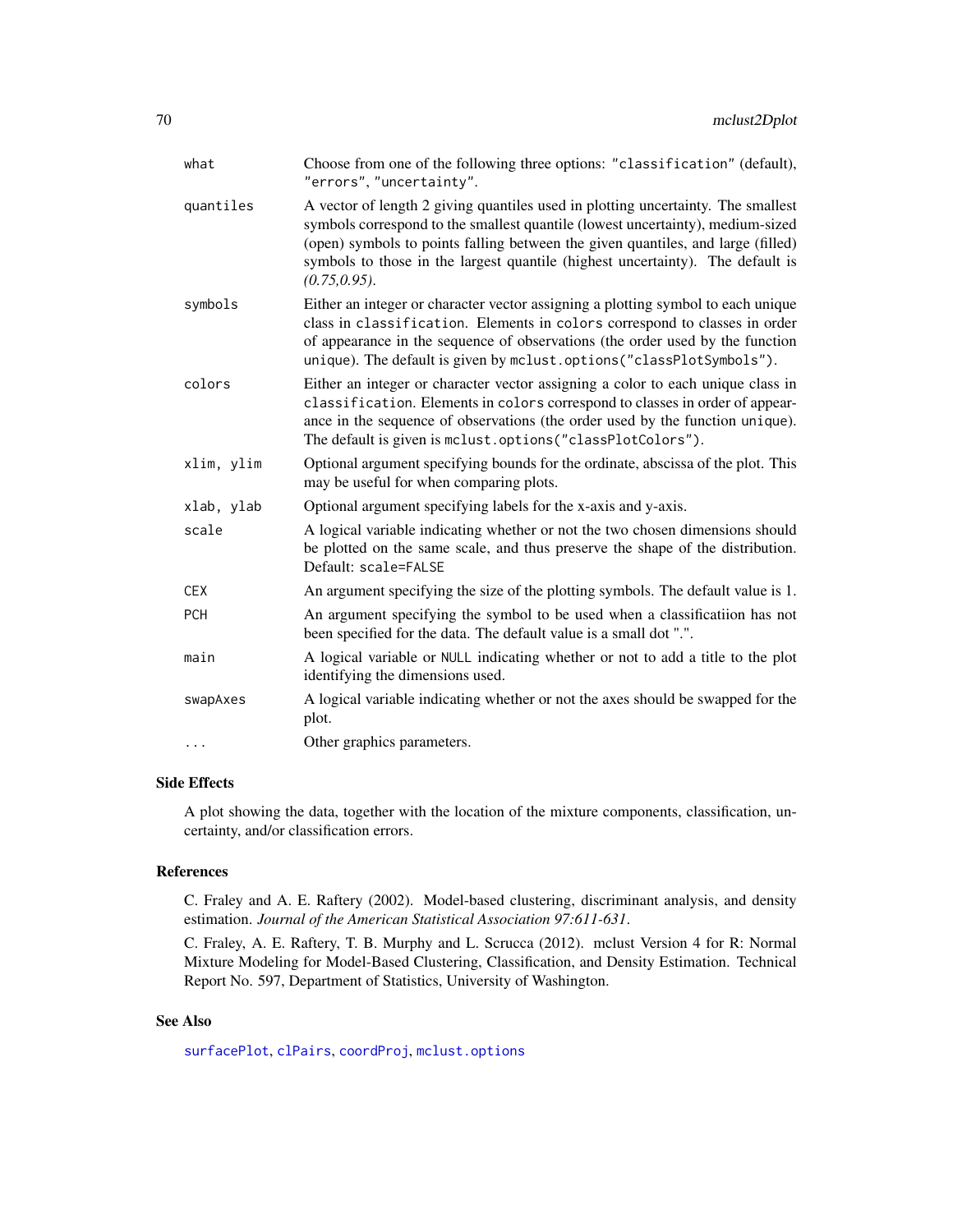### $mclustBIC$  71

## Examples

```
faithfulModel <- mclustModel(faithful,mclustBIC(faithful))
mclust2Dplot(faithful, parameters=faithfulModel$parameters,
             z=faithfulModel$z, what = "classification", main = TRUE)
mclust2Dplot(faithful, parameters=faithfulModel$parameters,
             z=faithfulModel$z, what = "uncertainty", main = TRUE)
```
<span id="page-70-0"></span>

#### mclustBIC *BIC for Model-Based Clustering*

## Description

BIC for parameterized Gaussian mixture models fitted by EM algorithm initialized by model-based hierarchical clustering.

### Usage

```
mclustBIC(data, G = NULL, modelNames = NULL,
          prior = NULL, control = emControl(),
          initialization = list(hcPairs = NULL,
                                subset = NULL,
                                noise = NULL),
          Vinv = NULL, warn = mclust.options("warn"),
          x = NULL, \ldots
```
# Arguments

| data       | A numeric vector, matrix, or data frame of observations. Categorical variables<br>are not allowed. If a matrix or data frame, rows correspond to observations and<br>columns correspond to variables.                                                     |
|------------|-----------------------------------------------------------------------------------------------------------------------------------------------------------------------------------------------------------------------------------------------------------|
| G          | An integer vector specifying the numbers of mixture components (clusters) for<br>which the BIC is to be calculated. The default is $G=1:9$ , unless the argument x<br>is specified, in which case the default is taken from the values associated with x. |
| modelNames | A vector of character strings indicating the models to be fitted in the EM phase of<br>clustering. The help file for mclustModelNames describes the available models.<br>The default is:                                                                  |
|            | $c("E", "V")$ for univariate data<br>mclust.options("emModelNames") for multivariate data $(n > d)$<br>c("EII", "VII", "EEI", "EVI", "VEI", "VVI") the spherical and diago-<br>nal models for multivariate data $(n \le d)$                               |
|            | unless the argument $x$ is specified, in which case the default is taken from the<br>values associated with x.                                                                                                                                            |
| prior      | The default assumes no prior, but this argument allows specification of a conju-<br>gate prior on the means and variances through the function priorControl.                                                                                              |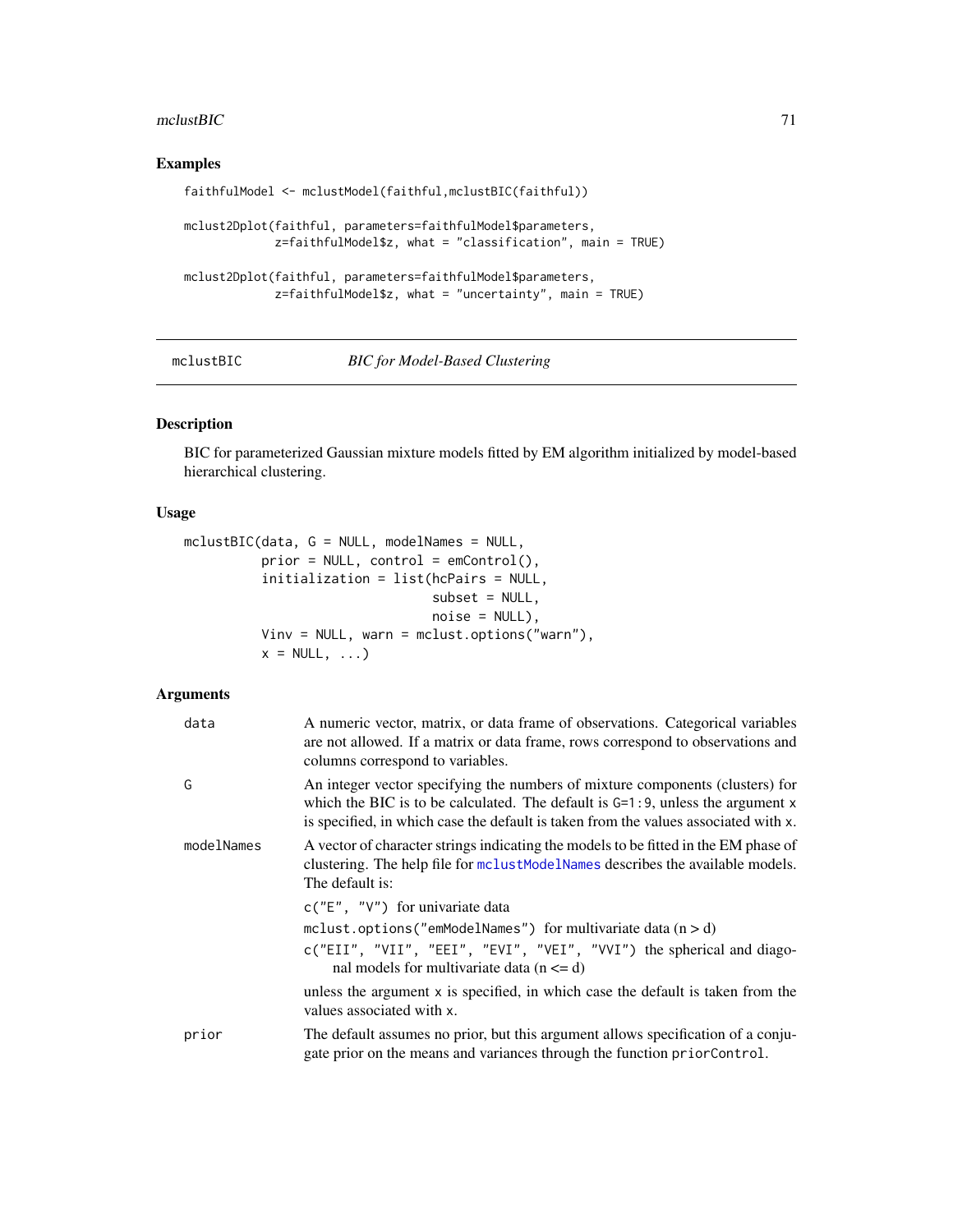| control  | A list of control parameters for EM. The defaults are set by the call emControl().                                                                                                                                                                                                                                                                                                                                                                          |
|----------|-------------------------------------------------------------------------------------------------------------------------------------------------------------------------------------------------------------------------------------------------------------------------------------------------------------------------------------------------------------------------------------------------------------------------------------------------------------|
|          | initialization A list containing zero or more of the following components:                                                                                                                                                                                                                                                                                                                                                                                  |
|          | hcPairs A matrix of merge pairs for hierarchical clustering such as produced<br>by function hc. For multivariate data, the default is to compute a hierar-<br>chical clustering tree by applying function hc with modelName = "VVV" to<br>the data or a subset as indicated by the subset argument. The hierarchical<br>clustering results are to start EM. For univariate data, the default is to use<br>quantiles to start EM.                            |
|          | subset A logical or numeric vector specifying a subset of the data to be used<br>in the initial hierarchical clustering phase.                                                                                                                                                                                                                                                                                                                              |
|          | noise A logical or numeric vector indicating an initial guess as to which ob-<br>servations are noise in the data. If numeric the entries should correspond<br>to row indexes of the data. If supplied, a noise term will be added to the<br>model in the estimation.                                                                                                                                                                                       |
| Vinv     | An estimate of the reciprocal hypervolume of the data region. The default is<br>determined by applying function hypvol to the data. Used only if an initial<br>guess as to which observations are noise is supplied.                                                                                                                                                                                                                                        |
| warn     | A logical value indicating whether or not certain warnings (usually related to<br>singularity) should be issued when estimation fails. The default is controlled by<br>mclust.options.                                                                                                                                                                                                                                                                      |
| X        | An object of class 'mclustBIC'. If supplied, mclustBIC will use the settings in<br>x to produce another object of class 'mclustBIC', but with G and modelNames<br>as specified in the arguments. Models that have already been computed in x are<br>not recomputed. All arguments to mclustBIC except data, G and modelName<br>are ignored and their values are set as specified in the attributes of x. Defaults<br>for G and modelNames are taken from x. |
| $\cdots$ | Catches unused arguments in indirect or list calls via do. call.                                                                                                                                                                                                                                                                                                                                                                                            |

## Value

Return an object of class 'mclustBIC' containing the Bayesian Information Criterion for the specified mixture models numbers of clusters. Auxiliary information returned as attributes.

The corresponding print method shows the matrix of values and the top models according to the BIC criterion.

## References

C. Fraley and A. E. Raftery (2002). Model-based clustering, discriminant analysis, and density estimation. *Journal of the American Statistical Association 97:611:631*.

C. Fraley and A. E. Raftery (2005). Bayesian regularization for normal mixture estimation and model-based clustering. Technical Report, Department of Statistics, University of Washington.

C. Fraley and A. E. Raftery (2007). Bayesian regularization for normal mixture estimation and model-based clustering. *Journal of Classification 24:155-181*.

C. Fraley, A. E. Raftery, T. B. Murphy and L. Scrucca (2012). mclust Version 4 for R: Normal Mixture Modeling for Model-Based Clustering, Classification, and Density Estimation. Technical Report No. 597, Department of Statistics, University of Washington.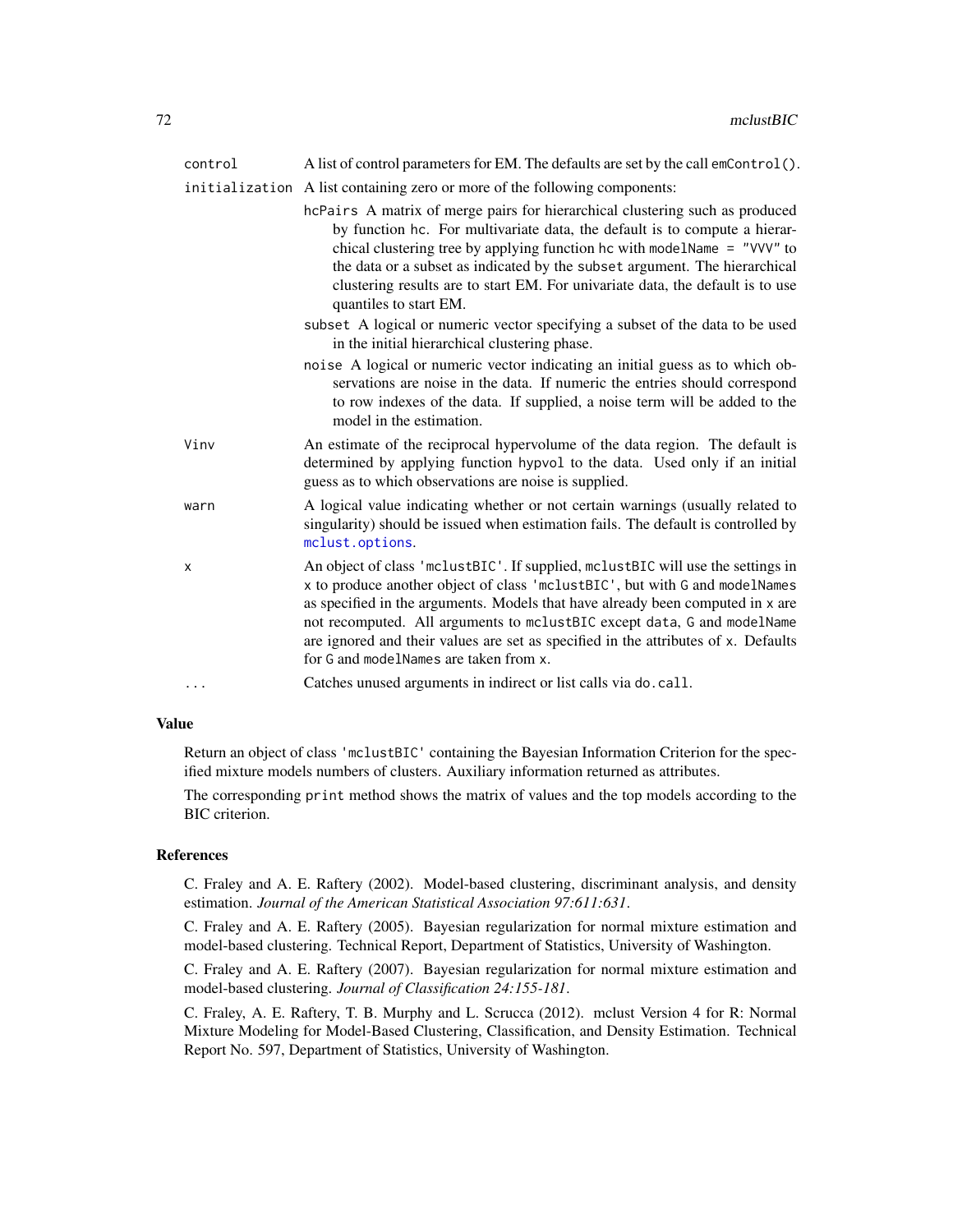## MclustBootstrap 73

#### See Also

[priorControl](#page-126-0), [emControl](#page-37-0), [mclustModel](#page-84-0), [summary.mclustBIC](#page-137-0), [hc](#page-47-0), [me](#page-89-0), [mclustModelNames](#page-86-0), [mclust.options](#page-63-0)

## Examples

```
irisBIC <- mclustBIC(iris[,-5])
irisBIC
plot(irisBIC)
## Not run:
subset <- sample(1:nrow(iris), 100)
irisBIC <- mclustBIC(iris[,-5], initialization=list(subset = subset))
irisBIC
plot(irisBIC)
irisBIC1 <- mclustBIC(iris[,-5], G=seq(from=1,to=9,by=2),
                    modelNames=c("EII", "EEI", "EEE"))
irisBIC1
plot(irisBIC1)
irisBIC2 <- mclustBIC(iris[,-5], G=seq(from=2,to=8,by=2),
                       modelNames=c("VII", "VVI", "VVV"), x= irisBIC1)
irisBIC2
plot(irisBIC2)
## End(Not run)
nNoise < -450set.seed(0)
poissonNoise <- apply(apply( iris[,-5], 2, range), 2, function(x, n)
                      runif(n, min = x[1]-.1, max = x[2]+.1), n = nNoise)
set.seed(0)
noiseInit <- sample(c(TRUE,FALSE),size=nrow(iris)+nNoise,replace=TRUE,
                    prob=c(3,1)irisNdata <- rbind(iris[,-5], poissonNoise)
irisNbic <- mclustBIC(data = irisNdata, G = 1:5,
                      initialization = list(noise = noiseInit))
irisNbic
plot(irisNbic)
```
#### Description

Bootstrap estimation of standard errors and percentile bootstrap confidence intervals for the parameters of a Gaussian mixture model.

#### Usage

```
MclustBootstrap(object, nboot = 999, type = c("nonpara", "wlb"),
                verbose = TRUE, ...)
```
MclustBootstrap *Bootstrap Inference for Gaussian finite mixture models*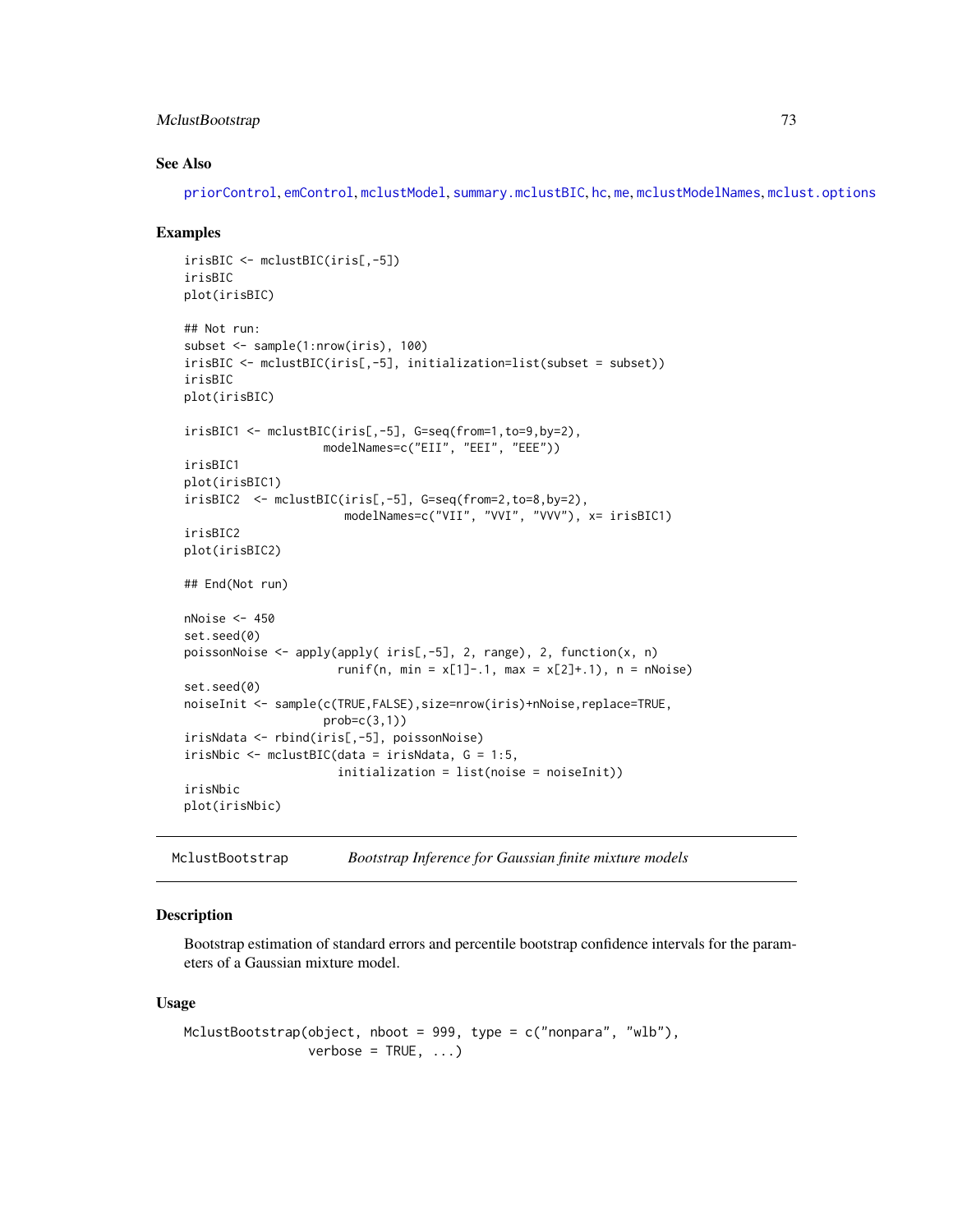## Arguments

| object   | An object of class 'Mclust' or 'densityMclust' providing an estimated Gaus-<br>sian mixture model.                    |  |  |
|----------|-----------------------------------------------------------------------------------------------------------------------|--|--|
| nboot    | The number of bootstrap replications.                                                                                 |  |  |
| type     | A character string specifying the type of bootstrap to use:                                                           |  |  |
|          | $"nonpara" = nonparametric bootstrap$<br>$"$ wlb"<br>$=$ weighted likelihood bootstrap                                |  |  |
| verbose  | A logical, if TRUE and the session is interactive a text progress bar is displayed<br>during the bootstrap procedure. |  |  |
| $\cdots$ | Further arguments passed to or from other methods.                                                                    |  |  |

# Details

Nonparametric bootstrap is used to compute the bootstrap distribution of mixture parameters. For a fitted mixture model given by the first argument of the function call with object\$G mixture components and covariances parameterisation model object\$modelName, the bootstrap procedure generates nboot bootstrap samples of the same size as the original data by re-sampling with replacement from the observed data. The resulting bootstrap distribution can then be used to obtain standard errors and percentile confidence intervals by the use of [summary.MclustBootstrap](#page-139-0) function.

# Value

An object of class 'MclustBootstrap' with the following components:

| G          | A value specifying the number of mixture components.                                                                                                           |  |  |  |
|------------|----------------------------------------------------------------------------------------------------------------------------------------------------------------|--|--|--|
| modelName  | A character string specifying the mixture model covariances parameterisation<br>(see mclustModelNames).                                                        |  |  |  |
| parameters | A list of estimated parameters for the mixture components with the following<br>components:                                                                    |  |  |  |
|            | pro a vector of mixing proportions.                                                                                                                            |  |  |  |
|            | mean a matrix of means for each component.                                                                                                                     |  |  |  |
|            | variance an array of covariance matrices for each component.                                                                                                   |  |  |  |
| nboot      | The number of bootstrap replications.                                                                                                                          |  |  |  |
| type       | The type of bootstrap computation employed.                                                                                                                    |  |  |  |
| pro        | A matrix of dimension (nboot x G) containing the bootstrap distribution for the<br>mixing proportion.                                                          |  |  |  |
| mean       | An array of dimension (nboot $x \, dx$ G), where d is the dimension of the data,<br>containing the bootstrap distribution for the component means.             |  |  |  |
| variance   | An array of dimension (nboot $x$ d $x$ d $x$ G), where d is the dimension of the data,<br>containing the bootstrap distribution for the component covariances. |  |  |  |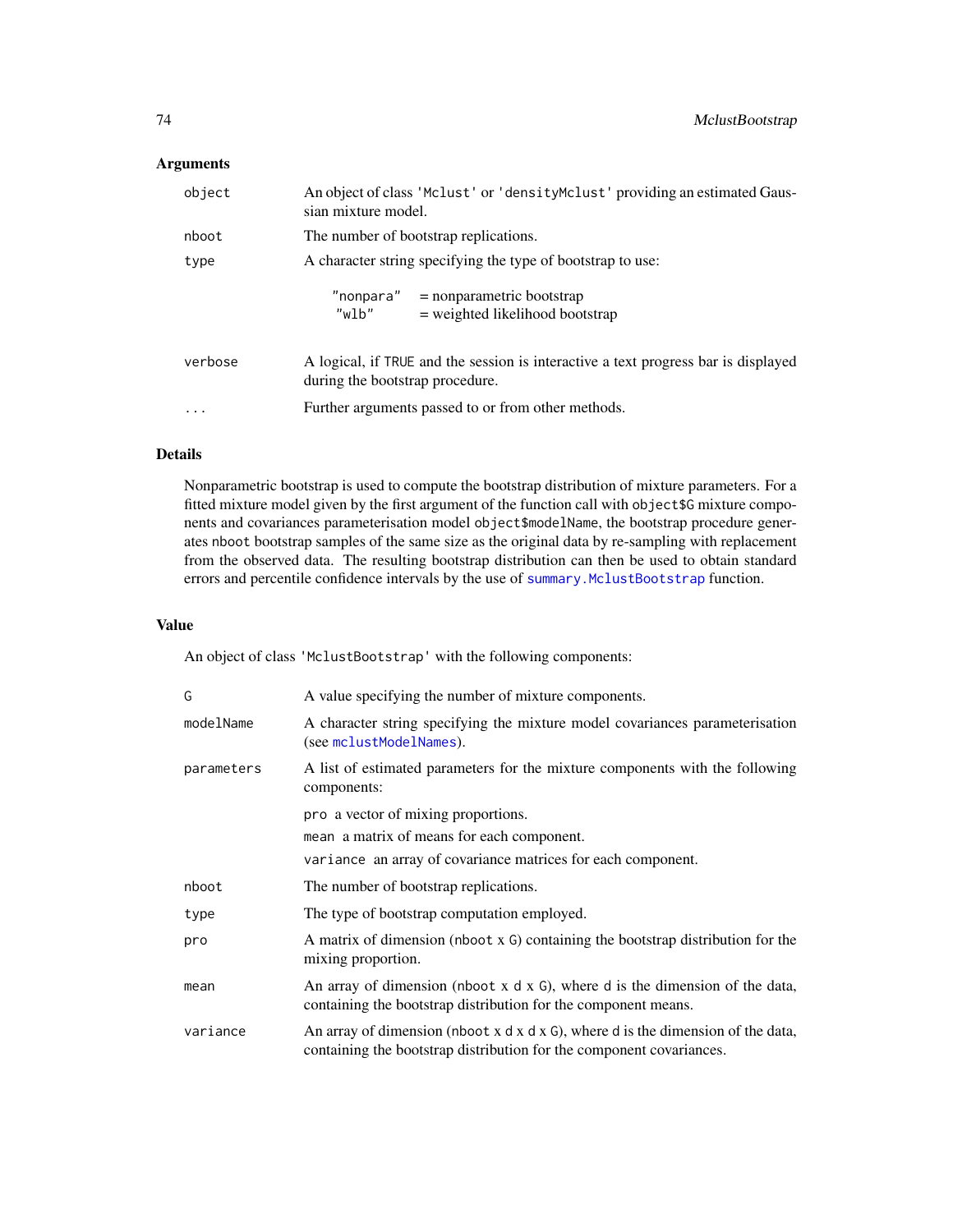## References

Davison, A. and Hinkley, D. (1997) *Bootstrap Methods and Their Applications*. Cambridge University Press.

McLachlan, G.J. and Peel, D. (2000) *Finite Mixture Models*. Wiley.

## See Also

[summary.MclustBootstrap](#page-139-0), [plot.MclustBootstrap](#page-113-0), [Mclust](#page-60-0), [densityMclust](#page-31-0).

#### Examples

```
## Not run:
data(diabetes)
X = diabetes[, -1]modCluster = Mclust(X)bootClust = MclustBootstrap(modClust)
summary(bootClust, what = "se")
summary(bootClust, what = "ci")
data(acidity)
modDens = densityMclust(acidity)
modDens = MclustBootstrap(modDens)
summary(modDens, what = "se")
summary(modDens, what = "ci")
```

```
## End(Not run)
```
<span id="page-74-0"></span>mclustBootstrapLRT *Bootstrap Likelihood Ratio Test for the Number of Mixture Components*

#### Description

Perform the likelihood ratio test (LRT) for assessing the number of mixture components in a specific finite mixture model parameterisation. The observed significance is approximated by using the (parametric) bootstrap for the likelihood ratio test statistic (LRTS).

## Usage

```
mclustBootstrapLRT(data, modelName = NULL, nboot = 999,
                   level = 0.05, maxG = NULL, verbose = TRUE, ...)
## S3 method for class 'mclustBootstrapLRT'
print(x, \ldots)## S3 method for class 'mclustBootstrapLRT'
plot(x, G = 1, hist.col = "grey", hist.border = "lightgrey", breaks = "Scott",
    col = "forestgreen", 1wd = 2, 1ty = 3, main = NULL, ...)
```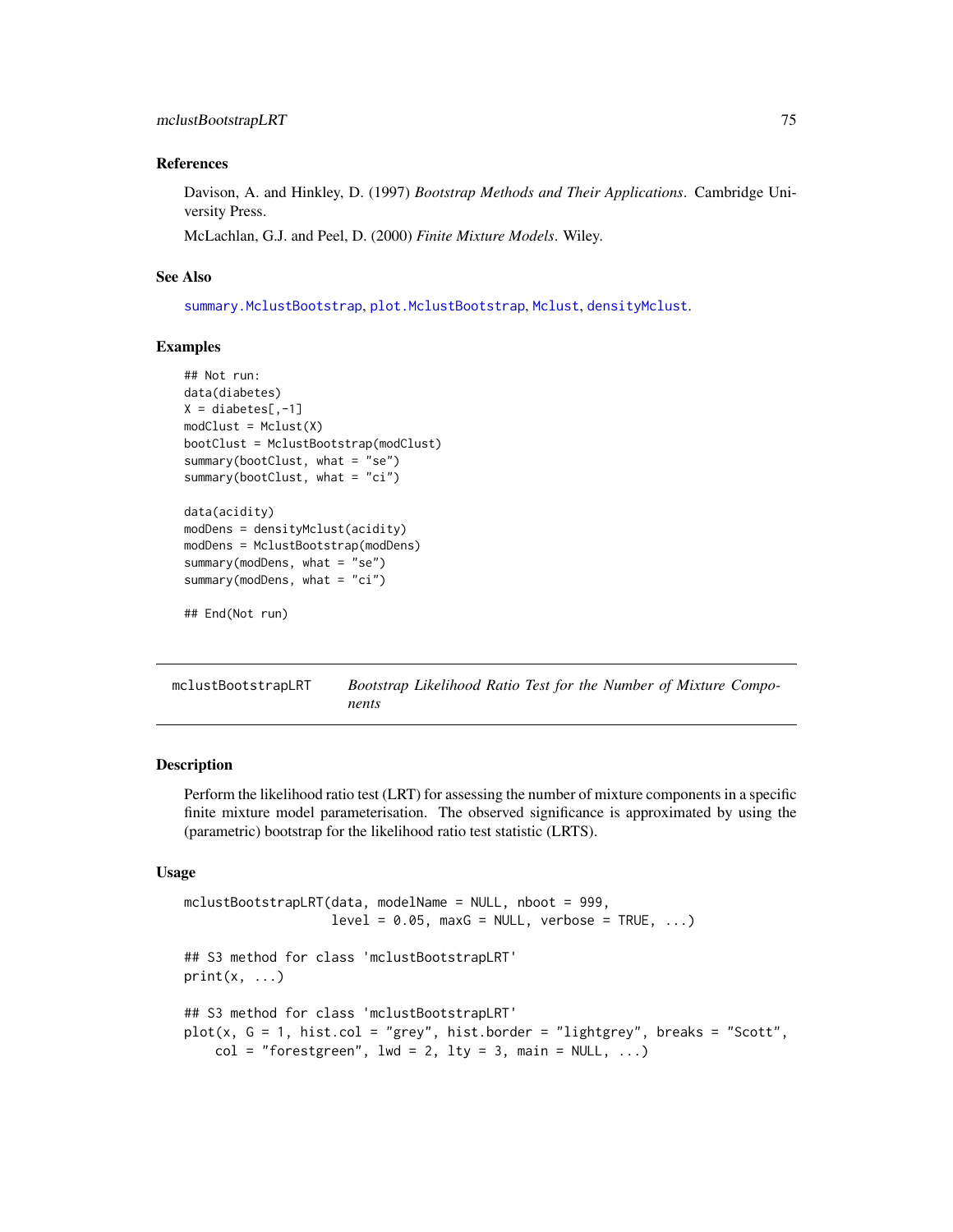## Arguments

| data          | A numeric vector, matrix, or data frame of observations. Categorical variables<br>are not allowed. If a matrix or data frame, rows correspond to observations and<br>columns correspond to variables. |  |  |  |
|---------------|-------------------------------------------------------------------------------------------------------------------------------------------------------------------------------------------------------|--|--|--|
| modelName     | A character string indicating the mixture model to be fitted. The help file for<br>mclustModelNames describes the available models.                                                                   |  |  |  |
| nboot         | The number of bootstrap replications to use (by default 999).                                                                                                                                         |  |  |  |
| level         | The significance level to be used to terminate the sequential bootstrap procedure.                                                                                                                    |  |  |  |
| maxG          | The maximum number of mixture components $G$ to test. If not provided the<br>procedure is stopped when a test is not significant at the specified level.                                              |  |  |  |
| verbose       | A logical, if TRUE and the session is interactive a text progress bar is displayed<br>during the bootstrap procedure.                                                                                 |  |  |  |
|               | Further arguments passed to or from other methods.                                                                                                                                                    |  |  |  |
| X             | An 'mclustBootstrapLRT' object.                                                                                                                                                                       |  |  |  |
| G             | A value specifying the number of components for which to plot the bootstrap<br>distribution.                                                                                                          |  |  |  |
| hist.col      | The colour to be used to fill the bars of the histogram.                                                                                                                                              |  |  |  |
| hist.border   | The color of the border around the bars of the histogram.                                                                                                                                             |  |  |  |
| breaks        | See the argument in function hist.                                                                                                                                                                    |  |  |  |
| col, lwd, lty | The color, line width and line type to be used to represent the observed LRT<br>statistic.                                                                                                            |  |  |  |
| main          | The title for the graph.                                                                                                                                                                              |  |  |  |

## Details

The implemented algorithm for computing the LRT observed significance using the bootstrap is the following. Let  $G_0$  be the number of mixture components under the null hypothesis versus  $G_1 = G_0 + 1$  under the alternative. Bootstrap samples are drawn by simulating data under the null hypothesis. Then, the p-value may be approximated using eq. (13) on McLachlan and Rathnayake (2014). Equivalently, using the notation of Davison and Hinkley (1997) it may be computed as

$$
p\text{-value} = \frac{1 + \#\{LRT_b^* \ge LRTS_{obs}\}}{B+1}
$$

where

 $B =$  number of bootstrap samples  $LRT_{obs}$  = LRTS computed on the observed data  $LRT_b^*$  = LRTS computed on the *b*th bootstrap sample.

## Value

An object of class 'mclustBootstrapLRT' with the following components:

G A vector of number of components tested under the null hypothesis.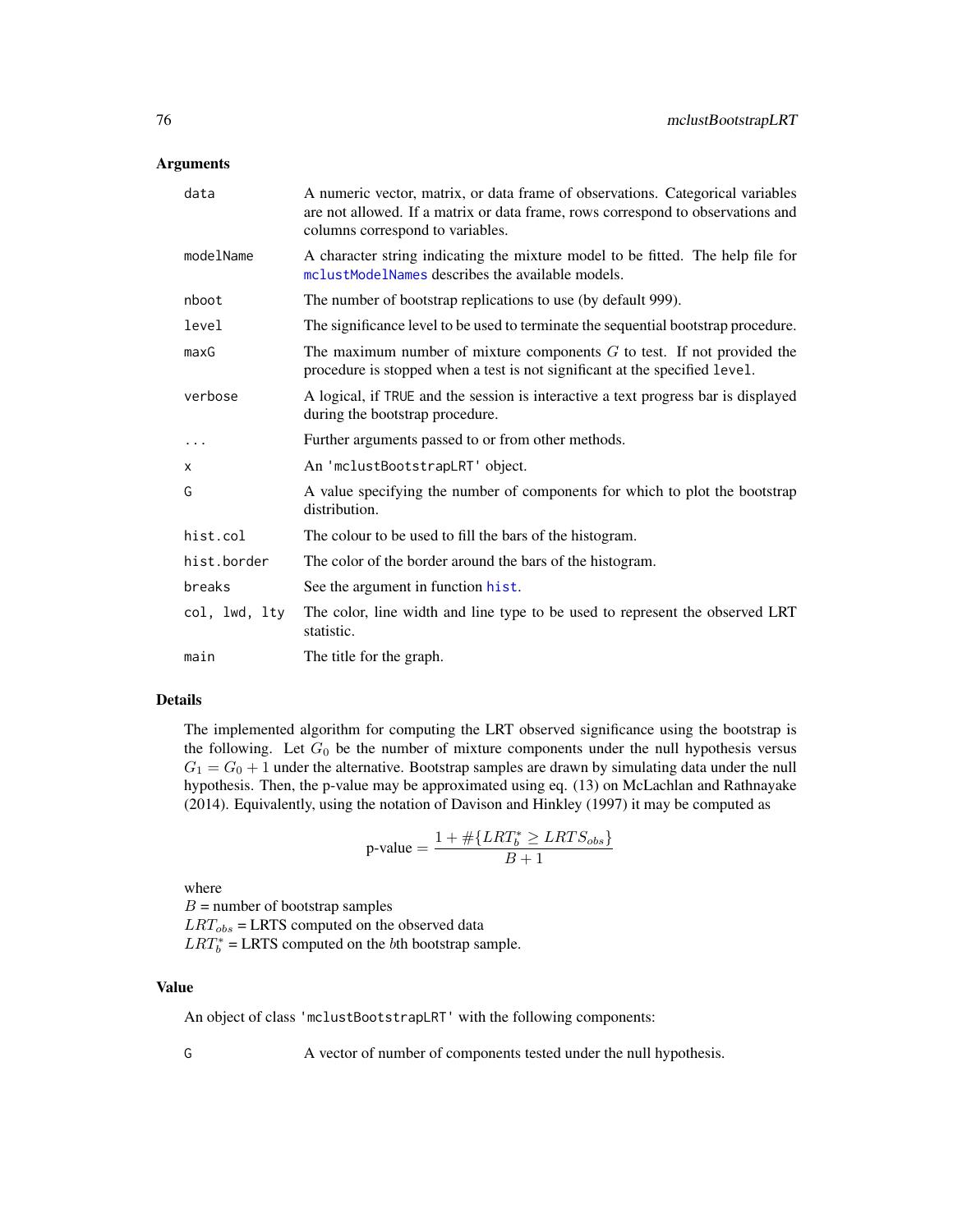#### MclustDA 77

| modelName | A character string specifying the mixture model as provided in the function call<br>(see above).          |
|-----------|-----------------------------------------------------------------------------------------------------------|
| obs       | The observed values of the LRTS.                                                                          |
| boot      | A matrix of dimension nboot x the number of components tested containing the<br>bootstrap values of LRTS. |
| p.value   | A vector of p-values.                                                                                     |

#### References

Davison, A. and Hinkley, D. (1997) *Bootstrap Methods and Their Applications*. Cambridge University Press.

McLachlan G.J. (1987) On bootstrapping the likelihood ratio test statistic for the number of components in a normal mixture. *Applied Statistics*, 36, 318-324.

McLachlan, G.J. and Peel, D. (2000) *Finite Mixture Models*. Wiley.

McLachlan, G.J. and Rathnayake, S. (2014) On the number of components in a Gaussian mixture model. *Wiley Interdisciplinary Reviews: Data Mining and Knowledge Discovery*, 4(5), pp. 341- 355.

## See Also

[mclustBIC](#page-70-0), [mclustICL](#page-83-0), [Mclust](#page-60-0)

## Examples

```
## Not run:
data(faithful)
faithful.boot = mclustBootstrapLRT(faithful, model = "VVV")
faithful.boot
plot(faithful.boot, G = 1)
plot(faithful.boot, G = 2)
```
## End(Not run)

<span id="page-76-0"></span>MclustDA *MclustDA discriminant analysis*

## Description

Discriminant analysis based on Gaussian finite mixture modeling.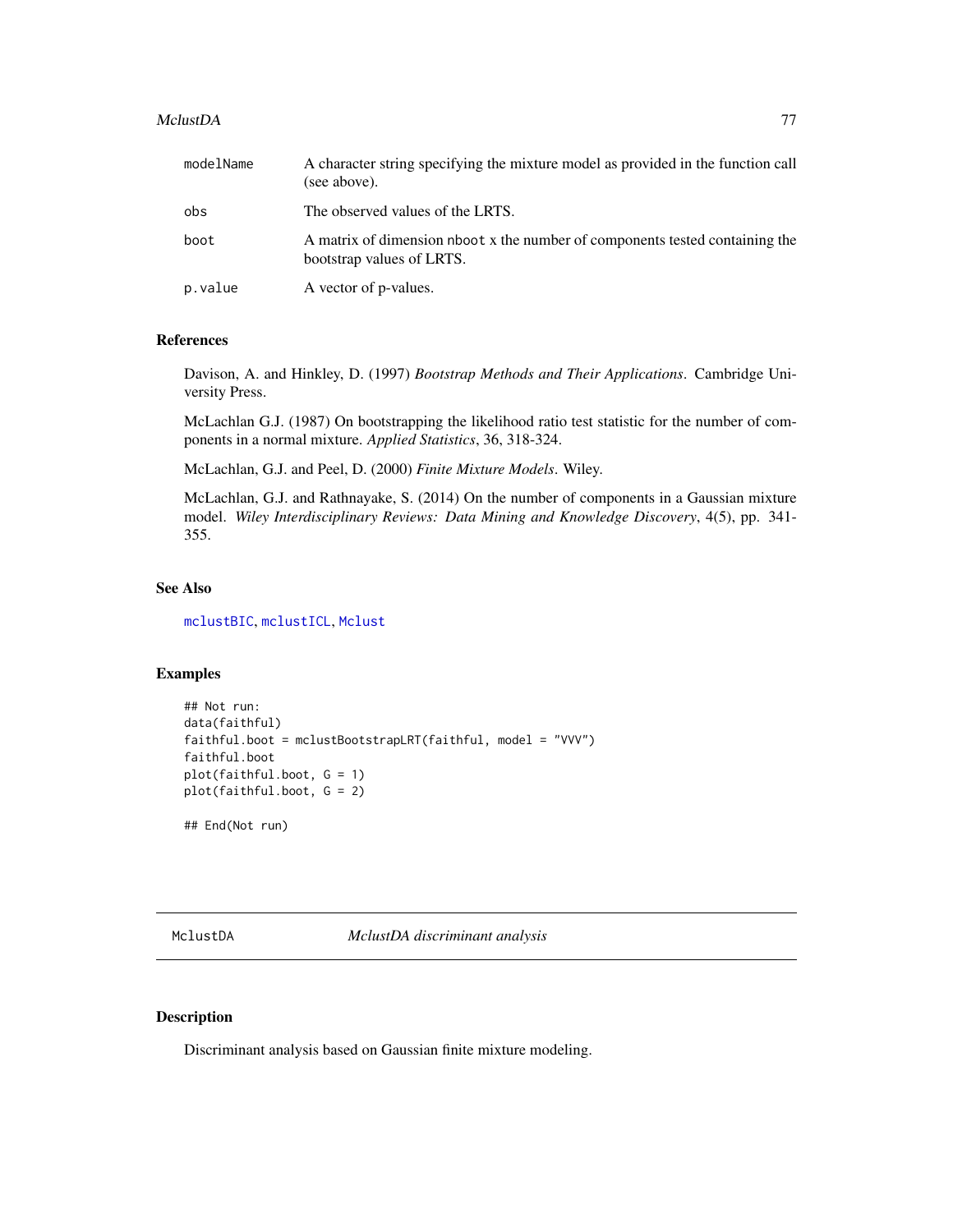# Usage

```
MclustDA(data, class, G = NULL, modelNames = NULL,
        modelType = c("MclustDA", "EDDA"),
         prior = NULL,
         control = emControl(),
         initialization = NULL,
         warn = mclust.options("warn"),
         ...)
```

| data       | A data frame or matrix giving the training data.                                                                                                                                                                                                                                                                                                                                                         |  |  |  |
|------------|----------------------------------------------------------------------------------------------------------------------------------------------------------------------------------------------------------------------------------------------------------------------------------------------------------------------------------------------------------------------------------------------------------|--|--|--|
| class      | A vector giving the class labels for the observations in the training data.                                                                                                                                                                                                                                                                                                                              |  |  |  |
| G          | An integer vector specifying the numbers of mixture components (clusters) for<br>which the BIC is to be calculated within each class. The default is $G = 1:5$ .<br>A different set of mixture components for each class can be specified by pro-<br>viding this argument with a list of integers for each class. See the examples<br>below.                                                             |  |  |  |
| modelNames | A vector of character strings indicating the models to be fitted by EM within<br>each class (see the description in mclustModelNames). A different set of mix-<br>ture models for each class can be specified by providing this argument with a<br>list of character strings. See the examples below.                                                                                                    |  |  |  |
| modelType  | A character string specifying whether the models given in modelNames should<br>fit a different number of mixture components and covariance structures for each<br>class ("MclustDA", the default) or should be constrained to have a single compo-<br>nent for each class with the same covariance structure among classes ("EDDA").<br>See Details section and the examples below.                      |  |  |  |
| prior      | The default assumes no prior, but this argument allows specification of a conju-<br>gate prior on the means and variances through the function priorControl.                                                                                                                                                                                                                                             |  |  |  |
| control    | A list of control parameters for EM. The defaults are set by the call emControl().                                                                                                                                                                                                                                                                                                                       |  |  |  |
|            | initialization A list containing zero or more of the following components:                                                                                                                                                                                                                                                                                                                               |  |  |  |
|            | hcPairs A matrix of merge pairs for hierarchical clustering such as produced<br>by function hc. The default is to compute a hierarchical clustering tree<br>by applying function hc with modelName = "E" to univariate data and<br>modelName = "VVV" to multivariate data or a subset as indicated by the<br>subset argument. The hierarchical clustering results are used as starting<br>values for EM. |  |  |  |
|            | subset A logical or numeric vector specifying a subset of the data to be used<br>in the initial hierarchical clustering phase.                                                                                                                                                                                                                                                                           |  |  |  |
| warn       | A logical value indicating whether or not certain warnings (usually related to<br>singularity) should be issued when estimation fails. The default is controlled by<br>mclust.options.                                                                                                                                                                                                                   |  |  |  |
| .          | Further arguments passed to or from other methods.                                                                                                                                                                                                                                                                                                                                                       |  |  |  |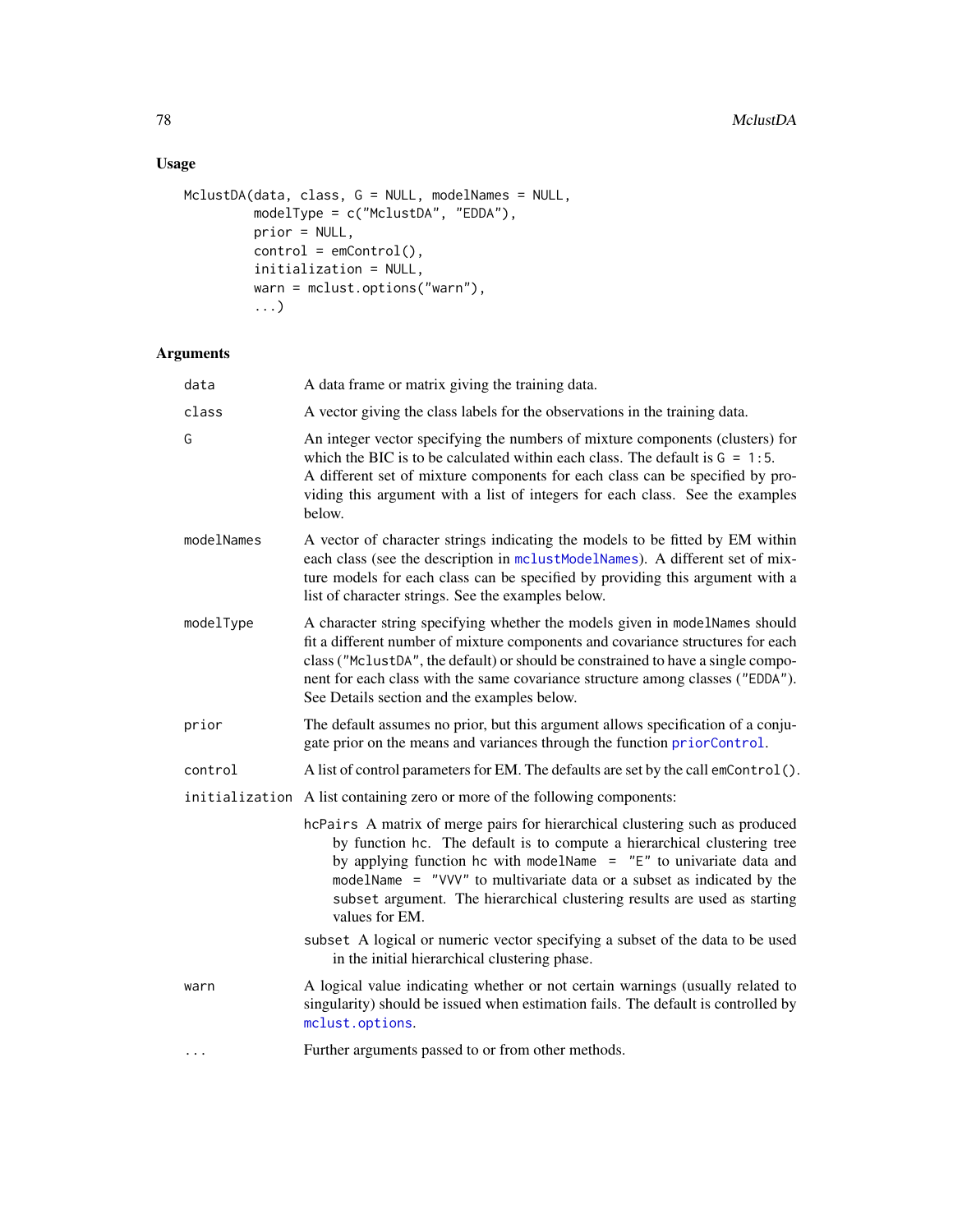#### MclustDA 79

## Details

The "EDDA" method for discriminant analysis is described in Bensmail and Celeux (1996), while "MclustDA" in Fraley and Raftery (2002).

## Value

An object of class 'MclustDA' providing the optimal (according to BIC) mixture model. The details of the output components are as follows:

| call   | The matched call.                                                               |  |  |  |
|--------|---------------------------------------------------------------------------------|--|--|--|
| data   | The input data matrix.                                                          |  |  |  |
| class  | The input class labels.                                                         |  |  |  |
| type   | A character string specifying the modelType estimated.                          |  |  |  |
| models | A list of McLust objects containing information on fitted model for each class. |  |  |  |
| n      | The total number of observations in the data.                                   |  |  |  |
| d      | The dimension of the data.                                                      |  |  |  |
| bic    | Optimal BIC value.                                                              |  |  |  |
| loglik | Log-likelihood for the selected model.                                          |  |  |  |
| df     | Number of estimated parameters.                                                 |  |  |  |
|        |                                                                                 |  |  |  |

#### References

Bensmail, H., and Celeux, G. (1996) Regularized Gaussian Discriminant Analysis Through Eigenvalue Decomposition. *Journal of the American Statistical Association*, 91, 1743-1748.

C. Fraley and A. E. Raftery (2002). Model-based clustering, discriminant analysis, and density estimation. *Journal of the American Statistical Association*, 97, 611-631.

C. Fraley, A. E. Raftery, T. B. Murphy and L. Scrucca (2012). mclust Version 4 for R: Normal Mixture Modeling for Model-Based Clustering, Classification, and Density Estimation. Technical Report No. 597, Department of Statistics, University of Washington.

## Author(s)

Luca Scrucca

## See Also

[summary.MclustDA](#page-140-0), [plot.MclustDA](#page-114-0), [predict.MclustDA](#page-122-0), [classError](#page-14-0)

# Examples

```
odd \leq seq(from = 1, to = nrow(iris), by = 2)
even <- odd +1X.train <- iris[odd,-5]
Class.train <- iris[odd,5]
X.test <- iris[even,-5]
```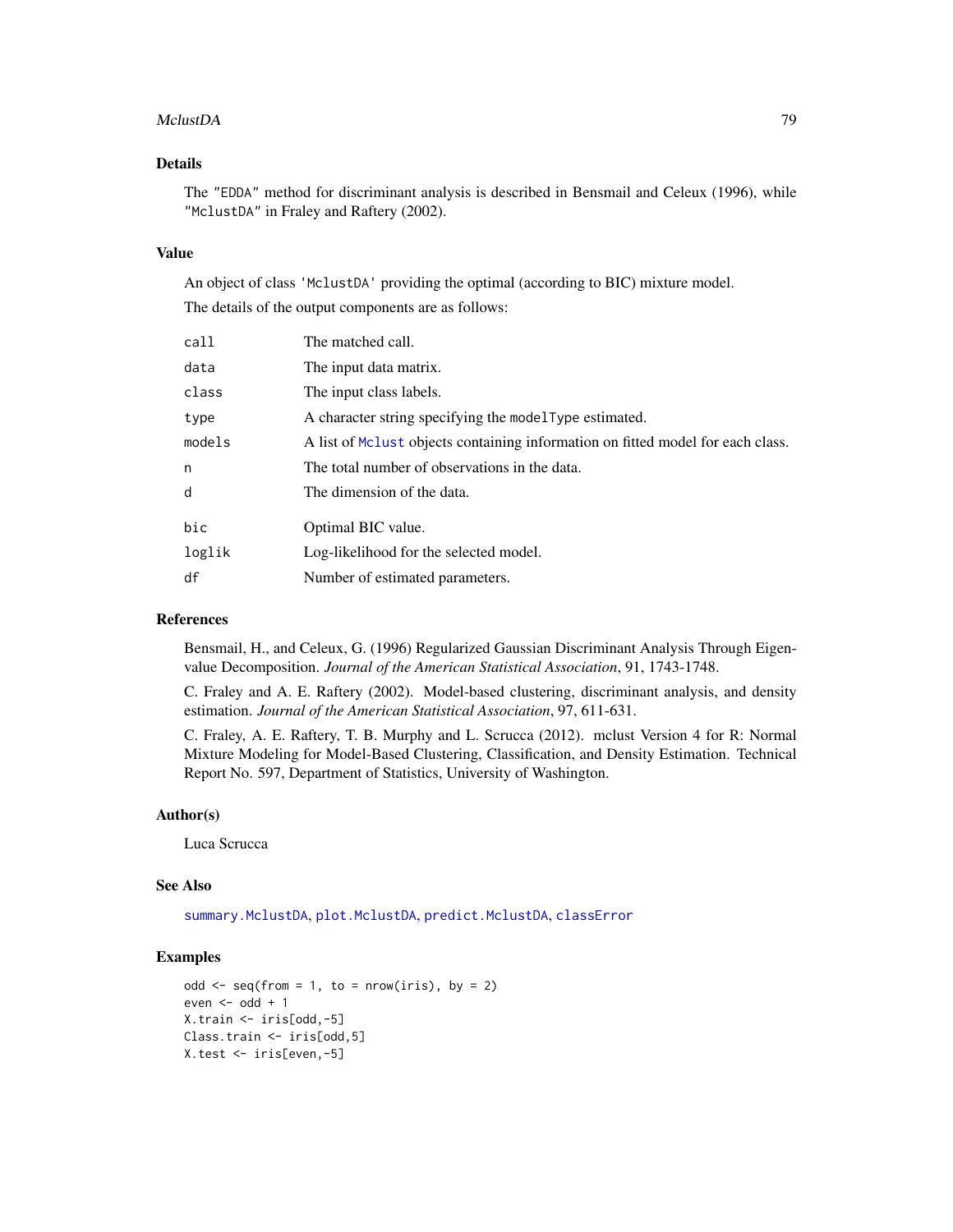```
Class.test <- iris[even,5]
# common EEE covariance structure (which is essentially equivalent to linear discriminant analysis)
irisMclustDA <- MclustDA(X.train, Class.train, modelType = "EDDA", modelNames = "EEE")
summary(irisMclustDA, parameters = TRUE)
summary(irisMclustDA, newdata = X.test, newclass = Class.test)
# common covariance structure selected by BIC
irisMclustDA <- MclustDA(X.train, Class.train, modelType = "EDDA")
summary(irisMclustDA, parameters = TRUE)
summary(irisMclustDA, newdata = X.test, newclass = Class.test)
# general covariance structure selected by BIC
irisMclustDA <- MclustDA(X.train, Class.train)
summary(irisMclustDA, parameters = TRUE)
summary(irisMclustDA, newdata = X.test, newclass = Class.test)
plot(irisMclustDA)
plot(irisMclustDA, dimens = 3:4)
plot(irisMclustDA, dimens = 4)
plot(irisMclustDA, what = "classification")
plot(irisMclustDA, what = "classification", newdata = X.test)
plot(irisMclustDA, what = "classification", dimens = 3:4)
plot(irisMclustDA, what = "classification", newdata = X.test, dimens = 3:4)
plot(irisMclustDA, what = "classification", dimens = 4)
plot(irisMclustDA, what = "classification", dimens = 4, newdata = X.test)
plot(irisMclustDA, what = "train&test", newdata = X.test)
plot(irisMclustDA, what = "train&test", newdata = X.test, dimens = 3:4)
plot(irisMclustDA, what = "train&test", newdata = X.test, dimens = 4)
plot(irisMclustDA, what = "error")
plot(irisMclustDA, what = "error", dimens = 3:4)
plot(irisMclustDA, what = "error", dimens = 4)
plot(irisMclustDA, what = "error", newdata = X.test, newclass = Class.test)
plot(irisMclustDA, what = "error", newdata = X.test, newclass = Class.test, dimens = 3:4)
plot(irisMclustDA, what = "error", newdata = X.test, newclass = Class.test, dimens = 4)
## Not run:
# simulated 1D data
n < -250set.seed(1)
triModal \leq c(rnorm(n,-5), rnorm(n,0), rnorm(n,5))
triClass \leq c(rep(1,n), rep(2,n), rep(3,n))
odd \leq seq(from = 1, to = length(triModal), by = 2)
even <- odd +1triMclustDA <- MclustDA(triModal[odd], triClass[odd])
summary(triMclustDA, parameters = TRUE)
summary(triMclustDA, newdata = triModal[even], newclass = triClass[even])
plot(triMclustDA, what = "scatterplot")
plot(triMclustDA, what = "classification")
plot(triMclustDA, what = "classification", newdata = triModal[even])
```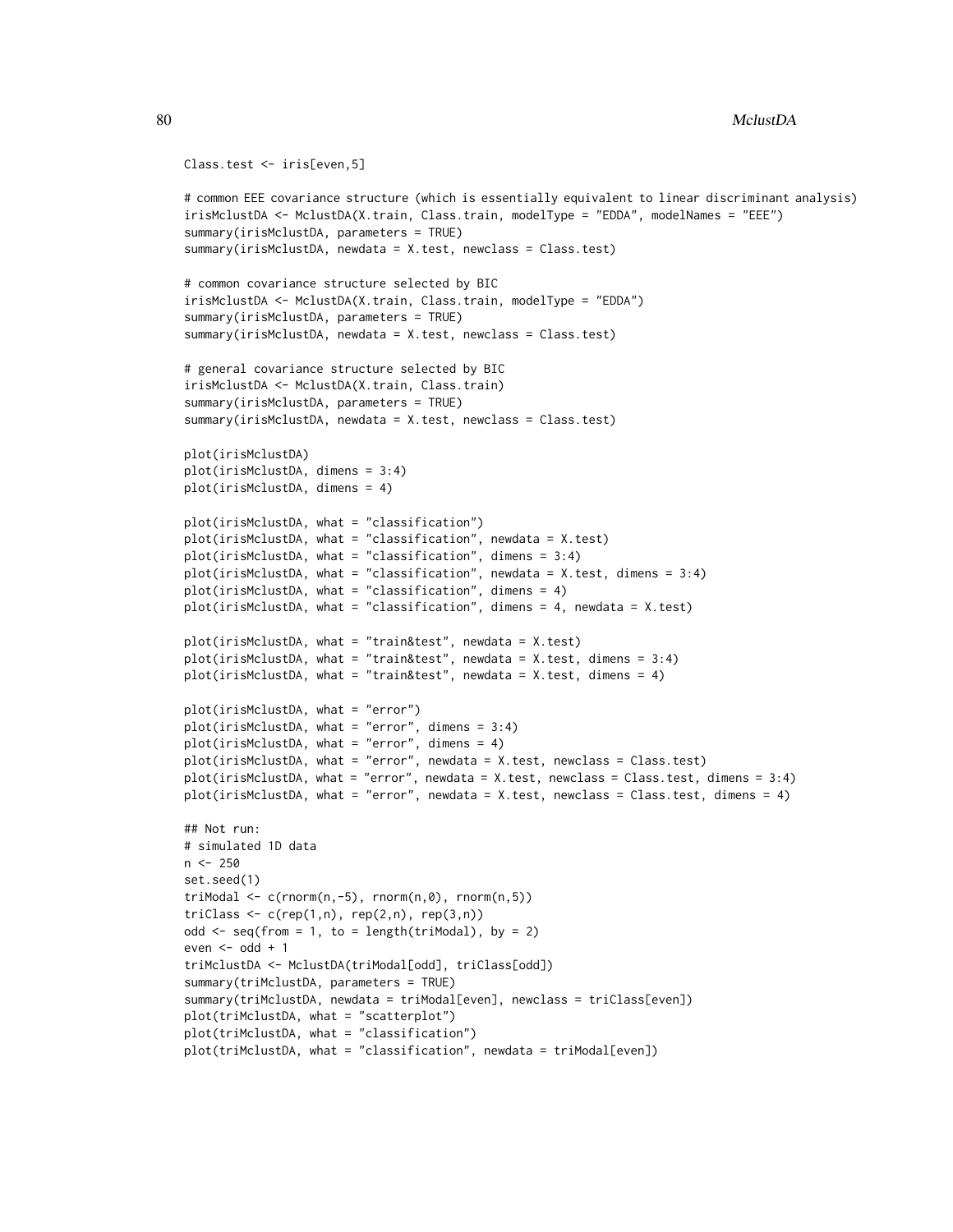#### $MclustDR$  81

```
plot(triMclustDA, what = "train&test", newdata = triModal[even])
plot(triMclustDA, what = "error")
plot(triMclustDA, what = "error", newdata = triModal[even], newclass = triClass[even])
# simulated 2D cross data
data(cross)
odd \leq seq(from = 1, to = nrow(cross), by = 2)
even <- odd +1crossMclustDA <- MclustDA(cross[odd,-1], cross[odd,1])
summary(crossMclustDA, parameters = TRUE)
summary(crossMclustDA, newdata = cross[even,-1], newclass = cross[even,1])
plot(crossMclustDA, what = "scatterplot")
plot(crossMclustDA, what = "classification")
plot(crossMclustDA, what = "classification", newdata = cross[even,-1])
plot(crossMclustDA, what = "train&test", newdata = cross[even,-1])
plot(crossMclustDA, what = "error")
plot(crossMclustDA, what = "error", newdata =cross[even,-1], newclass = cross[even,1])
## End(Not run)
```
MclustDR *Dimension reduction for model-based clustering and classification*

# Description

A dimension reduction method for visualizing the clustering or classification structure obtained from a finite mixture of Gaussian densities.

# Usage

```
MclustDR(object, normalized = TRUE, Sigma, lambda = 0.5,
         tol = sqrt(.Machine$double.eps))
```

| object     | An object of class 'Mclust' or 'MclustDA' resulting from a call to, respec-<br>tively, Mclust or MclustDA.                                                                                                                                                                                       |  |  |  |
|------------|--------------------------------------------------------------------------------------------------------------------------------------------------------------------------------------------------------------------------------------------------------------------------------------------------|--|--|--|
| normalized | Logical. If TRUE directions are normalized to unit norm.                                                                                                                                                                                                                                         |  |  |  |
| Sigma      | Marginal covariance matrix of data. If not provided is estimated by the MLE of<br>observed data.                                                                                                                                                                                                 |  |  |  |
| lambda     | A tuning parameter in the range $[0,1]$ described in Scrucca (2014). The default<br>0.5 gives equal importance to differences in means and covariances among clus-<br>ters/classes. To recover the directions that mostly separate the estimated clusters<br>or classes set this parameter to 1. |  |  |  |
| tol        | A tolerance value.                                                                                                                                                                                                                                                                               |  |  |  |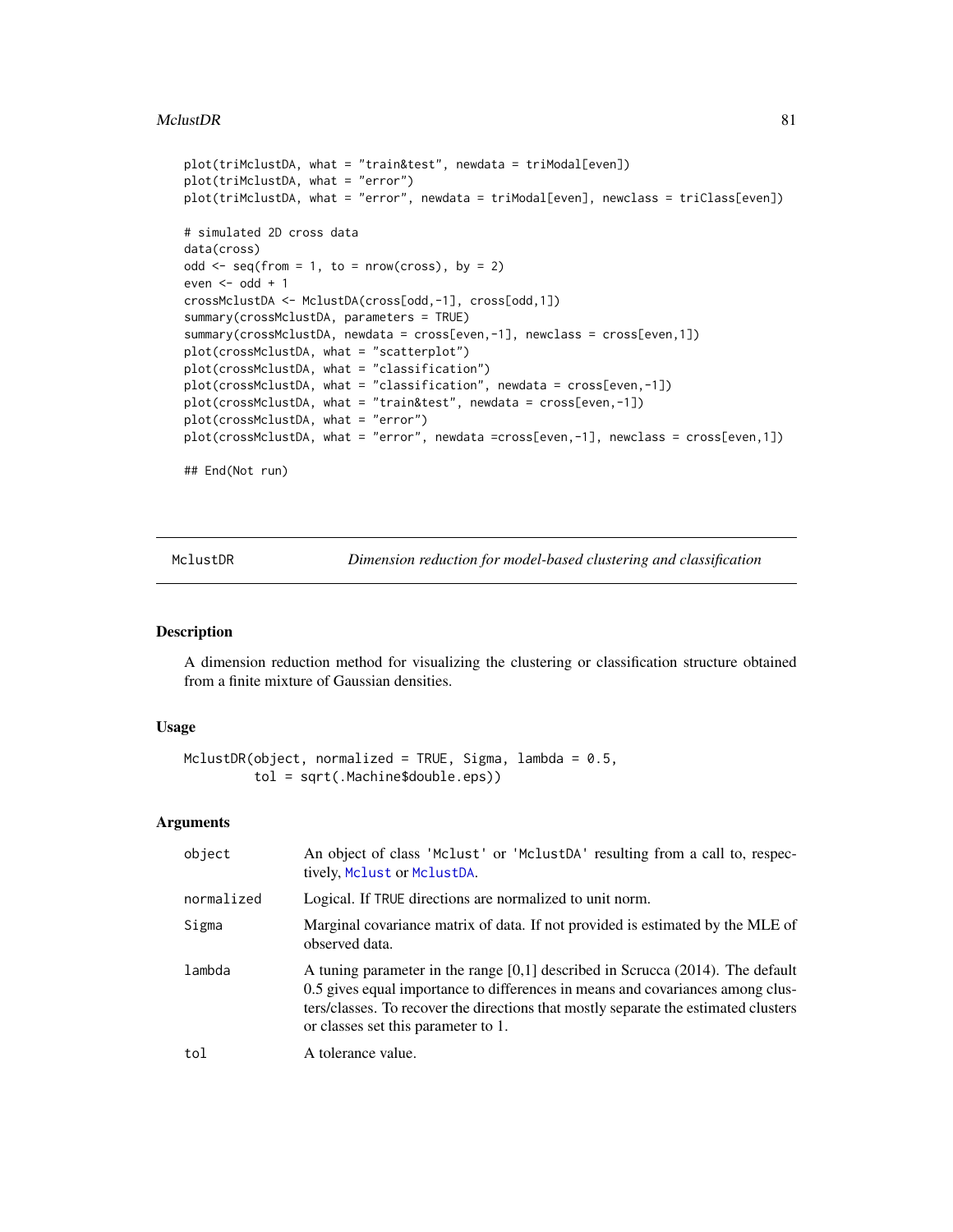## Details

The method aims at reducing the dimensionality by identifying a set of linear combinations, ordered by importance as quantified by the associated eigenvalues, of the original features which capture most of the clustering or classification structure contained in the data.

Information on the dimension reduction subspace is obtained from the variation on group means and, depending on the estimated mixture model, on the variation on group covariances (see Scrucca, 2010).

Observations may then be projected onto such a reduced subspace, thus providing summary plots which help to visualize the underlying structure.

The method has been extended to the supervised case, i.e. when the true classification is known (see Scrucca, 2013).

This implementation doesn't provide a formal procedure for the selection of dimensionality. A future release will include one or more methods.

## Value

An object of class 'MclustDR' with the following components:

| call         | The matched call                                                                                                                                                                                                               |  |  |  |
|--------------|--------------------------------------------------------------------------------------------------------------------------------------------------------------------------------------------------------------------------------|--|--|--|
| type         | A character string specifying the type of model for which the dimension reduc-<br>tion is computed. Currently, possible values are "Mclust" for clustering, and<br>"MclustDA" or "EDDA" for classification.                    |  |  |  |
| x            | The data matrix.                                                                                                                                                                                                               |  |  |  |
| Sigma        | The covariance matrix of the data.                                                                                                                                                                                             |  |  |  |
| mixcomp      | A numeric vector specifying the mixture component of each data observation.                                                                                                                                                    |  |  |  |
| class        | A factor specifying the classification of each data observation. For model-<br>based clustering this is equivalent to the corresponding mixture component. For<br>model-based classification this is the known classification. |  |  |  |
| G            | The number of mixture components.                                                                                                                                                                                              |  |  |  |
| modelName    | The name of the parameterization of the estimated mixture model(s). See mclustModelNames.                                                                                                                                      |  |  |  |
| mu           | A matrix of means for each mixture component.                                                                                                                                                                                  |  |  |  |
| sigma        | An array of covariance matrices for each mixture component.                                                                                                                                                                    |  |  |  |
| pro          | The estimated prior for each mixture component.                                                                                                                                                                                |  |  |  |
| M            | The kernel matrix.                                                                                                                                                                                                             |  |  |  |
| lambda       | The tuning parameter.                                                                                                                                                                                                          |  |  |  |
| evalues      | The eigenvalues from the generalized eigen-decomposition of the kernel matrix.                                                                                                                                                 |  |  |  |
| raw.evectors | The raw eigenvectors from the generalized eigen-decomposition of the kernel<br>matrix, ordered according to the eigenvalues.                                                                                                   |  |  |  |
| basis        | The basis of the estimated dimension reduction subspace.                                                                                                                                                                       |  |  |  |
| std.basis    | The basis of the estimated dimension reduction subspace standardized to vari-<br>ables having unit standard deviation.                                                                                                         |  |  |  |
| numdir       | The dimension of the projection subspace.                                                                                                                                                                                      |  |  |  |
| dir          | The estimated directions, i.e. the data projected onto the estimated dimension<br>reduction subspace.                                                                                                                          |  |  |  |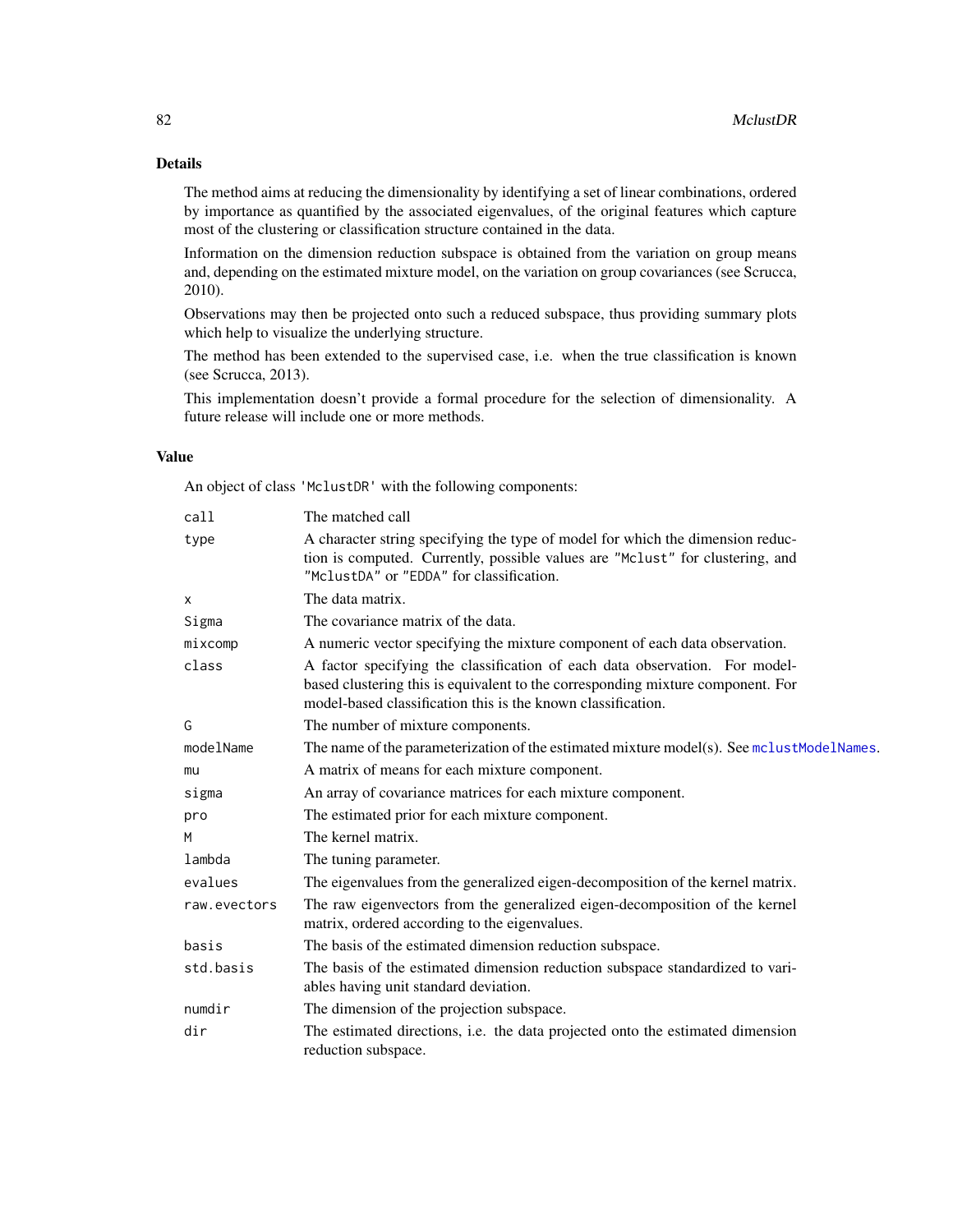#### $MclustDR$  83

#### Author(s)

Luca Scrucca

## References

Scrucca, L. (2010) Dimension reduction for model-based clustering. *Statistics and Computing*, 20(4), pp. 471-484.

C. Fraley, A. E. Raftery, T. B. Murphy and L. Scrucca (2012). mclust Version 4 for R: Normal Mixture Modeling for Model-Based Clustering, Classification, and Density Estimation. Technical Report No. 597, Department of Statistics, University of Washington.

Scrucca, L. (2014) Graphical Tools for Model-based Mixture Discriminant Analysis. *Advances in Data Analysis and Classification*, 8(2), pp. 147-165

#### See Also

[summary.MclustDR](#page-141-0), [plot.MclustDR](#page-117-0), [Mclust](#page-60-0), [MclustDA](#page-76-0).

## Examples

```
# clustering
data(diabetes)
mod = Mclust(diabetes[,-1])
summary(mod)
dr = MclustDR(mod)
summary(dr)
plot(dr, what = "scatterplot")
plot(dr, what = "evalues")
# adjust the tuning parameter to show the most separating directions
dr1 = MclustDR(mod, lambda = 1)
summary(dr1)
plot(dr1, what = "scatterplot")plot(dr1, what = "evalues")# classification
data(banknote)
da = MclustDA(banknote[,2:7], banknote$Status, modelType = "EDDA")
dr = MclustDR(da)
summary(dr)
da = MclustDA(banknote[,2:7], banknote$Status)
dr = MclustDR(da)
summary(dr)
```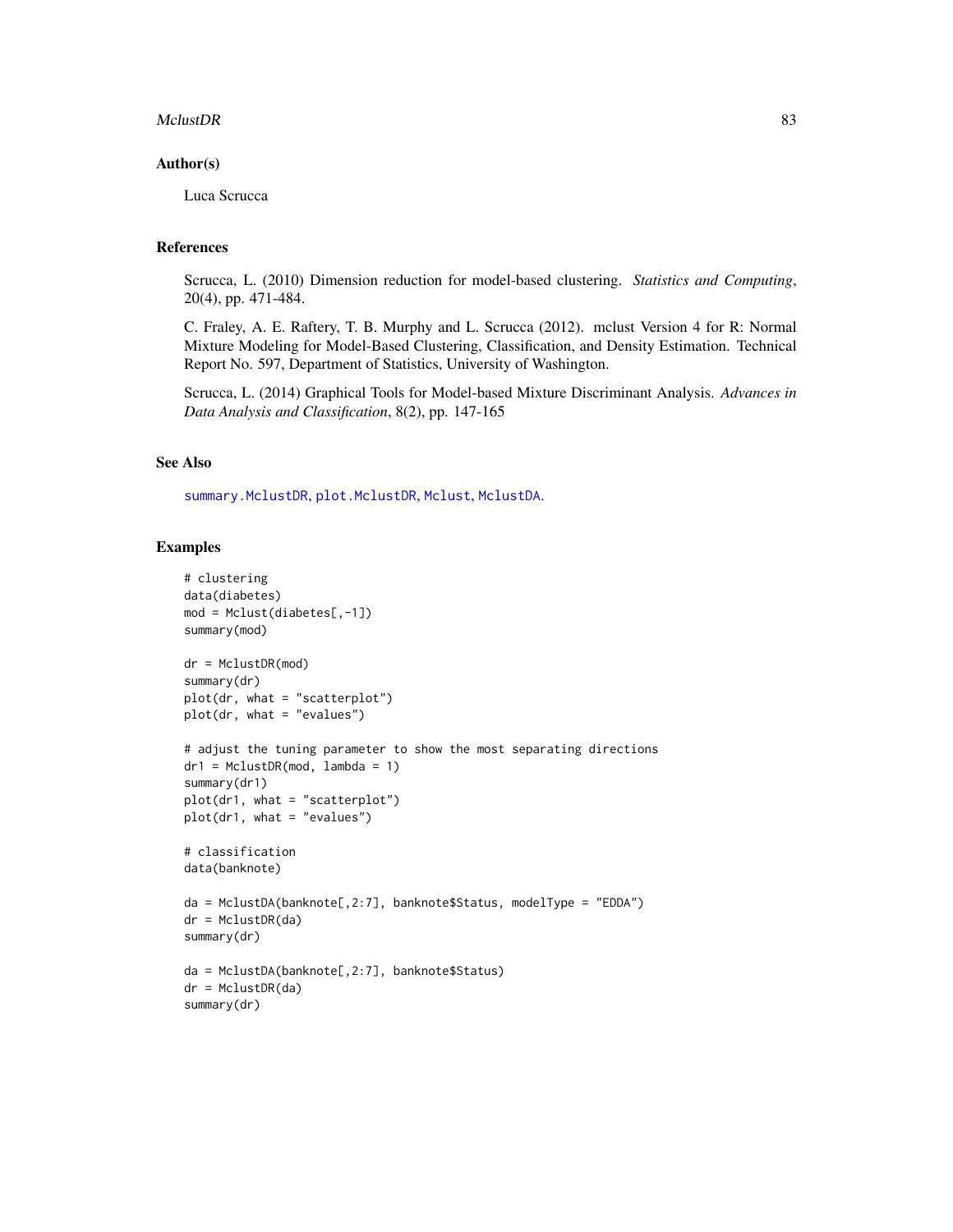<span id="page-83-0"></span>

## Description

ICL (Integrated Complete-data Likelihood) for parameterized Gaussian mixture models fitted by EM algorithm initialized by model-based hierarchical clustering.

## Usage

```
mclustICL(data, G = NULL, modelNames = NULL,
          initialization = list(hcPairs = NULL,
                                subset = NULL,
                                noise = NULL),
          ...)
```

```
## S3 method for class 'mclustICL'
summary(object, G, modelNames, ...)
```

| data       | A numeric vector, matrix, or data frame of observations. Categorical variables<br>are not allowed. If a matrix or data frame, rows correspond to observations and<br>columns correspond to variables.                                                                                                                                                                                                                              |  |  |  |
|------------|------------------------------------------------------------------------------------------------------------------------------------------------------------------------------------------------------------------------------------------------------------------------------------------------------------------------------------------------------------------------------------------------------------------------------------|--|--|--|
| G          | An integer vector specifying the numbers of mixture components (clusters) for<br>which the criteria should be calculated. The default is $G = 1:9$ .                                                                                                                                                                                                                                                                               |  |  |  |
| modelNames | A vector of character strings indicating the models to be fitted in the EM phase of<br>clustering. The help file for mclustModelNames describes the available models.<br>The default is:                                                                                                                                                                                                                                           |  |  |  |
|            | $c("E", "V")$ for univariate data                                                                                                                                                                                                                                                                                                                                                                                                  |  |  |  |
|            | mclust.options("emModelNames") for multivariate data $(n > d)$                                                                                                                                                                                                                                                                                                                                                                     |  |  |  |
|            | c("EII", "VII", "EEI", "EVI", "VEI", "VVI") the spherical and diago-<br>nal models for multivariate data $(n \le d)$                                                                                                                                                                                                                                                                                                               |  |  |  |
|            | initialization A list containing zero or more of the following components:                                                                                                                                                                                                                                                                                                                                                         |  |  |  |
|            | hcPairs A matrix of merge pairs for hierarchical clustering such as produced<br>by function hc. For multivariate data, the default is to compute a hierar-<br>chical clustering tree by applying function hc with modelName $=$ "VVV" to<br>the data or a subset as indicated by the subset argument. The hierarchical<br>clustering results are to start EM. For univariate data, the default is to use<br>quantiles to start EM. |  |  |  |
|            | subset A logical or numeric vector specifying a subset of the data to be used<br>in the initial hierarchical clustering phase.                                                                                                                                                                                                                                                                                                     |  |  |  |
| .          | Futher arguments used in the call to Mclust. See also mclustBIC.                                                                                                                                                                                                                                                                                                                                                                   |  |  |  |
| object     | An integer vector specifying the numbers of mixture components (clusters) for<br>which the criteria should be calculated. The default is $G = 1:9$ .                                                                                                                                                                                                                                                                               |  |  |  |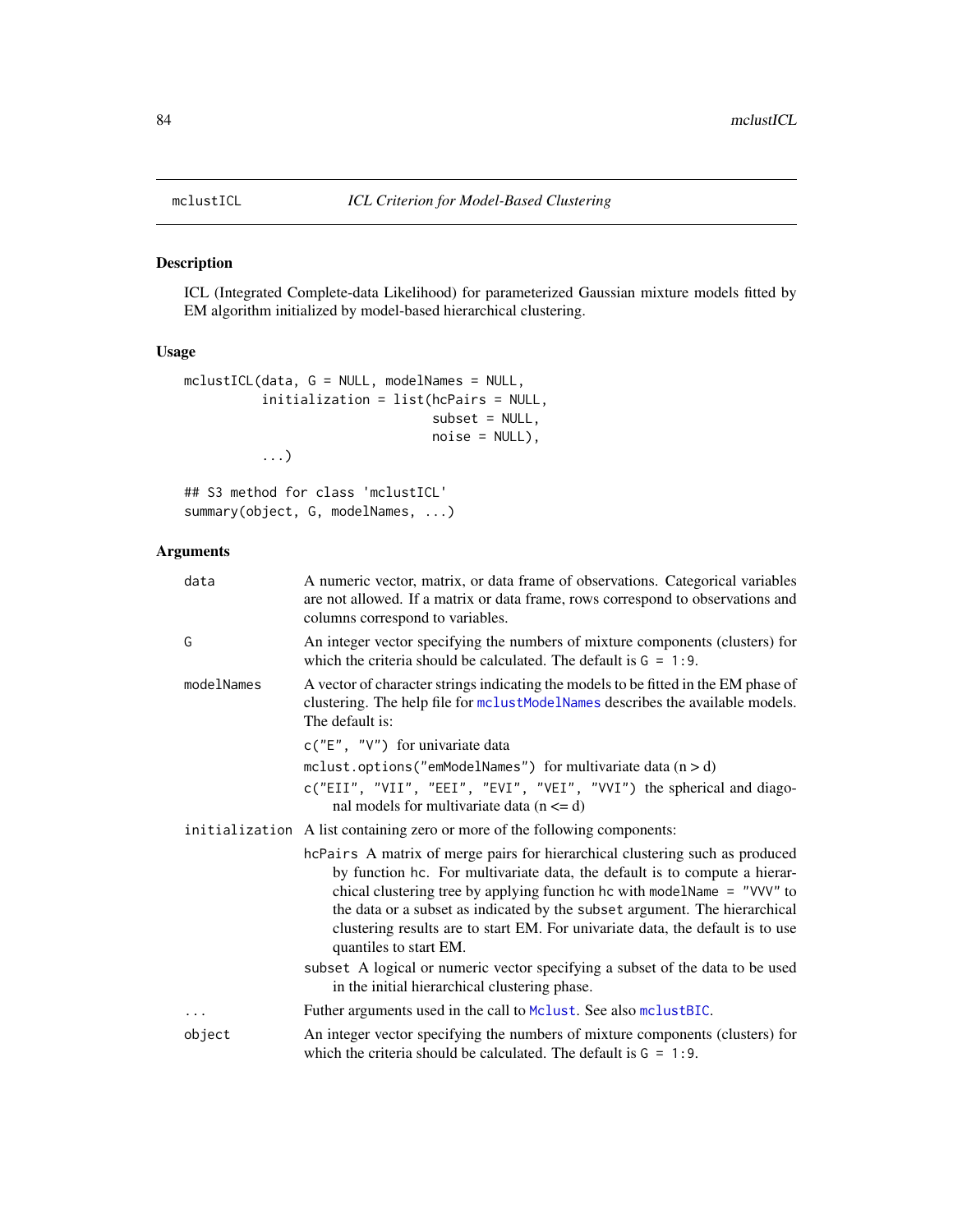#### mclustModel 85

## Value

Returns an object of class 'mclustICL' containing the the ICL criterion for the specified mixture models and numbers of clusters.

The corresponding print method shows the matrix of values and the top models according to the ICL criterion. The summary method shows only the top models.

## References

Biernacki, C., Celeux, G., Govaert, G. (2000). Assessing a mixture model for clustering with the integrated completed likelihood. *IEEE Trans. Pattern Analysis and Machine Intelligence*, 22 (7), 719-725.

C. Fraley, A. E. Raftery, T. B. Murphy and L. Scrucca (2012). mclust Version 4 for R: Normal Mixture Modeling for Model-Based Clustering, Classification, and Density Estimation. Technical Report No. 597, Department of Statistics, University of Washington.

## See Also

[plot.mclustICL](#page-119-0), [Mclust](#page-60-0), [mclustBIC](#page-70-0), [mclustBootstrapLRT](#page-74-0), [bic](#page-7-0), [icl](#page-53-0)

## Examples

```
data(faithful)
faithful.ICL <- mclustICL(faithful)
faithful.ICL
summary(faithful.ICL)
plot(faithful.ICL)
## Not run:
# compare with
faithful.BIC = mclustBIC(faithful)
faithful.BIC
plot(faithful.BIC)
```
## End(Not run)

<span id="page-84-0"></span>mclustModel *Best model based on BIC*

#### Description

Determines the best model from clustering via mclustBIC for a given set of model parameterizations and numbers of components.

#### Usage

```
mclustModel(data, BICvalues, G, modelNames, ...)
```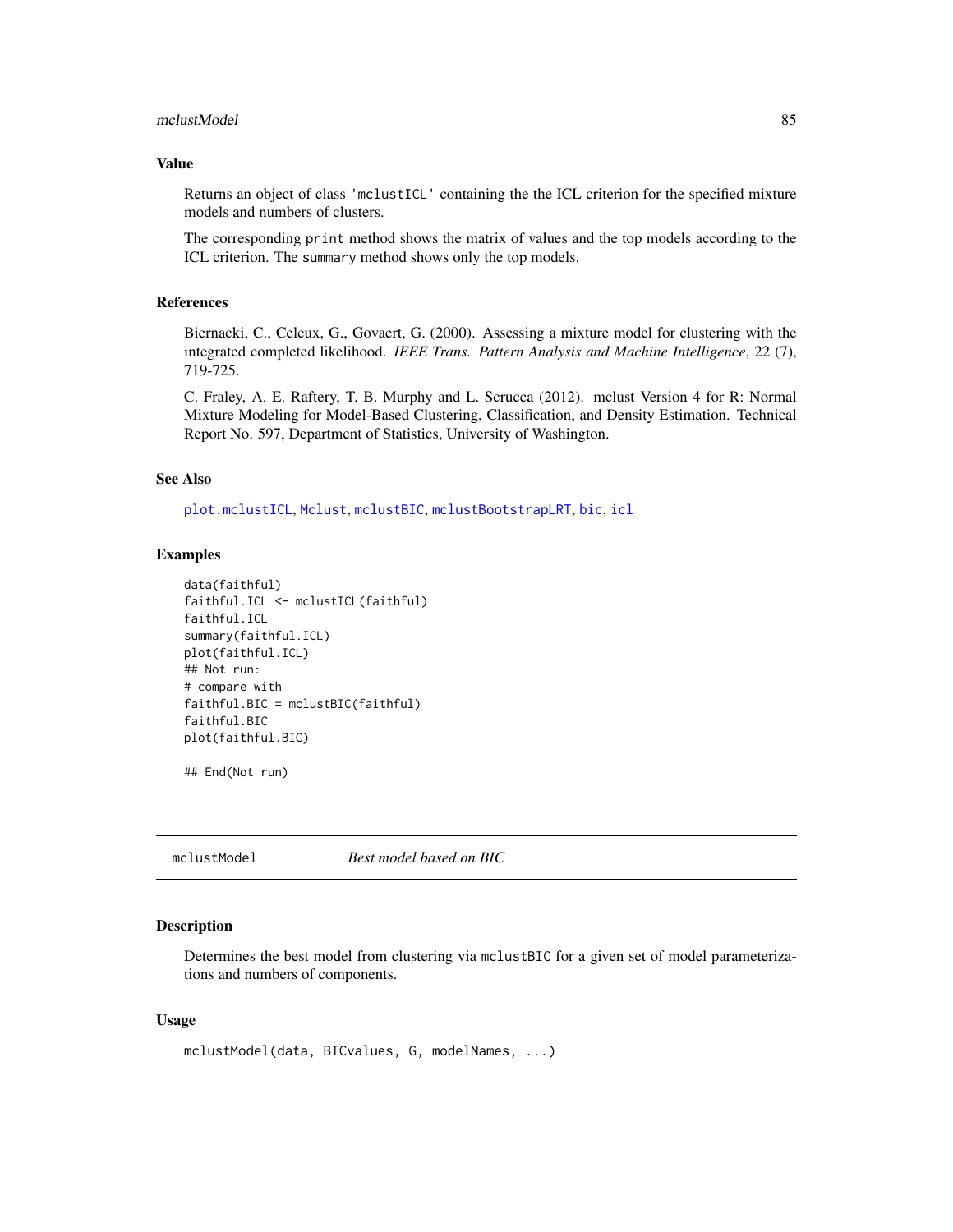# Arguments

| data       | The matrix or vector of observations used to generate 'object'.                                                                                                                                                                                                                                                              |  |  |
|------------|------------------------------------------------------------------------------------------------------------------------------------------------------------------------------------------------------------------------------------------------------------------------------------------------------------------------------|--|--|
| BICvalues  | An 'mclustBIC' object, which is the result of applying mclustBIC to data.                                                                                                                                                                                                                                                    |  |  |
| G          | A vector of integers giving the numbers of mixture components (clusters) from<br>which the best model according to BIC will be selected (as . character (G) must<br>be a subset of the row names of BIC values). The default is to select the best<br>model for all numbers of mixture components used to obtain BIC values. |  |  |
| modelNames | A vector of integers giving the model parameterizations from which the best<br>model according to BIC will be selected (as. character (model) must be a sub-<br>set of the column names of BIC values). The default is to select the best model<br>for parameterizations used to obtain BIC values.                          |  |  |
|            | Not used. For generic/method consistency.                                                                                                                                                                                                                                                                                    |  |  |

# Value

A list giving the optimal (according to BIC) parameters, conditional probabilities z, and loglikelihood, together with the associated classification and its uncertainty.

The details of the output components are as follows:

| modelName  | A character string indicating the model. The help file for mclustModelNames<br>describes the available models.                                                               |  |  |  |  |
|------------|------------------------------------------------------------------------------------------------------------------------------------------------------------------------------|--|--|--|--|
| n          | The number of observations in the data.                                                                                                                                      |  |  |  |  |
| d          | The dimension of the data.                                                                                                                                                   |  |  |  |  |
| G          | The number of components in the Gaussian mixture model corresponding to the<br>optimal BIC.                                                                                  |  |  |  |  |
| bic        | The optimal BIC value.                                                                                                                                                       |  |  |  |  |
| loglik     | The log-likelihood corresponding to the optimal BIC.                                                                                                                         |  |  |  |  |
| parameters | A list with the following components:                                                                                                                                        |  |  |  |  |
|            | pro A vector whose kth component is the mixing proportion for the kth compo-<br>nent of the mixture model. If missing, equal proportions are assumed.                        |  |  |  |  |
|            | mean The mean for each component. If there is more than one component,<br>this is a matrix whose kth column is the mean of the kth component of the<br>mixture model.        |  |  |  |  |
|            | variance A list of variance parameters for the model. The components of this<br>list depend on the model specification. See the help file for mclustVariance<br>for details. |  |  |  |  |
|            | Vinv The estimate of the reciprocal hypervolume of the data region used in the<br>computation when the input indicates the addition of a noise component to<br>the model.    |  |  |  |  |
| z          | A matrix whose $[i, k]$ th entry is the probability that observation i in the test data<br>belongs to the kth class.                                                         |  |  |  |  |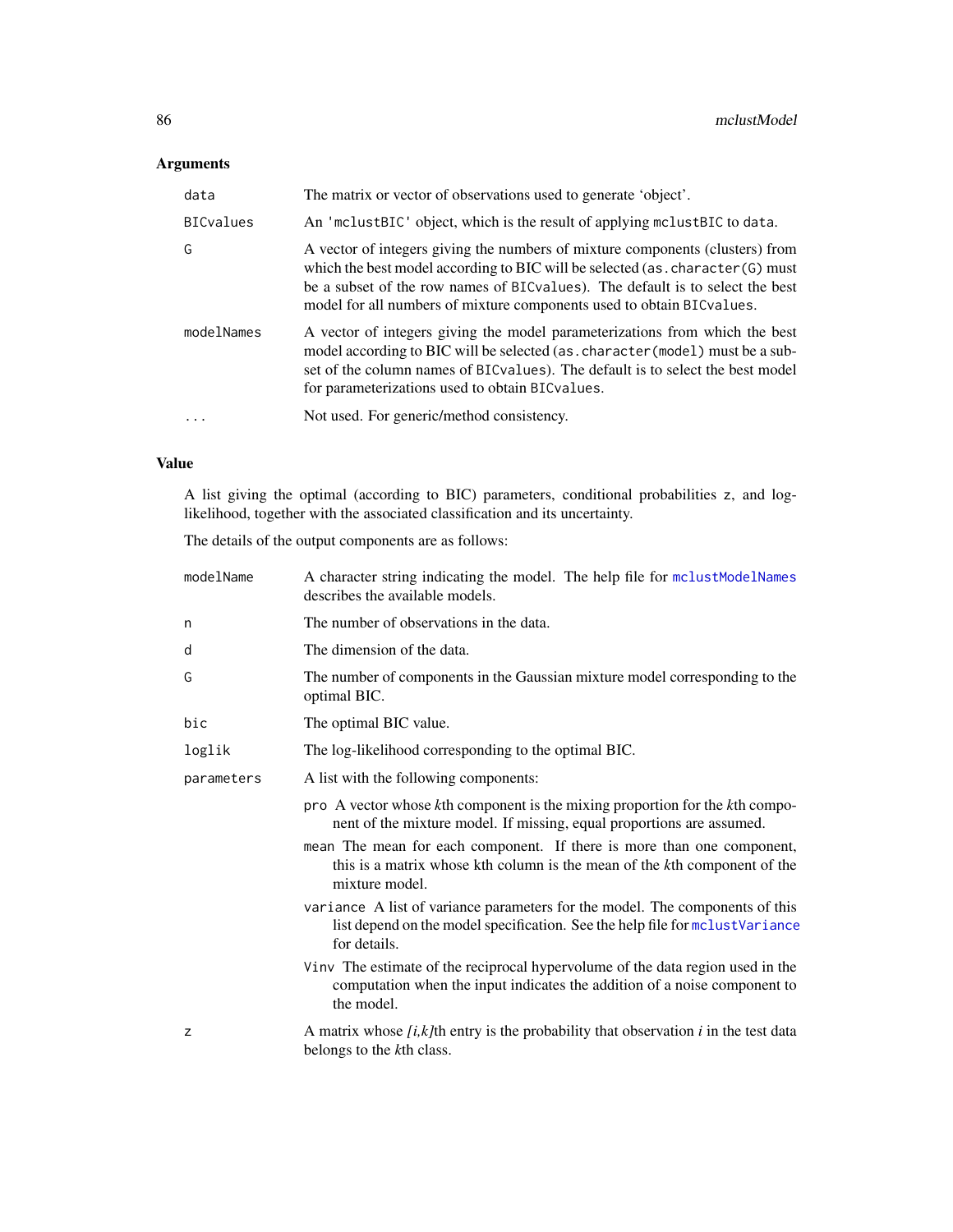## mclustModelNames 87

## References

C. Fraley and A. E. Raftery (2002). Model-based clustering, discriminant analysis, and density estimation. *Journal of the American Statistical Association 97:611-631*.

C. Fraley, A. E. Raftery, T. B. Murphy and L. Scrucca (2012). mclust Version 4 for R: Normal Mixture Modeling for Model-Based Clustering, Classification, and Density Estimation. Technical Report No. 597, Department of Statistics, University of Washington.

## See Also

[mclustBIC](#page-70-0)

## Examples

```
irisBIC <- mclustBIC(iris[,-5])
mclustModel(iris[,-5], irisBIC)
mclustModel(iris[,-5], irisBIC, G = 1:6, modelNames = c("VII", "VVI", "VVV"))
```
<span id="page-86-0"></span>mclustModelNames *MCLUST Model Names*

## Description

Description of model names used in the *MCLUST* package.

#### Usage

```
mclustModelNames(model)
```
#### Arguments

model A string specifying the model.

#### Details

The following models are available in package mclust:

| univariate mixture   |     |                                                   |
|----------------------|-----|---------------------------------------------------|
| "F"                  |     | equal variance (one-dimensional)                  |
| "V"                  |     | variable variance (one-dimensional)               |
| multivariate mixture |     |                                                   |
| $"$ FTT $"$          | $=$ | spherical, equal volume                           |
| "VIT"                | $=$ | spherical, unequal volume                         |
| $"$ FFT $"$          | $=$ | diagonal, equal volume and shape                  |
| "VFT"                | $=$ | diagonal, varying volume, equal shape             |
| "FVT"                | $=$ | diagonal, equal volume, varying shape             |
| "VVT"                | $=$ | diagonal, varying volume and shape                |
| $"$ FFF $"$          | $=$ | ellipsoidal, equal volume, shape, and orientation |
|                      |     |                                                   |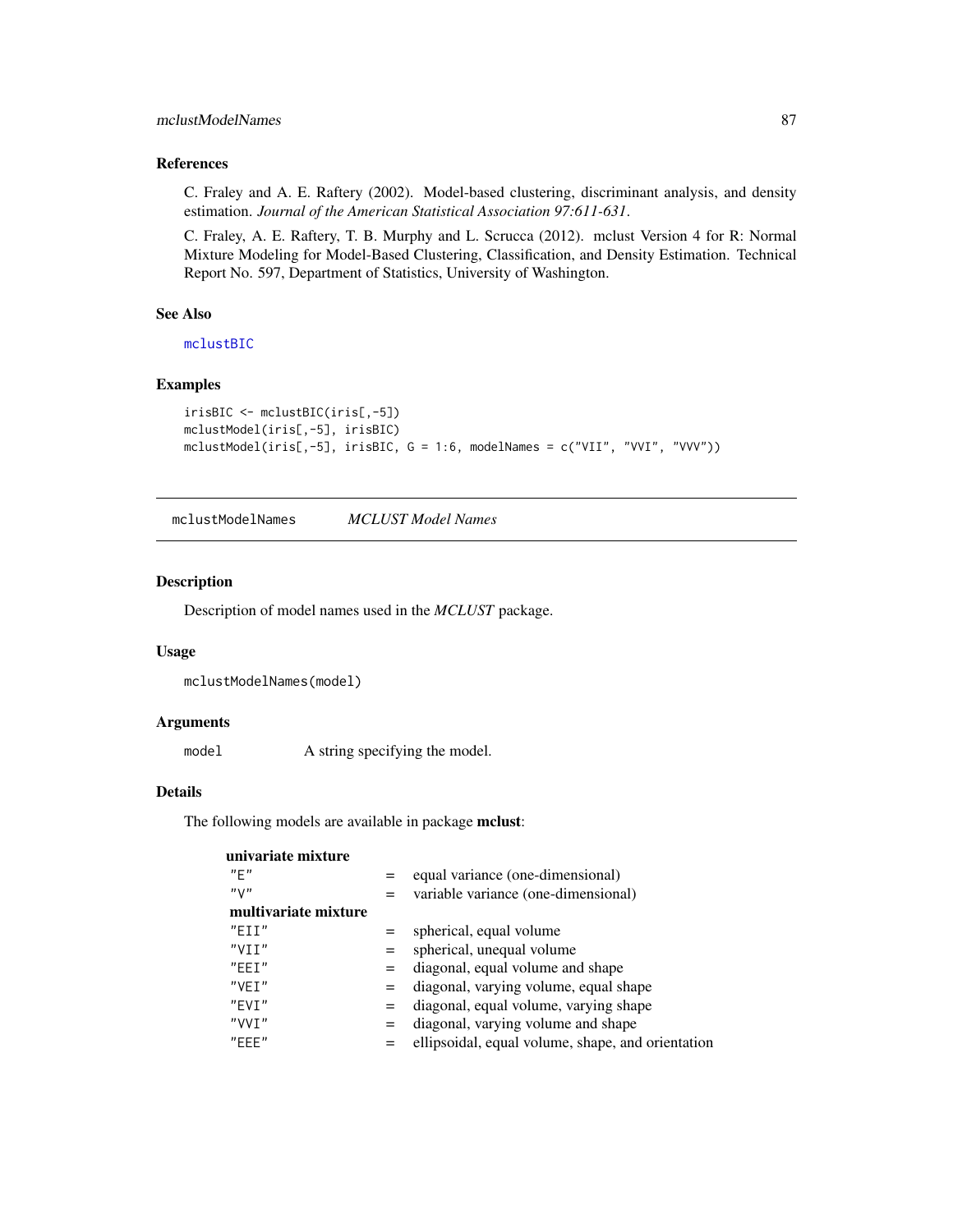| $"$ FVF $"$      |     | ellipsoidal, equal volume and orientation $(*)$     |
|------------------|-----|-----------------------------------------------------|
| "VFF"            |     | ellipsoidal, equal shape and orientation $(*)$      |
| "VVF"            |     | ellipsoidal, equal orientation $(*)$                |
| $"$ FFV"         | $=$ | ellipsoidal, equal volume and equal shape           |
| "VFV"            | $=$ | ellipsoidal, equal shape                            |
| "FVV"            | $=$ | ellipsoidal, equal volume (*)                       |
| "VVV"            | $=$ | ellipsoidal, varying volume, shape, and orientation |
| single component |     |                                                     |
| "X"              | $=$ | univariate normal                                   |
| "XII"            | $=$ | spherical multivariate normal                       |
| $"$ XXT $"$      |     | diagonal multivariate normal                        |
| $"$ $XXX"$       |     | ellipsoidal multivariate normal                     |

(\*) new models in **mclust** version  $>= 5.0.0$ .

#### Value

Returns a list with the following components:

| model | a character string indicating the model (as in input).        |
|-------|---------------------------------------------------------------|
| type  | the description of the indicated model (see Details section). |

## References

C. Fraley and A. E. Raftery (2002). Model-based clustering, discriminant analysis, and density estimation. *Journal of the American Statistical Association 97:611-631*.

C. Fraley, A. E. Raftery, T. B. Murphy and L. Scrucca (2012). mclust Version 4 for R: Normal Mixture Modeling for Model-Based Clustering, Classification, and Density Estimation. Technical Report No. 597, Department of Statistics, University of Washington.

## See Also

[Mclust](#page-60-0), [mclustBIC](#page-70-0)

## Examples

```
mclustModelNames("E")
mclustModelNames("EEE")
mclustModelNames("VVV")
mclustModelNames("XXI")
```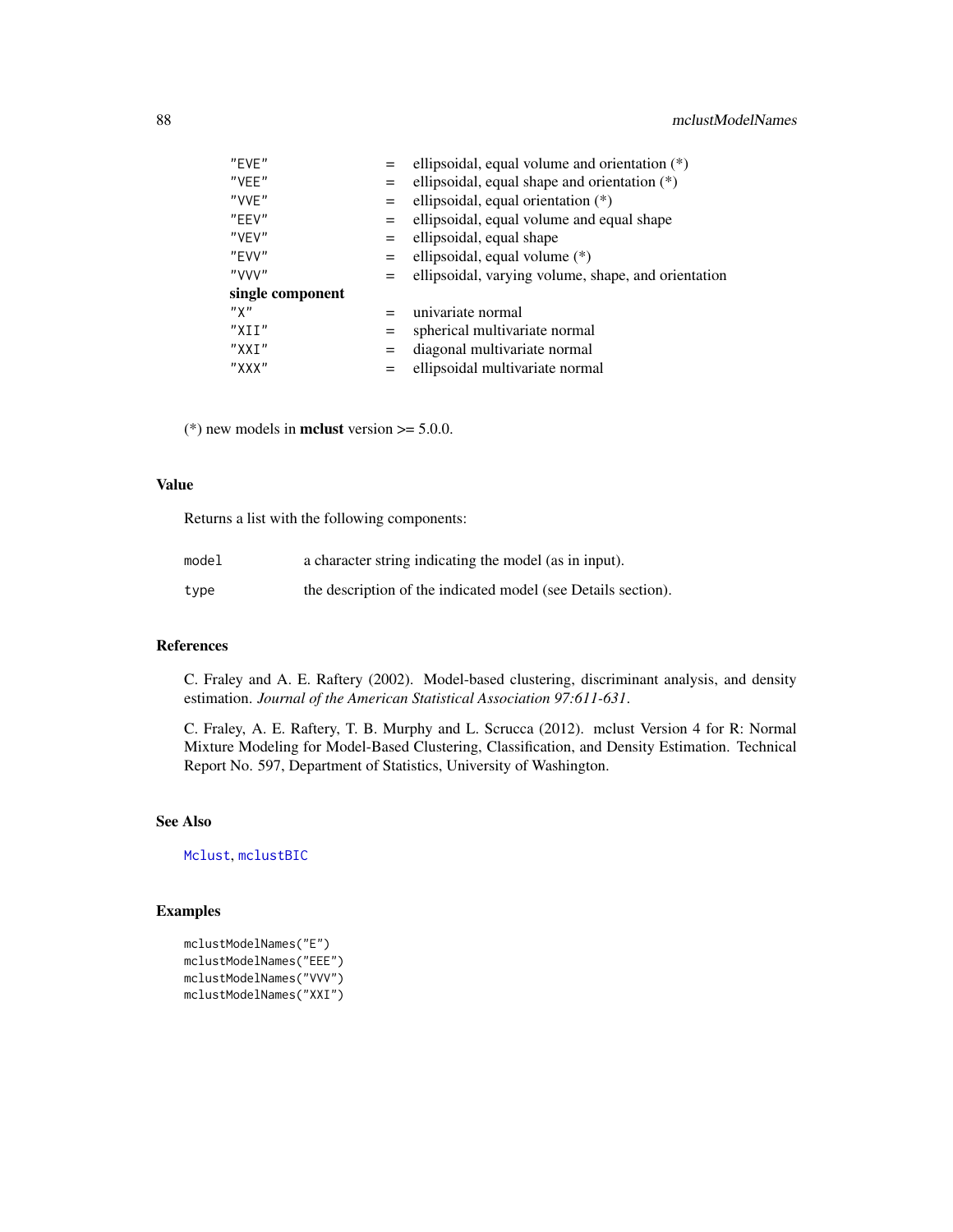<span id="page-88-0"></span>

### Description

Specification of variance parameters for the various types of Gaussian mixture models.

#### Usage

mclustVariance(modelName, d = NULL, G = 2)

#### Arguments

| modelName | A character string specifying the model.                             |
|-----------|----------------------------------------------------------------------|
| d.        | A integer specifying the dimension of the data.                      |
|           | An integer specifying the number of components in the mixture model. |

#### Details

The variance component in the parameters list from the output to e.g. me or mstep or input to e.g. estep may contain one or more of the following arguments, depending on the model:

modelName A character string indicating the model.

- d The dimension of the data.
- G The number of components in the mixture model.
- sigmasq for the one-dimensional models ("E", "V") and spherical models ("EII", "VII"). This is either a vector whose *k*th component is the variance for the *k*th component in the mixture model ("V" and "VII"), or a scalar giving the common variance for all components in the mixture model ("E" and "EII").
- Sigma For the equal variance models "EII", "EEI", and "EEE". A *d* by *d* matrix giving the common covariance for all components of the mixture model.
- cholSigma For the equal variance model "EEE". A *d* by *d* upper triangular matrix giving the Cholesky factor of the common covariance for all components of the mixture model.
- sigma For all multidimensional mixture models. A *d* by *d* by *G* matrix array whose [,,k]th entry is the covariance matrix for the *k*th component of the mixture model.
- cholsigma For the unconstrained covariance mixture model "VVV". A *d* by *d* by *G* matrix array whose  $[,$ , k]th entry is the upper triangular Cholesky factor of the covariance matrix for the *k*th component of the mixture model.
- scale For diagonal models "EEI", "EVI", "VEI", "VVI" and constant-shape models "EEV" and "VEV". Either a *G*-vector giving the scale of the covariance (the *d*th root of its determinant) for each component in the mixture model, or a single numeric value if the scale is the same for each component.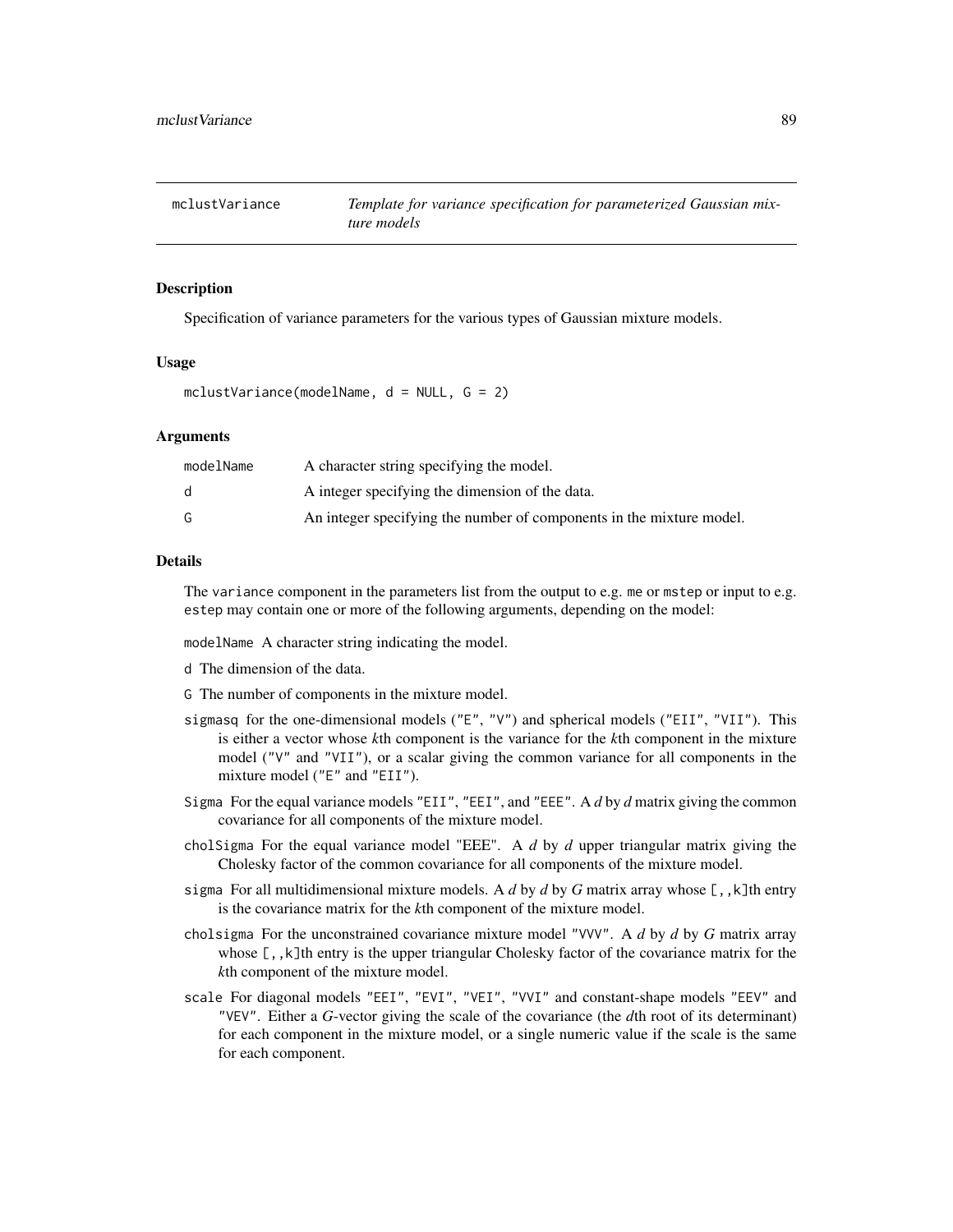- shape For diagonal models "EEI", "EVI", "VEI", "VVI" and constant-shape models "EEV" and "VEV". Either a *G* by *d* matrix in which the *k*th column is the shape of the covariance matrix (normalized to have determinant 1) for the *k*th component, or a *d*-vector giving a common shape for all components.
- orientation For the constant-shape models "EEV" and "VEV". Either a *d* by *d* by *G* array whose [,, k]th entry is the orthonomal matrix whose columns are the eigenvectors of the covariance matrix of the *k*th component, or a *d* by *d* orthonormal matrix if the mixture components have a common orientation. The orientation component is not needed in spherical and diagonal models, since the principal components are parallel to the coordinate axes so that the orientation matrix is the identity.

In all cases, the value -1 is used as a placeholder for unknown nonzero entries.

#### References

C. Fraley and A. E. Raftery (2002). Model-based clustering, discriminant analysis, and density estimation. *Journal of the American Statistical Association 97:611:631*.

C. Fraley, A. E. Raftery, T. B. Murphy and L. Scrucca (2012). mclust Version 4 for R: Normal Mixture Modeling for Model-Based Clustering, Classification, and Density Estimation. Technical Report No. 597, Department of Statistics, University of Washington.

<span id="page-89-0"></span>me *EM algorithm starting with M-step for parameterized MVN mixture models.*

#### Description

Implements the EM algorithm for MVN mixture models parameterized by eignevalue decomposition, starting with the maximization step.

## Usage

```
me(modelName, data, z, prior = NULL, control = emControl(),
   Vinv = NULL, warn = NULL, ...)
```

| modelName | A character string indicating the model. The help file for mclustModelNames<br>describes the available models.                                                                                        |
|-----------|-------------------------------------------------------------------------------------------------------------------------------------------------------------------------------------------------------|
| data      | A numeric vector, matrix, or data frame of observations. Categorical variables<br>are not allowed. If a matrix or data frame, rows correspond to observations and<br>columns correspond to variables. |
| z         | A matrix whose [i, k] then try is an initial estimate of the conditional probability<br>of the ith observation belonging to the kth component of the mixture.                                         |
| prior     | Specification of a conjugate prior on the means and variances. See the help file<br>for priorControl for further information. The default assumes no prior.                                           |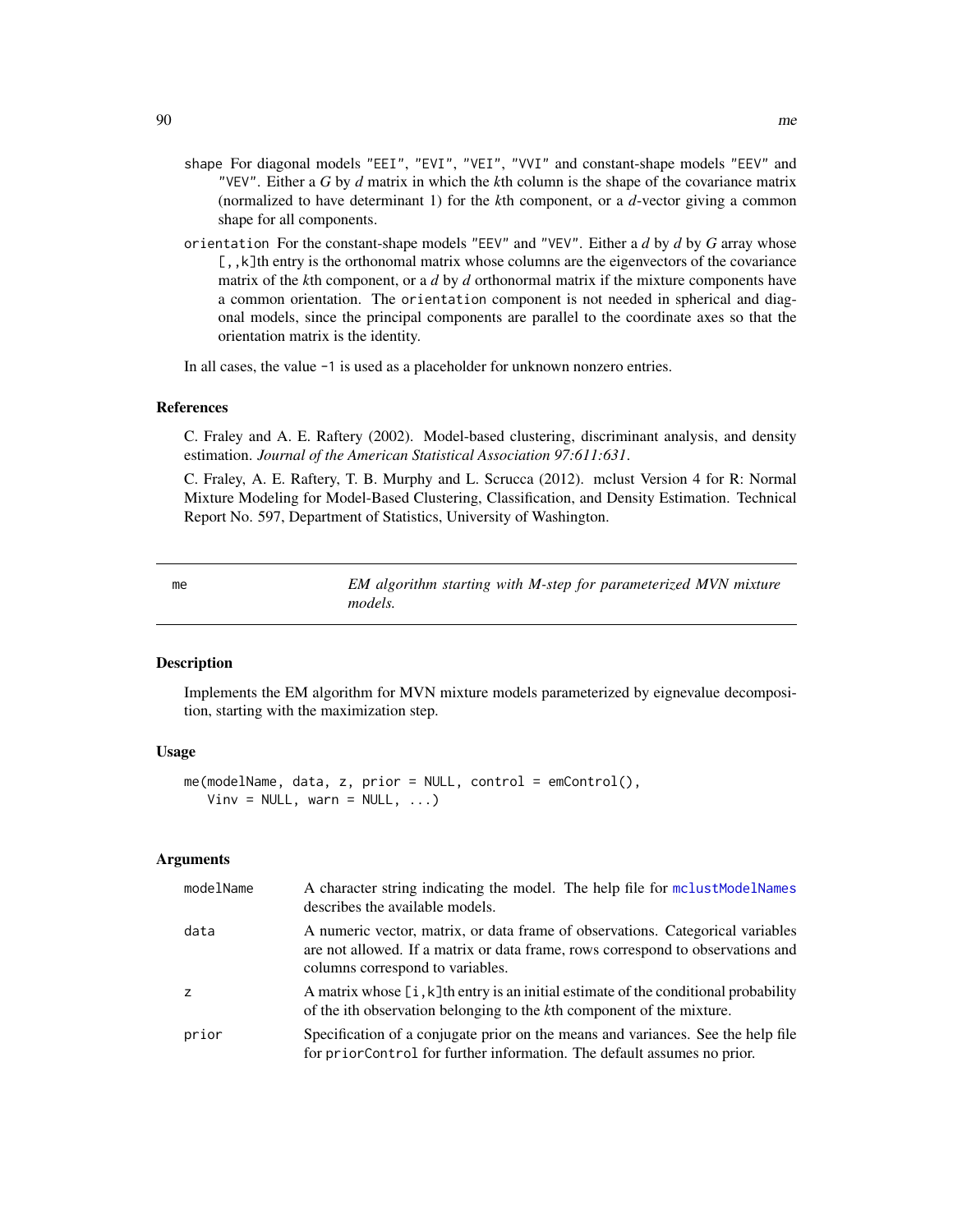| control | A list of control parameters for EM. The defaults are set by the call emControl().                                                                                                                                                                                                                                                                              |
|---------|-----------------------------------------------------------------------------------------------------------------------------------------------------------------------------------------------------------------------------------------------------------------------------------------------------------------------------------------------------------------|
| Vinv    | If the model is to include a noise term, Vinv is an estimate of the reciprocal<br>hypervolume of the data region. If set to a negative value or $\theta$ , the model will<br>include a noise term with the reciprocal hypervolume estimated by the function<br>hypvol. The default is not to assume a noise term in the model through the<br>setting Vinv=NULL. |
| warn    | A logical value indicating whether or not certain warnings (usually related to<br>singularity) should be issued when the estimation fails. The default is set in<br>mclust.options("warn").                                                                                                                                                                     |
|         | Catches unused arguments in indirect or list calls via do. call.                                                                                                                                                                                                                                                                                                |

# Value

A list including the following components:

| modelName   | A character string identifying the model (same as the input argument).                                                                                                                                                                              |
|-------------|-----------------------------------------------------------------------------------------------------------------------------------------------------------------------------------------------------------------------------------------------------|
| n           | The number of observations in the data.                                                                                                                                                                                                             |
| d           | The dimension of the data.                                                                                                                                                                                                                          |
| G           | The number of mixture components.                                                                                                                                                                                                                   |
| z           | A matrix whose $[i, k]$ th entry is the conditional probability of the <i>i</i> th observa-<br>tion belonging to the kth component of the mixture.                                                                                                  |
| parameters  | pro A vector whose kth component is the mixing proportion for the kth compo-<br>nent of the mixture model. If the model includes a Poisson term for noise,<br>there should be one more mixing proportion than the number of Gaussian<br>components. |
|             | mean The mean for each component. If there is more than one component,<br>this is a matrix whose kth column is the mean of the kth component of the<br>mixture model.                                                                               |
|             | variance A list of variance parameters for the model. The components of this<br>list depend on the model specification. See the help file for mclustVariance<br>for details.                                                                        |
|             | Vinv The estimate of the reciprocal hypervolume of the data region used in the<br>computation when the input indicates the addition of a noise component to<br>the model.                                                                           |
| loglik      | The log likelihood for the data in the mixture model.                                                                                                                                                                                               |
| control     | The list of control parameters for EM used.                                                                                                                                                                                                         |
| prior       | The specification of a conjugate prior on the means and variances used, NULL if<br>no prior is used.                                                                                                                                                |
| Attributes: | "info" Information on the iteration.<br>"WARNING" An appropriate warning if problems are encountered in the compu-<br>tations.                                                                                                                      |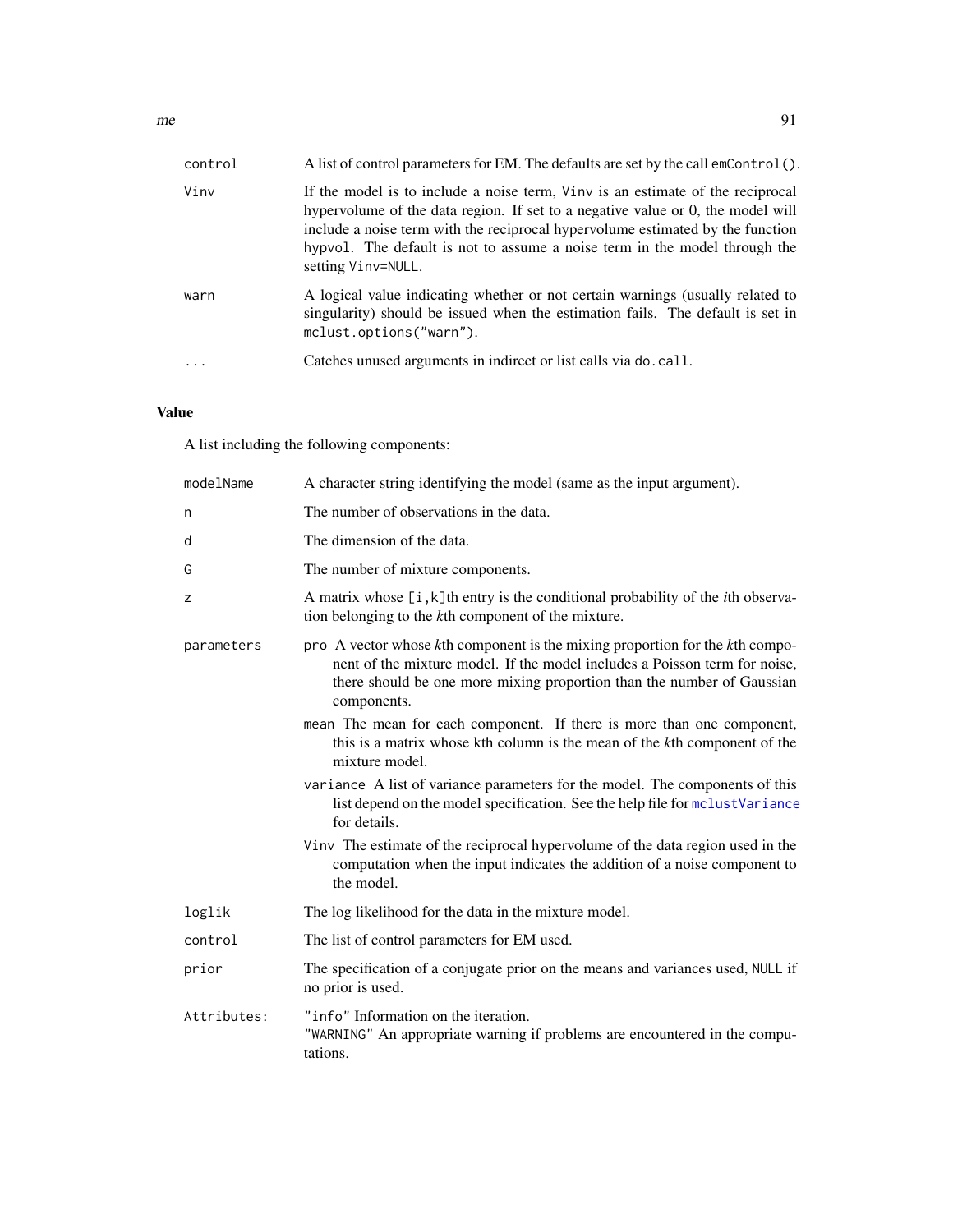#### References

C. Fraley and A. E. Raftery (2002). Model-based clustering, discriminant analysis, and density estimation. *Journal of the American Statistical Association 97:611-631*.

C. Fraley and A. E. Raftery (2005). Bayesian regularization for normal mixture estimation and model-based clustering. Technical Report, Department of Statistics, University of Washington.

C. Fraley and A. E. Raftery (2007). Bayesian regularization for normal mixture estimation and model-based clustering. *Journal of Classification 24:155-181*.

C. Fraley, A. E. Raftery, T. B. Murphy and L. Scrucca (2012). mclust Version 4 for R: Normal Mixture Modeling for Model-Based Clustering, Classification, and Density Estimation. Technical Report No. 597, Department of Statistics, University of Washington.

#### See Also

[meE](#page-93-0),..., [meVVV](#page-93-1), [em](#page-35-0), [mstep](#page-95-0), [estep](#page-43-0), [priorControl](#page-126-0), [mclustModelNames](#page-86-0), [mclustVariance](#page-88-0), [mclust.options](#page-63-0)

#### Examples

 $me(modelName = "VVV", data = iris[, -5], z = unmap(iris[, 5]))$ 

| me.weighted | EM algorithm with weights starting with M-step for parameterized |
|-------------|------------------------------------------------------------------|
|             | MVN mixture models                                               |

## Description

Implements the EM algorithm for fitting MVN mixture models parameterized by eigenvalue decomposition, when observations have weights, starting with the maximization step.

#### Usage

```
me.weighted(modelName, data, z, weights = NULL, prior = NULL,
            control = emControl(), Vinv = NULL, warn = NULL, ...)
```

| modelName | A character string indicating the model. The help file for mclustModelNames<br>describes the available models.                                                                                        |
|-----------|-------------------------------------------------------------------------------------------------------------------------------------------------------------------------------------------------------|
| data      | A numeric vector, matrix, or data frame of observations. Categorical variables<br>are not allowed. If a matrix or data frame, rows correspond to observations and<br>columns correspond to variables. |
| z         | A matrix whose $[i, k]$ th entry is an initial estimate of the conditional probability<br>of the ith observation belonging to the kth component of the mixture.                                       |
| weights   | A vector of positive weights, where the [i]th entry is the weight for the ith<br>observation. If any of the weights are greater than one, then they are scaled so<br>that the maximum weight is one.  |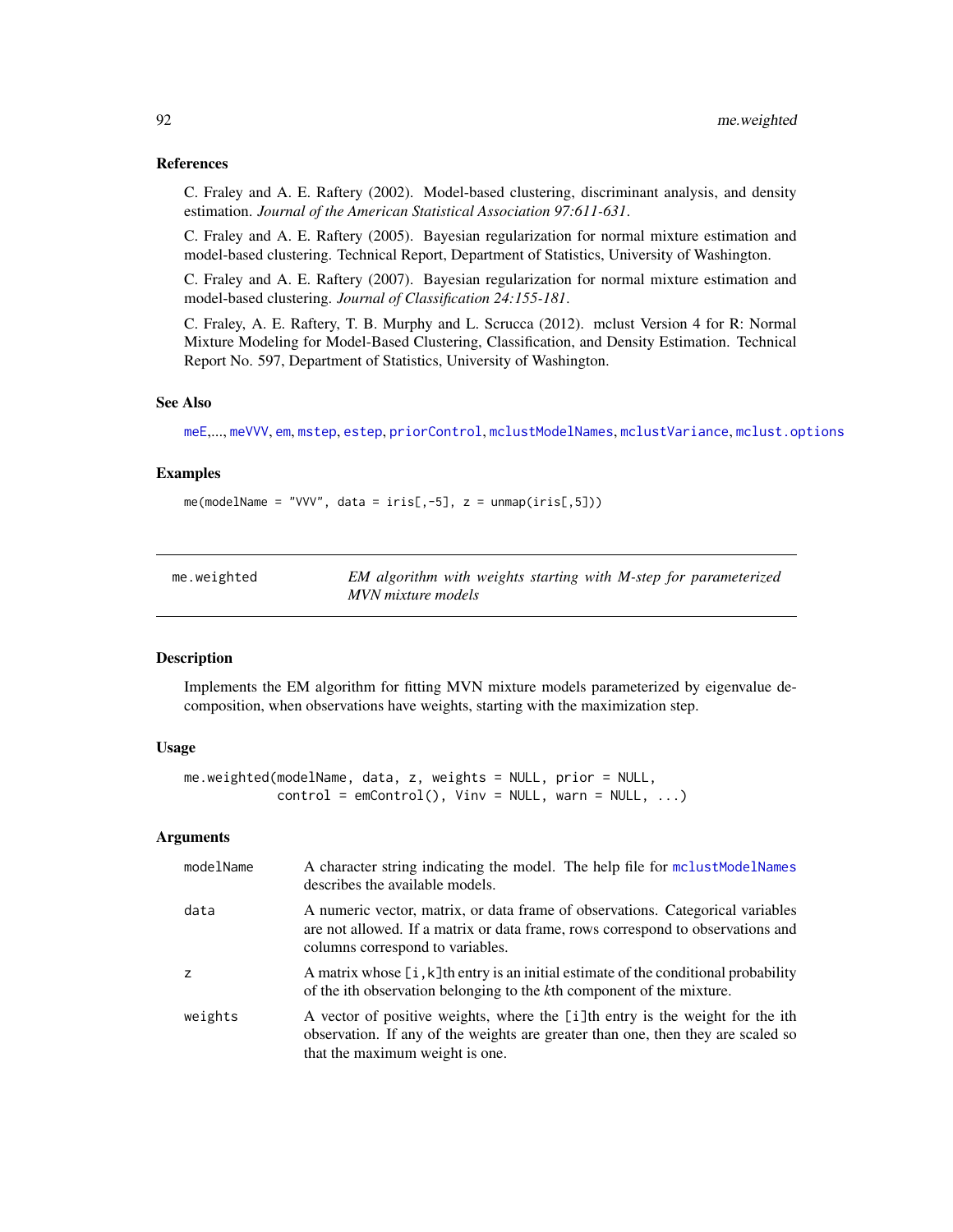## me.weighted 93

| prior   | Specification of a conjugate prior on the means and variances. See the help file<br>for prior Control for further information. The default assumes no prior.                                                                                                                                                                                            |
|---------|---------------------------------------------------------------------------------------------------------------------------------------------------------------------------------------------------------------------------------------------------------------------------------------------------------------------------------------------------------|
| control | A list of control parameters for EM. The defaults are set by the call emControl.                                                                                                                                                                                                                                                                        |
| Vinv    | If the model is to include a noise term, Vinv is an estimate of the reciprocal<br>hypervolume of the data region. If set to a negative value or 0, the model will<br>include a noise term with the reciprocal hypervolume estimated by the function<br>hypvol. The default is not to assume a noise term in the model through the<br>setting Vinv=NULL. |
| warn    | A logical value indicating whether or not certain warnings (usually related to<br>singularity) should be issued when the estimation fails. The default is set by<br>warn using mclust.options.                                                                                                                                                          |
| .       | Catches unused arguments in indirect or list calls via do. call.                                                                                                                                                                                                                                                                                        |

## Value

A list including the following components:

| modelName   | A character string identifying the model (same as the input argument).                                                                                                                                                                              |
|-------------|-----------------------------------------------------------------------------------------------------------------------------------------------------------------------------------------------------------------------------------------------------|
| z           | A matrix whose $[i, k]$ th entry is the conditional probability of the <i>i</i> th observa-<br>tion belonging to the kth component of the mixture.                                                                                                  |
| parameters  | pro A vector whose kth component is the mixing proportion for the kth compo-<br>nent of the mixture model. If the model includes a Poisson term for noise,<br>there should be one more mixing proportion than the number of Gaussian<br>components. |
|             | mean The mean for each component. If there is more than one component,<br>this is a matrix whose kth column is the mean of the kth component of the<br>mixture model.                                                                               |
|             | variance A list of variance parameters for the model. The components of this<br>list depend on the model specification. See the help file for mclust Variance<br>for details.                                                                       |
|             | Vinv The estimate of the reciprocal hypervolume of the data region used in the<br>computation when the input indicates the addition of a noise component to<br>the model.                                                                           |
| loglik      | The log likelihood for the data in the mixture model.                                                                                                                                                                                               |
| Attributes: | "info" Information on the iteration.<br>"WARNING" An appropriate warning if problems are encountered in the compu-<br>tations.                                                                                                                      |

## References

C. Fraley and A. E. Raftery (2002). Model-based clustering, discriminant analysis, and density estimation. *Journal of the American Statistical Association 97:611-631*.

C. Fraley and A. E. Raftery (2005). Bayesian regularization for normal mixture estimation and model-based clustering. Technical Report, Department of Statistics, University of Washington.

C. Fraley and A. E. Raftery (2007). Bayesian regularization for normal mixture estimation and model-based clustering. *Journal of Classification 24:155-181*.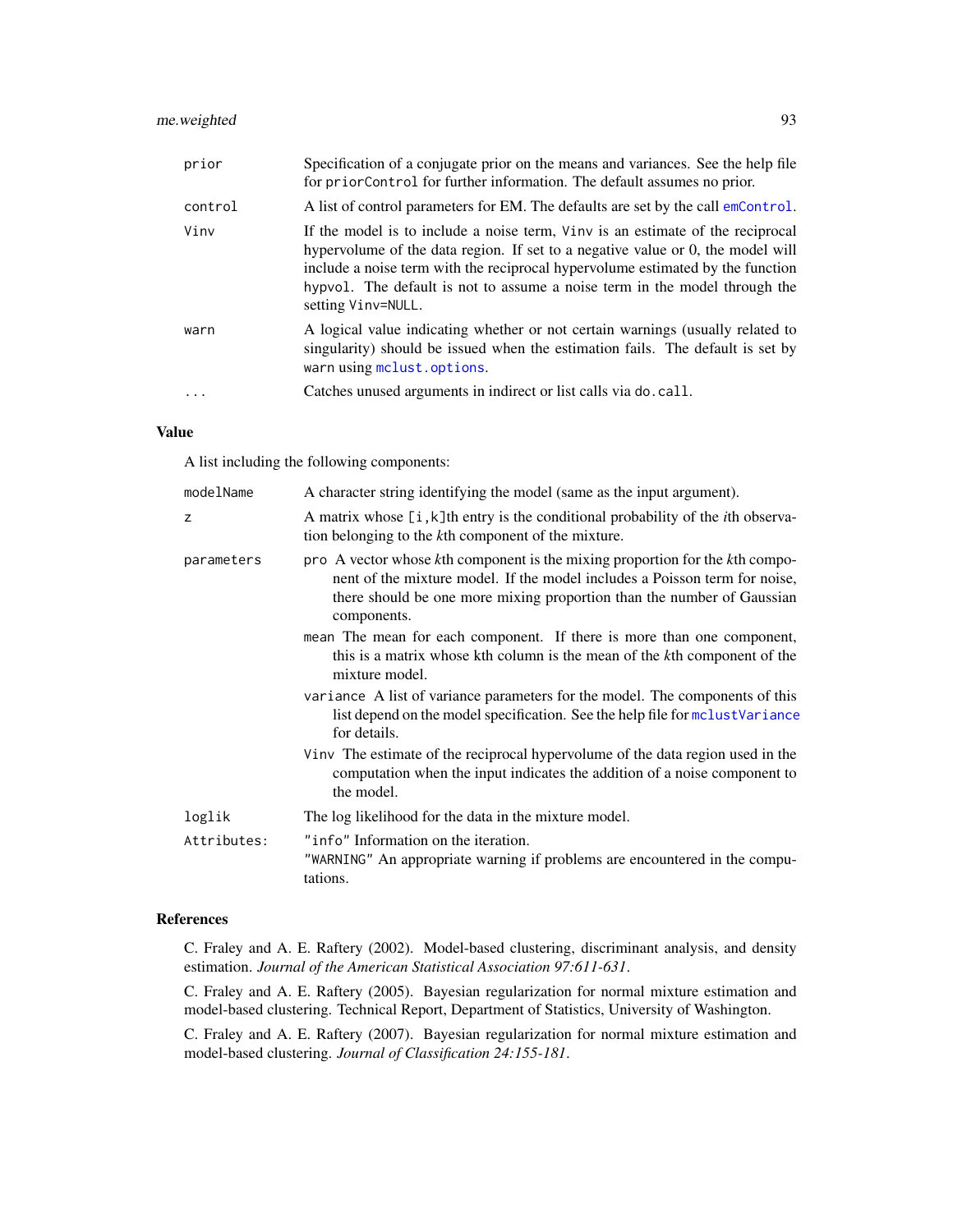#### Author(s)

Thomas Brendan Murphy

#### See Also

[me](#page-89-0), [meE](#page-93-0),..., [meVVV](#page-93-1), [em](#page-35-0), [mstep](#page-95-0), [estep](#page-43-0), [priorControl](#page-126-0), [mclustModelNames](#page-86-0), [mclustVariance](#page-88-0), [mclust.options](#page-63-0)

#### Examples

```
w <- rep(1,150)
w[1] < -0me.weighted(modelName = "VVV", data = iris[,-5], z = unmap(iris[,5]),weights=w)
```
<span id="page-93-0"></span>

| __ | I<br>۰. |  |
|----|---------|--|
|    |         |  |

EM algorithm starting with M-step for a parameterized Gaussian mix*ture model.*

#### <span id="page-93-1"></span>Description

Implements the EM algorithm for a parameterized Gaussian mixture model, starting with the maximization step.

#### Usage

```
meE(data, z, prior=NULL, control=emControl(), Vinv=NULL, warn=NULL, ...)
meV(data, z, prior=NULL, control=emControl(), Vinv=NULL, warn=NULL, ...)
meX(data, prior = NULL, warn = NULL, ...)meEII(data, z, prior=NULL, control=emControl(), Vinv=NULL, warn=NULL, ...)
meVII(data, z, prior=NULL, control=emControl(), Vinv=NULL, warn=NULL, ...)
meEEI(data, z, prior=NULL, control=emControl(), Vinv=NULL, warn=NULL, ...)
meVEI(data, z, prior=NULL, control=emControl(), Vinv=NULL, warn=NULL, ...)
meEVI(data, z, prior=NULL, control=emControl(), Vinv=NULL, warn=NULL, ...)
meVVI(data, z, prior=NULL, control=emControl(), Vinv=NULL, warn=NULL, ...)
meEEE(data, z, prior=NULL, control=emControl(), Vinv=NULL, warn=NULL, ...)
meEVE(data, z, prior=NULL, control=emControl(), Vinv=NULL, warn=NULL, ...)
meVEE(data, z, prior=NULL, control=emControl(), Vinv=NULL, warn=NULL, ...)
meVVE(data, z, prior=NULL, control=emControl(), Vinv=NULL, warn=NULL, ...)
meEEV(data, z, prior=NULL, control=emControl(), Vinv=NULL, warn=NULL, ...)
meVEV(data, z, prior=NULL, control=emControl(), Vinv=NULL, warn=NULL, ...)
meEVV(data, z, prior=NULL, control=emControl(), Vinv=NULL, warn=NULL, ...)
meVVV(data, z, prior=NULL, control=emControl(), Vinv=NULL, warn=NULL, ...)
meXII(data, prior = NULL, warn = NULL, ...)meXXI(data, prior = NULL, warn = NULL, ...)meXXX(data, prior = NULL, warn = NULL, ...)
```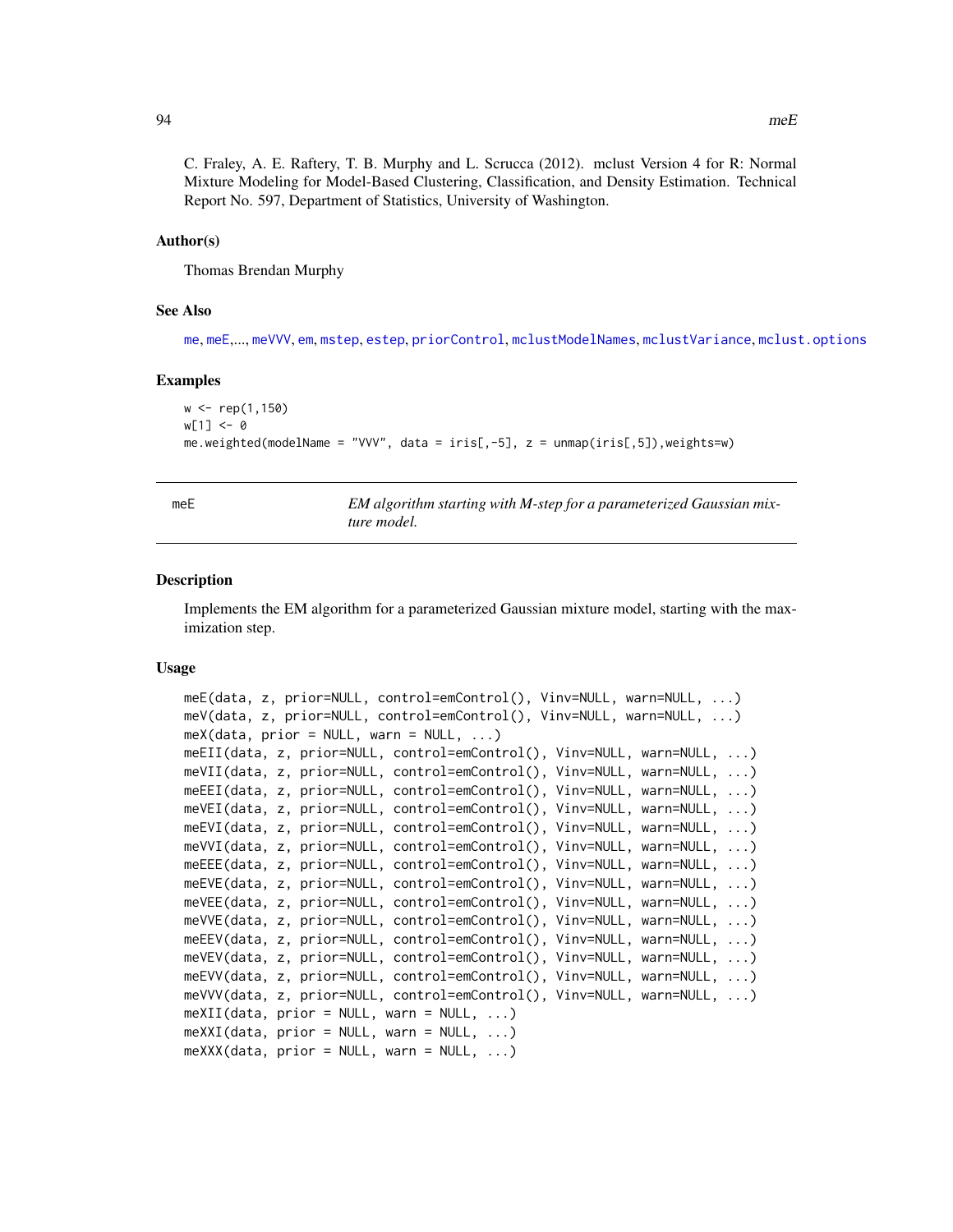#### $m \in \mathbb{R}$  95

# Arguments

| data      | A numeric vector, matrix, or data frame of observations. Categorical variables<br>are not allowed. If a matrix or data frame, rows correspond to observations and<br>columns correspond to variables.                                                                                                                                                                       |
|-----------|-----------------------------------------------------------------------------------------------------------------------------------------------------------------------------------------------------------------------------------------------------------------------------------------------------------------------------------------------------------------------------|
| z         | A matrix whose [i, k]th entry is the conditional probability of the ith observa-<br>tion belonging to the kth component of the mixture.                                                                                                                                                                                                                                     |
| prior     | Specification of a conjugate prior on the means and variances. The default as-<br>sumes no prior.                                                                                                                                                                                                                                                                           |
| control   | A list of control parameters for EM. The defaults are set by the call emControl().                                                                                                                                                                                                                                                                                          |
| Vinv      | An estimate of the reciprocal hypervolume of the data region, when the model<br>is to include a noise term. Set to a negative value or zero if a noise term is<br>desired, but an estimate is unavailable $-$ in that case function hypvol will be<br>used to obtain the estimate. The default is not to assume a noise term in the<br>model through the setting Vinv=NULL. |
| warn      | A logical value indicating whether or not certain warnings (usually related to<br>singularity) should be issued when the estimation fails. The default is given by<br>mclust.options("warn").                                                                                                                                                                               |
| $\ddotsc$ | Catches unused arguments in indirect or list calls via do. call.                                                                                                                                                                                                                                                                                                            |

# Value

A list including the following components:

| modelName   | A character string identifying the model (same as the input argument).                                                                                                                                                                              |
|-------------|-----------------------------------------------------------------------------------------------------------------------------------------------------------------------------------------------------------------------------------------------------|
| Z           | A matrix whose $[i, k]$ th entry is the conditional probability of the <i>i</i> th observa-<br>tion belonging to the kth component of the mixture.                                                                                                  |
| parameters  | pro A vector whose kth component is the mixing proportion for the kth compo-<br>nent of the mixture model. If the model includes a Poisson term for noise,<br>there should be one more mixing proportion than the number of Gaussian<br>components. |
|             | mean The mean for each component. If there is more than one component,<br>this is a matrix whose kth column is the mean of the kth component of the<br>mixture model.                                                                               |
|             | variance A list of variance parameters for the model. The components of this<br>list depend on the model specification. See the help file for mclustVariance<br>for details.                                                                        |
|             | Vinv The estimate of the reciprocal hypervolume of the data region used in the<br>computation when the input indicates the addition of a noise component to<br>the model.                                                                           |
| loglik      | The log likelihood for the data in the mixture model.                                                                                                                                                                                               |
| Attributes: | "info" Information on the iteration.<br>"WARNING" An appropriate warning if problems are encountered in the compu-<br>tations.                                                                                                                      |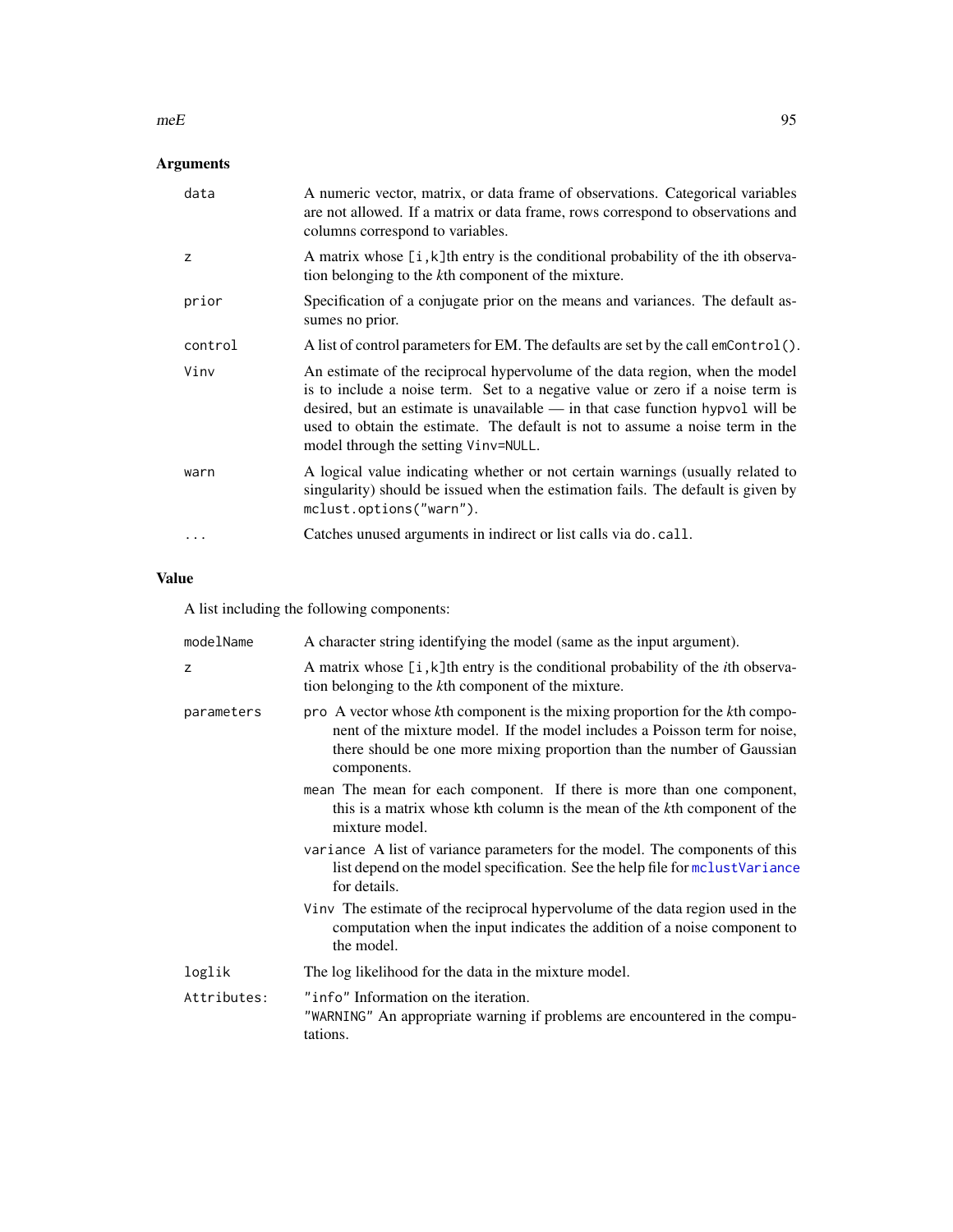C. Fraley and A. E. Raftery (2002a). Model-based clustering, discriminant analysis, and density estimation. *Journal of the American Statistical Association 97:611-631*.

C. Fraley and A. E. Raftery (2005). Bayesian regularization for normal mixture estimation and model-based clustering. Technical Report, Department of Statistics, University of Washington.

C. Fraley and A. E. Raftery (2007). Bayesian regularization for normal mixture estimation and model-based clustering. *Journal of Classification 24:155-181*.

C. Fraley, A. E. Raftery, T. B. Murphy and L. Scrucca (2012). mclust Version 4 for R: Normal Mixture Modeling for Model-Based Clustering, Classification, and Density Estimation. Technical Report No. 597, Department of Statistics, University of Washington.

#### See Also

[em](#page-35-0), [me](#page-89-0), [estep](#page-43-0), [mclust.options](#page-63-0)

#### Examples

 $meVVV(data = iris[, -5], z = unmap(iris[, 5]))$ 

<span id="page-95-0"></span>mstep *M-step for parameterized Gaussian mixture models.*

#### Description

Maximization step in the EM algorithm for parameterized Gaussian mixture models.

#### Usage

```
mstep(modelName, data, z, prior = NULL, warn = NULL, ...)
```

| modelName  | A character string indicating the model. The help file for mclustModelNames<br>describes the available models.                                                                                                                                         |
|------------|--------------------------------------------------------------------------------------------------------------------------------------------------------------------------------------------------------------------------------------------------------|
| data       | A numeric vector, matrix, or data frame of observations. Categorical variables<br>are not allowed. If a matrix or data frame, rows correspond to observations and<br>columns correspond to variables.                                                  |
| z          | A matrix whose [i, k]th entry is the conditional probability of the ith observa-<br>tion belonging to the kth component of the mixture. In analyses involving noise,<br>this should not include the conditional probabilities for the noise component. |
| prior      | Specification of a conjugate prior on the means and variances. The default as-<br>sumes no prior.                                                                                                                                                      |
| warn       | A logical value indicating whether or not certain warnings (usually related to<br>singularity) should be issued when the estimation fails. The default is given by<br>mclust.options("warn").                                                          |
| $\ddots$ . | Catches unused arguments in indirect or list calls via do. call.                                                                                                                                                                                       |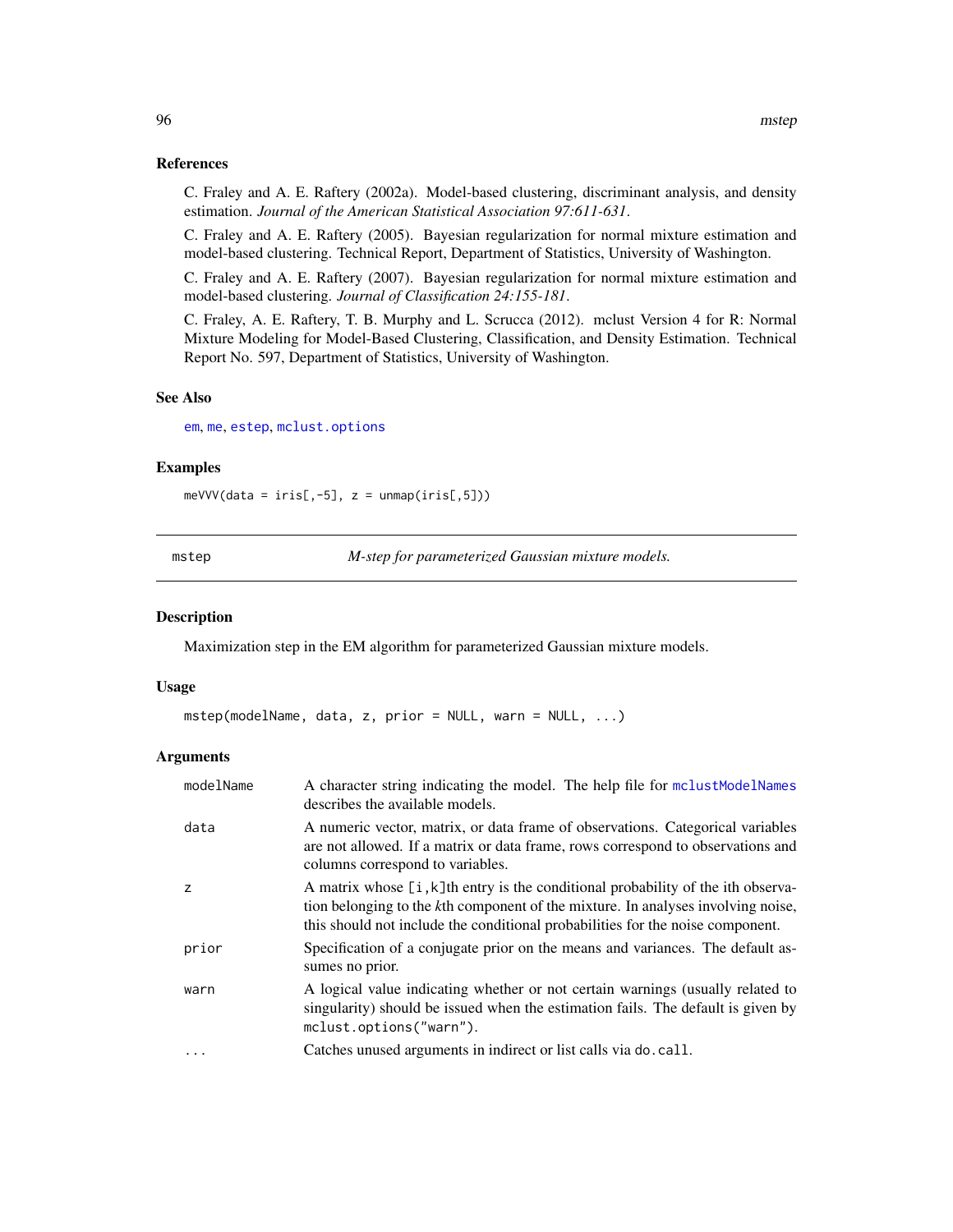#### mstep 37 September 2006 and 2007 September 2007 37 September 2007 37 September 2007 37 September 2007 37 September 2007 37 September 2007 37 September 2007 37 September 2007 37 September 2007 37 September 2007 37 September

## Value

A list including the following components:

| modelName   | A character string identifying the model (same as the input argument).                                                                                                                                                                              |
|-------------|-----------------------------------------------------------------------------------------------------------------------------------------------------------------------------------------------------------------------------------------------------|
| parameters  | pro A vector whose kth component is the mixing proportion for the kth compo-<br>nent of the mixture model. If the model includes a Poisson term for noise,<br>there should be one more mixing proportion than the number of Gaussian<br>components. |
|             | mean The mean for each component. If there is more than one component,<br>this is a matrix whose kth column is the mean of the kth component of the<br>mixture model.                                                                               |
|             | variance A list of variance parameters for the model. The components of this<br>list depend on the model specification. See the help file for mclust Variance<br>for details.                                                                       |
| Attributes: | "info" For those models with iterative M-steps ("VEI" and "VEV"), information<br>on the iteration.<br>"WARNING" An appropriate warning if problems are encountered in the compu-<br>tations.                                                        |

## References

C. Fraley and A. E. Raftery (2002). Model-based clustering, discriminant analysis, and density estimation. *Journal of the American Statistical Association 97:611-631*.

C. Fraley, A. E. Raftery, T. B. Murphy and L. Scrucca (2012). mclust Version 4 for R: Normal Mixture Modeling for Model-Based Clustering, Classification, and Density Estimation. Technical Report No. 597, Department of Statistics, University of Washington.

#### Note

This function computes the M-step only for MVN mixtures, so in analyses involving noise, the conditional probabilities input should exclude those for the noise component.

In contrast to me for the EM algorithm, computations in mstep are carried out unless failure due to overflow would occur. To impose stricter tolerances on a single mstep, use me with the *itmax* component of the control argument set to 1.

#### See Also

[mstepE](#page-97-0), . . . , [mstepVVV](#page-97-1), [emControl](#page-37-0), [me](#page-89-0), [estep](#page-43-0), [mclust.options](#page-63-0).

## Examples

```
mstep(modelName = "VII", data = iris[,-5], z = unmap(iris[,5]))
```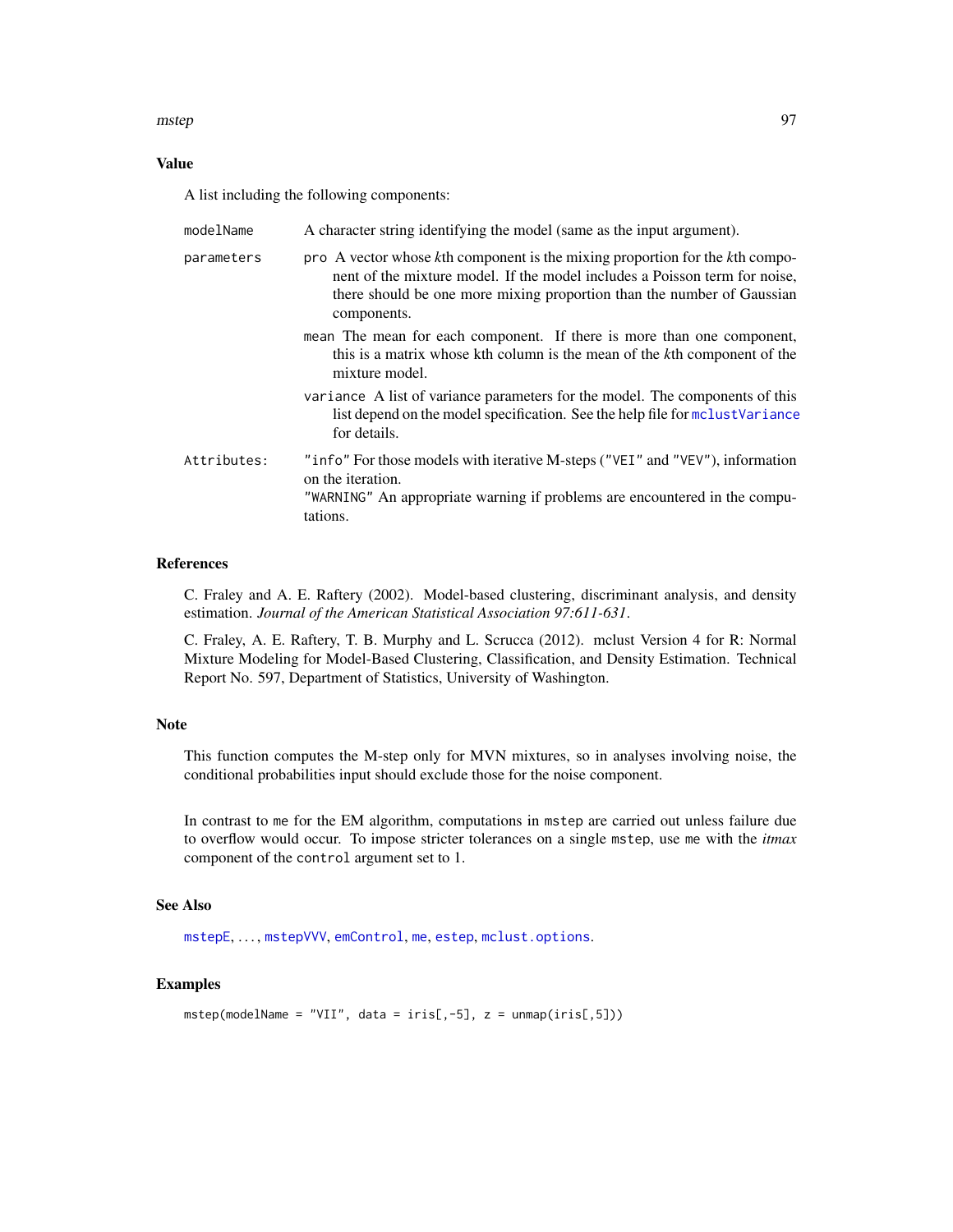#### <span id="page-97-1"></span><span id="page-97-0"></span>**Description**

Maximization step in the EM algorithm for a parameterized Gaussian mixture model.

## Usage

```
mstepE( data, z, prior = NULL, warn = NULL, ...)mstepV( data, z, prior = NULL, warn = NULL, ...)mstepEII( data, z, prior = NULL, warn = NULL, ...)mstepVII( data, z, prior = NULL, warn = NULL, ...)mstepEEI( data, z, prior = NULL, warn = NULL, ...)mstepVEI( data, z, prior = NULL, warn = NULL, control = NULL, ...)
mstepEVI( data, z, prior = NULL, warn = NULL, ...)mstepVVI( data, z, prior = NULL, warn = NULL, ...)mstepEEE (data, z, prior = NULL, warn = NULL, ...)
mstepEEV( data, z, prior = NULL, warn = NULL, ...)mstepVEV( data, z, prior = NULL, warn = NULL, control = NULL, ...)mstepVVV( data, z, prior = NULL, warn = NULL, ...)
mstepEVE( data, z, prior = NULL, warn = NULL, control = NULL, ...)mstepEVV( data, z, prior = NULL, warn = NULL, ...)mstepVEE( data, z, prior = NULL, warn = NULL, control = NULL, ...)mstepVVE( data, z, prior = NULL, warn = NULL, control = NULL, ...)
```

| data       | A numeric vector, matrix, or data frame of observations. Categorical variables<br>are not allowed. If a matrix or data frame, rows correspond to observations and<br>columns correspond to variables.                                                                                                                                                                                                                                                                                                                                                                |
|------------|----------------------------------------------------------------------------------------------------------------------------------------------------------------------------------------------------------------------------------------------------------------------------------------------------------------------------------------------------------------------------------------------------------------------------------------------------------------------------------------------------------------------------------------------------------------------|
| z          | A matrix whose $[i, k]$ th entry is the conditional probability of the ith observa-<br>tion belonging to the kth component of the mixture. In analyses involving noise,<br>this should not include the conditional probabilities for the noise component.                                                                                                                                                                                                                                                                                                            |
| prior      | Specification of a conjugate prior on the means and variances. The default as-<br>sumes no prior.                                                                                                                                                                                                                                                                                                                                                                                                                                                                    |
| warn       | A logical value indicating whether or not certain warnings (usually related to<br>singularity) should be issued when the estimation fails. The default is given by<br>mclust.options("warn").                                                                                                                                                                                                                                                                                                                                                                        |
| control    | Values controlling termination for models "VEI" and "VEV" that have an it-<br>erative M-step. This should be a list with components named itmax and tol.<br>These components can be of length 1 or 2; in the latter case, mstep will use<br>the second value, under the assumption that the first applies to an outer iteration<br>(as in the function me). The default uses the default values from the function<br>emControl, which sets no limit on the number of iterations, and a relative toler-<br>ance of sqrt(.Machine\$double.eps) on successive iterates. |
| $\ddots$ . | Catches unused arguments in indirect or list calls via do. call.                                                                                                                                                                                                                                                                                                                                                                                                                                                                                                     |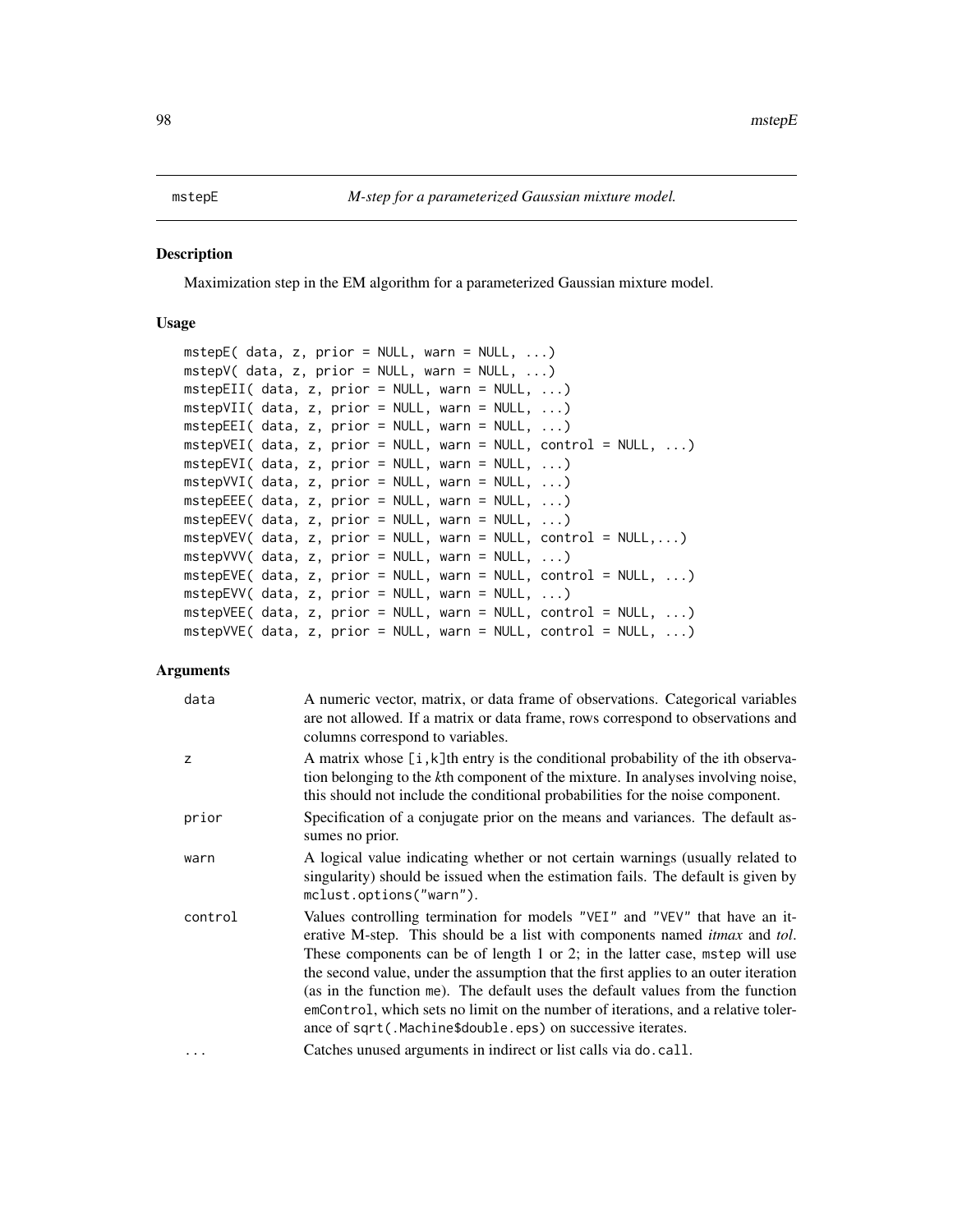#### $mstepE$  99

## Value

A list including the following components:

| modelName   | A character string identifying the model (same as the input argument).                                                                                                                                                                              |
|-------------|-----------------------------------------------------------------------------------------------------------------------------------------------------------------------------------------------------------------------------------------------------|
| parameters  | pro A vector whose kth component is the mixing proportion for the kth compo-<br>nent of the mixture model. If the model includes a Poisson term for noise,<br>there should be one more mixing proportion than the number of Gaussian<br>components. |
|             | mean The mean for each component. If there is more than one component,<br>this is a matrix whose kth column is the mean of the kth component of the<br>mixture model.                                                                               |
|             | variance A list of variance parameters for the model. The components of this<br>list depend on the model specification. See the help file for mclustVariance<br>for details.                                                                        |
| Attributes: | "info" For those models with iterative M-steps ("VEI" and "VEV"), information<br>on the iteration.<br>"WARNING" An appropriate warning if problems are encountered in the compu-<br>tations.                                                        |

## References

C. Fraley and A. E. Raftery (2002). Model-based clustering, discriminant analysis, and density estimation. *Journal of the American Statistical Association 97:611-631*.

C. Fraley, A. E. Raftery, T. B. Murphy and L. Scrucca (2012). mclust Version 4 for R: Normal Mixture Modeling for Model-Based Clustering, Classification, and Density Estimation. Technical Report No. 597, Department of Statistics, University of Washington.

#### Note

This function computes the M-step only for MVN mixtures, so in analyses involving noise, the conditional probabilities input should exclude those for the noise component.

In contrast to me for the EM algorithm, computations in mstep are carried out unless failure due to overflow would occur. To impose stricter tolerances on a single mstep, use me with the *itmax* component of the control argument set to 1.

#### See Also

[mstep](#page-95-0), [me](#page-89-0), [estep](#page-43-0), [mclustVariance](#page-88-0), [priorControl](#page-126-0), [emControl](#page-37-0).

## Examples

 $mstepVII(data = iris[, -5], z = unmap(iris[, 5])$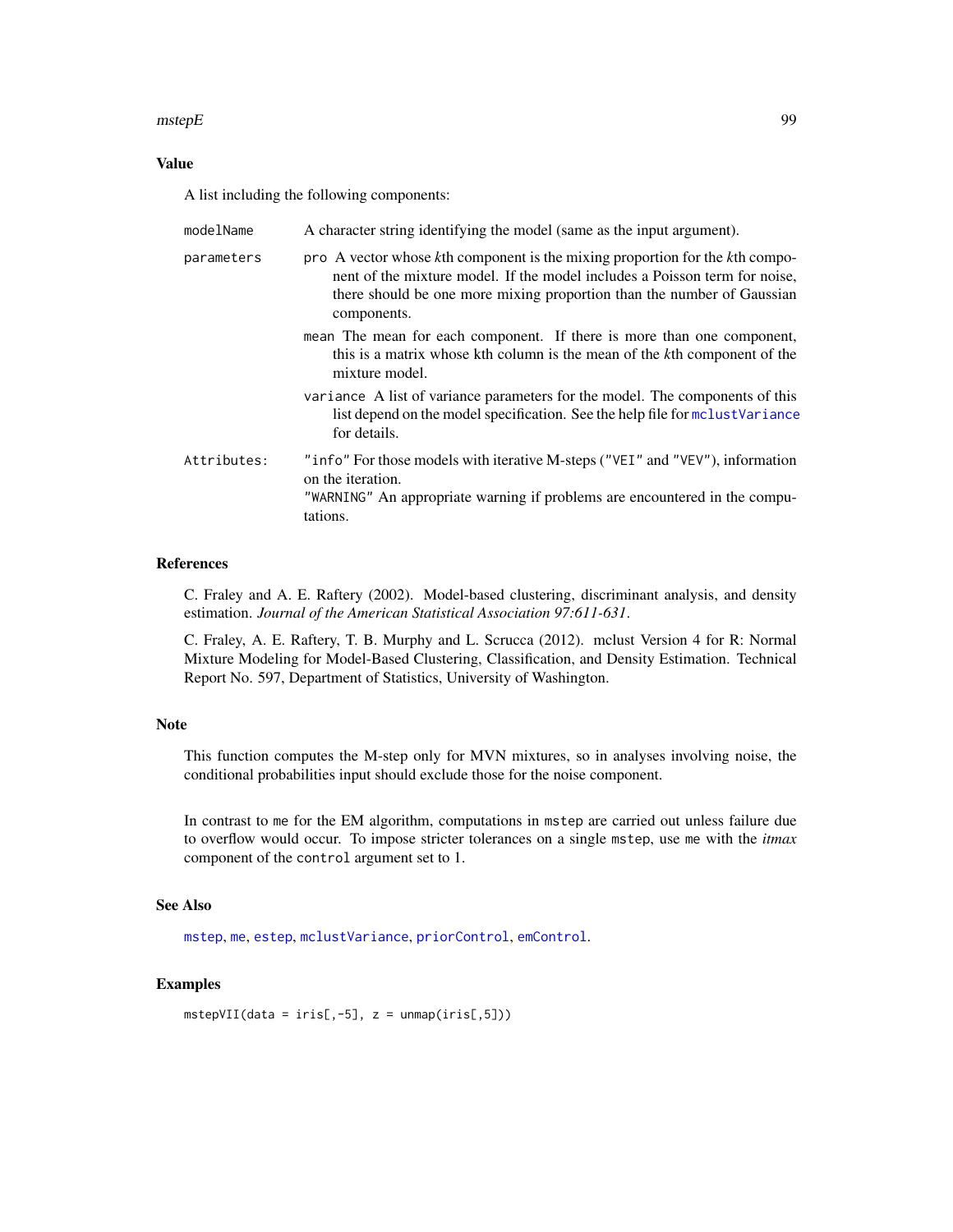# <span id="page-99-0"></span>Description

Computes the mean, covariance, and log-likelihood from fitting a single Gaussian to given data (univariate or multivariate normal).

# Usage

```
mvn( modelName, data, prior = NULL, warn = NULL, ...)
```
## Arguments

| modelName | A character string representing a model name. This can be either "Spherical",<br>"Diagonal", or "Ellipsoidal" or else                                                                                 |
|-----------|-------------------------------------------------------------------------------------------------------------------------------------------------------------------------------------------------------|
|           | "X" for one-dimensional data.<br>"XII" for a spherical Gaussian,                                                                                                                                      |
|           | "XXI" for a diagonal Gaussian                                                                                                                                                                         |
|           | "XXX" for a general ellipsoidal Gaussian                                                                                                                                                              |
| data      | A numeric vector, matrix, or data frame of observations. Categorical variables<br>are not allowed. If a matrix or data frame, rows correspond to observations and<br>columns correspond to variables. |
| prior     | Specification of a conjugate prior on the means and variances. The default as-<br>sumes no prior.                                                                                                     |
| warn      | A logical value indicating whether or not a warning should be issued whenever a<br>singularity is encountered. The default is given by mclust.options ("warn").                                       |
|           | Catches unused arguments in indirect or list calls via do. call.                                                                                                                                      |

## Value

A list including the following components:

| modelName   | A character string identifying the model (same as the input argument).                                                                                                        |
|-------------|-------------------------------------------------------------------------------------------------------------------------------------------------------------------------------|
| parameters  | mean The mean for each component. If there is more than one component,<br>this is a matrix whose kth column is the mean of the kth component of the<br>mixture model.         |
|             | variance A list of variance parameters for the model. The components of this<br>list depend on the model specification. See the help file for molust Variance<br>for details. |
| loglik      | The log likelihood for the data in the mixture model.                                                                                                                         |
| Attributes: | "WARNING" An appropriate warning if problems are encountered in the compu-<br>tations.                                                                                        |
|             |                                                                                                                                                                               |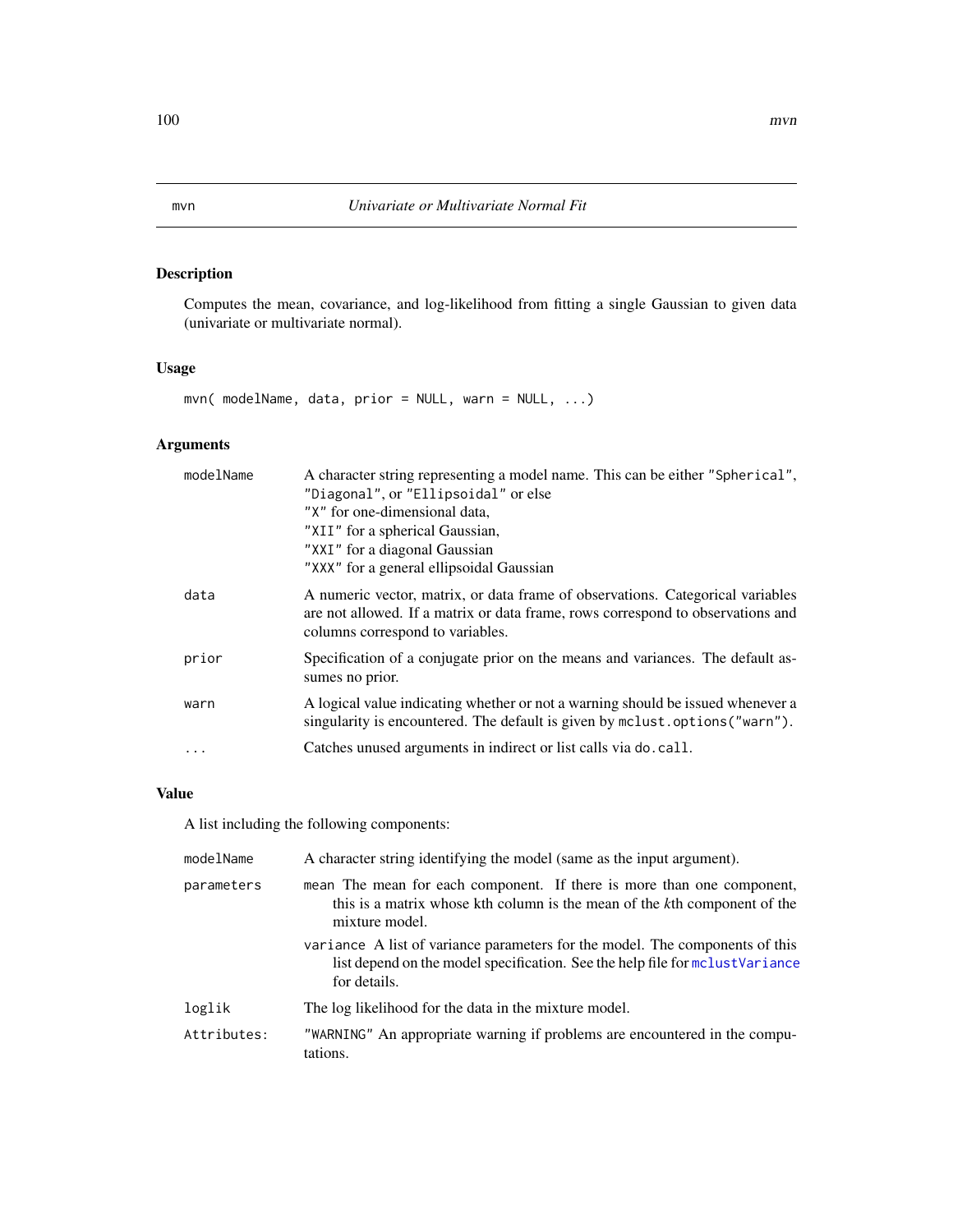#### $mvnX$  and the set of the set of the set of the set of the set of the set of the set of the set of the set of the set of the set of the set of the set of the set of the set of the set of the set of the set of the set of th

## References

C. Fraley and A. E. Raftery (2002). Model-based clustering, discriminant analysis, and density estimation. *Journal of the American Statistical Association 97:611-631*.

C. Fraley, A. E. Raftery, T. B. Murphy and L. Scrucca (2012). mclust Version 4 for R: Normal Mixture Modeling for Model-Based Clustering, Classification, and Density Estimation. Technical Report No. 597, Department of Statistics, University of Washington.

## See Also

[mvnX](#page-100-0), [mvnXII](#page-100-1), [mvnXXI](#page-100-1), [mvnXXX](#page-100-1), [mclustModelNames](#page-86-0)

## Examples

```
n < -1000set.seed(0)
x \le rnorm(n, mean = -1, sd = 2)
mvn(modelName = "X", x)mu \leftarrow c(-1, 0, 1)set.seed(0)
x \leq - sweep(matrix(rnorm(n*3), n, 3) %*% (2*diag(3)),
           MARGIN = 2, STATS = mu, FUN = "+")
mvn(modelName = "XII", x)mvn(modelName = "Spherical", x)
set.seed(0)
x \leq - sweep(matrix(rnorm(n*3), n, 3) %*% diag(1:3),
           MARGIN = 2, STATS = mu, FUN = "+")
mvn(modelName = "XXI", x)mvn(modelName = "Diagonal", x)
Sigma <- matrix(c(9, -4, 1, -4, 9, 4, 1, 4, 9), 3, 3)
set.seed(0)
x <- sweep(matrix(rnorm(n*3), n, 3) %*% chol(Sigma),
           MARGIN = 2, STATS = mu, FUN = "+")
mvn(mode1Name = "XXX", x)mvn(modelName = "Ellipsoidal", x)
```
<span id="page-100-0"></span>mvnX *Univariate or Multivariate Normal Fit*

## <span id="page-100-1"></span>Description

Computes the mean, covariance, and log-likelihood from fitting a single Gaussian (univariate or multivariate normal).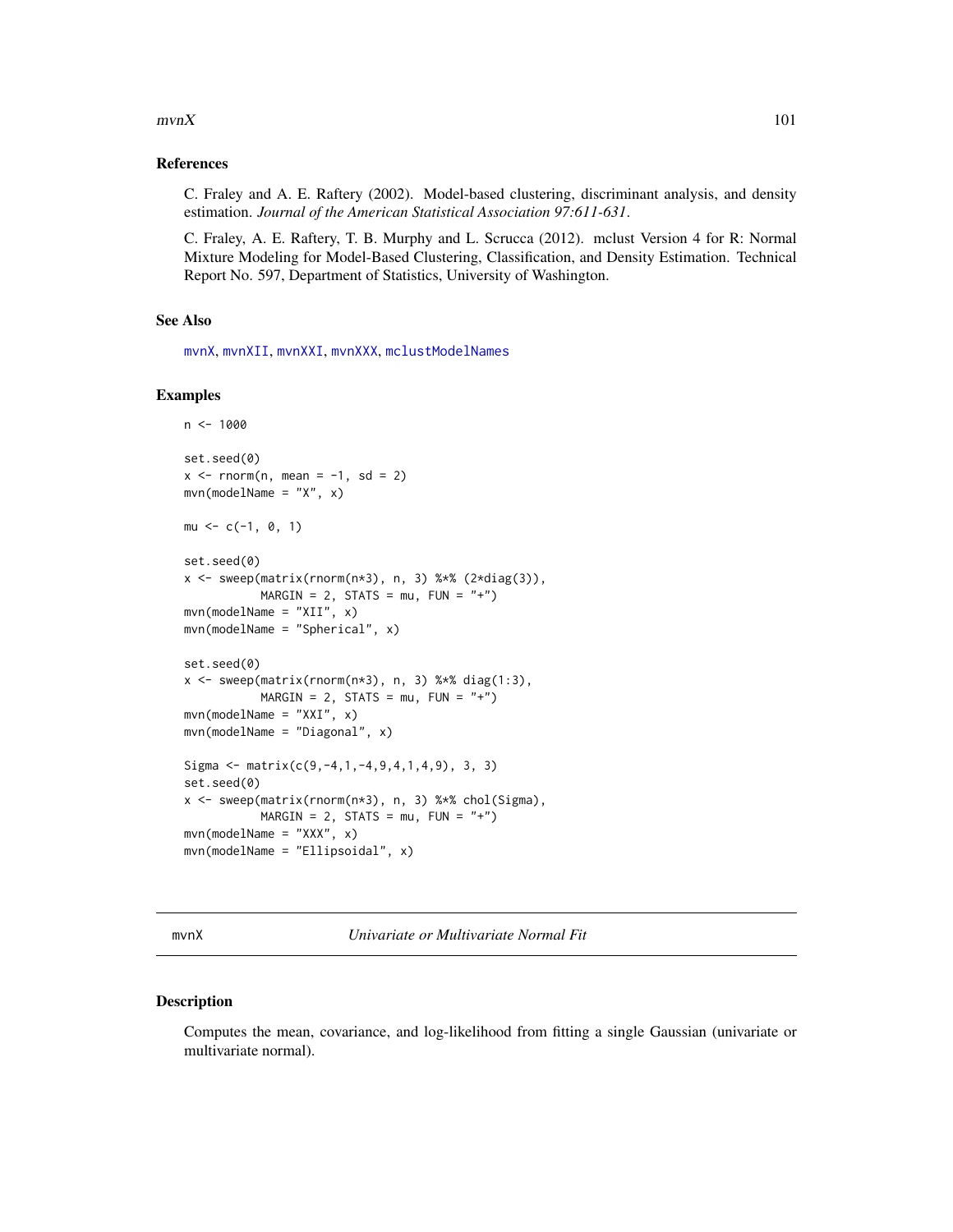## Usage

```
mvnX(data, prior = NULL, warn = NULL, ...)mvnXII(data, prior = NULL, warn = NULL, ...)mvnXXI(data, prior = NULL, warn = NULL, ...)
mvnXXX(data, prior = NULL, warn = NULL, ...)
```
#### Arguments

| data     | A numeric vector, matrix, or data frame of observations. Categorical variables<br>are not allowed. If a matrix or data frame, rows correspond to observations and<br>columns correspond to variables. |
|----------|-------------------------------------------------------------------------------------------------------------------------------------------------------------------------------------------------------|
| prior    | Specification of a conjugate prior on the means and variances. The default as-<br>sumes no prior.                                                                                                     |
| warn     | A logical value indicating whether or not a warning should be issued whenever a<br>singularity is encountered. The default is given by mclust.options ("warn").                                       |
| $\ddots$ | Catches unused arguments in indirect or list calls via do. call.                                                                                                                                      |
|          |                                                                                                                                                                                                       |

## Details

mvnXII computes the best fitting Gaussian with the covariance restricted to be a multiple of the identity.

mvnXXI computes the best fitting Gaussian with the covariance restricted to be diagonal.

mvnXXX computes the best fitting Gaussian with ellipsoidal (unrestricted) covariance.

## Value

A list including the following components:

| modelName   | A character string identifying the model (same as the input argument).                                                                                                        |
|-------------|-------------------------------------------------------------------------------------------------------------------------------------------------------------------------------|
| parameters  | mean The mean for each component. If there is more than one component,<br>this is a matrix whose kth column is the mean of the kth component of the<br>mixture model.         |
|             | variance A list of variance parameters for the model. The components of this<br>list depend on the model specification. See the help file for molust Variance<br>for details. |
| loglik      | The log likelihood for the data in the mixture model.                                                                                                                         |
| Attributes: | "WARNING" An appropriate warning if problems are encountered in the compu-<br>tations.                                                                                        |

#### References

C. Fraley and A. E. Raftery (2002). Model-based clustering, discriminant analysis, and density estimation. *Journal of the American Statistical Association 97:611-631*.

C. Fraley, A. E. Raftery, T. B. Murphy and L. Scrucca (2012). mclust Version 4 for R: Normal Mixture Modeling for Model-Based Clustering, Classification, and Density Estimation. Technical Report No. 597, Department of Statistics, University of Washington.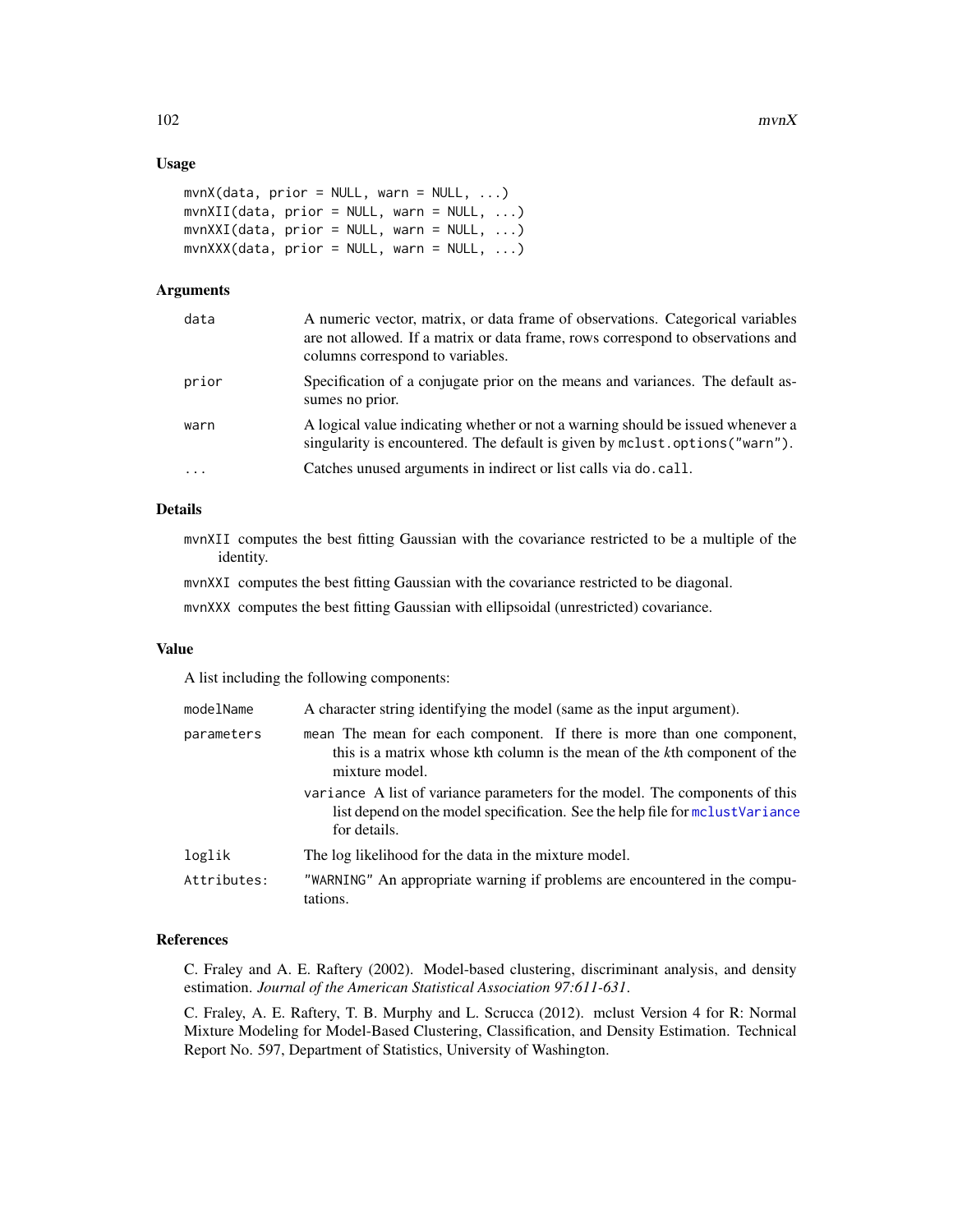## nMclustParams 103

## See Also

[mvn](#page-99-0), [mstepE](#page-97-0)

## Examples

```
n < -1000set.seed(0)
x \le - rnorm(n, mean = -1, sd = 2)
mvnX(x)
mu \leq -c(-1, 0, 1)set.seed(0)
x \leq - sweep(matrix(rnorm(n*3), n, 3) %*% (2*diag(3)),
           MARGIN = 2, STATS = mu, FUN = "+")
mvnXII(x)
set.seed(0)
x \leq - sweep(matrix(rnorm(n*3), n, 3) %*% diag(1:3),
           MARGIN = 2, STATS = mu, FUN = "+")
mvnXXI(x)
Sigma <- matrix(c(9, -4, 1, -4, 9, 4, 1, 4, 9), 3, 3)
set.seed(0)
x <- sweep(matrix(rnorm(n*3), n, 3) %*% chol(Sigma),
           MARGIN = 2, STATS = mu, FUN = "+")
mvnXXX(x)
```
<span id="page-102-0"></span>nMclustParams *Number of Estimated Parameters in Gaussian Mixture Models*

#### Description

Gives the number of estimated parameters for parameterizations of the Gaussian mixture model that are used in MCLUST.

#### Usage

```
nMclustParams(modelName, d, G, noise = FALSE, equalPro = FALSE, ...)
```

| modelName    | A character string indicating the model. The help file for mclust ModelNames<br>describes the available models. |
|--------------|-----------------------------------------------------------------------------------------------------------------|
| <sub>d</sub> | The dimension of the data. Not used for models in which neither the shape nor<br>the orientation varies.        |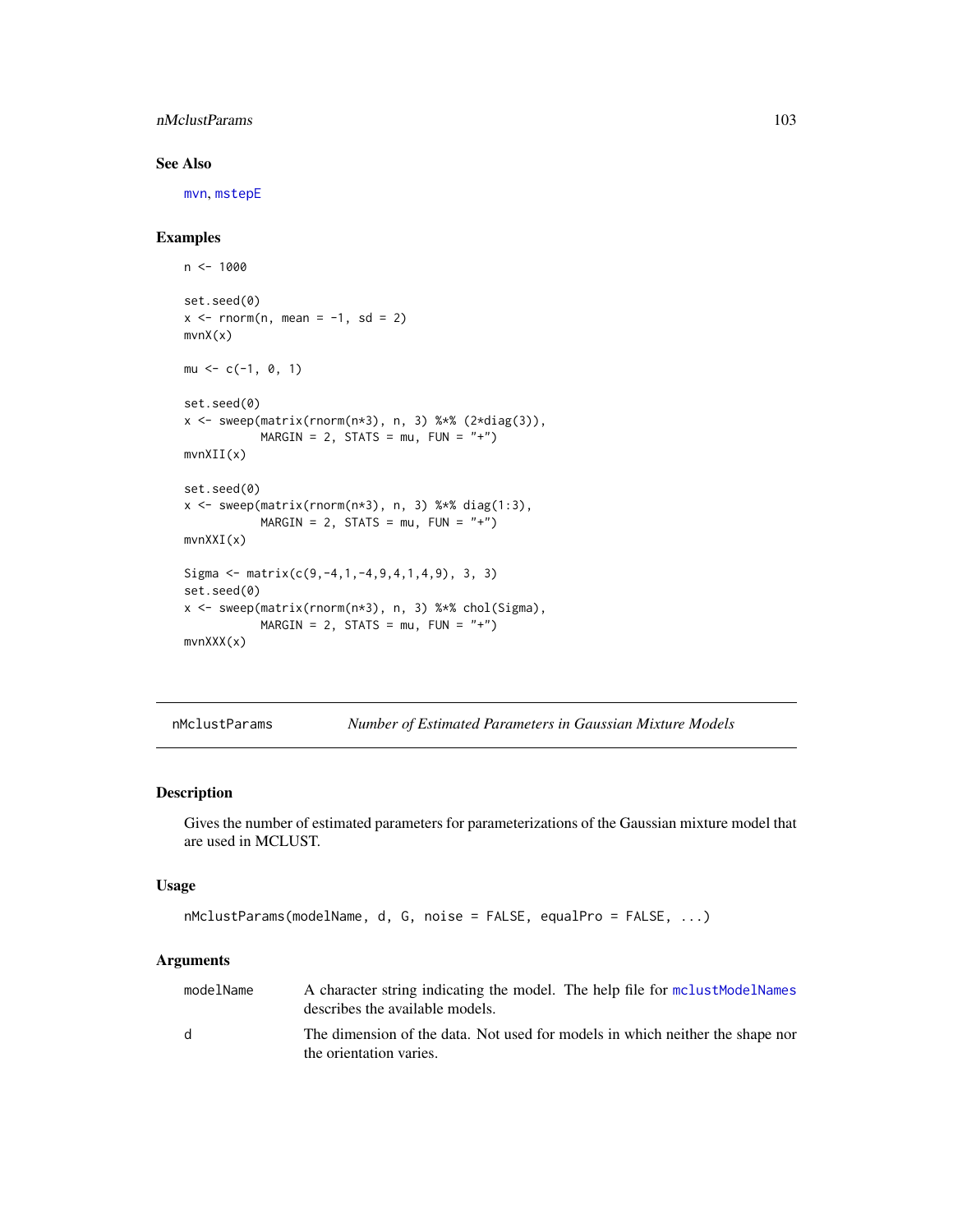| G        | The number of components in the Gaussian mixture model used to compute<br>loglik.                                          |
|----------|----------------------------------------------------------------------------------------------------------------------------|
| noise    | A logical variable indicating whether or not the model includes an optional Pois-<br>son noise component.                  |
| equalPro | A logical variable indicating whether or not the components in the model are<br>assumed to be present in equal proportion. |
| .        | Catches unused arguments in indirect or list calls via do. call.                                                           |

# Details

To get the total number of parameters in model, add G\*d for the means and G-1 for the mixing proportions if they are unequal.

## Value

The number of variance parameters in the corresponding Gaussian mixture model.

#### References

C. Fraley and A. E. Raftery (2002). Model-based clustering, discriminant analysis, and density estimation. *Journal of the American Statistical Association 97:611:631*.

C. Fraley, A. E. Raftery, T. B. Murphy and L. Scrucca (2012). mclust Version 4 for R: Normal Mixture Modeling for Model-Based Clustering, Classification, and Density Estimation. Technical Report No. 597, Department of Statistics, University of Washington.

## See Also

[bic](#page-7-0), [nVarParams](#page-103-0).

## Examples

```
mapply(nMclustParams, mclust.options("emModelNames"), d = 2, G = 3)
```
<span id="page-103-0"></span>nVarParams *Number of Variance Parameters in Gaussian Mixture Models*

#### Description

Gives the number of variance parameters for parameterizations of the Gaussian mixture model that are used in MCLUST.

#### Usage

```
nVarParams(modelName, d, G, ...)
```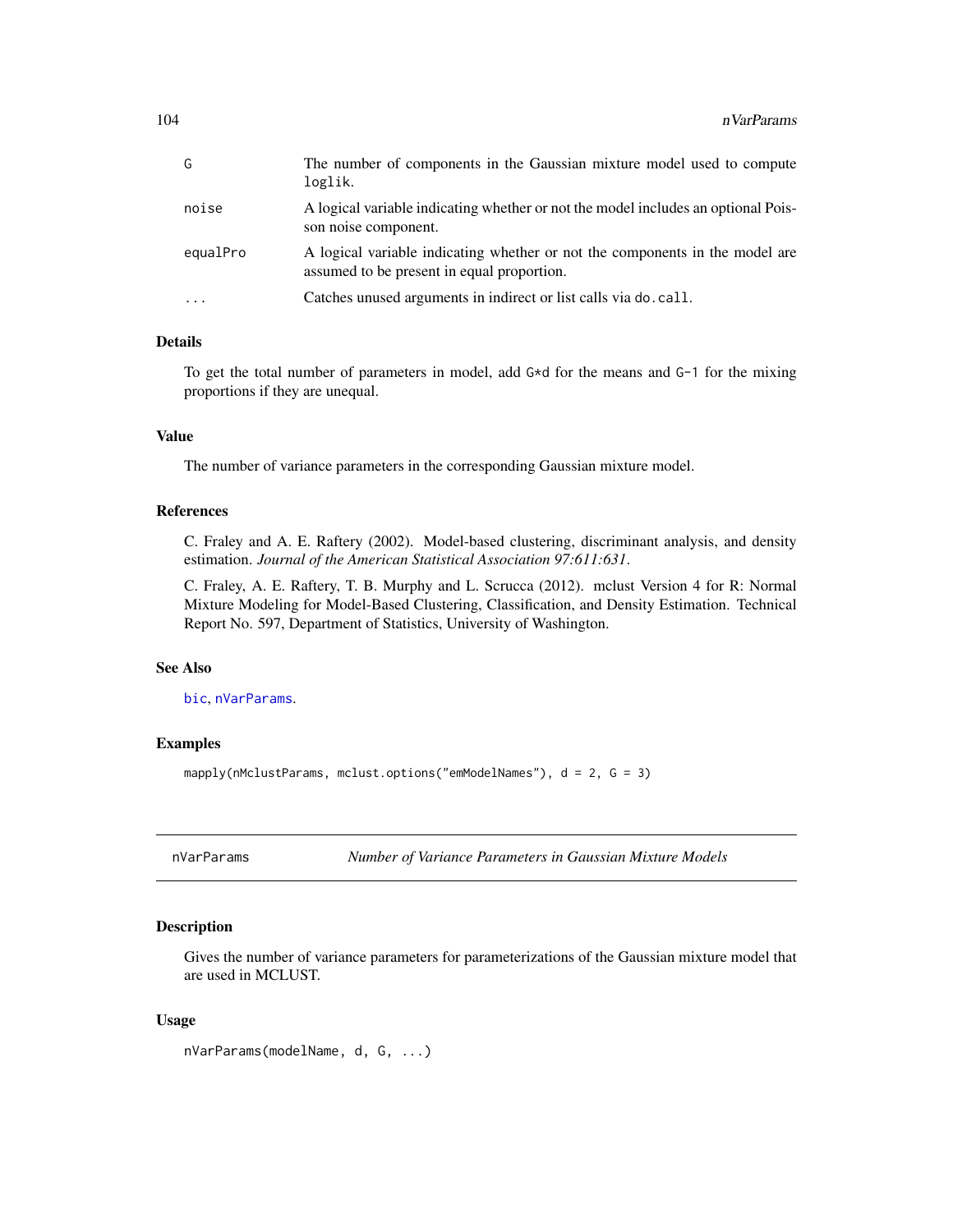#### partconv and the contract of the contract of the contract of the contract of the contract of the contract of the contract of the contract of the contract of the contract of the contract of the contract of the contract of t

#### Arguments

| modelName | A character string indicating the model. The help file for mclust Model Names<br>describes the available models. |
|-----------|------------------------------------------------------------------------------------------------------------------|
| d         | The dimension of the data. Not used for models in which neither the shape nor<br>the orientation varies.         |
| G         | The number of components in the Gaussian mixture model used to compute<br>loglik.                                |
|           | Catches unused arguments in indirect or list calls via do. call.                                                 |

## Details

To get the total number of parameters in model, add G\*d for the means and G-1 for the mixing proportions if they are unequal.

## Value

The number of variance parameters in the corresponding Gaussian mixture model.

## References

C. Fraley and A. E. Raftery (2002). Model-based clustering, discriminant analysis, and density estimation. *Journal of the American Statistical Association 97:611:631*.

C. Fraley, A. E. Raftery, T. B. Murphy and L. Scrucca (2012). mclust Version 4 for R: Normal Mixture Modeling for Model-Based Clustering, Classification, and Density Estimation. Technical Report No. 597, Department of Statistics, University of Washington.

## See Also

[bic](#page-7-0), [nMclustParams](#page-102-0).

#### Examples

mapply(nVarParams, mclust.options("emModelNames"), d = 2, G = 3)

<span id="page-104-0"></span>partconv *Numeric Encoding of a Partitioning*

#### Description

Converts a vector interpreted as a classification or partitioning into a numeric vector.

#### Usage

partconv(x, consec=TRUE)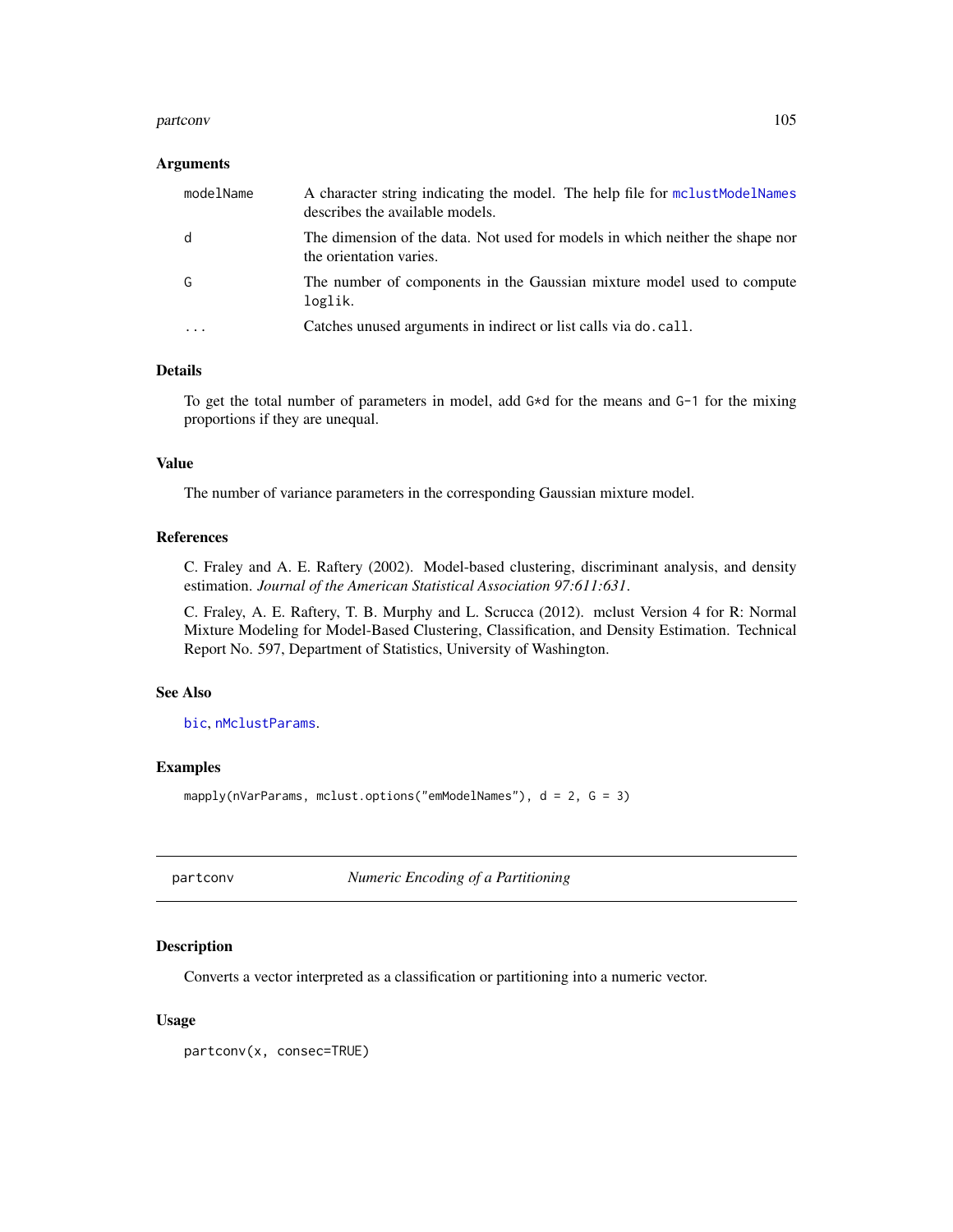106 partuniq

## Arguments

|        | A vector interpreted as a classification or partitioning.                      |
|--------|--------------------------------------------------------------------------------|
| consec | Logical value indicating whether or not to consecutive class numbers should be |
|        | used.                                                                          |

## Value

Numeric encoding of x. When consec  $=$  TRUE, the distinct values in x are numbered by the order in which they appear. When consec  $=$  FALSE, each distinct value in  $x$  is numbered by the index corresponding to its first appearance in x.

## See Also

[partuniq](#page-105-0)

## Examples

```
partconv(iris[,5])
set.seed(0)
cl <- sample(LETTERS[1:9], 25, replace=TRUE)
partconv(cl, consec=FALSE)
partconv(cl, consec=TRUE)
```
<span id="page-105-0"></span>

## partuniq *Classifies Data According to Unique Observations*

#### Description

Gives a one-to-one mapping from unique observations to rows of a data matrix.

## Usage

partuniq(x)

## Arguments

x Matrix of observations.

## Value

A vector of length  $nrow(x)$  with integer entries. An observation k is assigned an integer i whenever observation i is the first row of x that is identical to observation k (note that  $i \le k$ ).

## See Also

[partconv](#page-104-0)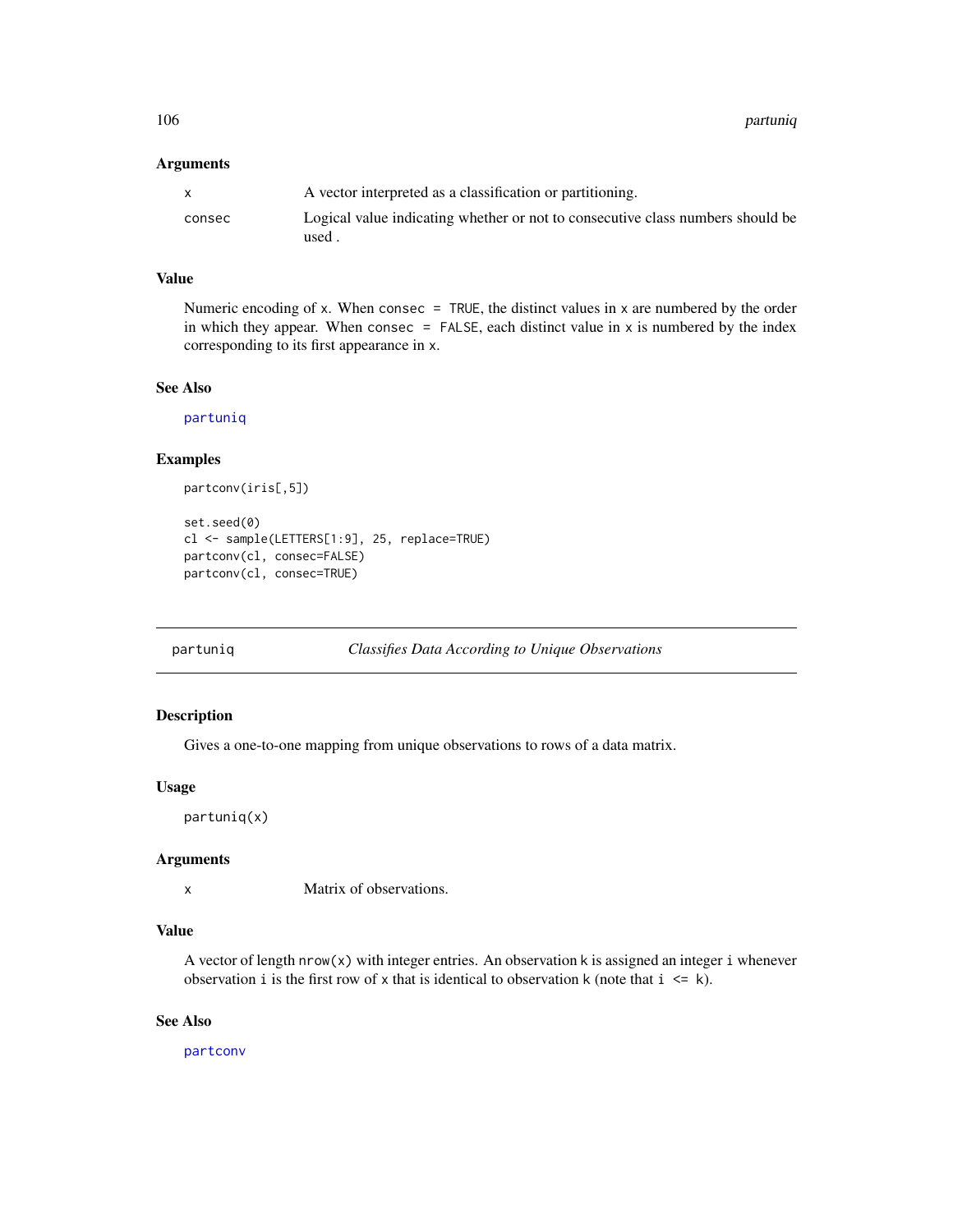## plot.clustCombi 107

#### Examples

```
set.seed(0)
mat <- data.frame(lets = sample(LETTERS[1:2],9,TRUE), nums = sample(1:2,9,TRUE))
mat
ans <- partuniq(mat)
ans
partconv(ans,consec=TRUE)
```
plot.clustCombi *Plot Combined Clusterings Results*

#### Description

Plot combined clusterings results: classifications corresponding to Mclust/BIC and to the hierarchically combined classes, and "entropy plots" to help to select a number of classes.

## Usage

```
## S3 method for class 'clustCombi'
plot(x, data = NULL, what = c("classification", "entropy"), reg = 2, ...)
```
## **Arguments**

| X       | Output from clustCombi.                                                                                                                                       |
|---------|---------------------------------------------------------------------------------------------------------------------------------------------------------------|
| data    | The data used to produce Output.                                                                                                                              |
| what    | Choose one or more of: "classification", "entropy".                                                                                                           |
| reg     | The number of parts of the piecewise linear regression for the entropy plots.<br>Choose one or more of : $2$ (for 1 change-point), $3$ (for 2 change-points). |
| $\cdot$ | Other arguments to be passed to combiplot, entitled, or to the Mclust called plot<br>functions (please see the corresponding documentations).                 |

#### Value

Classifications are plotted with combiPlot, which relies on the Mclust plot functions. Entropy plots (plotted with entPlot) may help to select a number of classes: please see the article cited in the references.

# Author(s)

J.-P. Baudry, A. E. Raftery, L. Scrucca

#### References

J.-P. Baudry, A. E. Raftery, G. Celeux, K. Lo and R. Gottardo (2010). Combining mixture components for clustering. *Journal of Computational and Graphical Statistics, 19(2):332-353.*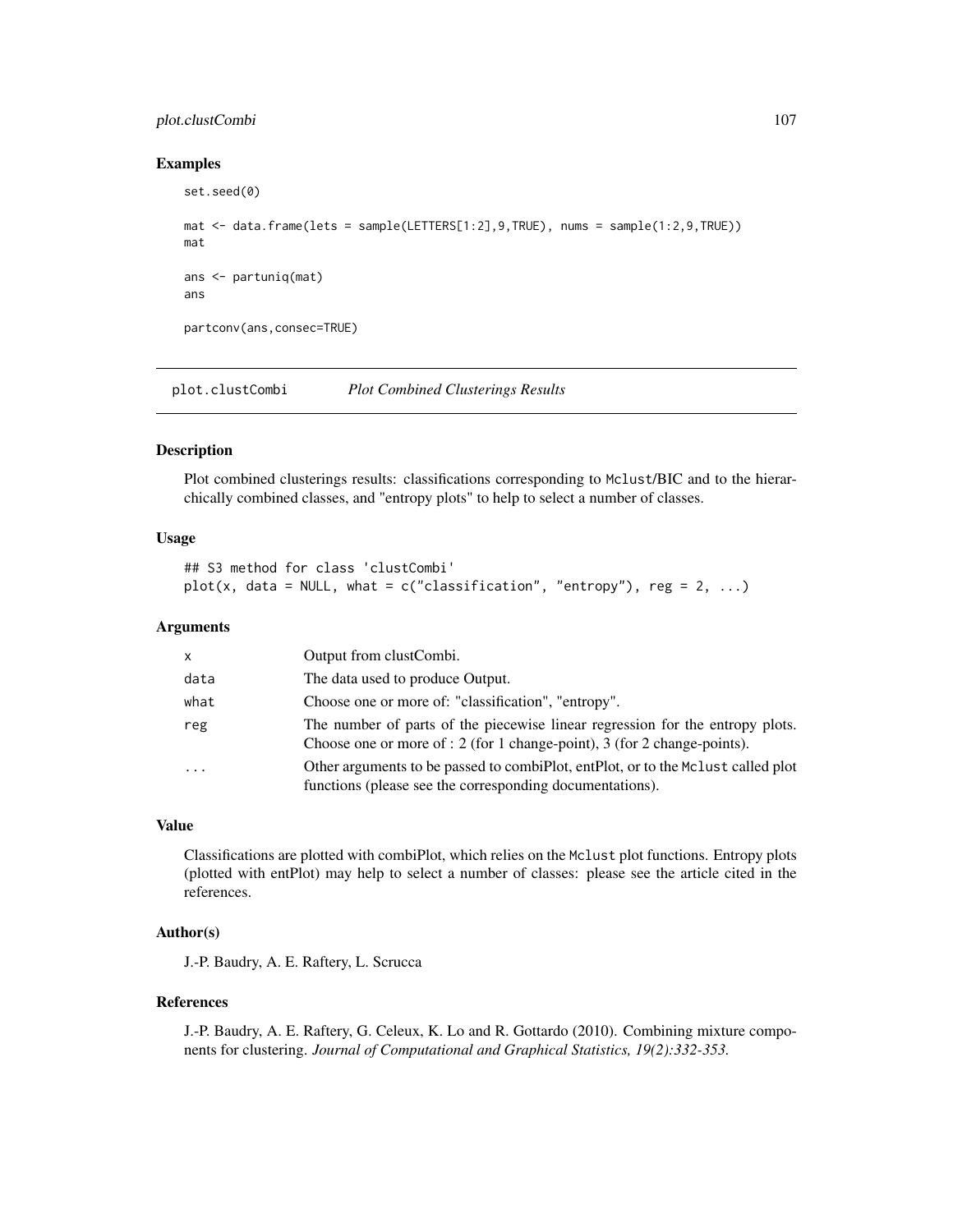#### See Also

[combiPlot](#page-19-0), [entPlot](#page-40-0), [clustCombi](#page-17-0)

#### Examples

```
## Not run:
data(Baudry_etal_2010_JCGS_examples)
```
## 1D Example output <- clustCombi(Test1D, G=1:15)

# plots the hierarchy of combined solutions, then some "entropy plots" which # may help one to select the number of classes (please see the article cited # in the references) plot(output, Test1D)

```
## 2D Example
output <- clustCombi(ex4.1)
```
# plots the hierarchy of combined solutions, then some "entropy plots" which # may help one to select the number of classes (please see the article cited # in the references) plot(output, ex4.1)

```
## 3D Example
output <- clustCombi(ex4.4.2)
```

```
# plots the hierarchy of combined solutions, then some "entropy plots" which
# may help one to select the number of classes (please see the article cited
# in the references)
plot(output, ex4.4.2)
```
## End(Not run)

plot.densityMclust *Plots for Mixture-Based Density Estimate*

#### Description

Plotting methods for an object of class 'mclustDensity'. Available graphs are plot of BIC values and density for univariate and bivariate data. For higher data dimensionality a scatterplot matrix of pairwise densities is drawn.

#### Usage

```
## S3 method for class 'densityMclust'
plot(x, data = NULL, what = c("BIC", "density", "diagnostic"), ...)
```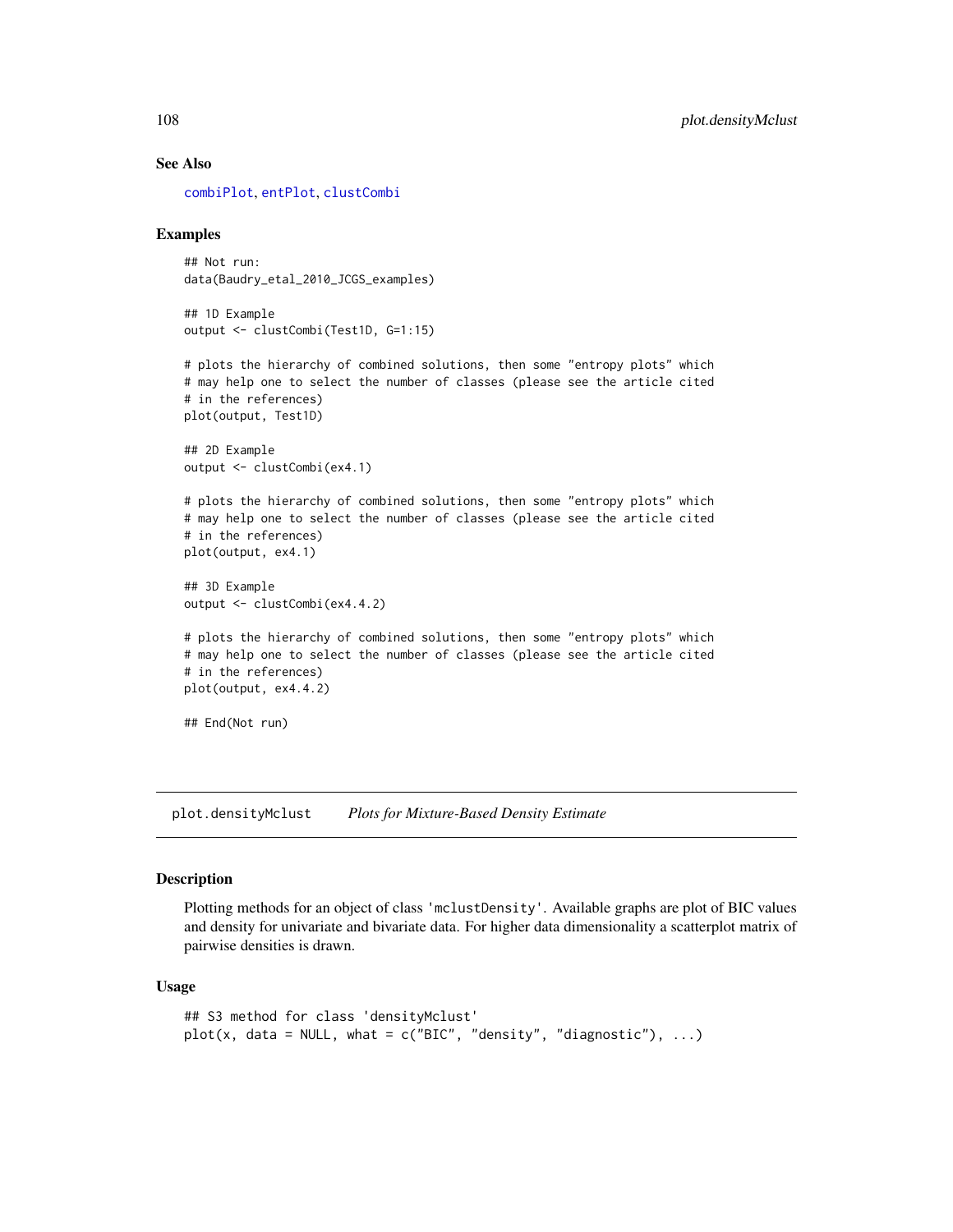# plot.densityMclust 109

```
plotDensityMclust1(x, data = NULL, hist.col = "lightgrey",
                  hist.border = "white", breaks = "Sturges", \dots)
plotDensityMclust2(x, data = NULL, nlevels = 11, levels = NULL, col = grey(0.6),
                   points.pch = 1, points.col = 1, points.cex = 0.8, ...)
plotDensityMclustd(x, data = NULL, nlevels = 11, levels = NULL, col = grey(0.6),points.pch = 1, points.col = 1, points.cex = 0.8,
                   gap = 0.2, ...
```
### Arguments

| X           | An object of class 'mclustDensity' obtained from a call to densityMclust<br>function.                                                                   |
|-------------|---------------------------------------------------------------------------------------------------------------------------------------------------------|
| data        | Optional data points.                                                                                                                                   |
| what        | The type of graph requested:                                                                                                                            |
|             | "density" = $a$ plot of estimated density; if data is also provided the density is<br>plotted over data points (see Details section).                   |
|             | $"BIC" = a plot of BIC values for the estimated models versus the number of$<br>components.                                                             |
|             | "diagnostic" = diagnostic plots (only available for the one-dimensional case,<br>see densityMclust.diagnostic)                                          |
| hist.col    | The color to be used to fill the bars of the histogram.                                                                                                 |
| hist.border | The color of the border around the bars of the histogram.                                                                                               |
| breaks      | See the argument in function hist.                                                                                                                      |
|             | points.pch, points.col, points.cex                                                                                                                      |
|             | The character symbols, colors, and magnification to be used for plotting data<br>points.                                                                |
| nlevels     | An integer, the number of levels to be used in plotting contour densities.                                                                              |
| levels      | A vector of density levels at which to draw the contour lines.                                                                                          |
| col         | Color to be used for drawing the contour lines, the perspective plot, or the image<br>density. In the latter case can be also a vector of color values. |
| gap         | Distance between subplots, in margin lines, for the matrix of pairwise scatter-<br>plots.                                                               |
| $\cdots$    | Additional arguments.                                                                                                                                   |

#### Details

The function plot.densityMclust allows to obtain the plot of estimated density or the graph of BIC values for evaluated models.

If what = "density" the produced plot dependes on the dimensionality of the data.

For one-dimensional data a call with no data provided produces a plot of the estimated density over a sensible range of values. If data is provided the density is over-plotted on a histogram for the observed data.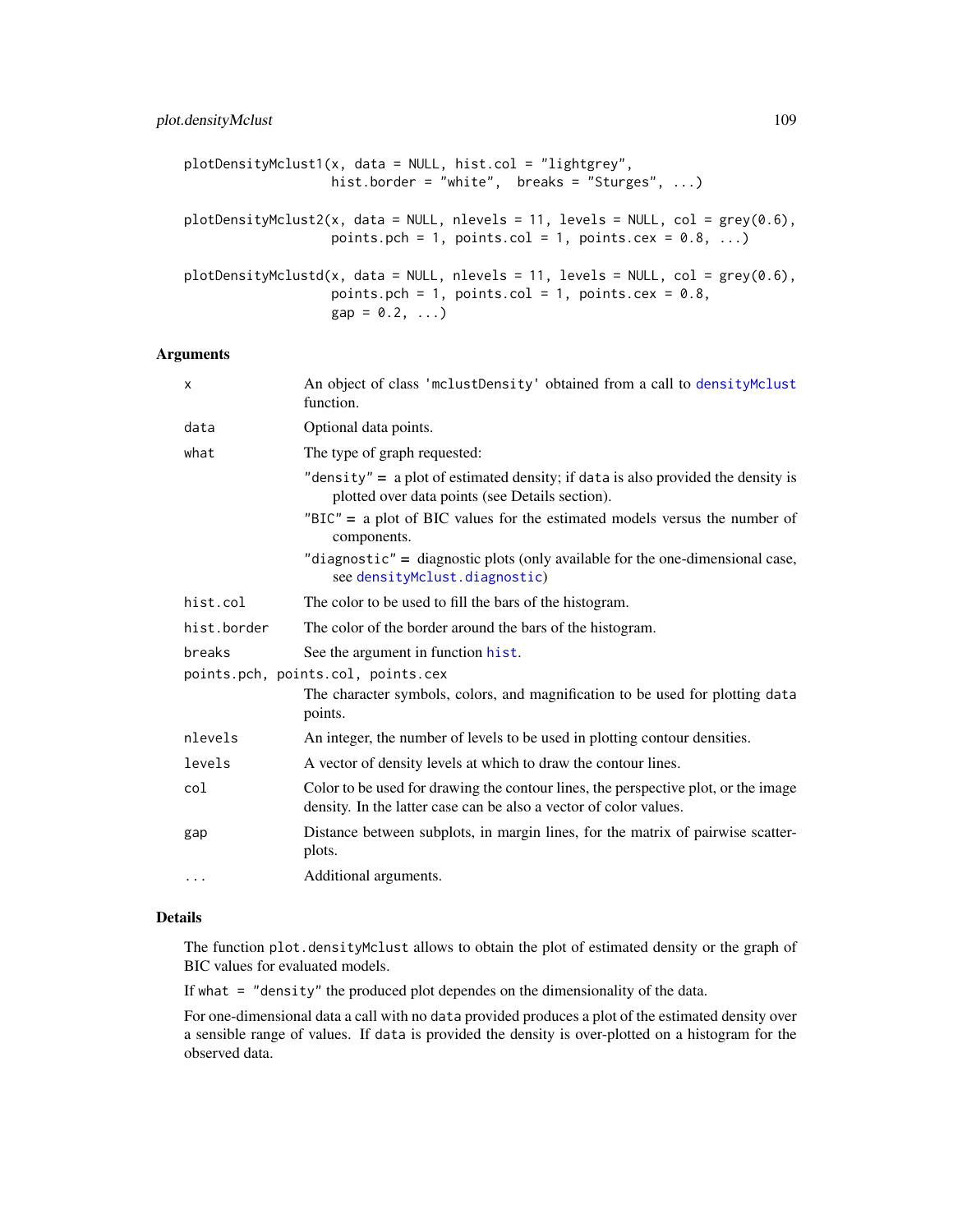For two-dimensional data further arguments available are those accepted by the [surfacePlot](#page-142-0) function. In particular, the density can be represented through "contour", "image", and "persp" type of graph.

For higher dimensionality a scatterplot matrix of pairwise densities is drawn.

#### References

C. Fraley and A. E. Raftery (2002). Model-based clustering, discriminant analysis, and density estimation. *Journal of the American Statistical Association 97:611:631*.

C. Fraley, A. E. Raftery, T. B. Murphy and L. Scrucca (2012). mclust Version 4 for R: Normal Mixture Modeling for Model-Based Clustering, Classification, and Density Estimation. Technical Report No. 597, Department of Statistics, University of Washington.

#### Author(s)

Luca Scrucca

#### See Also

[densityMclust](#page-31-0), [densityMclust.diagnostic](#page-33-0), [Mclust](#page-60-0).

```
x = faithful$waiting
dens = densityMclust(x)summary(dens)
summary(dens, parameters = TRUE)
plot(dens)
plot(dens, x, what = "density")
plot(dens, what = "BIC")
x = as_matrix(faithful)dens = densityMclust(x)summary(dens)
summary(dens, parameters = TRUE)
plot(dens)
plot(dens, x, what = "density", col = "steelblue", drawlabels = FALSE, pch = 20,
     levels = quantile(dens$density, probs = c(0.05, 0.25, 0.5, 0.75, 0.95)))
plot(dens, x, what = "density", points.pch = dens$classification,
     points.col = dens$classification+1)
plot(dens, what = "density", type = "image", col = "steelblue")
plot(dens, what = "density", type = "image", col = terrain.colors(50))
plot(dens, what = "density", type = "persp")
plot(dens, what = "density", type = "persp", col = adjustcolor("steelblue", alpha.f = 0.5))
x = \text{iris}[,1:4]dens = densityMclust(x)
summary(dens, parameters = TRUE)
plot(dens, what = "BIC")
plot(dens, x, what = "density", col = "steelblue", drawlabels = FALSE,
     levels = quantile(dens$density, probs = c(0.05, 0.25, 0.5, 0.75, 0.95)))
```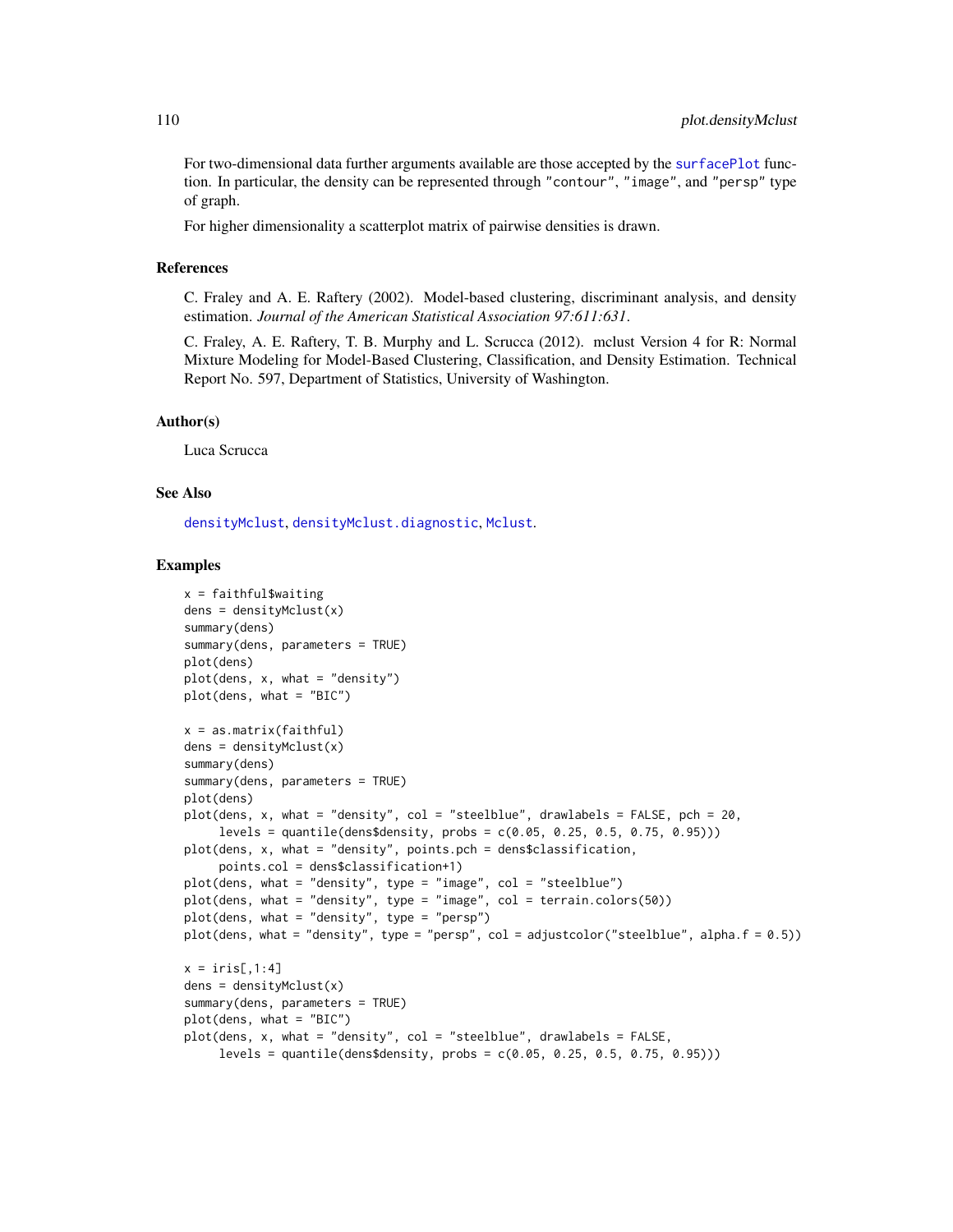```
plot(dens, what = "density", type = "image", col = "steelblue")
plot(dens, what = "density", type = "persp", border = adjustcolor(grey(0.1), alpha.f = 0.5))
```
plot.Mclust *Plot Model-Based Clustering Results*

# Description

Plot model-based clustering results: BIC, classification, uncertainty and (for univariate and bivariate data) density.

#### Usage

```
## S3 method for class 'Mclust'
plot(x, what = c("BIC", "classification", "uncertainty", "density"),
     dimens = NULL, xlab = NULL, ylab = NULL, ylim = NULL,
     addEllipses = TRUE, main = TRUE, ...)
```
#### Arguments

| Output from Mclust.                                                                                                                                                               |
|-----------------------------------------------------------------------------------------------------------------------------------------------------------------------------------|
| The type of graph requested:                                                                                                                                                      |
| "BIC"                                                                                                                                                                             |
| "classification"                                                                                                                                                                  |
| "uncertainty"                                                                                                                                                                     |
| "density"                                                                                                                                                                         |
| By default, all the above graphs are produced. See the description below.                                                                                                         |
| A vector of length one or two giving the integer dimensions of the desired<br>coordinate projections for multivariate data in case of "classification" or<br>"uncertainty" plots. |
| Optional labels for the x-axis and the y-axis.                                                                                                                                    |
| Optional limits for the vertical axis of the BIC plot.                                                                                                                            |
| A logical indicating whether or not to add ellipses with axes corresponding to<br>the within-cluster covariances if what $=$ "classification".                                    |
| A logical variable or NULL indicating whether or not to add a title to the plot<br>identifying the dimensions used.                                                               |
| Other graphics parameters.                                                                                                                                                        |
|                                                                                                                                                                                   |

# Details

For more flexibility in plotting, use mclust1Dplot, mclust2Dplot, surfacePlot, coordProj, or randProj.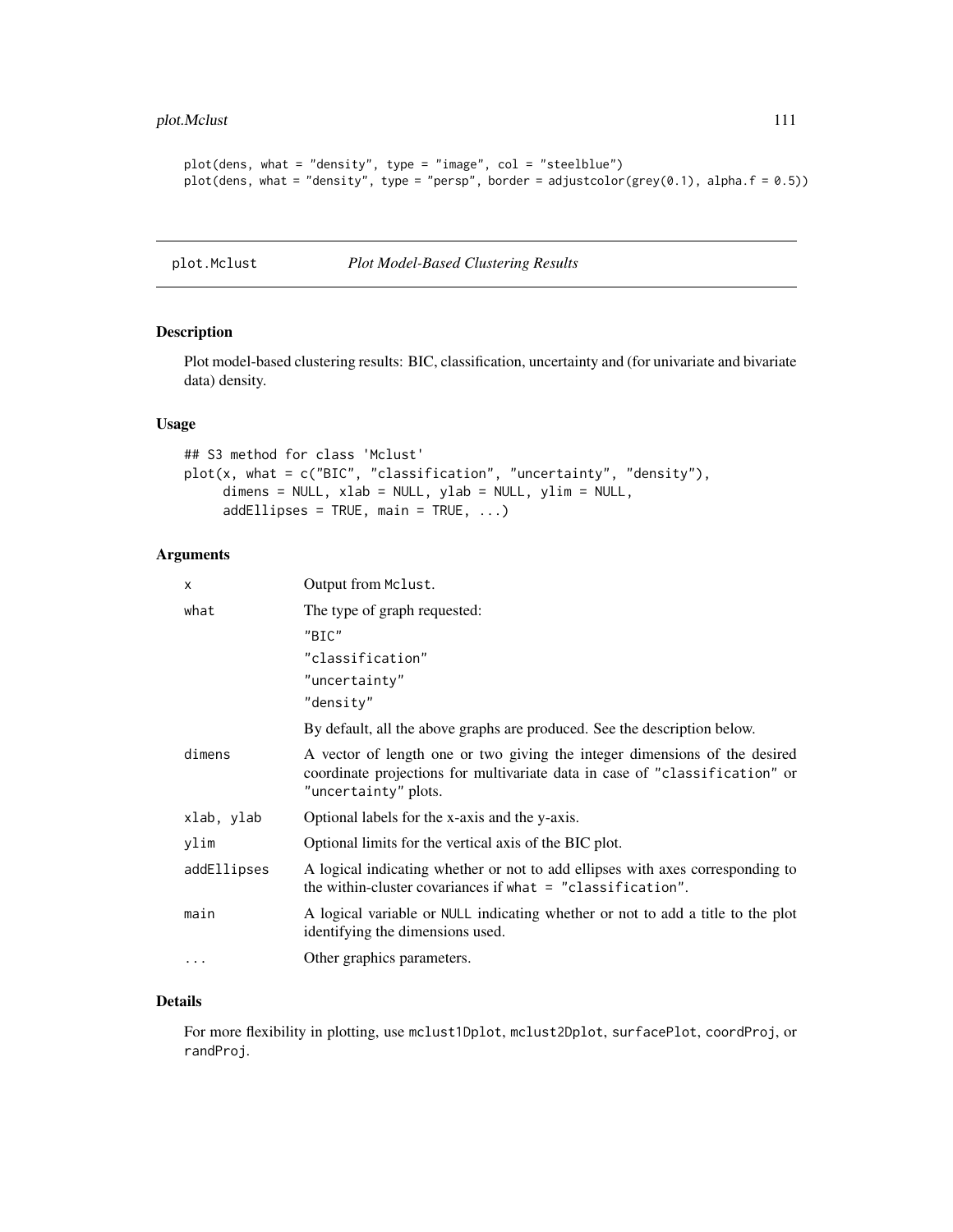## Value

Model-based clustering plots:

"BIC" = BIC values used for choosing the number of clusters.

- "classification" = a plot showing the clustering. For data in more than two dimensions a pairs plot is produced, followed by a coordinate projection plot using specified dimens.
- "uncertainty" = a plot of classification uncertainty. For data in more than two dimensions a coordinate projection plot is drawn using specified dimens.
- "density" = a plot of estimated density. For two dimensional a contour plot is drawn, while for data in more than two dimensions a matrix of contours for pairs of variables is produced.

## References

C. Fraley and A. E. Raftery (2002). Model-based clustering, discriminant analysis, and density estimation. *Journal of the American Statistical Association 97:611-631*.

C. Fraley, A. E. Raftery, T. B. Murphy and L. Scrucca (2012). mclust Version 4 for R: Normal Mixture Modeling for Model-Based Clustering, Classification, and Density Estimation. Technical Report No. 597, Department of Statistics, University of Washington.

# See Also

[Mclust](#page-60-0), [plot.mclustBIC](#page-111-0), [plot.mclustICL](#page-119-0), [mclust1Dplot](#page-65-0), [mclust2Dplot](#page-68-0), [surfacePlot](#page-142-0), [coordProj](#page-22-0), [randProj](#page-128-0).

#### Examples

precipMclust <- Mclust(precip) plot(precipMclust)

faithfulMclust <- Mclust(faithful) plot(faithfulMclust)

irisMclust <- Mclust(iris[,-5]) plot(irisMclust)

<span id="page-111-0"></span>plot.mclustBIC *BIC Plot for Model-Based Clustering*

## Description

Plots the BIC values returned by the [mclustBIC](#page-70-0) function.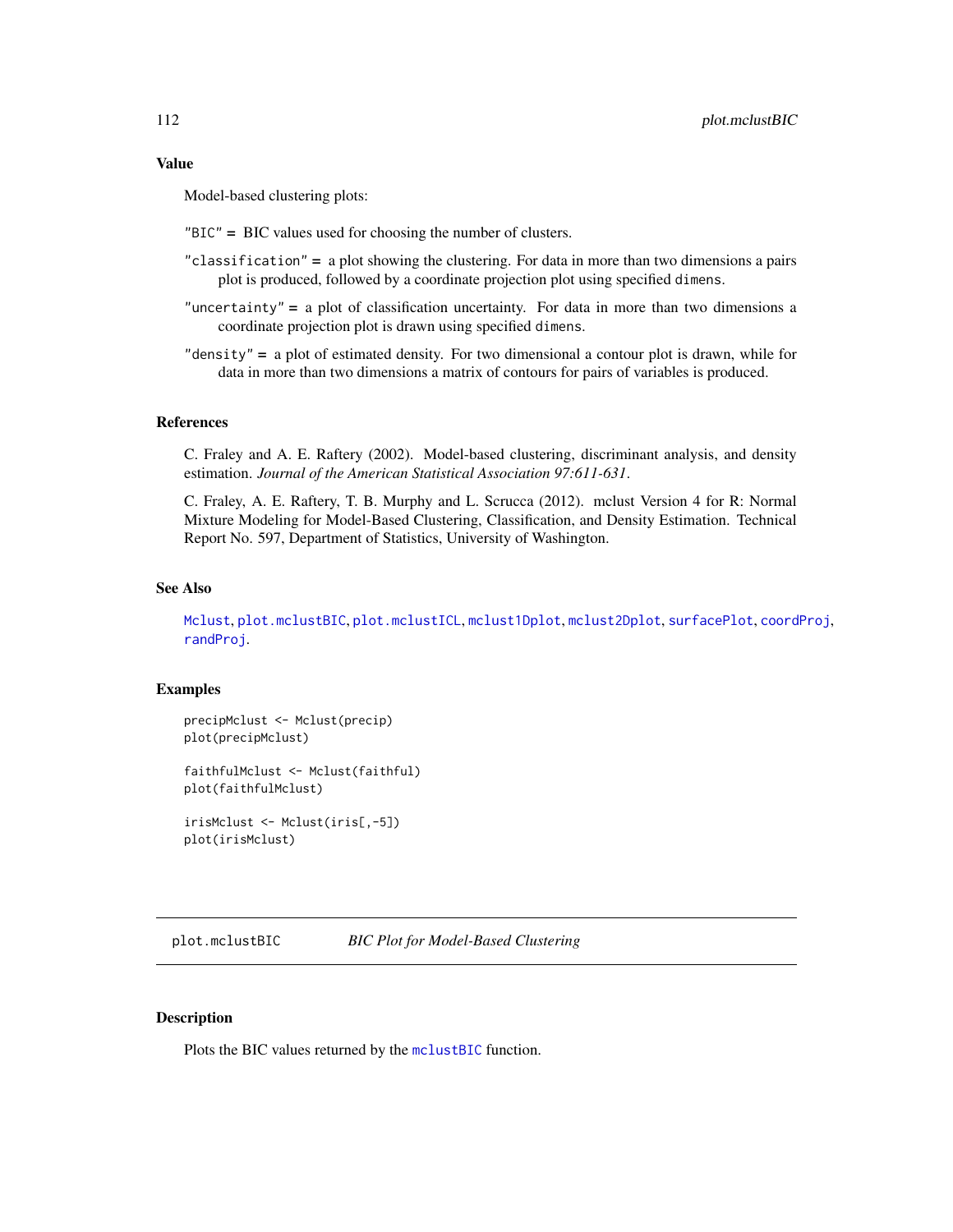# plot.mclustBIC 113

# Usage

```
## S3 method for class 'mclustBIC'
plot(x, G = NULL, modelNames = NULL,symbols = NULL, colors = NULL,
     xlab = NULL, ylab = "BIC", ylim = NULL,
     legendArgs = list(x = "bottomright", ncol = 2, cex = 1, inset = 0.01),
     ...)
```
# Arguments

| x          | Output from mclustBIC.                                                                                                                                                                                                                                                                                                  |
|------------|-------------------------------------------------------------------------------------------------------------------------------------------------------------------------------------------------------------------------------------------------------------------------------------------------------------------------|
| Ġ          | One or more numbers of components corresponding to models fit in x. The<br>default is to plot the BIC for all of the numbers of components fit.                                                                                                                                                                         |
| modelNames | One or more model names corresponding to models fit in x. The default is to<br>plot the BIC for all of the models fit.                                                                                                                                                                                                  |
| symbols    | Either an integer or character vector assigning a plotting symbol to each unique<br>class in classification. Elements in colors correspond to classes in order<br>of appearance in the sequence of observations (the order used by the function<br>unique). The default is given by mclust.options("classPlotSymbols"). |
| colors     | Either an integer or character vector assigning a color to each unique class in<br>classification. Elements in colors correspond to classes in order of appear-<br>ance in the sequence of observations (the order used by the function unique).<br>The default is given by mclust.options ("classPlotColors").         |
| xlab       | Optional label for the horizontal axis of the BIC plot.                                                                                                                                                                                                                                                                 |
| ylab       | Label for the vertical axis of the BIC plot.                                                                                                                                                                                                                                                                            |
| ylim       | Optional limits for the vertical axis of the BIC plot.                                                                                                                                                                                                                                                                  |
| legendArgs | Arguments to pass to the legend function. Set to NULL for no legend.                                                                                                                                                                                                                                                    |
| $\ddots$   | Other graphics parameters.                                                                                                                                                                                                                                                                                              |

# Value

A plot of the BIC values.

## References

C. Fraley and A. E. Raftery (2002). Model-based clustering, discriminant analysis, and density estimation. *Journal of the American Statistical Association 97:611-631*.

C. Fraley, A. E. Raftery, T. B. Murphy and L. Scrucca (2012). mclust Version 4 for R: Normal Mixture Modeling for Model-Based Clustering, Classification, and Density Estimation. Technical Report No. 597, Department of Statistics, University of Washington.

## See Also

[mclustBIC](#page-70-0)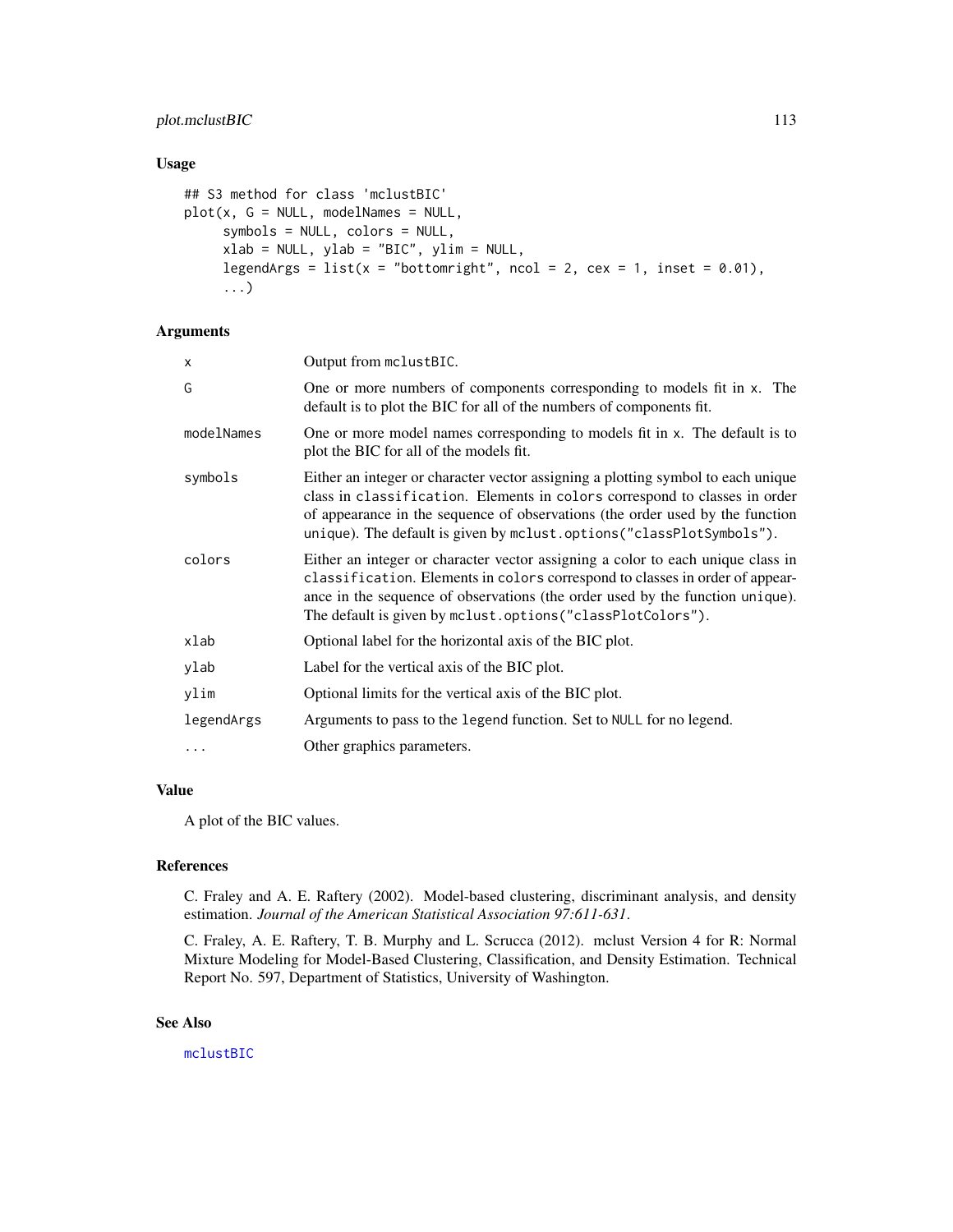# Examples

```
## Not run:
plot(mclustBIC(precip), legendArgs = list(x = "bottomleft"))
plot(mclustBIC(faithful))
plot(mclustBIC(iris[,-5]))
## End(Not run)
```
plot.MclustBootstrap *Plot of bootstrap distributions for mixture model parameters*

# Description

Plots the bootstrap distribution of parameters as returned by the [MclustBootstrap](#page-72-0) function.

#### Usage

```
## S3 method for class 'MclustBootstrap'
plot(x, what = c("pro", "mean", "var"),hist.col = "grey", hist.border = "lightgrey", breaks = "Sturges",
     col = "forestgreen", \text{ lwd} = 2, \text{ lty} = 3,xlab = NULL, xlim = NULL, ylim = NULL, ...)
```
# Arguments

| $\times$      | Object returned by MclustBootstrap.                                                                                                    |
|---------------|----------------------------------------------------------------------------------------------------------------------------------------|
| what          | Character string specifying if mixing proportions ("pro"), component means<br>("mean") or component variances ("var") should be drawn. |
| hist.col      | The color to be used to fill the bars of the histograms.                                                                               |
| hist.border   | The color of the border around the bars of the histograms.                                                                             |
| breaks        | See the argument in function hist.                                                                                                     |
| col, lwd, lty | The color, line width and line type to be used to represent the estimated param-<br>eters.                                             |
| xlab          | Optional label for the horizontal axis.                                                                                                |
| xlim, ylim    | A two-values vector of axis range for, respectively, horizontal and vertical axis.                                                     |
| $\cdot$       | Other graphics parameters.                                                                                                             |

## Value

A plot for each variable/component of the selected parameters.

#### See Also

[MclustBootstrap](#page-72-0)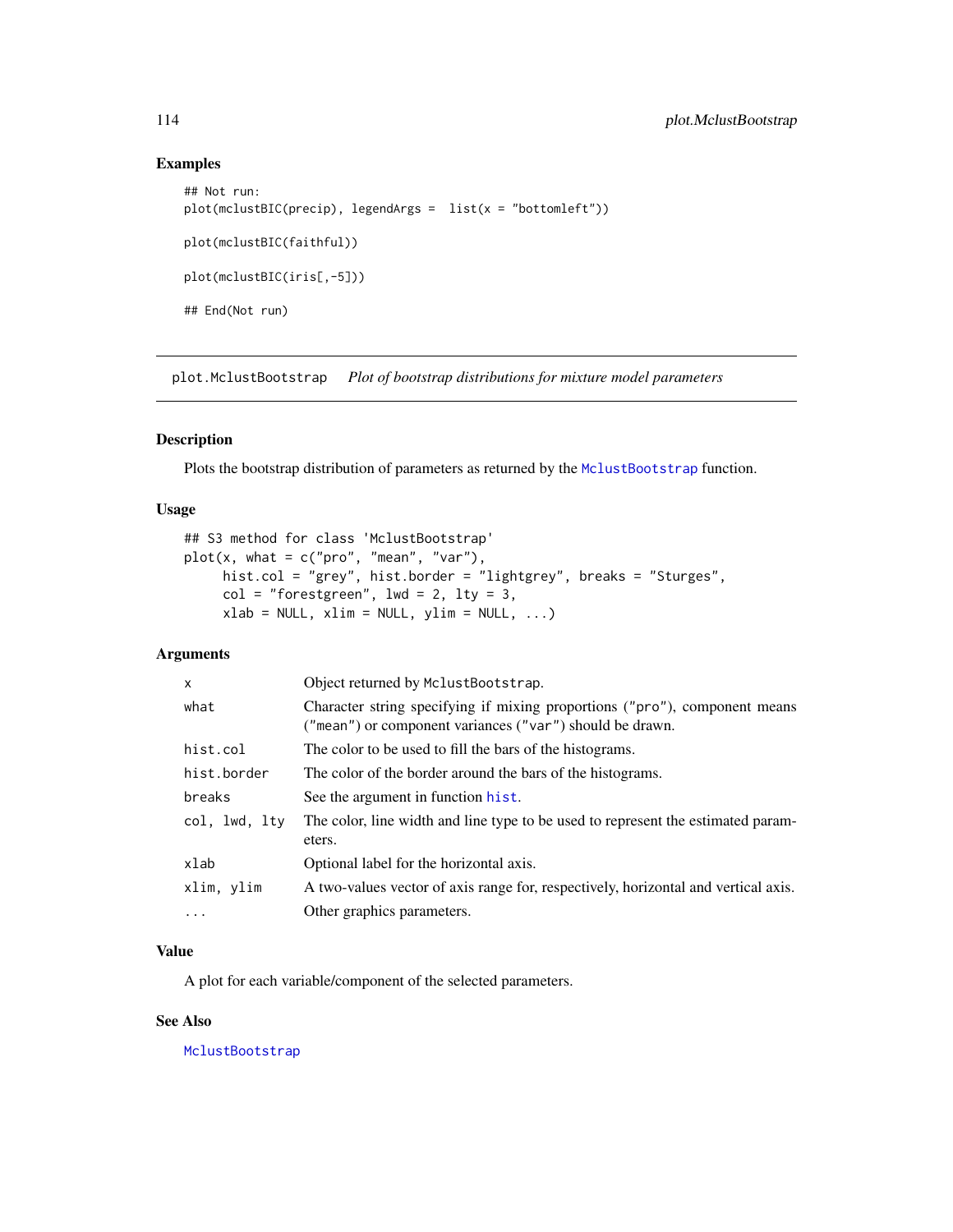# plot.MclustDA 115

# Examples

```
data(diabetes)
X = \text{diabetes}[, -1]modClust = Mclust(X, G = 3, modelNames = "VVV")bootClust = MclustBootstrap(modClust, nboot = 99)
par(mfrow = c(1,3), mar = c(4,2,2,0.5))plot(bootClust, what = "pro")
par(mfrow = c(3,3), mar = c(4,2,2,0.5))
plot(bootClust, what = "mean")
```
<span id="page-114-0"></span>

| plot.MclustDA | Plotting method for MclustDA discriminant analysis |  |
|---------------|----------------------------------------------------|--|
|               |                                                    |  |

#### Description

Graphical tools for training and test data, known training data classification, mclustDA test data classification, and/or training errors.

# Usage

```
## S3 method for class 'MclustDA'
plot(x, what = c("scatterplot", "classification", "train&test", "error"),
     newdata, newclass, dimens, symbols, colors, ...)
```

| $\boldsymbol{\mathsf{x}}$ | An object of class 'MclustDA' resulting from a call to MclustDA.                                                                                                                    |
|---------------------------|-------------------------------------------------------------------------------------------------------------------------------------------------------------------------------------|
| what                      | The type of graph requested:                                                                                                                                                        |
|                           | "scatterplot" = $a$ plot of training data with points marked based the known<br>classification. Ellipses corresponding to covariances of mixture compo-<br>nents are also drawn.    |
|                           | "classification" = a plot of data with points marked based the predicted<br>classification; if newdata is provided then the test set is shown otherwise<br>the training set.        |
|                           | "train&test" = a plot of training and test data with points marked according<br>to the type of set.                                                                                 |
|                           | "error" = $a$ plot of training set (or test set if newdata and newclass are pro-<br>vided) with misclassified points marked.                                                        |
| newdata                   | A data frame or matrix for test data.                                                                                                                                               |
| newclass                  | A vector giving the class labels for the observations in the test data (if known).                                                                                                  |
| dimens                    | A vector of integers giving the dimensions of the desired coordinate projections<br>for multivariate data. The default is to take all the the available dimensions for<br>plotting. |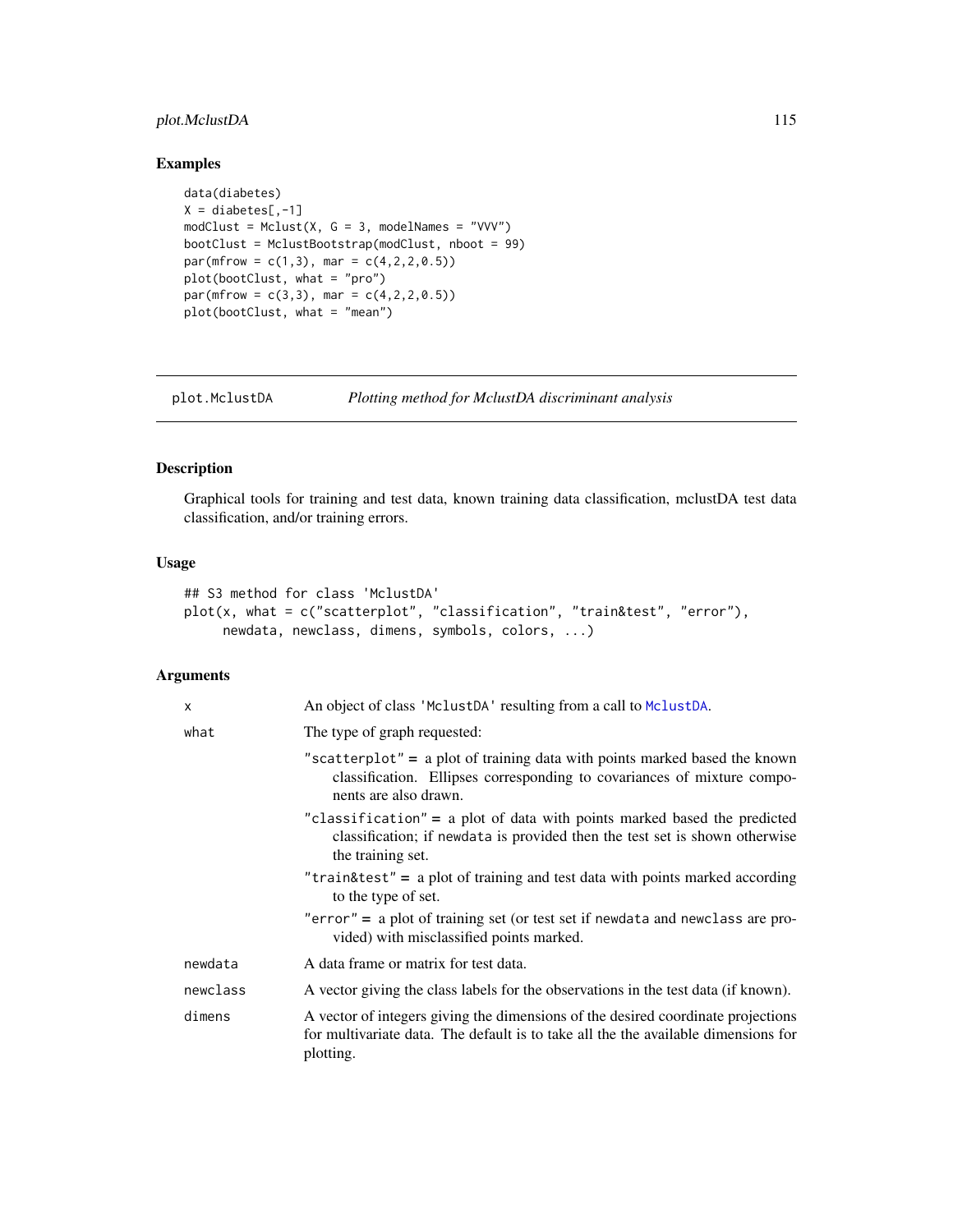| Either an integer or character vector assigning a color to each unique class in<br>colors                                                                                                                                   | Either an integer or character vector assigning a plotting symbol to each unique<br>class. Elements in colors correspond to classes in order of appearance in the<br>sequence of observations (the order used by the function factor). The default |
|-----------------------------------------------------------------------------------------------------------------------------------------------------------------------------------------------------------------------------|----------------------------------------------------------------------------------------------------------------------------------------------------------------------------------------------------------------------------------------------------|
| classification. Elements in colors correspond to classes in order of appear-<br>ance in the sequence of observations (the order used by the function factor).<br>The default is given by mclust.options("classPlotColors"). |                                                                                                                                                                                                                                                    |
| further arguments passed to or from other methods.<br>.                                                                                                                                                                     |                                                                                                                                                                                                                                                    |

# Details

For more flexibility in plotting, use mclust1Dplot, mclust2Dplot, surfacePlot, coordProj, or randProj.

#### References

C. Fraley and A. E. Raftery (2002). Model-based clustering, discriminant analysis, and density estimation. *Journal of the American Statistical Association 97:611-631*.

C. Fraley, A. E. Raftery, T. B. Murphy and L. Scrucca (2012). mclust Version 4 for R: Normal Mixture Modeling for Model-Based Clustering, Classification, and Density Estimation. Technical Report No. 597, Department of Statistics, University of Washington.

#### Author(s)

Luca Scrucca

#### See Also

[MclustDA](#page-76-0), [surfacePlot](#page-142-0), [coordProj](#page-22-0), [randProj](#page-128-0)

```
## Not run:
odd \leq seq(from = 1, to = nrow(iris), by = 2)
even <- odd +1X.train <- iris[odd,-5]
Class.train <- iris[odd,5]
X.test <- iris[even,-5]
Class.test <- iris[even,5]
# common EEE covariance structure (which is essentially equivalent to linear discriminant analysis)
irisMclustDA <- MclustDA(X.train, Class.train, modelType = "EDDA", modelNames = "EEE")
```

```
summary(irisMclustDA, parameters = TRUE)
summary(irisMclustDA, newdata = X.test, newclass = Class.test)
# common covariance structure selected by BIC
```

```
irisMclustDA <- MclustDA(X.train, Class.train, modelType = "EDDA")
summary(irisMclustDA, parameters = TRUE)
summary(irisMclustDA, newdata = X.test, newclass = Class.test)
```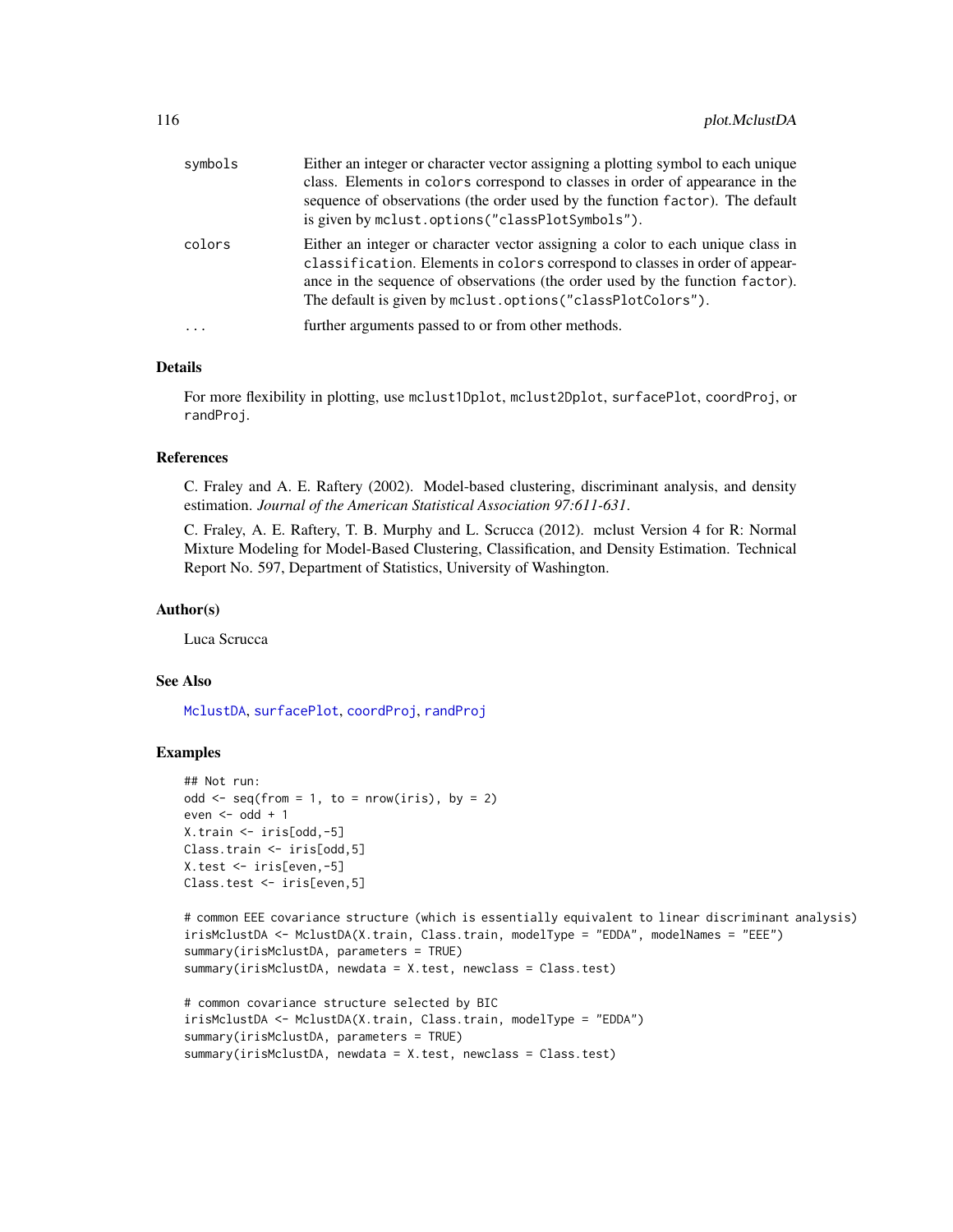```
# general covariance structure selected by BIC
irisMclustDA <- MclustDA(X.train, Class.train)
summary(irisMclustDA, parameters = TRUE)
summary(irisMclustDA, newdata = X.test, newclass = Class.test)
plot(irisMclustDA)
plot(irisMclustDA, dimens = 3:4)
plot(irisMclustDA, dimens = 4)
plot(irisMclustDA, what = "classification")
plot(irisMclustDA, what = "classification", newdata = X.test)
plot(irisMclustDA, what = "classification", dimens = 3:4)
plot(irisMclustDA, what = "classification", newdata = X.test, dimens = 3:4)
plot(irisMclustDA, what = "classification", dimens = 4)
plot(irisMclustDA, what = "classification", dimens = 4, newdata = X.test)
plot(irisMclustDA, what = "train&test", newdata = X.test)
plot(irisMclustDA, what = "train&test", newdata = X.test, dimens = 3:4)
plot(irisMclustDA, what = "train&test", newdata = X.test, dimens = 4)
plot(irisMclustDA, what = "error")
plot(irisMclustDA, what = "error", dimens = 3:4)
plot(irisMclustDA, what = "error", dimens = 4)
plot(irisMclustDA, what = "error", newdata = X.test, newclass = Class.test)
plot(irisMclustDA, what = "error", newdata = X.test, newclass = Class.test, dimens = 3:4)
plot(irisMclustDA, what = "error", newdata = X.test, newclass = Class.test, dimens = 4)
# simulated 1D data
n < -250set.seed(1)
triModal \leq c(rnorm(n,-5), rnorm(n,0), rnorm(n,5))
triClass \leq c(rep(1,n), rep(2,n), rep(3,n))
odd \leq seq(from = 1, to = length(triModal), by = 2)
even <- odd +1triMclustDA <- MclustDA(triModal[odd], triClass[odd])
summary(triMclustDA, parameters = TRUE)
summary(triMclustDA, newdata = triModal[even], newclass = triClass[even])
plot(triMclustDA)
plot(triMclustDA, what = "classification")
plot(triMclustDA, what = "classification", newdata = triModal[even])
plot(triMclustDA, what = "train&test", newdata = triModal[even])
plot(triMclustDA, what = "error")
plot(triMclustDA, what = "error", newdata = triModal[even], newclass = triClass[even])
# simulated 2D cross data
data(cross)
odd \leq seq(from = 1, to = nrow(cross), by = 2)
even \leq odd + 1
crossMclustDA <- MclustDA(cross[odd,-1], cross[odd,1])
summary(crossMclustDA, parameters = TRUE)
summary(crossMclustDA, newdata = cross[even,-1], newclass = cross[even,1])
plot(crossMclustDA)
```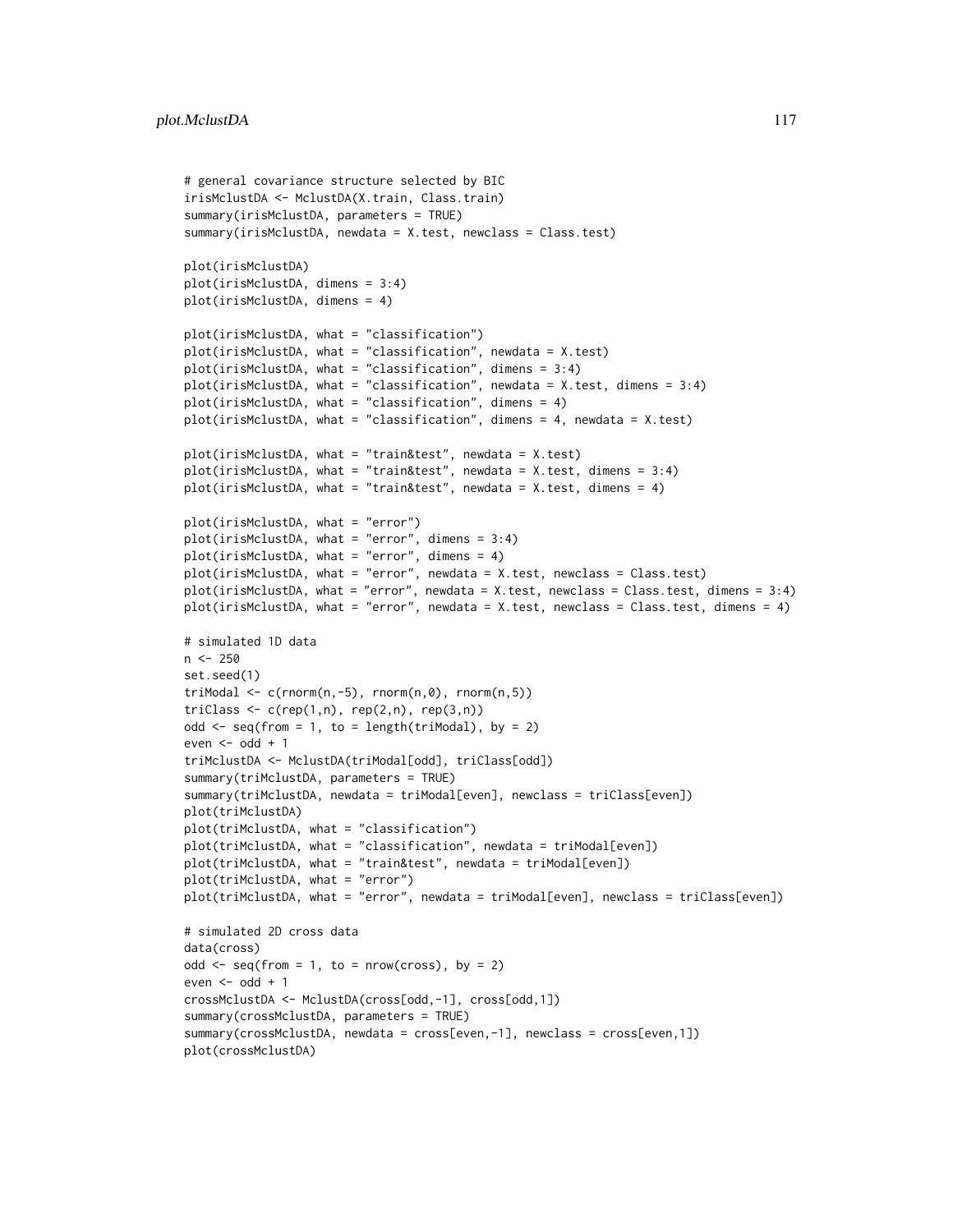```
plot(crossMclustDA, what = "classification")
plot(crossMclustDA, what = "classification", newdata = cross[even,-1])
plot(crossMclustDA, what = "train&test", newdata = cross[even,-1])
plot(crossMclustDA, what = "error")
plot(crossMclustDA, what = "error", newdata =cross[even,-1], newclass = cross[even,1])
## End(Not run)
```
<span id="page-117-0"></span>

| plot.MclustDR | Plotting method for dimension reduction for model-based clustering |  |  |  |
|---------------|--------------------------------------------------------------------|--|--|--|
|               | and classification                                                 |  |  |  |

## Description

Graphs data projected onto the estimated subspace for model-based clustering and classification.

#### Usage

```
## S3 method for class 'MclustDR'
plot(x, dimens,
     what = c("scatterplot", "pairs", "contour", "classification",
              "boundaries", "density", "evalues"),
     symbols, colors, col.contour = gray(0.7), col.sep = grey(0.4),
     ngrid = 100, nlevels = 5, asp = NULL, ...)
```

| X      | An object of class 'MclustDR' resulting from a call to MclustDR.                                                                                                                                                                                                                  |
|--------|-----------------------------------------------------------------------------------------------------------------------------------------------------------------------------------------------------------------------------------------------------------------------------------|
| dimens | A vector of integers giving the dimensions of the desired coordinate projections<br>for multivariate data.                                                                                                                                                                        |
| what   | The type of graph requested:                                                                                                                                                                                                                                                      |
|        | "scatterplot" = a two-dimensional plot of data projected onto the first two<br>directions specified by dimens and with data points marked according to<br>the corresponding mixture component. By default, the first two directions<br>are selected for plotting.                 |
|        | " $pairs$ " = a scatterplot matrix of data projected onto the estimated subspace<br>and with data points marked according to the corresponding mixture com-<br>ponent. By default, all the available directions are used, unless they have<br>been specified by dimens.           |
|        | "contour" = $a$ two-dimensional plot of data projected onto the first two direc-<br>tions specified by dimens (by default, the first two directions) with density<br>contours for classes or clusters and data points marked according to the<br>corresponding mixture component. |
|        | "classification" = a two-dimensional plot of data projected onto the first<br>two directions specified by dimens (by default, the first two directions) with<br>classification region and data points marked according to the corresponding<br>mixture component.                 |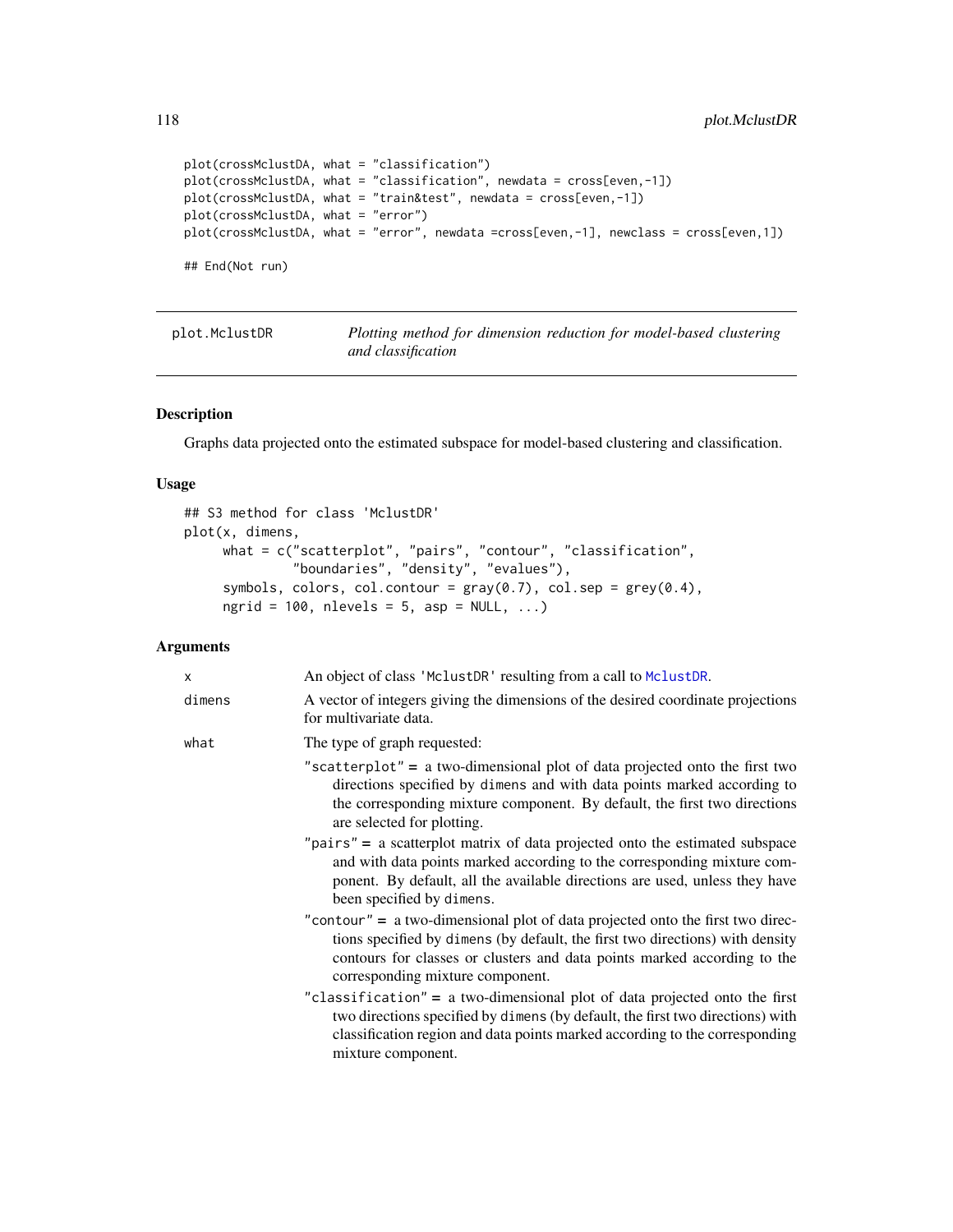| "boundaries" $=$ a two-dimensional plot of data projected onto the first two di-<br>rections specified by dimens (by default, the first two directions) with un-<br>certainty boundaries and data points marked according to the corresponding<br>mixture component. The uncertainty is shown using a greyscale with darker<br>regions indicating higher uncertainty. |
|-----------------------------------------------------------------------------------------------------------------------------------------------------------------------------------------------------------------------------------------------------------------------------------------------------------------------------------------------------------------------|
| "density" = $a$ one-dimensional plot of estimated density for the first direction<br>specified by dimens (by default, the first one). A set of box-plots for each<br>estimated cluster or known class are also shown at the bottom of the graph.                                                                                                                      |
| Either an integer or character vector assigning a plotting symbol to each unique<br>mixture component. Elements in colors correspond to classes in order of<br>appearance in the sequence of observations (the order used by the function<br>factor). The default is given by mclust.options("classPlotSymbols").                                                     |
| Either an integer or character vector assigning a color to each unique cluster or<br>known class. Elements in colors correspond to classes in order of appearance<br>in the sequence of observations (the order used by the function factor). The<br>default is given by mclust.options("classPlotColors").                                                           |
| The color of contours in case what $=$ "contour".                                                                                                                                                                                                                                                                                                                     |
| The color of classification boundaries in case what $=$ "classification".                                                                                                                                                                                                                                                                                             |
| An integer specifying the number of grid points to use in evaluating the classifi-                                                                                                                                                                                                                                                                                    |
| cation regions.                                                                                                                                                                                                                                                                                                                                                       |
| The number of levels to use in case what $=$ "contour".                                                                                                                                                                                                                                                                                                               |
| For scatterplots the $y/x$ aspect ratio, see plot. window.                                                                                                                                                                                                                                                                                                            |
|                                                                                                                                                                                                                                                                                                                                                                       |

# Author(s)

Luca Scrucca

# References

Scrucca, L. (2010) Dimension reduction for model-based clustering. *Statistics and Computing*, 20(4), pp. 471-484.

C. Fraley, A. E. Raftery, T. B. Murphy and L. Scrucca (2012). mclust Version 4 for R: Normal Mixture Modeling for Model-Based Clustering, Classification, and Density Estimation. Technical Report No. 597, Department of Statistics, University of Washington.

#### See Also

[MclustDR](#page-80-0)

```
mod = Mclust(iris[, 1:4], G = 3)dr = MclustDR(mod)
plot(dr, what = "evalues")
plot(dr, what = "pairs")
plot(dr, what = "scatterplot", dimens = c(1,3))
```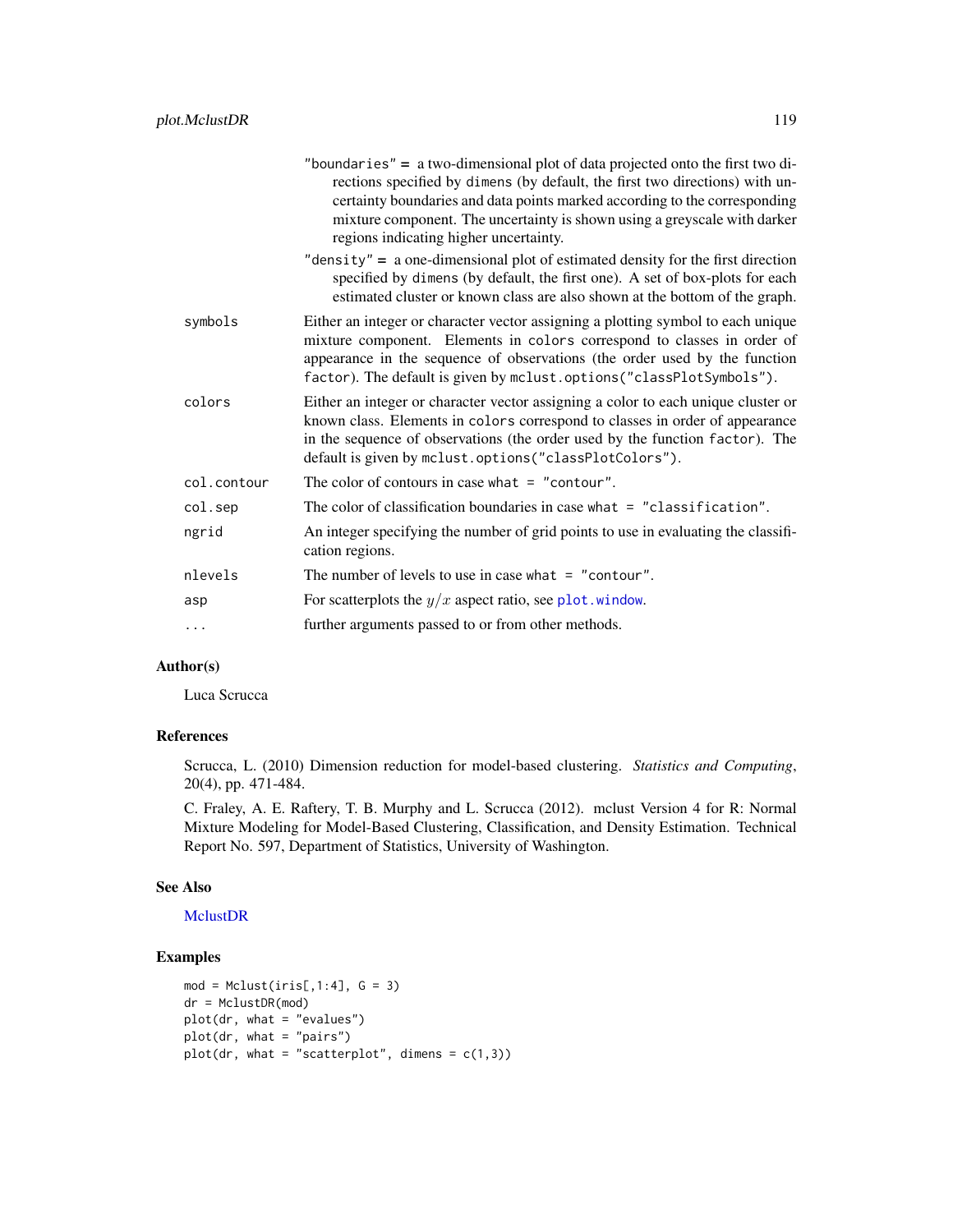```
plot(dr, what = "contour")
plot(dr, what = "classification", ngrid = 200)
plot(dr, what = "boundaries", ngrid = 200)
plot(dr, what = "density")
plot(dr, what = "density", dimens = 2)data(banknote)
da = MclustDA(banknote[,2:7], banknote$Status, G = 1:3)
dr = MclustDR(da)
plot(dr, what = "evalues")
plot(dr, what = "pairs")
plot(dr, what = "contour")
plot(dr, what = "contour", dimens = c(1,3))plot(dr, what = "classification", ngrid = 200)
plot(dr, what = "boundaries", ngrid = 200)
plot(dr, what = "density")
plot(dr, what = "density", dimens = 2)
```
<span id="page-119-0"></span>plot.mclustICL *ICL Plot for Model-Based Clustering*

#### Description

Plots the ICL values returned by the [mclustICL](#page-83-0) function.

#### Usage

## S3 method for class 'mclustICL'  $plot(x, ylab = "ICL", ...)$ 

# Arguments

| X    | Output from mclustICL.                                    |
|------|-----------------------------------------------------------|
| ylab | Label for the vertical axis of the plot.                  |
| .    | Further arguments passed to the plot. mclustBIC function. |

# Value

A plot of the ICL values.

## References

C. Fraley, A. E. Raftery, T. B. Murphy and L. Scrucca (2012). mclust Version 4 for R: Normal Mixture Modeling for Model-Based Clustering, Classification, and Density Estimation. Technical Report No. 597, Department of Statistics, University of Washington.

## See Also

[mclustICL](#page-83-0)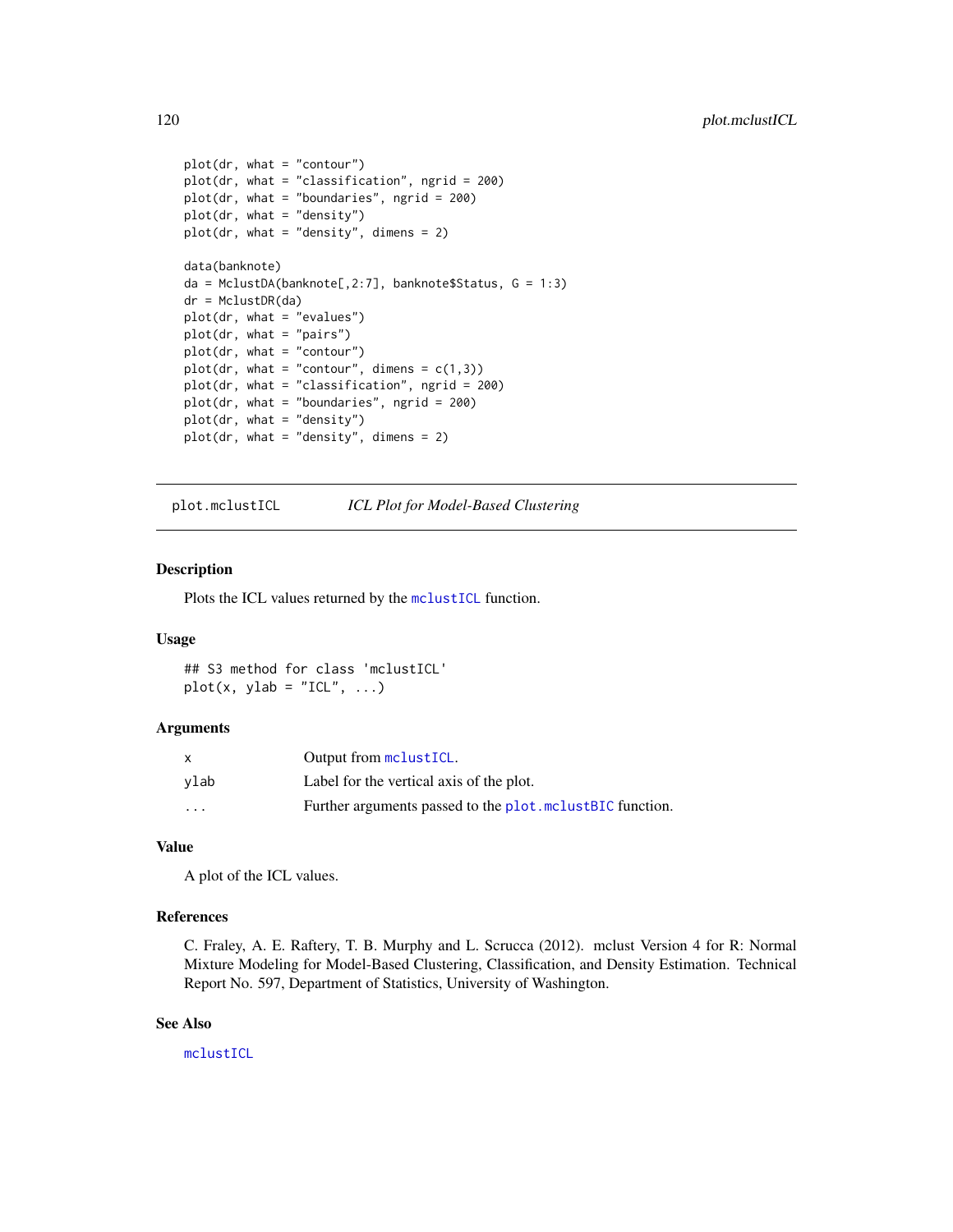# predict.densityMclust 121

#### Examples

## Not run: data(faithful) faithful.ICL = mclustICL(faithful) plot(faithful.ICL)

## End(Not run)

predict.densityMclust *Density estimate of multivariate observations by Gaussian finite mixture modeling*

#### Description

Compute density estimation for multivariate observations based on Gaussian finite mixture models estimated by [densityMclust](#page-31-0).

#### Usage

```
## S3 method for class 'densityMclust'
predict(object, newdata, what = c("dens", "cdens"), ...)
```
#### Arguments

| object  | an object of class 'density Mclust' resulting from a call to density Mclust.                                                                                                                                   |
|---------|----------------------------------------------------------------------------------------------------------------------------------------------------------------------------------------------------------------|
| newdata | a vector, a data frame or matrix giving the data. If missing the density is com-<br>puted for the input data obtained from the call to density Mclust.                                                         |
| what    | a character string specifying what to retrieve: "dens" returns a vector of values<br>for the mixture density, cdens returns a matrix of component densities for each<br>mixture component (along the columns). |
| $\cdot$ | further arguments passed to or from other methods.                                                                                                                                                             |

#### Value

Returns a vector or a matrix of densities evaluated at newdata depending on the argument what (see above).

## Author(s)

Luca Scrucca

# References

C. Fraley and A. E. Raftery (2002). Model-based clustering, discriminant analysis, and density estimation. *Journal of the American Statistical Association 97:611:631*.

C. Fraley, A. E. Raftery, T. B. Murphy and L. Scrucca (2012). mclust Version 4 for R: Normal Mixture Modeling for Model-Based Clustering, Classification, and Density Estimation. Technical Report No. 597, Department of Statistics, University of Washington.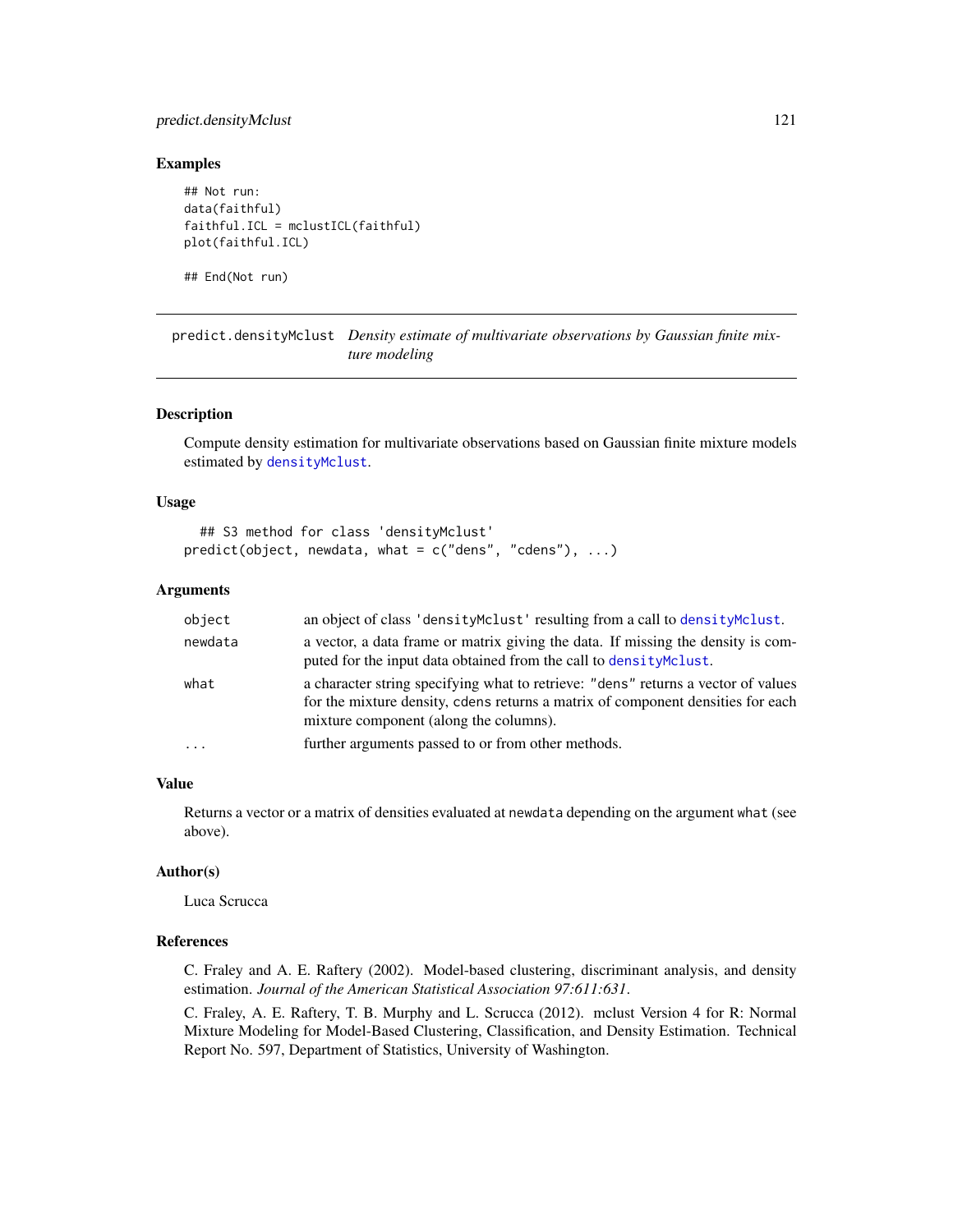# See Also

[Mclust](#page-60-0).

# Examples

```
x = \text{faithful} $waiting
dens = densityMclust(x)
x0 = seq(50, 100, by = 10)d0 = predict(dens, x0)
plot(dens)
points(x0, d0, pch = 20)
```
predict.Mclust *Cluster multivariate observations by Gaussian finite mixture modeling*

# Description

Cluster prediction for multivariate observations based on Gaussian finite mixture models estimated by [Mclust](#page-60-0).

# Usage

## S3 method for class 'Mclust' predict(object, newdata, ...)

## Arguments

| object                  | an object of class 'Mclust' resulting from a call to Mclust.                                                               |
|-------------------------|----------------------------------------------------------------------------------------------------------------------------|
| newdata                 | a data frame or matrix giving the data. If missing the clustering data obtained<br>from the call to Mclust are classified. |
| $\cdot$ $\cdot$ $\cdot$ | further arguments passed to or from other methods.                                                                         |

# Value

Returns a list of with the following components:

classification a factor of predicted cluster labels for newdata.

| a matrix whose $[i, k]$ th entry is the probability that observation $i$ in newdata |
|-------------------------------------------------------------------------------------|
| belongs to the kth cluster.                                                         |

# Author(s)

Luca Scrucca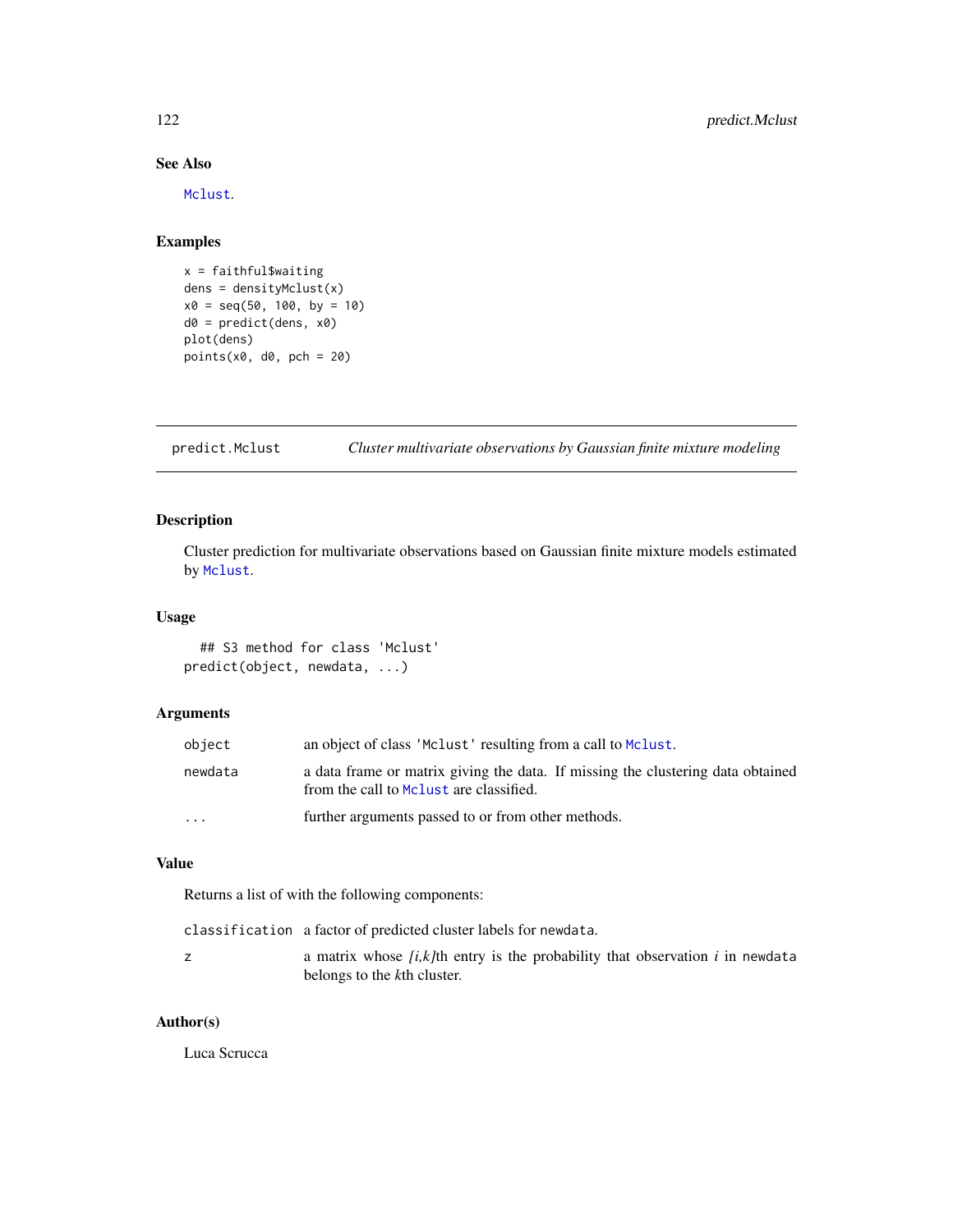#### References

C. Fraley and A. E. Raftery (2002). Model-based clustering, discriminant analysis, and density estimation. *Journal of the American Statistical Association 97:611:631*.

C. Fraley, A. E. Raftery, T. B. Murphy and L. Scrucca (2012). mclust Version 4 for R: Normal Mixture Modeling for Model-Based Clustering, Classification, and Density Estimation. Technical Report No. 597, Department of Statistics, University of Washington.

## See Also

[Mclust](#page-60-0).

#### Examples

```
model <- Mclust(faithful)
# predict cluster for the observed data
pred <- predict(model)
str(pred)
pred$z # equal to model$z
pred$classification # equal to
plot(faithful, col = pred$classification, pch = pred$classification)
# predict cluster over a grid
grid \leq apply(faithful, 2, function(x) seq(min(x), max(x), length = 50))
grid <- expand.grid(eruptions = grid[,1], waiting = grid[,2])
pred <- predict(model, grid)
plot(grid, col = mclust.options("classPlotColors")[pred$classification], pch = 15, cex = 0.5)
points(faithful, pch = model$classification)
```

| predict.MclustDA | Classify multivariate observations by Gaussian finite mixture model- |
|------------------|----------------------------------------------------------------------|
|                  | ıng                                                                  |

#### Description

Classify multivariate observations based on Gaussian finite mixture models estimated by [MclustDA](#page-76-0).

#### Usage

```
## S3 method for class 'MclustDA'
predict(object, newdata, prior, ...)
```

| object  | an object of class 'MclustDA' resulting from a call to MclustDA.                                                        |
|---------|-------------------------------------------------------------------------------------------------------------------------|
| newdata | a data frame or matrix giving the data. If missing the train data obtained from<br>the call to MclustDA are classified. |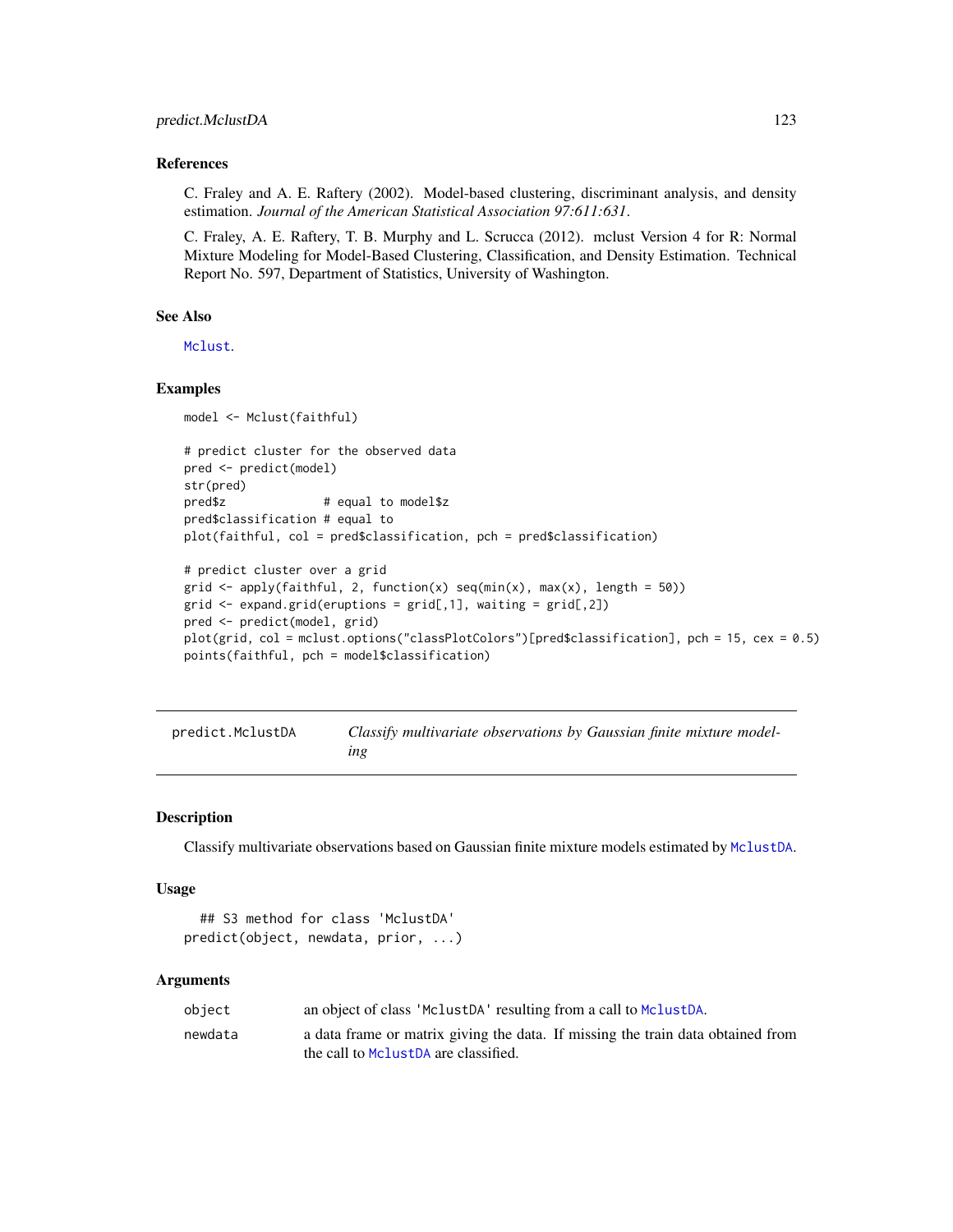| prior                   | the prior probabilities of the classes; by default, this is set at the proportions in<br>the training data. |
|-------------------------|-------------------------------------------------------------------------------------------------------------|
| $\cdot$ $\cdot$ $\cdot$ | further arguments passed to or from other methods.                                                          |

# Value

Returns a list of with the following components:

classification a factor of predicted class labels for newdata.

z a matrix whose *[i,k]*th entry is the probability that observation *i* in newdata belongs to the *k*th class.

#### Author(s)

Luca Scrucca

#### References

C. Fraley and A. E. Raftery (2002). Model-based clustering, discriminant analysis, and density estimation. *Journal of the American Statistical Association 97:611:631*.

C. Fraley, A. E. Raftery, T. B. Murphy and L. Scrucca (2012). mclust Version 4 for R: Normal Mixture Modeling for Model-Based Clustering, Classification, and Density Estimation. Technical Report No. 597, Department of Statistics, University of Washington.

# See Also

# [MclustDA](#page-76-0).

```
## Not run:
odd \leq seq(from = 1, to = nrow(iris), by = 2)
even <- odd + 1
X.train <- iris[odd,-5]
Class.train <- iris[odd,5]
X.test <- iris[even,-5]
Class.test <- iris[even,5]
irisMclustDA <- MclustDA(X.train, Class.train)
predTrain <- predict(irisMclustDA)
predTrain
predTest <- predict(irisMclustDA, X.test)
predTest
## End(Not run)
```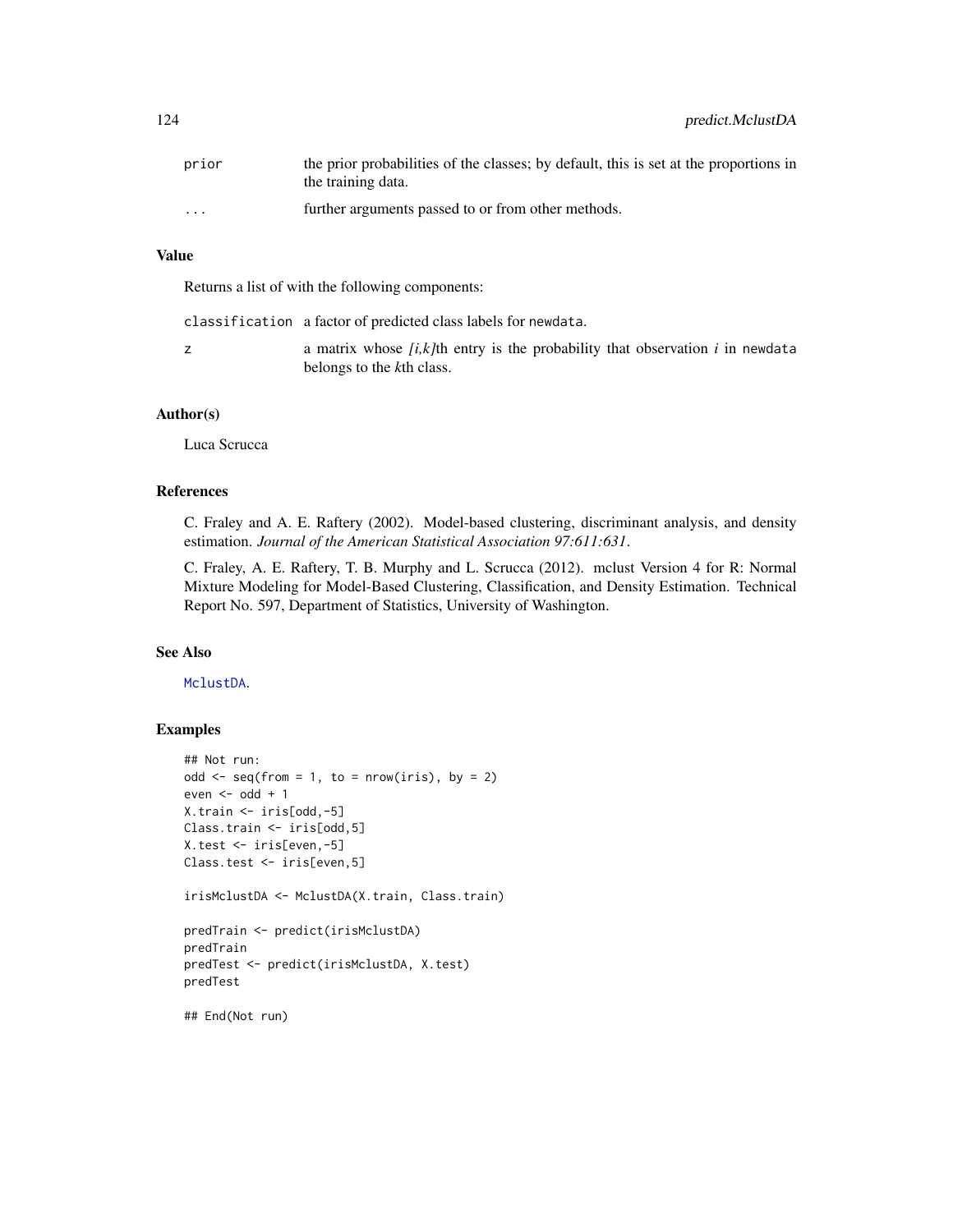predict.MclustDR *Classify multivariate observations on a dimension reduced subspace by Gaussian finite mixture modeling*

# Description

Classify multivariate observations on a dimension reduced subspace estimated from a Gaussian finite mixture model.

#### Usage

```
## S3 method for class 'MclustDR'
predict(object, dim = 1:object$numdir, newdata, eval.points, ...)
```
## Arguments

| object      | an object of class 'MclustDR' resulting from a call to MclustDR.                                                        |
|-------------|-------------------------------------------------------------------------------------------------------------------------|
| dim         | the dimensions of the reduced subspace used for prediction.                                                             |
| newdata     | a data frame or matrix giving the data. If missing the data obtained from the call<br>to Mclust <sub>DR</sub> are used. |
| eval.points | a data frame or matrix giving the data projected on the reduced subspace. If<br>provided newdata is not used.           |
| $\ddots$ .  | further arguments passed to or from other methods.                                                                      |

## Value

Returns a list of with the following components:

| dir         | a matrix containing the data projected onto the dim dimensions of the reduced<br>subspace.                     |
|-------------|----------------------------------------------------------------------------------------------------------------|
| density     | densities from mixture model for each data point.                                                              |
| Z.          | a matrix whose $(i, k)$ th entry is the probability that observation i in newdata<br>belongs to the kth class. |
| uncertainty | The uncertainty associated with the classification.                                                            |
|             | classification A vector of values giving the MAP classification.                                               |

## Author(s)

Luca Scrucca

### References

Scrucca, L. (2010) Dimension reduction for model-based clustering. *Statistics and Computing*, 20(4), pp. 471-484.

C. Fraley, A. E. Raftery, T. B. Murphy and L. Scrucca (2012). mclust Version 4 for R: Normal Mixture Modeling for Model-Based Clustering, Classification, and Density Estimation. Technical Report No. 597, Department of Statistics, University of Washington.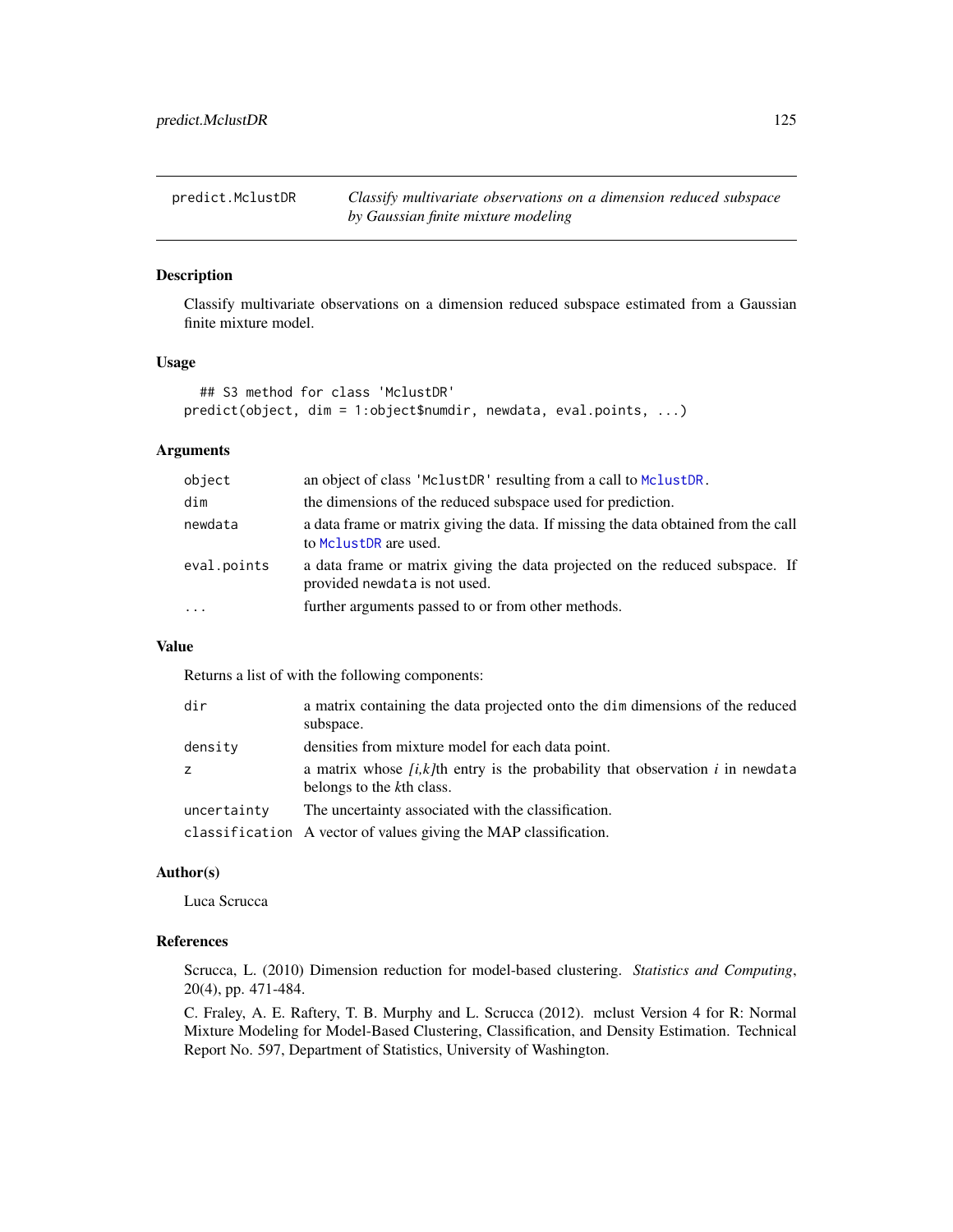## See Also

[MclustDR](#page-80-0).

#### Examples

```
mod = Melust(iris[, 1:4])dr = MclustDR(mod)
pred = predict(dr)
str(pred)
data(banknote)
mod = MclustDA(banknote[,2:7], banknote$Status)
dr = MclustDR(mod)
pred = predict(dr)
str(pred)
```
print.clustCombi *Displays Combined Clusterings Results*

#### Description

Displays the Gaussian mixture model and number of components selected by Mclust/BIC and the components proportions and means of the fitted corresponding distribution. Then, informations about the combining steps.

#### Usage

## S3 method for class 'clustCombi'  $print(x, \ldots)$ 

## Arguments

x An object of class 'clustCombi'. Typically an output from the clustCombi function. ... additional arguments.

# Author(s)

J.-P. Baudry, A. E. Raftery, L. Scrucca

#### References

J.-P. Baudry, A. E. Raftery, G. Celeux, K. Lo and R. Gottardo (2010). Combining mixture components for clustering. *Journal of Computational and Graphical Statistics, 19(2):332-353.*

# See Also

[clustCombi](#page-17-0)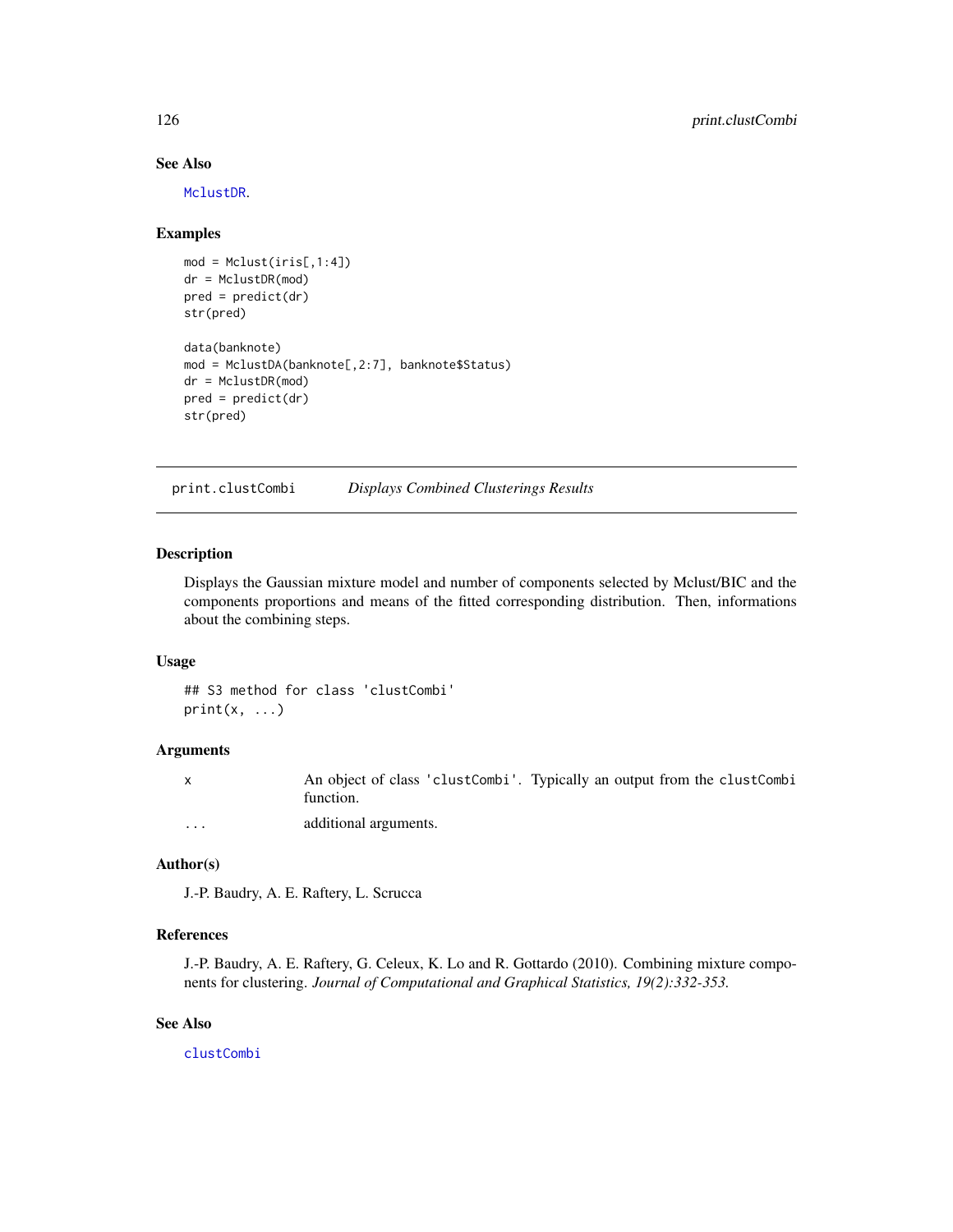# priorControl 127

#### Examples

```
## Not run:
data(Baudry_etal_2010_JCGS_examples)
## 2D Example
output <- clustCombi(ex4.1)
output
## End(Not run)
```
#### priorControl *Conjugate Prior for Gaussian Mixtures.*

# Description

Specify a conjugate prior for Gaussian mixtures.

#### Usage

```
priorControl(functionName = "defaultPrior", ...)
```
#### Arguments

| functionName            | The name of the function specifying the conjugate prior. The default function is<br>default Prior, which can be used a template for alternative specification. |
|-------------------------|----------------------------------------------------------------------------------------------------------------------------------------------------------------|
| $\cdot$ $\cdot$ $\cdot$ | Optional named arguments to the function specified in function Name together<br>with their values.                                                             |

# Details

priorControl is used to specify a conjugate prior for EM within *MCLUST*.

#### Value

A list with the function name as the first component. The remaining components (if any) consist of a list of arguments to the function with assigned values.

# References

C. Fraley and A. E. Raftery (2002). Model-based clustering, discriminant analysis, and density estimation. *Journal of the American Statistical Association 97:611-631*.

C. Fraley and A. E. Raftery (2005). Bayesian regularization for normal mixture estimation and model-based clustering. Technical Report, Department of Statistics, University of Washington.

C. Fraley and A. E. Raftery (2007). Bayesian regularization for normal mixture estimation and model-based clustering. *Journal of Classification 24:155-181*.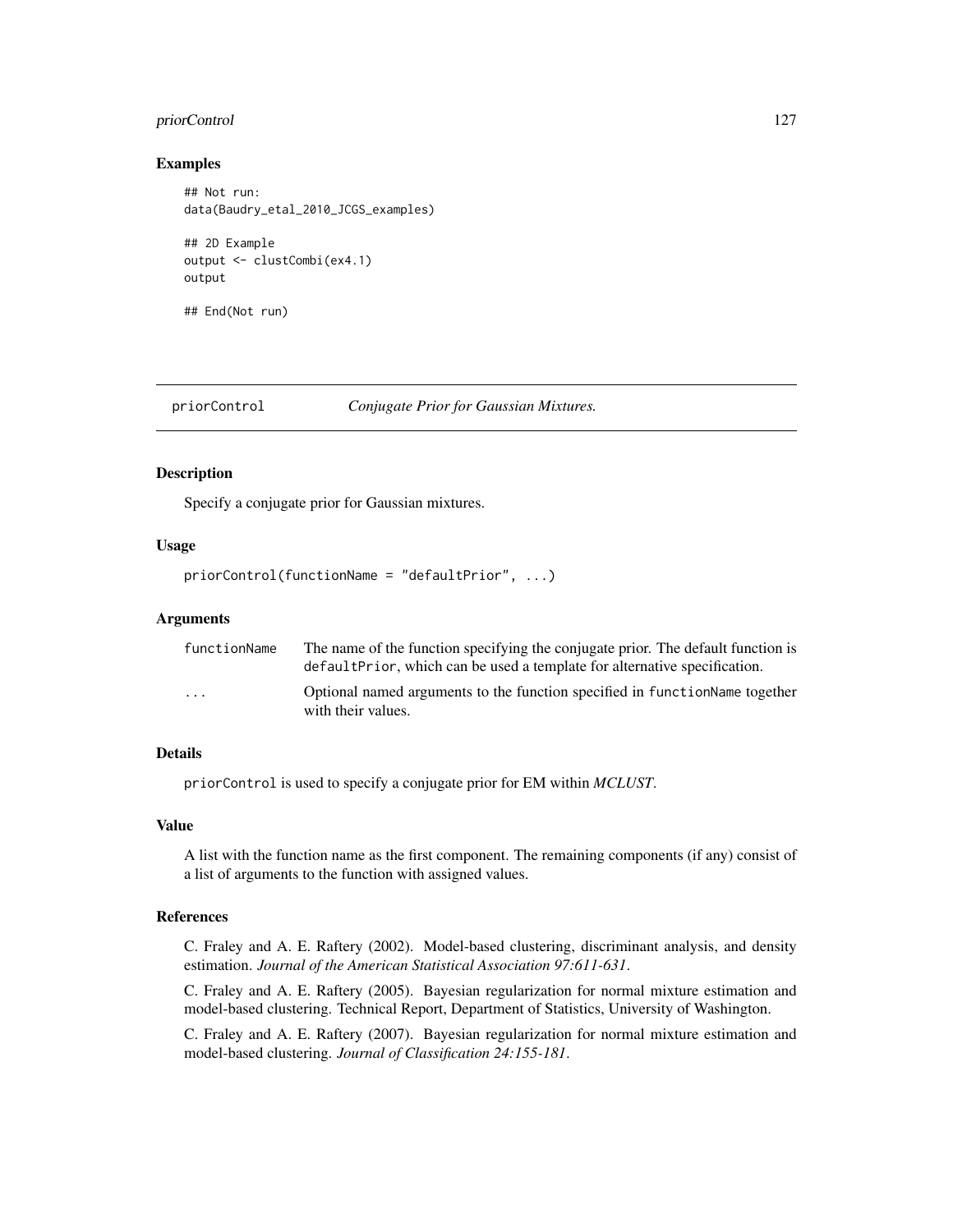C. Fraley, A. E. Raftery, T. B. Murphy and L. Scrucca (2012). mclust Version 4 for R: Normal Mixture Modeling for Model-Based Clustering, Classification, and Density Estimation. Technical Report No. 597, Department of Statistics, University of Washington.

# See Also

[mclustBIC](#page-70-0), [me](#page-89-0), [mstep](#page-95-0), [defaultPrior](#page-28-0)

#### Examples

```
# default prior
irisBIC <- mclustBIC(iris[,-5], prior = priorControl())
summary(irisBIC, iris[,-5])
# no prior on the mean; default prior on variance
irisBIC <- mclustBIC(iris[,-5], prior = priorControl(shrinkage = 0))
summary(irisBIC, iris[,-5])
```
# randomPairs *Random hierarchical structure*

#### Description

Create a hierarchical structure using a random partition of the data.

#### Usage

```
randomPairs(data, seed, ...)
```
## Arguments

| data      | A numeric matrix or data frame of observations. If a matrix or data frame, rows<br>correspond to observations and columns correspond to variables. |
|-----------|----------------------------------------------------------------------------------------------------------------------------------------------------|
| seed      | Optional single value, interpreted as an integer, specifying the seed for random<br>partition.                                                     |
| $\ddotsc$ | Catches unused arguments in indirect or list calls via do. call.                                                                                   |

#### Value

A numeric two-column matrix in which the *i*th row gives the minimum index for observations in each of the two clusters merged at the *i*th stage of a random agglomerative hierarchical clustering.

# References

C. Fraley, A. E. Raftery, T. B. Murphy and L. Scrucca (2012). mclust Version 4 for R: Normal Mixture Modeling for Model-Based Clustering, Classification, and Density Estimation. Technical Report No. 597, Department of Statistics, University of Washington.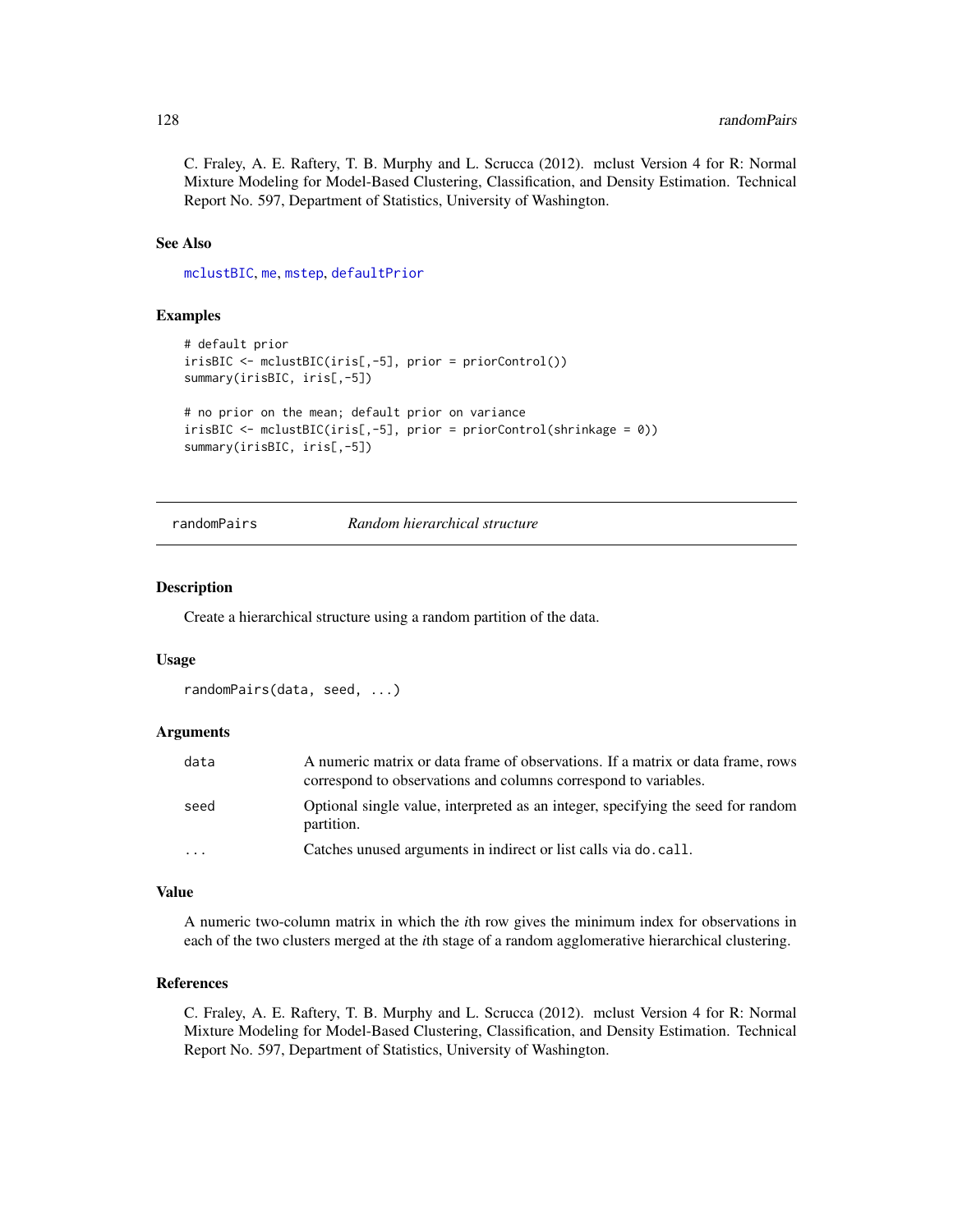#### randProj 129

# See Also

[hc](#page-47-0), [hclass](#page-51-0) [hcVVV](#page-49-0)

# Examples

```
data \le iris[,1:4]
randPairs <- randomPairs(data)
str(randPairs)
# start model-based clustering from a random partition
mod <- Mclust(data, initialization = list(hcPairs = randPairs))
summary(mod)
```
<span id="page-128-0"></span>

| randProj | Random projections of multidimensional data modeled by an MVN |
|----------|---------------------------------------------------------------|
|          | <i>mixture.</i>                                               |

# Description

Plots random projections given multidimensional data and parameters of an MVN mixture model for the data.

#### Usage

```
randProj(data, seeds=0, parameters=NULL, z=NULL,
        classification=NULL, truth=NULL, uncertainty=NULL,
        what = c("classification", "errors", "uncertainty"),
        quantiles = c(0.75, 0.95), symbols=NULL, colors=NULL, scale = FALSE,
        xlim=NULL, ylim=NULL, CEX = 1, PCH = ".", main = FALSE, ...)
```

| data       | A numeric matrix or data frame of observations. Categorical variables are not<br>allowed. If a matrix or data frame, rows correspond to observations and columns<br>correspond to variables.           |
|------------|--------------------------------------------------------------------------------------------------------------------------------------------------------------------------------------------------------|
| seeds      | A vector if integer seeds for random number generation. Elements should be in<br>the range 0:1000. Each seed should produce a different projection.                                                    |
| parameters | A named list giving the parameters of an <i>MCLUST</i> model, used to produce<br>superimposing ellipses on the plot. The relevant components are as follows:                                           |
|            | mean The mean for each component. If there is more than one component,<br>this is a matrix whose kth column is the mean of the kth component of the<br>mixture model.                                  |
|            | variance A list of variance parameters for the model. The components of this<br>list depend on the model specification. See the help file for mclustVariance<br>for details.                           |
| z          | A matrix in which the $[i, k]$ th entry gives the probability of observation i be-<br>longing to the kth class. Used to compute classification and uncertainty<br>if those arguments aren't available. |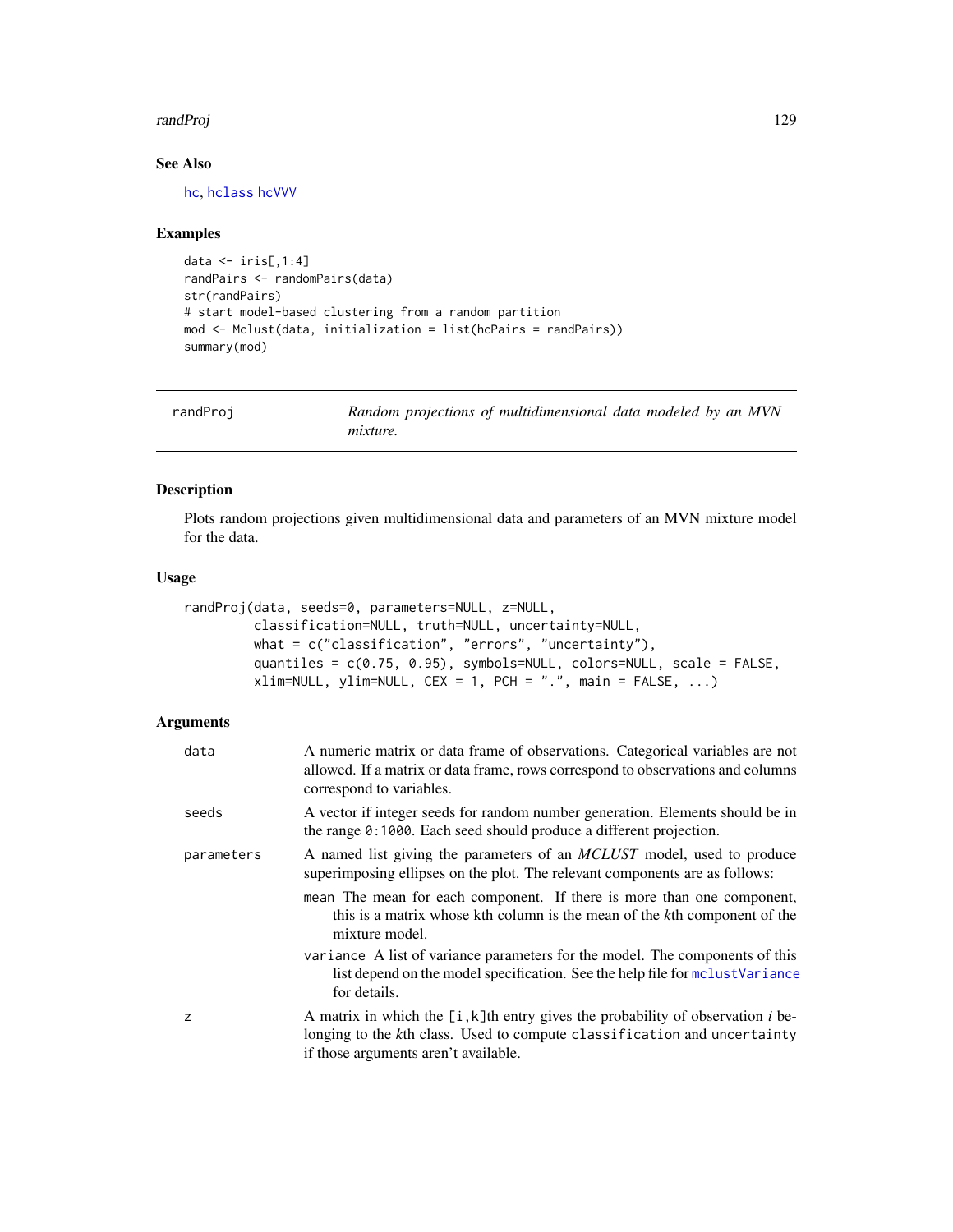|             | classification A numeric or character vector representing a classification of observations (rows)<br>of data. If present argument z will be ignored.                                                                                                                                                                                                      |
|-------------|-----------------------------------------------------------------------------------------------------------------------------------------------------------------------------------------------------------------------------------------------------------------------------------------------------------------------------------------------------------|
| truth       | A numeric or character vector giving a known classification of each data point.<br>If classification or z is also present, this is used for displaying classification<br>errors.                                                                                                                                                                          |
| uncertainty | A numeric vector of values in $(0,1)$ giving the uncertainty of each data point. If<br>present argument z will be ignored.                                                                                                                                                                                                                                |
| what        | Choose from one of the following three options: "classification" (default),<br>"errors", "uncertainty".                                                                                                                                                                                                                                                   |
| quantiles   | A vector of length 2 giving quantiles used in plotting uncertainty. The smallest<br>symbols correspond to the smallest quantile (lowest uncertainty), medium-sized<br>(open) symbols to points falling between the given quantiles, and large (filled)<br>symbols to those in the largest quantile (highest uncertainty). The default is<br>(0.75, 0.95). |
| symbols     | Either an integer or character vector assigning a plotting symbol to each unique<br>class in classification. Elements in colors correspond to classes in order<br>of appearance in the sequence of observations (the order used by the function<br>unique). The default is given by mclust.options("classPlotSymbols").                                   |
| colors      | Either an integer or character vector assigning a color to each unique class in<br>classification. Elements in colors correspond to classes in order of appear-<br>ance in the sequence of observations (the order used by the function unique).<br>The default is given by mclust.options("classPlotColors").                                            |
| scale       | A logical variable indicating whether or not the two chosen dimensions should<br>be plotted on the same scale, and thus preserve the shape of the distribution.<br>Default: scale=FALSE                                                                                                                                                                   |
| xlim, ylim  | Arguments specifying bounds for the ordinate, abscissa of the plot. This may be<br>useful for when comparing plots.                                                                                                                                                                                                                                       |
| CEX         | An argument specifying the size of the plotting symbols. The default value is 1.                                                                                                                                                                                                                                                                          |
| <b>PCH</b>  | An argument specifying the symbol to be used when a classificatiion has not<br>been specified for the data. The default value is a small dot ".".                                                                                                                                                                                                         |
| main        | A logical variable or NULL indicating whether or not to add a title to the plot<br>identifying the dimensions used.                                                                                                                                                                                                                                       |
| $\cdots$    | Other graphics parameters.                                                                                                                                                                                                                                                                                                                                |

## Side Effects

A plot showing a random two-dimensional projection of the data, together with the location of the mixture components, classification, uncertainty, and/or classification errors.

# References

C. Fraley and A. E. Raftery (2002). Model-based clustering, discriminant analysis, and density estimation. *Journal of the American Statistical Association 97:611-631*.

C. Fraley, A. E. Raftery, T. B. Murphy and L. Scrucca (2012). mclust Version 4 for R: Normal Mixture Modeling for Model-Based Clustering, Classification, and Density Estimation. Technical Report No. 597, Department of Statistics, University of Washington.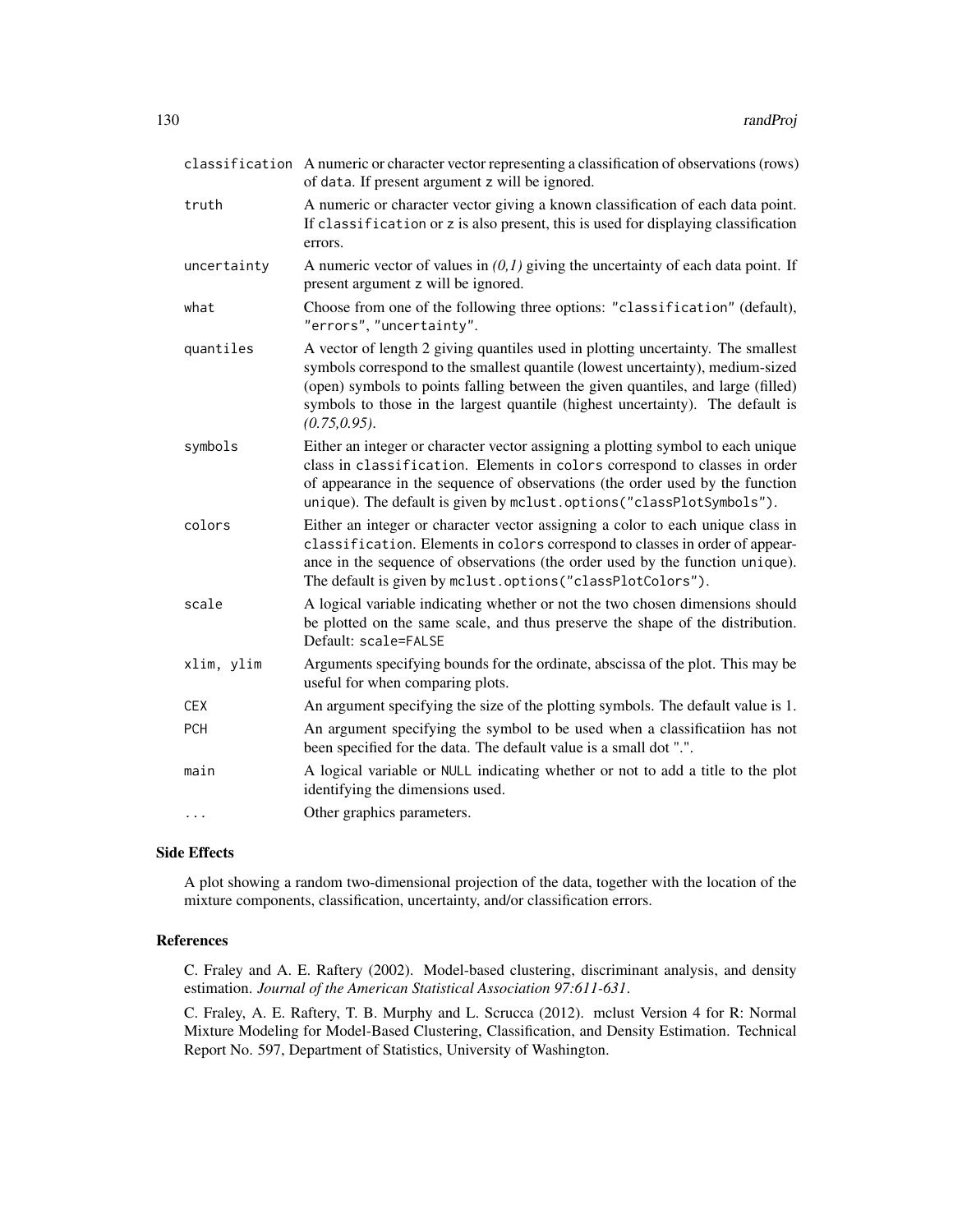# sigma2decomp 131

# See Also

[clPairs](#page-15-0), [coordProj](#page-22-0), [mclust2Dplot](#page-68-0), [mclust.options](#page-63-0)

# Examples

```
est <- meVVV(iris[,-5], unmap(iris[,5]))
## Not run:
par(pty = "s", mfrom = c(1,1))randProj(iris[,-5], seeds=1:3, parameters = est$parameters, z = est$z,
         what = "classification", main = TRUE)
randProj(iris[,-5], seeds=1:3, parameters = est$parameters, z = est$z,
         truth = iris[, 5], what = "errors", main = TRUE)
randProj(iris[,-5], seeds=1:3, parameters = est$parameters, z = est$z,
         what = "uncertainty", main = TRUE)
## End(Not run)
```
sigma2decomp *Convert mixture component covariances to decomposition form.*

### Description

Converts a set of covariance matrices from representation as a 3-D array to a parameterization by eigenvalue decomposition.

#### Usage

sigma2decomp(sigma, G = NULL, tol = sqrt(.Machine\$double.eps), ...)

| sigma | Either a 3-D array whose $\left\lceil x \right\rceil$ k alternative the covariance matrix for the kth<br>component in an MVN mixture model, or a single covariance matrix in the case<br>that all components have the same covariance. |
|-------|----------------------------------------------------------------------------------------------------------------------------------------------------------------------------------------------------------------------------------------|
| G     | The number of components in the mixture. When sigma is a 3-D array, the<br>number of components can be inferred from its dimensions.                                                                                                   |
| tol   | Tolerance for determining whether or not the covariances have equal volume,<br>shape, and or orientation. The default is the square root of the relative machine<br>precision, sqrt(.Machine\$double.eps), which is about 1.e-8.       |
|       | Catches unused arguments from an indirect or list call via do. call.                                                                                                                                                                   |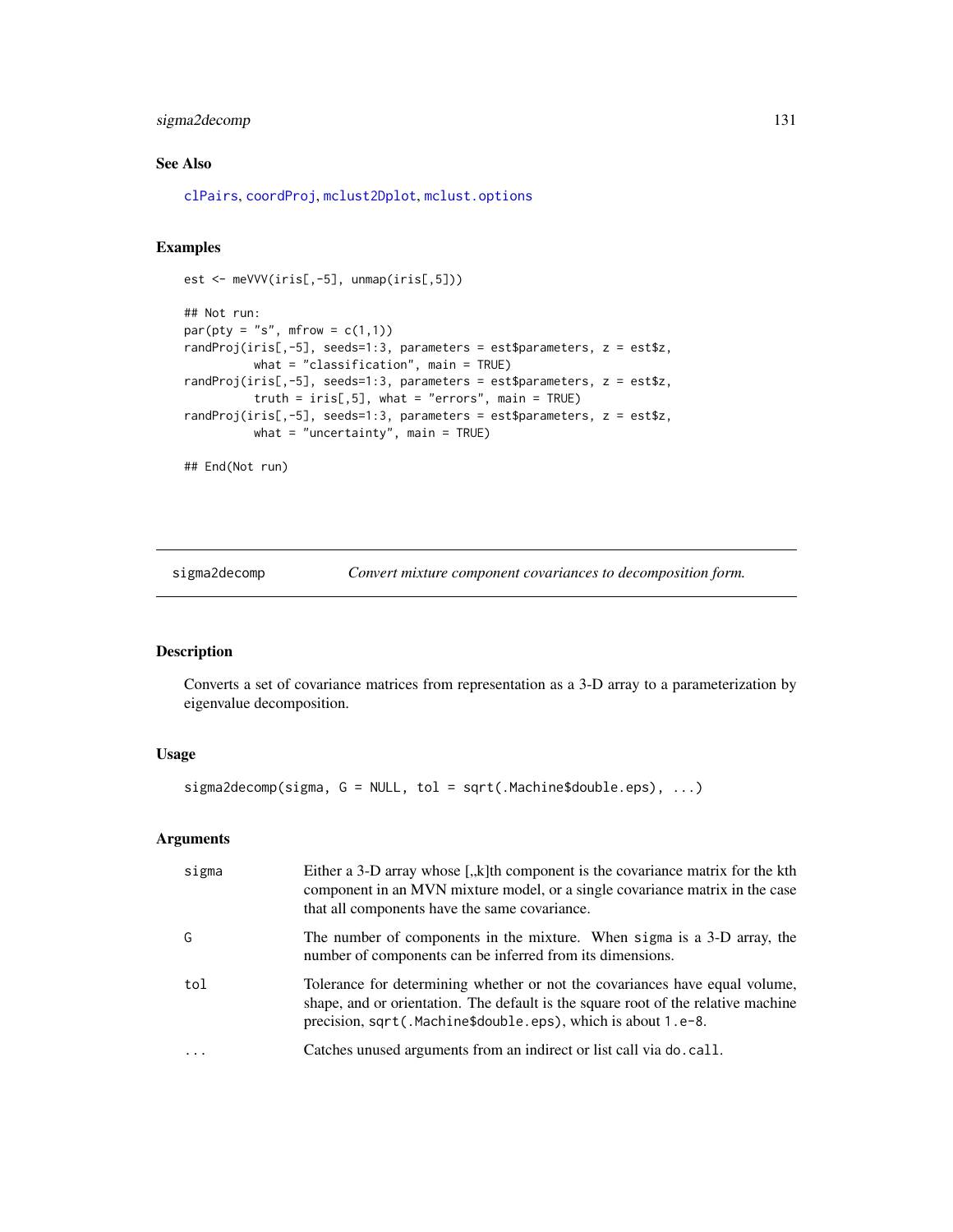Value

The covariance matrices for the mixture components in decomposition form, including the following components:

| modelName   | A character string indicating the infered model. The help file for mclustModelNames<br>describes the available models.                                                                                                                                                                                                                                                                                                                                                             |
|-------------|------------------------------------------------------------------------------------------------------------------------------------------------------------------------------------------------------------------------------------------------------------------------------------------------------------------------------------------------------------------------------------------------------------------------------------------------------------------------------------|
| d           | The dimension of the data.                                                                                                                                                                                                                                                                                                                                                                                                                                                         |
| G           | The number of components in the mixture model.                                                                                                                                                                                                                                                                                                                                                                                                                                     |
| scale       | Either a G-vector giving the scale of the covariance (the dth root of its determi-<br>nant) for each component in the mixture model, or a single numeric value if the<br>scale is the same for each component.                                                                                                                                                                                                                                                                     |
| shape       | Either a $G$ by $d$ matrix in which the $k$ th column is the shape of the covariance<br>matrix (normalized to have determinant 1) for the kth component, or a d-vector<br>giving a common shape for all components.                                                                                                                                                                                                                                                                |
| orientation | Either a d by d by G array whose $[ , , k]$ th entry is the orthonomal matrix whose<br>columns are the eigenvectors of the covariance matrix of the kth component, or<br>a d by d orthonormal matrix if the mixture components have a common orien-<br>tation. The orientation component of decomp can be omitted in spherical and<br>diagonal models, for which the principal components are parallel to the coordi-<br>nate axes so that the orientation matrix is the identity. |

## References

C. Fraley and A. E. Raftery (2002). Model-based clustering, discriminant analysis, and density estimation. *Journal of the American Statistical Association 97:611-631*.

C. Fraley, A. E. Raftery, T. B. Murphy and L. Scrucca (2012). mclust Version 4 for R: Normal Mixture Modeling for Model-Based Clustering, Classification, and Density Estimation. Technical Report No. 597, Department of Statistics, University of Washington.

## See Also

[decomp2sigma](#page-27-0)

# Examples

```
meEst <- meEEE(iris[,-5], unmap(iris[,5]))
names(meEst$parameters$variance)
meEst$parameters$variance$Sigma
```
sigma2decomp(meEst\$parameters\$variance\$Sigma, G = length(unique(iris[,5])))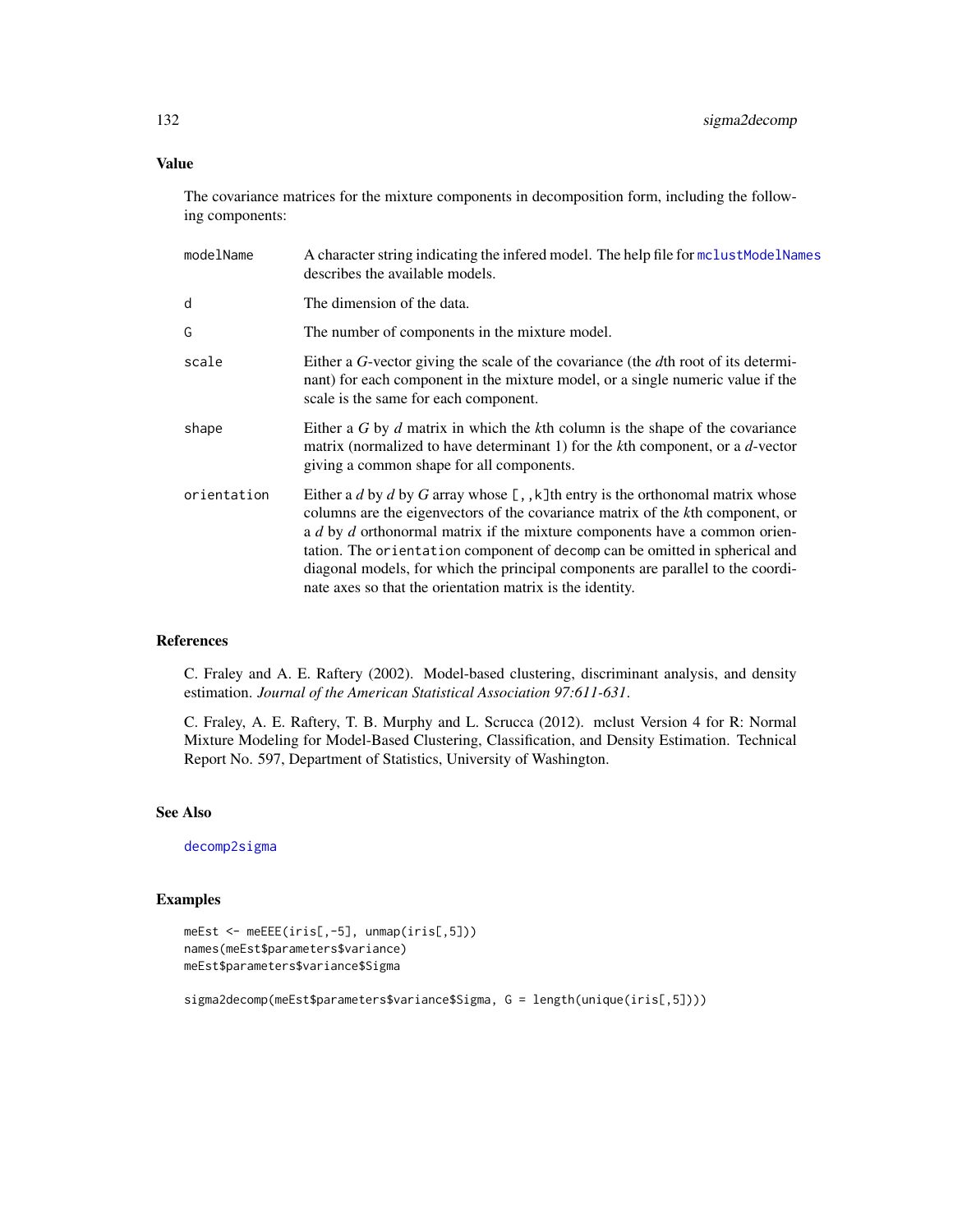#### Description

Simulate data from parameterized MVN mixture models.

## Usage

sim(modelName, parameters, n, seed = NULL, ...)

# Arguments

| modelName  | A character string indicating the model. The help file for mclustModelNames<br>describes the available models.                                                                                                      |
|------------|---------------------------------------------------------------------------------------------------------------------------------------------------------------------------------------------------------------------|
| parameters | A list with the following components:                                                                                                                                                                               |
|            | pro A vector whose kth component is the mixing proportion for the kth compo-<br>nent of the mixture model. If missing, equal proportions are assumed.                                                               |
|            | mean The mean for each component. If there is more than one component,<br>this is a matrix whose kth column is the mean of the kth component of the<br>mixture model.                                               |
|            | variance A list of variance parameters for the model. The components of this<br>list depend on the model specification. See the help file for mclust Variance<br>for details.                                       |
| n          | An integer specifying the number of data points to be simulated.                                                                                                                                                    |
| seed       | An optional integer argument to set. seed for reproducible random class as-<br>signment. By default the current seed will be used. Reproducibility can also be<br>achieved by calling set. seed before calling sim. |
|            | Catches unused arguments in indirect or list calls via do. call.                                                                                                                                                    |

# Details

This function can be used with an indirect or list call using do.call, allowing the output of e.g. mstep, em, me, Mclust to be passed directly without the need to specify individual parameters as arguments.

# Value

A matrix in which first column is the classification and the remaining columns are the n observations simulated from the specified MVN mixture model.

Attributes: "modelName" A character string indicating the variance model used for the simulation.

<span id="page-132-0"></span>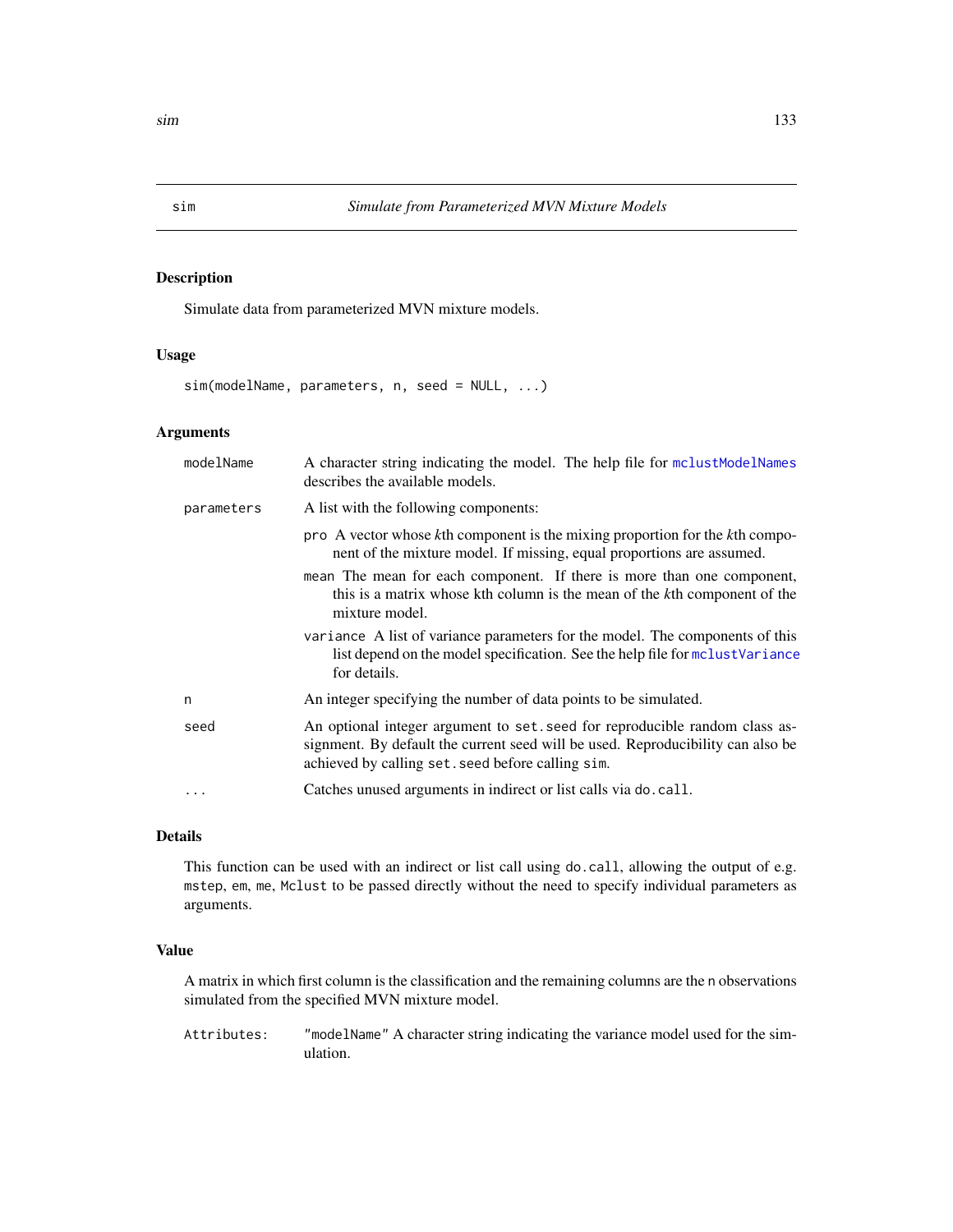# References

C. Fraley and A. E. Raftery (2002). Model-based clustering, discriminant analysis, and density estimation. *Journal of the American Statistical Association 97:611-631*.

C. Fraley, A. E. Raftery, T. B. Murphy and L. Scrucca (2012). mclust Version 4 for R: Normal Mixture Modeling for Model-Based Clustering, Classification, and Density Estimation. Technical Report No. 597, Department of Statistics, University of Washington.

#### See Also

[simE](#page-134-0), ..., [simVVV](#page-134-1), [Mclust](#page-60-0), [mstep](#page-95-0), [do.call](#page-0-0)

```
irisBIC <- mclustBIC(iris[,-5])
irisModel <- mclustModel(iris[,-5], irisBIC)
names(irisModel)
irisSim <- sim(modelName = irisModel$modelName,
               parameters = irisModel$parameters,
               n = nrow(iris)## Not run:
  do.call("sim", irisModel) # alternative call
## End(Not run)
par(pt = "s", mfrom = c(1,2))dimnames(irisSim) <- list(NULL, c("dummy", (dimnames(iris)[[2]])[-5]))
dimens \leq c(1,2)lim1 <- apply(iris[,dimens],2,range)
lim2 <- apply(irisSim[,dimens+1],2,range)
lims <- apply(rbind(lim1,lim2),2,range)
xlim < -1ims[, 1]ylim <- lims[,2]
coordProj(iris[,-5], parameters=irisModel$parameters,
          classification=map(irisModel$z),
          dimens=dimens, xlim=xlim, ylim=ylim)
coordProj(iris[,-5], parameters=irisModel$parameters,
          classification=map(irisModel$z), truth = irisSim[,-1],
          dimens=dimens, xlim=xlim, ylim=ylim)
irisModel3 <- mclustModel(iris[,-5], irisBIC, G=3)
irisSim3 <- sim(modelName = irisModel3$modelName,
               parameters = irisModel3$parameters, n = 500, seed = 1)
## Not run:
 irisModel3$n <- NULL
 irisSim3 <- do.call("sim",c(list(n=500,seed=1),irisModel3)) # alternative call
```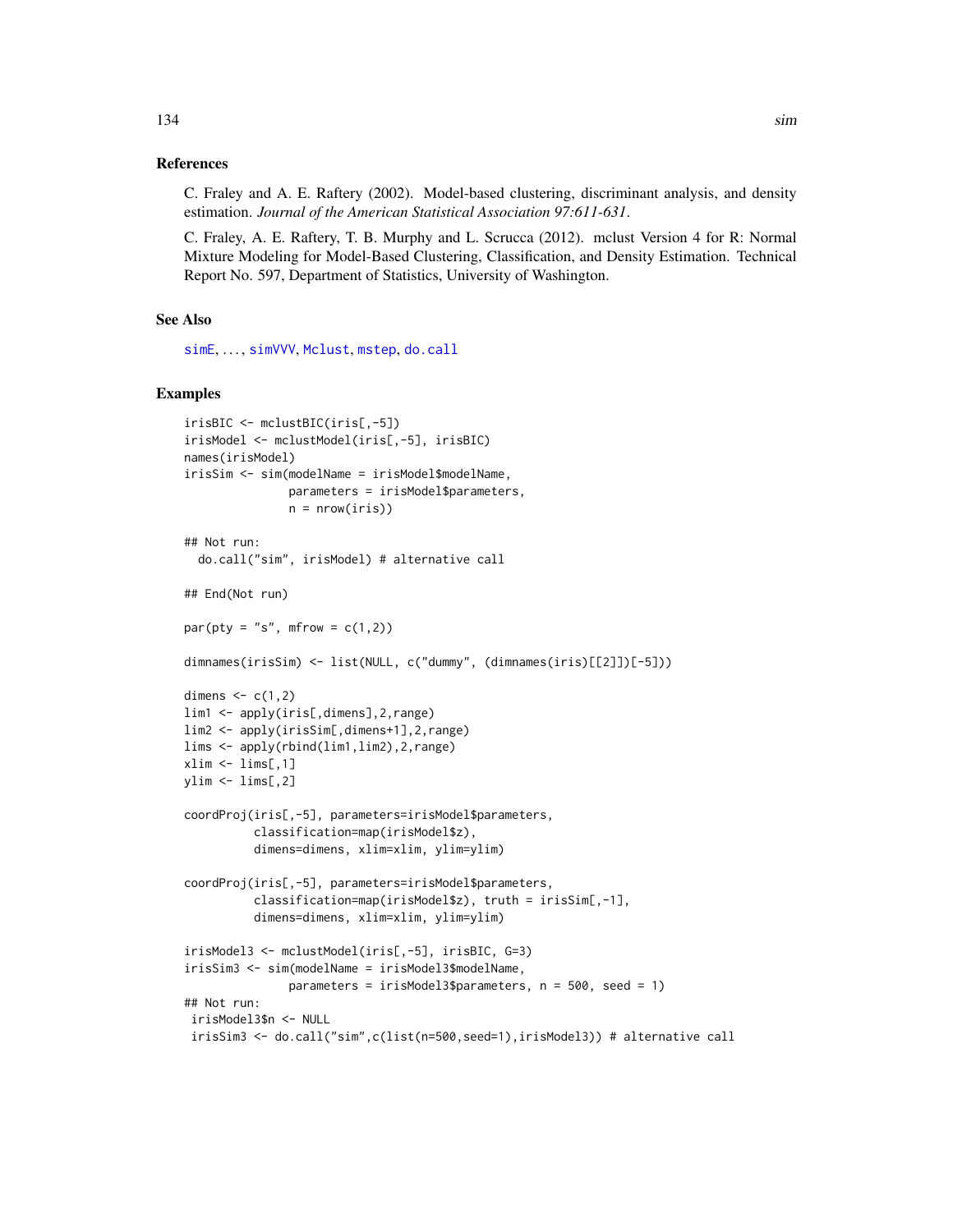#### $\sin E$  135

```
## End(Not run)
clPairs(irisSim3[,-1], cl = irisSim3[,1])
```
# <span id="page-134-0"></span>simE *Simulate from a Parameterized MVN Mixture Model*

# <span id="page-134-1"></span>Description

Simulate data from a parameterized MVN mixture model.

# Usage

| $simE(parameters, n, seed = NULL, )$   |  |  |  |
|----------------------------------------|--|--|--|
| $simV(parameters, n, seed = NULL, )$   |  |  |  |
| $simEII(parameters, n, seed = NULL, )$ |  |  |  |
| $simVII(parameters, n, seed = NULL, )$ |  |  |  |
| $simEEI(parameters, n, seed = NULL, )$ |  |  |  |
| $simVEI(parameters, n, seed = NULL, )$ |  |  |  |
| $simEVI(parameters, n, seed = NULL, )$ |  |  |  |
| $simVVI(parameters, n, seed = NULL, )$ |  |  |  |
| $simEEE(parameters, n, seed = NULL, )$ |  |  |  |
| $simEEV(parameters, n, seed = NULL, )$ |  |  |  |
| $simVEV(parameters, n, seed = NULL, )$ |  |  |  |
| $simVVV(parameters, n, seed = NULL, )$ |  |  |  |
| $simEVE(parameters, n, seed = NULL, )$ |  |  |  |
| $simEVV(parameters, n, seed = NULL, )$ |  |  |  |
| $simVEE(parameters, n, seed = NULL, )$ |  |  |  |
| $simVVE(parameters, n, seed = NULL, )$ |  |  |  |
|                                        |  |  |  |

| parameters | A list with the following components:                                                                                                                                                                               |
|------------|---------------------------------------------------------------------------------------------------------------------------------------------------------------------------------------------------------------------|
|            | pro A vector whose kth component is the mixing proportion for the kth compo-<br>nent of the mixture model. If missing, equal proportions are assumed.                                                               |
|            | mean The mean for each component. If there is more than one component,<br>this is a matrix whose kth column is the mean of the kth component of the<br>mixture model.                                               |
|            | variance A list of variance parameters for the model. The components of this<br>list depend on the model specification. See the help file for mclust Variance<br>for details.                                       |
| n          | An integer specifying the number of data points to be simulated.                                                                                                                                                    |
| seed       | An optional integer argument to set, seed for reproducible random class as-<br>signment. By default the current seed will be used. Reproducibility can also be<br>achieved by calling set. seed before calling sim. |
|            | Catches unused arguments in indirect or list calls via do. call.                                                                                                                                                    |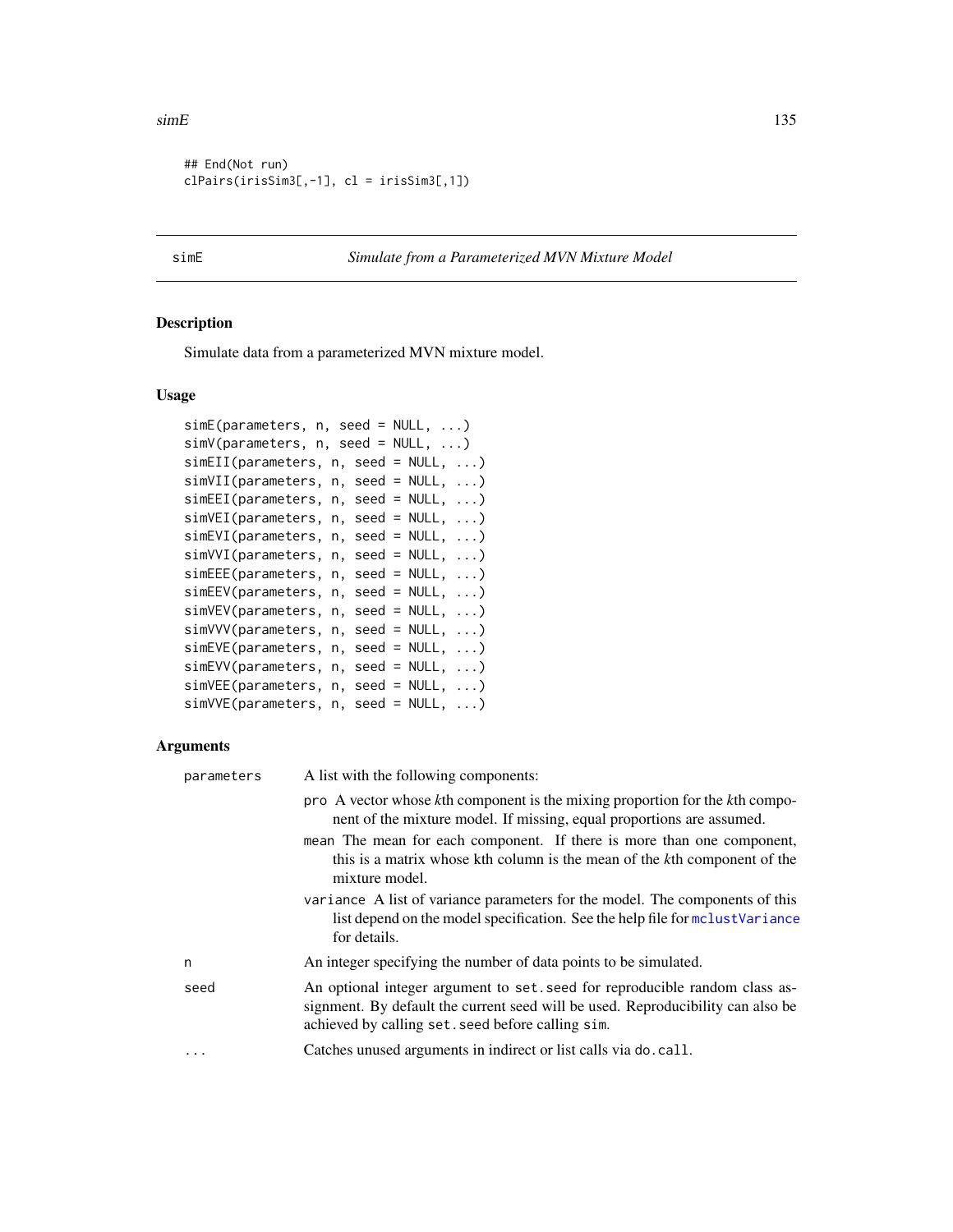#### Details

This function can be used with an indirect or list call using do.call, allowing the output of e.g. mstep, em me, Mclust, to be passed directly without the need to specify individual parameters as arguments.

#### Value

A matrix in which first column is the classification and the remaining columns are the n observations simulated from the specified MVN mixture model.

Attributes: "modelName" A character string indicating the variance model used for the simulation.

# References

C. Fraley and A. E. Raftery (2002). Model-based clustering, discriminant analysis, and density estimation. *Journal of the American Statistical Association 97:611-631*.

C. Fraley, A. E. Raftery, T. B. Murphy and L. Scrucca (2012). mclust Version 4 for R: Normal Mixture Modeling for Model-Based Clustering, Classification, and Density Estimation. Technical Report No. 597, Department of Statistics, University of Washington.

# See Also

[sim](#page-132-0), [Mclust](#page-60-0), [mstepE](#page-97-0), [mclustVariance](#page-88-0).

```
d \leq -2G \le -2scale <- 1
shape \leq c(1, 9)
01 \le - \text{diag}(2)02 \le - \text{diag}(2)[c, c(2, 1)]0 \leq -\arctan(\text{cbind}(01, 02), \text{c}(2, 2, 2))O
variance \le list(d= d, G = G, scale = scale, shape = shape, orientation = 0)
mu \leq matrix(0, d, G) ## center at the origin
simdat \le simEEV( n = 200,
                    parameters = list(pro=c(1,1),mean=mu, variance=variance),
                    seed = NULL)
cl \leftarrow \text{simdat}[, 1]## Not run:
sigma <- array(apply(O, 3, function(x,y) crossprod(x*y),
                   y = sqrt(scale * shape)), c(2,2,2)paramList <- list(mu = mu, sigma = sigma)
coordProj( simdat, paramList = paramList, classification = cl)
```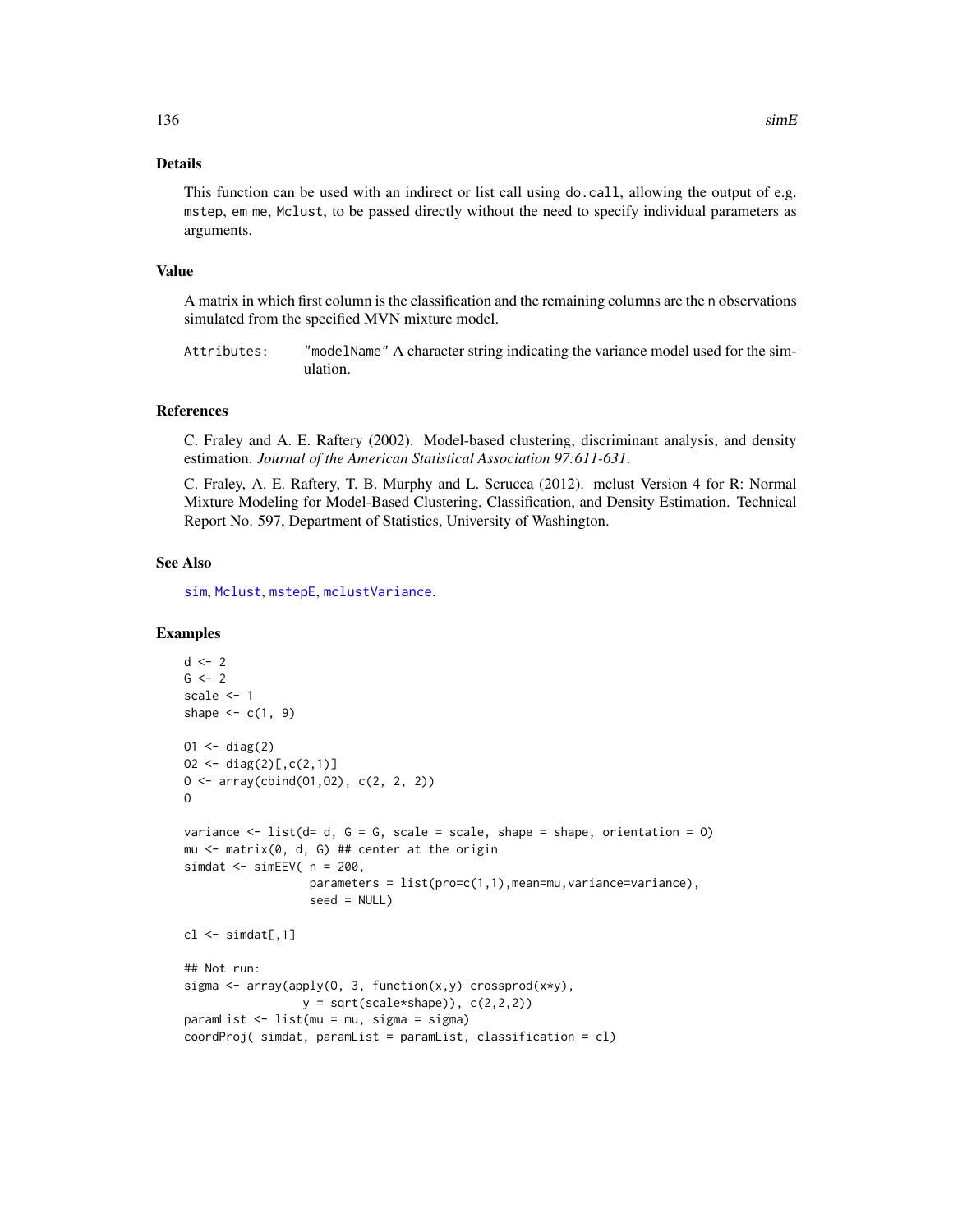## End(Not run)

summary.Mclust *Summarizing Gaussian Finite Mixture Model Fits*

# Description

Summary method for class "Mclust".

#### Usage

```
## S3 method for class 'Mclust'
summary(object, parameters = FALSE, classification = FALSE, ...)
## S3 method for class 'summary.Mclust'
print(x, digits = getOption("digits"), ...)
```
# Arguments

| object     | An object of class 'Mclust' resulting of a call to Mclust or densityMclust.                    |
|------------|------------------------------------------------------------------------------------------------|
| X          | An object of class 'summary. Mclust', usually, a result of a call to summary. Mclust.          |
| parameters | Logical; if TRUE, the parameters of mixture components are printed.                            |
|            | classification Logical; if TRUE, the MAP classification/clustering of observations is printed. |
| digits     | The number of significant digits to use when printing.                                         |
| $\cdots$   | Further arguments passed to or from other methods.                                             |

# Author(s)

Luca Scrucca

## References

C. Fraley and A. E. Raftery (2002). Model-based clustering, discriminant analysis, and density estimation. *Journal of the American Statistical Association 97:611:631*.

C. Fraley, A. E. Raftery, T. B. Murphy and L. Scrucca (2012). mclust Version 4 for R: Normal Mixture Modeling for Model-Based Clustering, Classification, and Density Estimation. Technical Report No. 597, Department of Statistics, University of Washington.

# See Also

[Mclust](#page-60-0), [densityMclust](#page-31-0).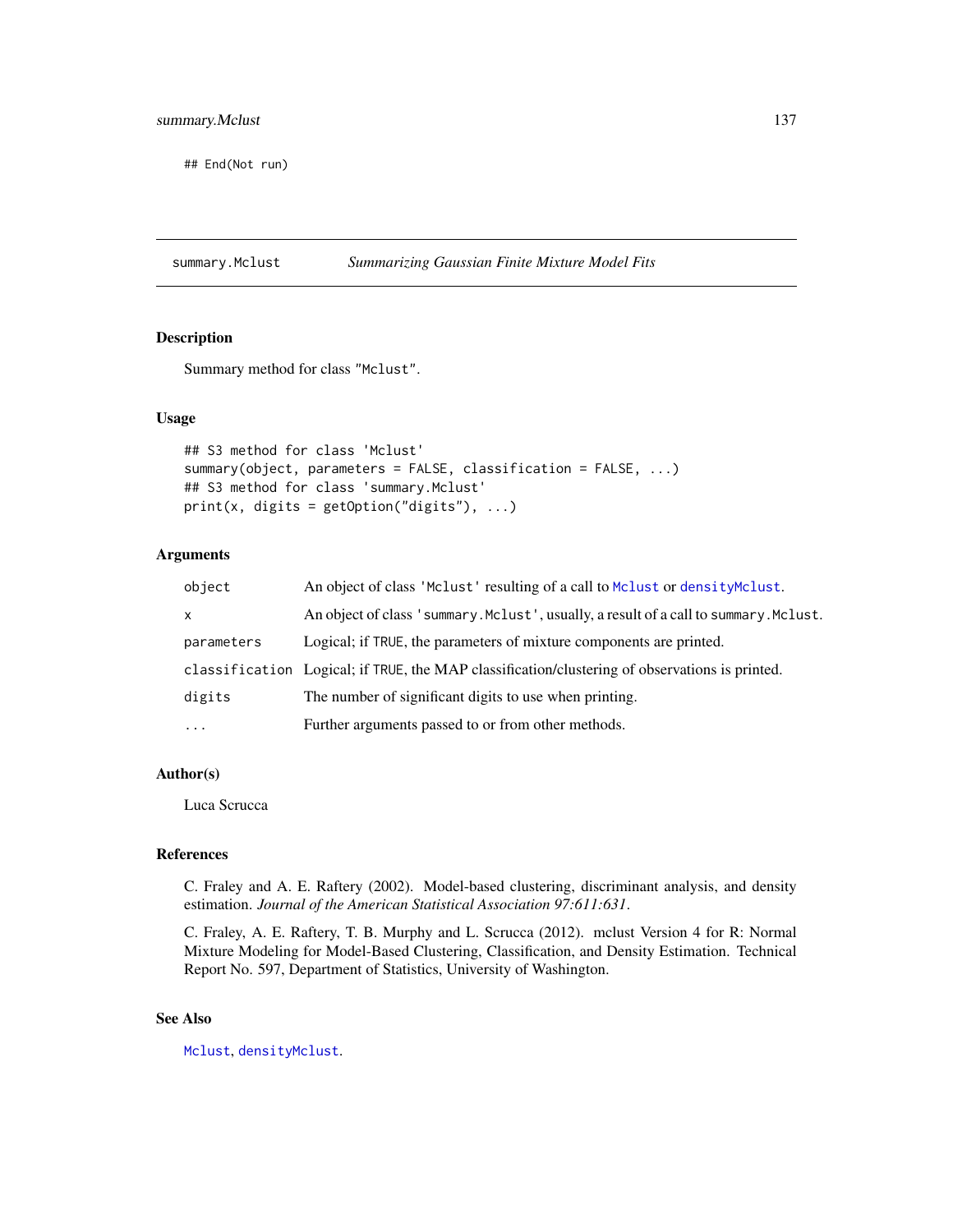## Examples

```
mod1 = Mclust(iris[, 1:4])summary(mod1)
summary(mod1, parameters = TRUE, classification = TRUE)
mod2 = Mclust(iris[, 1:4], G = 1)summary(mod2, parameters = TRUE, classification = TRUE)
mod3 = Mclust(iris[, 1:4], prior = priorControl())summary(mod3)
mod4 = Mclust(iris[,1:4], prior = priorControl(functionName="defaultPrior", shrinkage=0.1))
summary(mod4, parameters = TRUE, classification = TRUE)
```
summary.mclustBIC *Summary function for model-based clustering via BIC*

## Description

Optimal model characteristics and classification for model-based clustering via mclustBIC.

#### Usage

```
## S3 method for class 'mclustBIC'
summary(object, data, G, modelNames, ...)
```
### Arguments

| object     | An 'mclustBIC' object, which is the result of applying mclustBIC to data.                                                                                                                                                                                                                                            |
|------------|----------------------------------------------------------------------------------------------------------------------------------------------------------------------------------------------------------------------------------------------------------------------------------------------------------------------|
| data       | The matrix or vector of observations used to generate 'object'.                                                                                                                                                                                                                                                      |
| G          | A vector of integers giving the numbers of mixture components (clusters) from<br>which the best model according to BIC will be selected (as . character (G) must<br>be a subset of the row names of object). The default is to select the best model<br>for all numbers of mixture components used to obtain object. |
| modelNames | A vector of integers giving the model parameterizations from which the best<br>model according to BIC will be selected (as. character (model) must be a sub-<br>set of the column names of object). The default is to select the best model for<br>parameterizations used to obtain object.                          |
| $\ddots$ . | Not used. For generic/method consistency.                                                                                                                                                                                                                                                                            |
|            |                                                                                                                                                                                                                                                                                                                      |

#### Value

A list giving the optimal (according to BIC) parameters, conditional probabilities z, and loglikelihood, together with the associated classification and its uncertainty.

The details of the output components are as follows:

modelName A character string denoting the model corresponding to the optimal BIC.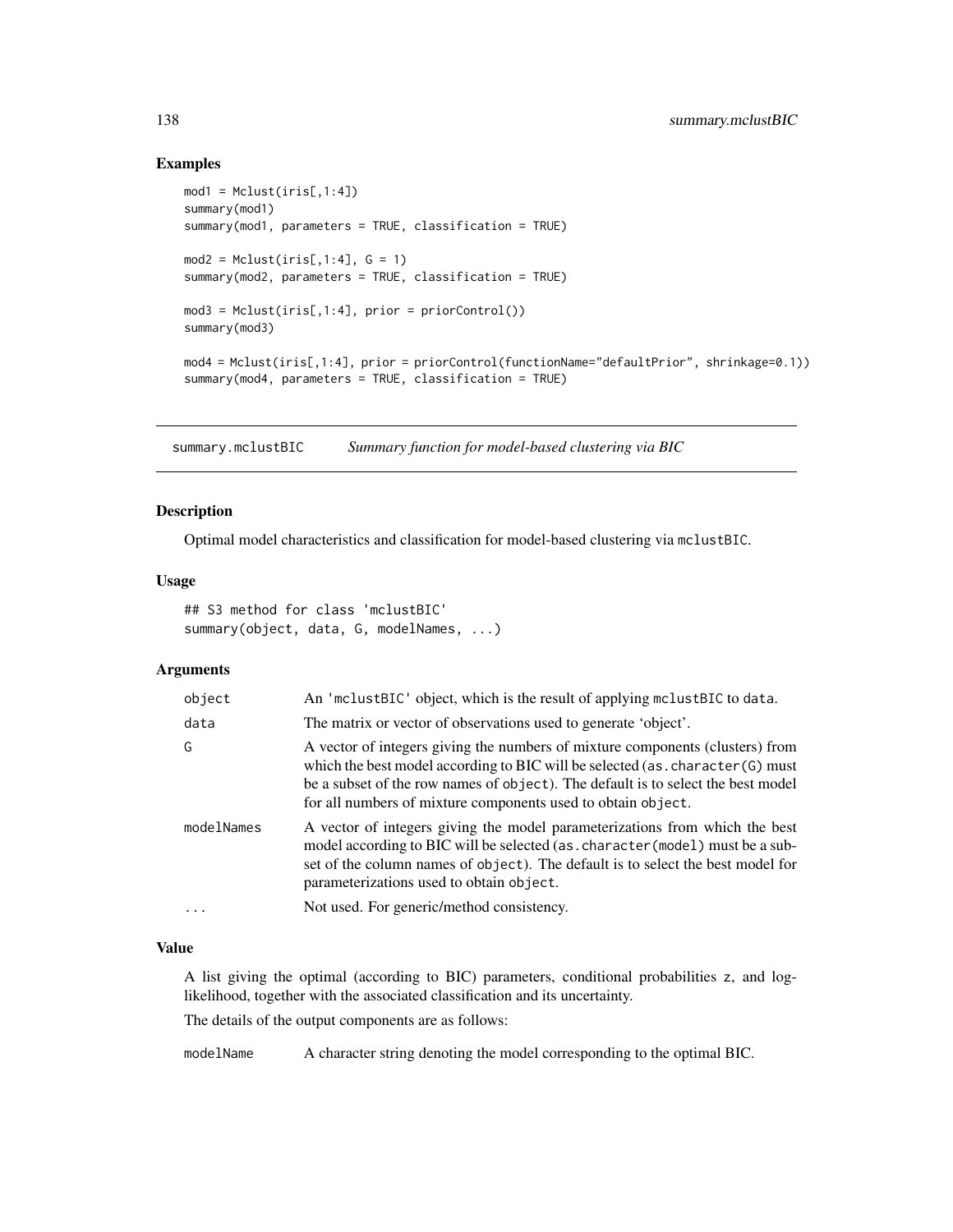| n           | The number of observations in the data.                                                                                                                                                                                                                                                                            |
|-------------|--------------------------------------------------------------------------------------------------------------------------------------------------------------------------------------------------------------------------------------------------------------------------------------------------------------------|
| d           | The dimension of the data.                                                                                                                                                                                                                                                                                         |
| G           | The number of mixture components in the model corresponding to the optimal<br>BIC.                                                                                                                                                                                                                                 |
| bic         | The optimal BIC value.                                                                                                                                                                                                                                                                                             |
| loglik      | The log-likelihood corresponding to the optimal BIC.                                                                                                                                                                                                                                                               |
| parameters  | A list with the following components:                                                                                                                                                                                                                                                                              |
|             | pro A vector whose kth component is the mixing proportion for the kth compo-<br>nent of the mixture model. If missing, equal proportions are assumed.                                                                                                                                                              |
|             | mean The mean for each component. If there is more than one component,<br>this is a matrix whose kth column is the mean of the kth component of the<br>mixture model.                                                                                                                                              |
|             | variance A list of variance parameters for the model. The components of this<br>list depend on the model specification. See the help file for mclustVariance<br>for details.                                                                                                                                       |
| z           | A matrix whose $[i, k]$ th entry is the probability that observation $i$ in the data<br>belongs to the kth class.                                                                                                                                                                                                  |
|             | classification $map(z)$ : The classification corresponding to z.                                                                                                                                                                                                                                                   |
| uncertainty | The uncertainty associated with the classification.                                                                                                                                                                                                                                                                |
| Attributes: | "bestBICvalues" Some of the best bic values for the analysis.<br>"prior" The prior as specified in the input.<br>"control" The control parameters for EM as specified in the input.<br>"initialization" The parameters used to initial EM for computing the maxi-<br>mum likelihood values used to obtain the BIC. |

# References

C. Fraley and A. E. Raftery (2002). Model-based clustering, discriminant analysis, and density estimation. *Journal of the American Statistical Association 97:611-631*.

C. Fraley, A. E. Raftery, T. B. Murphy and L. Scrucca (2012). mclust Version 4 for R: Normal Mixture Modeling for Model-Based Clustering, Classification, and Density Estimation. Technical Report No. 597, Department of Statistics, University of Washington.

#### See Also

[mclustBIC](#page-70-0) [mclustModel](#page-84-0)

```
irisBIC <- mclustBIC(iris[,-5])
summary(irisBIC, iris[,-5])
summary(irisBIC, iris[,-5], G = 1:6, modelNames = c("VII", "VVI", "VVV"))
```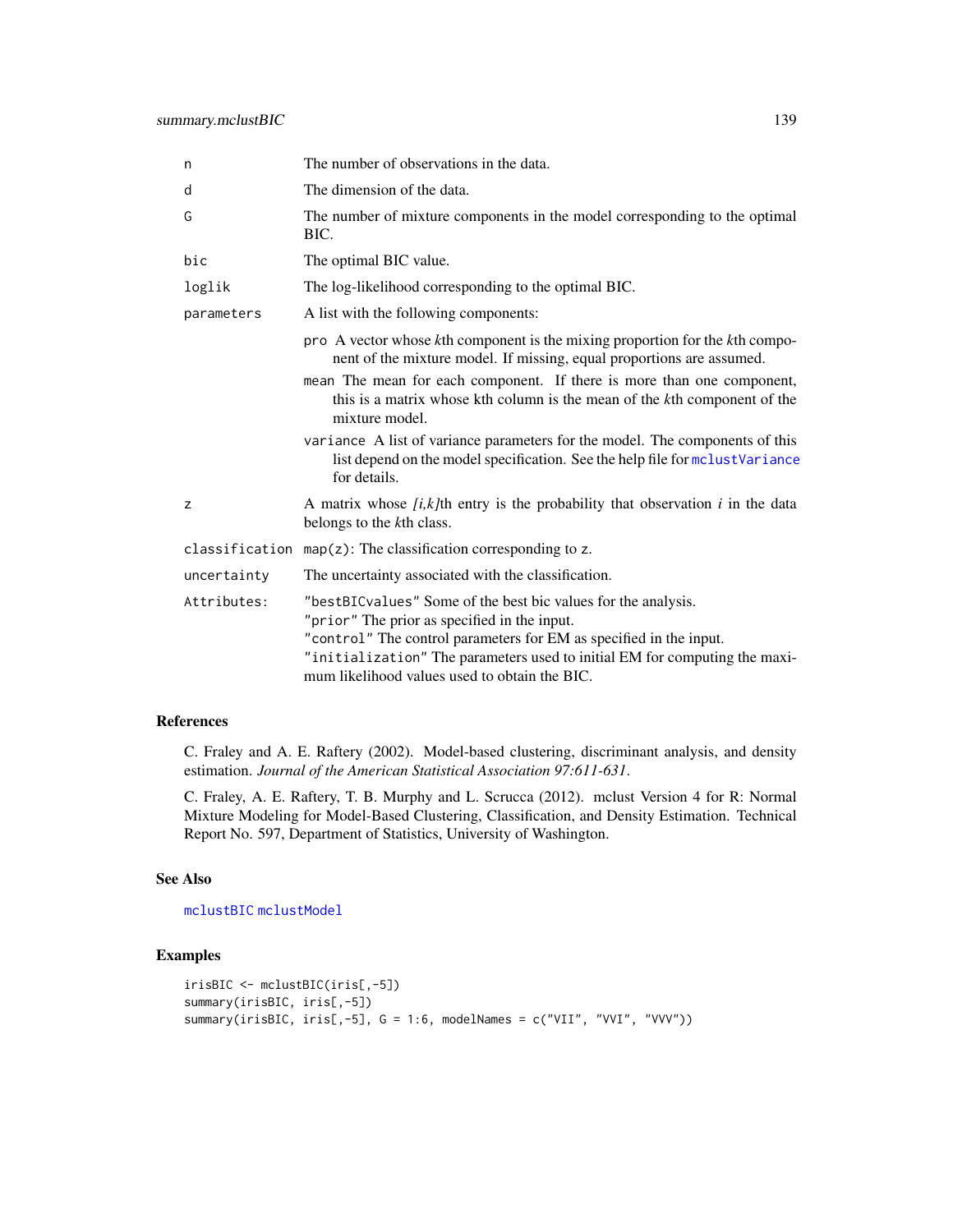```
summary.MclustBootstrap
```
*Summary Function for Bootstrap Inference for Gaussian Finite Mixture Models*

#### Description

Summary of bootstrap distribution for the parameters of a Gaussian mixture model providing either standard errors or percentile bootstrap confidence intervals.

#### Usage

```
## S3 method for class 'MclustBootstrap'
summary(object, what = c("se", "ci"), conf. level = 0.95, ...)
```
#### Arguments

| object                  | An object of class 'MclustBootstrap' as returned by MclustBootstrap.                      |
|-------------------------|-------------------------------------------------------------------------------------------|
| what                    | A character string: "se" for the standard errors; "ci" for the confidence inter-<br>vals. |
| conf.level              | A value specifying the confidence level of the interval.                                  |
| $\cdot$ $\cdot$ $\cdot$ | Further arguments passed to or from other methods.                                        |

# Details

For details about the procedure used to obtain the bootstrap distribution see [MclustBootstrap](#page-72-0).

## References

Davison, A. and Hinkley, D. (1997) *Bootstrap Methods and Their Applications*. Cambridge University Press.

McLachlan, G.J. and Peel, D. (2000) *Finite Mixture Models*. Wiley.

# See Also

[MclustBootstrap](#page-72-0).

```
## Not run:
data(diabetes)
X = diabetes[, -1]modCluster = Mclust(X)bootClust = MclustBootstrap(modClust)
summary(bootClust, what = "se")
summary(bootClust, what = "ci")
```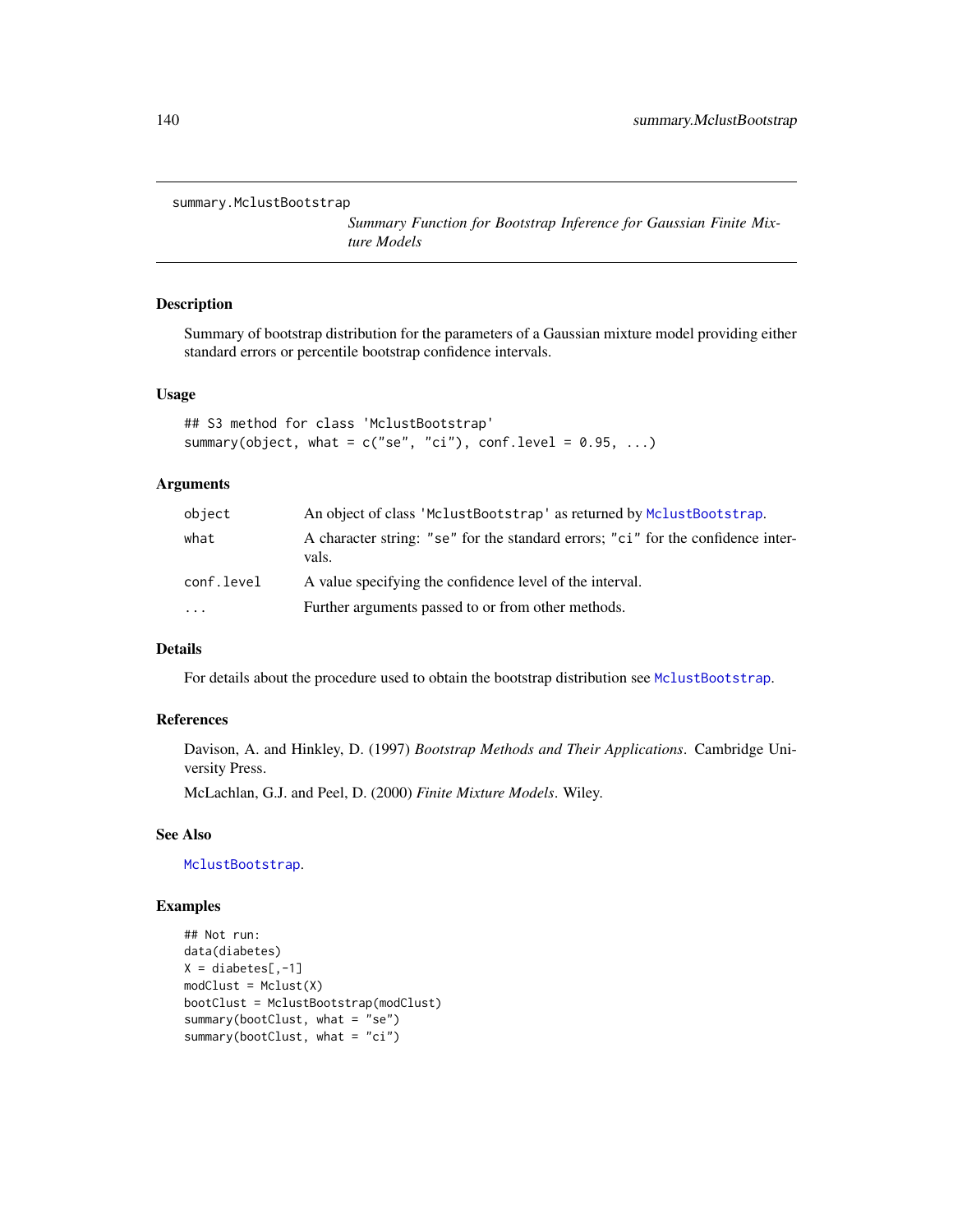```
data(acidity)
modDens = densityMclust(acidity)
modDens = MclustBootstrap(modDens)
summary(modDens, what = "se")
summary(modDens, what = "ci")
```
## End(Not run)

| summary.MclustDA | Summarizing discriminant analysis based on Gaussian finite mixture |  |  |  |  |
|------------------|--------------------------------------------------------------------|--|--|--|--|
|                  | <i>modeling.</i>                                                   |  |  |  |  |

## Description

Summary method for class "MclustDA".

# Usage

```
## S3 method for class 'MclustDA'
summary(object, parameters = FALSE, newdata, newclass, ...)
## S3 method for class 'summary.MclustDA'
print(x, digits = getOption("digits"), \dots)
```
# Arguments

| object     | An object of class 'MclustDA' resulting from a call to MclustDA.                          |
|------------|-------------------------------------------------------------------------------------------|
| X          | An object of class 'summary. MclustDA', usually, a result of a call to summary. MclustDA. |
| parameters | Logical; if TRUE, the parameters of mixture components are printed.                       |
| newdata    | A data frame or matrix giving the test data.                                              |
| newclass   | A vector giving the class labels for the observations in the test data.                   |
| digits     | The number of significant digits to use when printing.                                    |
| $\cdots$   | Further arguments passed to or from other methods.                                        |

# Value

The function summary.MclustDA computes and returns a list of summary statistics of the estimated MclustDA or EDDA model for classification.

## Author(s)

Luca Scrucca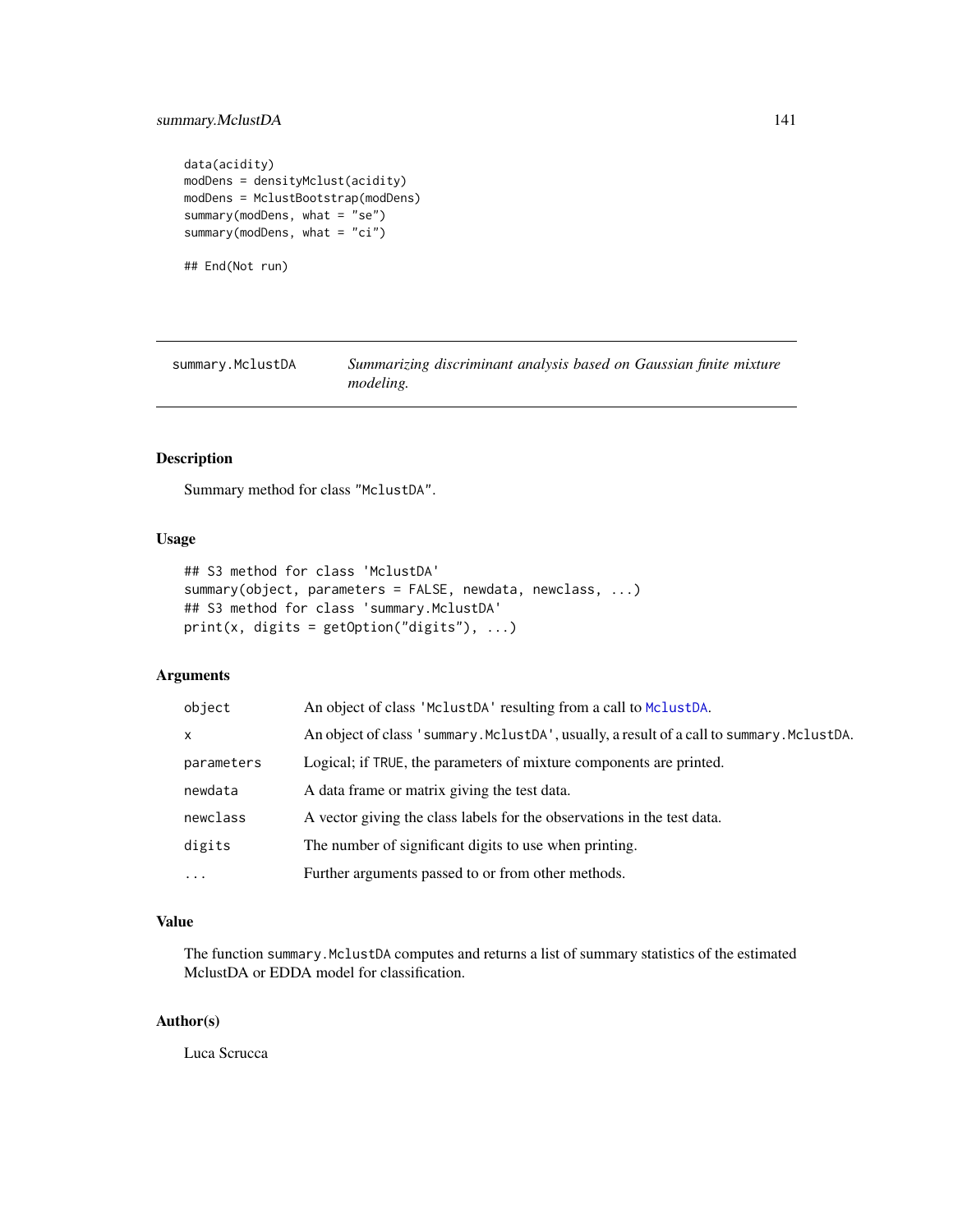# References

C. Fraley and A. E. Raftery (2002). Model-based clustering, discriminant analysis, and density estimation. *Journal of the American Statistical Association 97:611:631*.

C. Fraley, A. E. Raftery, T. B. Murphy and L. Scrucca (2012). mclust Version 4 for R: Normal Mixture Modeling for Model-Based Clustering, Classification, and Density Estimation. Technical Report No. 597, Department of Statistics, University of Washington.

# See Also

[MclustDA](#page-76-0), [plot.MclustDA](#page-114-0).

# Examples

```
mod = MclustDA(data = iris[,1:4], class = iris$Species)
summary(mod)
summary(mod, parameters = TRUE)
```

| summary.MclustDR | Summarizing dimension reduction method for model-based clustering |
|------------------|-------------------------------------------------------------------|
|                  | and classification                                                |

#### Description

Summary method for class "MclustDR".

#### Usage

```
## S3 method for class 'MclustDR'
summary(object, numdir, std = FALSE, ...)
## S3 method for class 'summary.MclustDR'
print(x, digits = max(5, getOption("digits") - 3), ...)
```
#### Arguments

| object  | An object of class 'MclustDR' resulting from a call to MclustDR.                                    |
|---------|-----------------------------------------------------------------------------------------------------|
| X       | An object of class 'summary. MclustDR', usually, a result of a call to summary. MclustDR.           |
| numdir  | An integer providing the number of basis directions to be printed.                                  |
| std     | if TRUE the coefficients basis are scaled such that all predictors have unit standard<br>deviation. |
| digits  | The number of significant digits to use when printing.                                              |
| $\cdot$ | Further arguments passed to or from other methods.                                                  |

# Author(s)

Luca Scrucca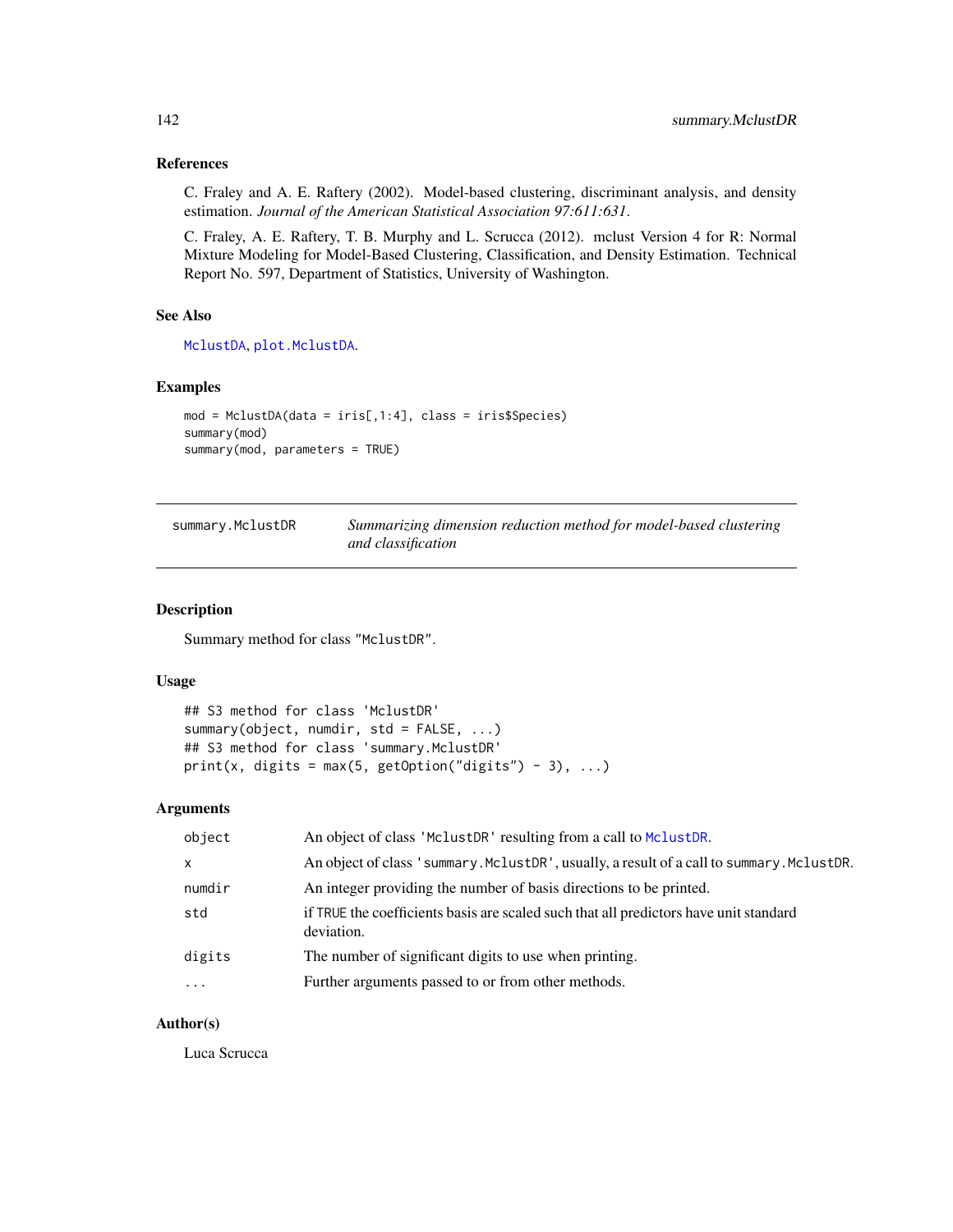#### surfacePlot 143

# References

Scrucca, L. (2010) Dimension reduction for model-based clustering. *Statistics and Computing*, 20(4), pp. 471-484.

#### See Also

[MclustDR](#page-80-0), [plot.MclustDR](#page-117-0)

<span id="page-142-0"></span>surfacePlot *Density or uncertainty surface for bivariate mixtures.*

# Description

Plots a density or uncertainty surface given bivariate data and parameters of an MVN mixture model for the data.

#### Usage

```
surfacePlot(data, parameters,
            type = c("contour", "image", "persp"),
            what = c("density", "uncertainty"),
            transformation = c("none", "log", "sqrt"),
            grid = 50, nlevels = 11, levels = NULL, col = grey(0.6),
            xlim = NULL, ylim = NULL, xlab = NULL, ylab = NULL,
            scale = FALSE, main = FALSE, swapAxes = FALSE,
            verbose = FALSE, ...)
```

| data       | A matrix, or data frame of bivariate observations. Categorical variables are not<br>allowed. If a matrix or data frame, rows correspond to observations and columns<br>correspond to variables. |
|------------|-------------------------------------------------------------------------------------------------------------------------------------------------------------------------------------------------|
| parameters | A named list giving the parameters of an <i>MCLUST</i> model, used to produce<br>superimposing ellipses on the plot. The relevant components are as follows:                                    |
|            | mean The mean for each component. If there is more than one component,<br>this is a matrix whose kth column is the mean of the kth component of the<br>mixture model.                           |
|            | variance A list of variance parameters for the model. The components of this<br>list depend on the model specification. See the help file for monomial variance<br>for details.                 |
| type       | Choose from one of the following three options: "contour" (default), "image",<br>"persp" indicating the plot type.                                                                              |
| what       | Choose from one of the following options: "density" (default), "uncertainty"<br>indicating what to plot.                                                                                        |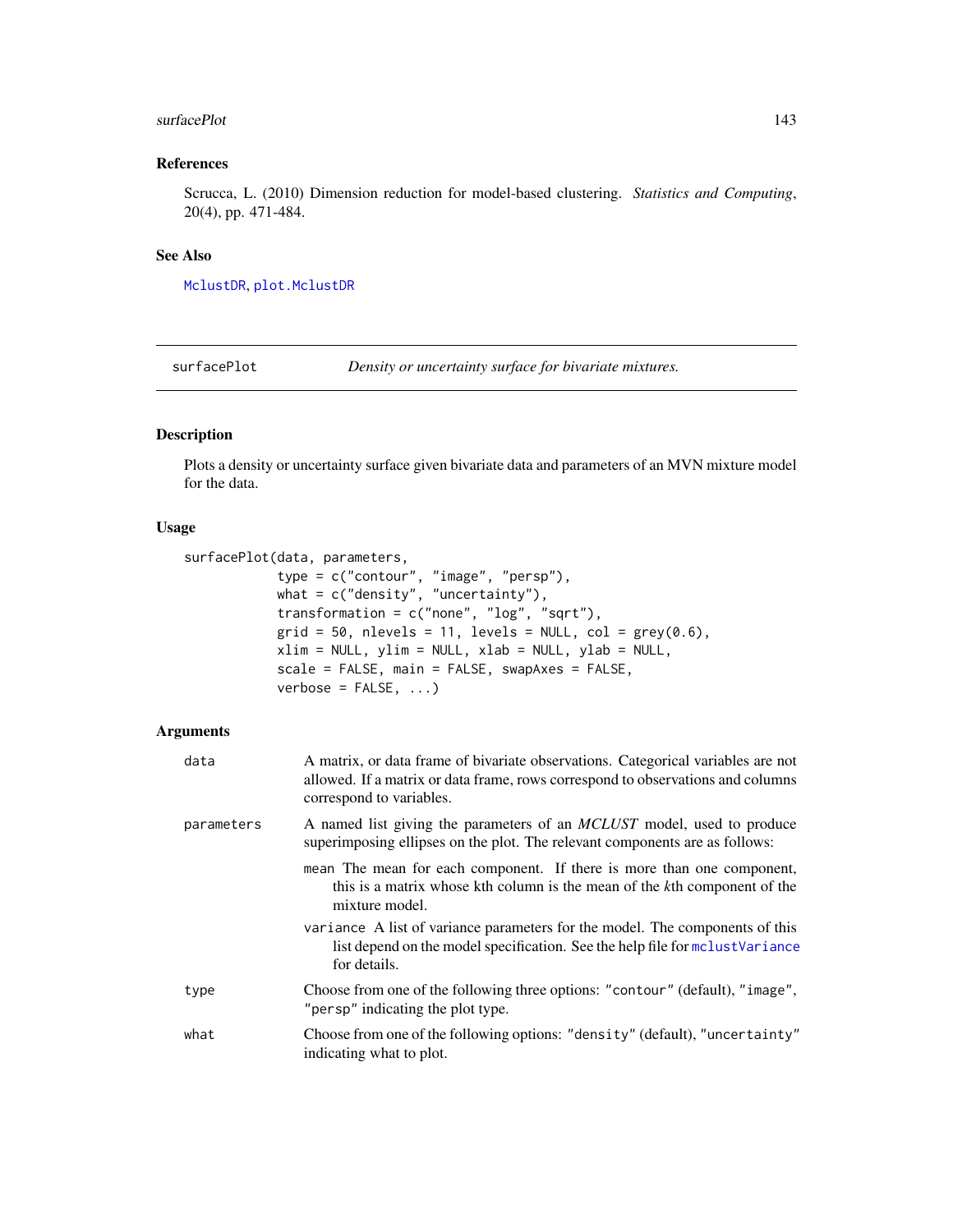|            | transformation Choose from one of the following three options: "none" (default), "log", "sqrt"<br>indicating a transformation to be applied before plotting.                                    |
|------------|-------------------------------------------------------------------------------------------------------------------------------------------------------------------------------------------------|
| grid       | The number of grid points (evenly spaced on each axis). The mixture density<br>and uncertainty is computed at grid x grid points to produce the surface plot.<br>Default: 50.                   |
| nlevels    | The number of levels to use for a contour plot. Default: 11.                                                                                                                                    |
| levels     | A vector of levels at which to draw the lines in a contour plot.                                                                                                                                |
| col        | The color to be used for drawing contour lines.                                                                                                                                                 |
| xlim, ylim | Optional argument specifying bounds for the ordinate, abscissa of the plot. This<br>may be useful for when comparing plots.                                                                     |
| xlab, ylab | Optional argument specifying labels for the x-axis and y-axis.                                                                                                                                  |
| scale      | A logical variable indicating whether or not the two dimensions should be plot-<br>ted on the same scale, and thus preserve the shape of the distribution. The default<br>is not to scale.      |
| main       | A logical variable or NULL indicating whether or not to add a title to the plot<br>identifying the dimensions used.                                                                             |
| swapAxes   | A logical variable indicating whether or not the axes should be swapped for the<br>plot.                                                                                                        |
| verbose    | A logical variable telling whether or not to print an indication that the function<br>is in the process of computing values at the grid points, which typically takes<br>some time to complete. |
| $\cdots$   | Other graphics parameters.                                                                                                                                                                      |

# Value

An invisible list with components x, y, and z in which x and y are the values used to define the grid and z is the transformed density or uncertainty at the grid points.

#### Side Effects

A plots showing (a transformation of) the density or uncertainty for the given mixture model and data.

## Details

For an image plot, a color scheme may need to be selected on the display device in order to view the plot.

#### References

C. Fraley and A. E. Raftery (2002). Model-based clustering, discriminant analysis, and density estimation. *Journal of the American Statistical Association 97:611-631*.

C. Fraley, A. E. Raftery, T. B. Murphy and L. Scrucca (2012). mclust Version 4 for R: Normal Mixture Modeling for Model-Based Clustering, Classification, and Density Estimation. Technical Report No. 597, Department of Statistics, University of Washington.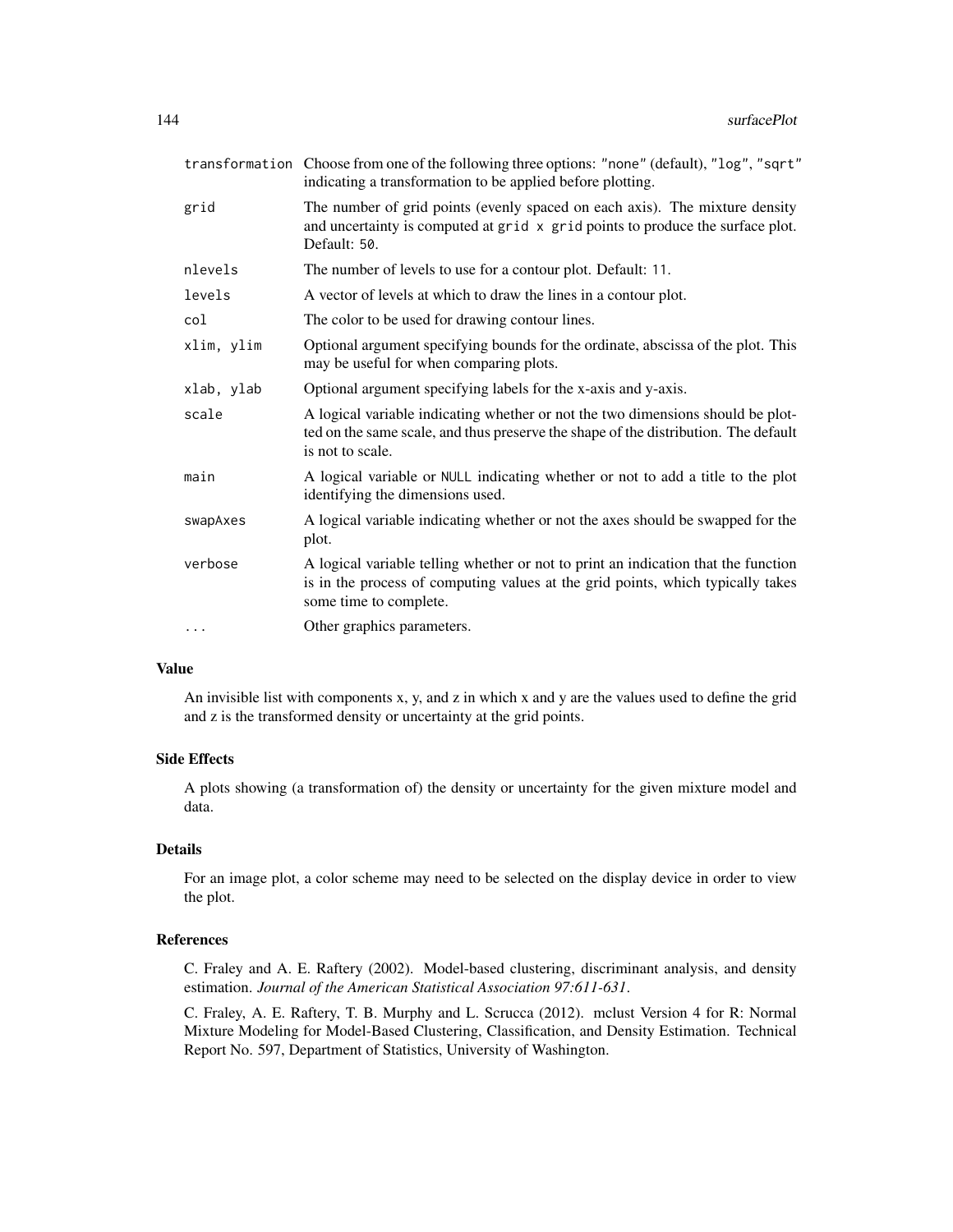#### <span id="page-144-0"></span>thyroid 145

#### See Also

[mclust2Dplot](#page-68-0)

# Examples

```
faithfulModel <- mclustModel(faithful,mclustBIC(faithful))
surfacePlot(faithful, parameters = faithfulModel$parameters,
           type = "contour", what = "density", transformation = "none",
           drawlabels = FALSE)
```
thyroid *Thyroid gland data*

#### Description

Data on five laboratory tests administered to a sample of 215 patients. The tests are used to predict whether a patient's thyroid can be classified as euthyroidism (normal thyroid gland function), hypothyroidism (underactive thyroid not producing enough thyroid hormone) or hyperthyroidism (overactive thyroid producing and secreting excessive amounts of the free thyroid hormones T3 and/or thyroxine T4). Diagnosis of thyroid operation was based on a complete medical record, including anamnesis, scan, etc..

# Usage

data(thyroid)

# Format

A data frame with the following variables:

Diagnosis Diagnosis of thyroid operation: Hypo, Normal, and Hyper.

RT3U T3-resin uptake test (percentage).

T4 Total Serum thyroxin as measured by the isotopic displacement method.

T3 Total serum triiodothyronine as measured by radioimmuno assay.

TSH Basal thyroid-stimulating hormone (TSH) as measured by radioimmuno assay.

DTSH Maximal absolute difference of TSH value after injection of 200 micro grams of thyrotropinreleasing hormone as compared to the basal value.

# Source

UCI <ftp://ftp.ics.uci.edu/pub/machine-learning-databases/thyroid-disease/>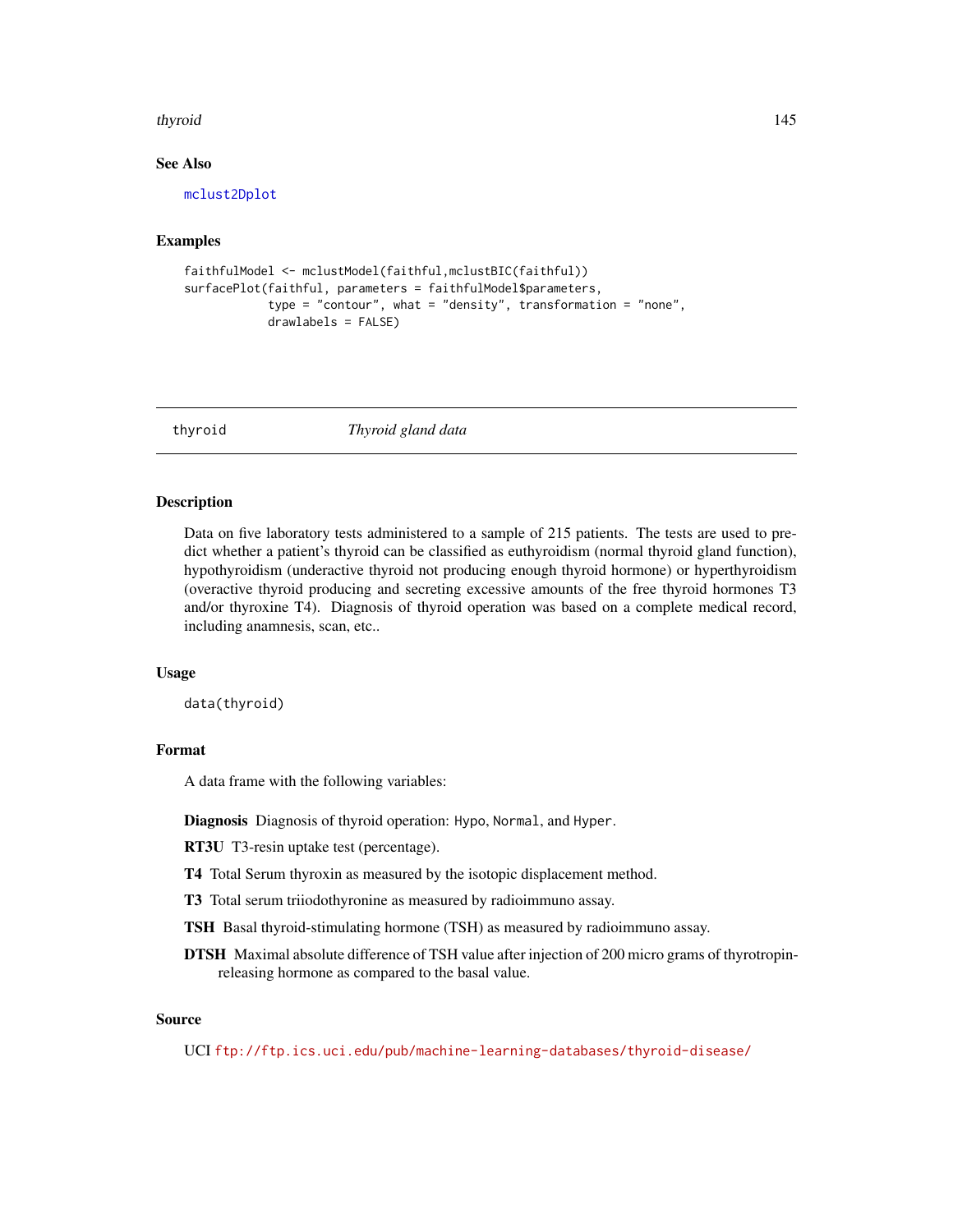#### <span id="page-145-0"></span>References

Coomans, D., Broeckaert, M. Jonckheer M. and Massart D.L. (1983) Comparison of Multivariate Discriminant Techniques for Clinical Data - Application to the Thyroid Functional State, *Meth. Inform. Med.* 22, pp. 93-101.

Coomans, D. and I. Broeckaert (1986) *Potential Pattern Recognition in Cemical and Medical Decision Making*, Research Studies Press, Letchworth, England.

uncerPlot *Uncertainty Plot for Model-Based Clustering*

#### Description

Displays the uncertainty in converting a conditional probablility from EM to a classification in model-based clustering.

## Usage

uncerPlot(z, truth, ...)

# Arguments

| z        | A matrix whose $[i, k]$ th entry is the conditional probability of the ith observation<br>belonging to the kth component of the mixture. |
|----------|------------------------------------------------------------------------------------------------------------------------------------------|
| truth    | A numeric or character vector giving the true classification of the data.                                                                |
| $\cdots$ | Provided to allow lists with elements other than the arguments can be passed in<br>indirect or list calls with do. call.                 |

#### Details

When truth is provided and the number of classes is compatible with z, the function compareClass is used to to find best correspondence between classes in truth and z.

# Value

A plot of the uncertainty profile of the data, with uncertainties in increasing order of magnitude. If truth is supplied and the number of classes is the same as the number of columns of z, the uncertainty of the misclassified data is marked by vertical lines on the plot.

#### References

C. Fraley and A. E. Raftery (2002). Model-based clustering, discriminant analysis, and density estimation. *Journal of the American Statistical Association 97:611-631*.

C. Fraley, A. E. Raftery, T. B. Murphy and L. Scrucca (2012). mclust Version 4 for R: Normal Mixture Modeling for Model-Based Clustering, Classification, and Density Estimation. Technical Report No. 597, Department of Statistics, University of Washington.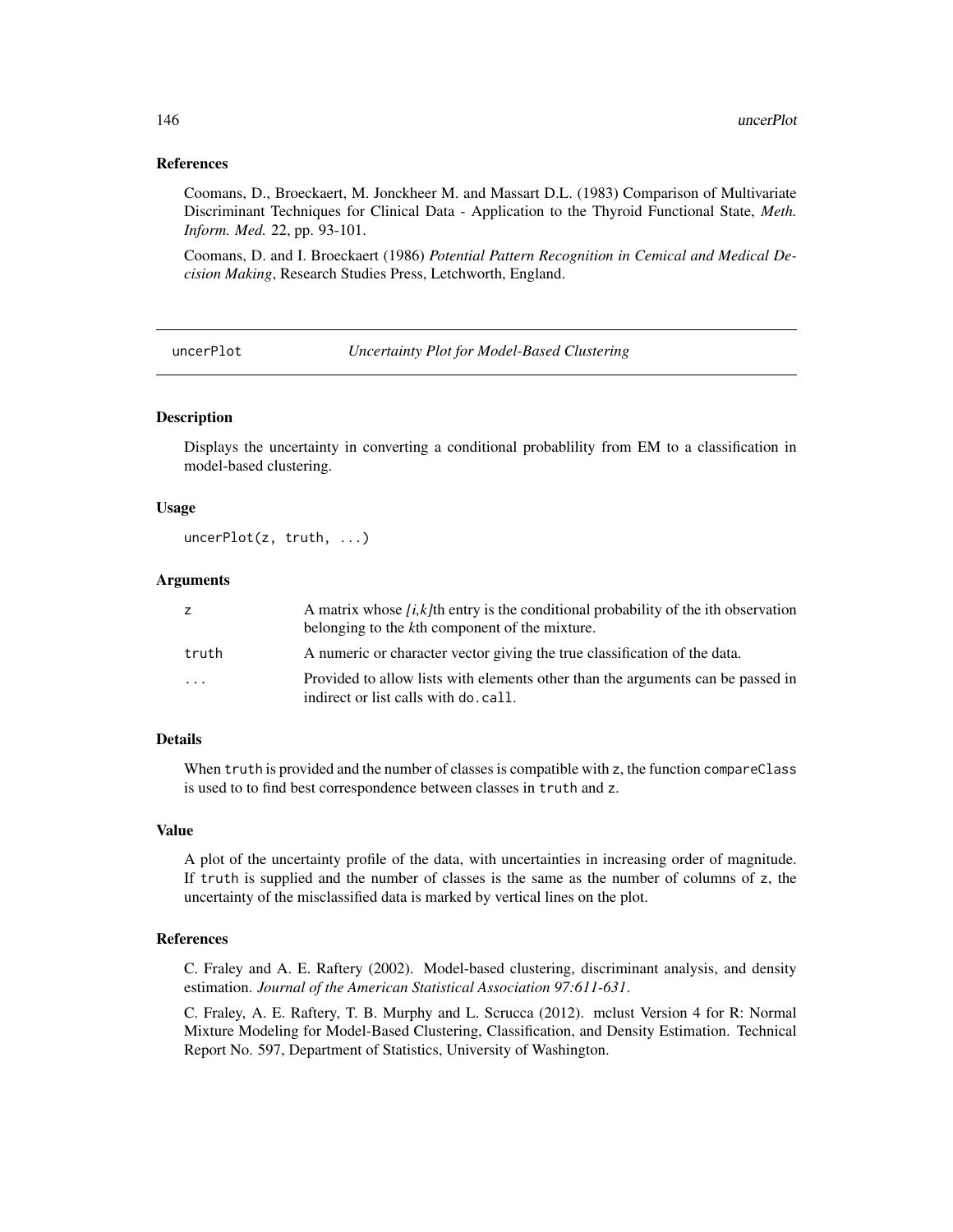#### <span id="page-146-0"></span>unmap 147

# See Also

[mclustBIC](#page-70-0), [em](#page-35-0), [me](#page-89-0), [mapClass](#page-59-0)

#### Examples

```
irisBIC <- mclustBIC(iris[,-5])
irisModel3 <- mclustModel(iris[,-5], irisBIC, G = 3)
uncerPlot(z = irisModel3$z)
uncerPlot(z = irisModel3$z, truth = iris[, 5])
```
unmap *Indicator Variables given Classification*

# Description

Converts a classification into a matrix of indicator variables.

#### Usage

```
unmap(classification, groups=NULL, noise=NULL, ...)
```
# Arguments

|          | classification A numeric or character vector. Typically the distinct entries of this vector would<br>represent a classification of observations in a data set.                       |
|----------|--------------------------------------------------------------------------------------------------------------------------------------------------------------------------------------|
| groups   | A numeric or character vector indicating the groups from which classification<br>is drawn. If not supplied, the default is to assumed to be the unique entries of<br>classification. |
| noise    | A single numeric or character value used to indicate the value of groups corre-<br>sponding to noise.                                                                                |
| $\ddots$ | Catches unused arguments in indirect or list calls via do. call.                                                                                                                     |

# Value

An *n* by *m* matrix of *(0,1)* indicator variables, where *n* is the length of classification and *m* is the number of unique values or symbols in classification. Columns are labeled by the unique values in classification, and the [i,j]th entry is *1* if classification[i] is the *j*th unique value or symbol in sorted order classification. If a noise value of symbol is designated, the corresponding indicator variables are relocated to the last column of the matrix.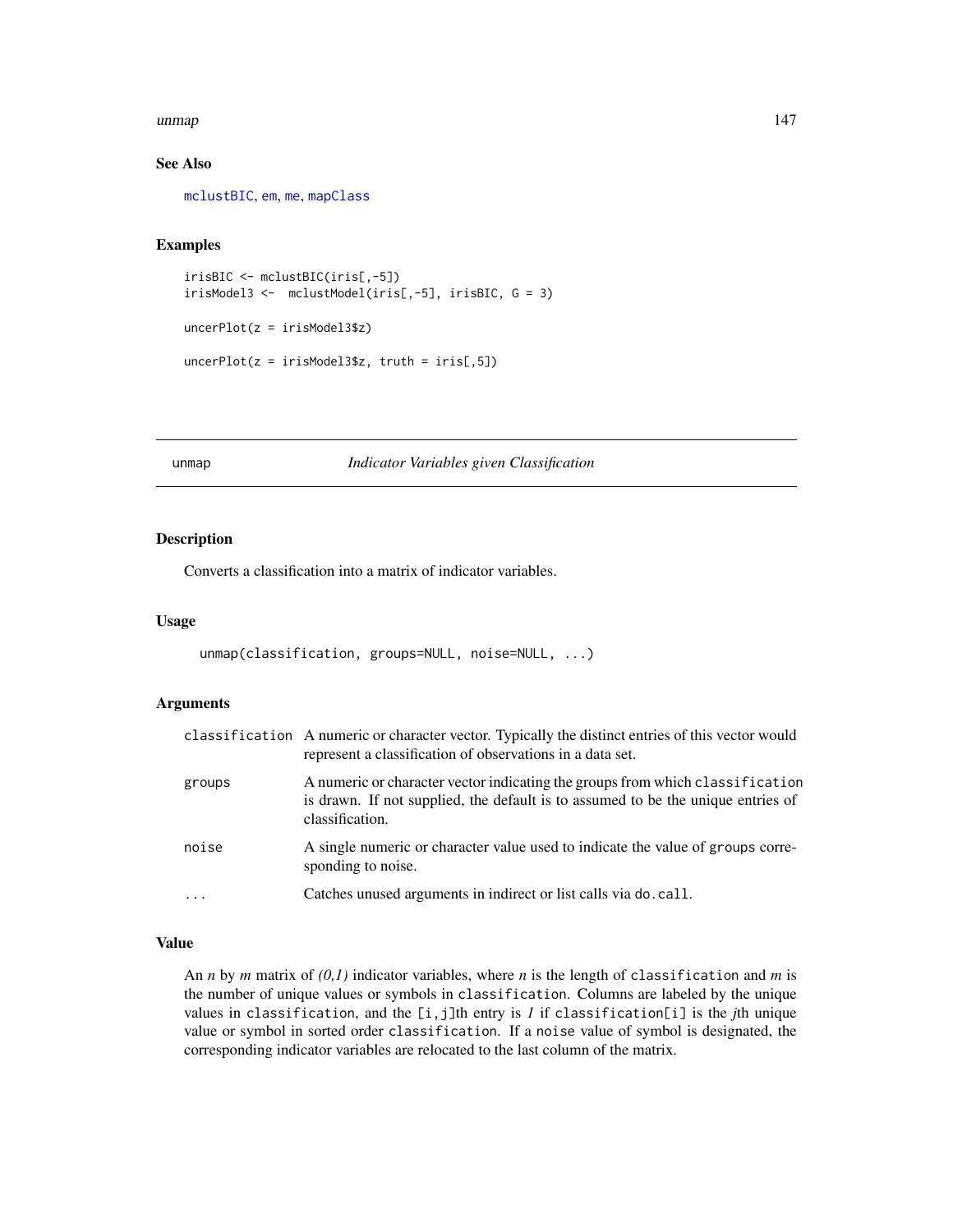#### References

C. Fraley and A. E. Raftery (2002). Model-based clustering, discriminant analysis, and density estimation. *Journal of the American Statistical Association 97:611-631*.

C. Fraley, A. E. Raftery, T. B. Murphy and L. Scrucca (2012). mclust Version 4 for R: Normal Mixture Modeling for Model-Based Clustering, Classification, and Density Estimation. Technical Report No. 597, Department of Statistics, University of Washington.

### See Also

[map](#page-58-0), [estep](#page-43-0), [me](#page-89-0)

#### Examples

```
z \le unmap(iris[,5])
z[1:5, ]
emEst \leq me(modelName = "VVV", data = iris[,-5], z = z)
emEst$z[1:5,]
map(emEst$z)
```
wreath *Data Simulated from a 14-Component Mixture*

#### Description

A dataset consisting of 1000 observations drawn from a 14-component normal mixture in which the covariances of the components have the same size and shape but differ in orientation.

## Usage

data(wreath)

#### References

C. Fraley, A. E. Raftery and R. Wehrens (2005). Incermental model-based clustering for large datasets with small clusters. *Journal of Computational and Graphical Statistics 14:1:18*.

C. Fraley, A. E. Raftery, T. B. Murphy and L. Scrucca (2012). mclust Version 4 for R: Normal Mixture Modeling for Model-Based Clustering, Classification, and Density Estimation. Technical Report No. 597, Department of Statistics, University of Washington.

<span id="page-147-0"></span>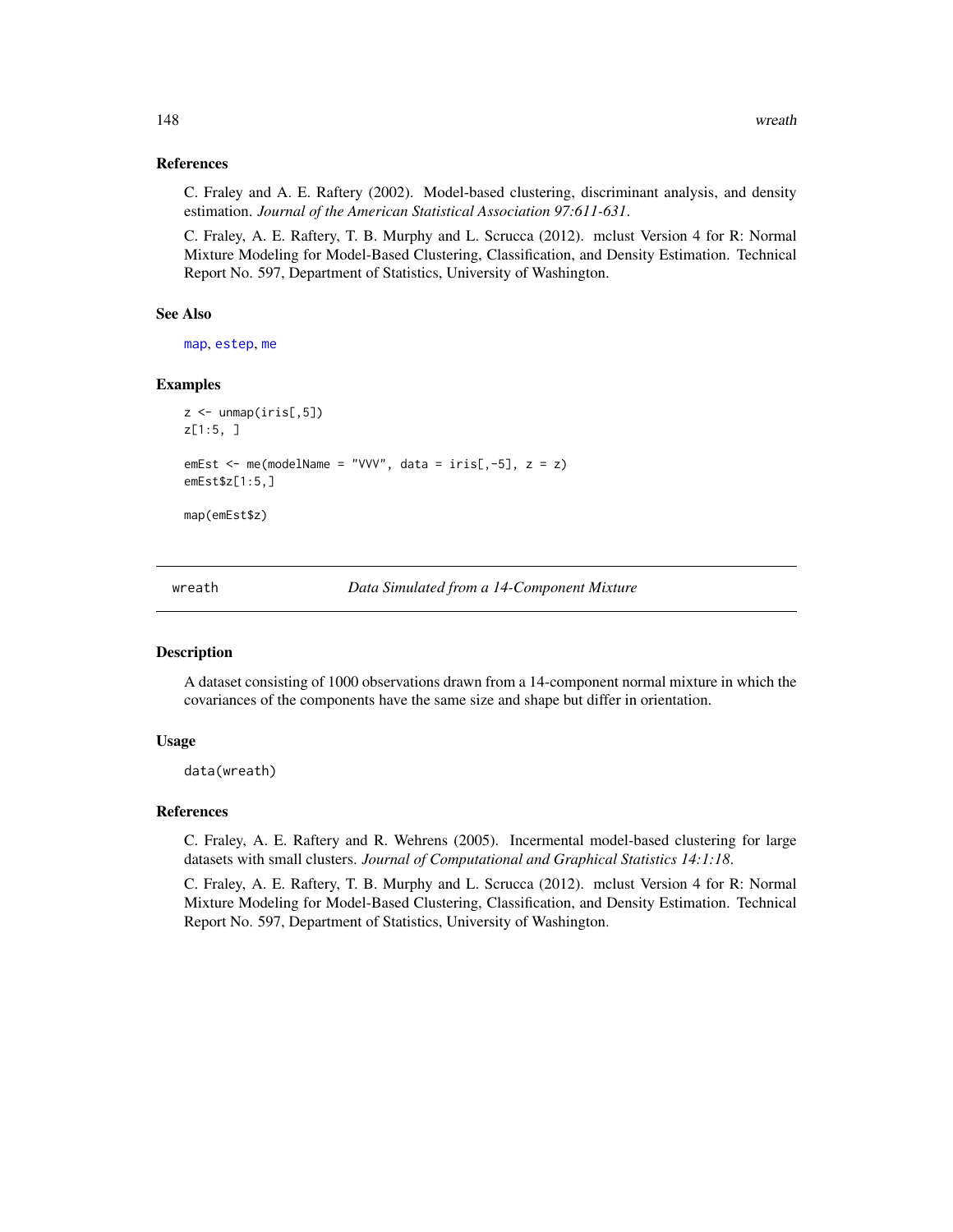# Index

∗Topic cluster adjustedRandIndex, [5](#page-4-0) bic, [8](#page-7-0) cdens, [10](#page-9-0) cdensE, [11](#page-10-0) cdfMclust, [13](#page-12-0) classError, [15](#page-14-0) clPairs, [16](#page-15-0) clustCombi, [18](#page-17-0) combiPlot, [20](#page-19-0) combMat, [21](#page-20-0) coordProj, [23](#page-22-0) decomp2sigma, [28](#page-27-0) defaultPrior, [29](#page-28-0) dens, [31](#page-30-0) densityMclust, [32](#page-31-0) densityMclust.diagnostic, [34](#page-33-0) em, [36](#page-35-1) emControl, [38](#page-37-0) emE, [39](#page-38-0) entPlot, [41](#page-40-0) estep, [44](#page-43-1) estepE, [45](#page-44-0) hc, [48](#page-47-0) hcE, [50](#page-49-0) hclass, [52](#page-51-0) hypvol, [53](#page-52-0) icl, [54](#page-53-0) imputeData, [55](#page-54-0) imputePairs, [56](#page-55-0) map, [59](#page-58-1) mapClass, [60](#page-59-1) Mclust, [61](#page-60-0) mclust.options, [64](#page-63-0) mclust1Dplot, [66](#page-65-0) mclust2Dplot, [69](#page-68-1) mclustBIC, [71](#page-70-1) MclustBootstrap, [73](#page-72-0) mclustBootstrapLRT, [75](#page-74-0)

mclustICL, [84](#page-83-0) mclustModel, [85](#page-84-0) mclustModelNames, [87](#page-86-0) mclustVariance, [89](#page-88-0) me, [90](#page-89-1) me.weighted, [92](#page-91-0) meE, [94](#page-93-0) mstep, [96](#page-95-0) mstepE, [98](#page-97-0) mvn, [100](#page-99-0) mvnX, [101](#page-100-0) nMclustParams, [103](#page-102-0) nVarParams, [104](#page-103-0) partconv, [105](#page-104-0) partuniq, [106](#page-105-0) plot.clustCombi, [107](#page-106-0) plot.densityMclust, [108](#page-107-0) plot.Mclust, [111](#page-110-0) plot.mclustBIC, [112](#page-111-0) plot.MclustBootstrap, [114](#page-113-0) plot.mclustICL, [120](#page-119-0) print.clustCombi, [126](#page-125-0) priorControl, [127](#page-126-0) randomPairs, [128](#page-127-0) randProj, [129](#page-128-0) sigma2decomp, [131](#page-130-0) sim, [133](#page-132-0) simE, [135](#page-134-0) summary.Mclust, [137](#page-136-0) summary.mclustBIC, [138](#page-137-0) summary.MclustBootstrap, [140](#page-139-0) surfacePlot, [143](#page-142-0) uncerPlot, [146](#page-145-0) unmap, [147](#page-146-0) ∗Topic datasets acidity, [5](#page-4-0) banknote, [6](#page-5-0) Baudry\_etal\_2010\_JCGS\_examples, [7](#page-6-0) chevron, [15](#page-14-0)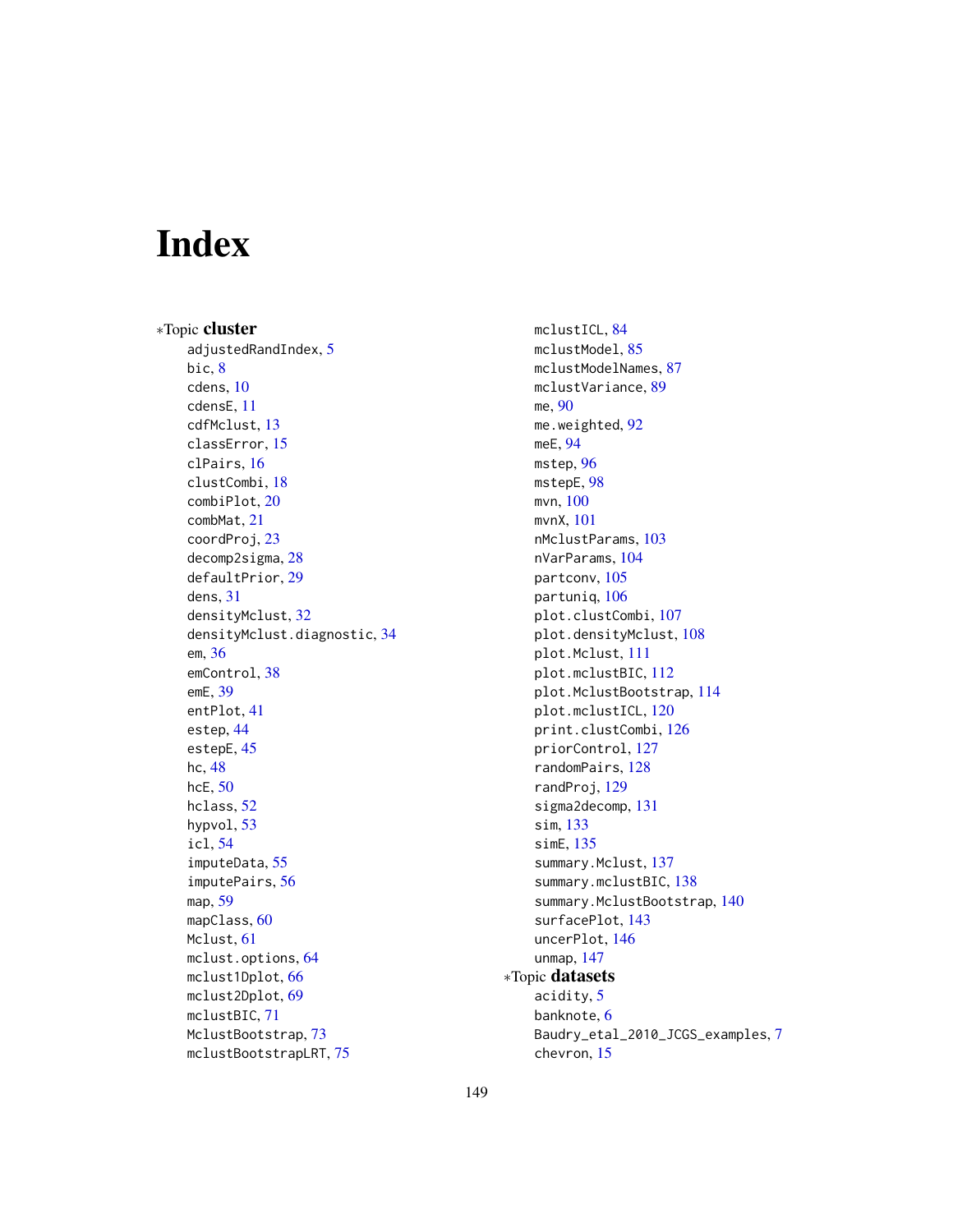cross, [26](#page-25-0) diabetes, [35](#page-34-0) GvHD, [47](#page-46-0) thyroid, [145](#page-144-0) wreath, [148](#page-147-0) ∗Topic dplot cdfMclust, [13](#page-12-0) densityMclust.diagnostic, [34](#page-33-0) plot.densityMclust, [108](#page-107-0) ∗Topic htest MclustBootstrap, [73](#page-72-0) mclustBootstrapLRT, [75](#page-74-0) summary.MclustBootstrap, [140](#page-139-0) ∗Topic multivariate covw, [25](#page-24-0) cvMclustDA, [26](#page-25-0) logLik.Mclust, [57](#page-56-0) logLik.MclustDA, [58](#page-57-0) MclustDA, [77](#page-76-0) MclustDR, [81](#page-80-0) plot.MclustDA, [115](#page-114-0) plot.MclustDR, [118](#page-117-0) predict.densityMclust, [121](#page-120-0) predict.Mclust, [122](#page-121-0) predict.MclustDA, [123](#page-122-0) predict.MclustDR, [125](#page-124-0) summary.MclustDA, [141](#page-140-0) ∗Topic package mclust-package, [4](#page-3-0) acidity, [5](#page-4-0) adjustedRandIndex, [5](#page-4-0) arrows, *[43](#page-42-0)* banknote, [6](#page-5-0) Baudry\_etal\_2010\_JCGS\_examples, [7](#page-6-0) bic, [8,](#page-7-0) *[54](#page-53-0)*, *[85](#page-84-0)*, *[104,](#page-103-0) [105](#page-104-0)* bicEMtrain *(*mclust-deprecated*)*, [64](#page-63-0) cdens, [10,](#page-9-0) *[13](#page-12-0)*, *[32](#page-31-0)* cdensE, *[11](#page-10-0)*, [11](#page-10-0) cdensEEE *(*cdensE*)*, [11](#page-10-0) cdensEEI *(*cdensE*)*, [11](#page-10-0) cdensEEV *(*cdensE*)*, [11](#page-10-0) cdensEII *(*cdensE*)*, [11](#page-10-0) cdensEVE *(*cdensE*)*, [11](#page-10-0) cdensEVI *(*cdensE*)*, [11](#page-10-0) cdensEVV *(*cdensE*)*, [11](#page-10-0)

cdensV *(*cdensE*)*, [11](#page-10-0)

cdensVII *(*cdensE*)*, [11](#page-10-0) cdensVVE *(*cdensE*)*, [11](#page-10-0) cdensVVI *(*cdensE*)*, [11](#page-10-0) cdensVVV, *[11](#page-10-0)* cdensVVV *(*cdensE*)*, [11](#page-10-0) cdensX *(*cdensE*)*, [11](#page-10-0) cdensXII *(*cdensE*)*, [11](#page-10-0) cdensXXI *(*cdensE*)*, [11](#page-10-0) cdensXXX *(*cdensE*)*, [11](#page-10-0) cdfMclust, [13](#page-12-0) chevron, [15](#page-14-0) classError, *[6](#page-5-0)*, [15,](#page-14-0) *[27](#page-26-0)*, *[60](#page-59-1)*, *[79](#page-78-0)* clPairs, [16,](#page-15-0) *[24](#page-23-0)*, *[68](#page-67-0)*, *[70](#page-69-0)*, *[131](#page-130-0)* clPairsLegend *(*clPairs*)*, [16](#page-15-0) clustCombi, [18,](#page-17-0) *[20](#page-19-0)[–22](#page-21-0)*, *[42](#page-41-0)*, *[108](#page-107-0)*, *[126](#page-125-0)* combiPlot, [20,](#page-19-0) *[22](#page-21-0)*, *[42](#page-41-0)*, *[108](#page-107-0)* combMat, *[21](#page-20-0)*, [21](#page-20-0) coordProj, *[18](#page-17-0)*, [23,](#page-22-0) *[68](#page-67-0)*, *[70](#page-69-0)*, *[112](#page-111-0)*, *[116](#page-115-0)*, *[131](#page-130-0)* covw, [25](#page-24-0) cross, [26](#page-25-0) cv.MclustDA *(*mclust-deprecated*)*, [64](#page-63-0) cv1EMtrain *(*mclust-deprecated*)*, [64](#page-63-0) cvMclustDA, [26](#page-25-0)

cdensVEE *(*cdensE*)*, [11](#page-10-0) cdensVEI *(*cdensE*)*, [11](#page-10-0) cdensVEV *(*cdensE*)*, [11](#page-10-0)

decomp2sigma, [28,](#page-27-0) *[132](#page-131-0)* defaultPrior, [29,](#page-28-0) *[128](#page-127-0)* dens, *[11](#page-10-0)*, *[13](#page-12-0)*, [31](#page-30-0) densityMclust, *[13,](#page-12-0) [14](#page-13-0)*, [32,](#page-31-0) *[34,](#page-33-0) [35](#page-34-0)*, *[66](#page-65-0)*, *[75](#page-74-0)*, *[109,](#page-108-0) [110](#page-109-0)*, *[121](#page-120-0)*, *[137](#page-136-0)* densityMclust.diagnostic, [34,](#page-33-0) *[109,](#page-108-0) [110](#page-109-0)* diabetes, [35](#page-34-0) do.call, *[11](#page-10-0)*, *[13](#page-12-0)*, *[32](#page-31-0)*, *[37](#page-36-0)*, *[47](#page-46-0)*, *[134](#page-133-0)*

em, [36,](#page-35-1) *[39](#page-38-0)*, *[45](#page-44-0)*, *[47](#page-46-0)*, *[60](#page-59-1)*, *[92](#page-91-0)*, *[94](#page-93-0)*, *[96](#page-95-0)*, *[147](#page-146-0)* EMclust *(*mclustBIC*)*, [71](#page-70-1) emControl, [38,](#page-37-0) *[63](#page-62-0)*, *[66](#page-65-0)*, *[73](#page-72-0)*, *[93](#page-92-0)*, *[97](#page-96-0)*, *[99](#page-98-0)* emE, *[37](#page-36-0)*, [39](#page-38-0) emEEE *(*emE*)*, [39](#page-38-0) emEEI *(*emE*)*, [39](#page-38-0) emEEV *(*emE*)*, [39](#page-38-0) emEII *(*emE*)*, [39](#page-38-0) emEVE *(*emE*)*, [39](#page-38-0) emEVI *(*emE*)*, [39](#page-38-0) emEVV *(*emE*)*, [39](#page-38-0) emV *(*emE*)*, [39](#page-38-0) emVEE *(*emE*)*, [39](#page-38-0)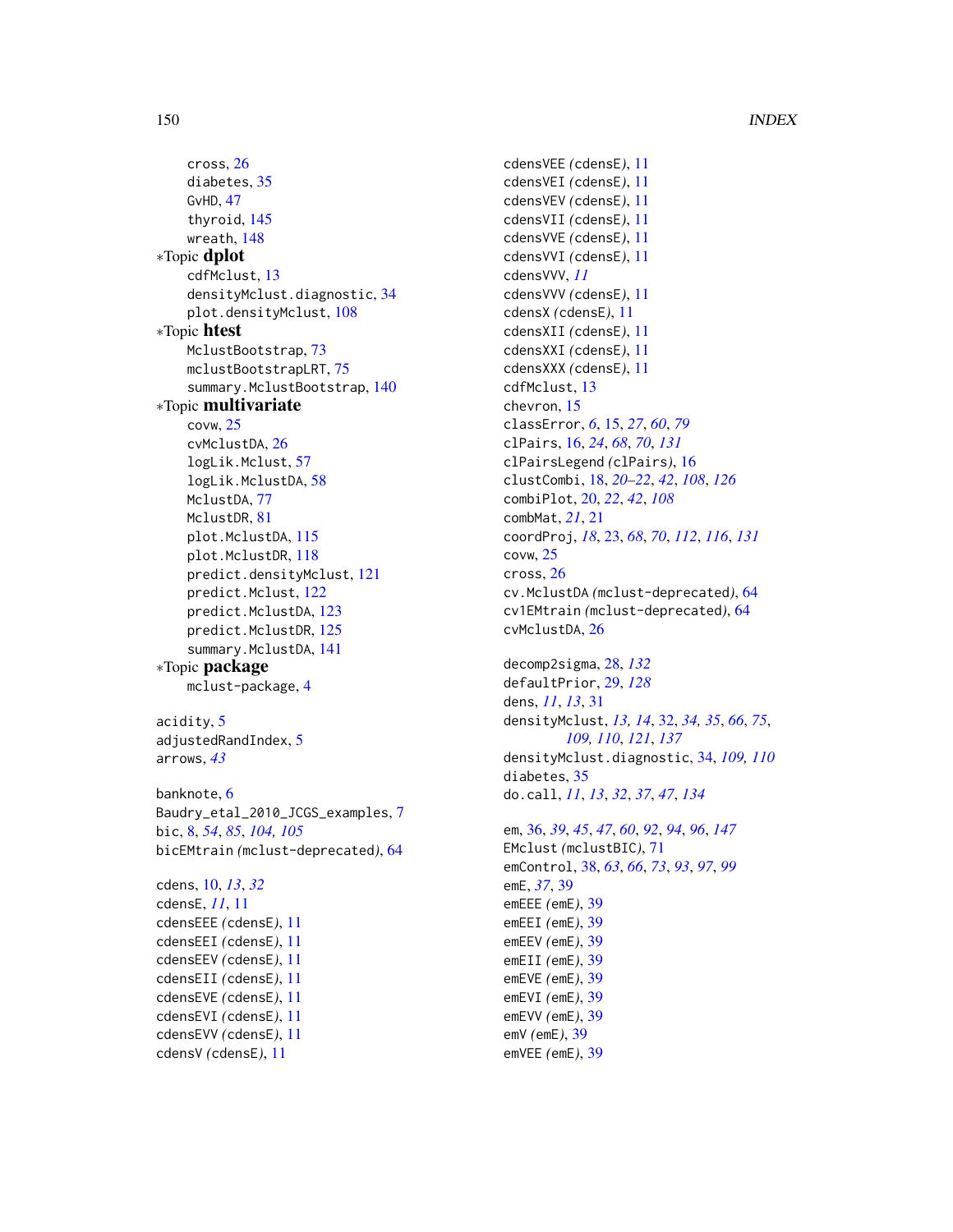emVEI *(*emE*)*, [39](#page-38-0) emVEV *(*emE*)*, [39](#page-38-0) emVII *(*emE*)*, [39](#page-38-0) emVVE *(*emE*)*, [39](#page-38-0) emVVI *(*emE*)*, [39](#page-38-0) emVVV, *[37](#page-36-0)* emVVV *(*emE*)*, [39](#page-38-0) emX *(*emE*)*, [39](#page-38-0) emXII *(*emE*)*, [39](#page-38-0) emXXI *(*emE*)*, [39](#page-38-0) emXXX *(*emE*)*, [39](#page-38-0) entPlot, [41,](#page-40-0) *[108](#page-107-0)* errorBars, [43](#page-42-0) estep, *[11](#page-10-0)*, *[37](#page-36-0)*, *[39](#page-38-0)*, [44,](#page-43-1) *[47](#page-46-0)*, *[60](#page-59-1)*, *[92](#page-91-0)*, *[94](#page-93-0)*, *[96,](#page-95-0) [97](#page-96-0)*, *[99](#page-98-0)*, *[148](#page-147-0)* estepE, *[45](#page-44-0)*, [45](#page-44-0) estepEEE *(*estepE*)*, [45](#page-44-0) estepEEI *(*estepE*)*, [45](#page-44-0) estepEEV *(*estepE*)*, [45](#page-44-0) estepEII *(*estepE*)*, [45](#page-44-0) estepEVE *(*estepE*)*, [45](#page-44-0) estepEVI *(*estepE*)*, [45](#page-44-0) estepEVV *(*estepE*)*, [45](#page-44-0) estepV *(*estepE*)*, [45](#page-44-0) estepVEE *(*estepE*)*, [45](#page-44-0) estepVEI *(*estepE*)*, [45](#page-44-0) estepVEV *(*estepE*)*, [45](#page-44-0) estepVII *(*estepE*)*, [45](#page-44-0) estepVVE *(*estepE*)*, [45](#page-44-0) estepVVI *(*estepE*)*, [45](#page-44-0) estepVVV, *[45](#page-44-0)* estepVVV *(*estepE*)*, [45](#page-44-0) ex4.1 *(*Baudry\_etal\_2010\_JCGS\_examples*)*, [7](#page-6-0) ex4.2 *(*Baudry\_etal\_2010\_JCGS\_examples*)*, [7](#page-6-0) ex4.3 *(*Baudry\_etal\_2010\_JCGS\_examples*)*, [7](#page-6-0) ex4.4.1 *(*Baudry\_etal\_2010\_JCGS\_examples*)*, [7](#page-6-0) ex4.4.2 *(*Baudry\_etal\_2010\_JCGS\_examples*)*, [7](#page-6-0) grid, *[34](#page-33-0)* GvHD, [47](#page-46-0) hc, [48,](#page-47-0) *[51,](#page-50-0) [52](#page-51-0)*, *[63](#page-62-0)*, *[73](#page-72-0)*, *[129](#page-128-0)*

hcE, *[49,](#page-48-0) [50](#page-49-0)*, [50,](#page-49-0) *[52](#page-51-0)* hcEEE *(*hcE*)*, [50](#page-49-0) hcEII *(*hcE*)*, [50](#page-49-0) hclass, *[50,](#page-49-0) [51](#page-50-0)*, [52,](#page-51-0) *[129](#page-128-0)* hcV *(*hcE*)*, [50](#page-49-0) hcVII *(*hcE*)*, [50](#page-49-0) hcVVV, *[50](#page-49-0)*, *[129](#page-128-0)* hcVVV *(*hcE*)*, [50](#page-49-0) hist, *[76](#page-75-0)*, *[109](#page-108-0)*, *[114](#page-113-0)* hypvol, [53,](#page-52-0) *[62](#page-61-0)* icl, [54,](#page-53-0) *[85](#page-84-0)* imputeData, [55,](#page-54-0) *[57](#page-56-0)* imputePairs, *[55](#page-54-0)*, [56](#page-55-0) legend, *[17](#page-16-0)* logLik.Mclust, [57](#page-56-0) logLik.MclustDA, [58](#page-57-0) map, [59,](#page-58-1) *[148](#page-147-0)* mapClass, *[6](#page-5-0)*, *[16](#page-15-0)*, *[60](#page-59-1)*, [60,](#page-59-1) *[147](#page-146-0)* Mclust, *[18](#page-17-0)[–20](#page-19-0)*, *[32,](#page-31-0) [33](#page-32-0)*, *[54](#page-53-0)*, *[57,](#page-56-0) [58](#page-57-0)*, [61,](#page-60-0) *[65,](#page-64-0) [66](#page-65-0)*, *[75](#page-74-0)*, *[77](#page-76-0)*, *[79](#page-78-0)*, *[81](#page-80-0)*, *[83](#page-82-0)[–85](#page-84-0)*, *[88](#page-87-0)*, *[110](#page-109-0)*, *[112](#page-111-0)*, *[122,](#page-121-0) [123](#page-122-0)*, *[134](#page-133-0)*, *[136,](#page-135-0) [137](#page-136-0)* mclust *(*mclust-package*)*, [4](#page-3-0) mclust-deprecated, [64](#page-63-0) mclust-package, [4](#page-3-0) mclust.options, *[11](#page-10-0)*, *[13](#page-12-0)*, *[18](#page-17-0)*, *[24](#page-23-0)*, *[32](#page-31-0)*, *[37](#page-36-0)*, *[41](#page-40-0)*, *[45](#page-44-0)*, *[47](#page-46-0)*, *[50](#page-49-0)*, *[62,](#page-61-0) [63](#page-62-0)*, [64,](#page-63-0) *[70](#page-69-0)*, *[72,](#page-71-0) [73](#page-72-0)*, *[78](#page-77-0)*, *[92](#page-91-0)[–94](#page-93-0)*, *[96,](#page-95-0) [97](#page-96-0)*, *[131](#page-130-0)* mclust1Dplot, [66,](#page-65-0) *[112](#page-111-0)* mclust2Dplot, *[24](#page-23-0)*, *[68](#page-67-0)*, [69,](#page-68-1) *[112](#page-111-0)*, *[131](#page-130-0)*, *[145](#page-144-0)* mclustBIC, *[9](#page-8-0)*, *[30](#page-29-0)*, *[39](#page-38-0)*, *[54](#page-53-0)*, *[63](#page-62-0)*, *[65](#page-64-0)*, [71,](#page-70-1) *[77](#page-76-0)*, *[84,](#page-83-0) [85](#page-84-0)*, *[87,](#page-86-0) [88](#page-87-0)*, *[112,](#page-111-0) [113](#page-112-0)*, *[128](#page-127-0)*, *[139](#page-138-0)*, *[147](#page-146-0)* MclustBootstrap, [73,](#page-72-0) *[114](#page-113-0)*, *[140](#page-139-0)* mclustBootstrapLRT, [75,](#page-74-0) *[85](#page-84-0)* MclustDA, *[26](#page-25-0)*, *[58,](#page-57-0) [59](#page-58-1)*, *[66](#page-65-0)*, [77,](#page-76-0) *[81](#page-80-0)*, *[83](#page-82-0)*, *[115,](#page-114-0) [116](#page-115-0)*, *[123,](#page-122-0) [124](#page-123-0)*, *[141,](#page-140-0) [142](#page-141-0)* MclustDR, [81,](#page-80-0) *[118,](#page-117-0) [119](#page-118-0)*, *[125,](#page-124-0) [126](#page-125-0)*, *[142,](#page-141-0) [143](#page-142-0)* mclustICL, *[54](#page-53-0)*, *[77](#page-76-0)*, [84,](#page-83-0) *[120](#page-119-0)* mclustModel, *[73](#page-72-0)*, [85,](#page-84-0) *[139](#page-138-0)* mclustModelNames, *[9](#page-8-0)[–11](#page-10-0)*, *[31](#page-30-0)*, *[36](#page-35-1)*, *[44](#page-43-1)*, *[61](#page-60-0)*, *[63](#page-62-0)*, *[65](#page-64-0)*, *[71](#page-70-1)*, *[73,](#page-72-0) [74](#page-73-0)*, *[76](#page-75-0)*, *[78](#page-77-0)*, *[82](#page-81-0)*, *[84](#page-83-0)*, *[86](#page-85-0)*, [87,](#page-86-0) *[90](#page-89-1)*, *[92](#page-91-0)*, *[94](#page-93-0)*, *[96](#page-95-0)*, *[101](#page-100-0)*, *[103](#page-102-0)*, *[105](#page-104-0)*, *[132,](#page-131-0) [133](#page-132-0)* mclustVariance, *[10](#page-9-0)[–13](#page-12-0)*, *[23](#page-22-0)*, *[31](#page-30-0)*, *[36,](#page-35-1) [37](#page-36-0)*, *[40,](#page-39-0) [41](#page-40-0)*, *[44](#page-43-1)[–47](#page-46-0)*, *[62](#page-61-0)*, *[67](#page-66-0)*, *[69](#page-68-1)*, *[86](#page-85-0)*, [89,](#page-88-0) *[91](#page-90-0)[–95](#page-94-0)*, *[97](#page-96-0)*, *[99,](#page-98-0) [100](#page-99-0)*, *[102](#page-101-0)*, *[129](#page-128-0)*, *[133](#page-132-0)*, *[135,](#page-134-0) [136](#page-135-0)*, *[139](#page-138-0)*, *[143](#page-142-0)*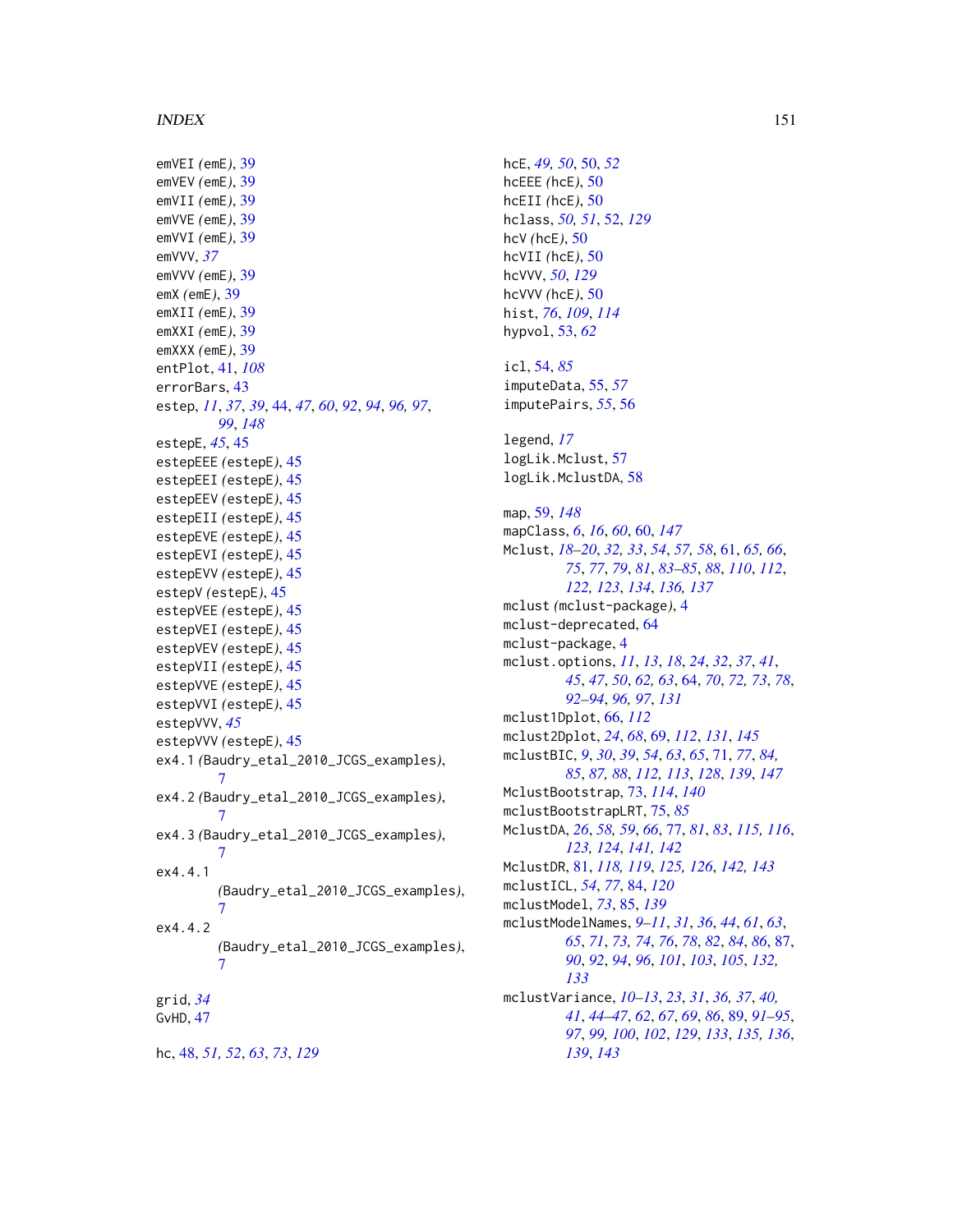me, *[30](#page-29-0)*, *[37](#page-36-0)*, *[39](#page-38-0)*, *[41](#page-40-0)*, *[60](#page-59-1)*, *[73](#page-72-0)*, [90,](#page-89-1) *[94](#page-93-0)*, *[96,](#page-95-0) [97](#page-96-0)*, *[99](#page-98-0)*, *[128](#page-127-0)*, *[147,](#page-146-0) [148](#page-147-0)* me.weighted, [92](#page-91-0) meE, *[92](#page-91-0)*, *[94](#page-93-0)*, [94](#page-93-0) meEEE *(*meE*)*, [94](#page-93-0) meEEI *(*meE*)*, [94](#page-93-0) meEEV *(*meE*)*, [94](#page-93-0) meEII *(*meE*)*, [94](#page-93-0) meEVE *(*meE*)*, [94](#page-93-0) meEVI *(*meE*)*, [94](#page-93-0) meEVV *(*meE*)*, [94](#page-93-0) meV *(*meE*)*, [94](#page-93-0) meVEE *(*meE*)*, [94](#page-93-0) meVEI *(*meE*)*, [94](#page-93-0) meVEV *(*meE*)*, [94](#page-93-0) meVII *(*meE*)*, [94](#page-93-0) meVVE *(*meE*)*, [94](#page-93-0) meVVI *(*meE*)*, [94](#page-93-0) meVVV, *[92](#page-91-0)*, *[94](#page-93-0)* meVVV *(*meE*)*, [94](#page-93-0) meX *(*meE*)*, [94](#page-93-0) meXII *(*meE*)*, [94](#page-93-0) meXXI *(*meE*)*, [94](#page-93-0) meXXX *(*meE*)*, [94](#page-93-0) mstep, *[13](#page-12-0)*, *[30](#page-29-0)*, *[37](#page-36-0)*, *[39](#page-38-0)*, *[41](#page-40-0)*, *[45](#page-44-0)*, *[47](#page-46-0)*, *[92](#page-91-0)*, *[94](#page-93-0)*, [96,](#page-95-0) *[99](#page-98-0)*, *[128](#page-127-0)*, *[134](#page-133-0)* mstepE, *[97](#page-96-0)*, [98,](#page-97-0) *[103](#page-102-0)*, *[136](#page-135-0)* mstepEEE *(*mstepE*)*, [98](#page-97-0) mstepEEI *(*mstepE*)*, [98](#page-97-0) mstepEEV *(*mstepE*)*, [98](#page-97-0) mstepEII *(*mstepE*)*, [98](#page-97-0) mstepEVE *(*mstepE*)*, [98](#page-97-0) mstepEVI *(*mstepE*)*, [98](#page-97-0) mstepEVV *(*mstepE*)*, [98](#page-97-0) mstepV *(*mstepE*)*, [98](#page-97-0) mstepVEE *(*mstepE*)*, [98](#page-97-0) mstepVEI *(*mstepE*)*, [98](#page-97-0) mstepVEV *(*mstepE*)*, [98](#page-97-0) mstepVII *(*mstepE*)*, [98](#page-97-0) mstepVVE *(*mstepE*)*, [98](#page-97-0) mstepVVI *(*mstepE*)*, [98](#page-97-0) mstepVVV, *[97](#page-96-0)* mstepVVV *(*mstepE*)*, [98](#page-97-0) mvn, [100,](#page-99-0) *[103](#page-102-0)* mvnX, *[101](#page-100-0)*, [101](#page-100-0) mvnXII, *[101](#page-100-0)* mvnXII *(*mvnX*)*, [101](#page-100-0) mvnXXI, *[101](#page-100-0)*

mvnXXI *(*mvnX*)*, [101](#page-100-0) mvnXXX, *[101](#page-100-0)* mvnXXX *(*mvnX*)*, [101](#page-100-0) nMclustParams, [103,](#page-102-0) *[105](#page-104-0)* nVarParams, *[9](#page-8-0)*, *[104](#page-103-0)*, [104](#page-103-0) pairs, *[17,](#page-16-0) [18](#page-17-0)*, *[57](#page-56-0)* partconv, [105,](#page-104-0) *[106](#page-105-0)* partuniq, *[106](#page-105-0)*, [106](#page-105-0) plot.clustCombi, *[42](#page-41-0)*, [107](#page-106-0) plot.densityMclust, *[14](#page-13-0)*, *[33](#page-32-0)*, *[35](#page-34-0)*, [108](#page-107-0) plot.Mclust, *[63](#page-62-0)*, [111](#page-110-0) plot.mclustBIC, *[112](#page-111-0)*, [112,](#page-111-0) *[120](#page-119-0)* plot.MclustBootstrap, *[75](#page-74-0)*, [114](#page-113-0) plot.mclustBootstrapLRT *(*mclustBootstrapLRT*)*, [75](#page-74-0) plot.MclustDA, *[27](#page-26-0)*, *[79](#page-78-0)*, [115,](#page-114-0) *[142](#page-141-0)* plot.MclustDR, *[83](#page-82-0)*, [118,](#page-117-0) *[143](#page-142-0)* plot.mclustICL, *[85](#page-84-0)*, *[112](#page-111-0)*, [120](#page-119-0) plot.window, *[119](#page-118-0)* plotDensityMclust1 *(*plot.densityMclust*)*, [108](#page-107-0) plotDensityMclust2 *(*plot.densityMclust*)*, [108](#page-107-0) plotDensityMclustd *(*plot.densityMclust*)*, [108](#page-107-0) plotEvalues.MclustDR *(*plot.MclustDR*)*, [118](#page-117-0) predict.densityMclust, *[33](#page-32-0)*, [121](#page-120-0) predict.Mclust, [122](#page-121-0) predict.MclustDA, *[27](#page-26-0)*, *[79](#page-78-0)*, [123](#page-122-0) predict.MclustDR, [125](#page-124-0) predict2D.MclustDR *(*predict.MclustDR*)*, [125](#page-124-0) print.clustCombi, [126](#page-125-0) print.hc *(*hc*)*, [48](#page-47-0) print.Mclust *(*Mclust*)*, [61](#page-60-0) print.mclustBIC *(*mclustBIC*)*, [71](#page-70-1) print.MclustBootstrap *(*MclustBootstrap*)*, [73](#page-72-0) print.mclustBootstrapLRT *(*mclustBootstrapLRT*)*, [75](#page-74-0) print.MclustDA *(*MclustDA*)*, [77](#page-76-0) print.MclustDR *(*MclustDR*)*, [81](#page-80-0) print.mclustICL *(*mclustICL*)*, [84](#page-83-0) print.summary.Mclust *(*summary.Mclust*)*, [137](#page-136-0)